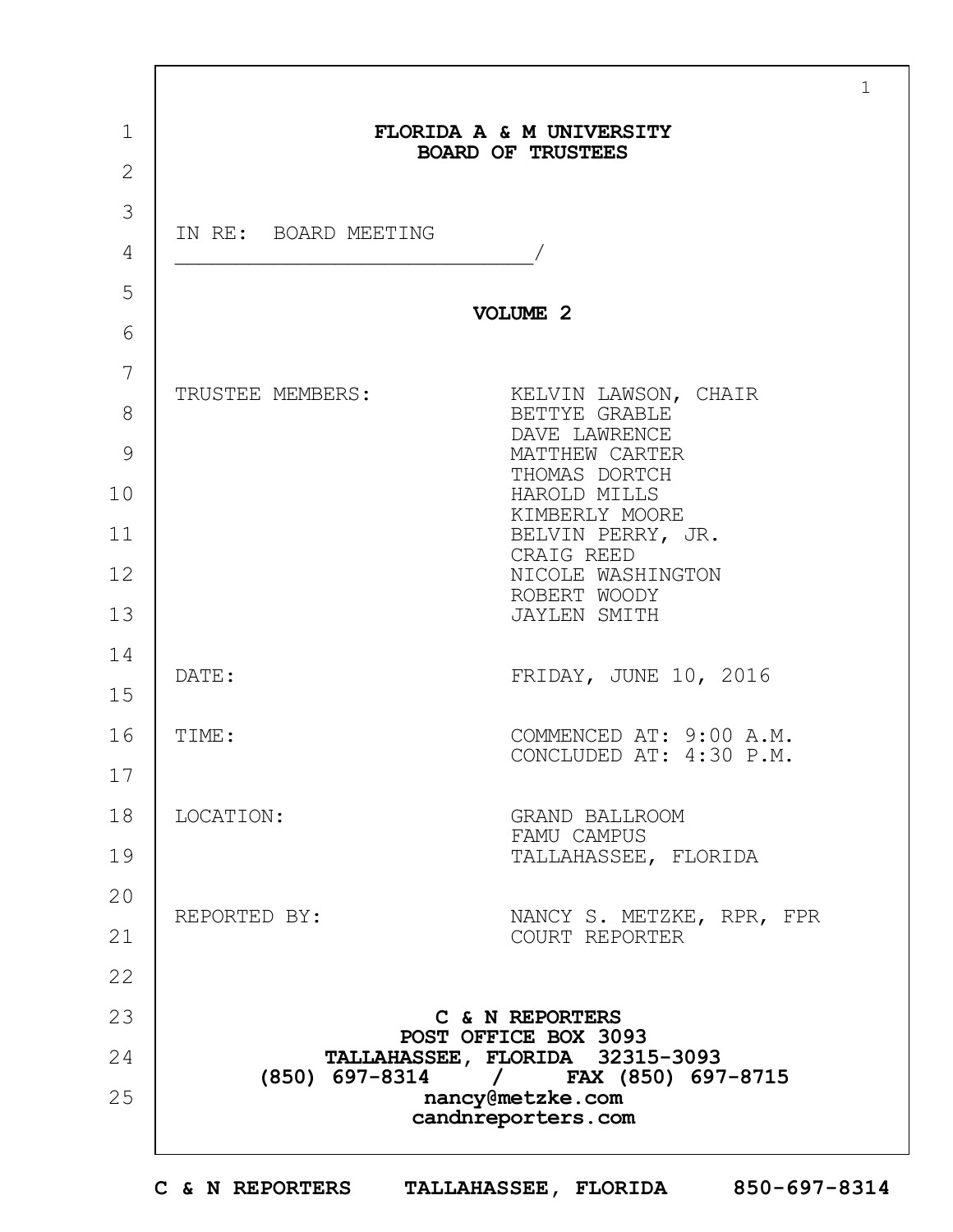1 2 3 4 5 6 7 8 9 10 11 12 13 14 15 16 17 18 19  $20$ 21 22 23 24 25 P R O C E E D I N G S CHAIRMAN LAWSON: Good afternoon, everyone. We're going to try and do our best to pick up some time. I'll wait for all of the Board members to get back and get seated. I appreciate you hanging in there with us. Hopefully we weren't more than 30 minutes for lunch, but my guess is we probably were. Do we have anybody on the phone that we need to re-dial in? We're good? Okay. All right. Everyone, typically at this point we would go through a detailed report by committee; but unless there are objections, I would like to utilize the process of the consent agenda, whereby all of the action items are posted. Most of us sat through every committee meeting yesterday; however, there are two action items that I need to move from the consent agenda to an agenda that I'm hopeful will only take a couple of minutes to discuss. So with that being said, can I have a motion to approve the consent agenda? TRUSTEE LAWRENCE: So move. TRUSTEE MOORE: Second.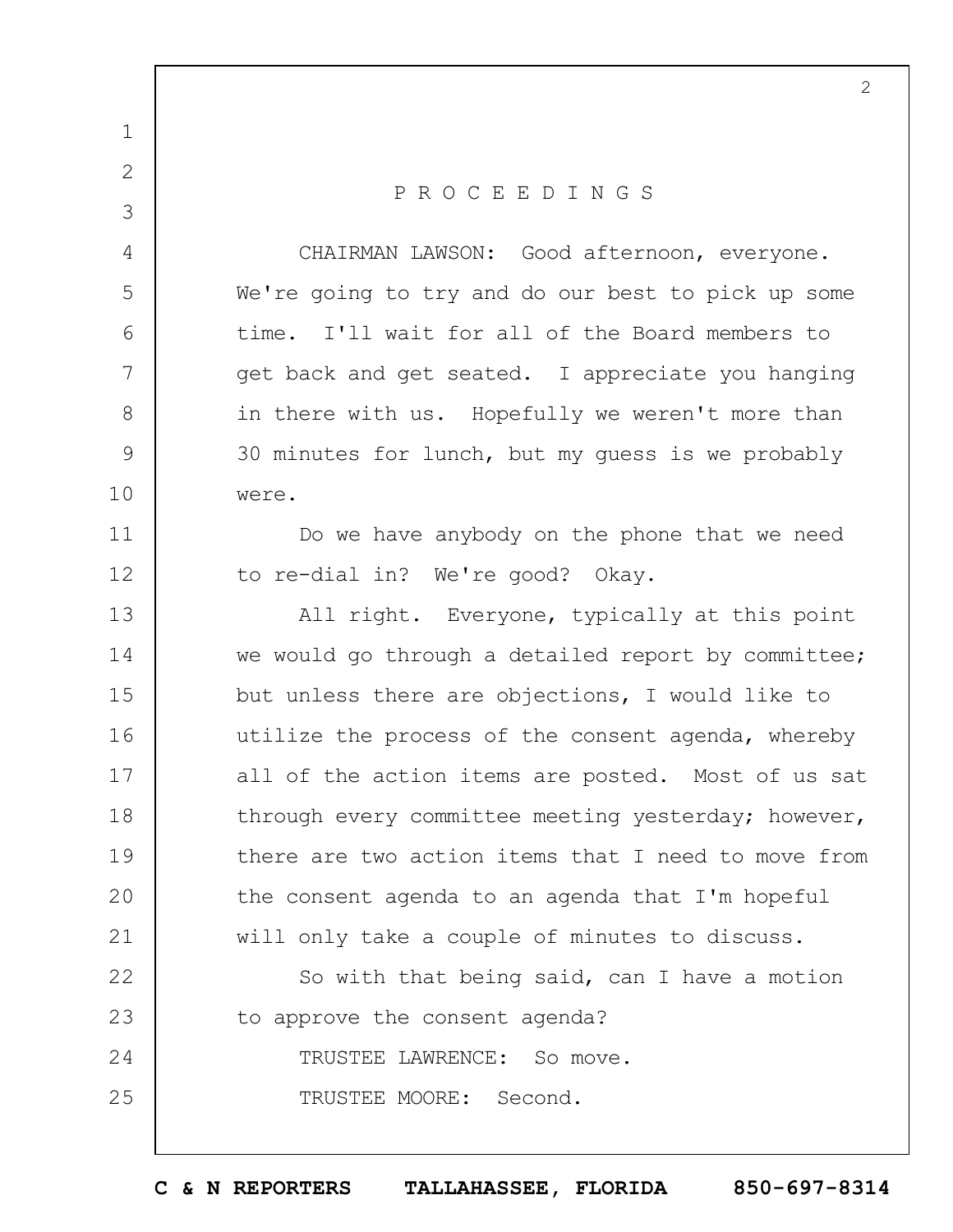1 2 3 4 5 6 7 8 9 10 11 12 13 14 15 16 17 18 19  $20$ 21 22 23 24 25 3 TRUSTEE GRABLE: Second. CHAIRMAN LAWSON: Moved and properly seconded. Are there any questions? (NEGATIVE INDICATIONS). CHAIRMAN LAWSON: There being none, all in favor please say aye. (AFFIRMATIVE INDICATIONS). CHAIRMAN LAWSON: All right. The motion carries. The two action items coming off of the consent agenda: One is the detail around the cafeteria improvements that Trustee Lawrence had asked about, is that item ready to be presented? ASSOCIATE VICE PRESIDENT POOLE: Yes. CHAIRMAN LAWSON: Yes? Okay. Thank you, Ms. Poole. ASSOCIATE VICE PRESIDENT POOLE: Very quickly, thank you. I just want to give you some background. In December of 2015, the Budget and Finance Committee approved a \$2 million request from the Business and Auxiliary Services Department for dining room renovations. That included upgraded equipment, prep space, additional seating, and office space for that team.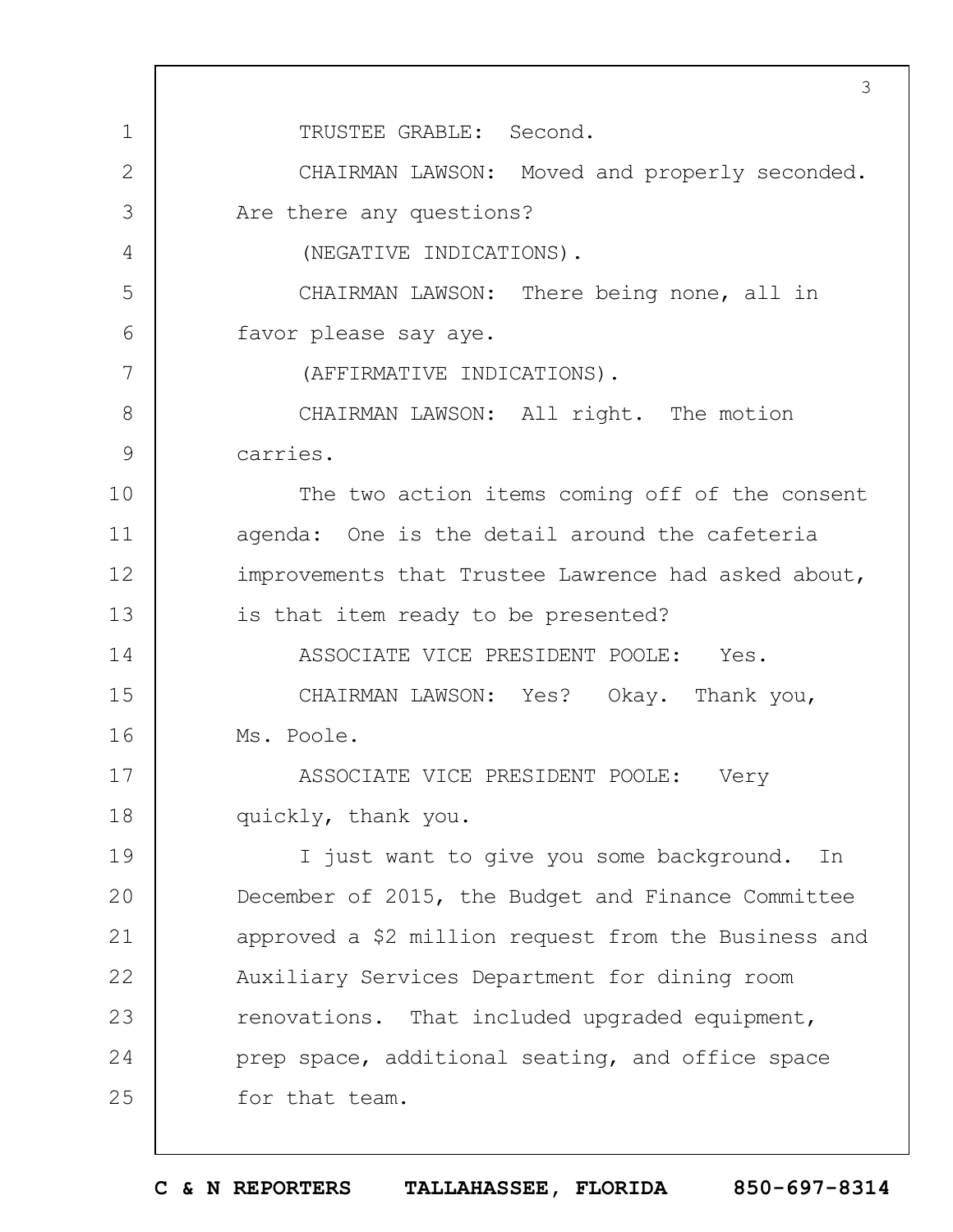Subsequent to that meeting, although the committee approved the \$2 million request, it did not make it to the Board for full approval. Subsequent to that meeting, the team went out, got bids, found out that there were some changes in scope and value engineered the project and actually reduced the cost down; so the request is actually \$1.3 million, not \$2 million.

1

2

3

4

5

6

7

8

25

9 10 11 12 13 14 15 16 17 18 If you go to the next slide, I'll give you some details. Just quickly, 2 million was the original request. There were savings for utilities. There were some soil issues identified for compaction where the previous developer that constructed that building didn't dispose of their waste properly and didn't compact it down far enough, but our contractors were able to work around it and keep the existing utilities in place and have some cost savings there.

19  $20$ 21 22 23 24 Also, there's a curtain wall, which is all of the windows that encompass the dining. The original scope required that whole area to be changed. We were able to only replace the windows that needed to be replaced and saved \$400,000 there.

So we only need \$1.3 million not the original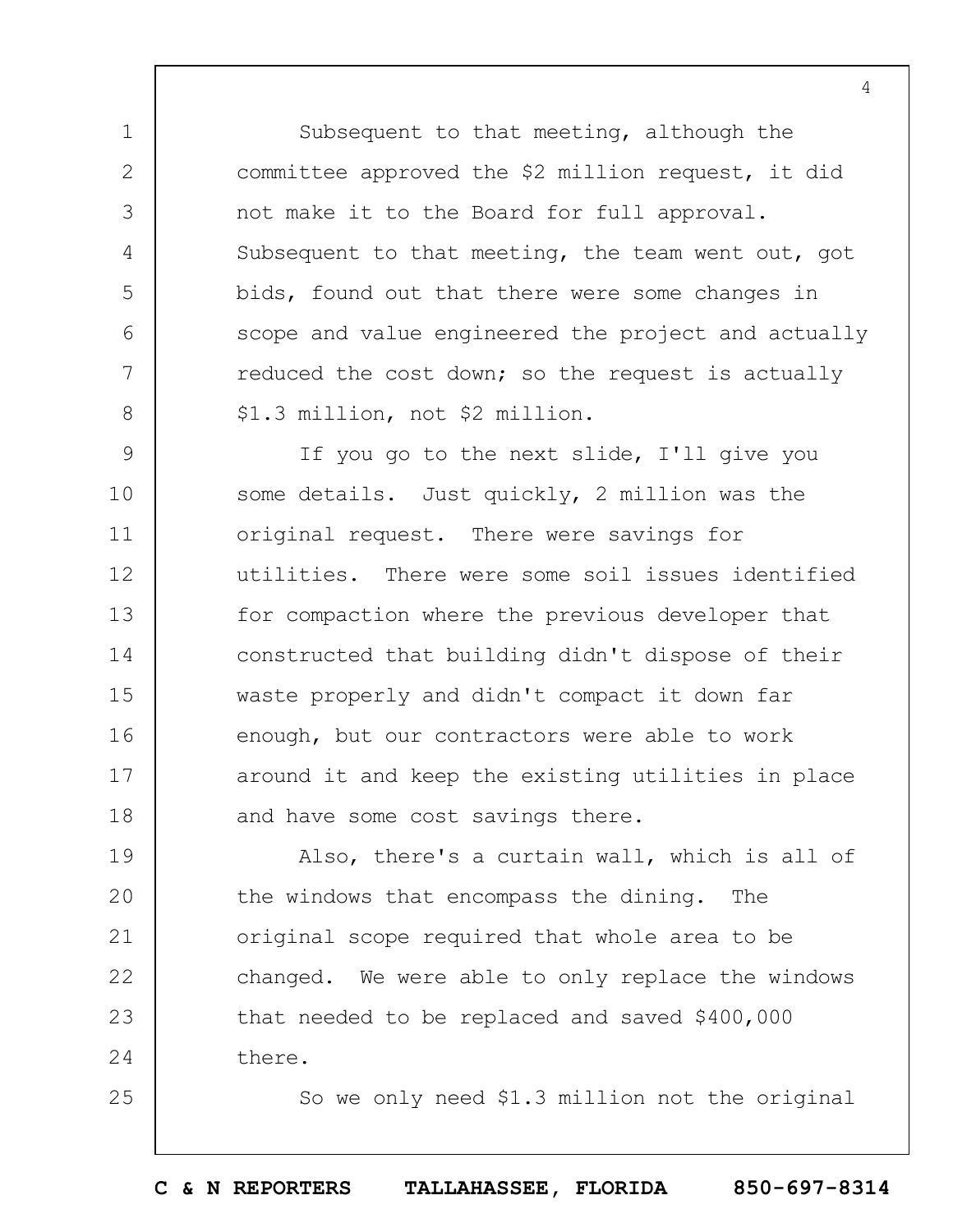|              | 5                                                   |
|--------------|-----------------------------------------------------|
| $\mathbf 1$  | \$2 million request, and that's what we're asking   |
| $\mathbf{2}$ | for today.                                          |
| 3            | TRUSTEE LAWRENCE: So moved.                         |
| 4            | TRUSTEE PERRY: Second.                              |
| 5            | CHAIRMAN LAWSON: Okay. Great. Thank you,            |
| 6            | Ms. Poole.                                          |
| 7            | I'm sorry, it's been moved and properly             |
| 8            | seconded. Are there any questions?                  |
| 9            | (NEGATIVE INDICATIONS).                             |
| 10           | CHAIRMAN LAWSON: Seeing there are no                |
| 11           | questions, all those in favor, please say aye.      |
| 12           | (AFFIRMATIVE INDICATIONS).                          |
| 13           | CHAIRMAN LAWSON: The motion carries.                |
| 14           | The next action item is the contract renewal        |
| 15           | for Brock Communications. For those of you who      |
| 16           | have been on the Board for a while as well as those |
| 17           | of you that are new know that we have utilized      |
| 18           | Brock Communications for the last year for both     |
| 19           | strategy as well as communication support for the   |
| 20           | Board.                                              |
| 21           | The contract requires a renewal by the Board.       |
| 22           | The contract is not to exceed \$70,000. A copy of   |
| 23           | the contract is in your inbox. I would ask for a    |
| 24           | motion on the Brock Communications contract.        |
| 25           | TRUSTEE MOORE: Motion to approve.                   |
|              |                                                     |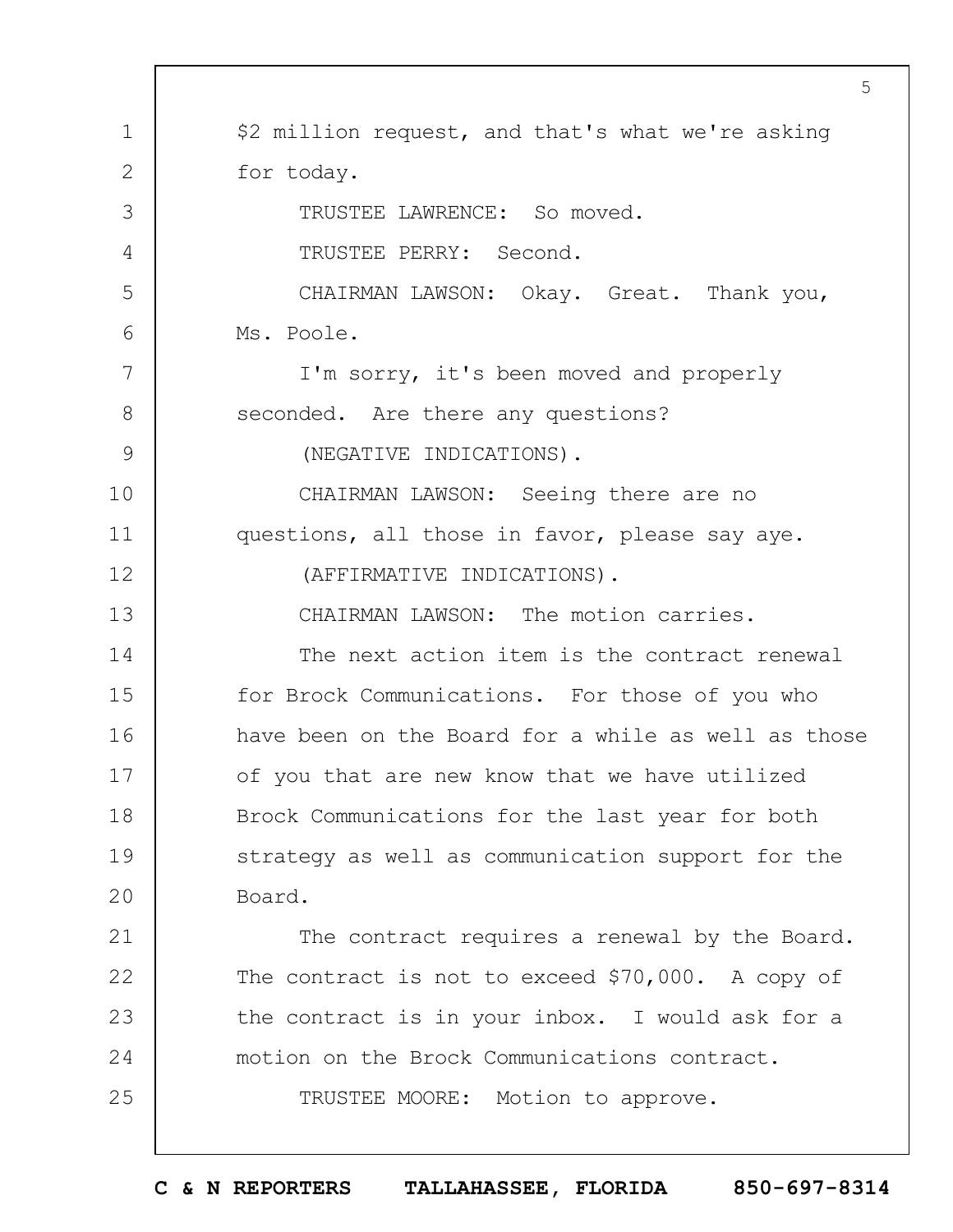TRUSTEE WOODY: Second.

TRUSTEE GRABLE: Second.

1

2

3

4

5

6

7

CHAIRMAN LAWSON: A motion has been moved and properly seconded. Are there any questions? TRUSTEE WOODY: Yeah.

TRUSTEE WASHINGTON: So Chair, really a quick thing.

8 9 10 11 12 13 14 15 16 17 18 19  $20$ CHAIRMAN LAWSON: There are questions, okay. TRUSTEE WASHINGTON: In thinking about this particular contract, I think we've asked before to see the actual Board's budget and be able to make some strategic decisions about how we spend money going forward because, yes, in theory I agree with this; but I would like to know what type of money we're spending and are we spending it in the most prudent ways because I don't know -- short of seeing an actual budget and how we spend money and where we could allocate resources and how to do that a little bit more strategically rather than contract by contract.

21 22 23 24 25 CHAIRMAN LAWSON: Okay. I'll address that from the standpoint of -- and then I'll get to Trustee Lawrence. One of the items even coming out of the session this morning was just a more detailed look at the budget, and I think that one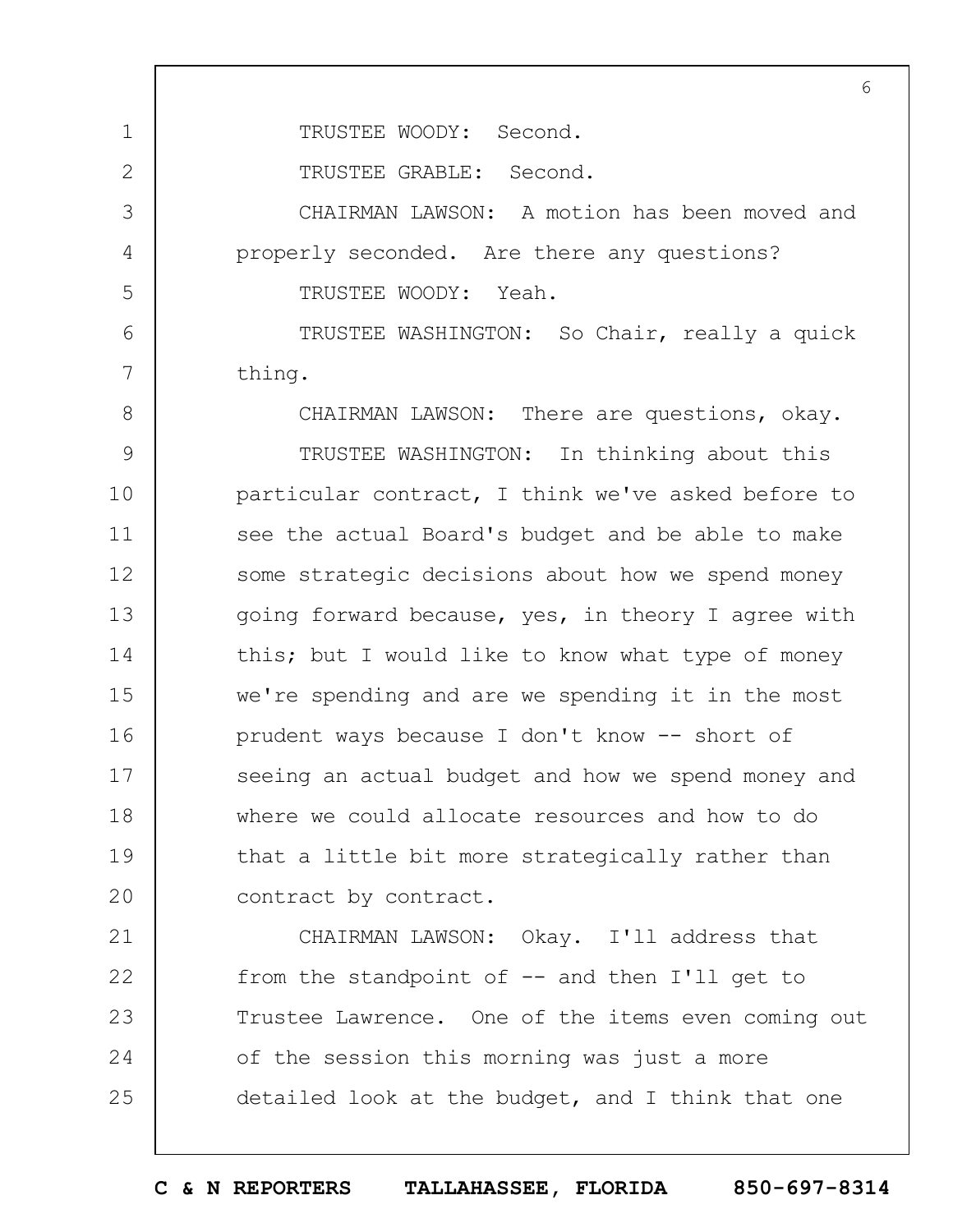of the things that had been asked of me by another trustee as well is even detailing out the trustee expense line to see what's in that. So that will  $be$   $--$ 

TRUSTEE WASHINGTON: That's true.

1

2

3

4

5

21

25

6 7 8 9 10 11 12 13 14 15 CHAIRMAN LAWSON: Ms. Poole, if you're okay with that, that will be an action item for you and I to detail what's in the trustee budget line because there was, quite frankly, a recommendation that we include a budgeted expense for the AGB conference in the trustee budget line as well. So that is definitely something that we will do and report out at the next meeting. Thank you, Trustee Washington. Trustee Lawrence.

16 17 18 TRUSTEE LAWRENCE: So this all makes sense to me, what we are actually paying for this particular contract? What's this contract worth?

19  $20$ CHAIRMAN LAWSON: This contract will not exceed \$70,000.

TRUSTEE LAWRENCE: Oh, okay.

22 23 24 CHAIRMAN LAWSON: Are there any other questions? Yes, sir.

TRUSTEE MILLS: And does the Office of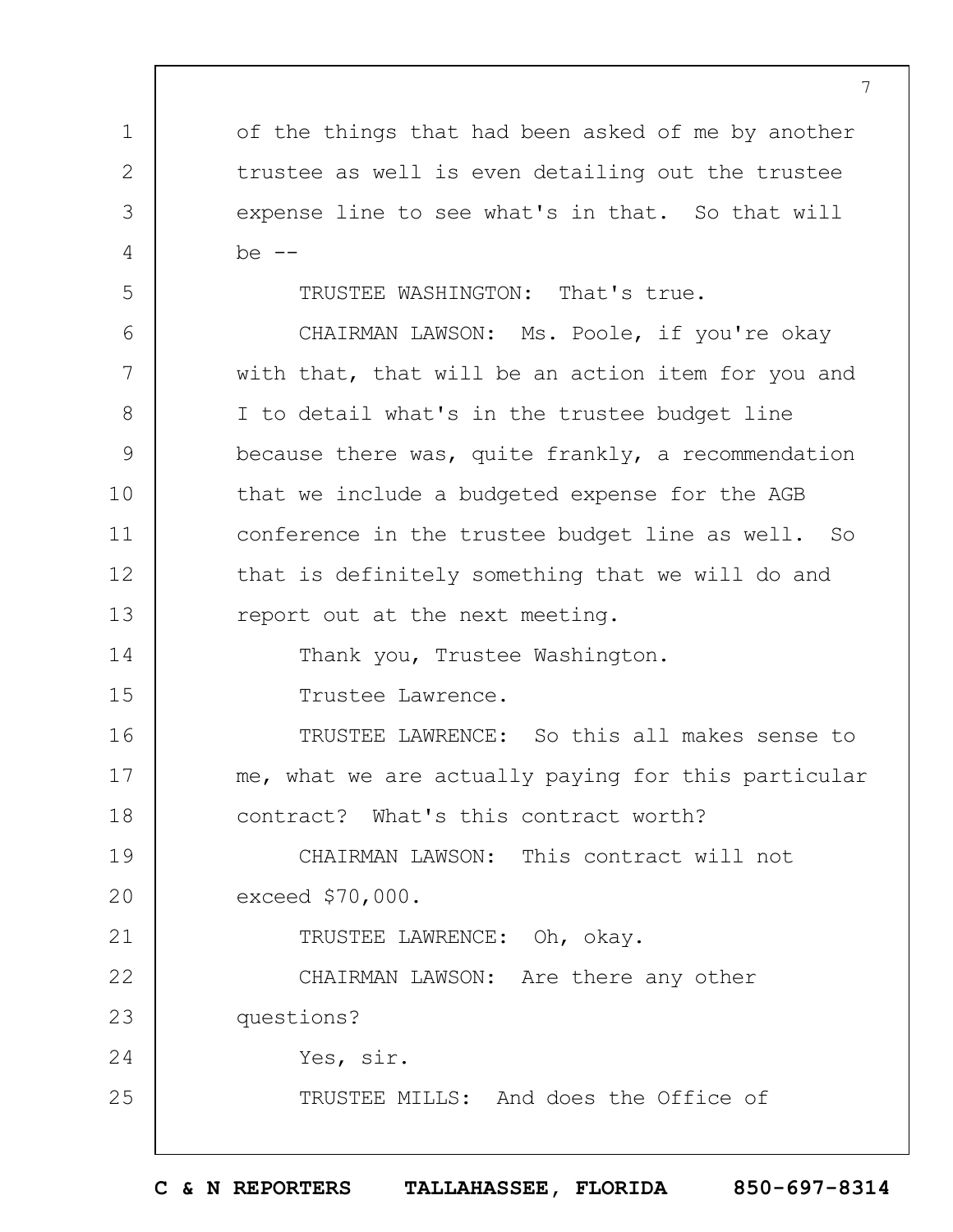1 2 3 4 5 6 7 8 9 10 11 12 13 14 15 16 17 18 19  $20$ 21 22 23 24 25 8 Communications have its own communications? Does the University have another communications company separate? CHAIRMAN LAWSON: The University has an inhouse communications department -- or an Office of Communications, I should say. TRUSTEE MILLS: Okay. But that's not another outside firm though? CHAIRMAN LAWSON: I don't believe -- would you approach the podium? I don't believe -- there may be -- I shouldn't say that. I'll wait until I get the official answer. ASSOCIATE VICE PRESIDENT: Hi, good afternoon. I'm Elise Durham. I'm the Associate Vice President for communications. Currently we do not have an external communications firm; however, I would like for us to have a global communications firm that can be on standby to help us in times of extreme crisis and a firm that can also do outreach for us beyond the State of Florida. So that's the answer to that question. TRUSTEE MILLS: Okay. Thank you. And I just -- it seemed -- I wanted to make sure it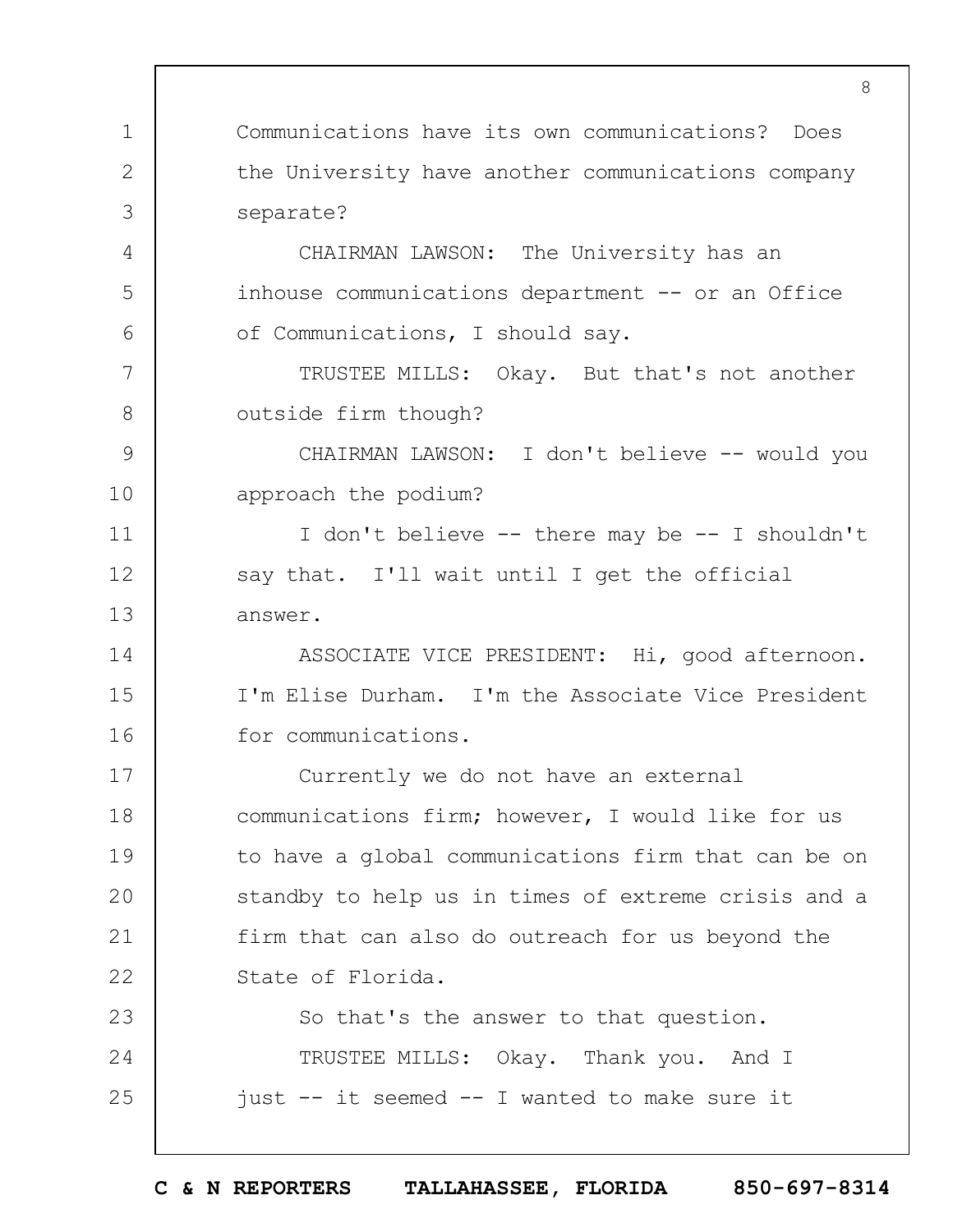1 2 3 4 5 6 7 8 9 10 11 12 13 14 15 16 17 18 19  $20$ 21 22 23 24 25 wasn't duplicated, but I also want to make sure we're not setting up a structure that's, you know, not aligned with, you know, the enterprise itself; that it, you know, should be one kind of messaging center because you can set up a structural antagonism. You know, it just feels different and unusual that there will be separate kind of scenarios, messages particularly since we have so many issues with press management, media management anyway. CHAIRMAN LAWSON: Okay. UNIDENTIFIED TRUSTEE: Well stated. ASSOCIATE VICE PRESIDENT DURHAM: Chair Lawson, if I might address the Board. CHAIRMAN LAWSON: Please. ASSOCIATE VICE PRESIDENT DURHAM: That is my concern as well, Trustee Mills. We have a very capable office in the Office of Communications. And since my coming on board, we have quite the ability to handle whatever the institution's needs are, and the Board, we are here for the Board support as well. My understanding is this firm was retained prior to my coming on board, and there was just that antagonistic relationship between the office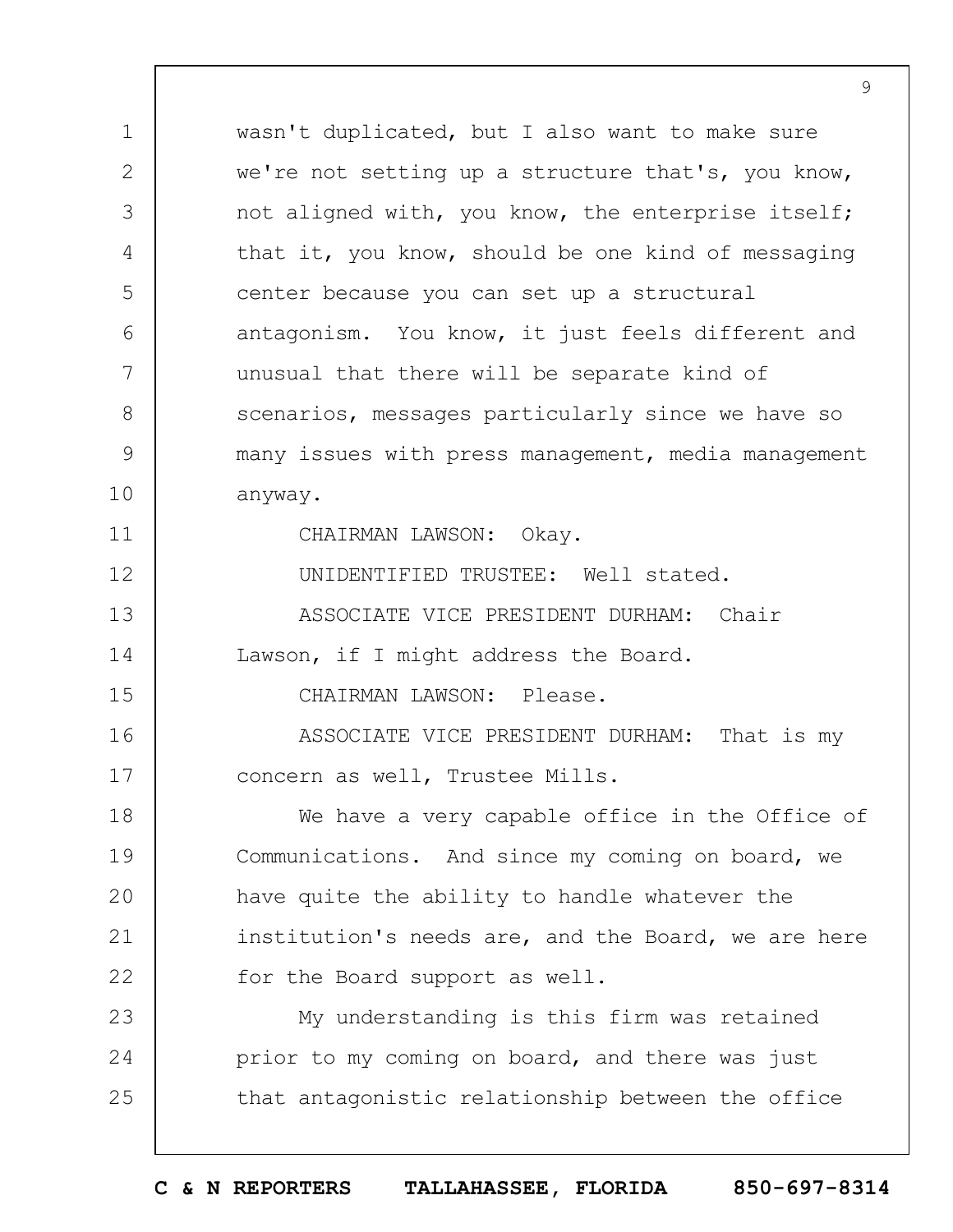and this firm before. I have some issue trying to move forward because I'm not really sure what they are doing that the Office of Communications is not doing, first of all.

1

2

3

4

5

6

7

8

9

10

11

12

13

Secondly, I am a little concerned about the nonconsistency of messaging, if you will. We are one institution. We have said that, we've heard it over and over this morning, and we need to have one voice. And I am concerned about an external firm that does not work directly with our office that can help disseminate and develop constructive key messaging for the institution, as well as the Board.

14 15 CHAIRMAN LAWSON: Okay. Thank you, Ms. Durham.

16 17 Additional comments by Trustee Moore and then Trustee Washington.

18 19  $20$ 21 22 23 24 25 TRUSTEE MOORE: Just for some of the new Board members and to add some perspective, I mean it wasn't taken lightly when this conversation was brought up probably nearly a year ago. The concern at that time was making sure that there was messaging and timely messaging; that when issues did arise, that we could even look at proactiveness versus reactiveness, so that was the whole position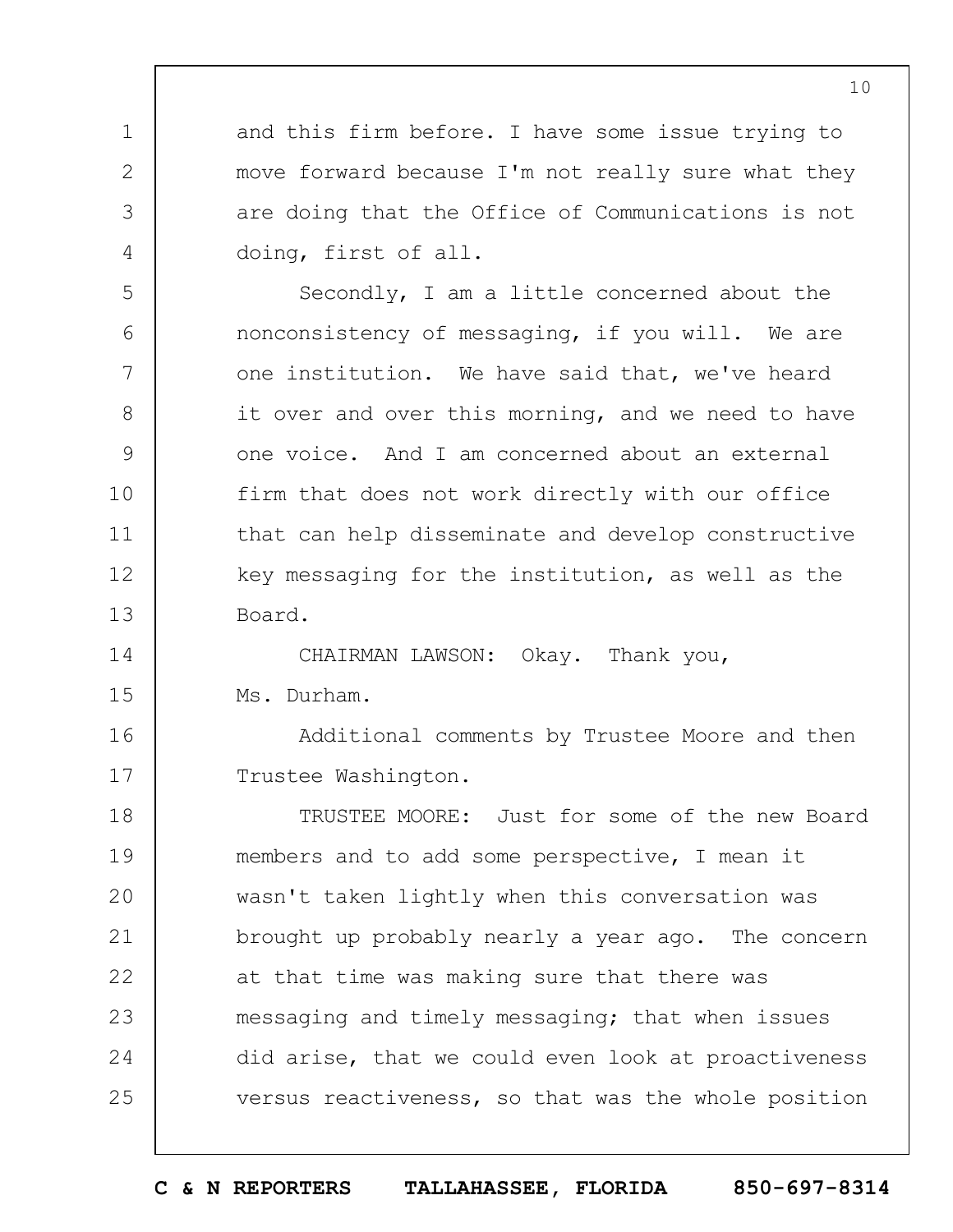behind it.

1

| $\mathbf{2}$  | The Board did not have a voice. We looked to       |
|---------------|----------------------------------------------------|
| 3             | coordinate internally with the team. I would say   |
| 4             | that as we've moved forward 12 months away from    |
| 5             | that, I think there is still sometimes a challenge |
| 6             | relative to timely messaging; hence the reason why |
| 7             | my support is definitely behind having Brock in    |
| 8             | coordination with working directly with our        |
| $\mathcal{G}$ | internal team.                                     |
| 10            | Timely communication, I mean it can either --      |
| 11            | I mean timely communication is absolutely          |
| 12            | important, and it's one that we will have to keep  |
| 13            | an active eye on. And if we can't for whatever     |
| 14            | reason, whether it's developing a plan -- we've    |
| 15            | talked about that before as well. We have got to   |
| 16            | have those things in place, so it's vital, and I   |
| 17            | think Brock Communications has served us well      |
| 18            | throughout this last year.                         |
| 19            | CHAIRMAN LAWSON: Thank you.                        |
| 20            | TRUSTEE WASHINGTON: Mr. Chair, so just to          |
| 21            | add, it sounds like we need a communications plan  |
| 22            | more broadly, and who channels what information to |
| 23            | whom and how the communications flow in general. I |
| 24            | will say that during the audit dissemination I     |
| 25            | worked very closely with Elise, she was very       |
|               |                                                    |

**C & N REPORTERS TALLAHASSEE, FLORIDA 850-697-8314**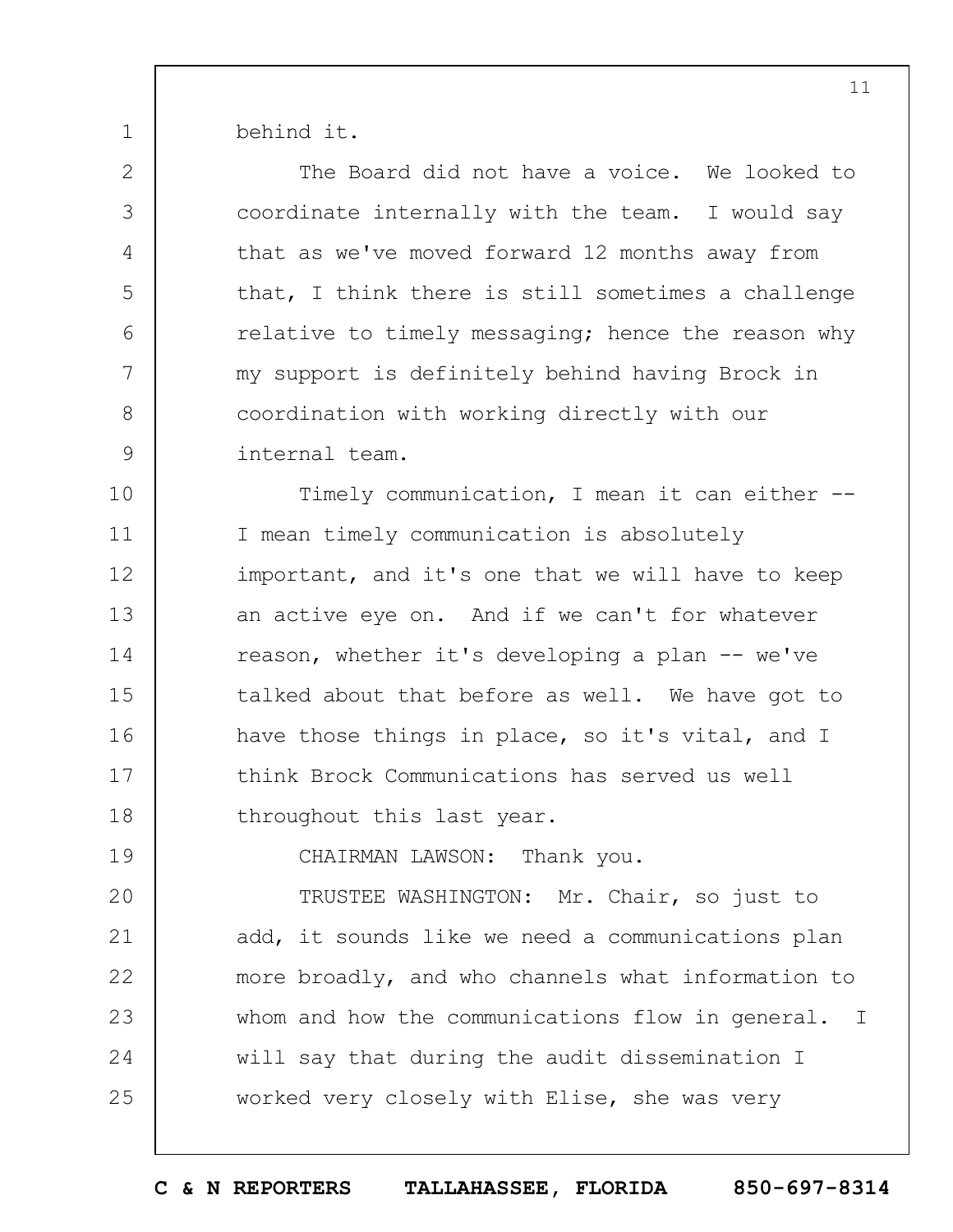responsive, we got a number of things done, you know, it can happen.

1

2

3

4

5

6

7

8

So I think we just have to be cognizant or maybe, you know, the people at play can come up with a channeling and who talks to whom about what and what people are responsible for in a bigger plan, with a crisis management plan that we've talked about.

9 10 11 12 13 14 15 ASSOCIATE VICE PRESIDENT DURHAM: An overall communications plan will be driven by the strategic plan, okay? So the strategic plan drives the key messaging for the entire institution. It is difficult to put together a communications plan if you don't know where you're going and you don't know what you're communicating.

16 17 18 CHAIRMAN LAWSON: Okay. Ms. Durham, I think you've provided a lot of editorial comment. I would like to hear more from the Board.

19  $20$ 21 22 23 24 25 ASSOCIATE VICE PRESIDENT DURHAM: Okay. Sure. TRUSTEE GRABLE: Mr. Chairman, yes. I think I'm almost hearing two different messages: That you are suggesting, Ms. Durham, that we need a global firm, on retainer is what I think you probably were suggesting; but then again, you don't feel we need Brock Communications. So I think that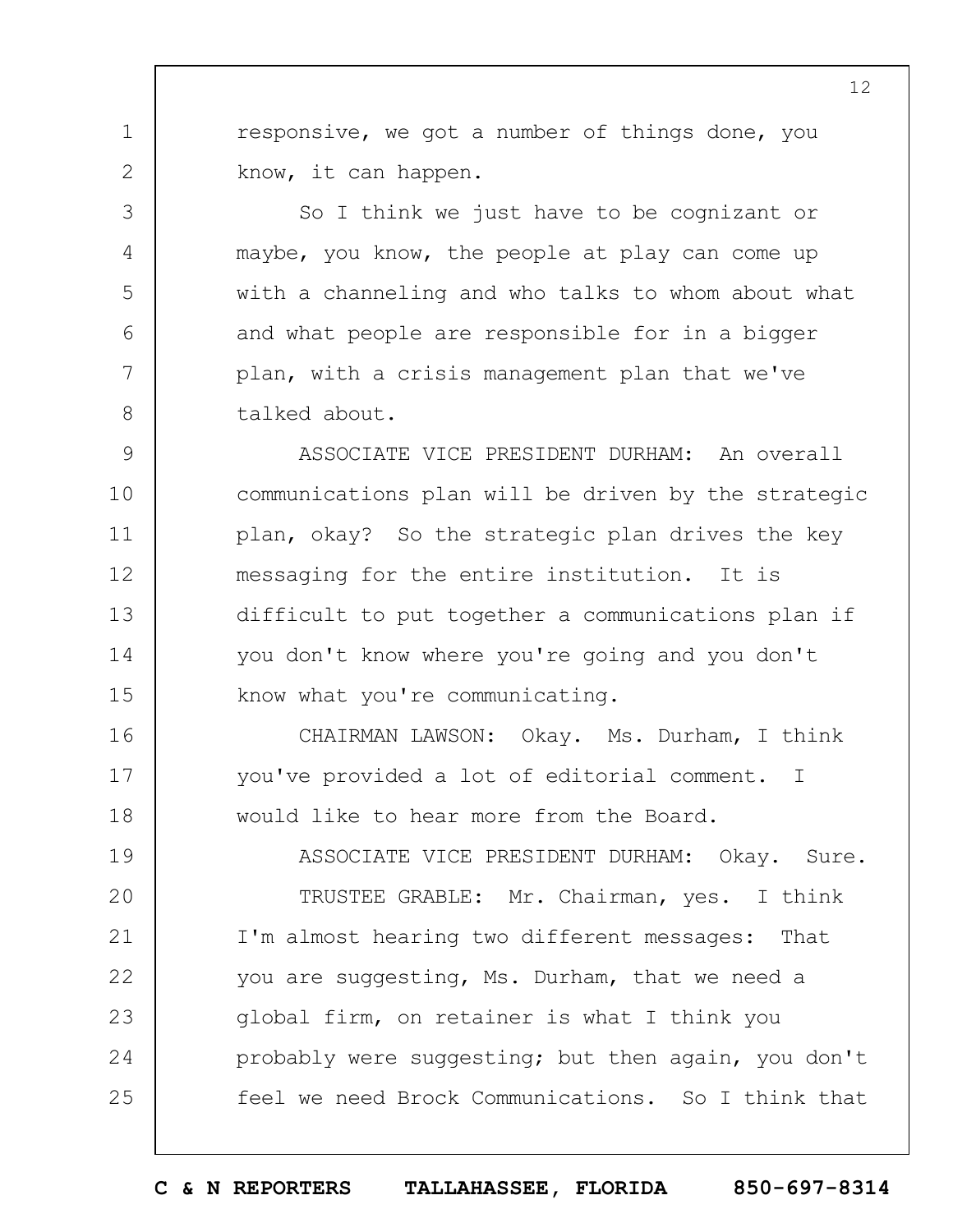there seems to be some -- I'm a little confused, so I think I would certainly concur with Trustee Moore -- or Vice Chair Moore, and maybe this is something we can discuss later because time is of the essence and we still do have other issues on the agenda for today.

1

2

3

4

5

6

7

8

CHAIRMAN LAWSON: Thank you, Trustee Grable. Trustee Lawrence.

9 10 11 12 TRUSTEE LAWRENCE: First of all, I think Trustee Mills was totally on target, and that's the principal point here: That we're one family, one institution.

13 14 15 16 17 18 19 I would say that when I came on this Board it was damnably difficult to get information about what was going on that was timely, and I would get it from a bunch of other places. So I'm getting it now much more timely, but I frequently am getting it from two places funneled through the University. I don't need the things twice.

 $20$ 21 22 23 24 25 So I think we need to get our act together on this, and it does -- it certainly builds out of the strategic plan. It all ought to be fully correlated, coordinated with the office. I think these folks are pretty good myself, that's my own impression. I just want, for one Board member,

**C & N REPORTERS TALLAHASSEE, FLORIDA 850-697-8314**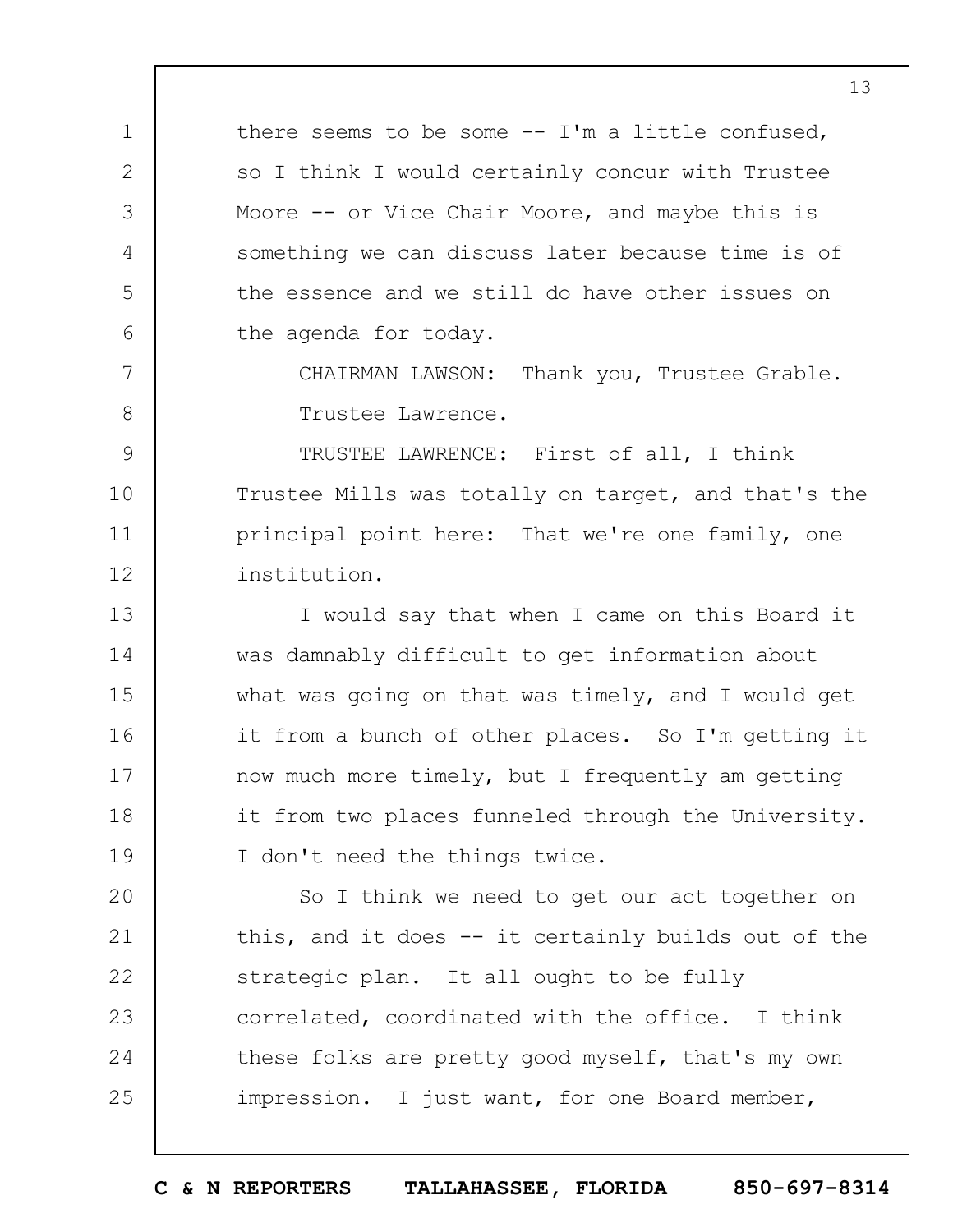very timely information that I don't need to find on Facebook.

CHAIRMAN LAWSON: Right. So are there any --I just have a comment as well, but I wanted to wait until we kind of moved around the table and just give a little -- are there any other comments?

(NO RESPONSE).

1

2

3

4

5

6

7

25

8 9 10 11 12 13 14 15 16 17 18 CHAIRMAN LAWSON: Okay. A little additional perspective, we had also employed Brock during a period of what some people referred to as needing crisis management support and they provided outstanding support. And we subsequently decided to keep them on such that we would always be assured that the Board would have its own voice and that we would be able to have communications prepared for us, a little strategy work done for us, independent of any other influences; and consequently, we decided to keep Brock.

19  $20$ 21 22 23 24 So at this point, that has continued to be my recommendation. There's a motion on the floor, and unless there are any other questions or comments, I think we should continue on with the vote unless all -- if all parties are not satisfied, we can continue with the discussion.

Yes, Trustee Lawrence.

**C & N REPORTERS TALLAHASSEE, FLORIDA 850-697-8314**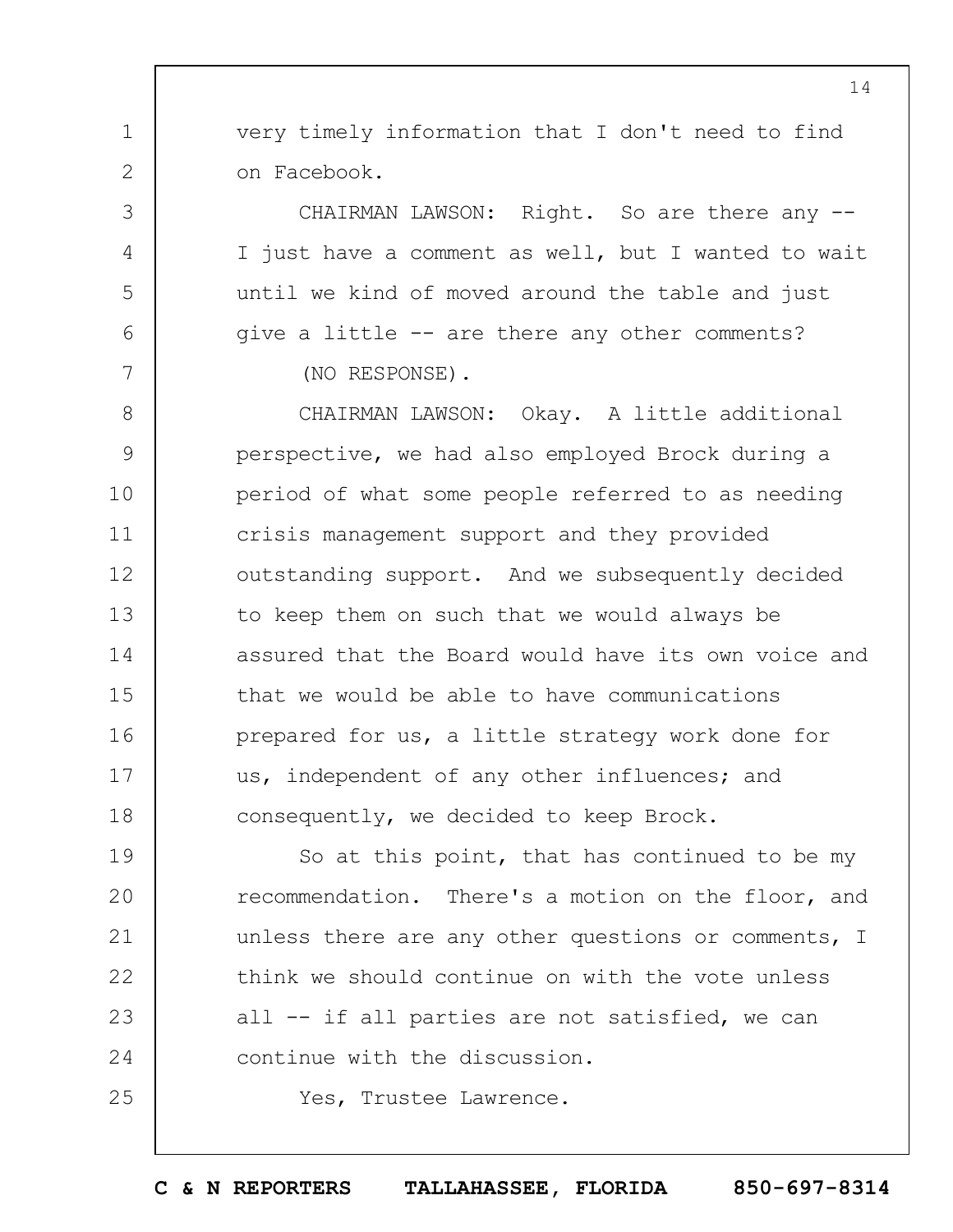1 2 3 4 5 6 7 8 9 10 11 12 13 14 15 16 17 18 19  $20$ 21 22 23 24 25 TRUSTEE LAWRENCE: I'd vote easily in the affirmative on the basis that there is subsequently a full reconnoitering coincident with the strategy -- CHAIRMAN LAWSON: With the Office of Communications here on campus? I would agree. I would agree with that. TRUSTEE REED: One other question: In terms of -- since it's a fixed amount, it's a capped contract, how do we determine what services they provide? CHAIRMAN LAWSON: I'm sorry, great question. For lack of time, I didn't bring the entire presentation, but it is on your email. The scope of services provided is on your email. TRUSTEE REED: Okay. CHAIRMAN LAWSON: If there are additional questions, we can still take it offline; but the scope of services are in the contract, okay? TRUSTEE REED: But is it they do everything in the scope of services or as directed? CHAIRMAN MONTGOMERY: Only within the scope of services. TRUSTEE REED: Only within the scope of services.

**C & N REPORTERS TALLAHASSEE, FLORIDA 850-697-8314**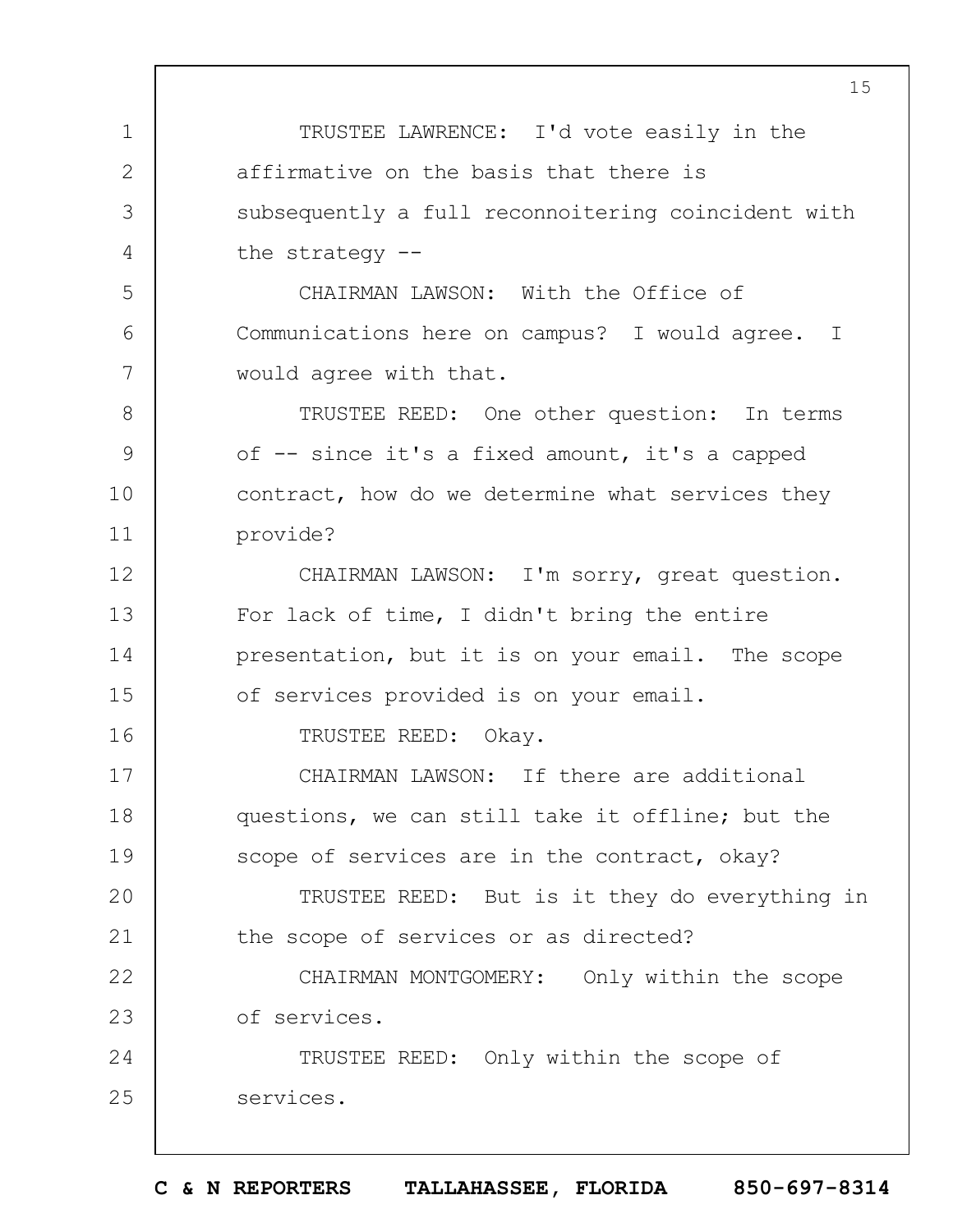CHAIRMAN LAWSON: Yep.

1 2 3 4 5 6 7 8 9 10 11 12 13 14 15 16 17 18 19  $20$ 21 22 23 24 25 All right. So let's call it to vote -- make sure I didn't miss anyone, okay? So there's a motion on the floor, it's been properly seconded, we've entertained questions. TRUSTEE MILLS: Call the question. CHAIRMAN LAWSON: Call the question? All those in favor. TRUSTEE MILLS: Yes. CHAIRMAN LAWSON: All those opposed. TRUSTEE MILLS: Aye. CHAIRMAN LAWSON: One? Okay. Please note for the record there's one opposition, but the motion carries. The next action item on the agenda is discussion of the President's contract. I think everyone has probably read the contract, but I'll just provide just a brief level of clarity of which may not be needed, but we have to have a discussion on the President's contract on or before June 30th regarding extension, renewal or any other decision. It had historically been our position -- or at least my position -- that we were not yet prepared to have a discussion because I felt we needed more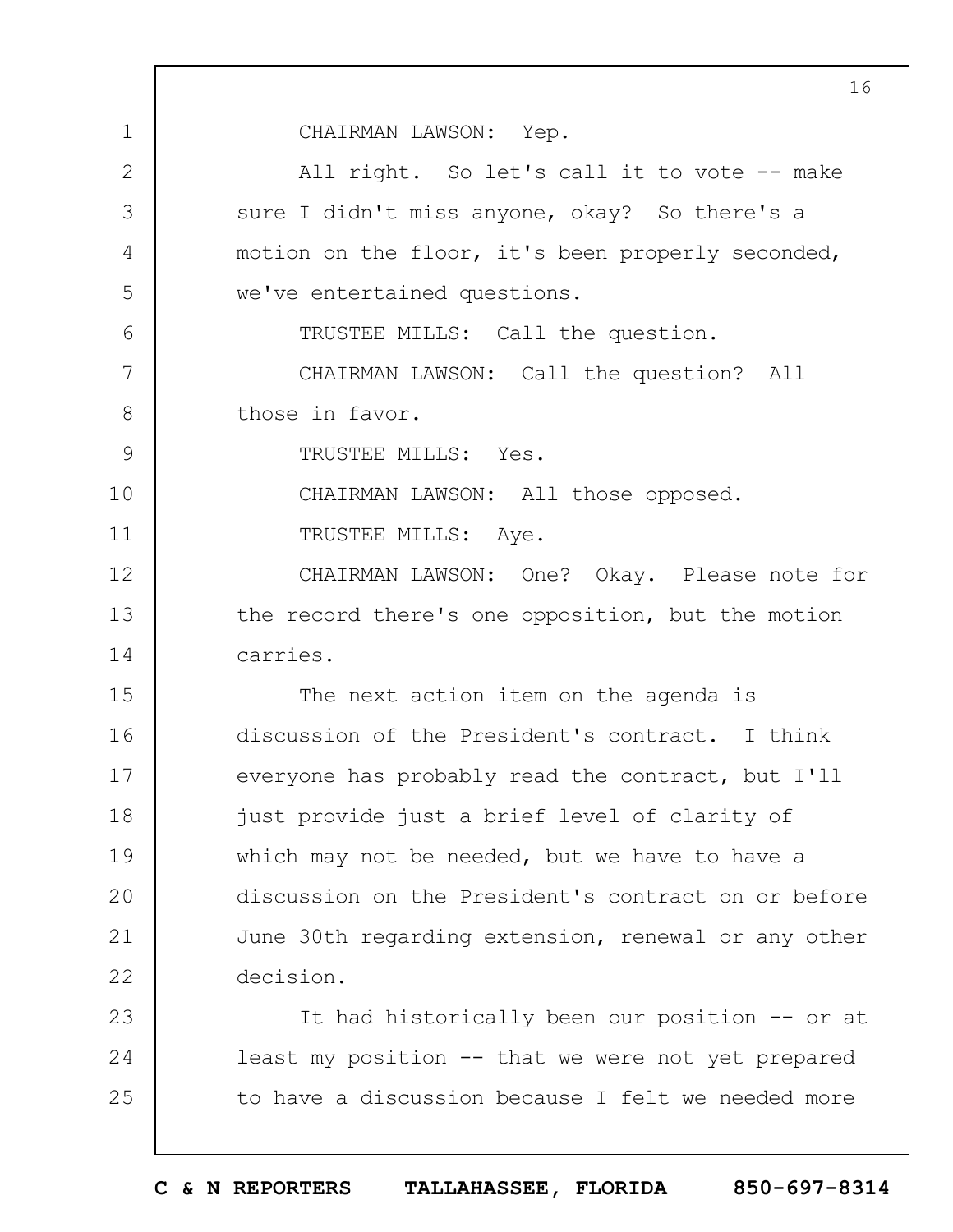data around the second year's performance review. I felt like two years of documented data would put us all in a better place; however, at this point we have not reached an agreement on that particular discussion point; therefore, we do need to take up a discussion of the President's contract. And so consequently now I will  $--$  with that being said, I'll push it to the body for feedback or comment.

9 10 11 12 13 14 15 16 TRUSTEE WOODY: Mr. Chairman, for discussion, I'd like to recommend at this particular point we take no action on the President's contract. We haven't completed the President's evaluation yet, and we've got new Board members who haven't been on the Board long enough I think to make an assessment of the President's performance. So I'd like to take no action at this particular point.

17 18 CHAIRMAN LAWSON: Is that your motion, Trustee Woody?

TRUSTEE WOODY: That's my motion.

 $20$ TRUSTEE GRABLE: Second.

1

2

3

4

5

6

7

8

19

21 22 23 CHAIRMAN LAWSON: Motion on the floor and properly seconded. Are there any questions? (NO RESPONSE).

24 25 CHAIRMAN LAWSON: Seeing as there are no questions, all those in favor.

**C & N REPORTERS TALLAHASSEE, FLORIDA 850-697-8314**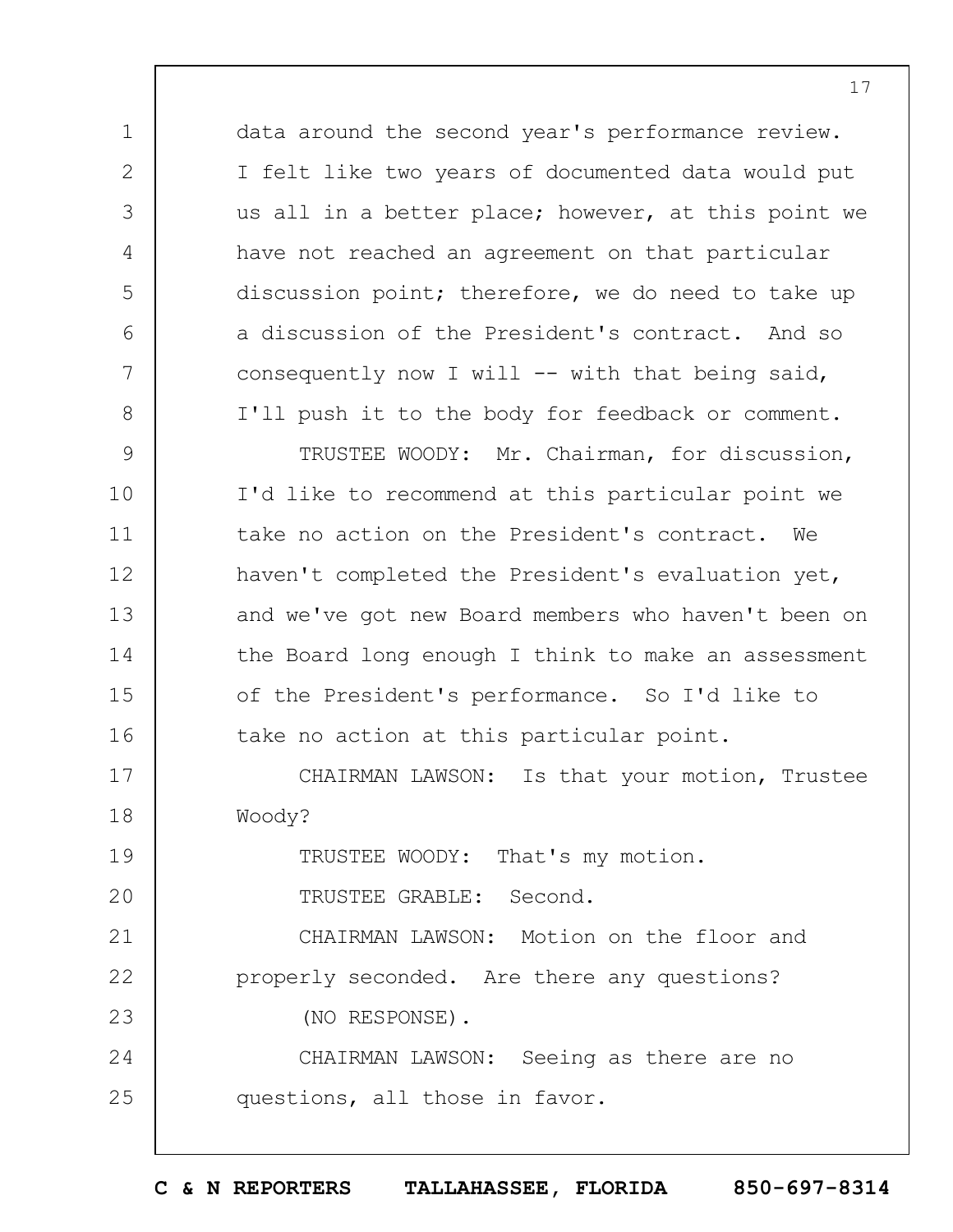1 2 3 4 5 6 7 8 9 10 11 12 13 14 15 16 17 18 19  $20$ 21 22 23 24 25 18 (AFFIRMATIVE INDICATIONS). CHAIRMAN LAWSON: Motion carries. As of today, we will take no action on the President's contract. This issue will be revisited at the next Board meeting beyond the evaluation. The next item on the agenda is the strategic planning. Question? (NO RESPONSE). CHAIRMAN LAWSON: Okay. The next item on the agenda is the strategic planning workshop, and I know I'm moving quickly, so bear with me because I'm trying to make up time. I would like to introduce Doctor Howard. Doctor Howard, we are fortunate to have her from Washington, DC. And she is going to give us what I would call kind of the backdrop or kind of the underpinnings of the importance of a strategic plan, how universities typically approach a strategic plan and what our roles and responsibilities are as a board of trustees within that framework. And then we will move from there into presentations from the President and the Leadership Team around each of those individual components of the strategic plan. And as you guys all know, we've had a very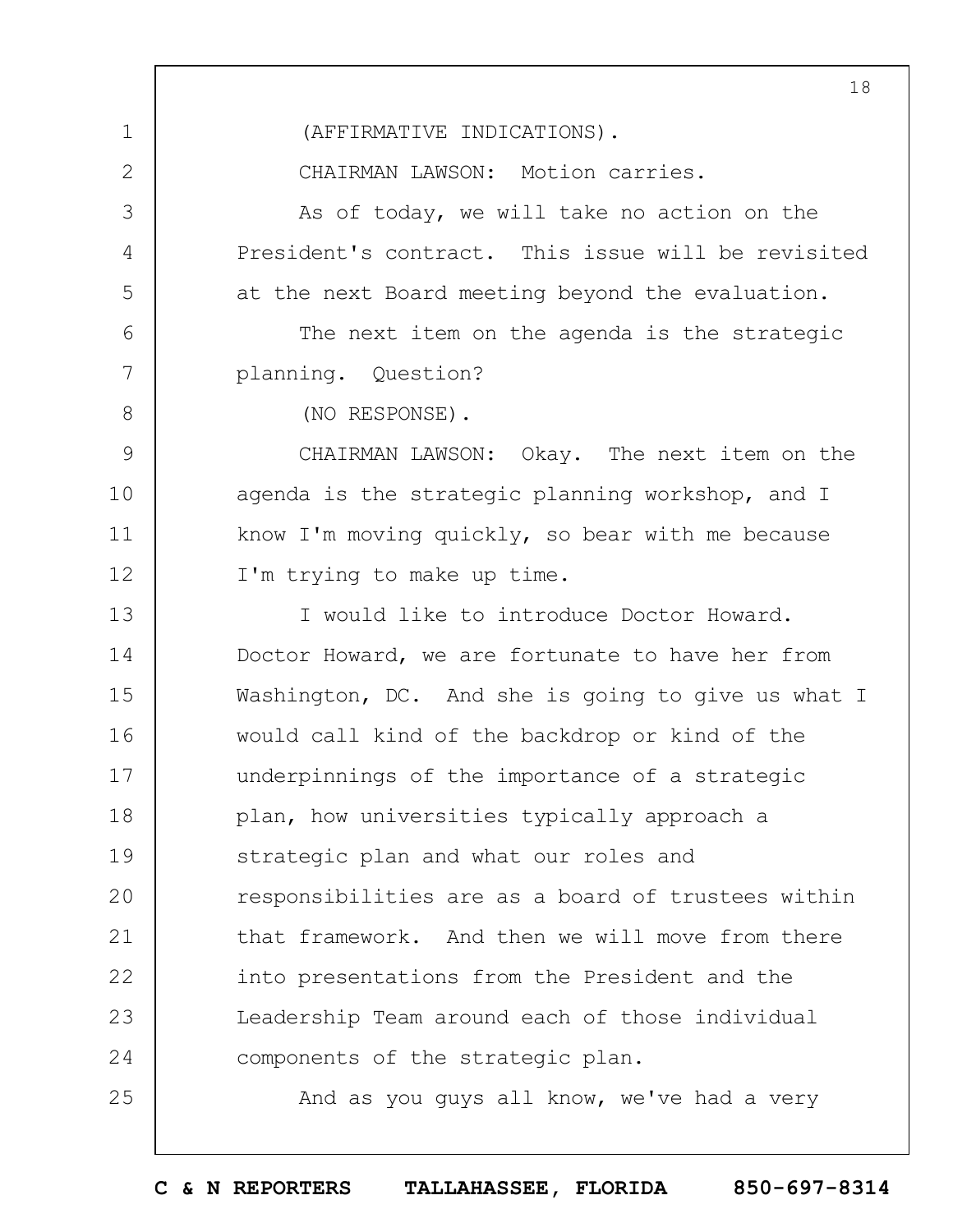robust discussion around what should the size of this institution be, consequently how many resources do you need to drive that engine, and how do you go about getting those resources. I think that's kind of the overarching, you know, challenge that we all individually have in our heads that we want to sort through during this discussion.

1

2

3

4

5

6

7

8

9

10

11

12

13

14

15

16

17

So with that  $--$  I probably didn't do a great enough job of intro  $-$  a good enough job rather of introducing you. Your background is far more extensive than the brief intro I gave you, but we're very fortunate to have you. I know you have a limited amount of time with us, so we do want to capitalize on that. And again, on behalf of the Board and the President's Leadership Team, we definitely want to thank you for making time out of your busy schedule to come and be with us today.

18 19  $20$ DOCTOR HOWARD: Thank you, Chairman Lawson, and thank you for giving me an opportunity to participate in this session on strategic planning.

21 22 23 24 25 I work with about 420 public college and university presidents in terms of their federal and public advocacy work on The Hill and also at the White House, and I'm also responsible for their professional development.

**C & N REPORTERS TALLAHASSEE, FLORIDA 850-697-8314**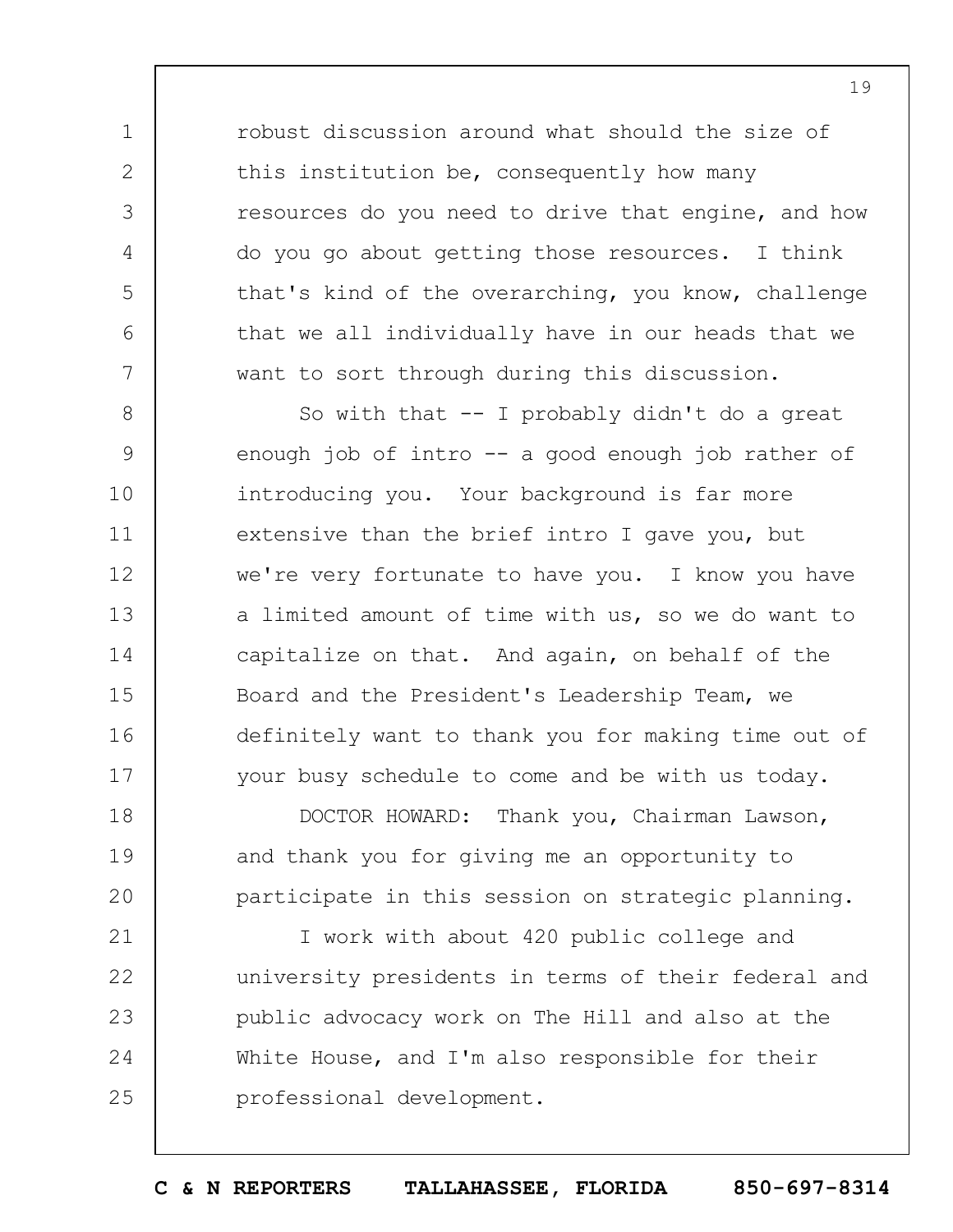So that's all I'll say about what I do in DC. When I'm talking to students, I usually text message them I'm the Pell lady, so I am happy that the Senate has moved year-round Pell forward; so we hope by next summer students will be able to access that Pell. But it still has to go through the full Senate, and the House also has to put together a bill that coincides with that.

1

2

3

4

5

6

7

8

9 10 11 12 13 14 15 16 17 18 19  $20$ What we want to do with the strategic plan this afternoon is to see if we can get a sense of consensus from the Board, at least in concept, about where the Leadership Team should go with the strategic plan that they've had prepared for you. I'm going to clip through some slides quickly, some of them will give you a backdrop to how we're looking at the strategic plan process; and then within that, there will be an opportunity hopefully for you to give us a little bit of feedback on what you think about the proposals we've put forward in the plan.

21 22 23 24 25 Well, if you all can see it, I'm going to move forward to the next slide, and in the next slide it kind of gives us an overview of what the  $-$ - why we think strategic planning is important. All of you are familiar with either doing business plans or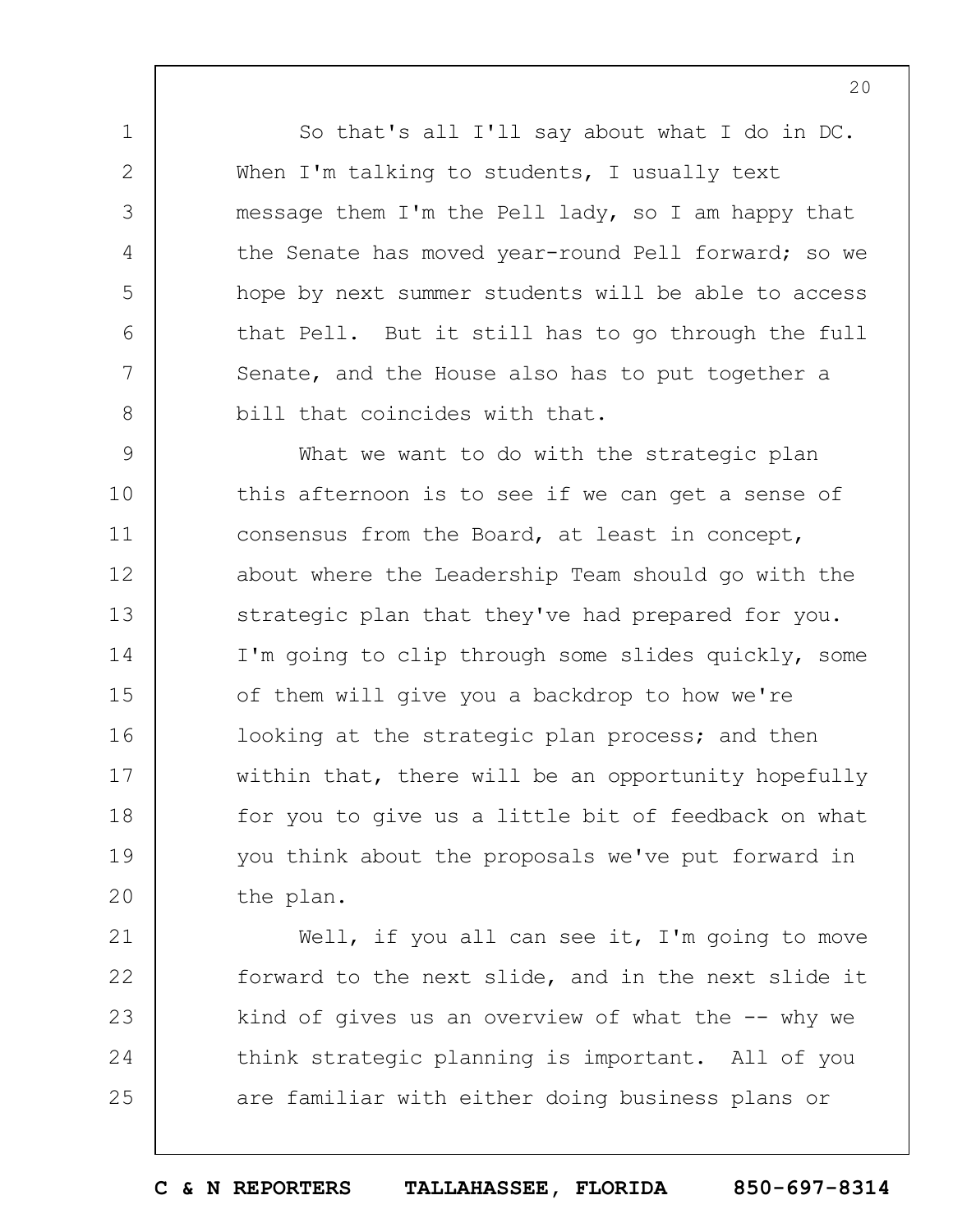strategic plans for all of your organizations, and so you know that a strategic plan helps you to create a formalized road map. It's kind of a compass, it sets direction for the institution. It's not set in concrete or stone and it's usually a living document.

1

2

3

4

5

6

7 8 9 10 11 12 13 14 15 It helps to tell you how we're going to get to where we're going. It helps to foster an organization's wide focus on a major function or division or a department. It also communicates institutional strategy, something you were just talking about. It brings together all of the resources human and financial, the energy, and sometimes the time within a time period in which a strategic plan should be completed.

16 17 18 19  $20$ 21 22 23 24 25 So those are some of the backdrop rules to how colleges and universities set their strategic plan. The next slide we're talking about the process, so I just want to do a little bit on that. And the big questions for the Board about this should be: Where are we? What do we have to work with? Where do we want to be? How do we get there, and how will we know when we get there? So we should be able to find the answers to all of those questions in that document that you have a draft of.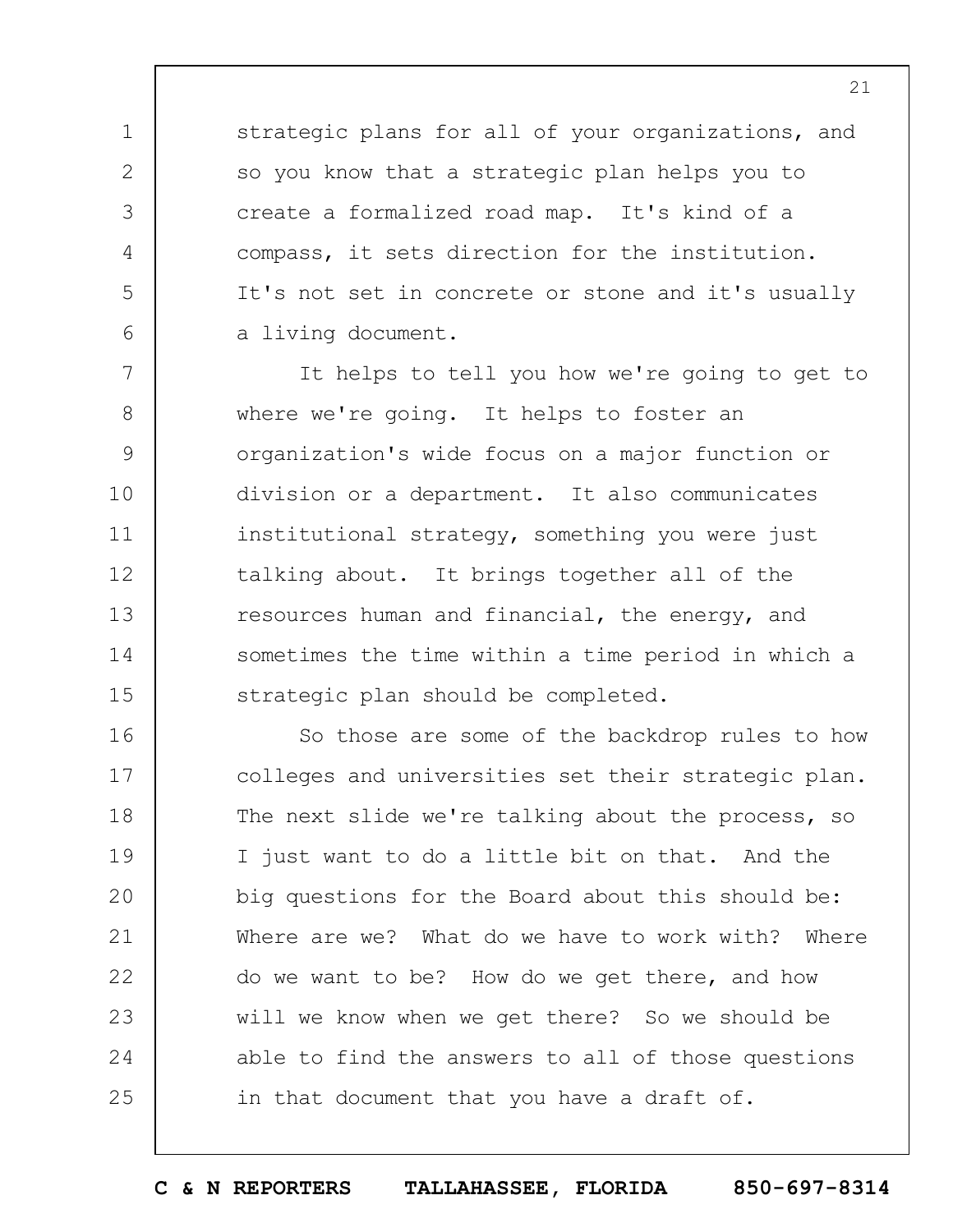FAMU is trying to create a 21st road map for the institution, but the most important thing it has to do with this strategic plan is to maintain its institutional and its specialized accreditation. And so if we can have the slides on accreditation, I'll just quickly flip through those.

1

2

3

4

5

6

7

8 9 10 11 12 13 14 15 16 17 You are a member of the Southern Association of Colleges and Universities. You can see the key components that you will have to respond to when you go through an accrediting review. And the Southern Association does require that the University have a strategic plan in place. So in order for you to satisfy even the slowest, the lowest level to clear for accreditation, that plan must be in place and it must be approved by the Board.

18 19  $20$ 21 22 23 24 25 Your specialized accrediting bodies in the next slide also will have to ensure that an institution-wide accreditation strategic plan is in place. Right now you have 51 programs that are accredited within the University; 35 of them are at bachelor's level; 11 at master's; and you have 5 at the doctoral level. So when those accrediting bodies visit the campus, they also will want to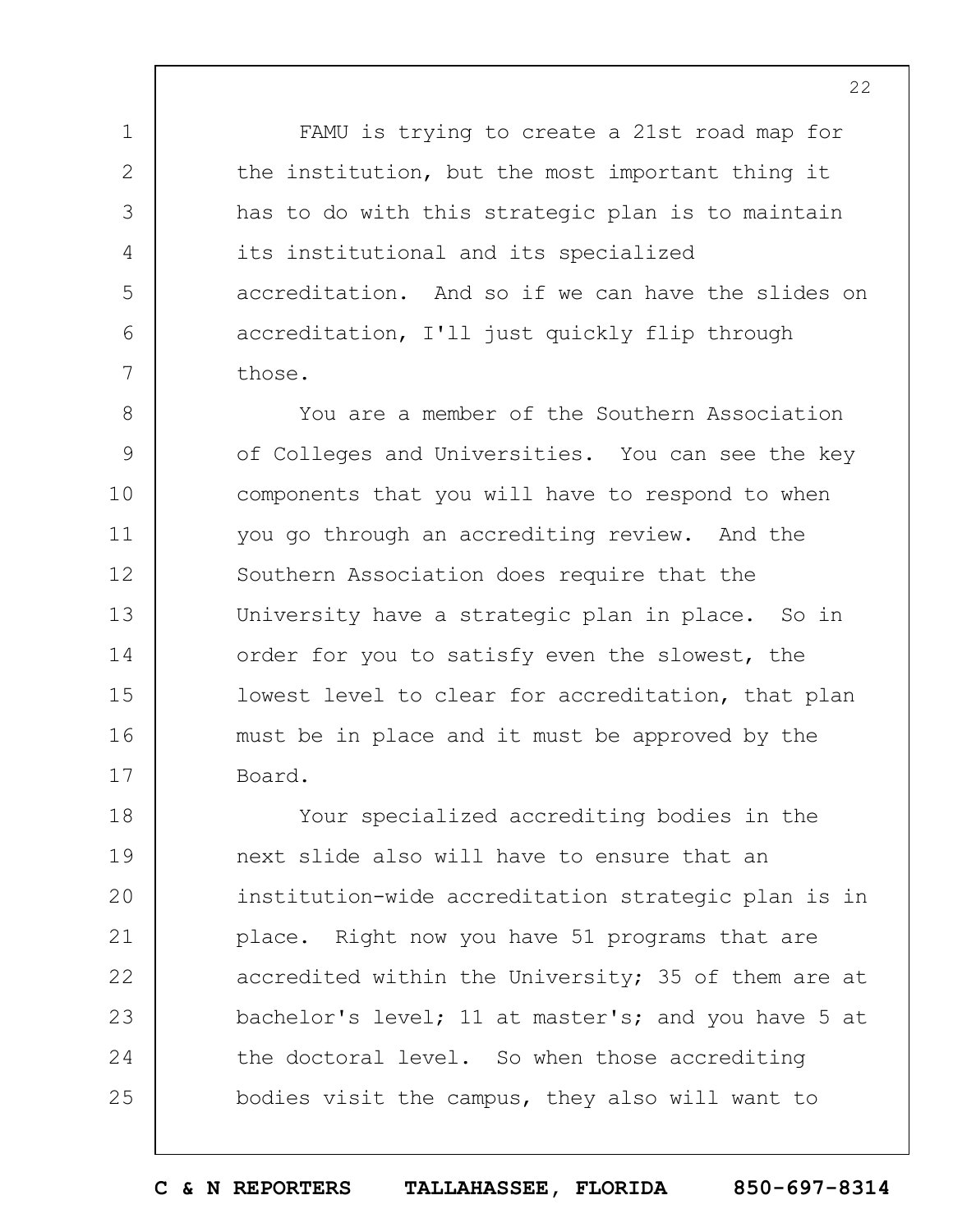take a look at the institution's strategic plan and to see where their programs fit within your overall framework for supporting your students.

1

2

3

4

5

6

7

8

9

10

11

12

13

You should just know that this strategic plan that you have a draft was completed by a specially appointed task force, and the Board was a part of that task force; and that task force came forward with something called performing boldly beyond measures. And it focused on five key destinations, and our President will talk to us shortly about those destinations. But most importantly, it prioritizes the goals and objectives set forth in the report.

14 15 16 17 18 19  $20$ 21 22 And I've looked at a lot of universities' strategic plans, and I just want to say this is one of the strongest strategic plans I've had an opportunity to link with because they have all of the key components that you need to have in a successful strategic plan. And so we'll go to -those are the groups that participated in helping to draft this strategic plan, and we'll go on to the next one.

23 24 25 So the key components of a strategic plan for higher education are: Mission, vision, core values, your goals and objectives -- or in this

**C & N REPORTERS TALLAHASSEE, FLORIDA 850-697-8314**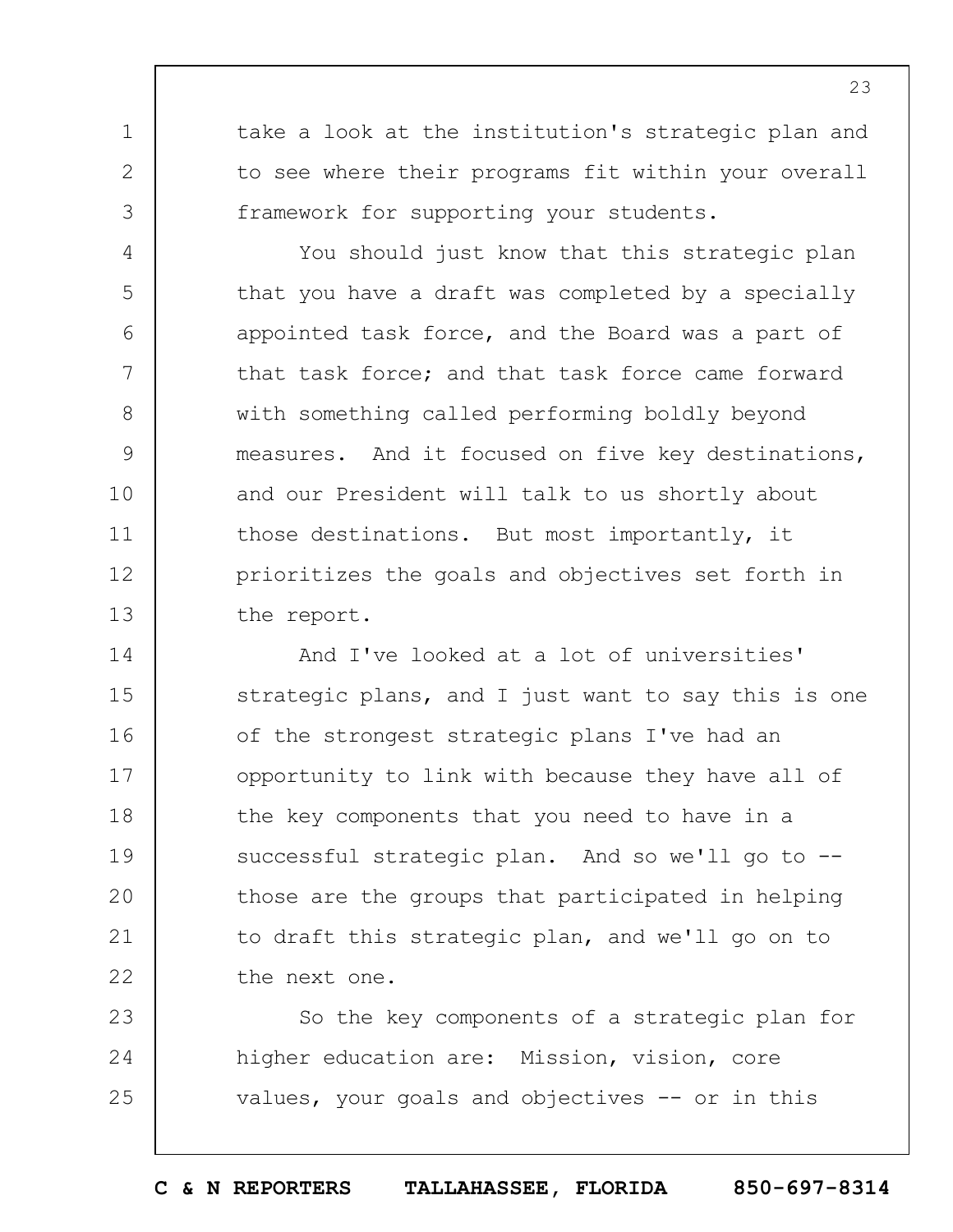case, we're calling them destinations -- and of course your metrics. And this group has done an amazing job in making sure all of those components are in place. Most colleges and universities have a difficult time finding and figuring out how to bring the metrics in place and how to report them out. But this draft of this document shows that this institution understands what metrics are, and they know how to tie them back to the goals and mission.

1

2

3

4

5

6

7

8

9

10

11 12 13 14 15 16 17 18 19  $20$ 21 22 Now where we need your help as a board is to take a look at the mission statement. This mission statement has been in place for decades, and so we would just like a little bit of direction as to the mission statement that is in front of you: Is there any feedback that you wish to provide to the Leadership Team and the institution about this mission statement? Once again, we're not asking you to deal with syntax or semantics, we're asking you to tell us in concept if you support the current mission statement that you've had an opportunity to look at.

23 24 25 TRUSTEE MOORE: Guys, it's -- Trustees, it's Page 7 of our FAMU Forward book or Forever Forward, so that you can see it better, Page 7.

24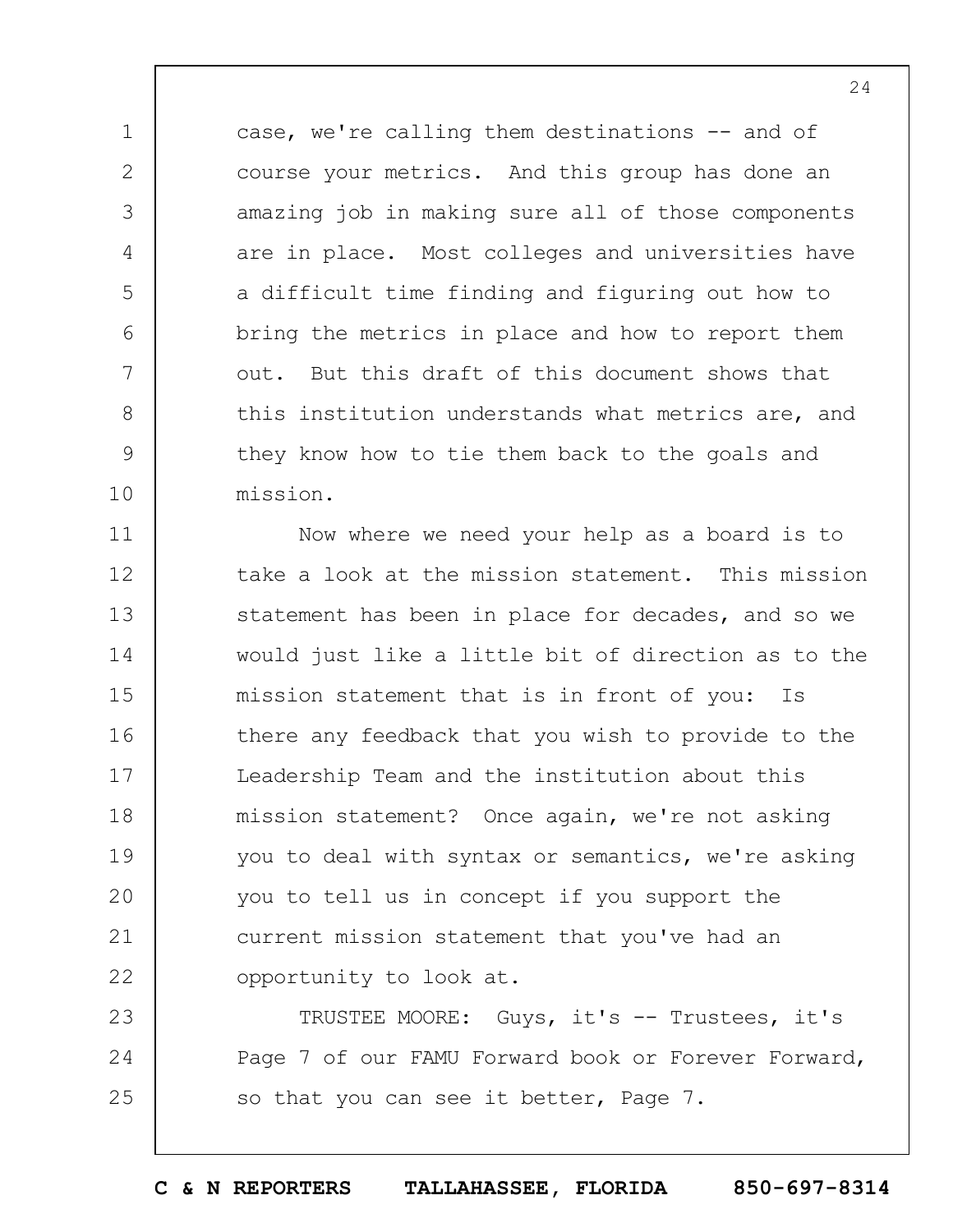DOCTOR HOWARD: Thank you. Mr. Chairman? CHAIRMAN LAWSON: No, I just had more of a question. Do you want feedback on it now, or you're still kind of walking through the process? If that's the case, if you want feedback on it now, maybe if you could break it down so we could discuss components of it.

8

9

1

2

3

4

5

6

7

DOCTOR HOWARD: Sure.

CHAIRMAN LAWSON: Okay.

10 11 12 13 14 15 16 17 18 DOCTOR HOWARD: Okay. So let's take a look just at the first paragraph where it says that Florida Agricultural and Mechanical University is an 1890 land-grant institution dedicated to the advancement of knowledge, resolution of complex issues, and the empowerment of citizens and communities. The University provides a student-centered environment consistent with its core values.

19  $20$ 21 22 23 24 25 TRUSTEE MOORE: I guess a comment that I'd offer is that as we recognize the past and the importance of it, but that we would also point boldly to our future when we talk about creating these 21st century scholars. Where would that inclusion go as we look at the mission statement? DOCTOR HOWARD: Okay.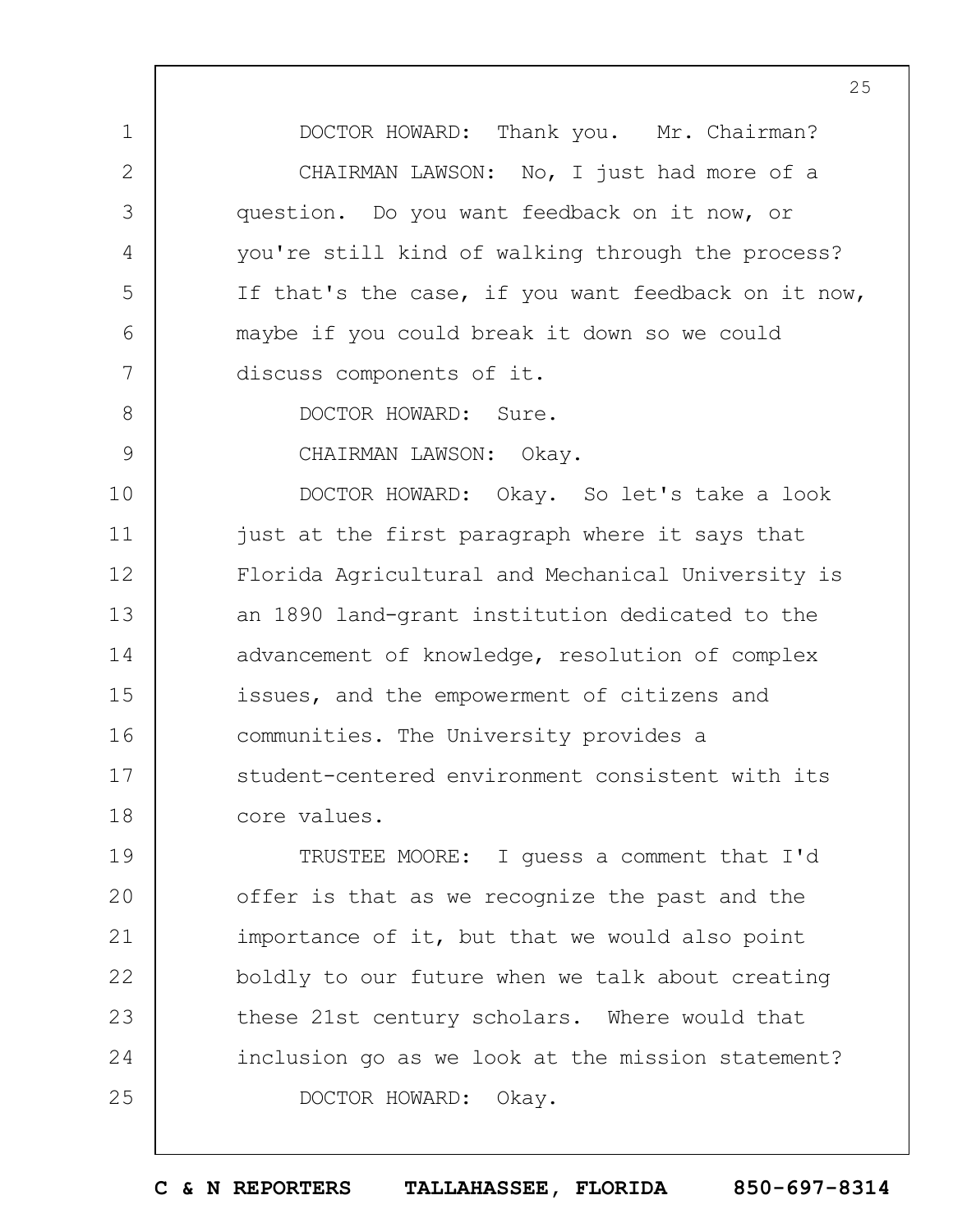TRUSTEE MILLS: Say the last part of your comment, Trustee Moore.

1

2

3 4 5 6 7 8 9 10 11 12 13 14 15 16 17 18 19  $20$ 21 22 23 24 25 TRUSTEE MOORE: Oh, no, no, no, I was -- she was wanting feedback on the fact about the 1890, I was saying so we recognize the past and what a whole lot of conversation has been about, both in the President's remarks and others, is about the bold future that we have in that 21st century student or scholar that we're looking to create. So I was wondering if that might be something that  $--$ DOCTOR HOWARD: We'll talk about that when we get to the vision in a second. TRUSTEE DORTCH: I don't have them in front of me. What was the original mission before this one? How did it read? DOCTOR HOWARD: This one is from 2009. TRUSTEE DORTCH: This is 2009, current mission? PROVOST DAVID: This one was adopted in 2009. CHAIRMAN LAWSON: We don't have -- PRESIDENT MANGUM: This was from the 2020 vision plan that you're updating. TRUSTEE DORTCH: Okay. DOCTOR HOWARD: May I --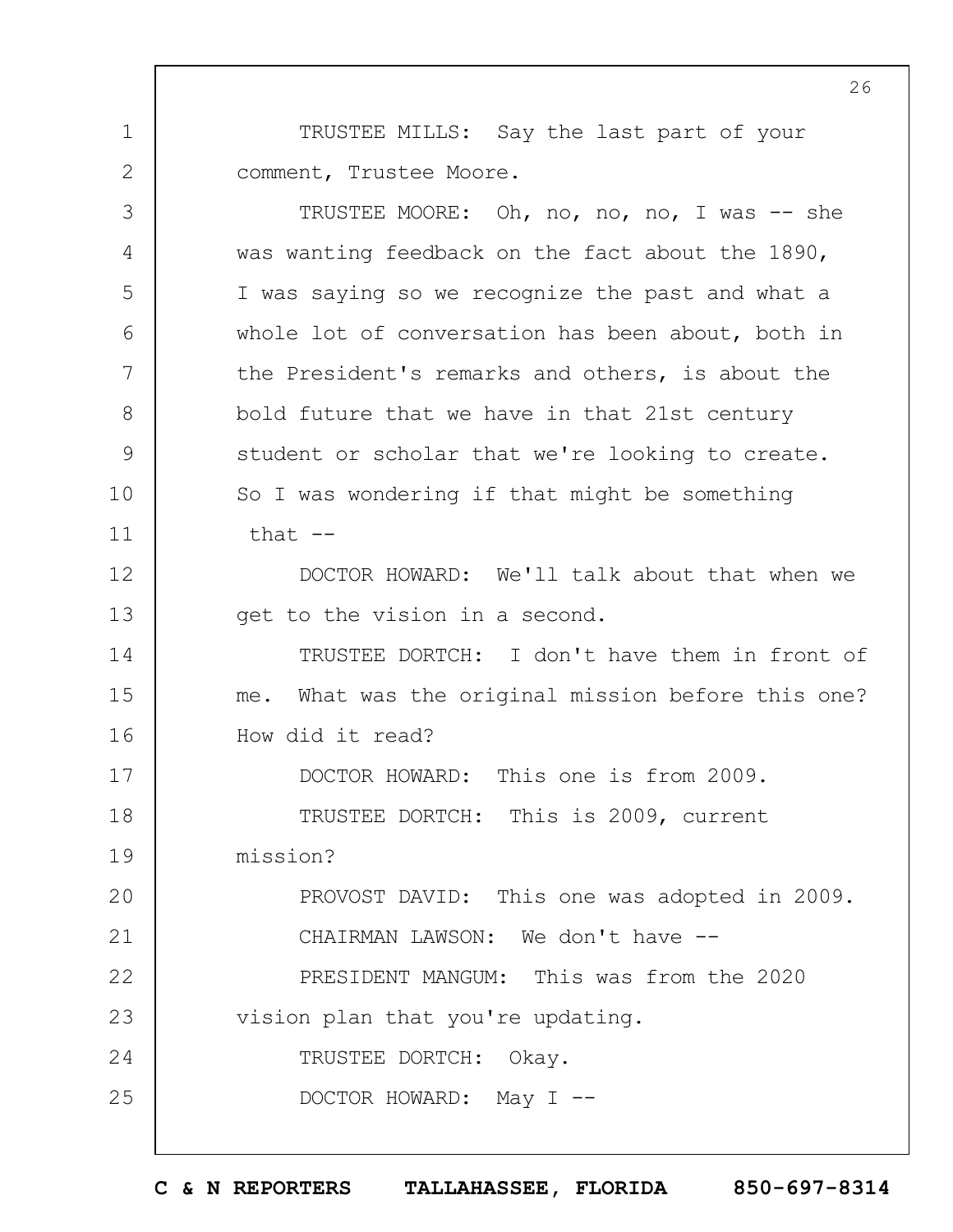1 2 3 4 5 6 7 8 9 10 11 12 13 14 15 16 27 TRUSTEE MILLS: Core values inside the book? PRESIDENT MANGUM: Uh-huh. DOCTOR HOWARD: I can't hear you, sir. TRUSTEE MILLS: A list of the core values, is that in the book? DOCTOR HOWARD: Yes, it is. We'll get to that in a second. PRESIDENT MANGUM: And it's one of the slides -- I just wanted to add, the 1890 land grant is kind of like the same designation of HBCU. 1890 land grant is the reason why we're funded and is a method of funding from the Federal Government, the second Moral Land Grant Act that provided for education for the students of -- or the children of former slaves. And so there are 1862 institutions that are land grant by the first Moral Act, and the

17 18 second Moral Act created the 1890 institutions for the education of people of color.

19  $20$ 21 DOCTOR HOWARD: Right, and I think we'd have to go to the Federal Government if we wanted to  $be$   $--$ 

22 23 24 25 PRESIDENT MANGUM: Secede from the 1890s. DOCTOR HOWARD: -- dismissed from those --TRUSTEE MOORE: No, I don't think anybody is wanting to change that.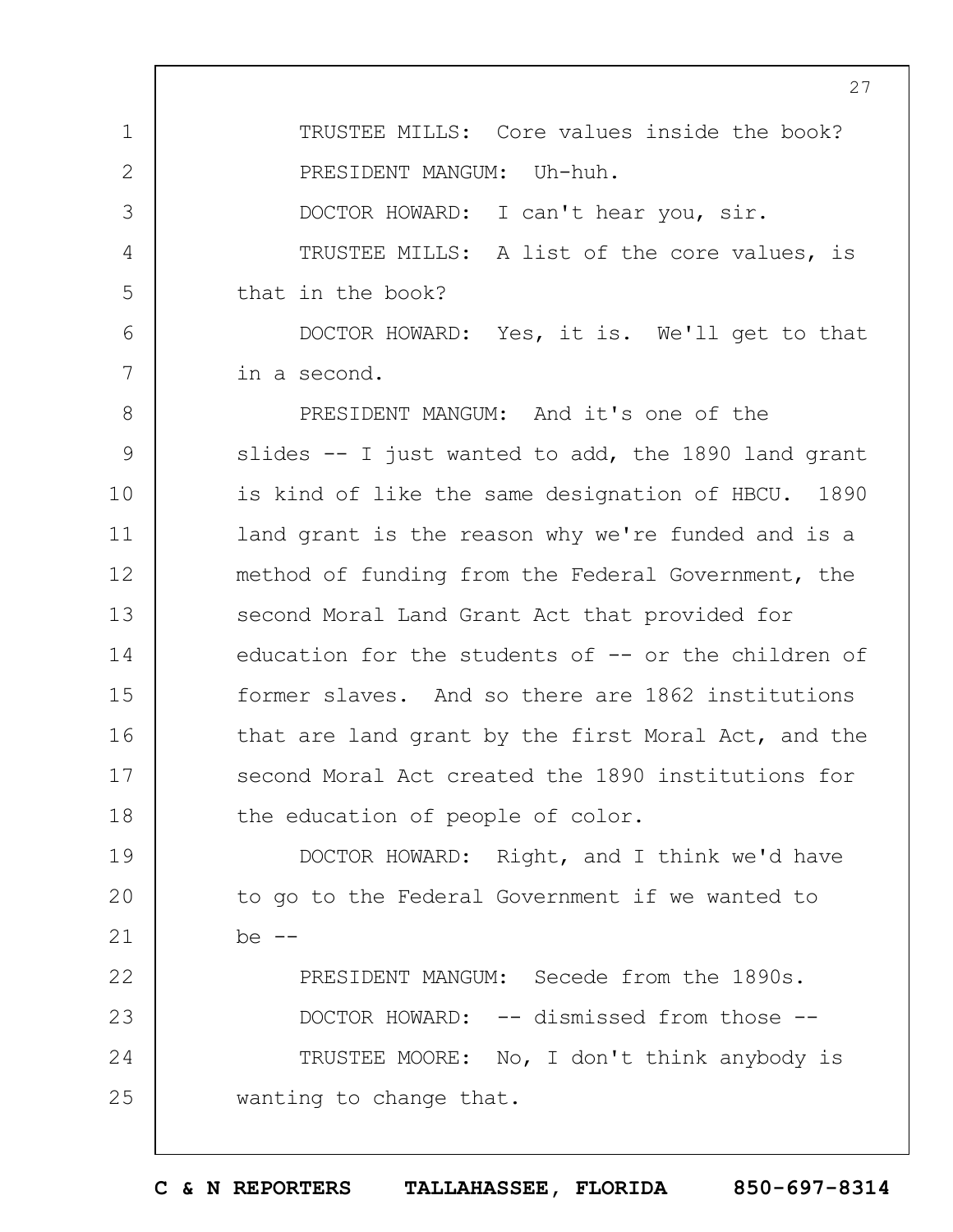TRUSTEE DORTCH: We should never even -- DOCTOR HOWARD: -- special and important designations.

TRUSTEE DORTCH: No, that's a grant designation. I mean there are several -- I think even in Georgia, the University of Georgia is a 1890, Fort Valley State, University of North Carolina, North Carolina A & T, and back in Louisiana Southern University, it gives you special funding from the U.S. Department of Agriculture.

12 13 14 15 TRUSTEE MOORE: Well, just as a clarifier, it was not to remove the history. I'm saying that we're recognizing in that it was very important.

16 17 TRUSTEE MCCOY: Just a question, if I may, actually two questions.

DOCTOR HOWARD: Sure.

1

2

3

4

5

6

7

8

9

10

11

18

19  $20$ 21 22 23 24 25 TRUSTEE MCCOY: Compared to other mission statements that you have seen, is this mission statement in terms of detailed length, composition in line with other universities? In my experience, mission statements are generally much shorter, more succinct, you can almost repeat it. You can, you can  $-$  I would have a hard time at this age in my

28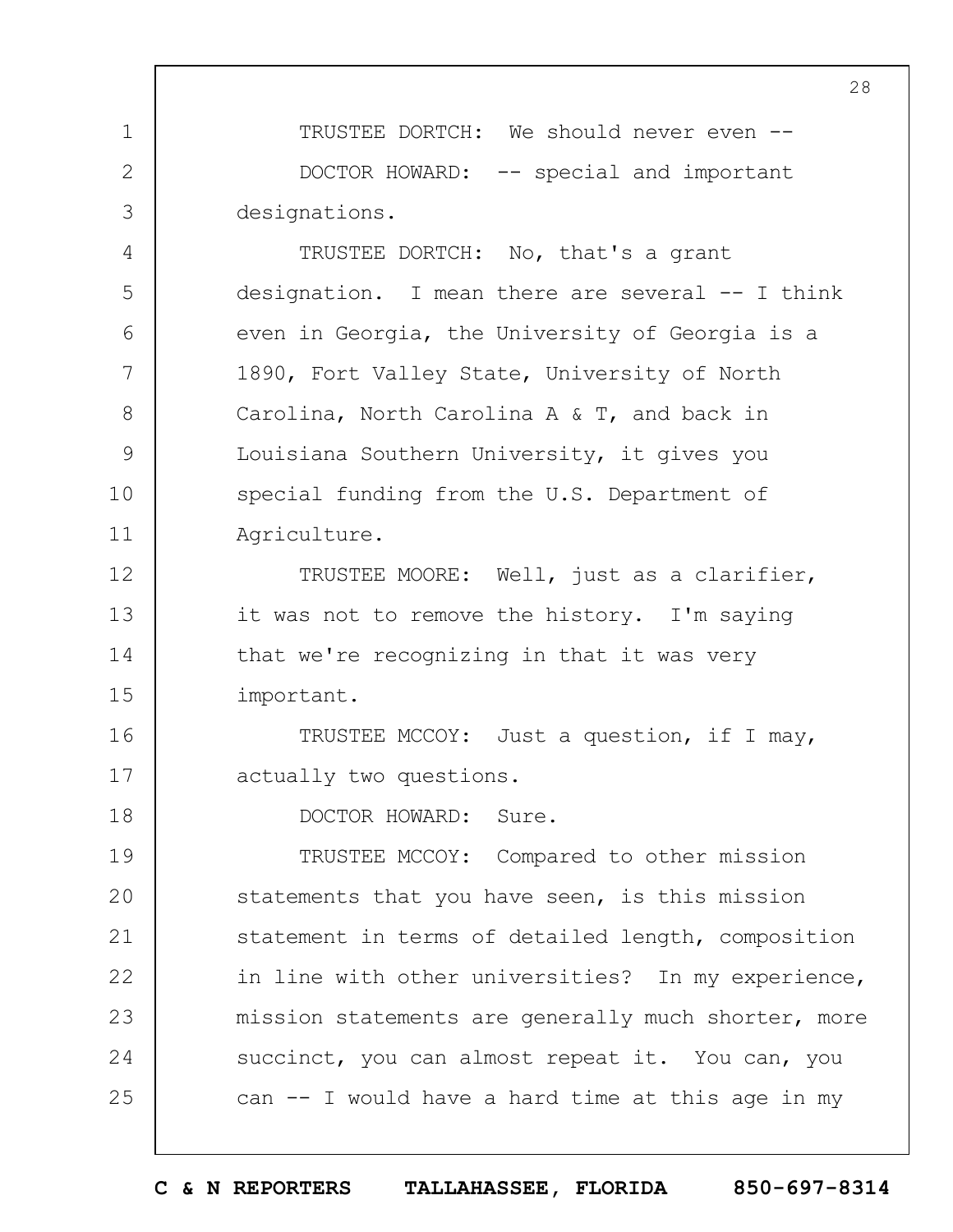life remembering this and reciting it; I'd have to find it and read it. So can you give me some - give us some feedback on that?

1

2

3

4

5

6

7

8

9

10

11

12

13

14

DOCTOR HOWARD: It is a little bit long but not as long as most college and university mission statements. Typically a mission statement is something that you would say you should be able to print it on a flag and we would all then march down the street behind that mission statement, that we could repeat it. But, you know, because you are an 1890 land grant and because you are designated as an HBCU, we have to inculpate those things into this mission statement. Consequently, it does make it a little bit longer.

15 16 17 18 But I think the President's vision statement, which we'll get to, is more in keeping with something you can remember, repeat, and pare it back.

19  $20$ 21 22 23 24 25 CHAIRMAN LAWSON: Just a question, I just want to kind of get back on -- not back on track, but just kind of understand where we're going. I guess maybe the first thing I would do is ask the President, because she's been really close to this, and her Leadership Team: Do you all see any opportunities to make changes? Because I mean I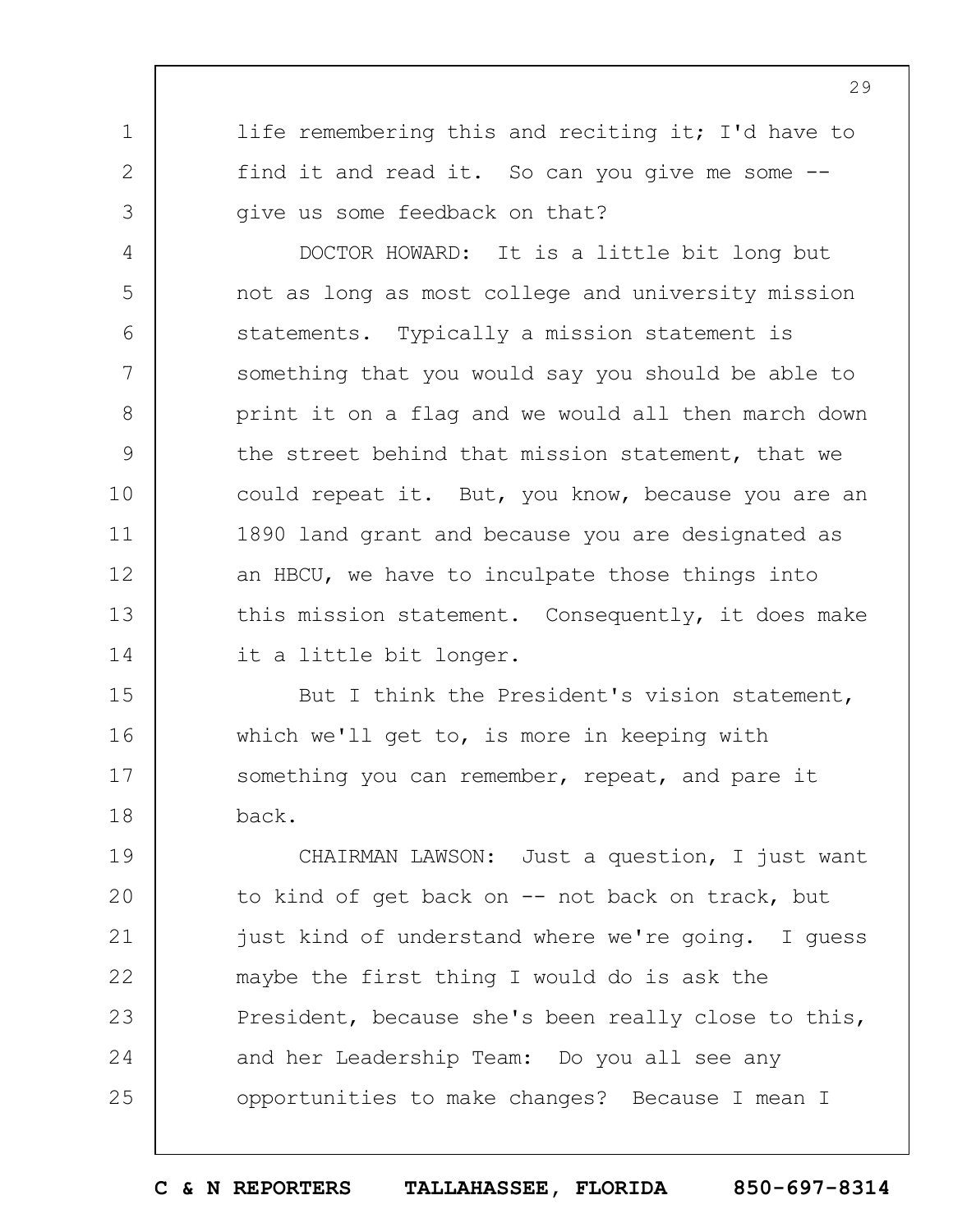1 2 3 4 5 6 7 8 9 10 11 12 13 14 15 16 17 18 19  $20$ 21 22 23 24 25 think the last time we had this discussion, everybody felt good, even when we took this to the Board of Governors, we all felt good about where we were, you know, from a mission and vision statement. So that would be one question. And then two, similar to Trustee McCoy, as you look at this and balance it off others that you've seen, and you know a fair amount about us, do you see any obvious opportunities? DOCTOR HOWARD: I see lots of opportunities in this mission statement. It pretty much says who you are and, you know, what you wish to achieve. And those are two elements that you want to make sure that are included in your mission statement. CHAIRMAN LAWSON: Okay. DOCTOR HOWARD: So I'm very comfortable with the mission statement. CHAIRMAN LAWSON: You are very comfortable with ours? DOCTOR HOWARD: Yes. CHAIRMAN LAWSON: And I would then ask the President -- because I know we talked about this once at the -- we were doing the work plan I believe, and we said that we were very comfortable with the current mission statement. I don't know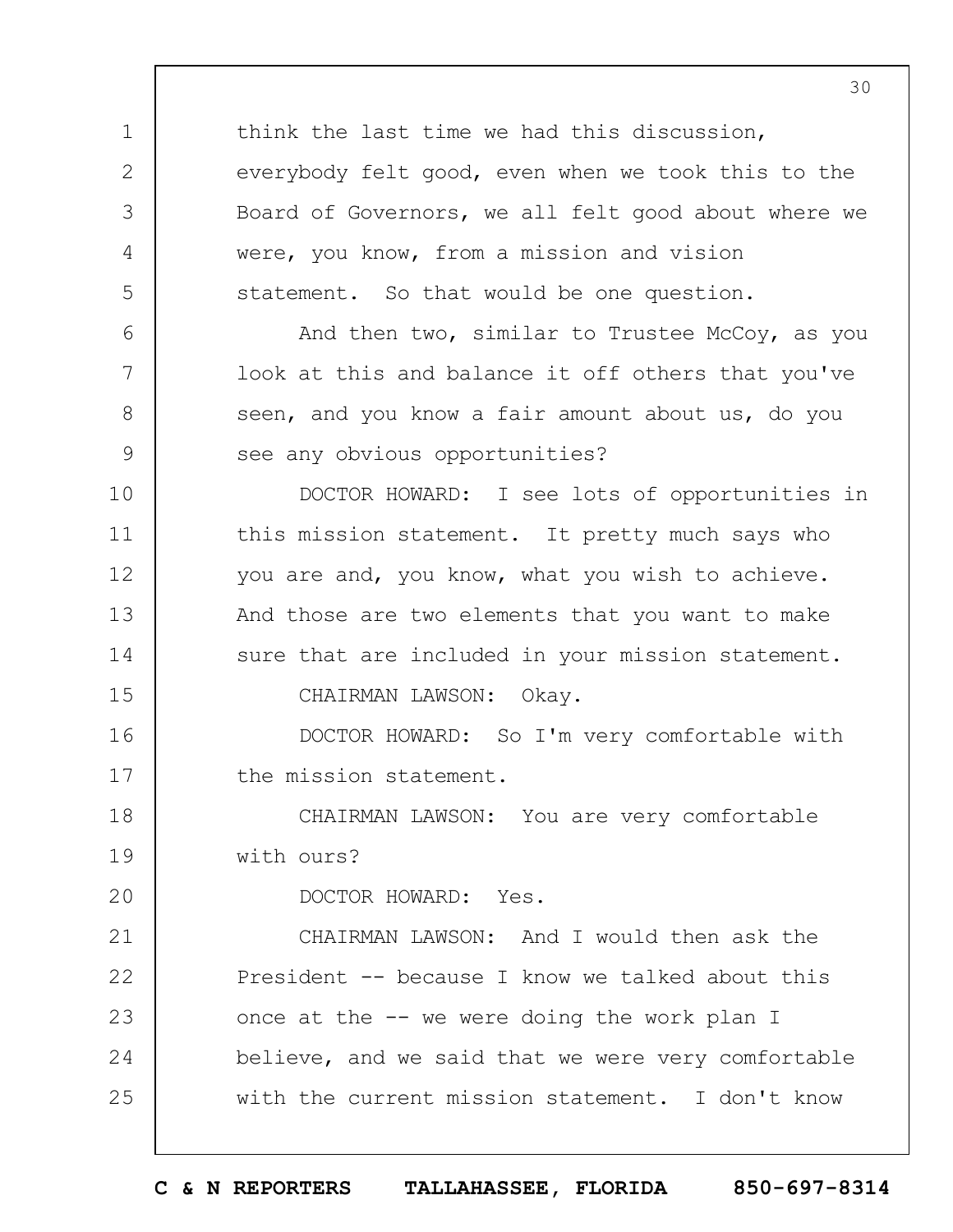if that -- that may have changed over time. So as you look at this, do you and the team see opportunities for any significant overhaul?

1

2

3

4 5 6 7 8 9 10 11 12 13 14 15 PRESIDENT MANGUM: No, we didn't make any changes to the mission statement as it was adopted back in 2009, and the Task Force that looked at it didn't offer any changes to it. What we did on this particular exercise is to highlight the important factors, like student-centered, critical thinking, doctoral research, historic mission, to accentuate those things that would set out  $-$ - that would pull out of our mission statement that people could hold onto if they wanted to provide some talking points. That was it. So we didn't see any problem with the mission statement as it was --

16 17 18 CHAIRMAN LAWSON: -- having that conversation. PRESIDENT MANGUM: -- written. CHAIRMAN LAWSON: Trustee Lawrence.

19  $20$ 21 22 23 24 25 TRUSTEE LAWRENCE: Well, I don't have any - assuming the President and others are comfortable with what's in here and my mission wouldn't be to change, to use your word, anything  $-$  I don't know how to use this as a word -- inculcates, whatever the word was that you used, but it's sort of a wooden piece, it's not very inspiring. I promise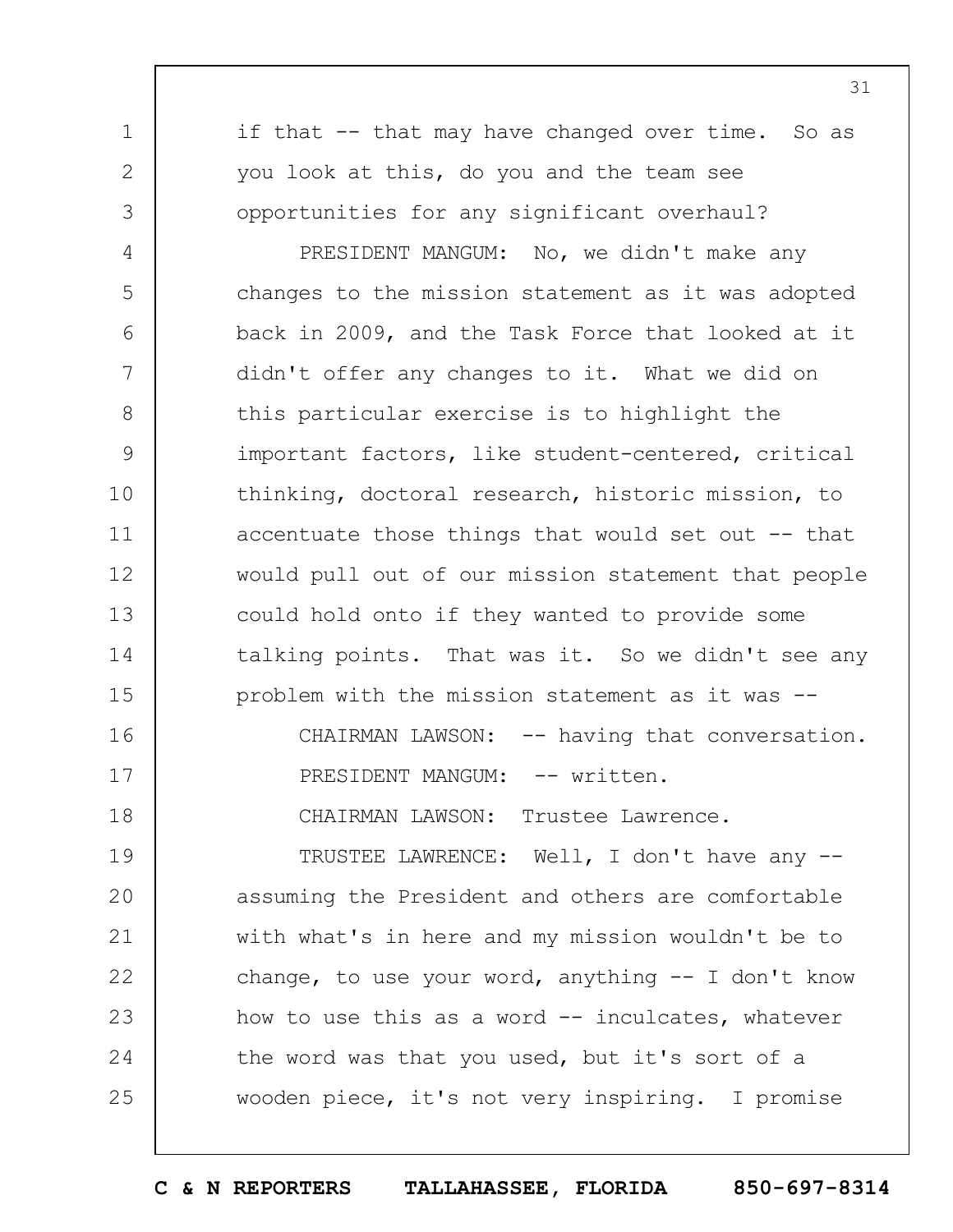1 2 3 4 5 6 7 8 9 10 11 12 13 14 15 16 17 18 19  $20$ 21 22 23 24 25 you -- this isn't arrogance -- I could take it this and edit it so it would be shorter. When you need -- when you do something will continue to provide mechanisms, you're not selling the western world on this is the sweetheart of institutions. So I think it needs to be, frankly, tighter, more -- some more inspiring, don't use wooden words, and it needs to have a bit of a lyricism to it. And if you would like, for the next meeting, I'll give you a sample. DOCTOR HOWARD: Okay. CHAIRMAN LAWSON: Love it. I think as we go around the room here, we may end up taking you up on that offer. Let's see, I'll try to stay in order, I think Trustee Grable, McCoy and Dortch. TRUSTEE GRABLE: Okay. I would agree, of course, with Trustee Lawrence. And I'm a journalist, we're taught to write tight. There would be two items, and one Trustee Lawrence already mentioned. In the first line, it refers to resolution of complex issues. I'm not really sure what that refers to. Then we go again later on in the statement where it says, again, FAMU's distinction as a

32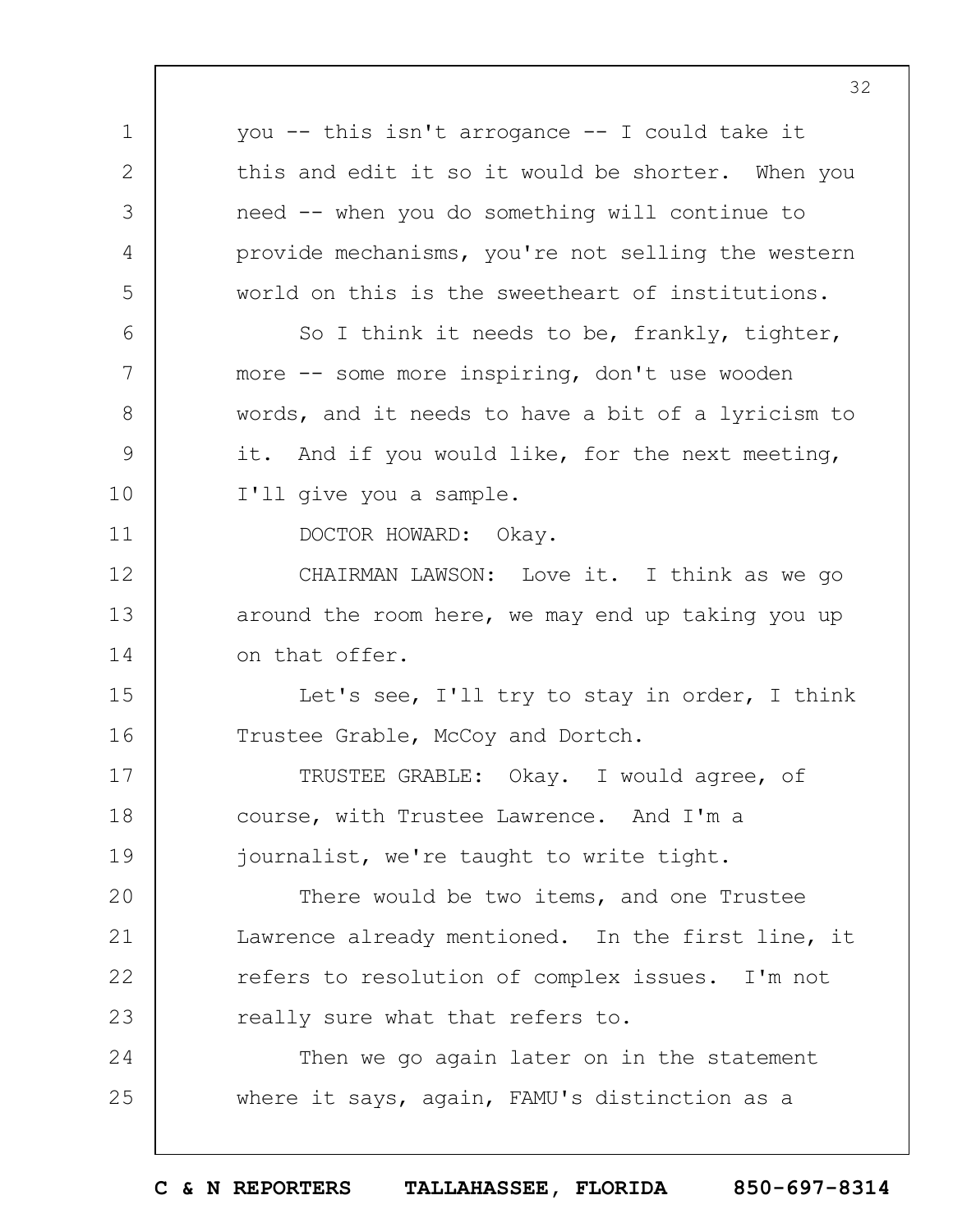doctoral research institution will continue to provide mechanisms to address emerging issues.

1

2

3

4

5

6

7

8

9

10

11

12

So we have complex issues, we have emerging issues, we have mechanisms, and it looks everywhere else we're a little bit more definitive on what we're actually referencing. So those would be just areas -- and I'm sure that you would probably as a journalist and me as a trained journalist would probably want to make some more definitive choice of words there.

DOCTOR HOWARD: Well, we would greatly appreciate your recommendation.

13 14 15 16 17 18 19  $20$ 21 TRUSTEE DORTCH: And my only recommendation is really in this mission statement, all you really should have in is the first and the last paragraph with some tweaking. The other tells you -- it gives you a description of the University's activities, but if you're talking mission: The University provides student-centered environment consistent -- that can be in another area, I don't think that should be in the mission.

22 23 24 25 But the first and, very important, that last paragraph with tweaking on both of those paragraphs should be the mission. I don't think all of the other language in between should be in this place.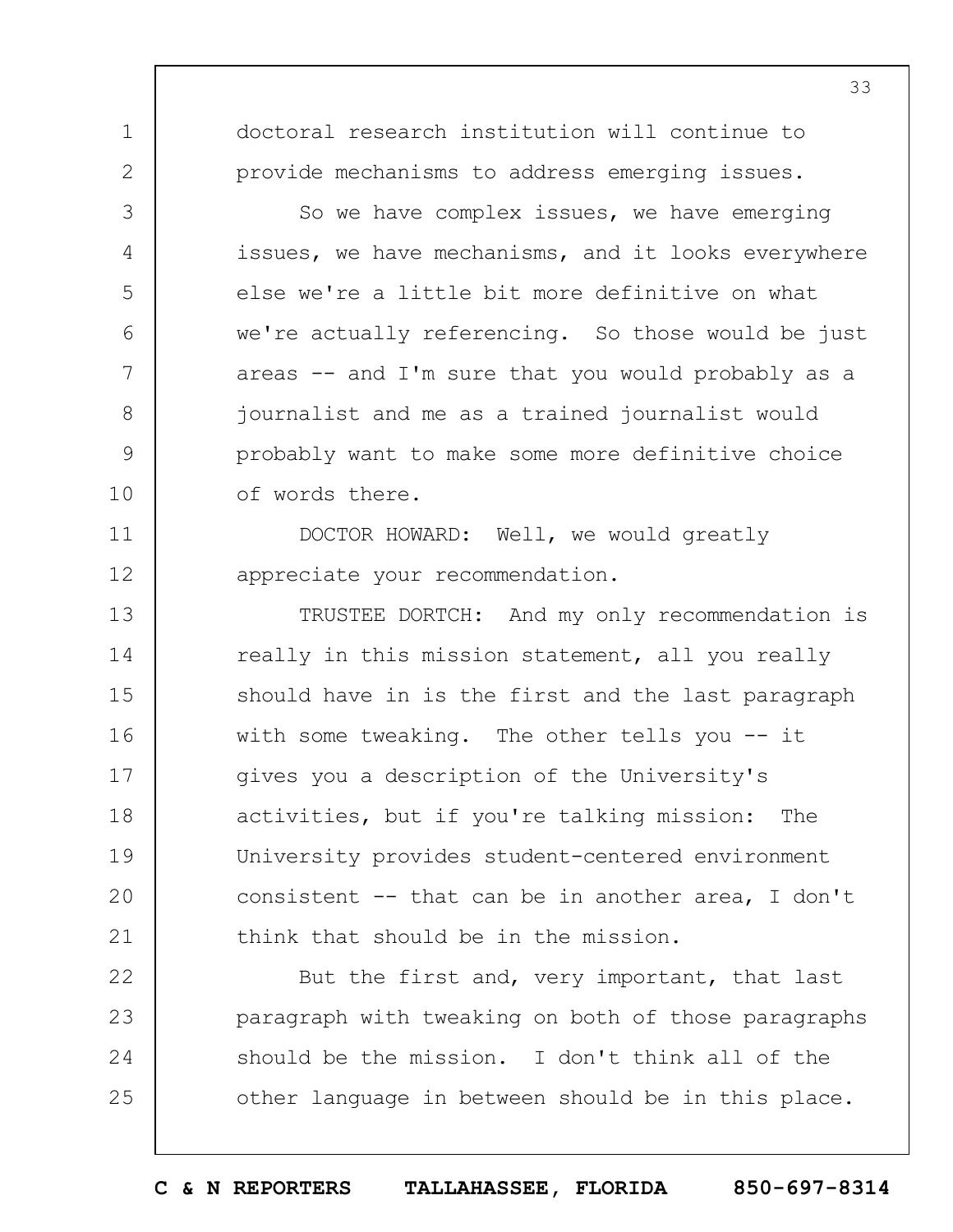1 2 3 4 5 6 7 8 9 10 11 12 13 14 15 16 17 18 19  $20$ 21 22 23 24 25 34 It should be somewhere else in a document but not in the mission. TRUSTEE LAWRENCE: I'm okay. CHAIRMAN LAWSON: Okay. So I think I heard --I'm sorry, is there another question, comment on this side? (NO RESPONSE). CHAIRMAN LAWSON: Okay. So I heard two things: One kind of overriding theme was that there's a feeling that the mission could be tighter and more actionable or action-oriented, right? I think that was from Trustee Lawrence. TRUSTEE LAWRENCE: More inspiring. CHAIRMAN LAWSON: More inspiring. And then I also know that the prior strategic planning task force had tackled and I don't  $--$  there weren't  $-$ there was -- I don't think there was an appetite for a lot of change. So I guess just to be clear on the next step -- I assume the answer is yes, we are open to make this. So what I would ask, Trustee Lawrence, is for you to maybe assemble a team of maybe two other folk. TRUSTEE LAWRENCE: Say again. CHAIRMAN LAWSON: Maybe assemble a team of two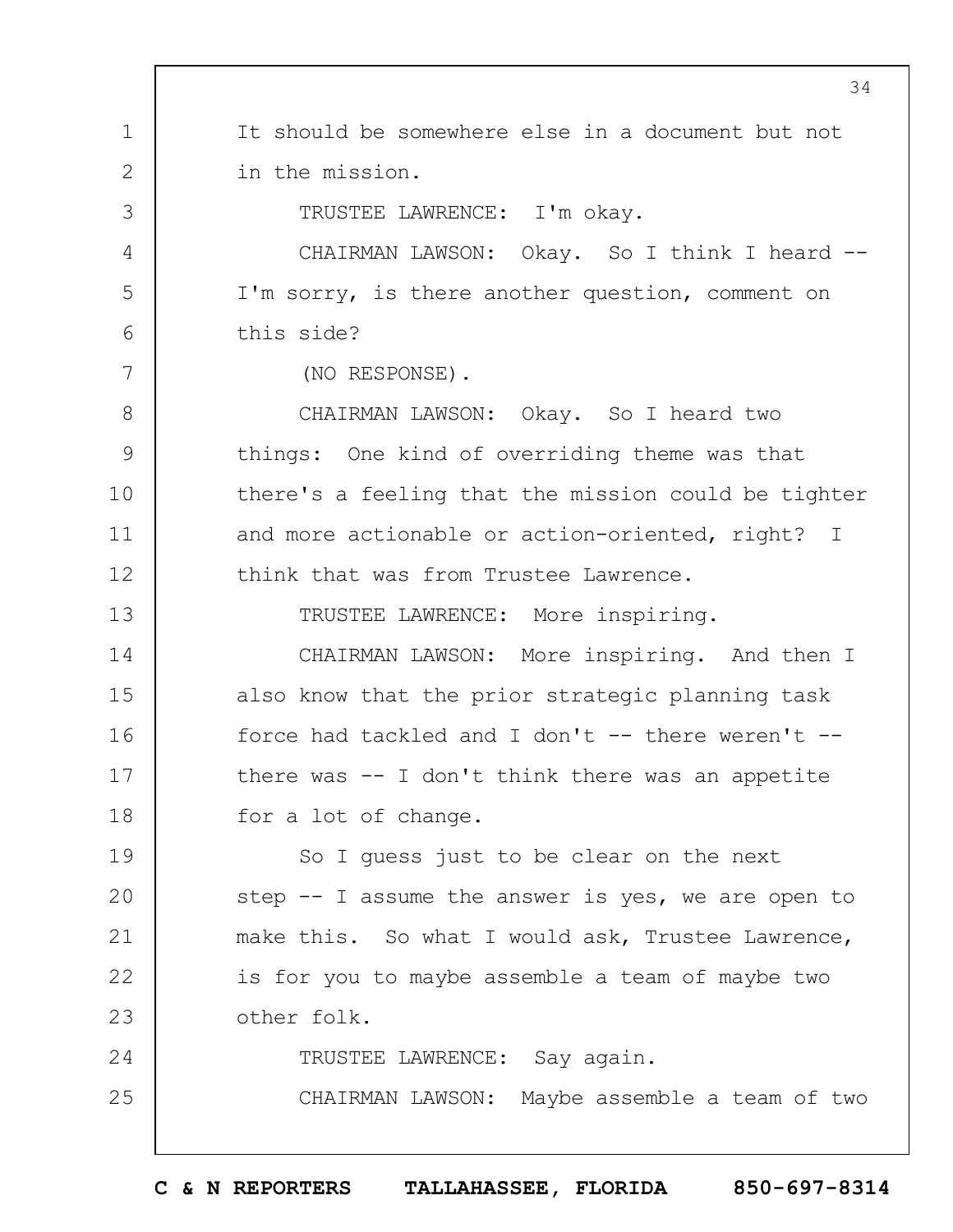other people and, you know, take a stab at your version of what you think this should look like, and then we will then, you know, socialize that with the balance of the Board and the President's Leadership Team to see if they agree.

TRUSTEE LAWRENCE: So why don't you get Trustee Grable and I to do this together, and then we'll come back to the President and y'all with that.

> CHAIRMAN LAWSON: Perfect. Any objection? (NEGATIVE INDICATIONS).

CHAIRMAN LAWSON: Okay.

1

2

3

4

5

6

7

8

9

10

11

12

13 14 15 16 DOCTOR HOWARD: Thank you very much. I'm sure Madam President is pleased to have your recommendations and feedback because it helps her to figure out what direction to move.

17 18 19  $20$ 21 22 23 24 25 Okay. Let's move to our vision statement, we've discussed mission. The vision statement is another important component of the strategic plan, and actually the vision statement normally expresses the University's aspiration. It's usually a description that's intended to be completed within a certain timeframe, and it defines the institution's strategic position in the future.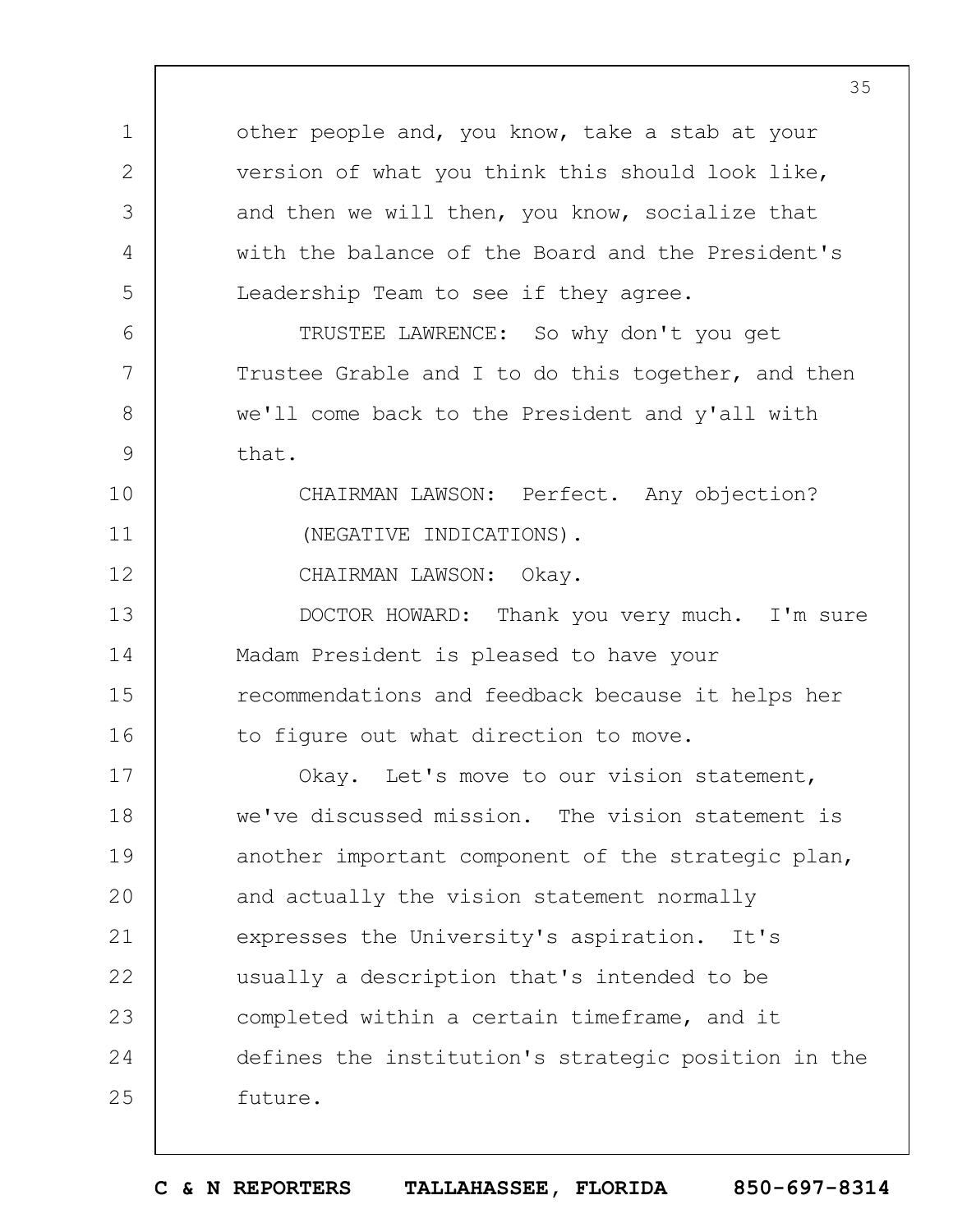Now normally mission statements tend to, once you put them in place, tend to last longer. They may take some editing like two of our trustees have proposed to work on, but in essence, the purpose of the why the University exists will still show up I'm sure in your edited version; whereas, in the vision, normally when you have a different president to come in, that's an opportunity for that president, along with the Board, to talk about their aspirations for the future.

1

2

3

4

5

6

7

8

9

10

21

11 12 13 14 15 16 17 18 19  $20$ And so I'd like for you to look at a vision statement that is being proposed, and please give us your feedback on that. So on the next slide the vision statement reads: FAMU will be a best-in-class, land-grant doctoral research university with a global impact. Becoming a best-in-class doctoral research university means providing students with an educational experience that allows them to compete in the 21st century global economy.

And that statement is also on Page 7.

22 23 24 25 TRUSTEE DORTCH: And I guess the only other question here is not the vision statement of the President and the trustees, it's the University's vision statement, or is it normally you single it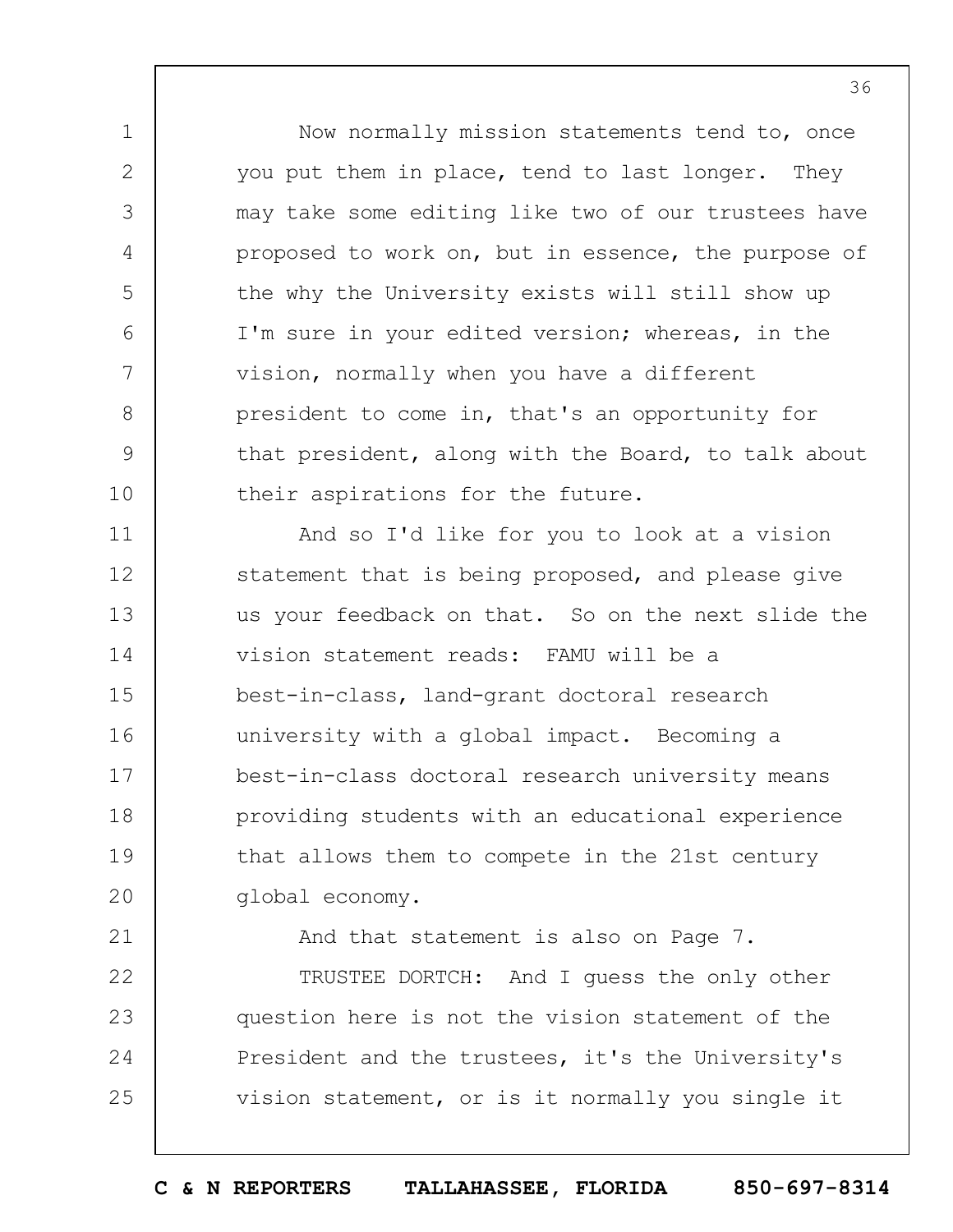out? I'm asking that.

1

2

3

4

5

6

7

13

DOCTOR HOWARD: Well, someone has to help set the vision for the University and provide leadership for it.

TRUSTEE DORTCH: I'm just asking. I'm not opposed to it, I'm just asking is it not --

DOCTOR HOWARD: Yes.

8 9 10 TRUSTEE DORTCH: -- the standard that is the current leader's vision, or is it the vision of the whole family?

11 12 DOCTOR HOWARD: This report was prepared on behalf of the whole family.

TRUSTEE DORTCH: Okay.

14 15 16 17 18 19  $20$ 21 22 23 24 25 CHAIRMAN LAWSON: Can I provide just a little bit more background on that question for Trustee Dortch? There was a Strategic Planning Committee headed by Doctor Larry Robinson that had, I'll call it 15 people on it, and one of the things that they did is they went out to seek extensive feedback from the constituency: Alumni, the community, the faculty, et cetera. And they fed back to the Leadership Team their view of what the strategic plan should look like, which included the mission and vision. In addition to that, they also fed back what they call destinations that they wanted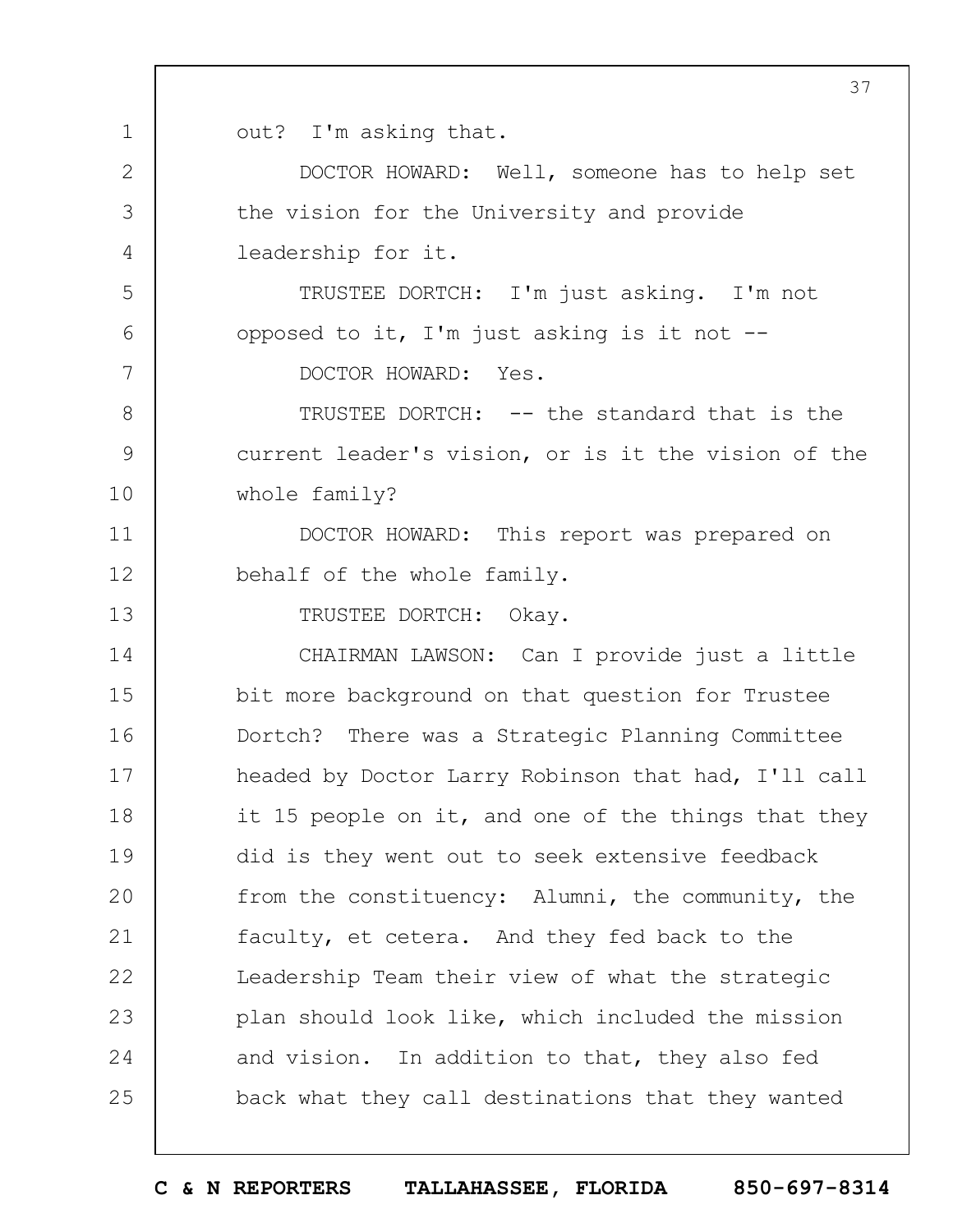the strategic plan to focus in on. And then the President's Leadership Team took that -- and please correct me if I'm wrong -- and made an attempt to operationalize it to say: Based on what this committee has come back with, how would we get it done? So I think I'm speaking correctly there.

1

2

3

4

5

6

7 8 9 10 11 12 13 14 15 16 17 18 19 So I think if I'm not mistaken this should be a culmination of both pieces of that work: The work that the Strategic Planning Committee did that was much more foundational, going out and having -they hosted town hall meetings, they hosted conference calls, et cetera, to gain feedback from a wide constituency base. And Doctor Robinson, Doctor Edington and others, Doctor Friday Stroud, put this together, handed it off to the President's Leadership Team; and then they began to pull it apart and operationalize it. I'm sure there may be some adjustments made because of capability and other things, but --

 $20$ 21 UNIDENTIFIED TRUSTEE: I think it's the wording.

22 23 24 25 TRUSTEE DORTCH: I think so that I can clarify, I think it's a very good vision and I think the President does a great job in explaining that vision. I was simply asking as it relates to

**C & N REPORTERS TALLAHASSEE, FLORIDA 850-697-8314**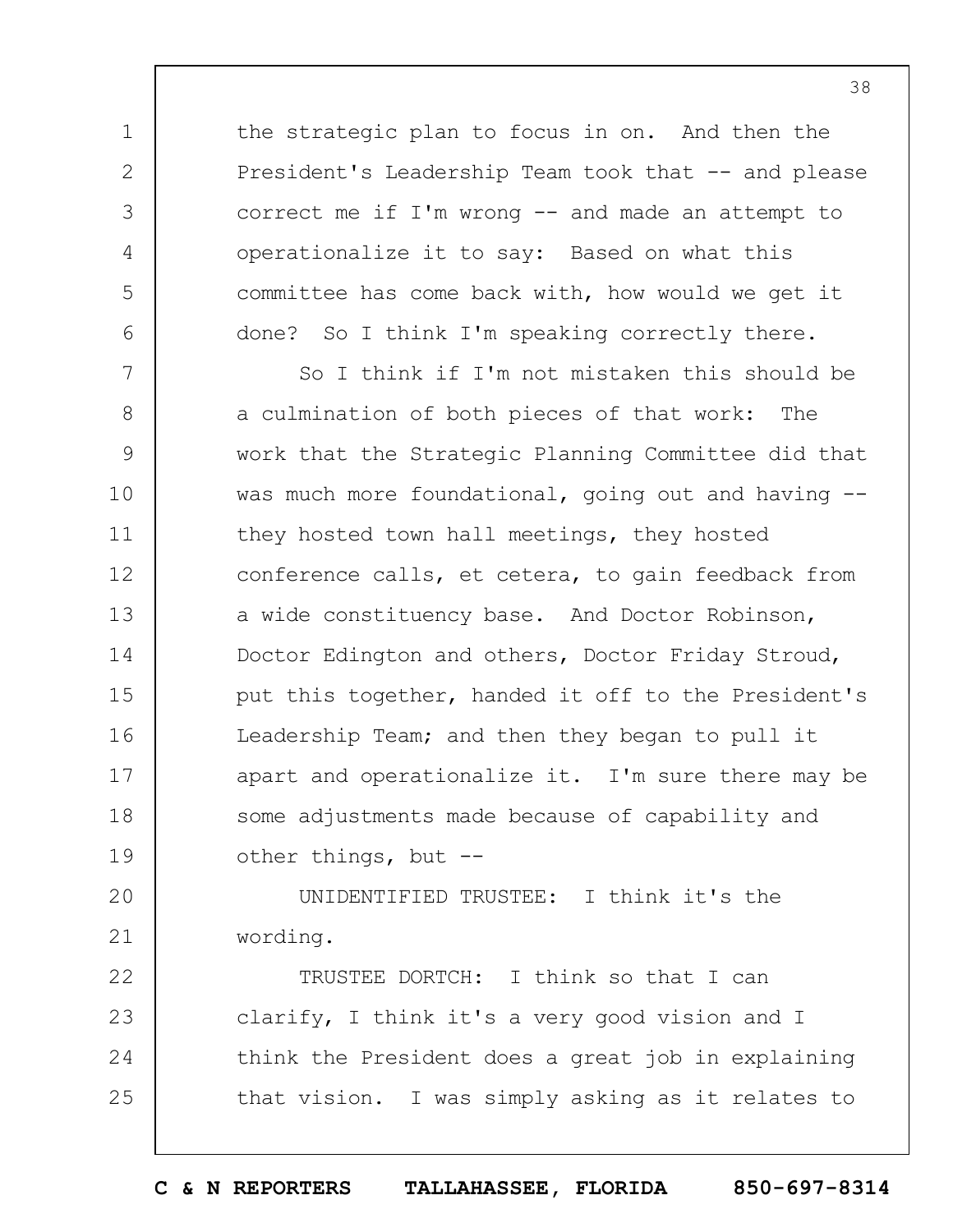1 2 3 4 5 6 7 8 9 10 11 12 13 14 15 16 17 18 19  $20$ 21 22 23 24 25 the document. Do you single it out as, quote, the President's vision, or is it the University's vision? Because to have a public vision, the trustees also buy into it, which we have and I think it's great. I was just simply asking how it's titled, not so much -- CHAIRMAN LAWSON: As the University's vision, not just the President's vision? TRUSTEE DORTCH: Correct, because the President and any president inspires the leadership: This is where we go. They talk, they lead us into getting that, and then we all agree on a vision. There's a vision so that everybody also knows we're unified in this. CHAIRMAN LAWSON: Correct. TRUSTEE DORTCH: So my question is only, is it, quote -- because if you say it's the President's vision, it doesn't say it's the vision of everybody, so I'm just asking. CHAIRMAN LAWSON: Yeah, that's a good point. It might just be the title maybe, Doctor -- DOCTOR HOWARD: I -- TRUSTEE MCCOY: Mr. Chairman, I'm sorry, what Trustee Dortch is pointing out is an important distinction. Again, if we want everyone from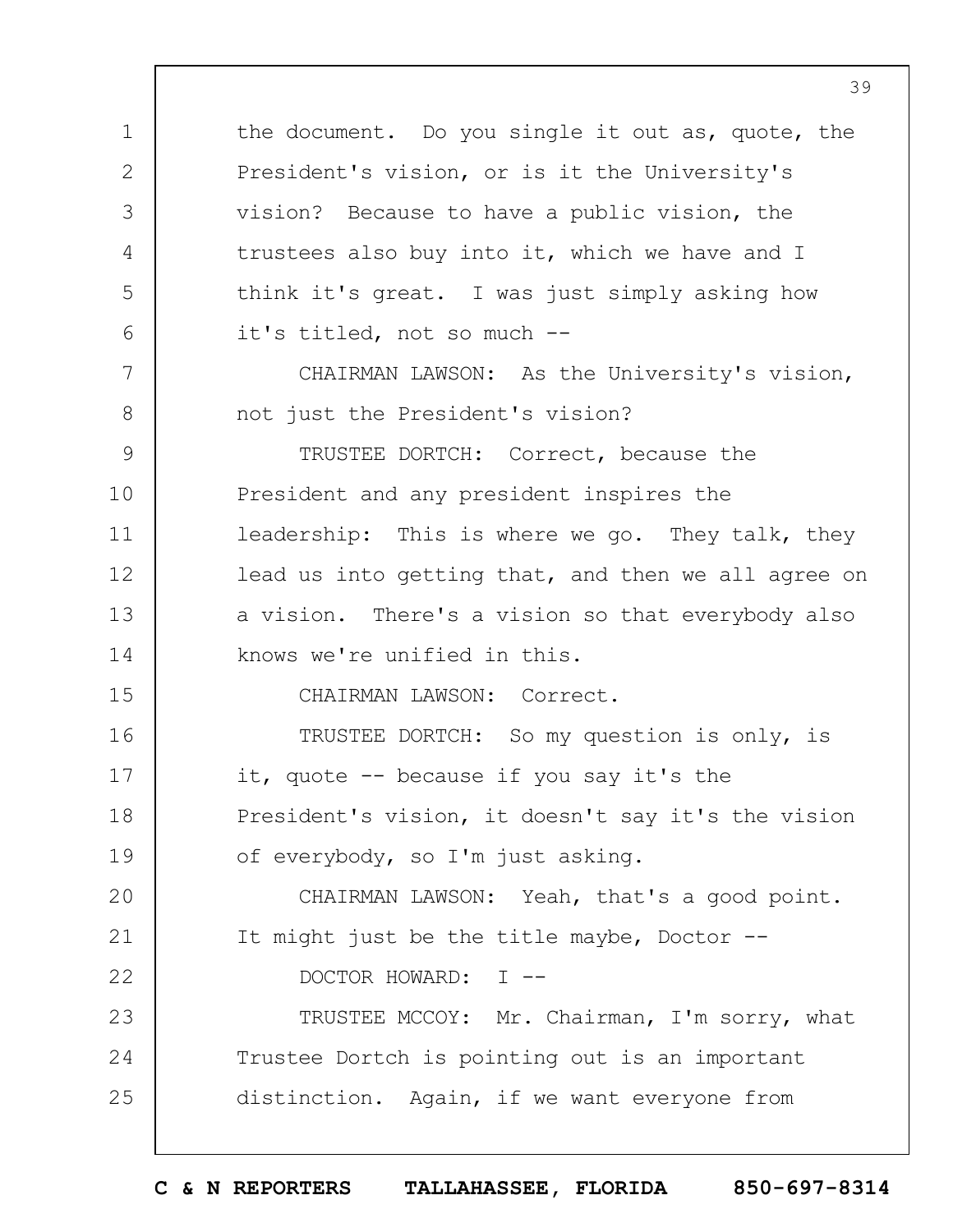1 2 3 4 5  $6 \overline{6}$ 7 8 9 10 11 12 13 14 15 16 17 18 19  $20$ 21 22 23 24 25 faculty, the administration, trustees, everyone - everybody wants to feel as it's their vision, it encompasses their vision, and I think that's an important decision. And I think part of what we've heard this morning is everyone wants to be strongly connected and part of the future of this University. CHAIRMAN LAWSON: Right. TRUSTEE MCCOY: So I think that's a very, very important distinction that I don't think we should overlook. CHAIRMAN LAWSON: Got it. Great point. Thank you, sir. Trustee Lawrence, Grable, and then we'll come back to our -- TRUSTEE LAWRENCE: I think the point is entirely on target. I would simply make it at the top: Our mission, and on the other side: Our vision, and that takes care of it. It's about us, it's about all of us. CHAIRMAN LAWSON: I'm sorry, did I miss anybody on this side? TRUSTEE DORTCH: I think we're all saying the same thing. CHAIRMAN LAWSON: I think it's probably just

40

**C & N REPORTERS TALLAHASSEE, FLORIDA 850-697-8314**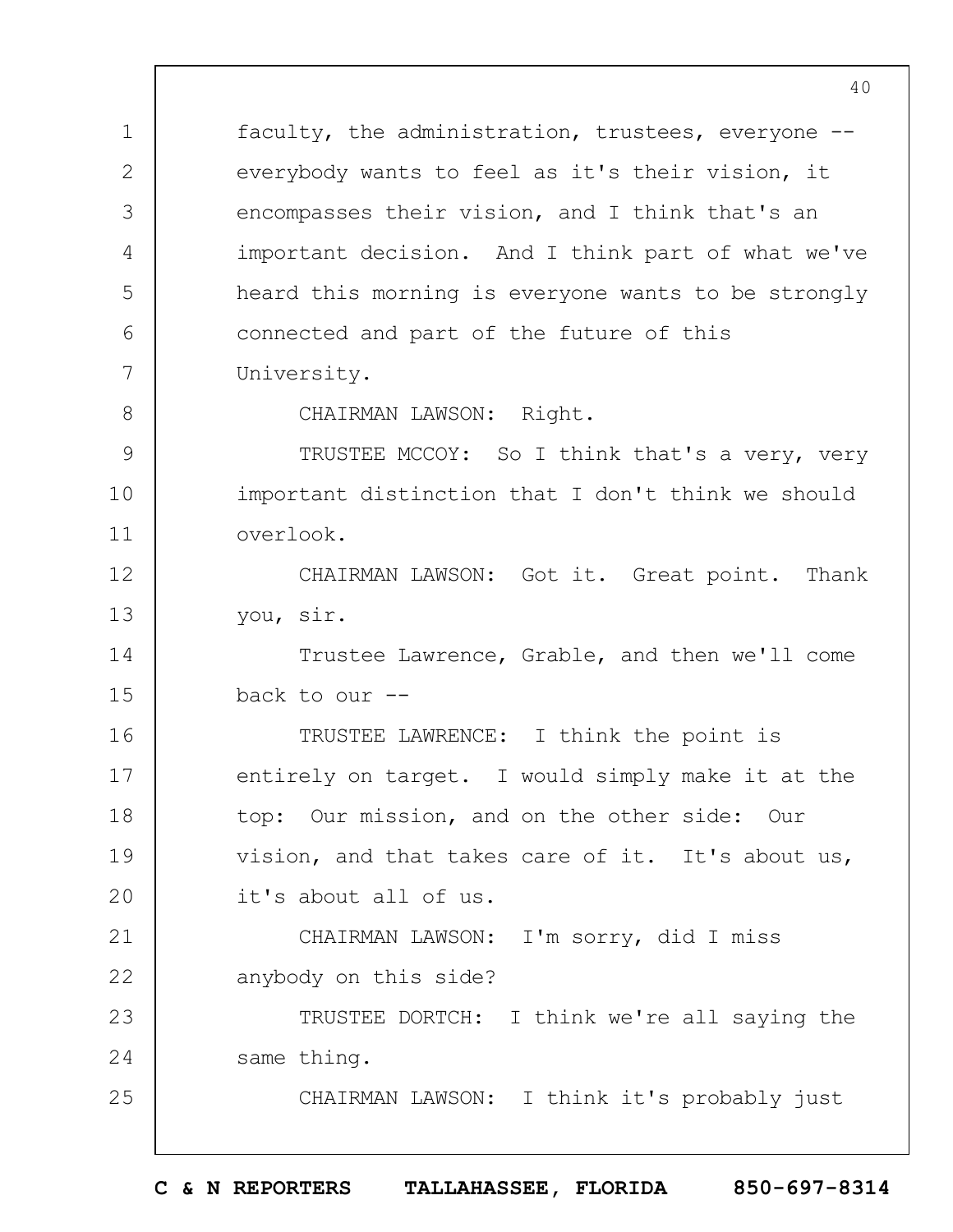1 2 3 4 5 6 7 8 9 10 11 12 13 14 15 16 17 18 19  $20$ 21 22 23 24 25 41 more of a heading issue because I think the President would probably say that's how the vision was developed, right? I mean so it's all of our vision, probably just a grammatical change on the top heading, right? Do you agree? PRESIDENT MANGUM: Yes. CHAIRMAN LAWSON: Okay. All right. I'm sorry. DOCTOR HOWARD: No, thank you. I think this is great to have this feedback and interaction. It's very helpful for us to be able to finalize the document. Okay. We have our vision -- we have our mission, our vision, our next -- TRUSTEE GRABLE: Excuse me. Mr. Chair, I just wanted to make a comment here. CHAIRMAN LAWSON: Yes. Yes. TRUSTEE GRABLE: I like what we just discussed in terms of it being our, but I want to definitely point out that I think this vision statement developed by the President's Leadership Team is very much on point. You can identify whether you're faculty, staff, students, community members. It is on point. I can read through this and remember specific phrases: Best in class, land

**C & N REPORTERS TALLAHASSEE, FLORIDA 850-697-8314**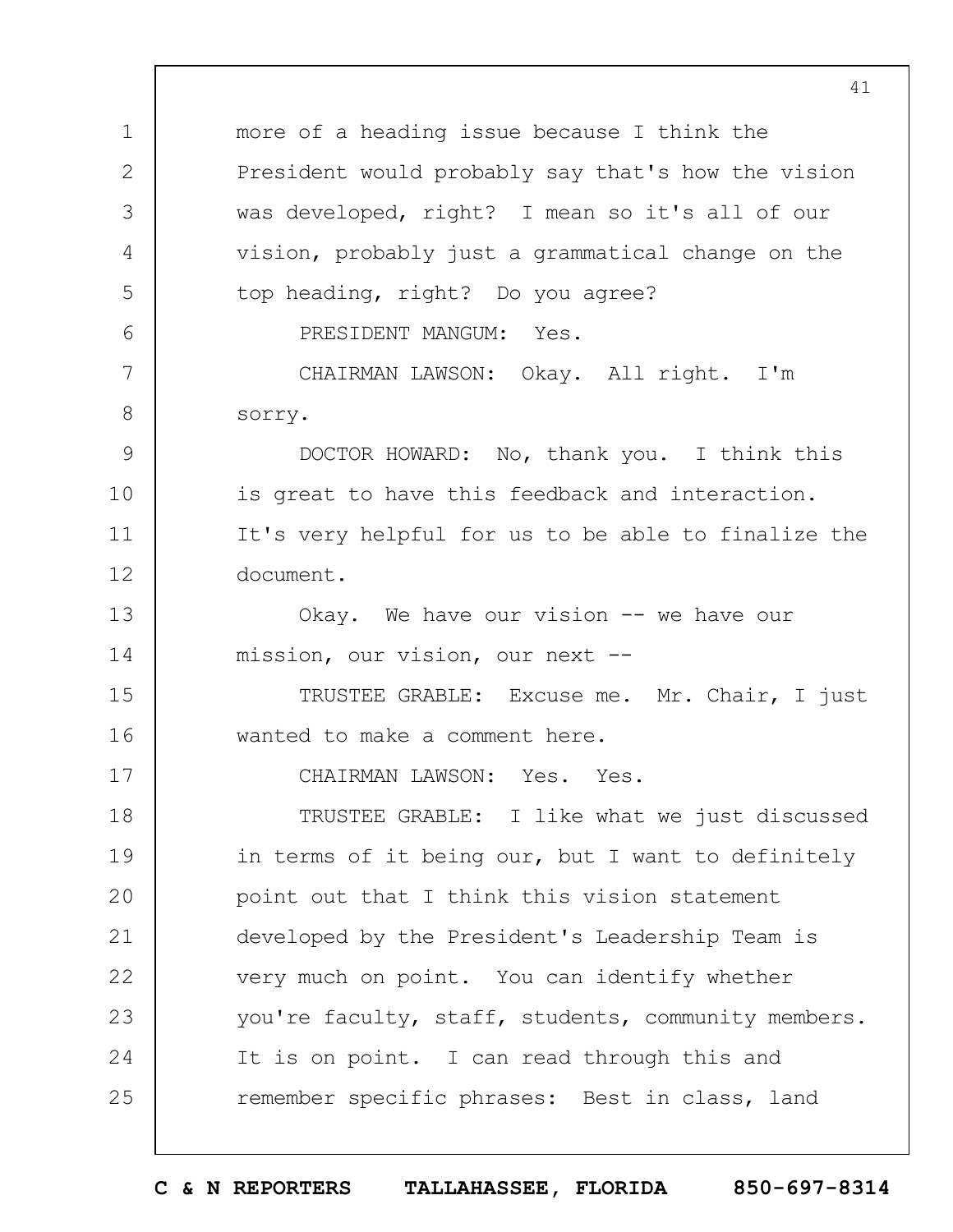grant, doctoral research, today's student, addressing social issues. She puts a modifier on issues.

It's very precise, it's very exacting, and actually it's just a very good piece of writing.

CHAIRMAN LAWSON: Yeah. Thank you, Trustee Grable. All right. Positive affirmation. Great. Thank you.

9 10 11 12 13 14 15 16 DOCTOR HOWARD: Okay. Let's take a look at our core values. The group also worked on the institution's core values, which as you all know are important to let others know and the institution members within what you stand for. And so your core values often represent your deep beliefs, your highest priorities, they're your fundamental driving forces at the institution.

17 18 19  $20$ 21 22 23 24 25 And so the group came up with a little bit of a lengthy list of what they thought the institution's core values should be, and so I'd like for you to take a look at them and give us feedback on: Do we have too many, should we consider on combining some, or did we get it just right when you look at scholarship, excellence, openness, fiscal responsibility, accountability, collaboration, diversity, shared governance,

2

3

4

5

6

7

8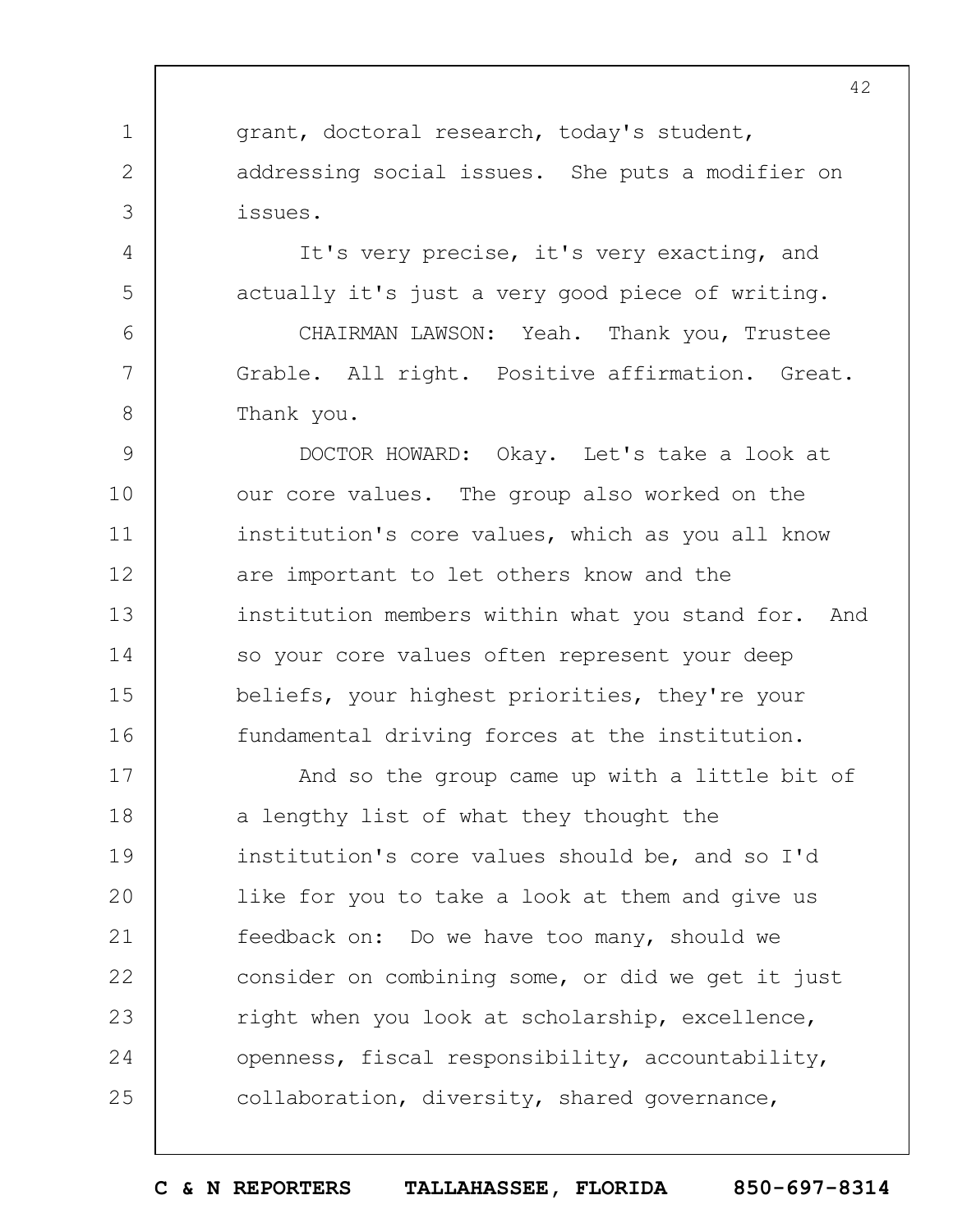1 2 ethics, freedom, collegiality, respect, integrity, courage and fairness.

TRUSTEE LAWRENCE: Are they in here? CHAIRMAN LAWSON: Doctor Howard. DOCTOR HOWARD: Yes.

3

4

5

24

25

6 7 CHAIRMAN LAWSON: I'm sorry, Doctor Howard, I have a comment over --

8 9 10 11 12 13 14 15 16 17 18 19  $20$ 21 22 23 TRUSTEE WASHINGTON: Mr. Chair, in the interest of time, we had a conversation not too long ago about getting materials in advance and having an opportunity to vet them. I don't  $-$ - I think this is great, but I think if we do this it's going to take a very long time to make it through this document, so there might be a way to have a subcommittee or distribute the document and have somebody collect some feedback and do some recommendations. I don't know what that does to your timeframe to getting it accepted, but I mean honestly we're on Page 7, and so it's going to take a while. And I would like to honestly digest some of this and be able to think about substantive recommendations rather than just getting tidbits and responding in a quick manner.

So I don't want to be out of turn, but there might be a better way to get through this and give

**C & N REPORTERS TALLAHASSEE, FLORIDA 850-697-8314**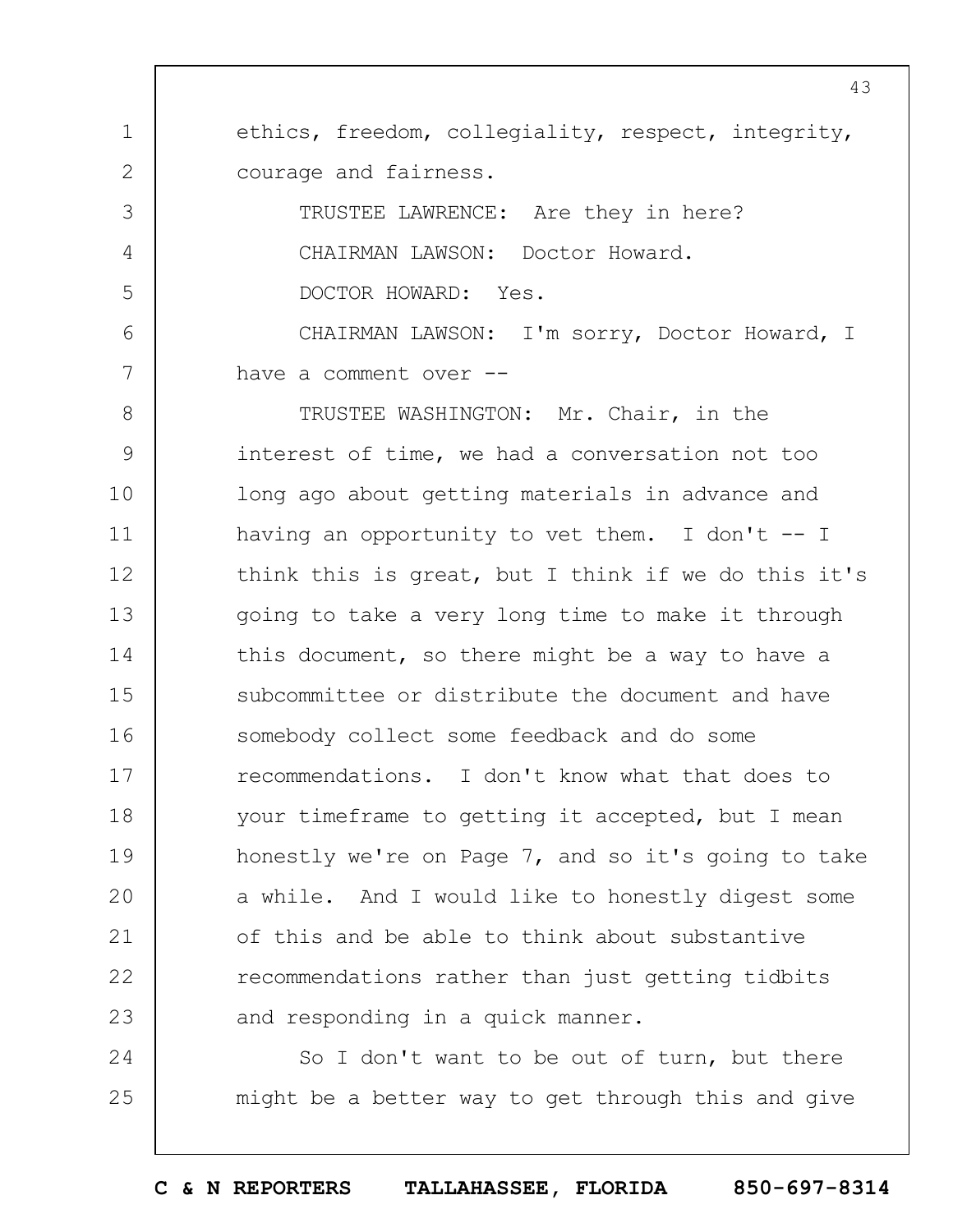us some time to digest the material and give you some substantive feedback.

TRUSTEE REED: Maybe just to add, it might be good if we just had an understanding of what the expectations are relative to the work today, because if it is to go through the document, that's one thing; but if it's to kind of give feedback on it realtime, it becomes a little more difficult if we don't have a chance to really digest it and kind of think through the recommendations we should be making.

12

1

2

3

4

5

6

7

8

9

10

11

13

14

15

TRUSTEE WASHINGTON: Right.

TRUSTEE REED: From a process standpoint, maybe we can get  $-$ - from the process and then make a decision from there, how do we move forward.

16 17 18 19  $20$ 21 22 23 24 25 CHAIRMAN LAWSON: Yeah, I think at this point I know -- you know, in fairness, we had the luxury of having Doctor Howard, so maybe we ask for just more input on the types of things that we should be thinking about as we go through the discussion of our strategic plan, because I know that the administrators have pulled together pieces of work in their functional area that maybe I think the right thing to do would be to let's digest it but not necessarily have a lot of commentary or comment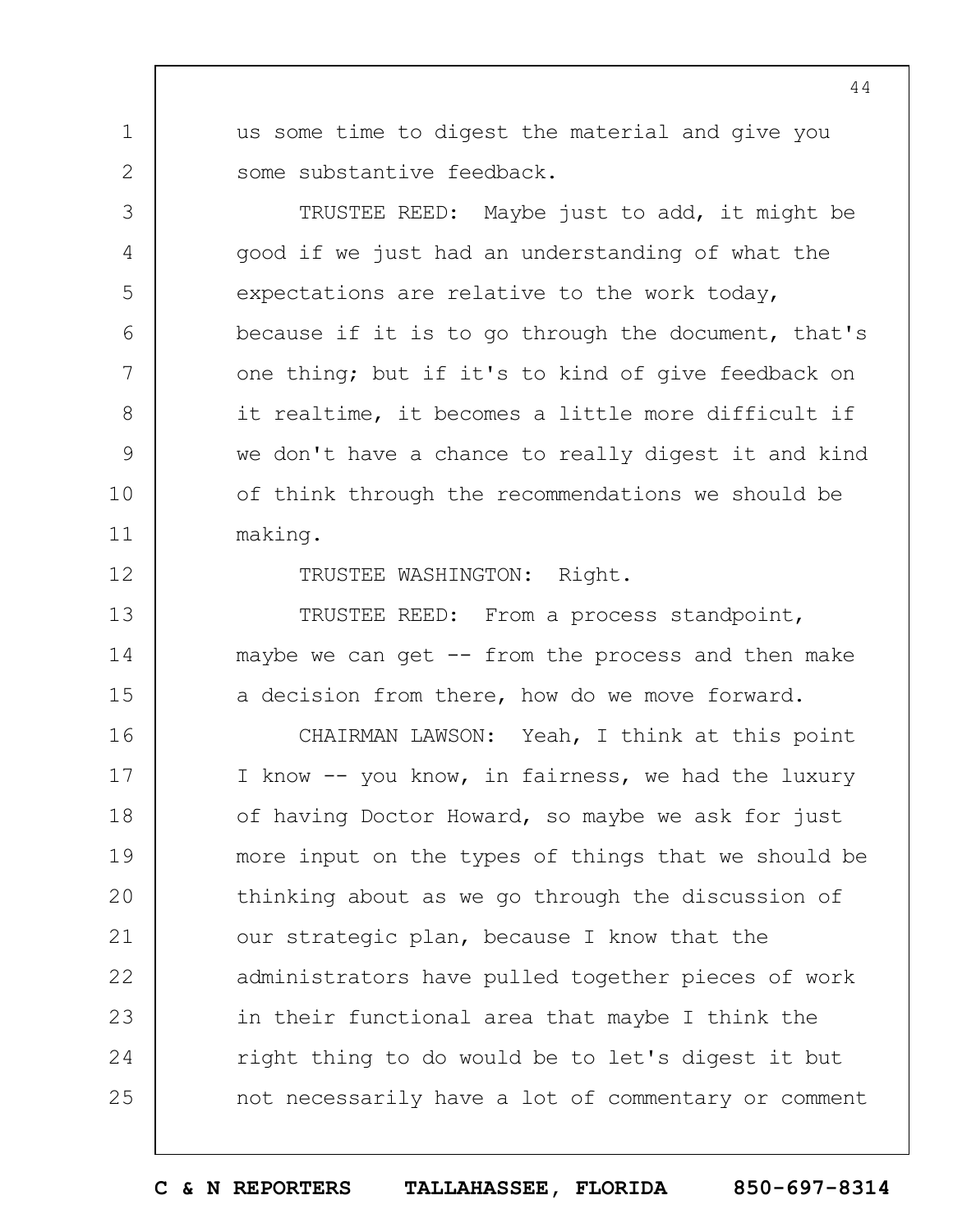1 2 3 4 5 6 7 8 9 10 11 12 13 14 15 16 17 18 19  $20$ 21 22 23 24 25 45 on it and then we can come back at a later date after digesting it visually today and then reading it later, and then we can set a date certain to come back and provide feedback on it, okay? TRUSTEE DORTCH: Mr. Chairman. CHAIRMAN LAWSON: Yes. TRUSTEE DORTCH: One other thing, you did say that the President is going to kind of give us an overlay -- CHAIRMAN LAWSON: Yes. TRUSTEE DORTCH: -- in which I assume that's when the charge was  $-$ -DOCTOR HOWARD: This is actually the last piece that I have. TRUSTEE DORTCH: -- come after that. So hers comes after this? CHAIRMAN LAWSON: Yeah, hers comes right after this. DOCTOR HOWARD: Yeah. CHAIRMAN LAWSON: But so, Doctor Howard, I  $mean$   $--$ DOCTOR HOWARD: This is the, you know, last core piece I have, Mr. Chairman. CHAIRMAN LAWSON: Okay. DOCTOR HOWARD: And I think it's terrific that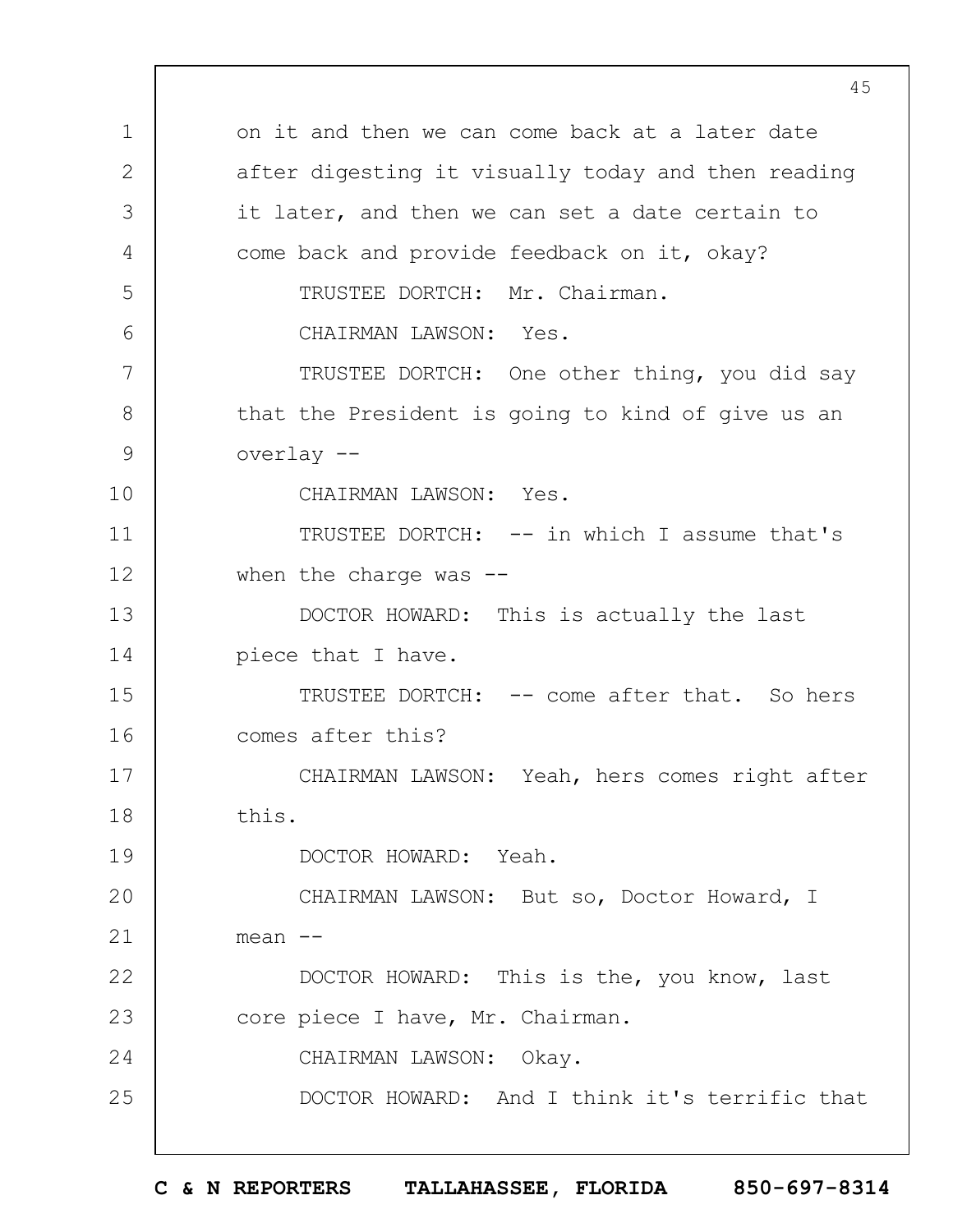1 2 3 4 5 6 7 8 9 10 11 12 13 14 15 16 17 18 19  $20$ 21 22 23 24 25 46 the Board wants to take more time to digest this information. CHAIRMAN LAWSON: Okay. DOCTOR HOWARD: So I'm not uncomfortable going along with that suggestion. CHAIRMAN LAWSON: Sure. DOCTOR HOWARD: Because the bottom line is, is when your accrediting bodies show up at the institution, they will expect to see a document that the Board has approved, and the Board will have to be able to talk about it. CHAIRMAN LAWSON: Right. DOCTOR HOWARD: And it won't be satisfactory for you to kind of, you know, do a quick prep a couple of hours before they get here. So for you to begin to internalize this and digest all of this information, I want to thank the trustee who is recommending that there be a time for the Board to process and digest the information in a deeper way. CHAIRMAN LAWSON: So with that being said though, let's kind of go back and realign on the expectation for the rest of the afternoon. So as I understand, the rest of the afternoon the expectation is we will simply be exposed to the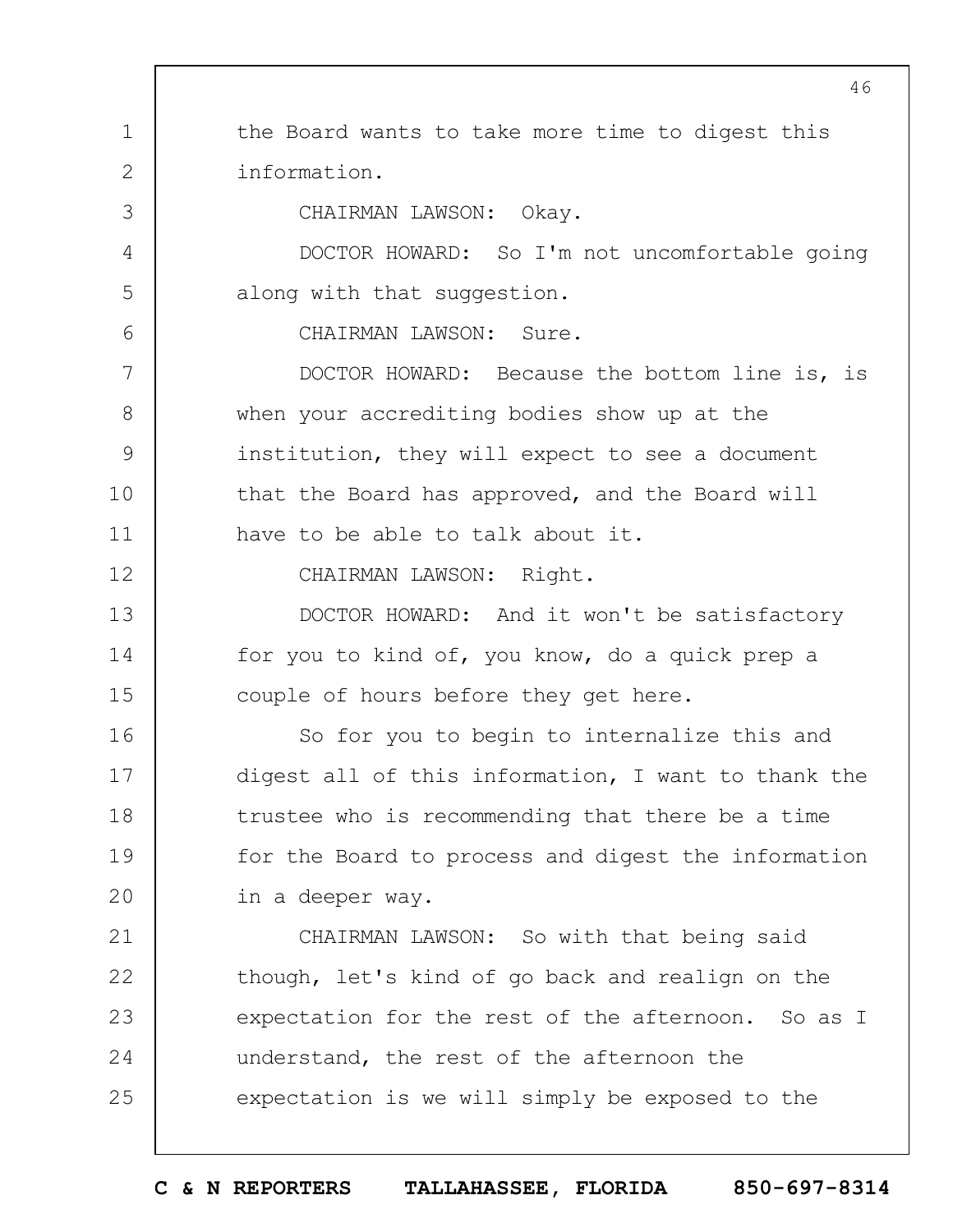1 2 3 4 5 6 7 8 9 10 11 12 13 14 15 16 17 18 19  $20$ 21 22 23 24 25 latest thinking from each functional area with maybe a question or two. We will then take that away, digest it, come back a date certain with any feedback that we have for that functional area, then that feedback will be worked into the strategic plan element for that particular unit of the University. Are we in alignment with that as an approach? (AFFIRMATIVE INDICATIONS). CHAIRMAN LAWSON: Okay. Great. So, Doctor Howard, thank you for getting us to this point. DOCTOR HOWARD: You're welcome. CHAIRMAN LAWSON: And at this point, we will have Doctor Mangum give us kind of a high level view of your thinking as it relates to the strategic plan. PRESIDENT MANGUM: Okay. Leave it where it is. TRUSTEE PERRY: Mr. Chair, you've got a -- CHAIRMAN LAWSON: Oh, I'm sorry, I'm sorry. Trustee Perry. TRUSTEE PERRY: The strategic plan, Mr. Chair, isn't an accreditation board going to be looking at our plan?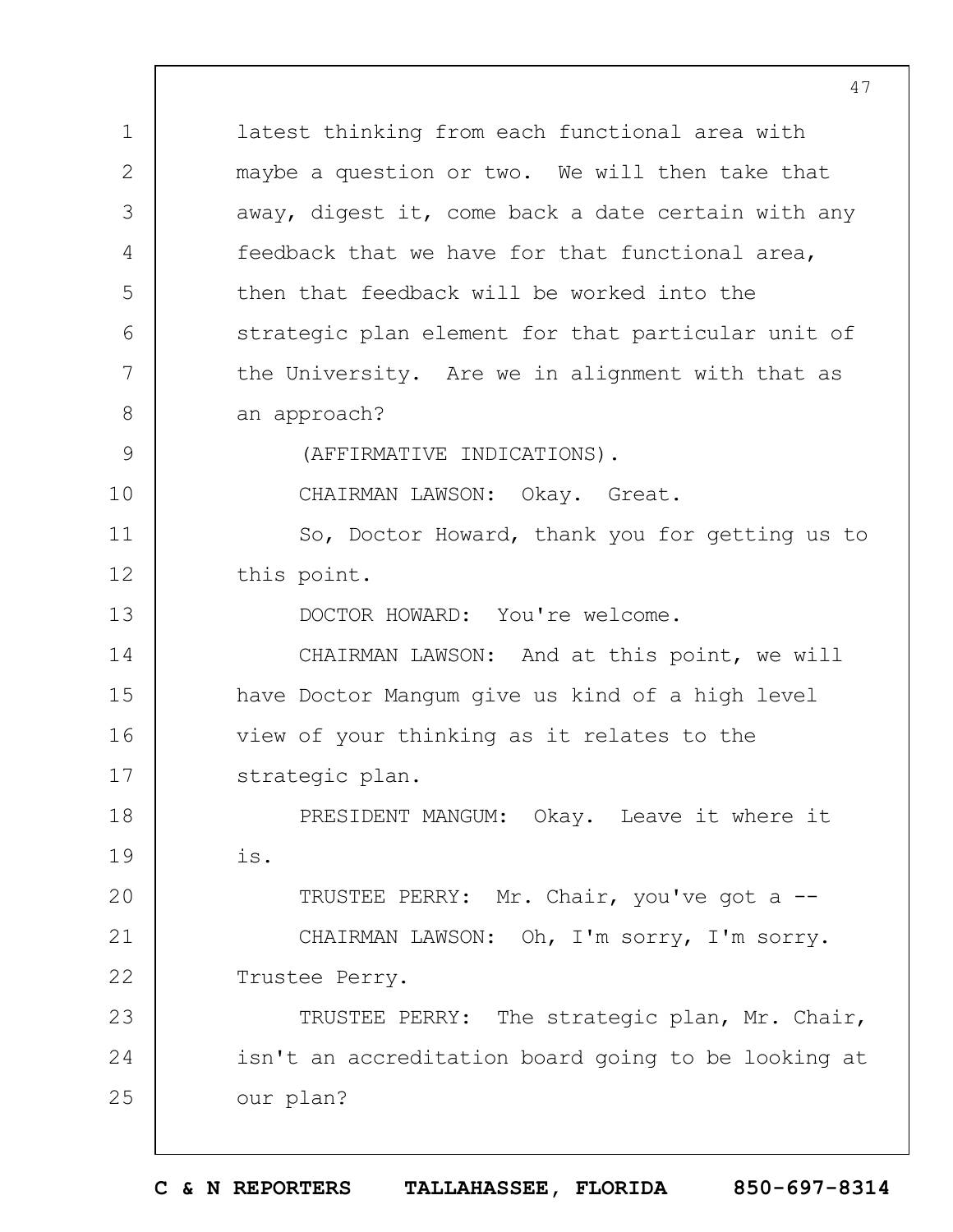CHAIRMAN LAWSON: Yes.

1

2

3

4

5

6

7

21

TRUSTEE PERRY: And should not when we make this critical review and make suggestions have before us whatever matrix they will be utilizing so we make sure that we don't add or take something out that may be relevant to them?

CHAIRMAN LAWSON: Yes.

8 9 10 11 12 TRUSTEE PERRY: So we won't blindly look at this thing and unwittingly take some things out that may be detrimental to the University. I think when we do that review, we need to have that matrix.

13 14 15 16 17 18 CHAIRMAN LAWSON: Well, and I think in addition to that, we also have to use the backdrop of that as well as the backdrop of the BOG as well because the plan has to  $-$  I mean it's our plan, but we also need to be in alignment with where the system is going as well.

19  $20$ DOCTOR HOWARD: We have that matrix ready, Mr. Chair.

CHAIRMAN LAWSON: Okay.

22 23 24 25 DOCTOR HOWARD: So we'll make sure that they get it along with the rest of the documents. CHAIRMAN LAWSON: Okay. Great. Thank you. PRESIDENT MANGUM: So to move forward with the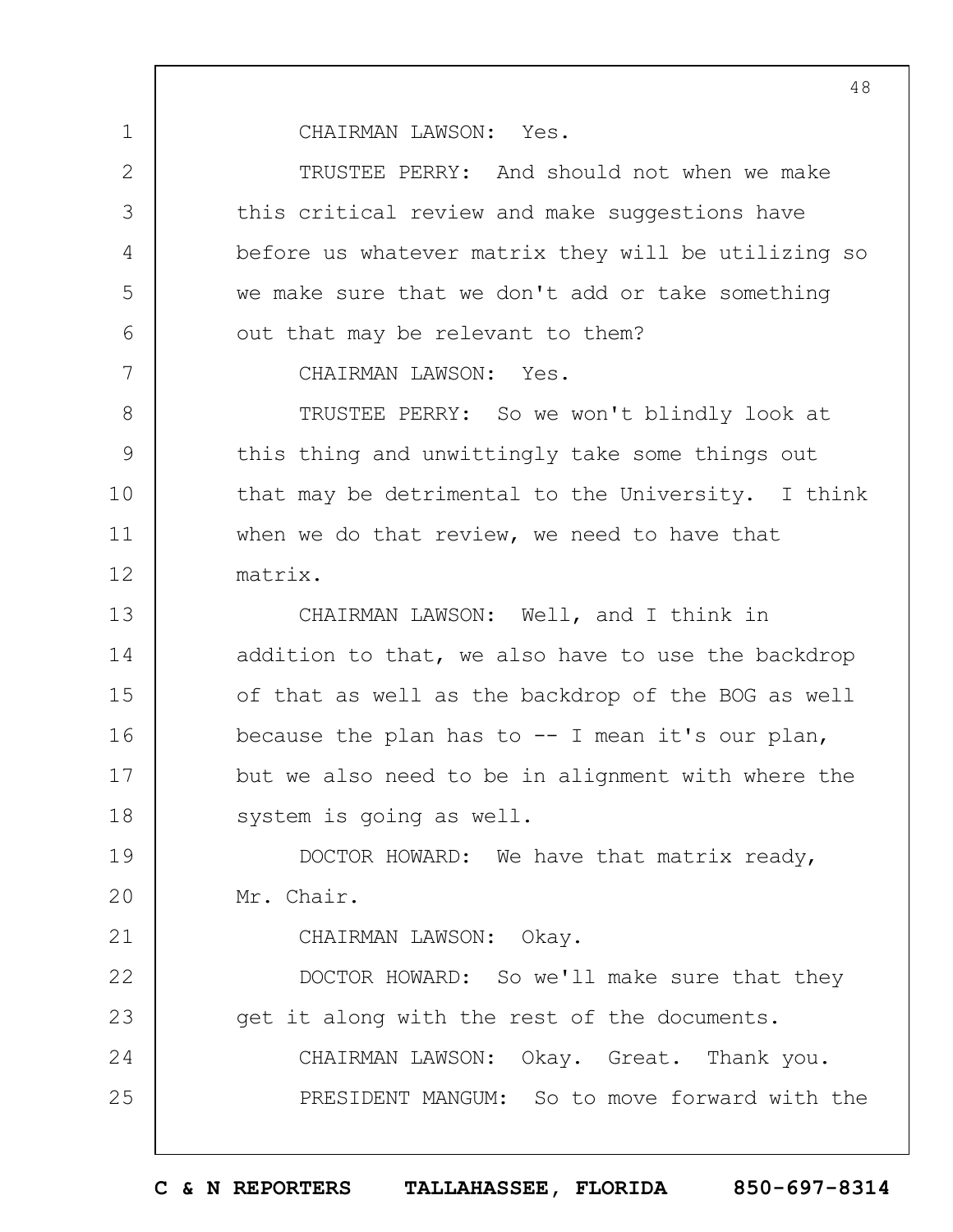discussion and an overall framework for the strategic plan I'm going to back up a minute because I think it's very important that you understand the process, and so I'll just walk you through the process and how we got to where we are and certainly follow up with what the Chair suggested as far as moving forward.

1

2

3

4

5

6

7

14

8 9 10 11 12 13 Part of the necessity to revisit the strategic plan has to do with a new strategy for funding universities in the State University System, so the Strategic Planning Task Force report in its entirety is in the back of this book in the appendix --

TRUSTEE DORTCH: What page?

15 16 PRESIDENT MANGUM: -- in the appendices and it begins on Page 62.

17 18 19  $20$ 21 22 23 24 25 So you'll see that plan in its entirety that was submitted to us, and you'll also see the members of the Task Force that participated in it. In my convening the Task Force and appointing the chairs, the co-chairs and the liaisons, which it also included a Board of Trustee liaison to the committee, Trustee Chair Lawson, as well as faculty members, members of the community, members of the faculty and members of student body. That report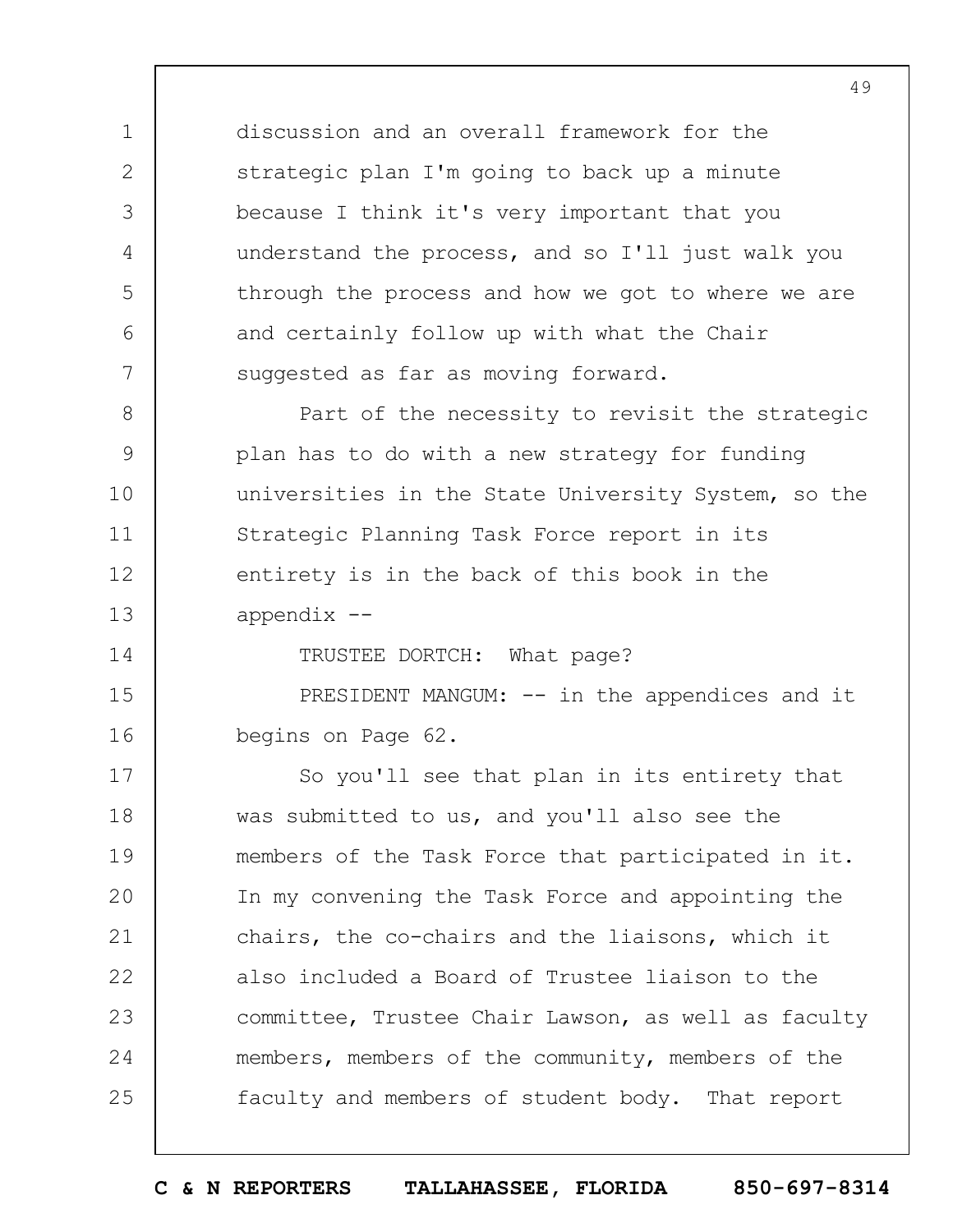in its entirety is also available on the website if you wanted to see some of the background detail.

1

2

3

4

5

6

7

8

The report that we received from them came to us as performing boldly beyond measure, and they describe the entire process that they went through to provide us with the information. What they gave us was a list of destinations, objectives and themes and outcomes.

9 10 11 12 13 14 15 16 What the senior Leadership Team began to do when we received the Task Force report is to look at it in terms of its mission, vision and action plan, something that we could strategically move the University towards these destinations. And the five destinations that you see back here on these boards really display in a pictorial form where we're headed and what those destinations mean.

17 18 19  $20$ 21 22 So the vision statement that we have, the five destinations that you see is where we are going to go. But some historic information that was important that Doctor Howard was trying to frame where we are  $-$ - before you can understand where you're going, you need to understand where you are.

23 24 25 So we started with that as a framework, and the background information that she was giving you related to our accreditation agencies, the number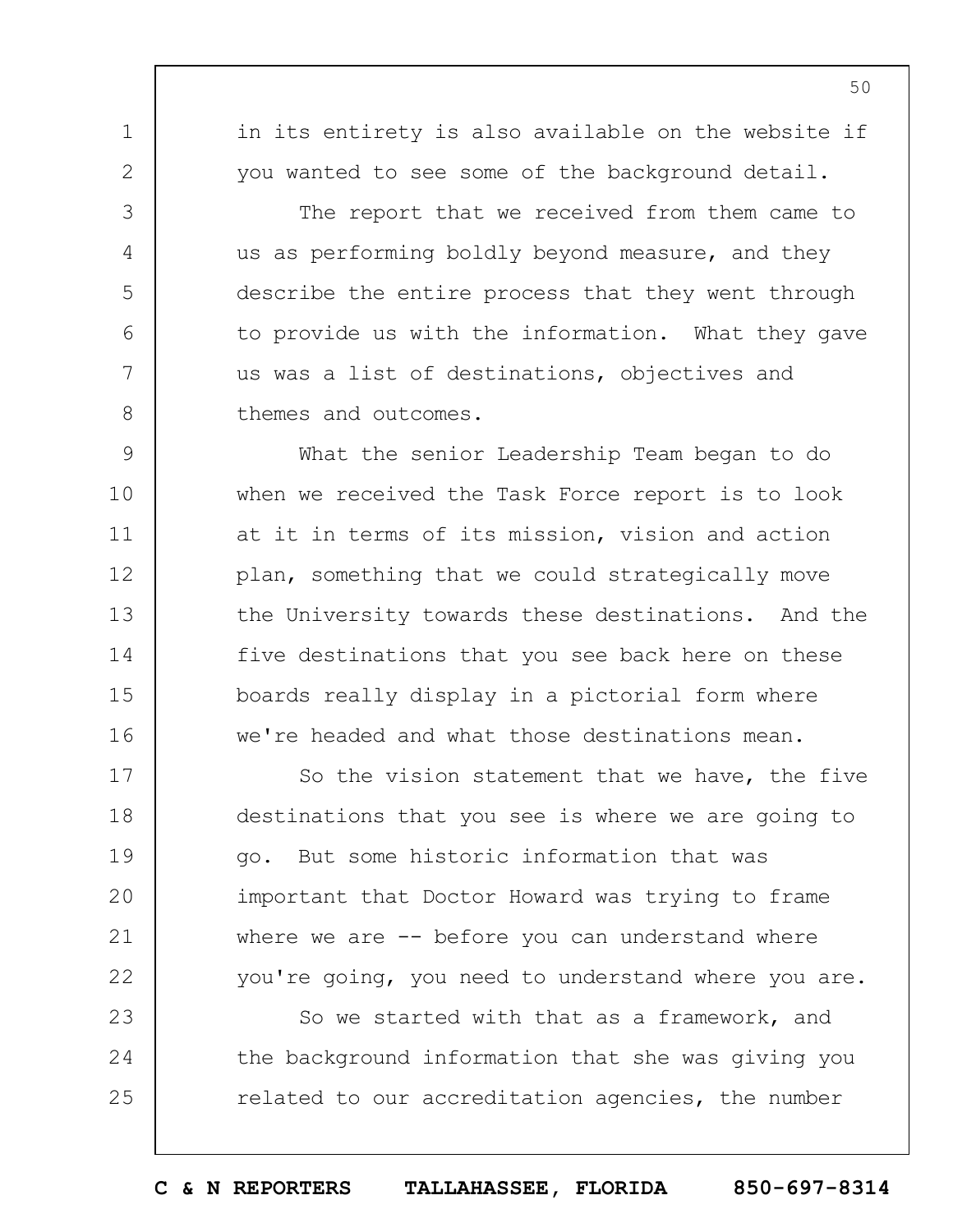of programs that we have that have their individualized accreditations is important for you to know because that's where we would be in the marketplace. It's not just SACS that comes for the institution as a whole, but it will be the accreditation agency for law, for pharmacy and for the other schools.

1

2

3

4

5

6

7

8 9 10 11 12 13 So that is part of our strategy to make sure that we offer adequate programs and opportunities for our students to pursue, but also that our programs will be accredited because that is what's going to keep your quality and also attract the students to your program.

14 15 16 17 18 19  $20$ 21 22 With that said, one of the things that we wanted to make sure is because all of our efforts are focused on students. That student-centered portion of that mission statement is extremely important because what we want our students to do, which is different from the historical practice of higher education in America and probably in most places, is not just admit students, we want them to complete and we want them to graduate.

23 24 25 So what you see on the monitor is kind of a statement of the six-year graduation rates that date back to -- in the last century to 1990 all the

**C & N REPORTERS TALLAHASSEE, FLORIDA 850-697-8314**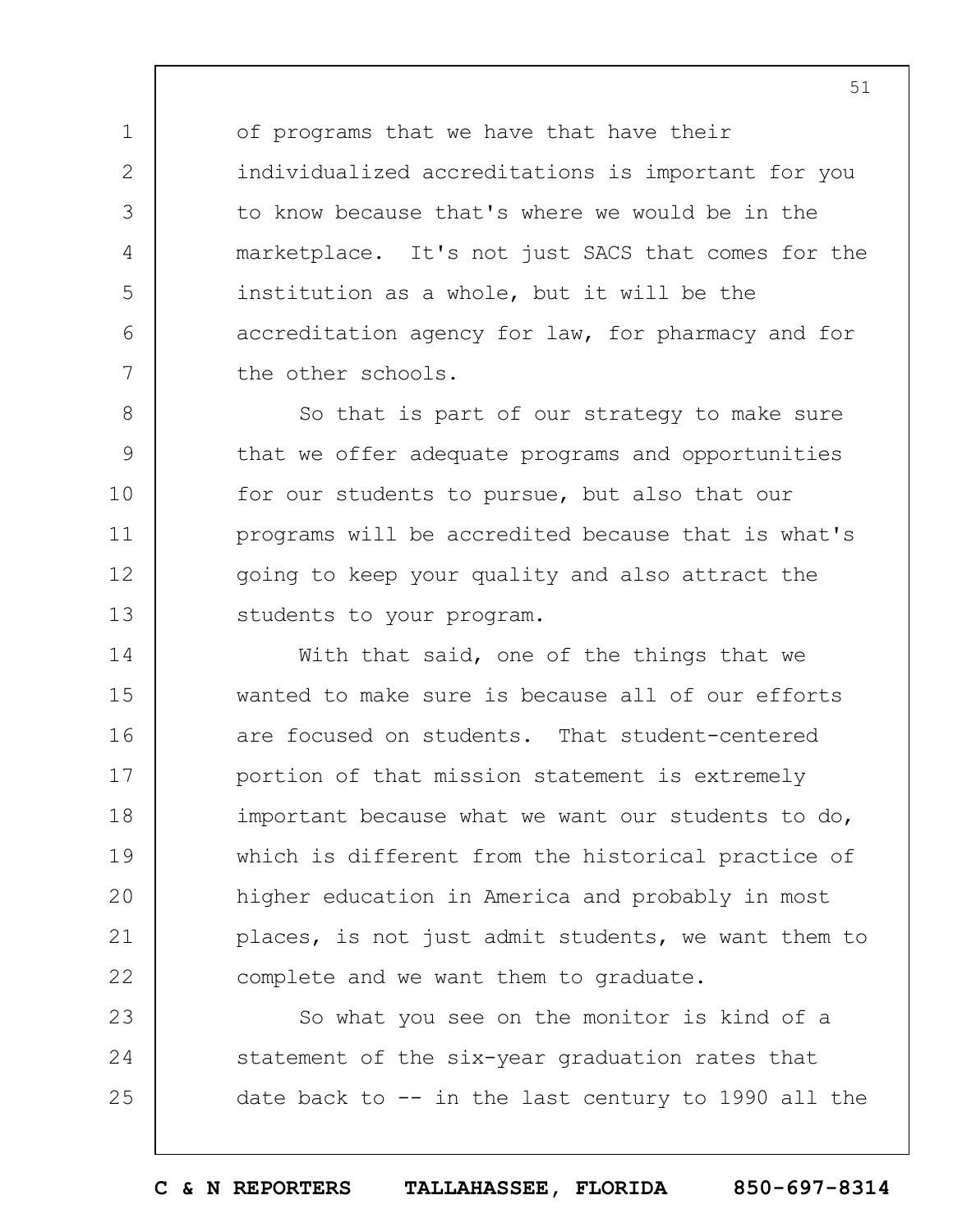way to 2008. If you look at that line, which is kind of flat, it says that in 1992 we were at 47 percent of the students; and our next highest rate would have been in '95, where we were 46 percent of the students were graduated and graduating in six years.

1

2

3

4

5

6

7 8 9 10 11 12 13 14 15 It is our goal, first of all, to design an institution where our students will meet and at least beat the Florida average, which is 71 percent. So that is a humongous task in a lot of ways for our faculty, so that affects us throughout all of the activities that we will do in terms of missions, in terms of programs that we offer and the preparation that we have for our students when they come in.

16 17 18 19 That's the historic piece that we want you to understand, the status of where we are. Right now we're at 39 percent. That means 39 out of 100 will graduate in six years.

 $20$ 21 22 23 24 25 That is not the story that we want to tell. That is not what I mean by best in class, and that is what my vision statement is about, our vision statement is about by being best-in-class. We want our students to come, we want them to become entrepreneurs, we want them to be innovators, and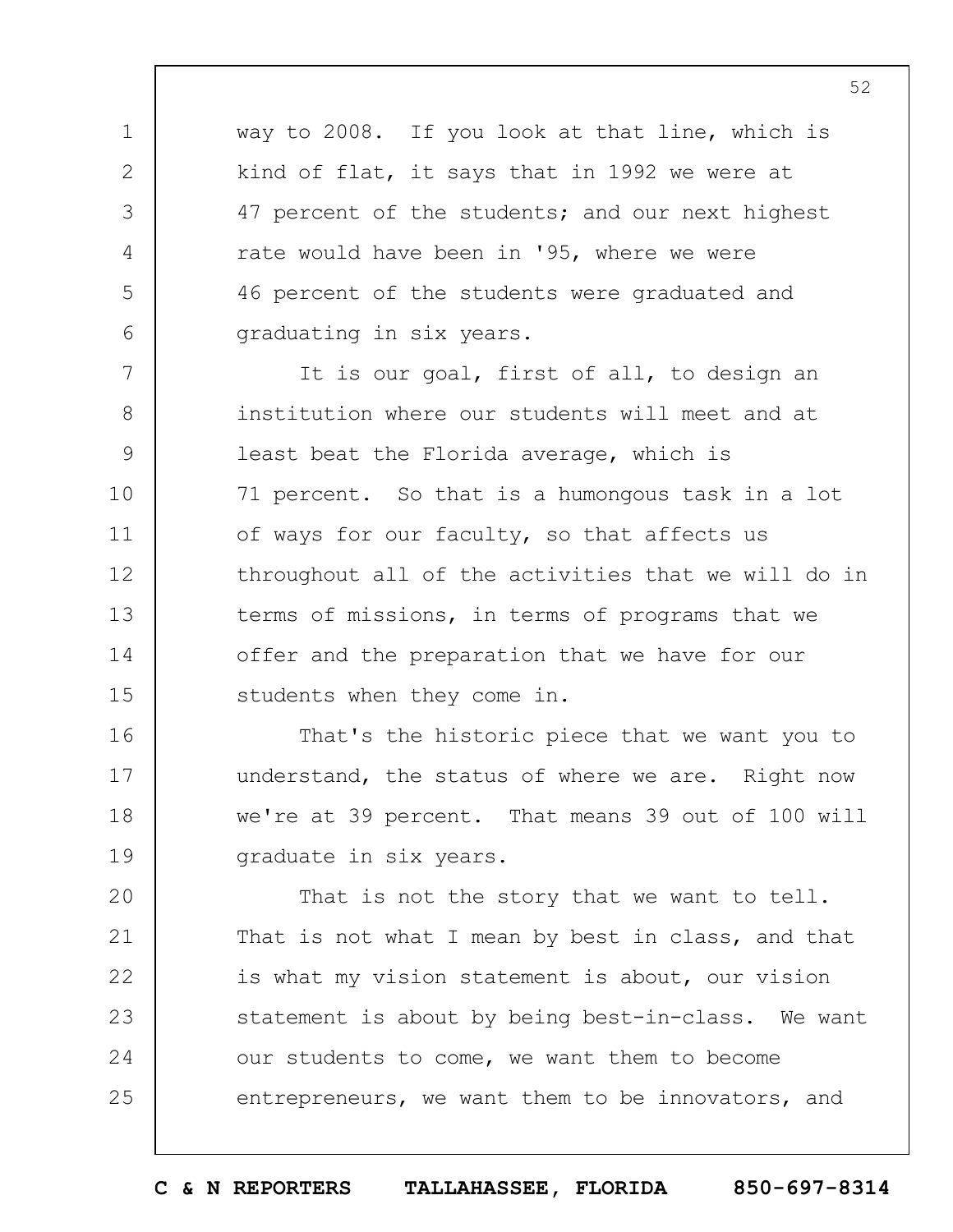we want them to graduate, not just come to Florida A & M University. One of our alumni -- alumna at the national meeting was describing in a joking fashion, how you know a person that's a real Famuan, and he said: You recognize them because they don't ask you when you graduated, they ask when you got in.

1

2

3

4

5

6

7

8

9

10

11

12

13

While that's humorous, that is not what we want them to say going forward. We want them to say when they graduated, and so that's important to us and that's important to our team. So and that's why that vision statement is what it is, becoming a best-in-class institution with the experiences.

14 15 16 17 18 19  $20$ 21 22 23 24 25 My guiding principles that go throughout this plan, and in order for us to strategically implement this plan, quality, and that's the quality of our academic programs, the quality of our faculty, and the quality of our students, and the quality of our facilities. That's what's most -- that's what drives me and that's what we - that's what's going to be driving the implementation strategy throughout this strategic plan. And it's built into our goals and objectives each year, and it's built into our -- well, into all of our actions.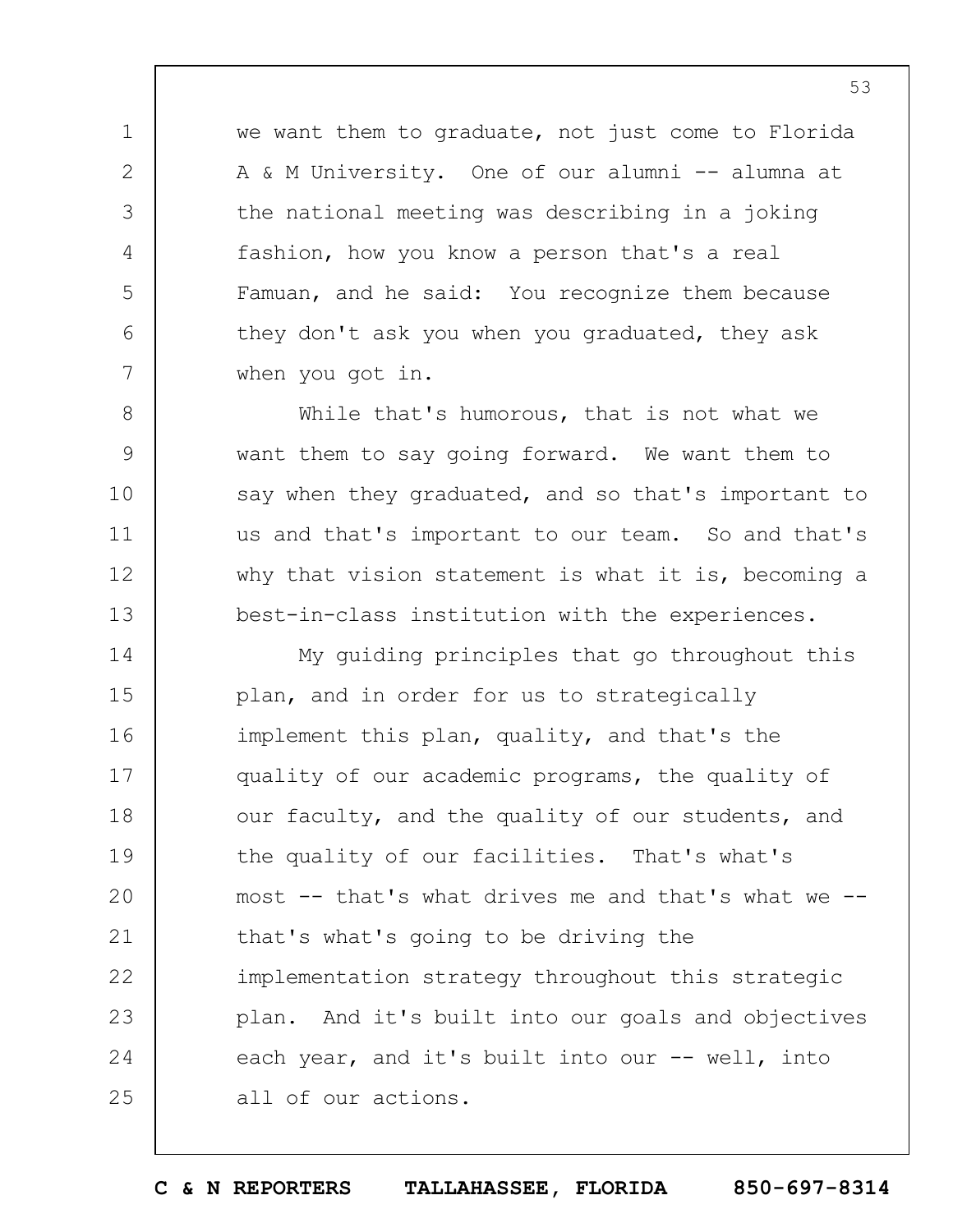Integrity is paramount. So from that list of values that you saw, core values that we have, I pulled out a few that I want to focus on because I believe that we can pull them down to a smaller number because many of them overlap, but so that's -- integrity is important, transparency is extremely important for us to be able to offer the quality of education and the experiences that we want for our students.

1

2

3

4

5

6

7

8

9

10 11 12 13 14 15 16 17 18 19  $20$ You asked for accountability. If you want to know what we're doing, we need to show you what we're doing. So being transparent in our decisionmaking and in our operations and in everything that we do is extremely important for us. Reputation is everything, or it isn't everything, some people will say; but having those internal controls, that transparency and integrity in operations and quality will certainly make a case statement for you and it will identify our brand.

21 22 23 24 25 I don't want to diminish our brand by jokes or comments that talk about the inefficiency, but things that we value that talk about our expertise and the quality of our programs and the quality of our students. That's what makes Florida A & M

**C & N REPORTERS TALLAHASSEE, FLORIDA 850-697-8314**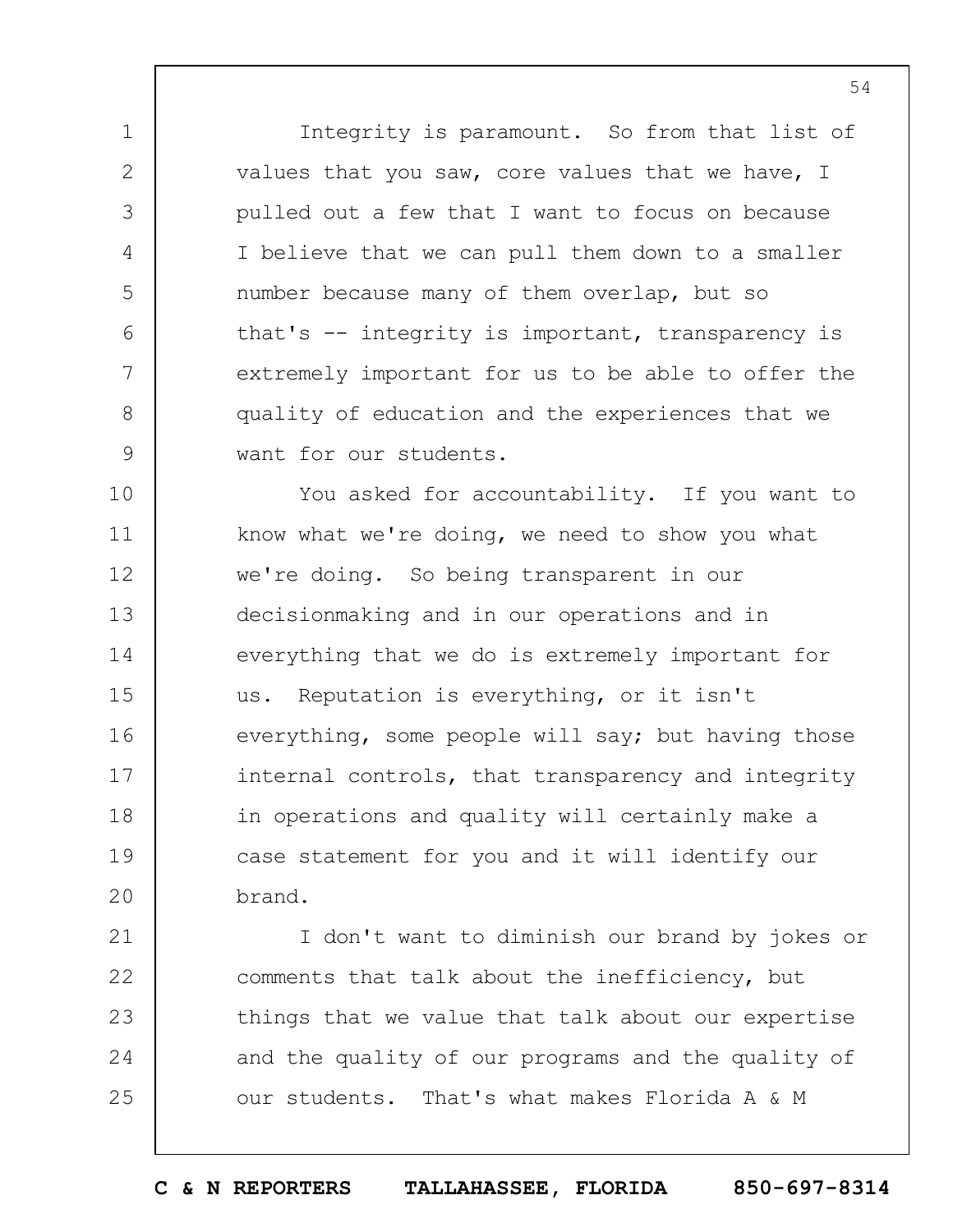University great. When we refer to our alumni, we're talking about the great ones, and that's what we want to continue to do, to value that excellence that we talk about so often.

1

2

3

4

5 6 7 8 9 10 11 12 13 14 15 16 Outstanding customer service, all of our students and students all over the country, we all talk about customer service, we all want great customer service. We choose our vendors, we choose our associates, we choose the places that we go for services based upon how we're treated. So outstanding customer service is something that we can overcome, and it's a continuous challenge, and we will continue to work on it, and we will continue to require the best from our students, our faculty, as well as our employees in providing the quality and the education that we perceive.

17 18 19  $20$ So those are guiding principles that you will see that come through all of these objectives and the basis upon which our faculty and staff are also measured.

21 22 23 24 25 The best-in-class means, and I say it a lot because some -- the uniqueness about being best-in-class is basically creating a differentiated identity that will maximize our potential, to create ideas, processes, as well as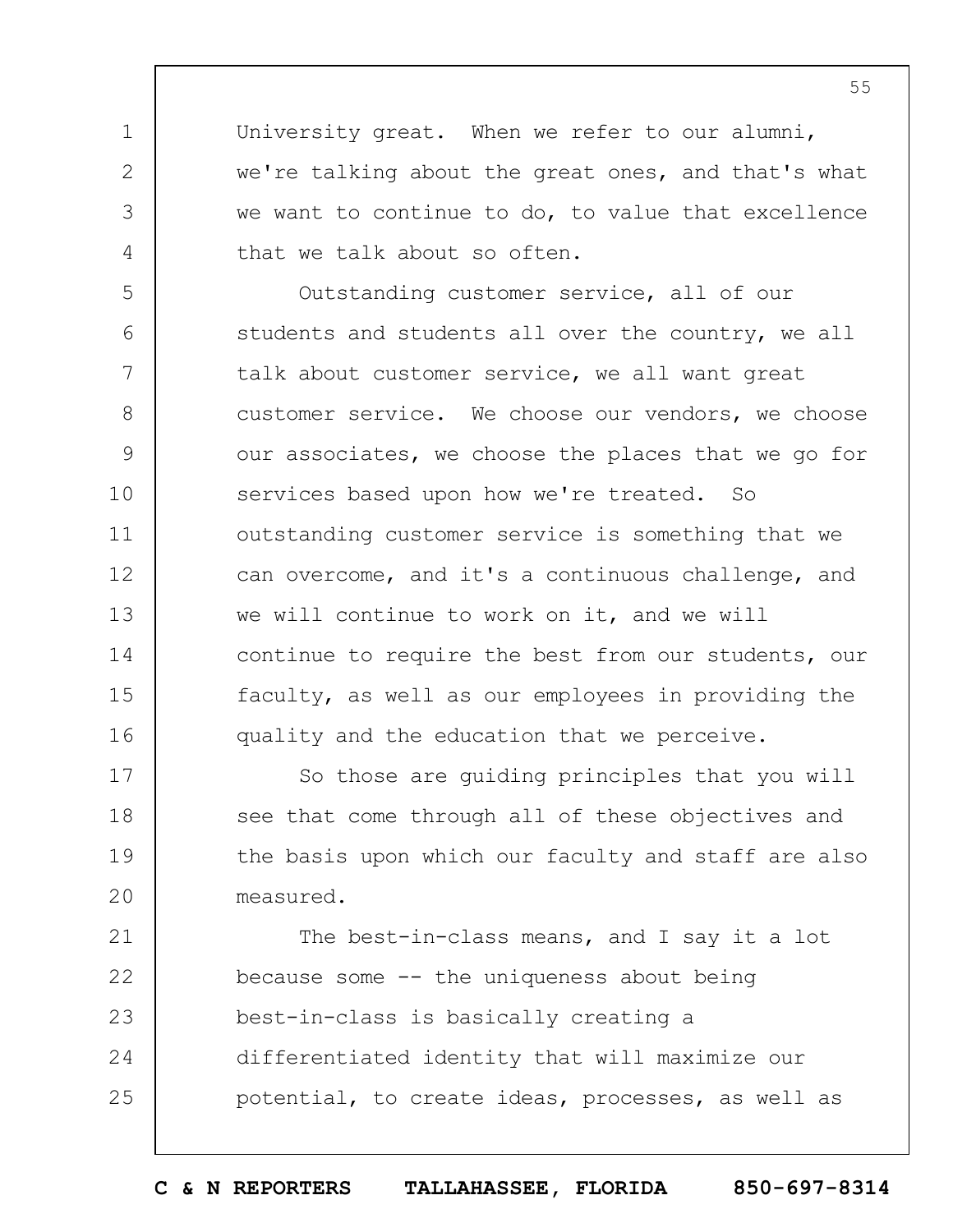our research which should in effect end up with products that we can share in the market. We're talking about changing and increasing the quality of life and the standard of living for the students that come to Florida A & M University but also for their families, that they will be impacted.

1

2

3

4

5

6

7

8

9

10

11

12

13

14

We want to be nationally competitive, not just competitive in our neighborhood and not just competitive in Florida. We want our students on the global stage. We want them to make a change in the world. And this is the way that we do it, by being best-in-class. That means they're getting the education that they would receive any place else. That's how you transform a society.

15 16 17 18 19  $20$ 21 22 23 24 25 Nelson Mandela spoke to education as the best weapon of war. If you want to change, if you want to give people an opportunity, education is what's going to change things for them. So we want our students to be able to excel, to create opportunities to contribute to economic growth and to innovation. That means they're going to solve problems, but they're not going to just solve problems for the neighborhood, they're going to solve problems for people in China, for people in Haiti, for people in Germany, in South Africa and

**C & N REPORTERS TALLAHASSEE, FLORIDA 850-697-8314**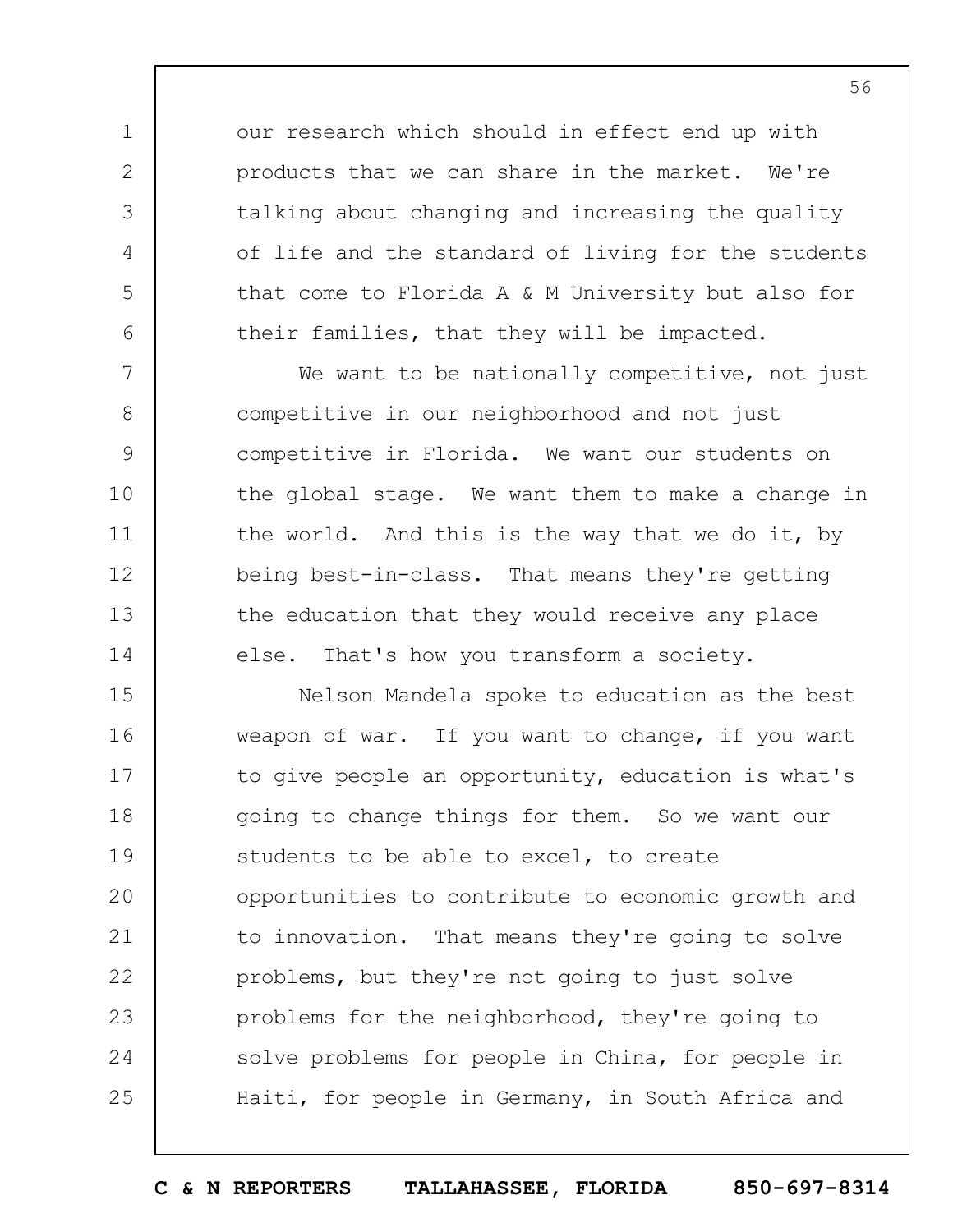the Caribbean. That's what we do. We want them to have those exposures, and that's why we say globally give them that exposure. They can see other people, they can see problems.

1

2

3

4

5

6

7

8

9

10

11

I always refer them to take a label look in your clothes and understand why everybody in the world knows how to make the clothes that you like and the clothes that you wear. They study you and know you. Our students need to study other people, they need to know them, and they can solve problems for them.

12 13 14 15 16 17 18 19 And I am particularly interested in our work in agriculture and our need to expand in agriculture because we will all need to be able to eat, and there is a world food shortage. We just don't know it because we have aplenty. We have grocery stores; everybody doesn't have them. And also the quality of food and nutrition is important.

 $20$ 21 22 23 24 25 Focusing on our programs, making sure that we are offering academic programs that reach into the future, that reach towards future needs is an important part of being best-in-class, but my concern is that we do not lose our focus and understanding of the liberal arts and a liberal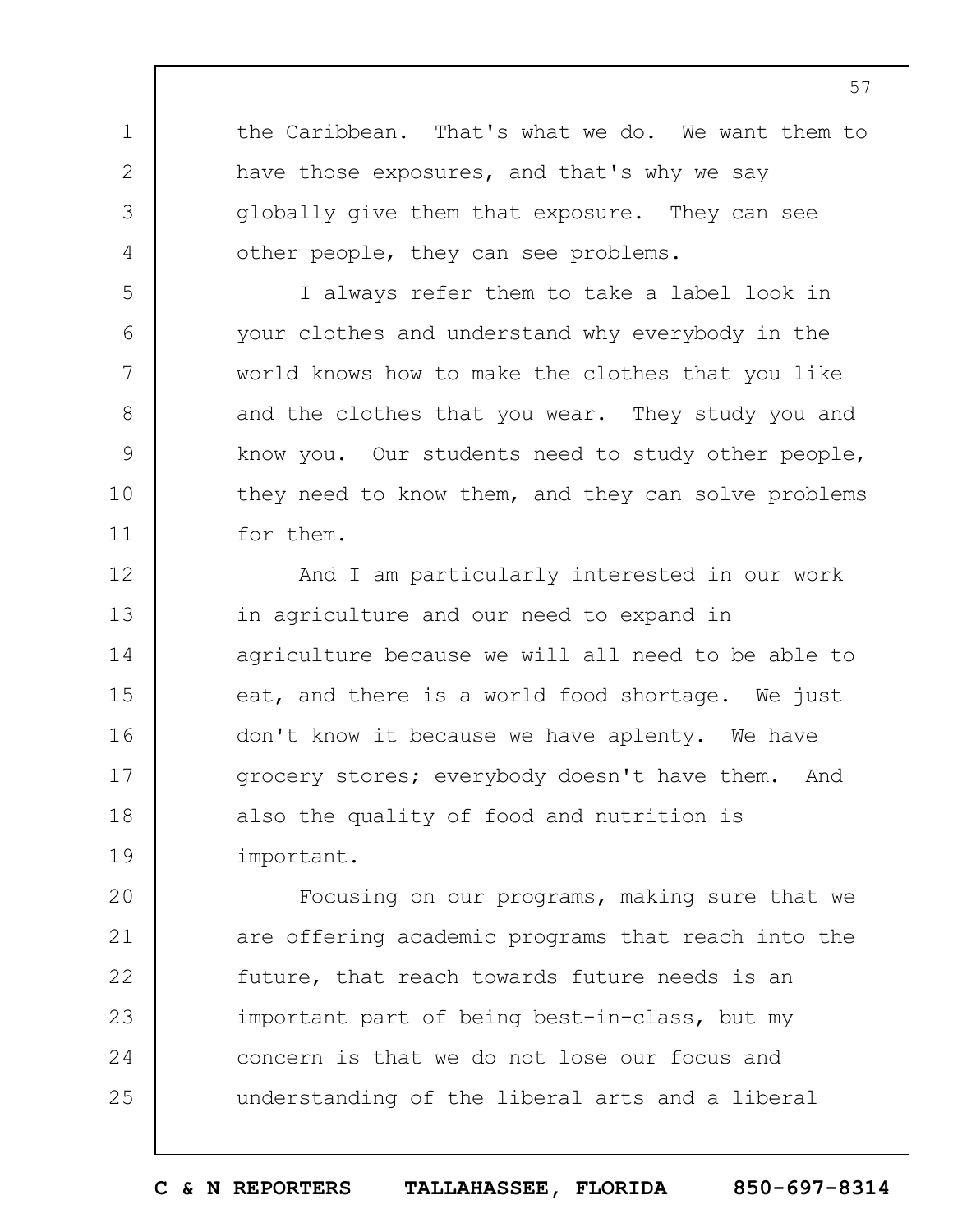arts education. We should not get totally distracted by the need for science, technology, engineering and math.

1

2

3

4 5 6 7 8 9 10 11 12 13 14 15 You all like basketball. You probably all watch a game, that's entertainment, and we have many other arts that we all enjoy, and we have people with different talents and different abilities and they should receive the same quality of education to explore their gifts as our students that have the abilities in the science areas, technology areas as well. So we are a well-rounded institution, and we want to be a well-rounded institution in the courses that we offer. And that's what the best-in-class institutions are doing that are not singularly focused in one area.

16 17 18 19  $20$ 21 22 23 24 25 While we do have institutions that are specialized in particular areas, in technology, all of them are not. And Florida A & M University, that's something that you have to decide, if that's what you want to become, a technological institution, or you want to provide a liberal arts as well as the technical and mechanical education for our students is something that I'd like you to think about because how we invest our resources in the coming years will determine where we will be in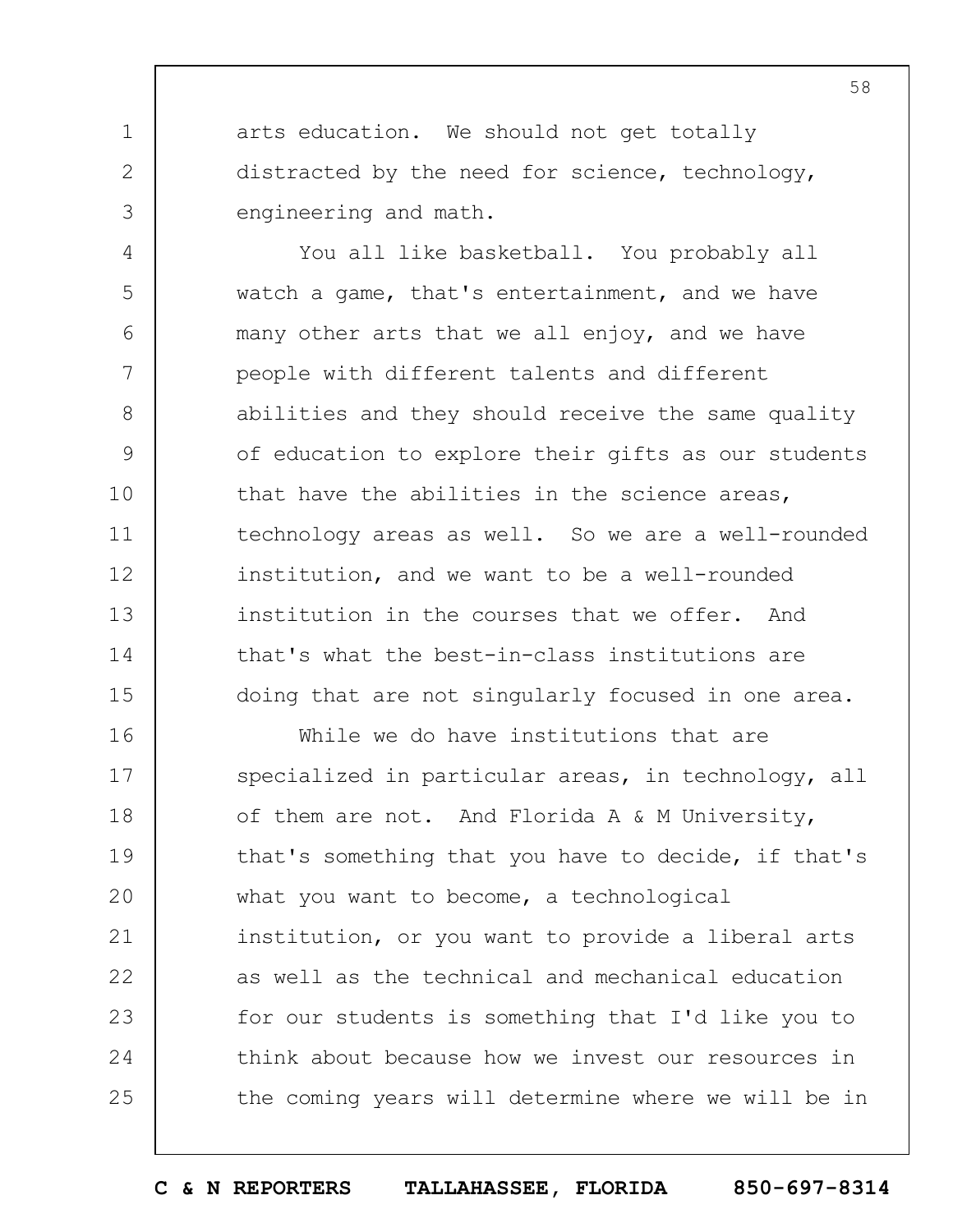the future.

1

2

3

4

5

6

7

8

9

10

11

So transformation and adaptation is the head of this next slide, which says: We will make changes, we have to make changes, but knowledge is a renewable resource. I believe it to be a public good, and I think -- and it is our business, it is our most important business. And inclusion is our strategy. Being accessible and affordable are part of that vision and it's certainly a part of our mission. For a society to move forward all of its people need to be educated.

12 13 14 15 16 17 18 19 So that's what we are doing at Florida A & M University and that's what you will see that go throughout each one of these destinations that we have described for you. So if you take a look, they're also listed here in your book. They're high impact. We said -- we changed the name from Performing Boldly Beyond Measure to Forever Forward, FAMU Forever Forward.

 $20$ 21 22 23 24 25 So that's where that F cubed comes from, because it resonates with all of our history and it picks up on what we want in terms of having a high impact. So it can be three Fs, or it could be F cubed, however you think of it, it gives us the energy and the strength and the impact of the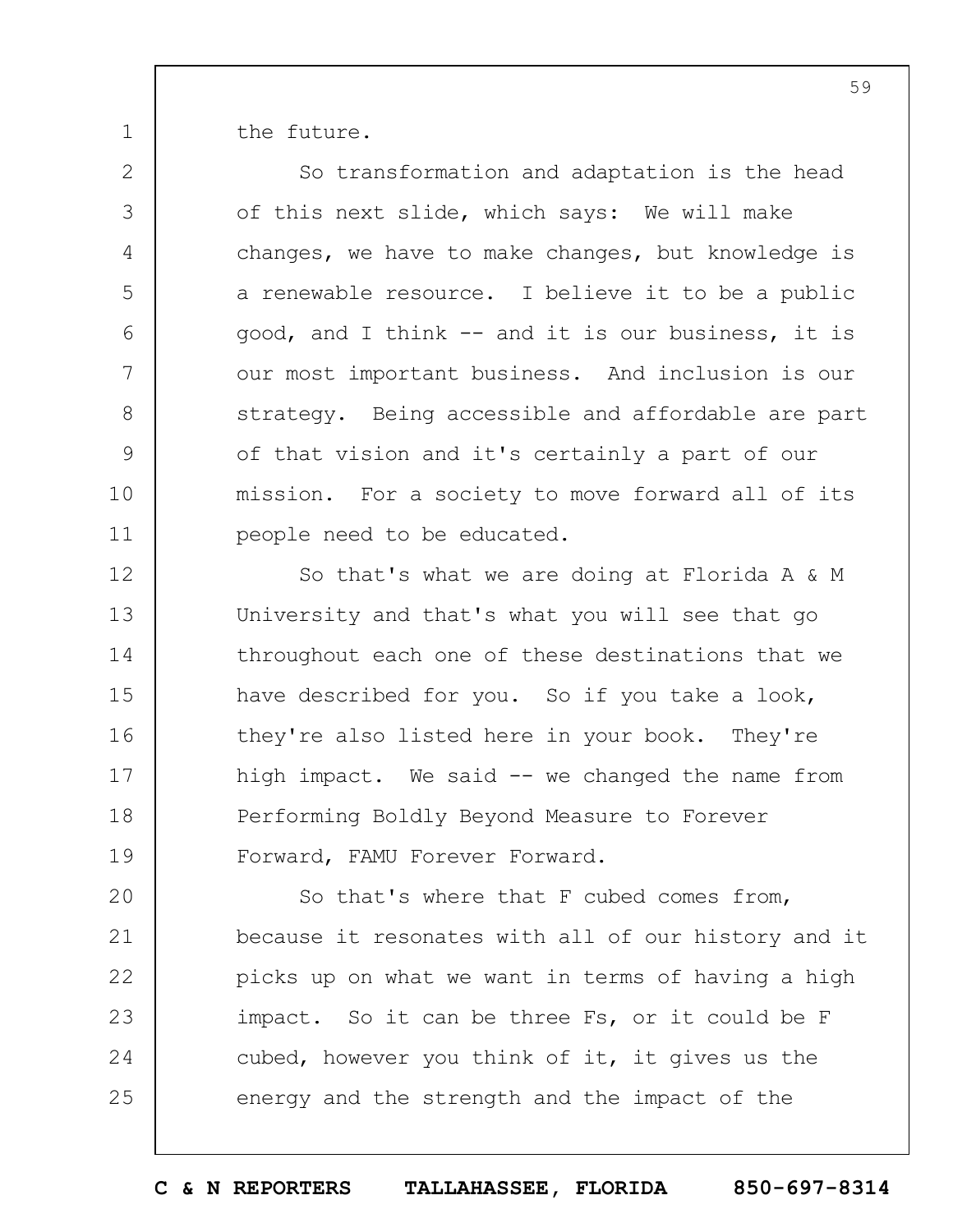1 2

3

4

5

6

7

8

9

10

11

12

13

14

15

16

17

exponential factor that we believe that we can have in terms of the programs that we offer.

We want our students to be involved in the high impact research along with our faculty. Having undergraduate research and undergraduate students involved in research is an important part of what we want to do, engaging with our community. Building partnerships with business and industry will also help us to move our institution forward, and most importantly, investing in our faculty. For any institution to be best-in-class and to reach that higher research status, you have to invest in your faculty. There's no other way to move the status, frankly, of your institution if you're not investing in your faculty. That's what the major research and best-in-class institutions do and they've always done it.

18 19  $20$ 21 22 23 24 25 Commercialization is something that we have not done a lot of. The intellectual property that is being created is extremely important for us not to just create it but monetizing it, getting it to the market. We know big industry is always after the latest and greatest thing, but in order for us to get our intellectual property to the market, we have to collaborate with big industry in order to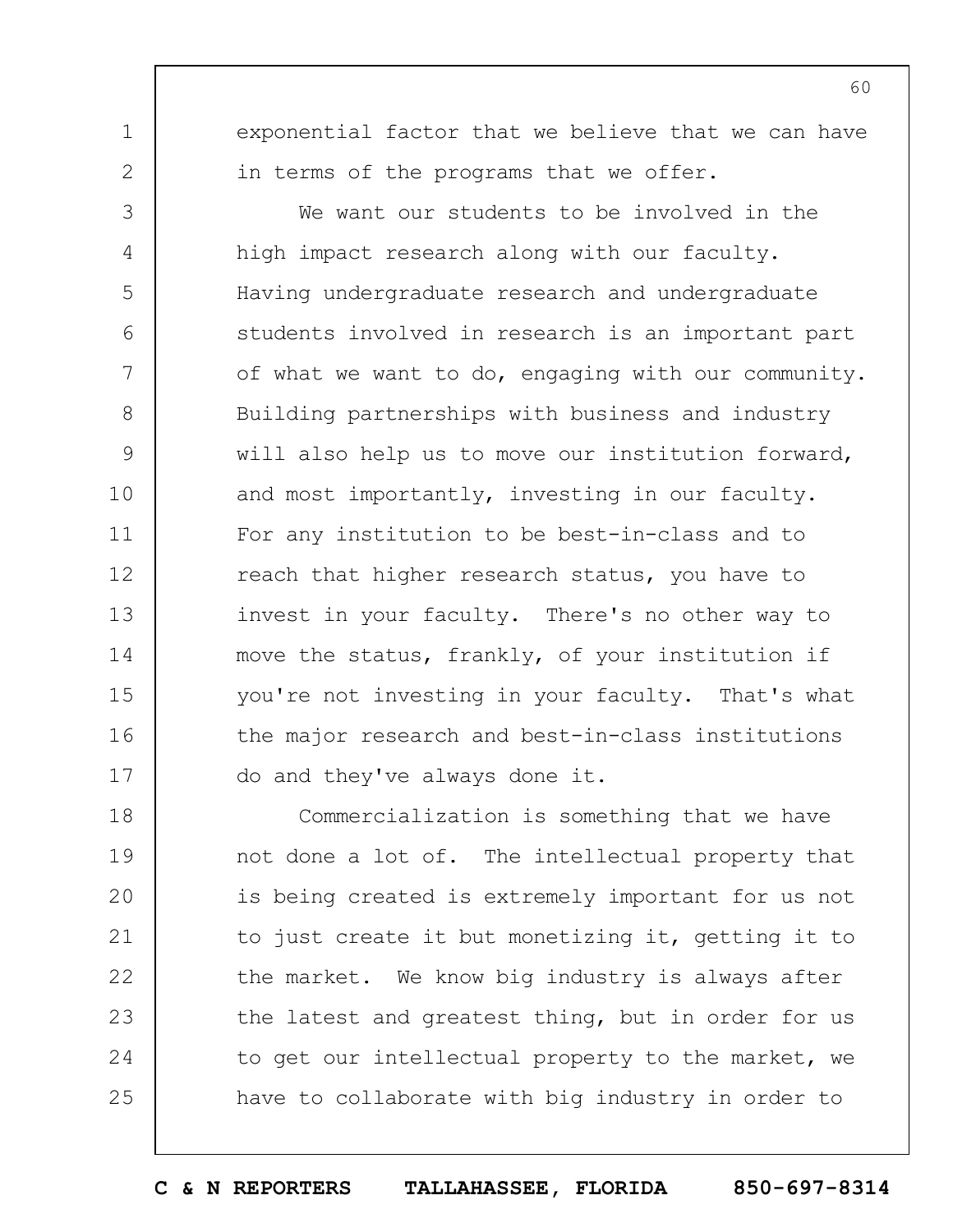be able to get it to the market.

1

2

3

4

5

6

7

8

9

22

We've been producing wine that tastes good forever, but nobody knows that outside of Tallahassee. And when we have events and they know that we're bringing FAMU wine, that you can't get in because people enjoy it; but we haven't been able to monetize it. We need connections, we need collaborations and partnerships to be able to move our patents forward.

10 11 12 13 14 We have the same thing in pharmacy with many patents. We have to cooperate and work with those that have the resources to be able to move our products and move our intellectual property into the market.

15 16 17 18 19  $20$ 21 So with that kind of an overview of where we're headed with our institution, I'm going to let the Provost take us through the academic side and the academic plan and how this strategic plan gives us a roadmap through each one of the priority areas and vice presidential areas and what they have to do to make it a reality.

Provost David.

23 24 25 PROVOST DAVID: So I should start off by saying that I stand here not as just myself but I'm also standing in for Doctor Hudson who was called

**C & N REPORTERS TALLAHASSEE, FLORIDA 850-697-8314**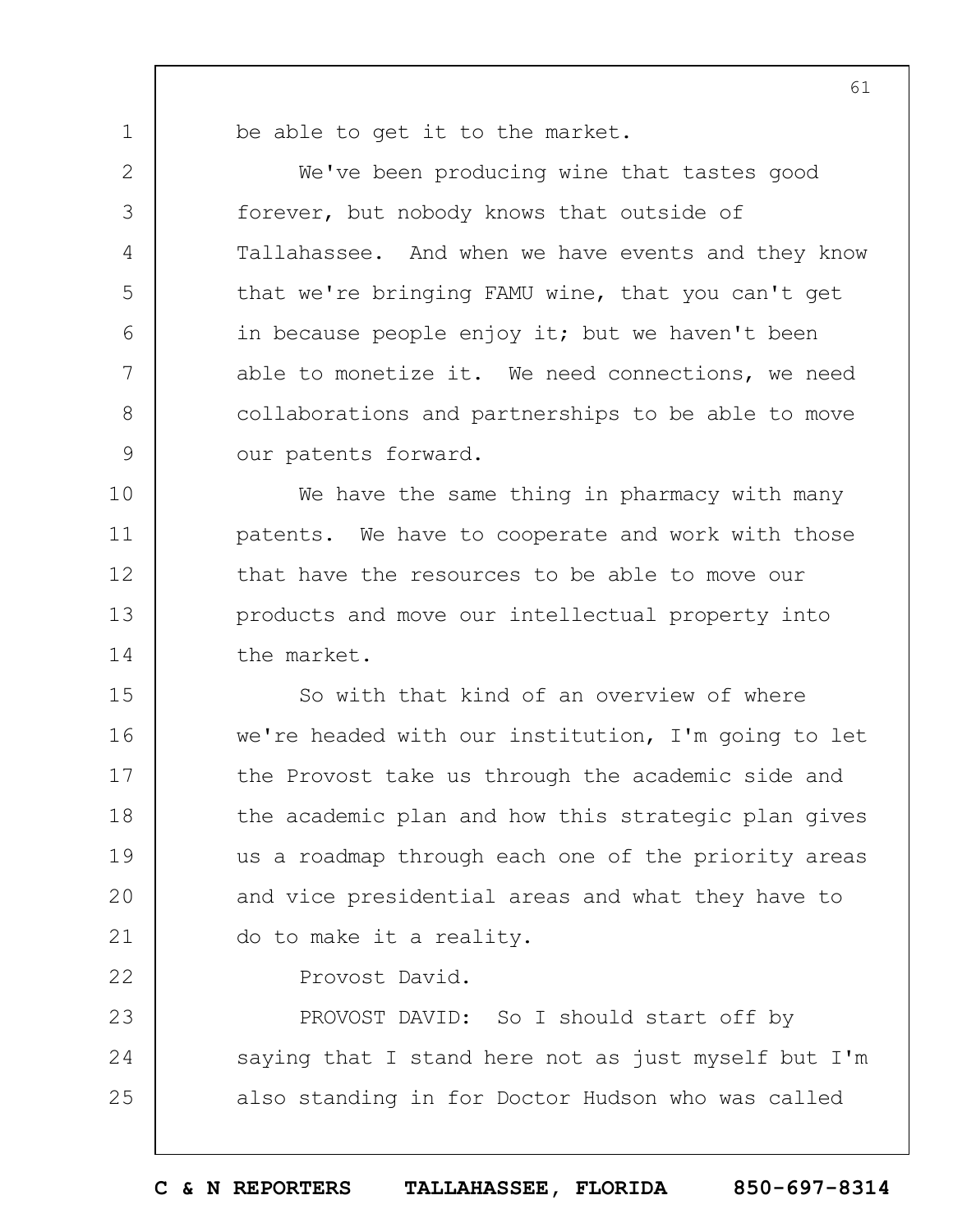away, but that's okay because we work in partnership. And so a lot of the things we have been talking about throughout because -- let me just back up for a second.

1

2

3

4

5 6 7 8 9 10 11 12 13 For those who might be new, we have the Division of Academic Affairs, and we have the Division of Student Affairs. And under Academic Affairs are the colleges, faculty and students, the academic life of students after they hit the campus. Under Student Affairs is admissions, enrollment management, counseling, health, dormitories and all the things that are student life.

14 15 16 17 So we have to partner together to be able to provide that best-in-class educational experience. I don't have the clicker, so I'm just going to go like this.

18 19  $20$ 21 22 23 24 25 So Trustee Washington, we were told by the President she didn't want us marching through, so we're not going to march through. I will say that for each of these destinations or areas, we did try to identify specific action steps so not just where are we going, what is the destination, but what are the specific things that we want to prioritize in terms of getting there, and then targets so that we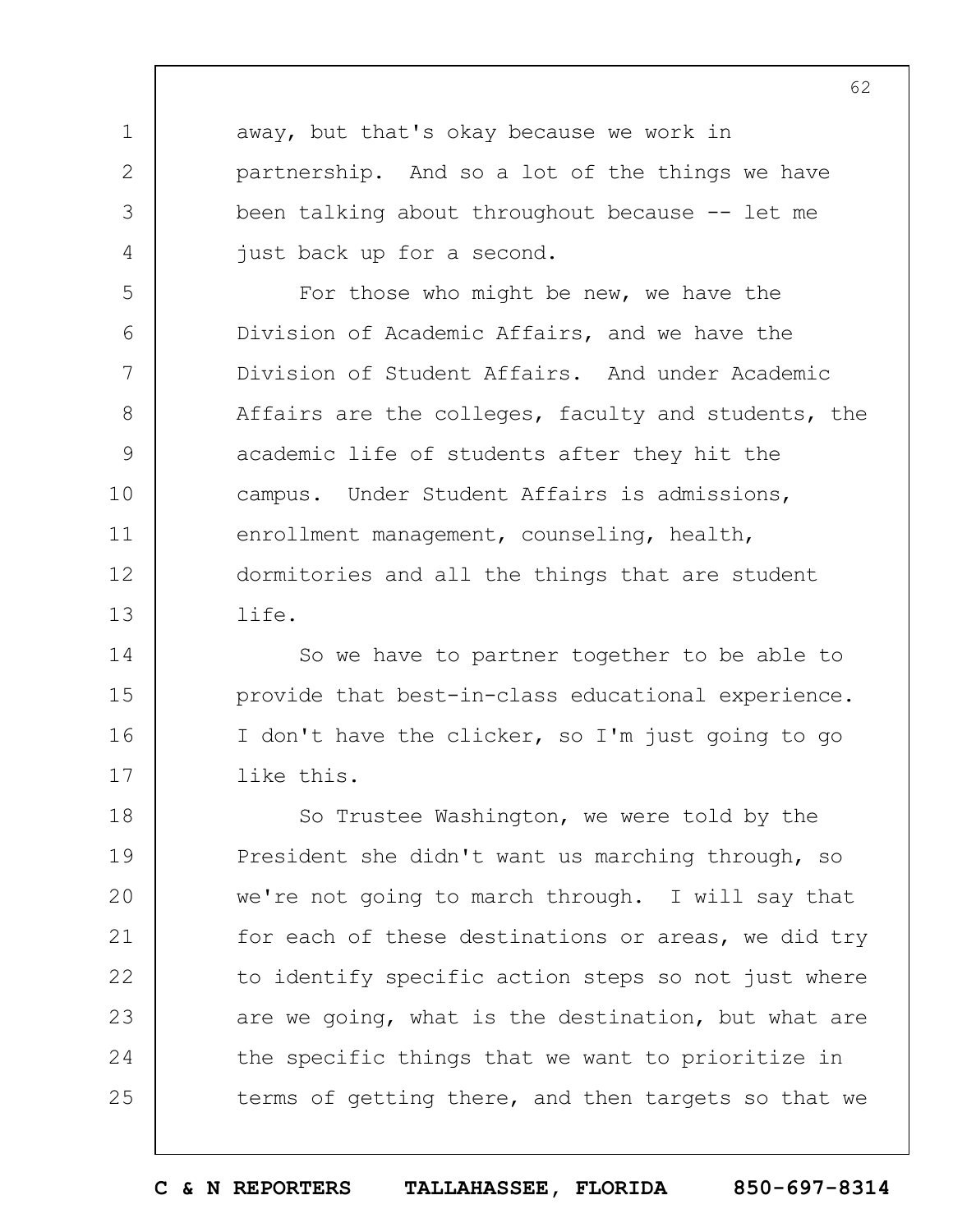know we got there and we can get off one train and get on to the next train.

1

2

3

4

5

6

7

8

9

10

19

 $20$ 

21

And so I'm not going to read all of them, I'm just going to focus in an overview fashion on five areas that are particularly resonate for me: Engaged, well-prepared, well-supported students; engaged active faculty, positive learning environment, strong academic processes, and policies and technology and data as a driver of success.

11 12 13 14 15 TRUSTEE REED: Excuse me, Madam Provost, is this Destination 1 we're talking about now? PROVOST DAVID: No, because the academic affairs touches on all of the destinations. TRUSTEE REED: Okay.

16 17 18 PROVOST DAVID: And so you will see that I will -- sorry, you see I'm excited by strategic planning.

You'll see that I'm going to touch on various targets that are scattered throughout.

TRUSTEE REED: Okay.

22 23 24 25 PROVOST DAVID: But this is a holistic view of how this strategy will help us have that best-in-class educational experience. TRUSTEE REED: Okay.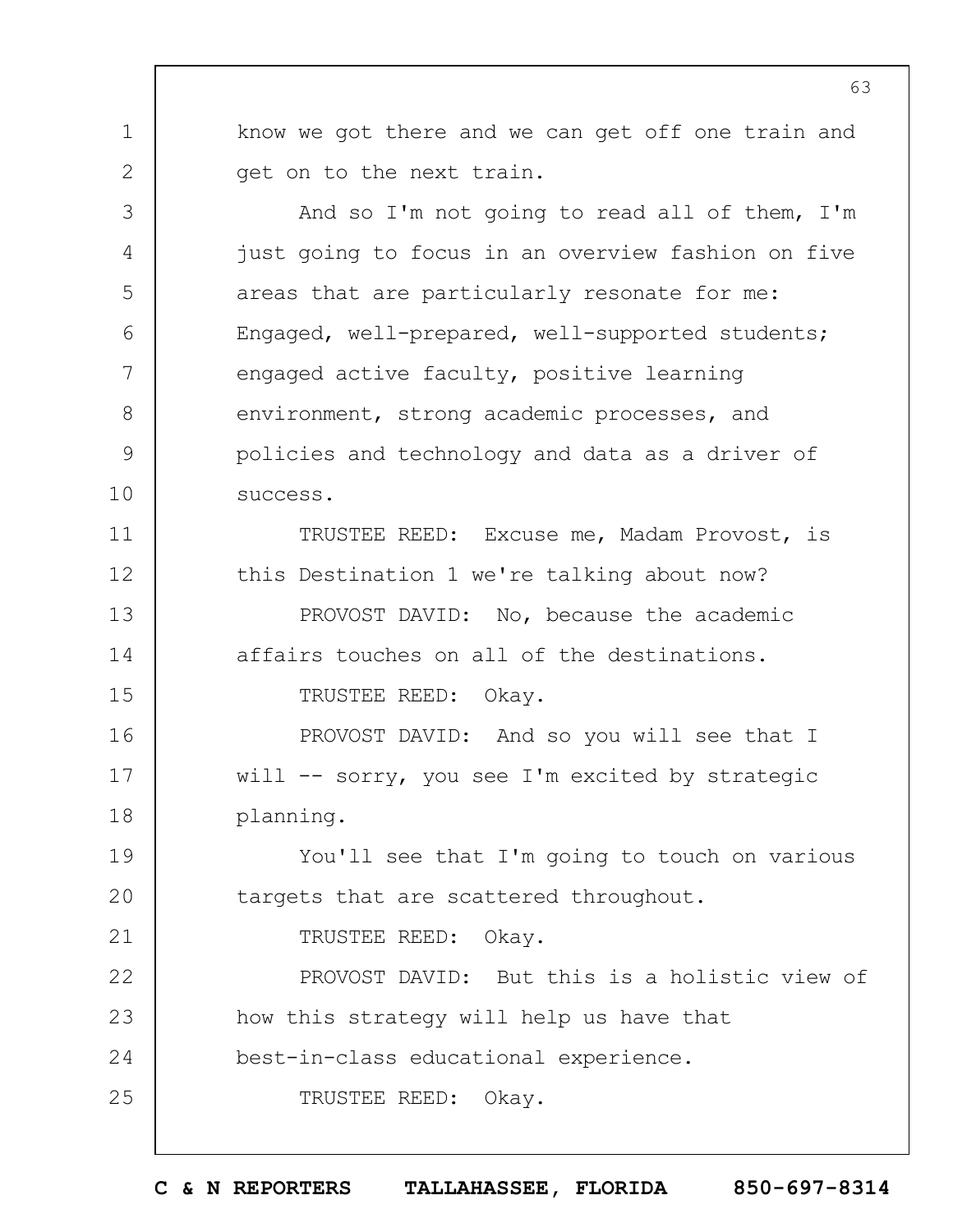TRUSTEE MOORE: So don't be concerned with the book.

1

2

3

4

5

6

7

8

PROVOST DAVID: You'll see all the targets, but this is your opportunity to talk  $-$ - to think about the big ideas and not necessarily look at it in terms of this target, this target, and this target. So we are trying to do that in a broad kind of conversation that you wanted to have.

9 10 11 12 13 14 Okay. So the first part: Engaged, well-prepared and well-supported students, and I've highlighted here a few things that are of particular importance to me; and that is, to make sure that we have classroom experiences that include the best teaching methods.

15 16 17 18 19  $20$ 21 22 23 24 25 And when we talk about best teaching methods, we're talking about methodologies for instruction which can include flipped classrooms -- I'm sure you've heard a lot about flipped classrooms, where people are expected to kind of do the learning part, read the materials, not have that kind of lecture content in the lecture room, get all of that on the outside, and then use the time in class to do group projects, group exercises that will help cement the learning and help them move forward.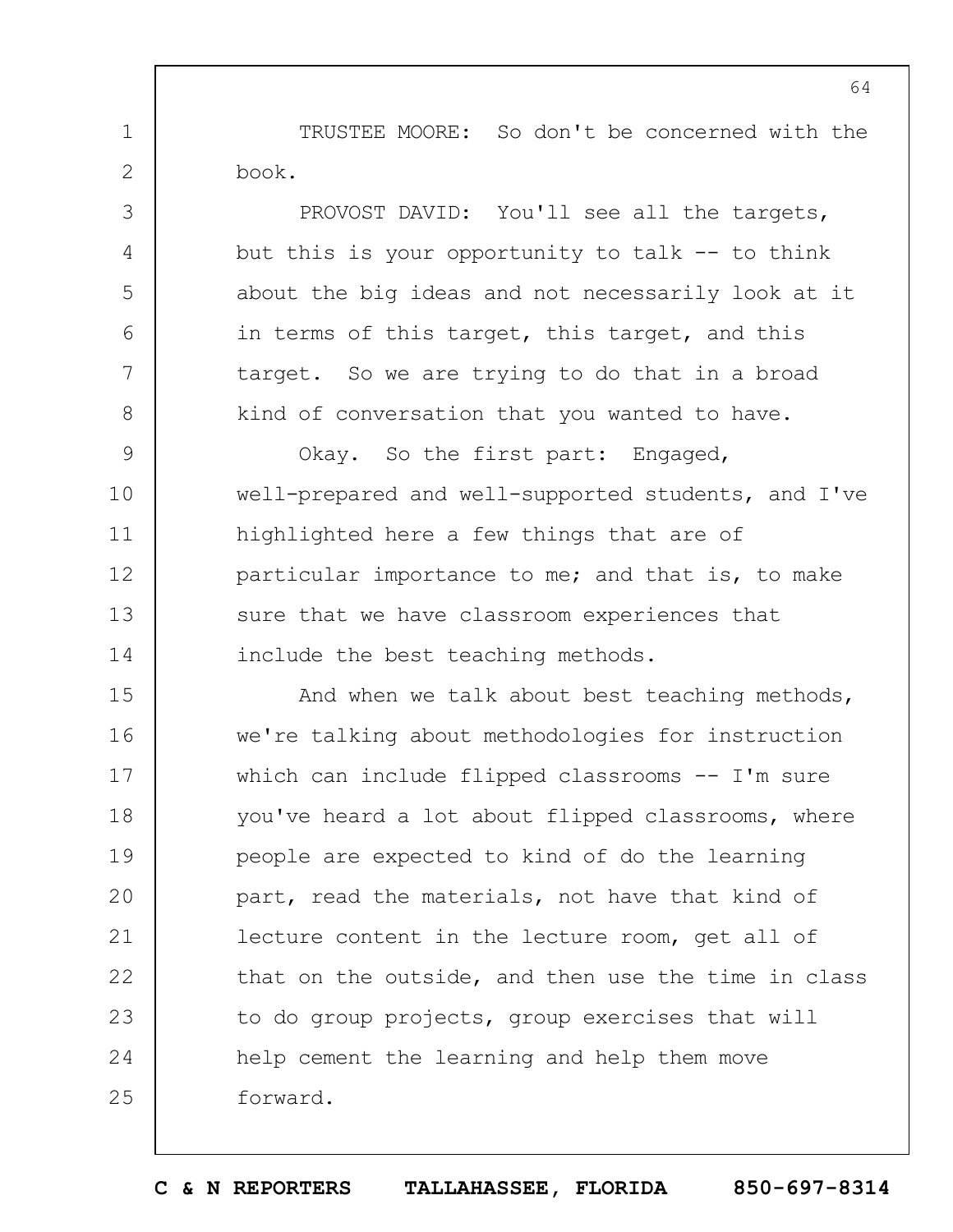We want to take advantage of ebook, ebooks because, again, this all fits very closely together. Not only is using ebook technology something that can provide more material and linked content, internet content, video content and all of those kinds of things together, but it can also drive down the cost for our students which is, as you know, a prohibiting factor for our students moving forward.

1

2

3

4

5

6

7

8

9

10 11 12 13 14 15 16 17 18 19  $20$ 21 22 23 We want to make sure that we are giving our faculty the best opportunities to learn how to do all of these things, so we have been rolling out opportunities for faculty development. There was made mention in the President's remarks that Associate Provost for Faculty Affairs and Faculty Development, Genyne Boston, has brought to our campus on a pilot basis and we're hoping to bring back next year the AQ. And this is something that was because of President Mangum's board leadership. AQ is an education, national educational institution, and they've come up with online training modules to help faculty members be the best they can be in their classroom.

24 25 And we had a pilot group tested out. They were excited about it. We debriefed, and they were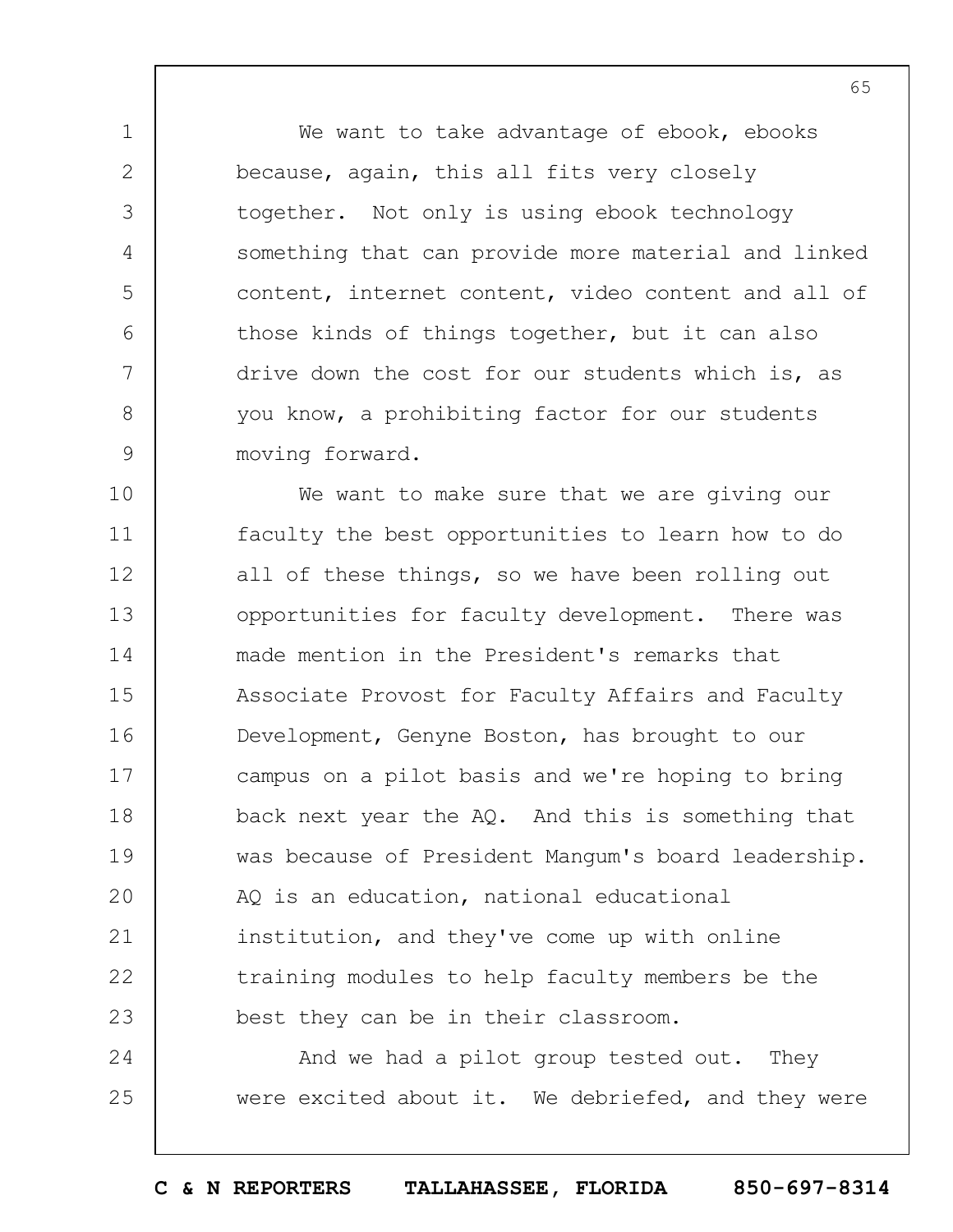so excited they actually got filmed so that they can be incorporated in some of the modules going forward. So that's the kind of excitement we want to have around teaching.

1

2

3

4

5

6

7

8

9

10

11

12

13

14

We want to focus on group learning because we understand that group learning, discussion and all those kinds of things help cement a lesson; and we want to have more learning labs. Last year we invested in some dollars that were saved, we invested in creating a math lab that's over in the Dyson Building. Some of you had a chance to walk through that when Senator Negron came to campus and visited. That is part of that kind of overarching learning experience of the students.

15 16 17 18 19  $20$ 21 This was an idea from the math department and Dean Edington. The students have a class, and then they have a math lab that's associated with the class. They do lessons and problem sets that are on the computer; there are people there to answer their question and help them understand the material and move forward.

22 23 24 25 Outside-of-the-classroom learning is very important for building -- and I'm going to tell you, I stole this from my dean of the law school at Iowa, so I give a shout-out to her -- competence

**C & N REPORTERS TALLAHASSEE, FLORIDA 850-697-8314**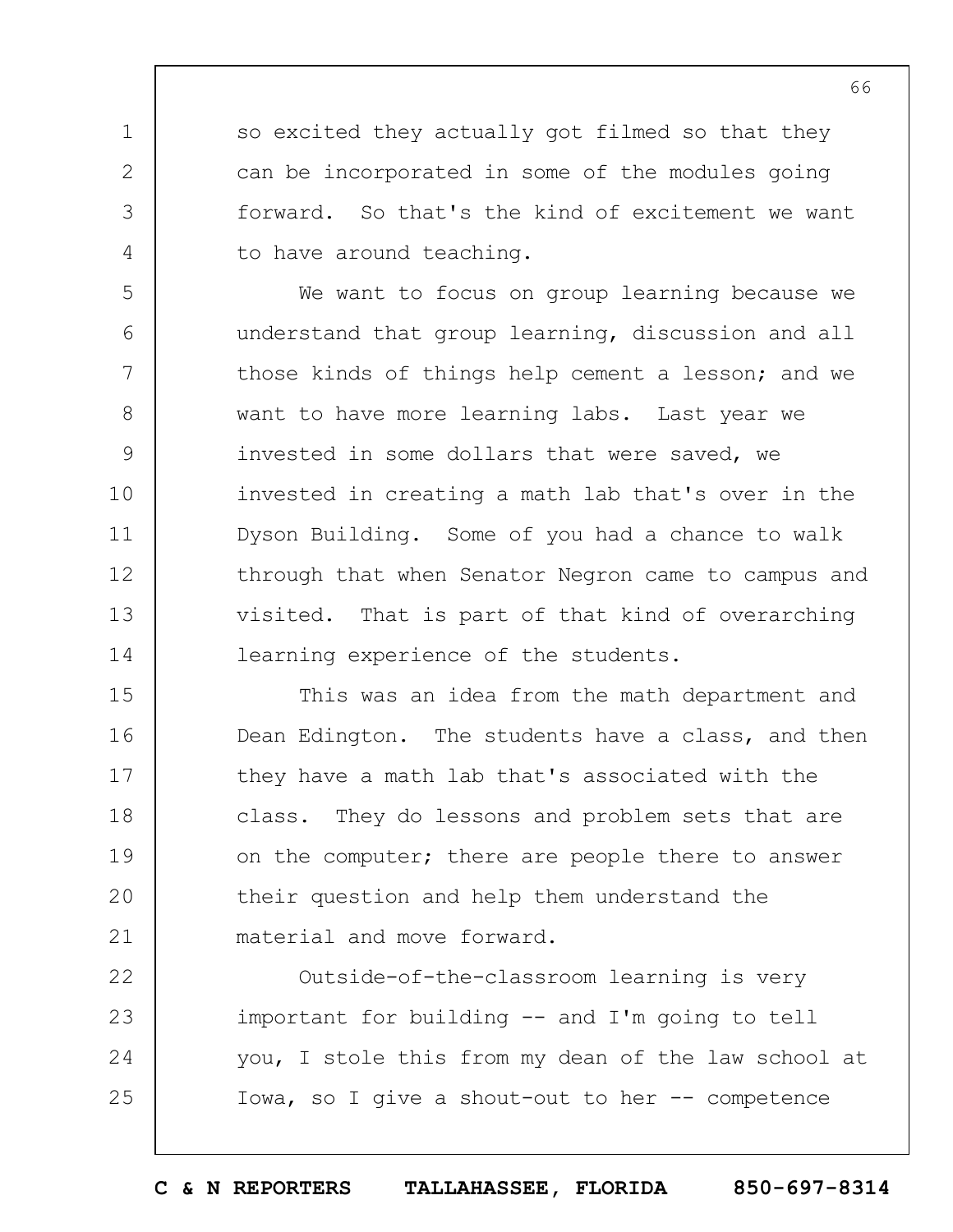and confidence. We want people to practice so that they can build their competence in what they're trying to become, what material they're trying to master; but also their confidence in delivering it.

1

2

3

4

5

6

7

8

9

10

11

12

13

14

And in law school we often found that, you know, the person might know it all in their brain but they hadn't stood up and said it. I know Judge Perry knows this, and until they stand up and say it and try it a few times, they're scared to do it. So we want to build their competence and their confidence through experiential learning, through service learning. We want to have more community service opportunities which will also help us engage our community, which is really important.

15 16 17 18 19  $20$ 21 22 23 24 25 We want students to have more laboratory and research opportunities so that they can get in the lab and try things out and explore new ways of thinking about solving problems, and then through group learning. And group learning can happen, and I'll talk a little bit more about this, through study halls that we're trying to get more of, study spaces. We had some money we put into library renovations to have more group study spaces with the kind of boards we can write on the walls. We're trying to get students to say, okay, I can

**C & N REPORTERS TALLAHASSEE, FLORIDA 850-697-8314**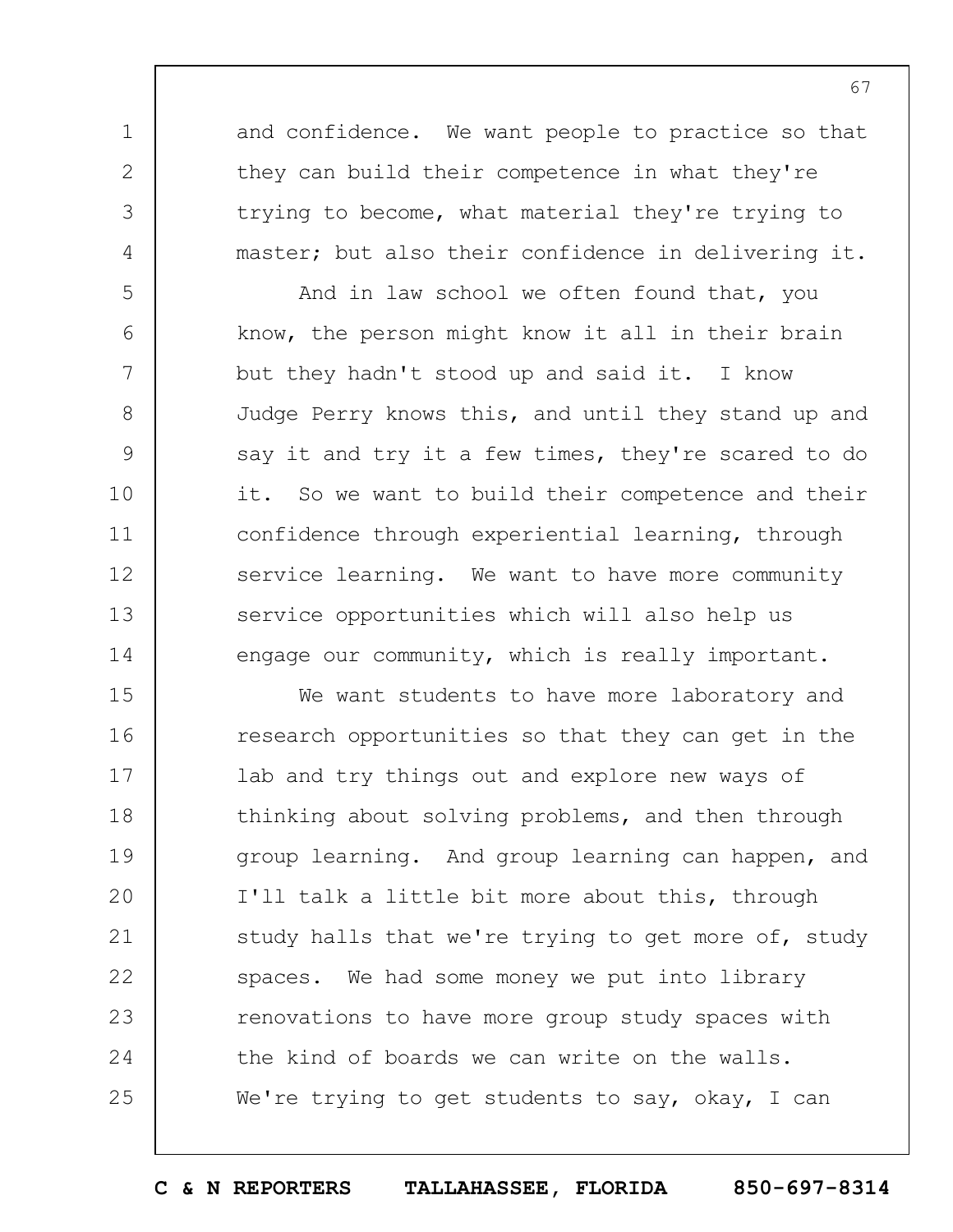learn from my colleagues. And so living/learning communities that we talked a little bit about, and we'll talk a little bit more about are very important.

1

2

3

4

5

6

7

8

9

10

11

Global perspectives, the President has already said this. Of course global perspectives, that's my area of expertise from my scholarly activity. We want more study abroad, we want to bring more international students here, we want people thinking about how they can incorporate international perspectives into their curriculum.

12 13 14 15 16 17 18 19  $20$ And then finally, we want to recruit to our campus students who will thrive in that kind of a learning environment. And so the next few slides are going to talk about some of the recruitment goals that we have. So what this is, is we've projected out our recruitment goals. This is mostly based on what's in the work plan except the next few slides are going to kind of slice and dice it so that you can see segments.

21 22 23 24 25 The one with the gold is this current year. We wanted to have the historical perspective, so we provided years out and years from the beginning, 2010, which is the beginning of this strategic plan.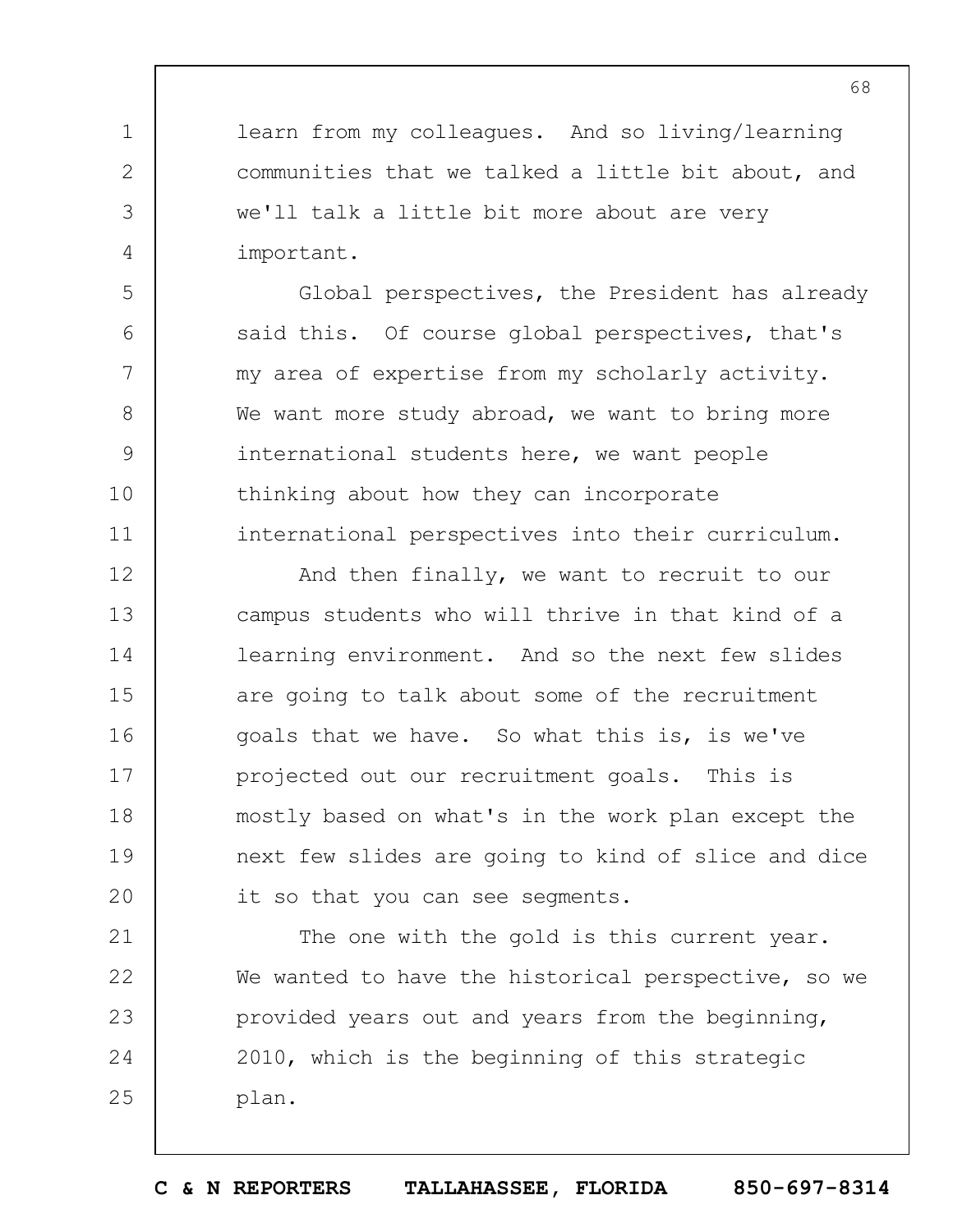We've talked a lot about our enrollment. Our enrollment this year is 9,908. We are projecting that our enrollment will go to 9,000 going forward. We talked a lot about it, we haven't said why.

1

2

3

4

5 6 7 8 9 10 11 12 13 One of the reasons why is we had one of our largest classes that we entered, the size of our student body, was six years ago. And as we are getting to the six-year graduation rate, what are we hoping? We're hoping that most of them go. Since then, as we are looking at the classes that have been enrolled since then, they've been a smaller number of students that have been enrolled since then.

14 15 16 17 18 19  $20$ 21 22 23 24 25 As we also try to improve our six-year graduation rate, what's going to happen going forward? More of those students are going to leave; that's what we're hoping for. And so that means that we are going to have to recruit more FTIC students and more transfer students and more graduate students in order to maintain this high level of  $-$  and that's the reason why people say, well, why are you only saying 10,000 in a few years? That's because we know we're going to be hopefully pushing more people successfully with our love and great congratulations out of the door as

**C & N REPORTERS TALLAHASSEE, FLORIDA 850-697-8314**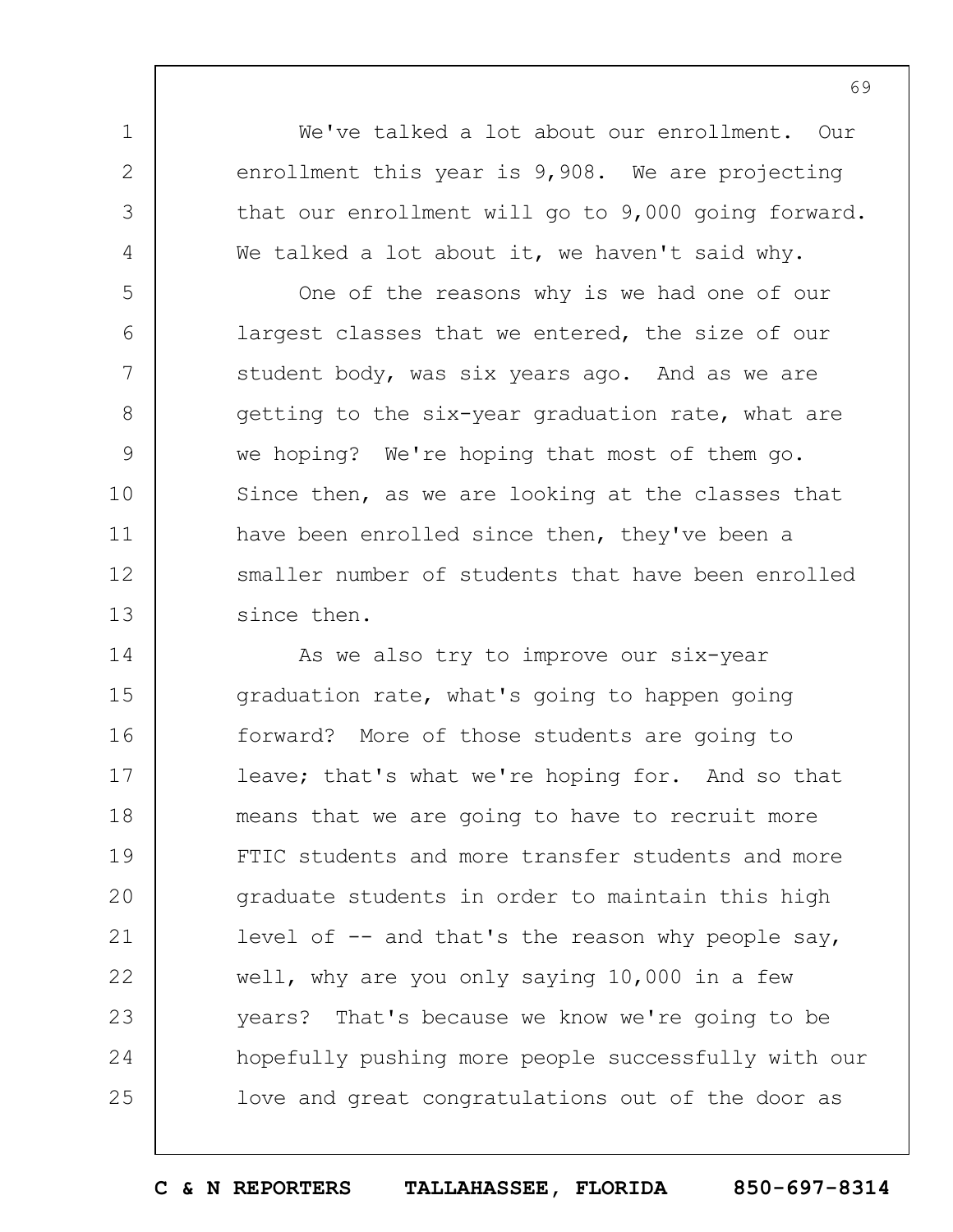they graduate in six years, in five years, in four years. And we have to start pulling in more people in order to catch up on that deliberate-planned-hoped-for gap.

1

2

3

4

5

6

7

8

9

10

11

Here are some of the ways that we think that this is going to break down, these are models that, of course, we're going to refine as we continue to move forward: Female/male, this is the trend in higher education, that there are more females going to college than males; and that is a trend that is exacerbated in the African-American community.

12 13 14 15 16 17 Full-time/part-time, most of our students are full time. We do have some students that are part time. We have some part-time programs, and then I think a lot of our graduate students you'll find are students who are working at the same time they are moving forward.

18 19  $20$ 21 22 Residency, Florida residents predominate. There's a Board of Governors' regulation that says that 90% of the system-wide student body is supposed to be Floridian and only 10% can be non-Floridian, which includes international.

23 24 25 We are a small school, so we are able to push that envelope a little bit because we won't have as much of an impact on that system-wide. So that's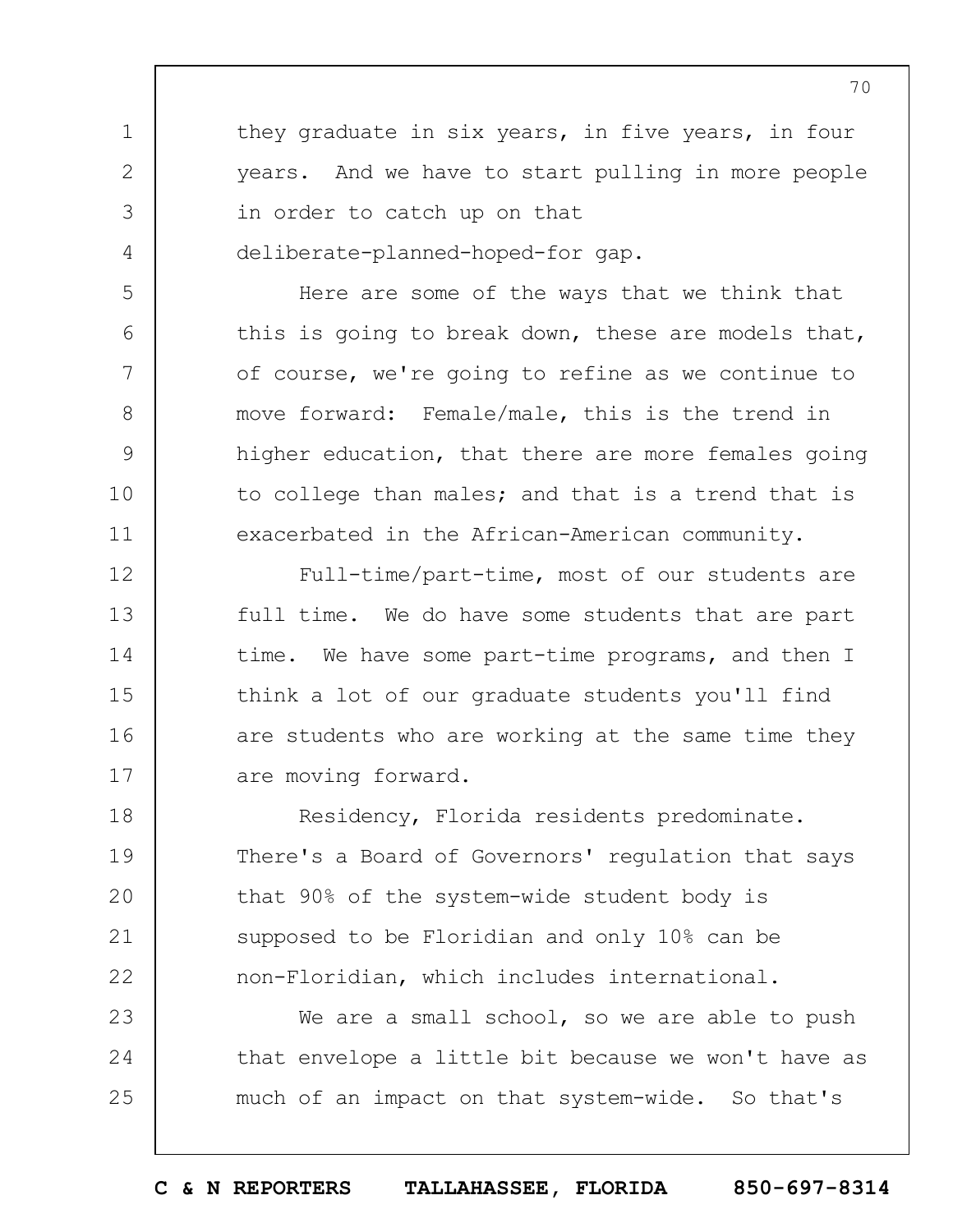one of the reasons why you saw yesterday when Vice President Hudson was saying we are going to target those National Merit students across the country. That is one of the reasons why we are able to say we are going to target international students and we're going to do all sorts of things in order to bring to our campus students who will be able to thrive.

1

2

3

4

5

6

7

8

9 10 11 12 13 14 Undergraduate, graduate, unclassified means they're maybe taking classes but they're not necessarily enrolled in a specific program. We are hoping to grow our graduate population over time. This is very important to us, and the next slide I think shows that a little bit more.

15 16 17 18 19  $20$ 21 22 23 24 25 We're trying to grow our graduate population. We expect our professional population will remain relatively stable because usually the professional programs, and here I'm thinking of particularly our graduate professional programs, the pharm D program and the law program and the like. You're going to have controls on the size of the body, likely to accreditation and capacity. But we do think there's a lot of opportunity for our graduate program and we definitely want to grow that, and that's in line with where we want to be in terms of

**C & N REPORTERS TALLAHASSEE, FLORIDA 850-697-8314**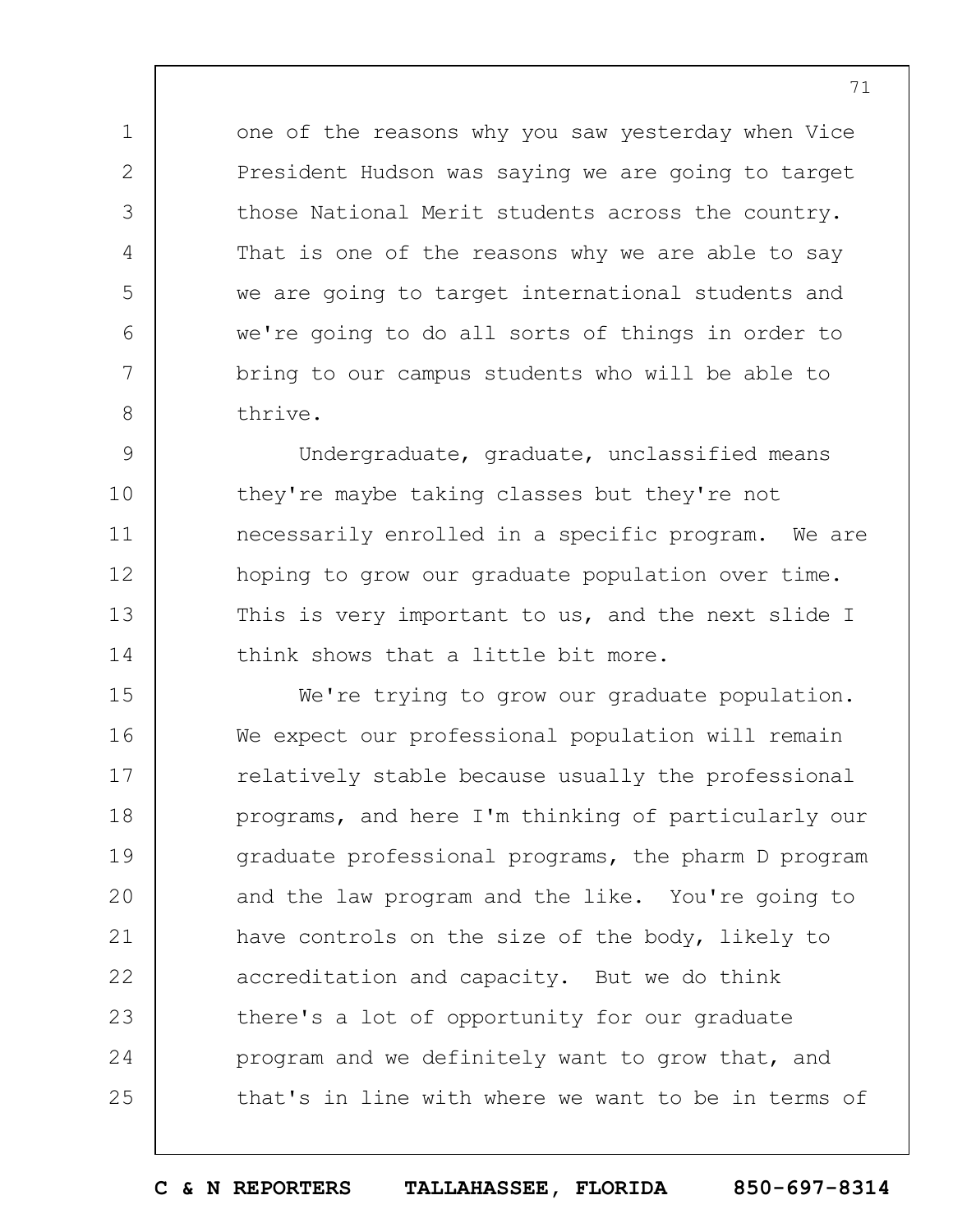going, not -- being firmly in our research two category and trying to think about what we need to do to get to research one.

1

2

3

4

5

6

7

8

9

10

11

12

13

14

And finally, total enrollment by race. People keep wondering what does this mean? What is this going to mean to us? Are we going to lose touch with our mission as a historically black college or university? That is not what we expect will happen, it's not our intent, it's not our goal. We think we have capacity and can enrich opportunity for all of our students by inviting more people in while still maintaining and serving the character of the population that has been our traditional base.

15 16 17 18 19  $20$ 21 22 23 24 25 I want to just stop there for a second and just tell you that there was also a comment about what we are going to do and thinking about doing in terms of enhancing our enrollment efforts. We are talking about that. We actually have had people on our campus helping us think through what we need to do to step up our game so that we can have a message and get the message out there and get it to the students who will be excited about coming here that we want to have to come to our campus.

So that is something that we are actively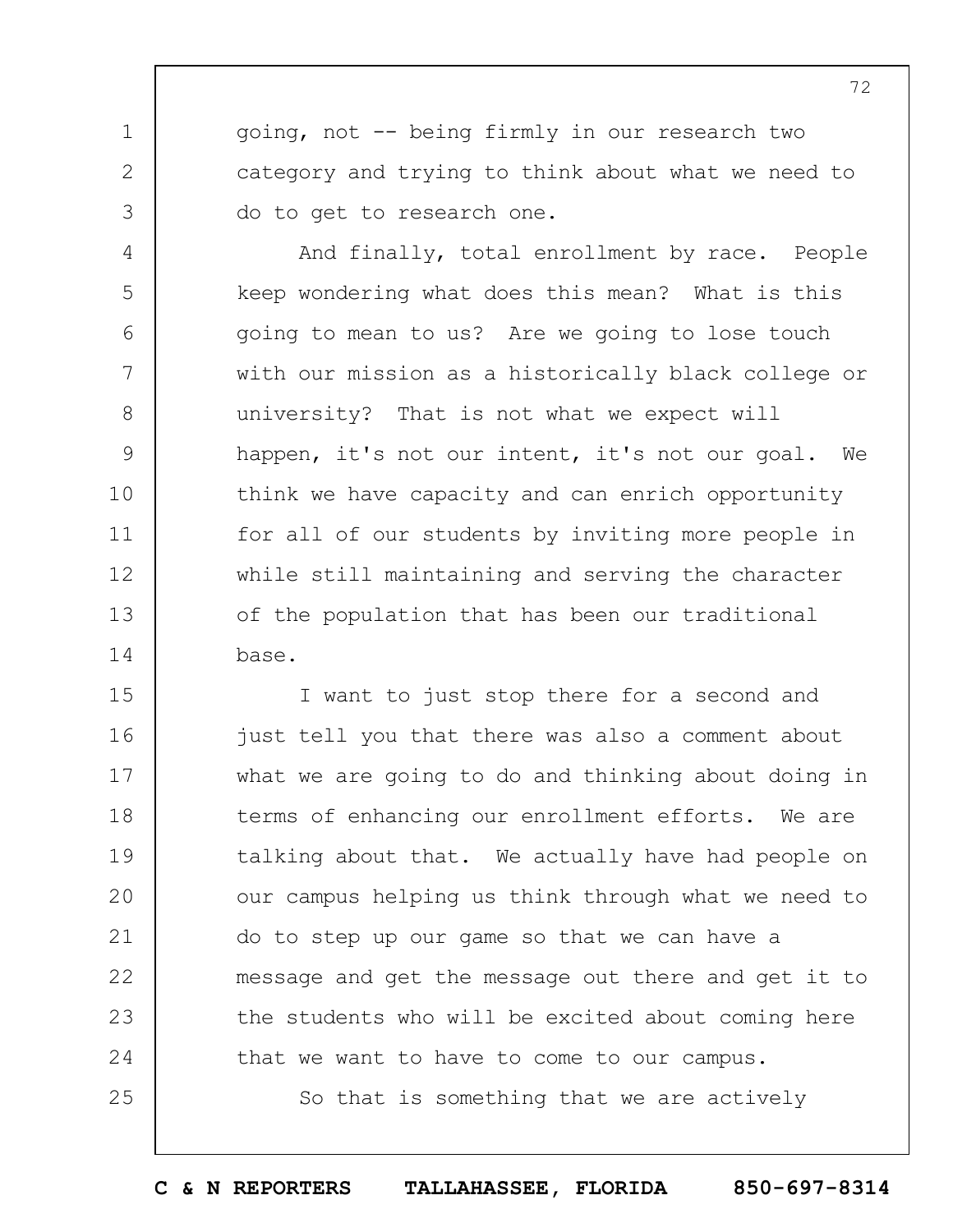1 2 3 4 5 6 7 8 9 10 11 12 13 14 15 16 17 18 19  $20$ 21 22 23 24 25 investing in because we know that it's important. We're going to invest it in terms of enhancing our use of technology -- and I'll circle back to technology at the bottom of this -- we're going to enhance it by I think probably restructuring the way we approach our admissions and enrollment. And we also have to recognize that having that high student body number is also a question of other factors that are critically important: The dormitories, having living/learning communities helps us attract more students; having higher quality dormitories helps us attract more students. Studies show that the more students stay on campus the better they are and more successful they are, their GPAs go up. So all of those things are extraordinarily important to us. Are you telling me to stop? PRESIDENT MANGUM: No, residences, residence halls, not dorms. I'm just teasing. PROVOST DAVID: I'm too old to change my vocabulary. The residence halls, I'm sorry. TRUSTEE DORTCH: I do have a -- PROVOST DAVID: See there, but I'm substituting in for VP Hudson. He would say residence halls.

**C & N REPORTERS TALLAHASSEE, FLORIDA 850-697-8314**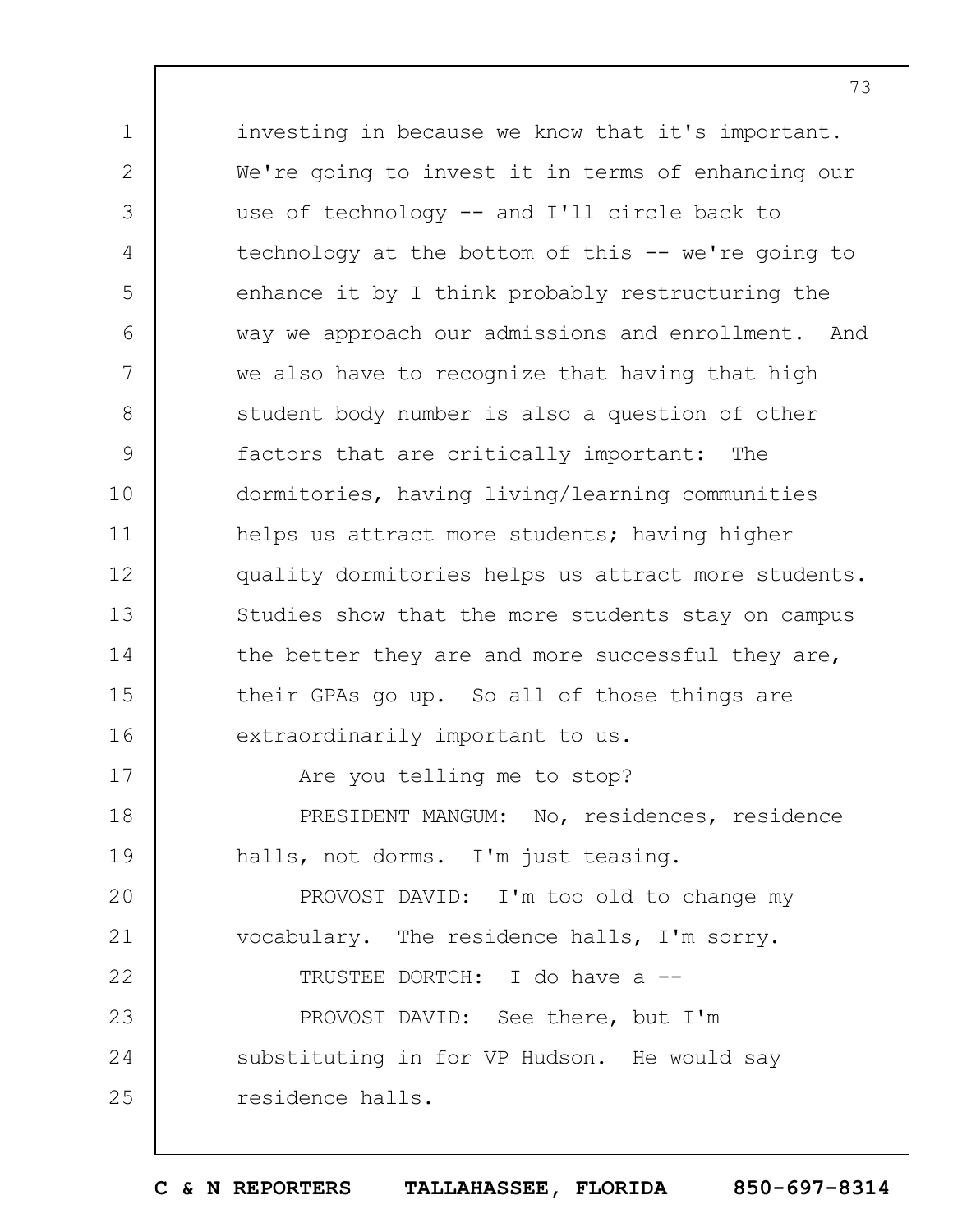1 2 3 4 5 6 7 8 9 10 11 12 13 TRUSTEE DORTCH: Question, I know when we were at the governance conference and seeing it throughout the country with strategic approaches to community colleges and recruiting there, do we have anything in your strategy that focuses on that level of students and trying to compete? Because I've seen some of the top universities in the country that are really increasing their enrollment by having partnerships and working with organizations and all, even the 100 Black Men has a program that I've been amazed at how many universities -- because they come with matching funds and come with the support system.

14 15 16 17 PROVOST DAVID: Right, and we have in our work plan an increasing emphasis on and a goal to increase our success at recruiting transfer students.

TRUSTEE DORTCH: Okay.

18

19  $20$ 21 22 23 24 25 PROVOST DAVID: What we need to do is have more infrastructure in place that will allow us to do that successfully. Part of that is having partnerships through articulation agreements that are well-supported, so we need to beef up the support in that area. That's an area of an investment that we have identified because you want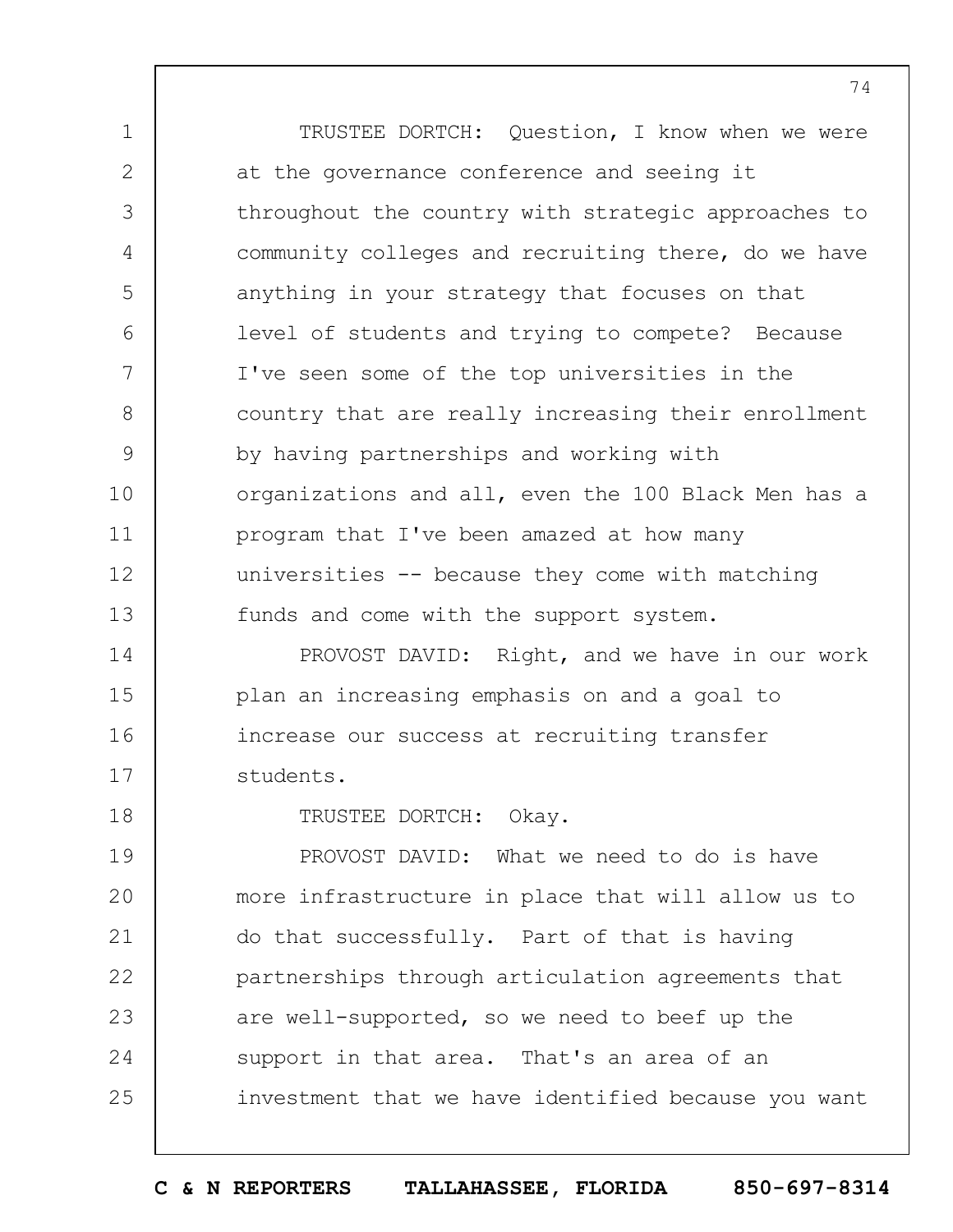the students to take classes so that when they transfer to the University setting there are no surprises, they don't have extra classes to take, you want them to be clearly on board with their progress.

1

2

3

4

5

25

6 7 8 9 10 11 12 13 14 We need to do some technological things that will help us do that. We have some processes that are paper-driven that make it harder for us to give students that kind of advice, and so even though we have expanded the number of articulation agreements, until we have the infrastructure that makes it a seamless transition, we're not going to yield as much benefit. So that's an area in which we are making investments.

15 16 17 PRESIDENT MANGUM: And we went from zero to six this year, articulation agreements with community --

18 19  $20$ 21 22 23 CHAIRMAN LAWSON: Oh, great. Okay. Madam Provost, I just had kind of a dovetail off of Trustee Dortch's comment because I think some of us sat through presentation with -- I can't remember which university it was. TRUSTEE DORTCH: UC, yeah, University of

24 Central Florida.

CHAIRMAN LAWSON: Yeah, and they just had a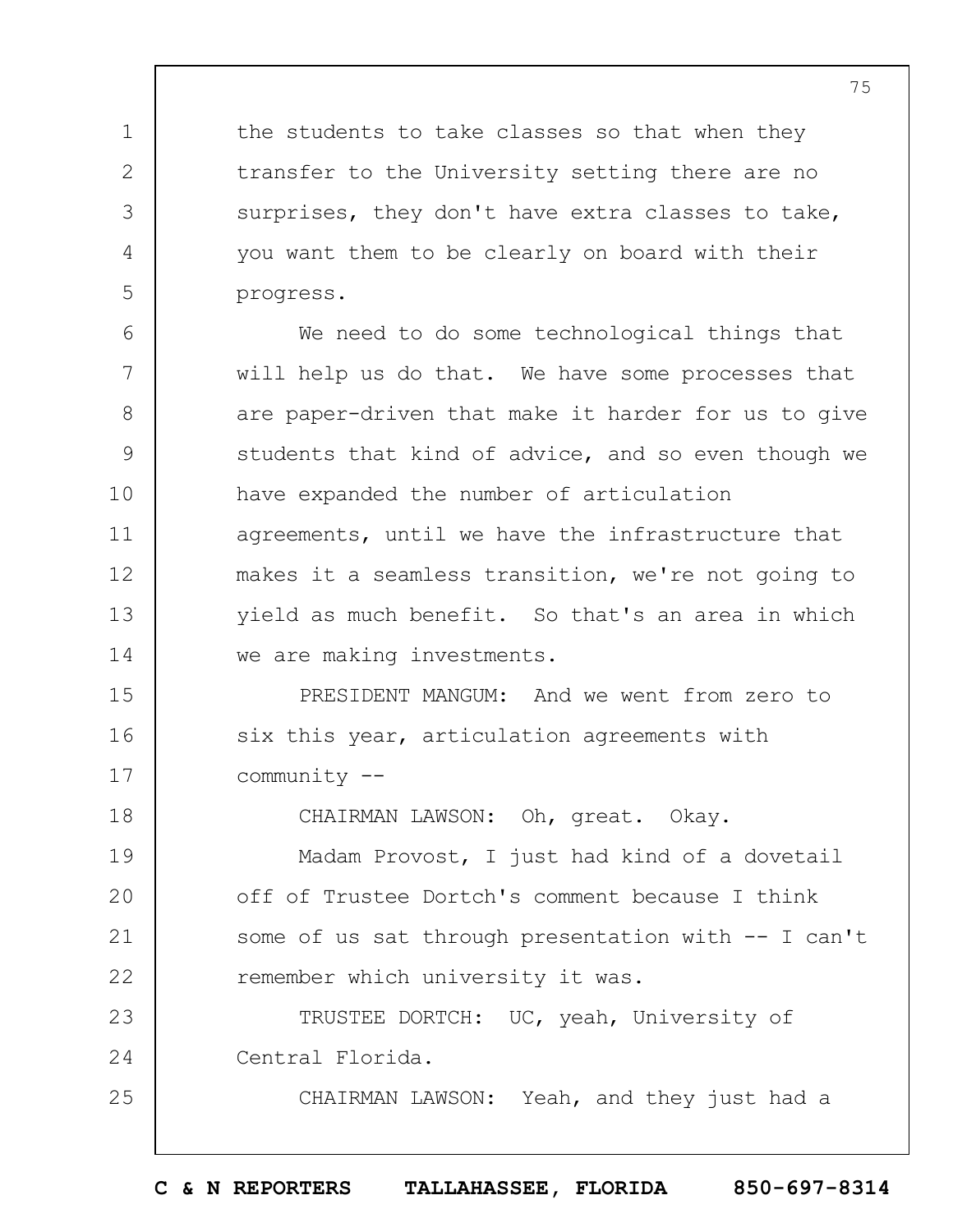very robust process of bringing students in from the community colleges in their surrounding area. Now granted, they have the access of location working for them. We only have one school here, they have multiples kind of circling them. But they had like a real finite program of money, process, people, and their president just taunted -- there are two things he taunted that were really interesting. He taunted his graduation rate, but he also taunted his graduation rate of African-American students that he was bringing in, and he was also using that as a way to bolster his minority population.

1

2

3

4

5

6

7

8

9

10

11

12

13

14 15 16 17 18 19 And it just feels like if they can do a really good job of it, and 50% of the kids in the State University System are African-American, I'd love to see us put a little more  $-$ - I don't know the right way to describe this other than focus -- but a little more focus on that area.

 $20$ 21 22 23 24 25 And then the other thing that we saw at that conference, Trustee Dortch, I think you'll remember, there were a couple of schools that had taken a real hard look at the cost of a degree; and they had put some processes in place to actually reduce the cost of a four-year degree for a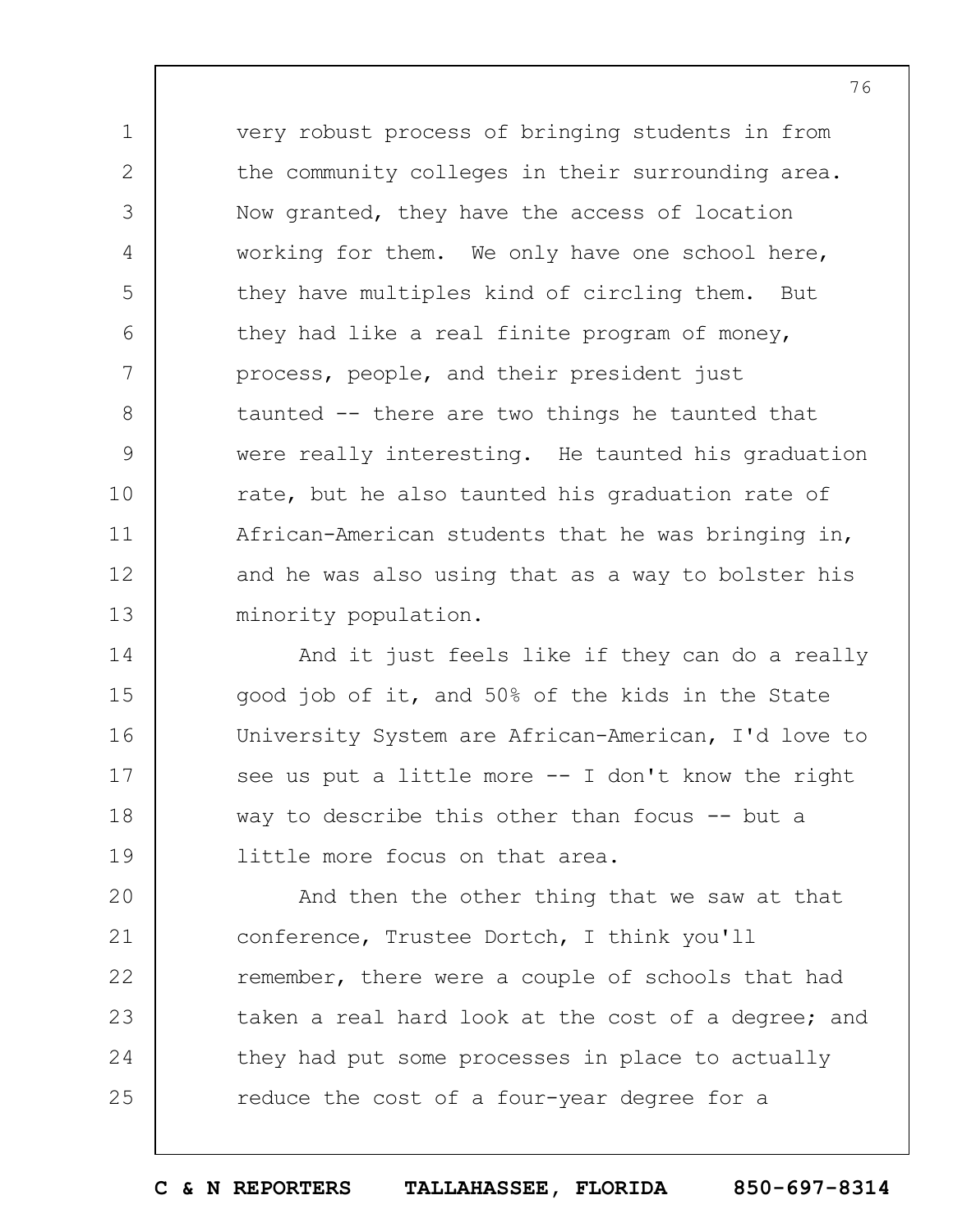portion -- you couldn't do it for everybody, but for a portion of their population that achieves certain performance, you know, criteria at the school. And they even, if I'm not mistaken, even requested incremental -- I may get this wrong - but requested incremental funds from the State to help support that initiative.

8 9 10 So two things I'd ask that we consider -- PROVOST DAVID: And I'm sorry, that was with regard to transfer students?

11 12 CHAIRMAN LAWSON: No, just students in general.

PROVOST DAVID: Okay.

1

2

3

4

5

6

7

13

14 15 16 17 18 19  $20$ 21 22 23 24 25 CHAIRMAN LAWSON: So two things I'd ask for us to consider in the process, and I think Trustee Dortch, Trustee Woody, Trustee Washington was there as well, a real tight objective or idea or process or some thinking around: How do we better mine or extract students out of the community college system and what steps could we  $-$  and granted, we're not a school flush with resources, I understand that -- but what steps could we really take, even potentially with some State assistance to try to reduce the cost of a degree for, if not all freshmen, but a portion of the student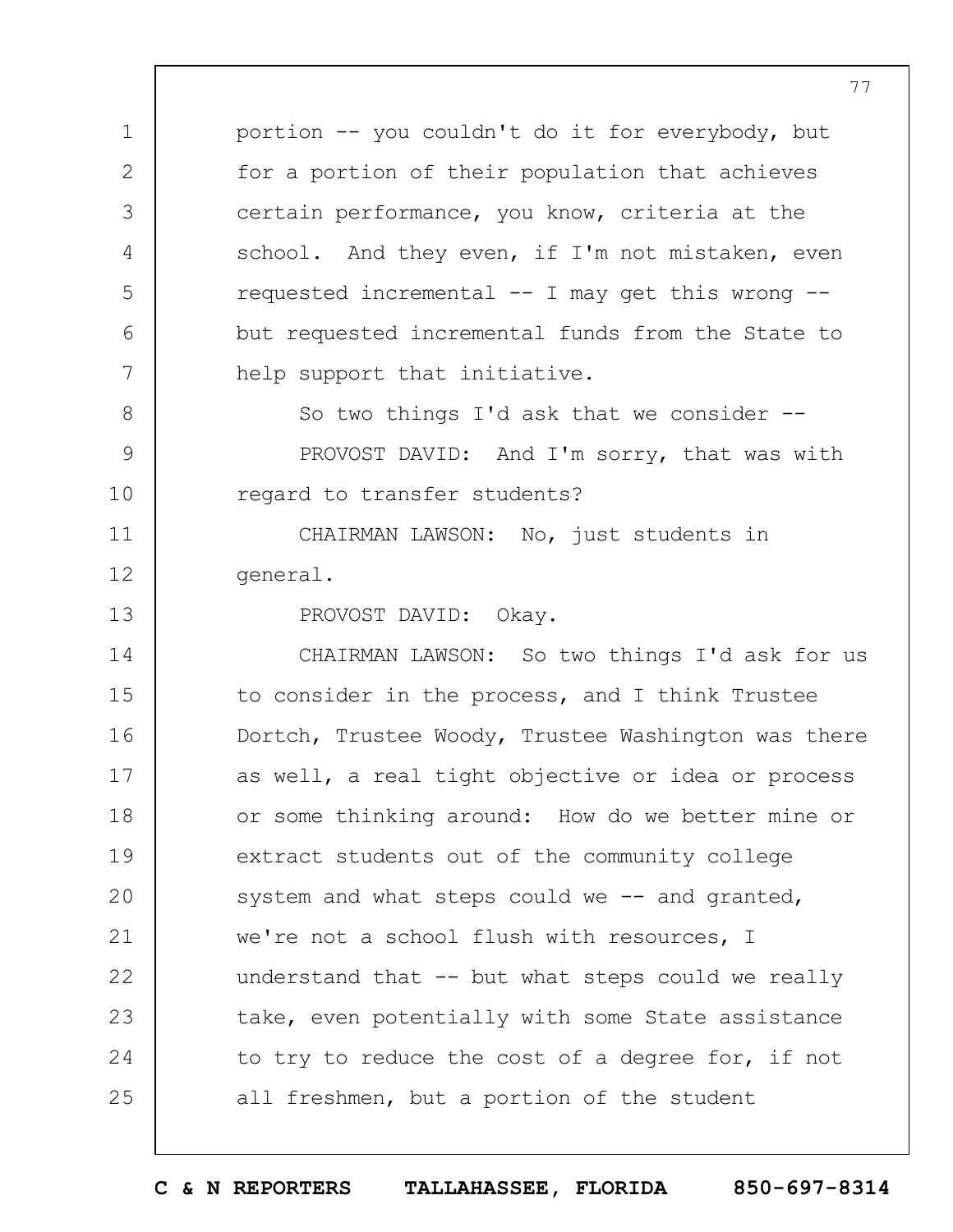1

2

3

4

5

6

7

8

9

10

11

18

population tied to some level of performance.

We did see an example of that when we were in Orlando where one university had actually done that. I don't know the -- I don't remember all of the specifics, but they also were bragging about their ability to reduce the cost of a degree. Now granted, their resource pool is probably bigger than ours, et cetera. But within kind of where we play and what we can control, I'd just love to see us give back -- I don't know if we can do it, but just give it some thought.

12 13 14 15 16 17 PROVOST DAVID: Right. And so I would say Bill Hudson would say if he were standing here it's a great point and because it shows that enrollment management is not just who you bring in, it's how you keep and progress through the people that you have.

CHAIRMAN LAWSON: Right.

19  $20$ 21 22 23 24 25 PROVOST DAVID: And that's really important for us to appreciate. We have a fabulous retention rate for our first year. First year to second year retention rate is over 80%. If you calculate it for progress to degree  $--$  I'm sorry, academic progress rate, the APR, that's what we report in our performance funding. That's retention plus the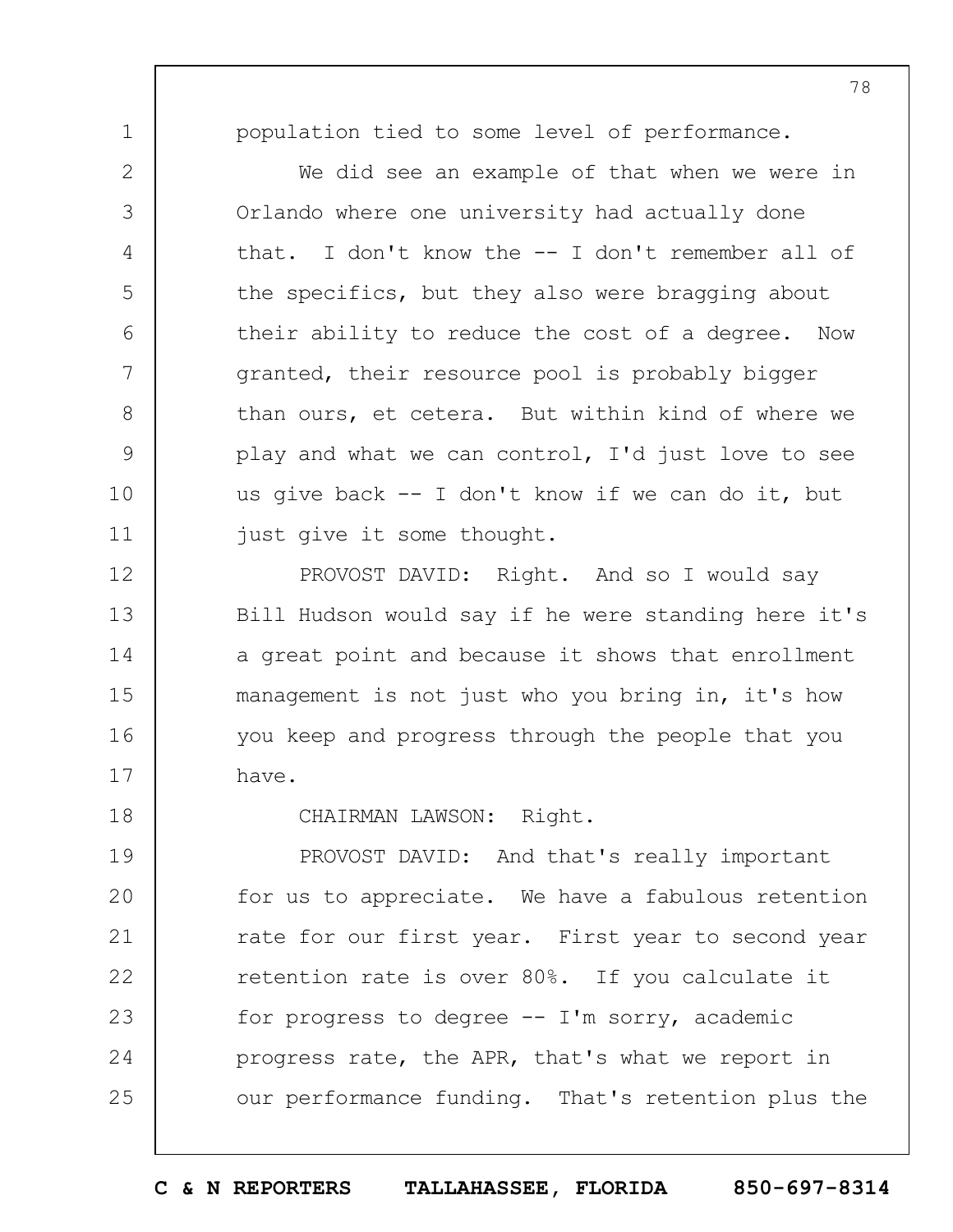2.0 GPA, and that's still pretty high for us, it's in the 70s, and we've made great progress in that over the past few years. Where we fall off tends to be between the second year and the third year, and a lot of reason why we fall off between the second year and the third year is because students don't have the finances to continue.

8

9

10

11

12

25

1

2

3

4

5

6

7

CHAIRMAN LAWSON: Right.

PROVOST DAVID: That's one of the reasons why we're so happy to have a partnership with the National Alumni Association to try and raise funds to help that transition move forward.

13 14 15 16 17 18 19  $20$ 21 22 23 24 Other things that we need to think about and how this all fits together is if we are able to keep students on track, then they get through more quickly and more efficiently. I say out the door in four because that means that hopefully the student has gotten through as efficiently as possible. That's what we want. We don't want a student taking the same class multiple times because they're out of sequence, because they're not well-prepared for a foundational force. So those are things and how they tie together that we're thinking about.

TRUSTEE DORTCH: And I think even as we talk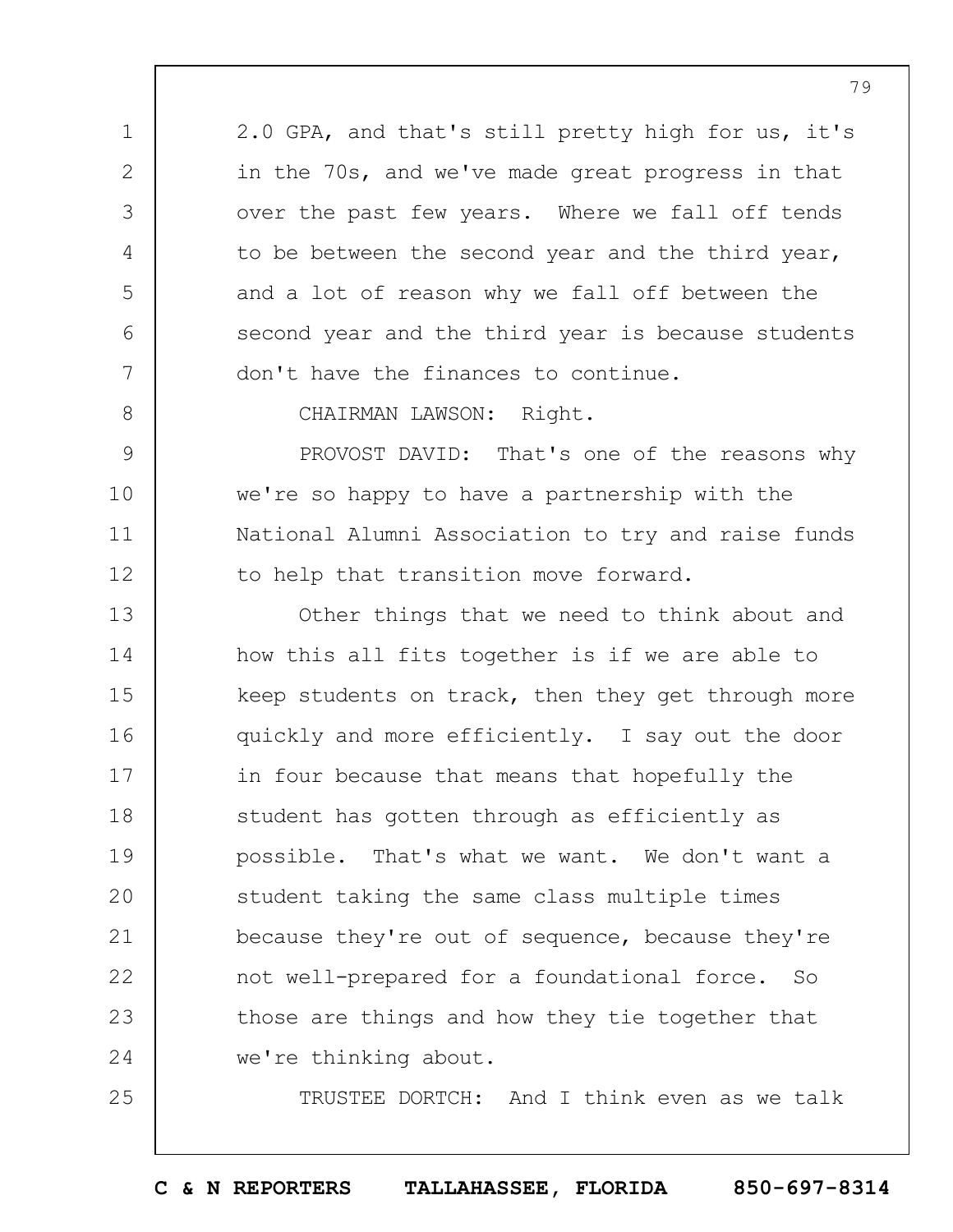1 3 4 5 6 7 8 9 10 11 12 13 14 15 16 17 today and listening to others, the good thing is what we're talking about is not new to Florida A & M University, I mean having once had more merit scholars than any other college or university in the country, there had to be a former. And just taking a personal example, my son had Fulbrights at Hampton, at Howard, at Southern University. And I took him first to an alumni FAMU recruitment in Atlanta, you brought students, and he got a chance to interact; and then they brought a trip -- a group of students down to FAMU. And after that one trip down, it was over, he and ten of his classmates decided they were coming here. When he came back, there was no other discussion. I don't know what happened down here, but it was all set. My son said, I don't care about Howard or Southern or Hampton, I'm going to FAMU.

2

18 19  $20$ 21 22 23 24 25 But the student engagement and involvement with the recruiting in Atlanta, the alumni hosting and being aggressive, I think there are some formulas. And one last thing, when Doctor Humphries used to come, when he'd come to Atlanta, he's a long-time friend. He thought we were crazy  $-$  we were stupid, but the issue was, he came in with the inspireds. He said, look, you bring me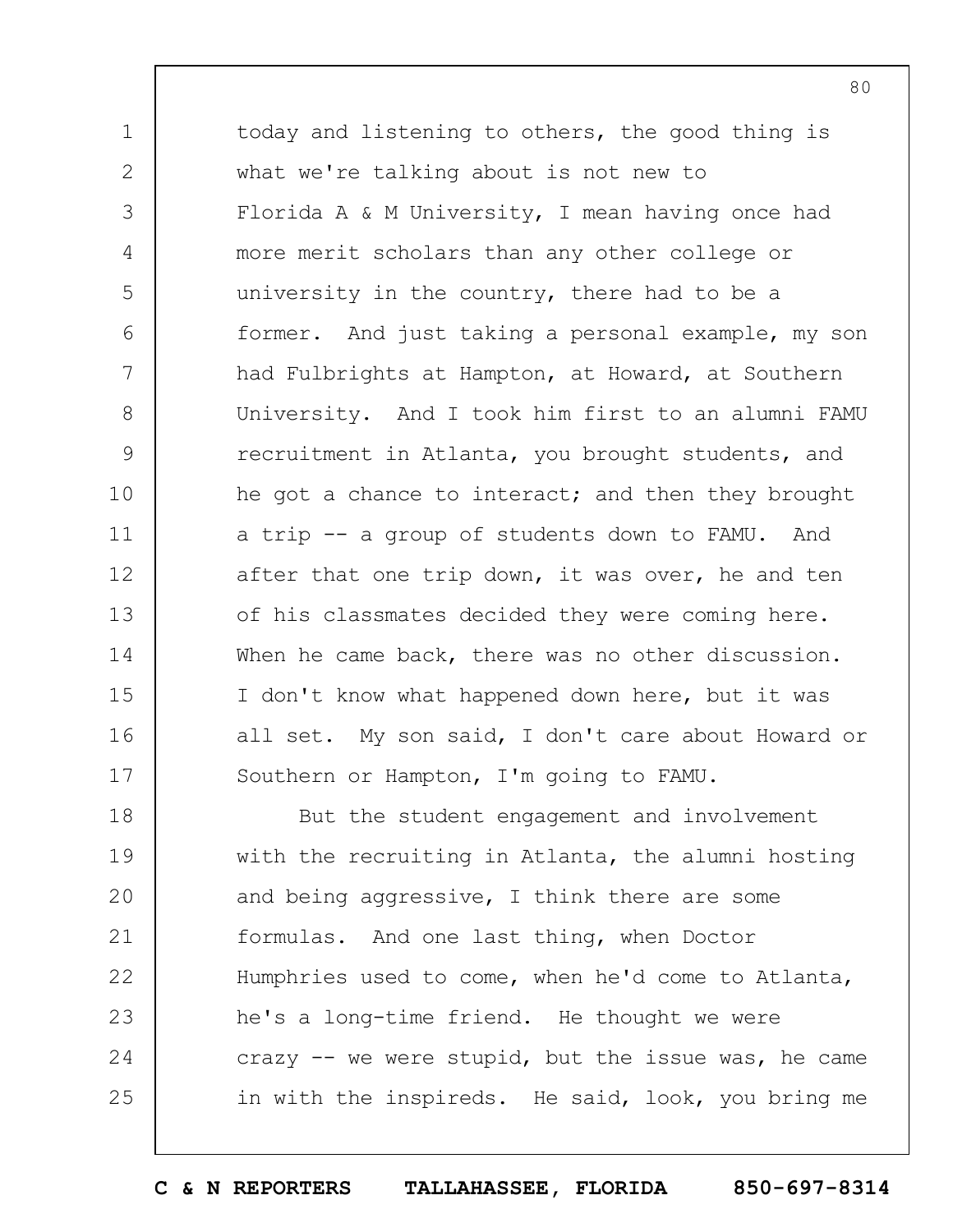your top student, your merit scholar, and I'll give them a full ride.

1

2

3

4

5

6

7

8

Well, we had students that Syracuse and all of them were recruiting but because it was coming to one of our flagship HBCUs, then we became recruiters along with the University because that was it. And we got merit scholars out of Atlanta to come here as well.

9 10 11 12 So I just say it's not rocket science, it's not new. There are formulas and there are examples out there, but clearly we can bring those students here.

13 14 15 16 17 18 19  $20$ 21 22 PROVOST DAVID: And I think that's exactly the conversation we've been having these past couple of weeks, Bill Hudson and I, and we have  $-$ - what we need to do is we need to have more of our enrollment admissions process look like that kind of courting that is typically associated with student athletes where we say: This is the kind of student we want, we go after those kinds of students, we talk to them, we encourage them, we recruit them, we make it a special experience.

23 24 25 When I get to the bullet point on data, part of it is that we don't collect and have the best data platforms, and that's one of the things we're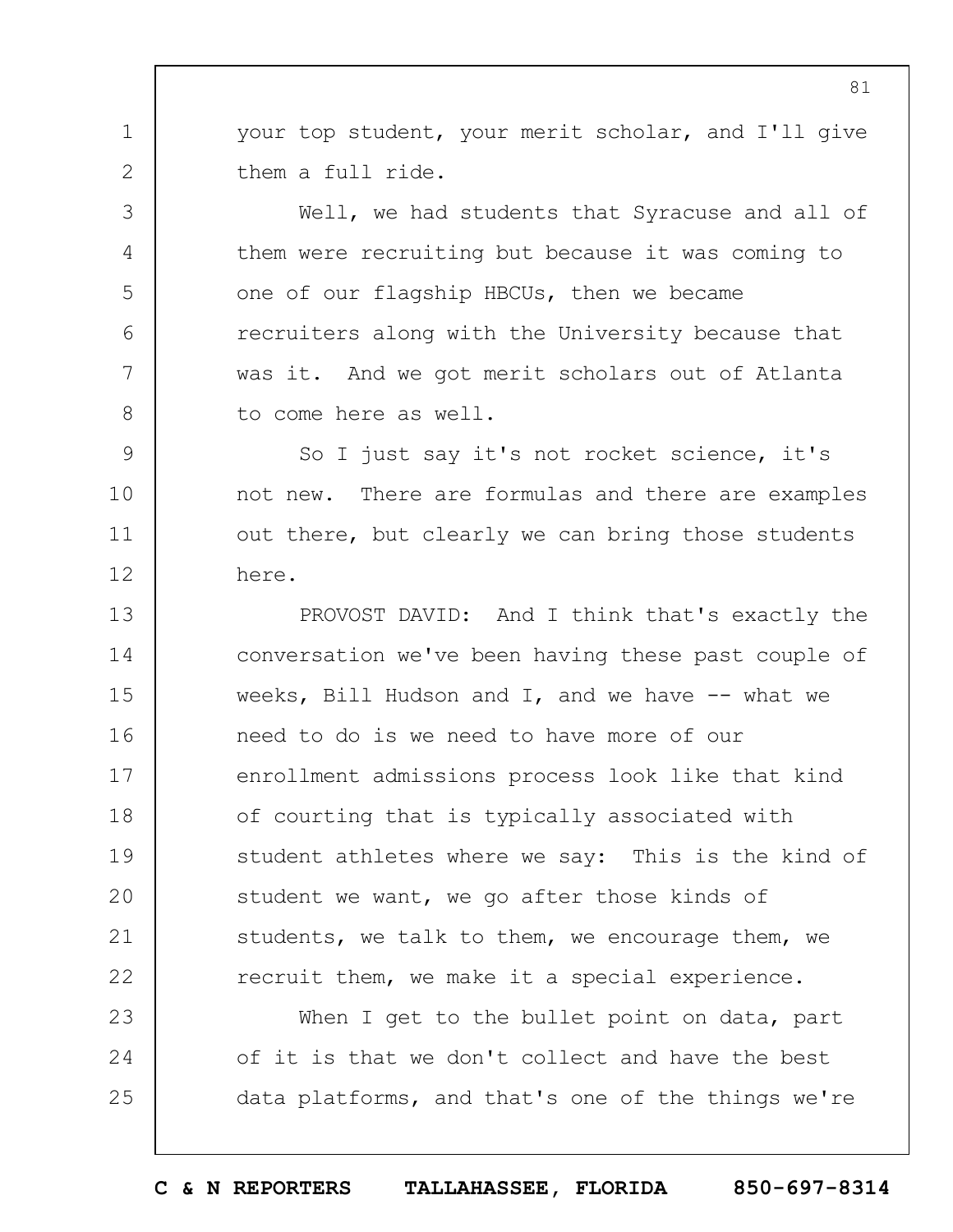investing in so that we'll be able to keep track of those and follow up because right now you're in a market against the Howards and the Syracuses and all of those other places where they have market data, market segmentation, they're pinpointing a student, and they'll say, oh, Elmira, your birthday is June 10th, and I'm going to send you a little postcard that says, hey, FAMU says happy birthday, Elmira, we hope you'll join us. You know, we need to get into that game, and we haven't quite been there yet.

TRUSTEE DORTCH: Good.

1

2

3

4

5

6

7

8

9

10

11

12

13 14 PROVOST DAVID: I need to keep going. Oh, I'm sorry.

15 16 17 18 19  $20$ 21 TRUSTEE WASHINGTON: Just a couple of quick points. I do agree that recruitment is important, but if we look at our graduation rates, we only have four out of ten kids graduating in six years; so I would say we need to focus on getting those other six across as much as pulling more qualified students in.

22 23 24 25 And also, have we looked at models -- like Georgia State has a similar population to ours and has done dramatic things in the last five years in increasing their retention and completion rates. I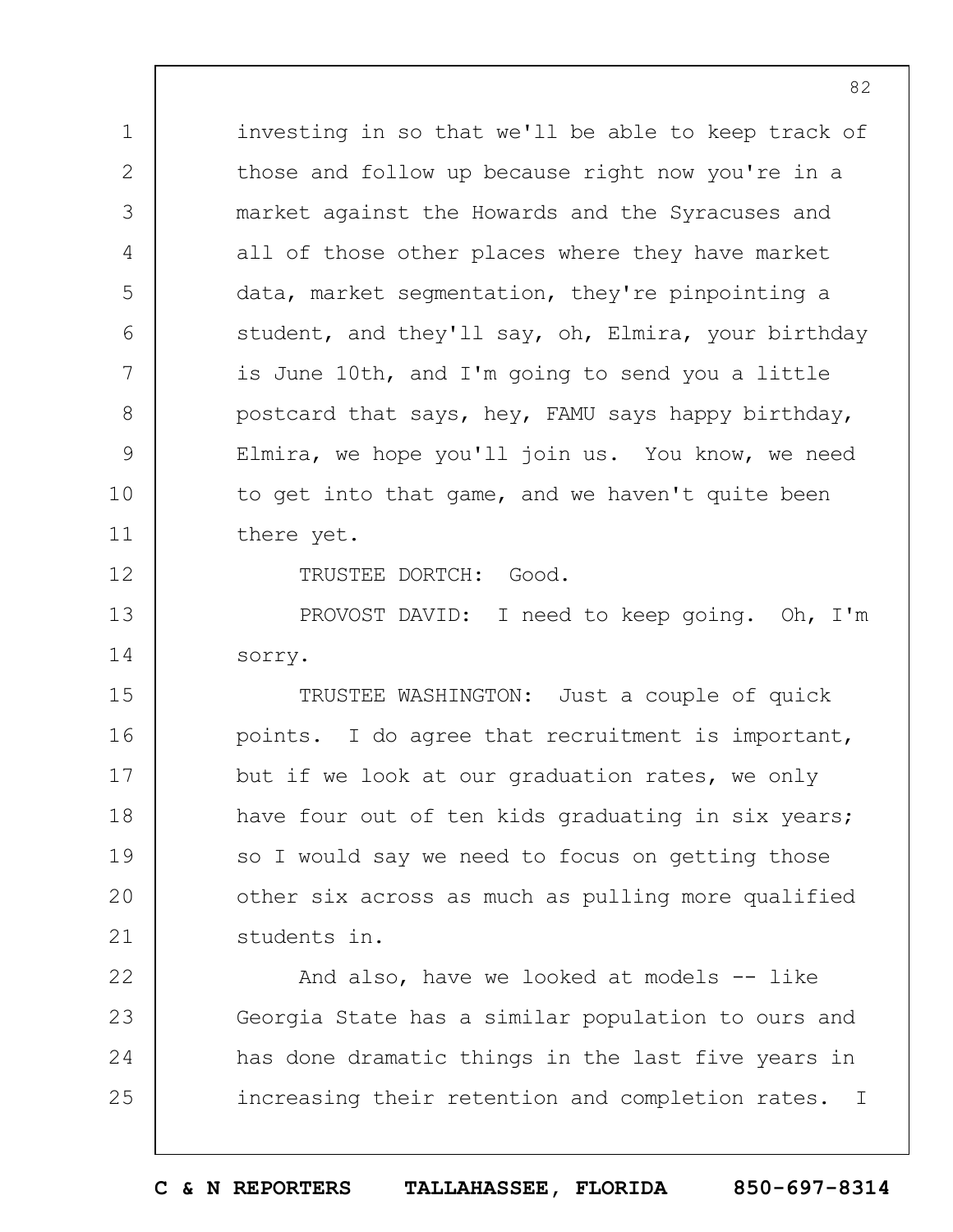mean we don't have to reinvent the wheel, there are models out there. Are we collaborating with them, talking to them? I mean UCF is great, but they're technically kind of one of our competitors. So if we go to another state, you know, we might be able to have some synergies there.

1

2

3

4

5

6

7

8

9

10

11

12

13

14

15

16

17

PROVOST DAVID: Right, so I'm going to - luckily there's no subpoints to my point that says technology and data driven, so I'm just going to say: Technology and data as a driver of success.

We actually sent a team to Tennessee State, we sent a team to Georgia State to talk with them about how -- what they were able to do in order to be successful. Maurice Edington was one of the folks who went to Georgia State. He's got like data people who are just totally excited about this.

18 19  $20$ 21 22 23 24 25 Part of this is when we talk about analytics being able to predict, track and help understand what the roadblocks are going to be for a student even before they understand what the roadblocks are going to be, so that's something we're paying attention to. In December the -- regulation, I believe it was -- the regulation that you all passed in December that allows us to say to a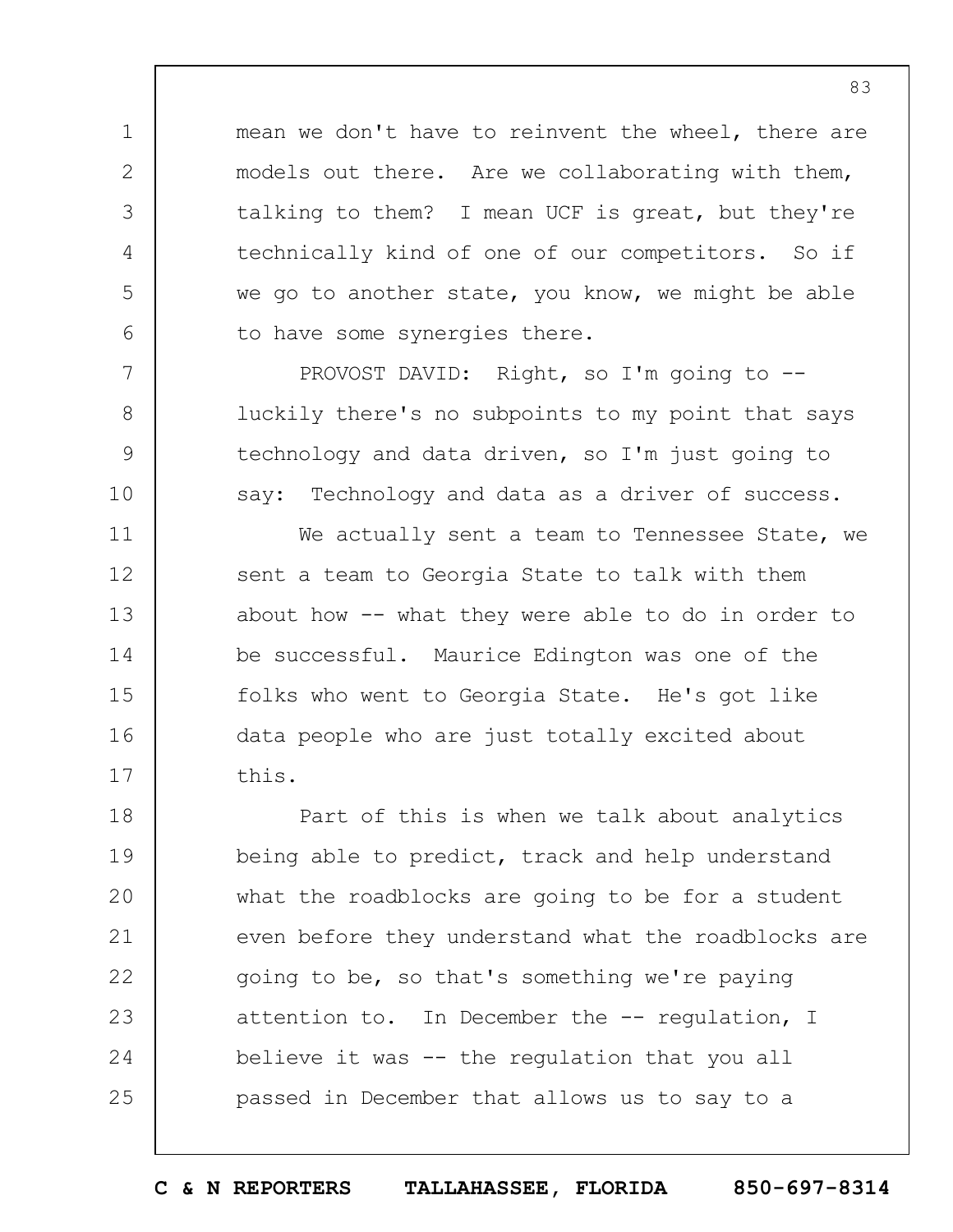student, okay, we know at this point in time that you're probably not going to be successful in this particular major because we have this analytical perspective and being able to say to a student, okay, now is the time for us to talk about moving you to another major. That's going to help us. Those are some of the things that we're thinking about.

1

2

3

4

5

6

7

8

25

9 10 11 12 13 14 15 16 17 We want to be more specific. We have -- we're working with a partner to help us -- who will also help us on a benchmarking perspective, but who will help us understand the use of our resources and be able to understand where our bottleneck courses are, how we're responding to those bottleneck courses and moving students more efficiently through them. And so for us a lot of that is going to be data.

18 19  $20$ 21 22 23 24 I do want to say that I'm already anticipating we're going to make additional progress next year on our six-year graduation rate. Donald Palm is not here to keep me from saying that. I tried to get him to commit to what a number would -- DOCTOR PALM: Yes, he is. PROVOST DAVID: Oh, Donald Palm is back there

so he might yank me off the stage. But I tried to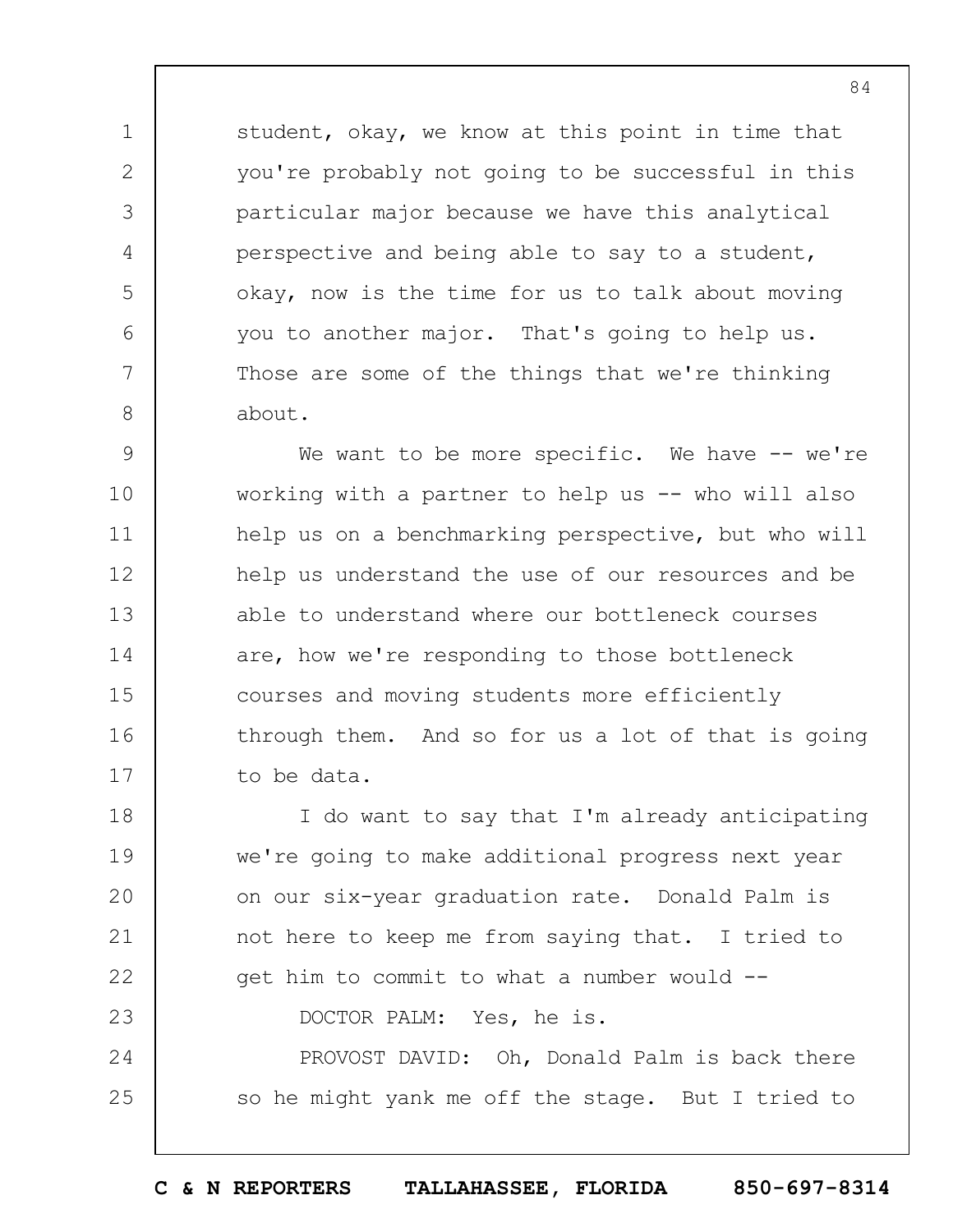1 2 3 4 5 6 7 8 9 10 11 12 13 14 15 16 17 18 19  $20$ 21 22 23 24 25 get him to commit to a number, he wouldn't commit to a number, but I still think he would agree that we're on target to make more progress with our six-year graduation rate. And I do  $-$  we are  $-$  and that's the reason why when we're thinking about enrollment numbers we are thinking about, hey, want more of those students graduating and graduating sooner, and so we're going to have to recruit more students to backfill the number that we're going to push out the door with a smile on our face. TRUSTEE WASHINGTON: Well, and also know that pushing them out the door, you know, if we're losing them between the second and third year, we're losing revenue. PROVOST DAVID: Yes, exactly. TRUSTEE WASHINGTON: So knowing that, you know, keeping them in gives us revenue over a longer period of time. PROVOST DAVID: Exactly. I mean we want to keep -- we want to reverse that second-year slump, and for that one -- and we have been working on making phone calls to people. You saw Britt Gamble was up there. She's one of the people -- her team, they made phone calls to the first to second year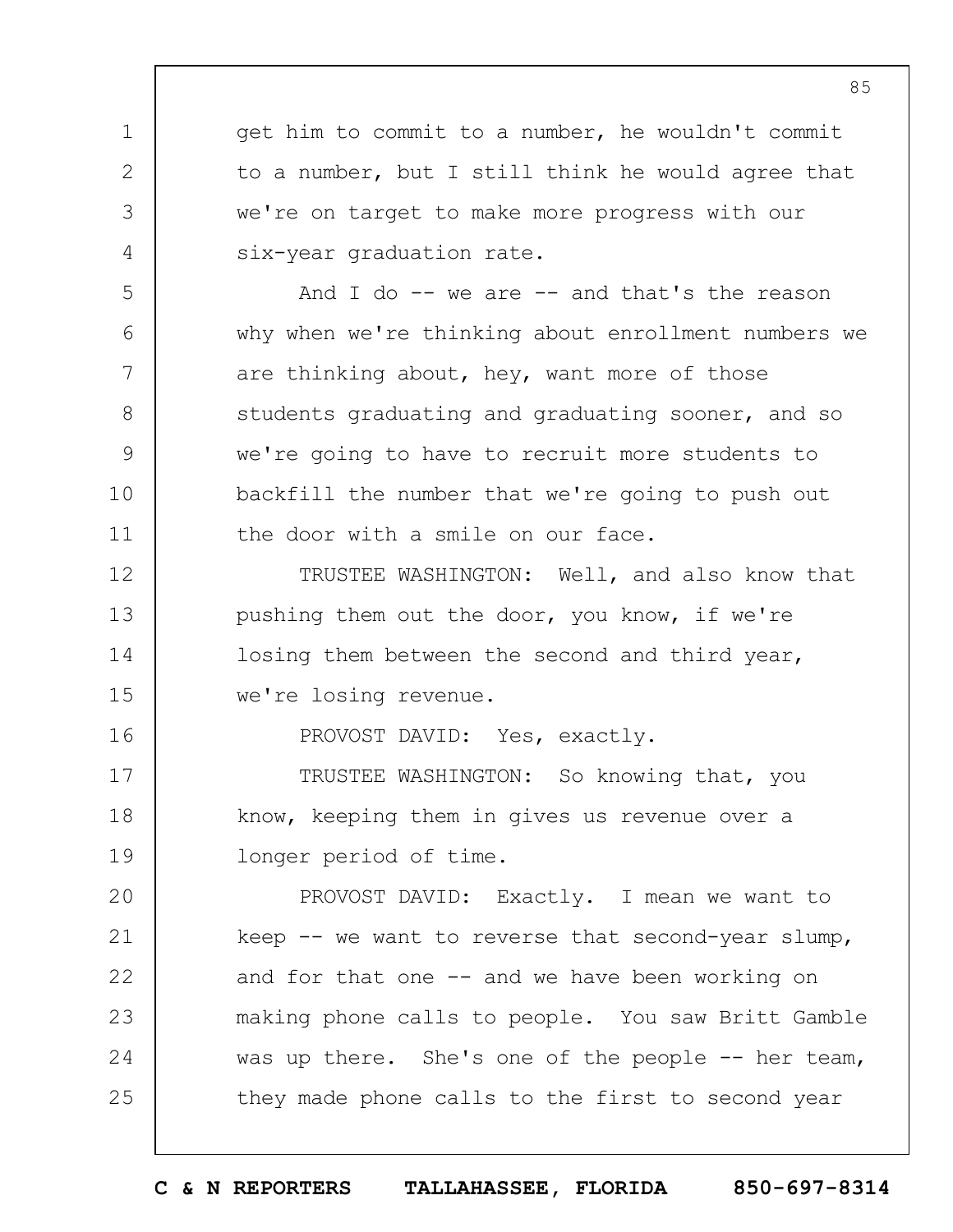students and second -- some of the second to third year students. We also partnered with our colleges to get some of that done to see what is a barrier for you coming back. And the number one barrier: I have a balance.

1

2

3

4

5

6 7 8 9 10 11 12 13 14 15 16 17 18 19  $20$ 21 22 23 24 25 PRESIDENT MANGUM: We are also cognizant of the fact that many of our students are recruited away once they prove themselves good college students. So we have to provide them scholarships, high achievement awards, and we're trying to give more in-school awards to keep the best and the brightest that come prove themselves to be such because they do get recruited by other institutions also. So we have to fundraise, more money. TRUSTEE DORTCH: Right. TRUSTEE WASHINGTON: Does that count against us in the performance funding metric? PRESIDENT MANGUM: If they leave us? TRUSTEE WASHINGTON: Uh-huh. PRESIDENT MANGUM: Oh, yes. That's the retention rate. It helps -- yeah. TRUSTEE WASHINGTON: Do we get counted if they graduate in six years though? PROVOST DAVID: No. TRUSTEE WASHINGTON: No? Okay.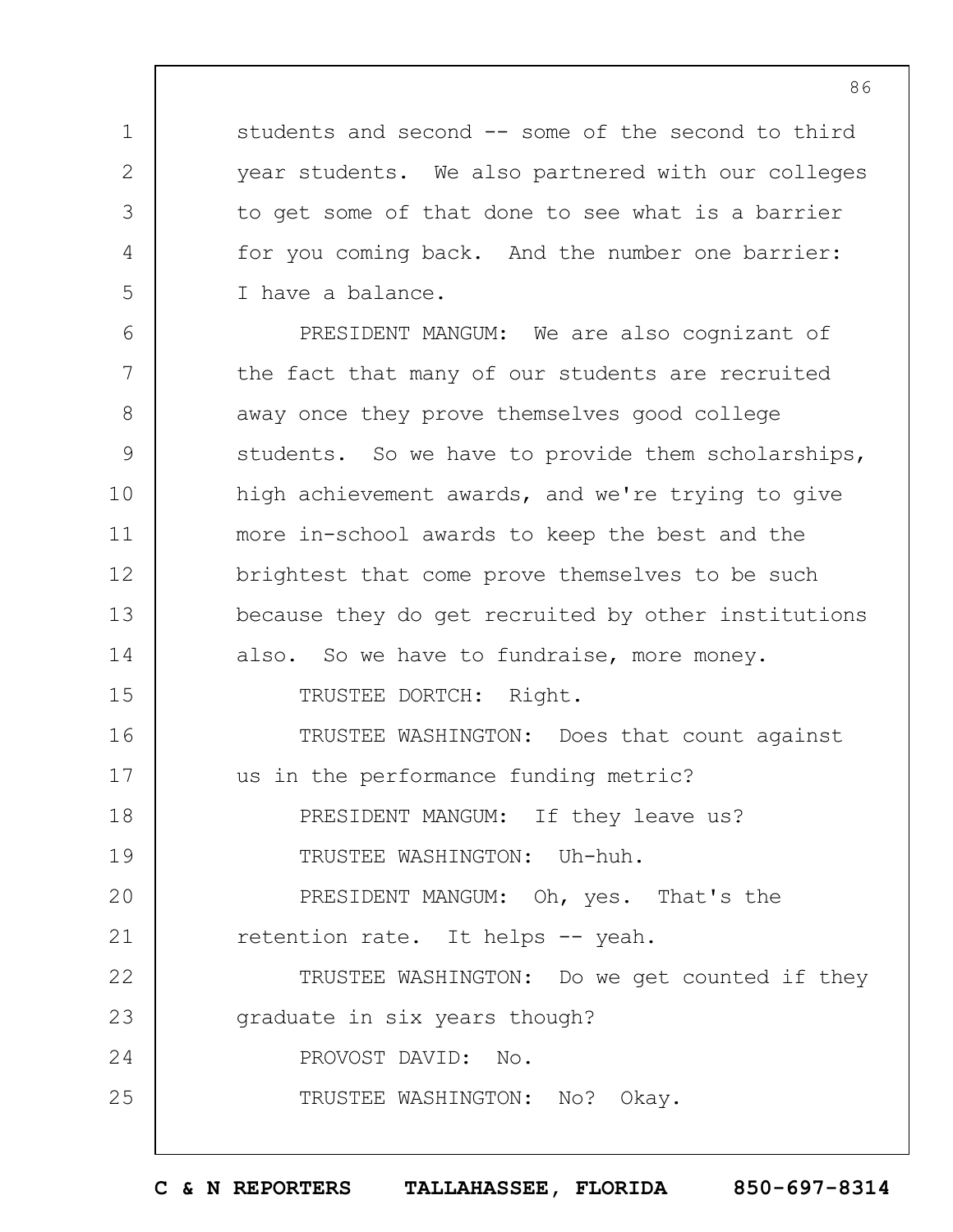PROVOST DAVID: Okay. So I do want to -- TRUSTEE GRABLE: Excuse me, Mr. Chair. PROVOST DAVID: Sorry.

1

2

3

4

5

6

7

8

9

10

11

12

25

TRUSTEE GRABLE: I wanted to make a comment about what the Provost mentioned. I'm going to digress for a moment to your statement about the postcard. Our communications to students is very important, and I think you're right on target with that. We live in a very visual culture, and millennials are very visual, they're very media savvy, very interested in seeing people who look like them in the communications that we send.

13 14 15 16 17 18 19  $20$ 21 22 23 24 And I recently received an email from a faculty member, and we've talked about this before, where not only do we have to try to attract them to the campus through plans that the President has for improving our dormitories, we know that the environment that students come to can make a huge difference. But I also wanted to address the issue that Trustee Dortch brought up, and it seems to me that there is not just a formula but, again, that one-on-one contact which I know that we are continuing to do, which has been a tradition here at Florida A & M.

But it is also important when we do send out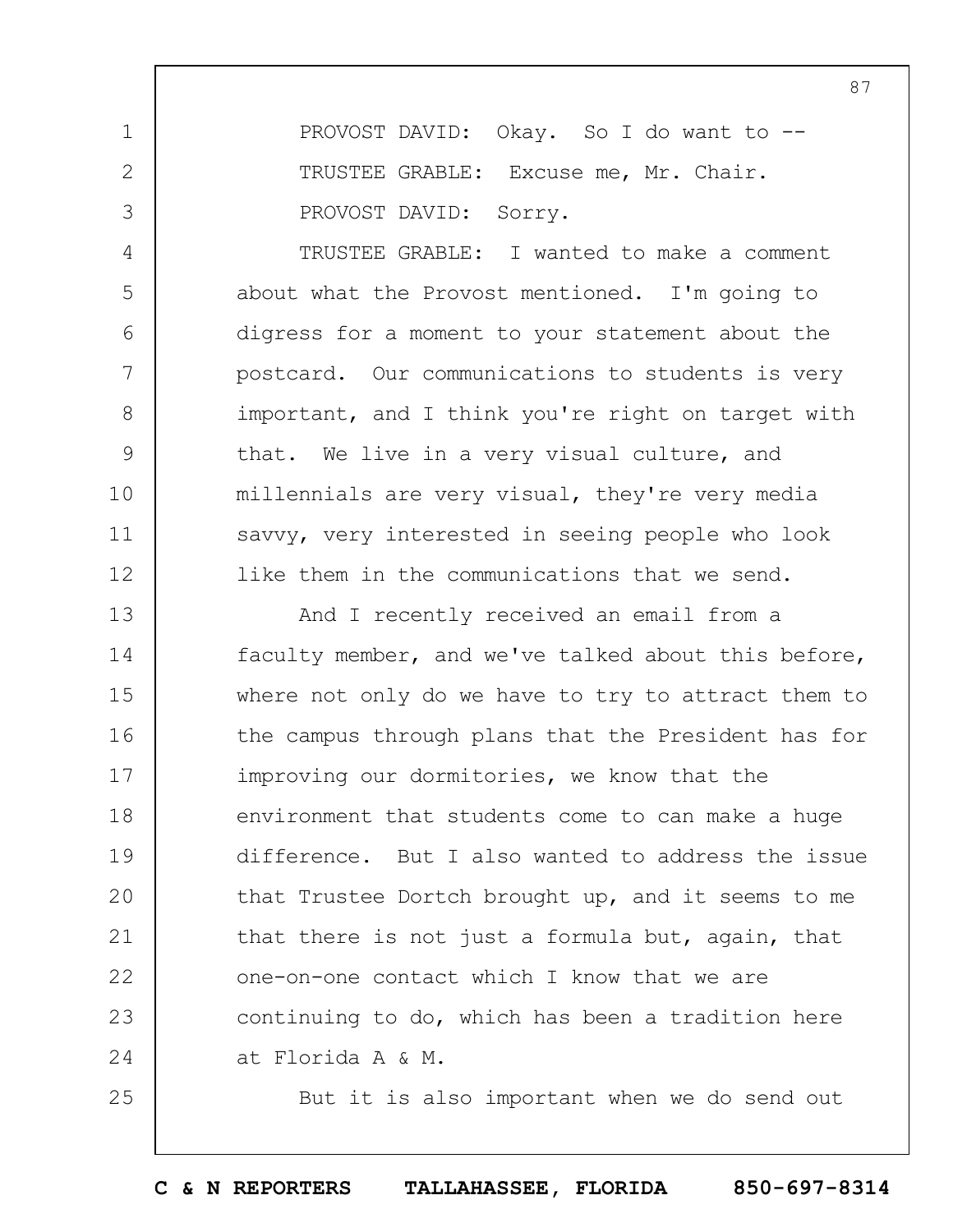1 2 3 4 5 6 7 8 9 10 11 12 13 14 15 16 17 18 19  $20$ 21 22 23 communications that it's on point, and that was one of the issues that a faculty member brought to me about a month ago. So I know that we're working on that, and I just wanted to confirm and agree with you in regard to that. PROVOST DAVID: Okay. Great. CHAIRMAN LAWSON: Yes, Trustee Smith. TRUSTEE SMITH: Yes, good afternoon. Yes, that one-on-one and personal touch is very important, so my question for you is: Will you continue to utilize the Royal Court, presidential ambassadors, as well as student leadership to go out and recruit in these efforts? PROVOST DAVID: So again, now I'm --PRESIDENT MANGUM: Out of your league. PROVOST DAVID: -- I'm out of my lane a little bit, so I'm not going to make any decisions for Doctor Hudson, but I can tell you that we understand the value of our student ambassadors. I know that we are talking already about  $-$  somebody mentioned Miami, I'm pretty sure it was Dave Lawrence mentioned Miami. We are planning on going, talking to high

**C & N REPORTERS TALLAHASSEE, FLORIDA 850-697-8314**

schools and that, with the game and having student

ambassadors and the like. So I don't think there's

24

25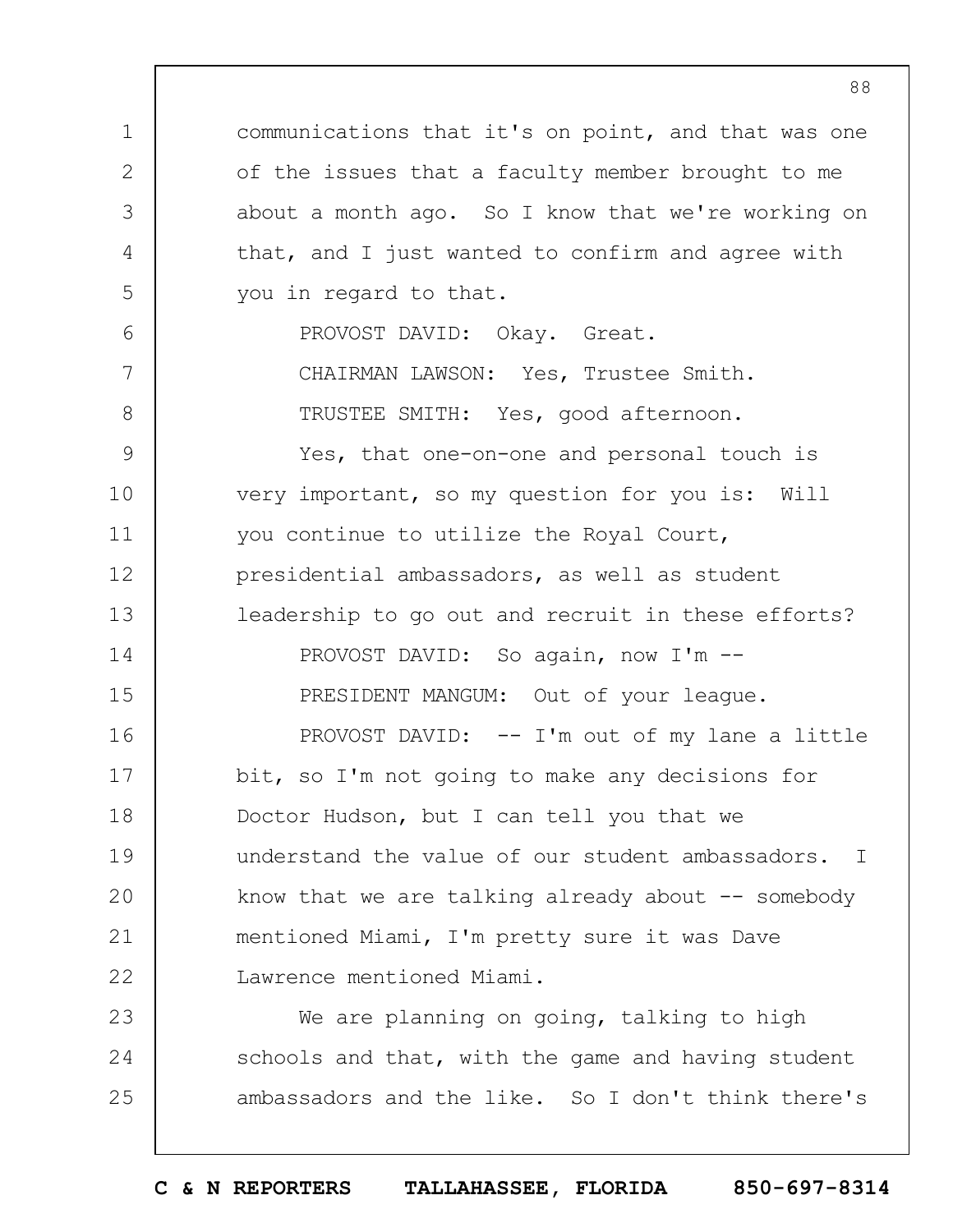any intention to eliminate the role that students can play because students can relate to students, or prospective students can relate to students and they can explain the experience much better than I will ever be able to explain it.

1

2

3

4

5

6

7

25

TRUSTEE SMITH: Okay. Thank you. PROVOST DAVID: Sure.

8 9 10 11 12 13 14 15 So I really make sure that I emphasize faculty because we have spent the last year talking about performance funding, but faculty and faculty vitality is something that's very important to me. We've spoken a lot about undergraduates, we have been working on graduate student stuff, but there's a lot of graduate student work that we need to do as well as was discussed.

16 17 18 19  $20$ 21 22 23 24 But faculty I wanted to make sure was talked about and brought out of  $-$ - the elements are brought out of the plan. We are looking to have the right mix and right size of faculty support our academic programs. There's a lot that goes into figuring how many faculty members do you need to have in order to run an academic program? It's not a one-to-one correlation with the size of the student body.

If you have accredited programs -- and you saw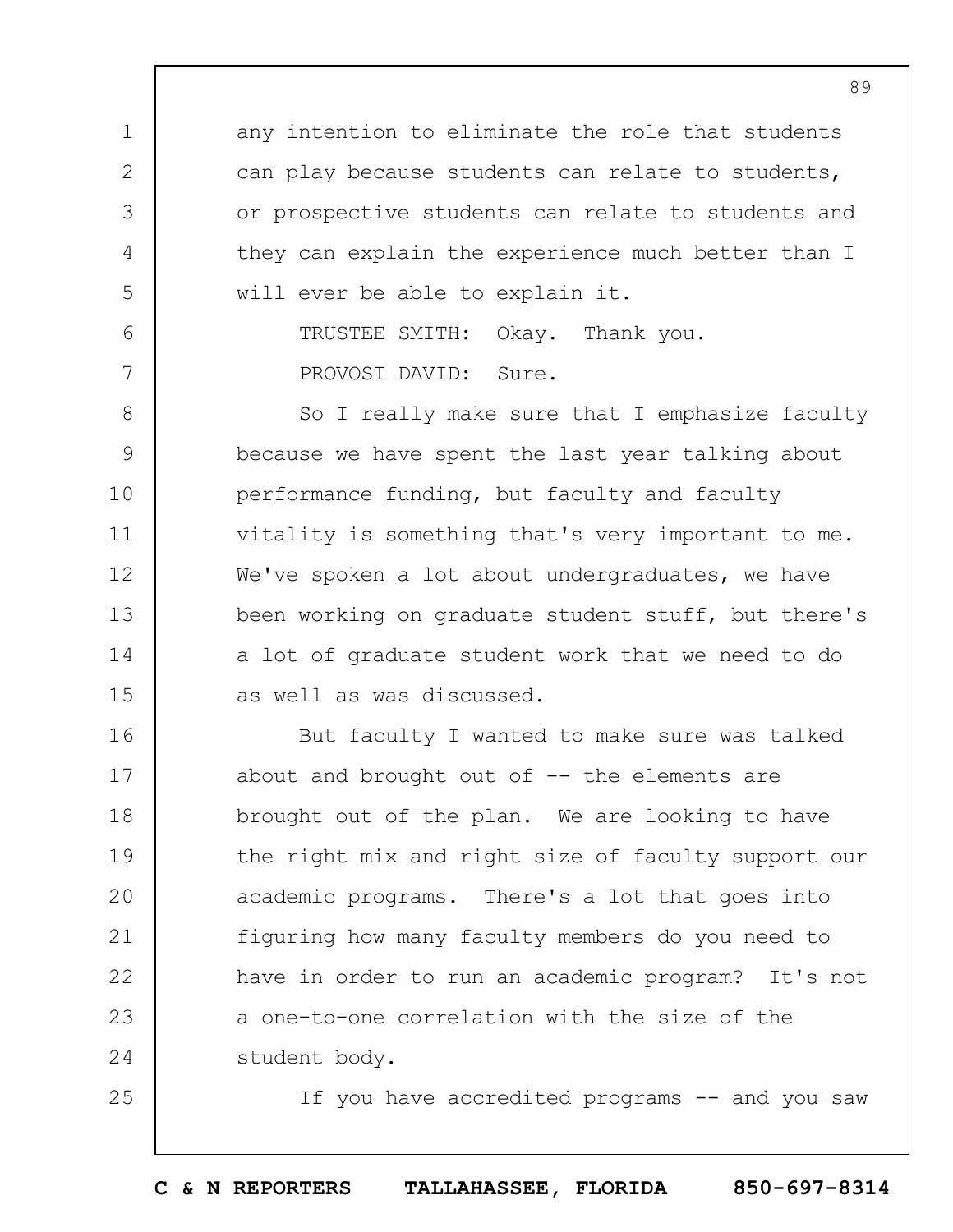the slide, it shows we have many accredited programs. They often have requirements about the number of faculty to the student-faculty size ratio; they often have requirements about the qualifications of the people who are required to teach certain courses; and they often tell you what courses need to be taught in order to have an accredited program.

1

2

3

4

5

6

7

8

9 10 11 12 13 14 15 16 17 18 So the more we seek accreditation, often that means the more we need to invest in our faculty. And so having that right size, sometimes you have to turn down the opportunity to make a program an accredited program because you say, oh, we don't have the resources at this moment in time to make that program the kind of quality program that can continue to gain and garner accreditation. So the right size and the right mix of faculty is this very important balance that we are thinking about.

19  $20$ 21 22 23 24 25 I also wanted to point out that we want to carefully nurture investment in faculty success. To my mind, if we invite somebody to be a faculty member here and I don't care what their status is, but in particular, if we invite somebody to be a faculty member here and they're on the tenure track, then we need to do everything we possibly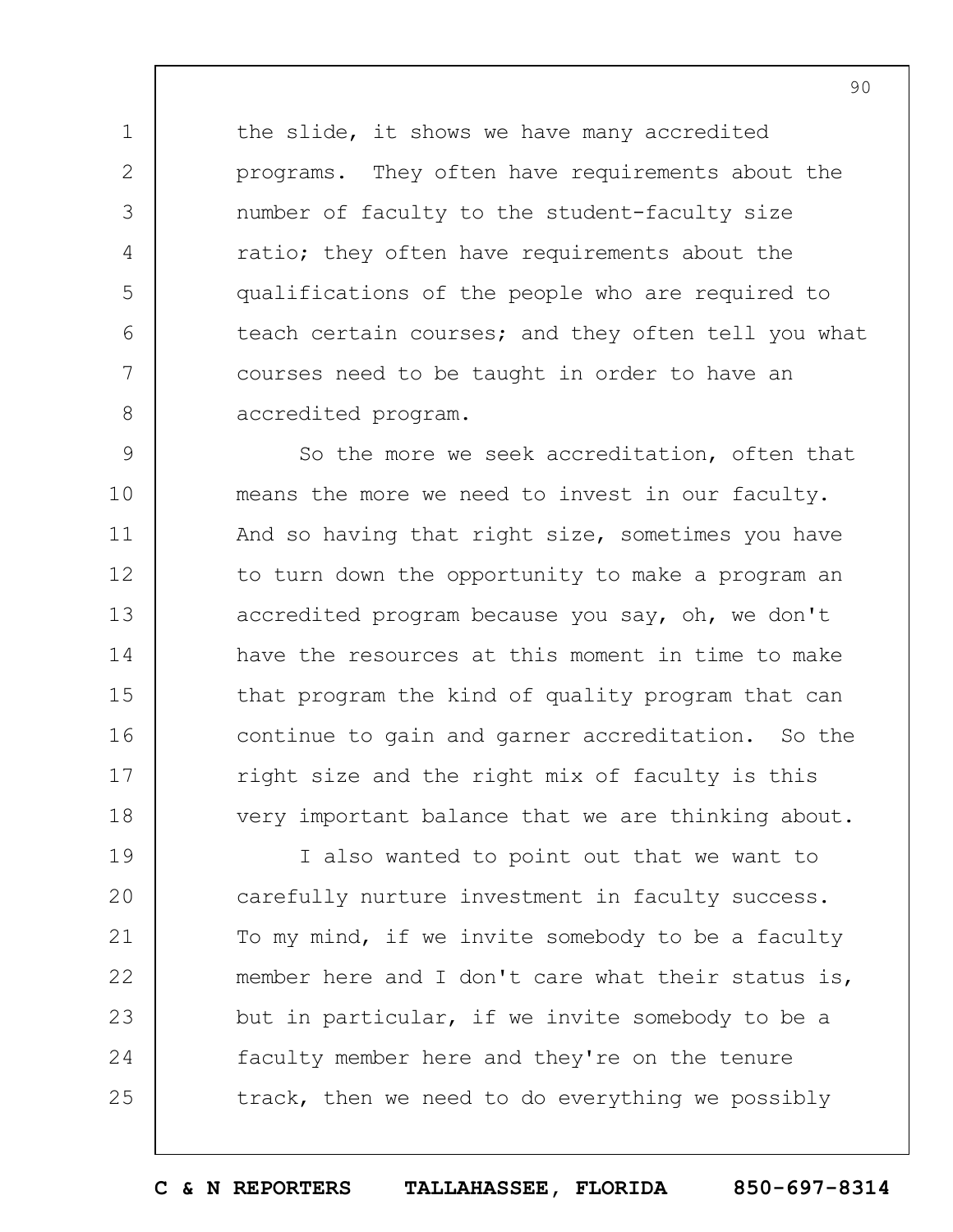can to help them be successful in research, their scholarly research activity, because sometimes it's not necessarily research that we think of in a lab, right, their teaching, and in their service component.

1

2

3

4

5

6 7 8 9 10 11 12 13 14 15 16 17 That requires us to be thinking about what we need to do for new faculty, the kind of assessments they get, the kind of standards that are out there. So some of the things that we're working on in order to make sure we have a climate that nurtures our investment in faculty and particular faculty on the tenure track is working on updating our collegiate tenure promotion standards, some of which have not been updated for a very long time; making sure that we have regularity in our reviews and in particular our reviews -- our third reviews for pre-tenure faculty.

18 19  $20$ 21 22 23 24 25 We are working on making sure that at the center and encouraging at the collegiate level opportunities for faculty development, specifically about how to write because, you know, writing is not a skill that people have; and writing in the style of a journal might not be something that you natively have that you might need assistance with. So we're trying to make sure that all of those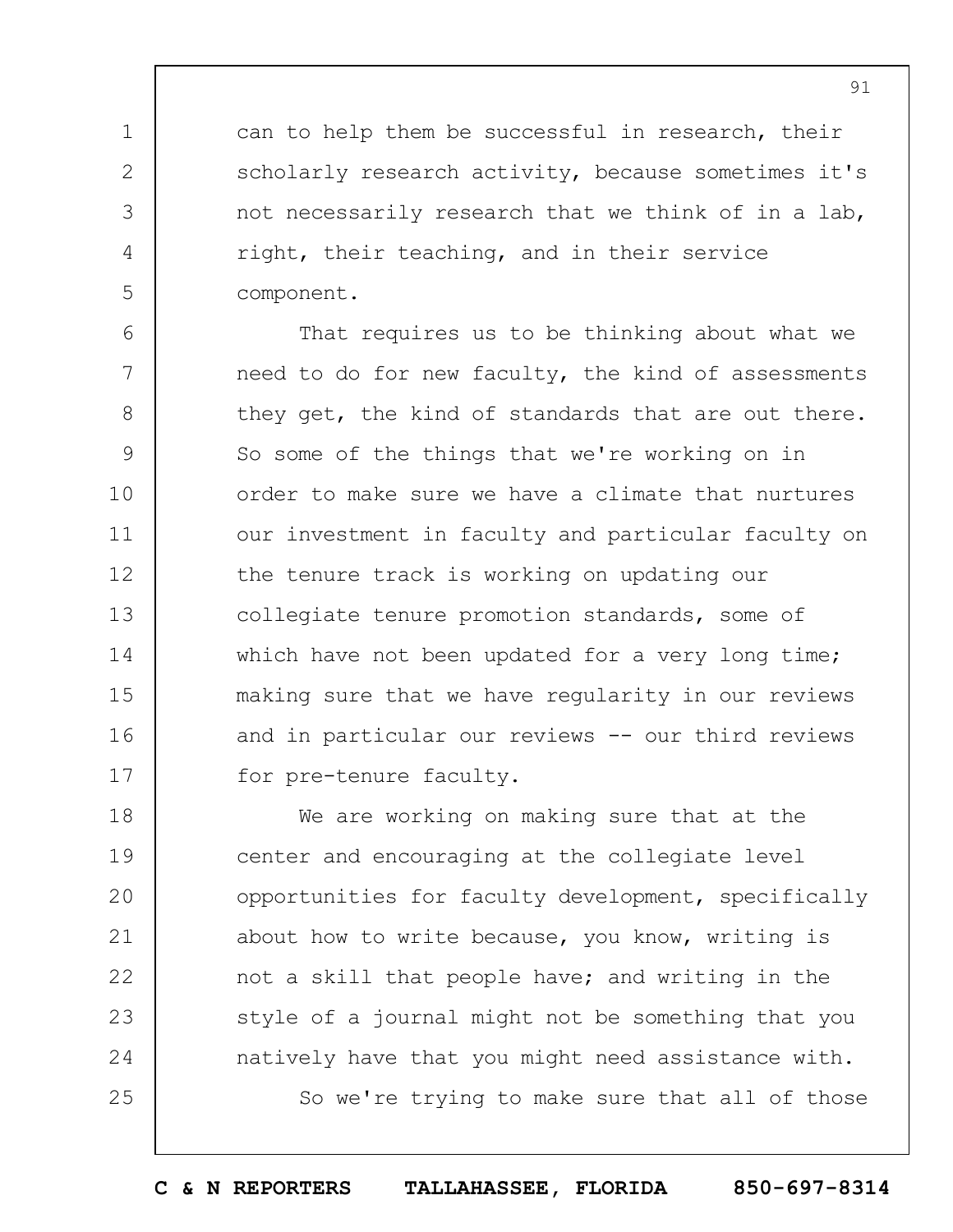1 2 3 4 5 6 7 8 9 10 11 12 13 14 15 16 17 18 19  $20$ 21 22 23 24 25 things are in place so that faculty members can be successful, and so at the end of the day they will say this was a rigorous but fair progress, whatever the result might happen to be. That's got to be my goal, and hopefully that will be where we'll get to in a little while. There are some deficiencies in some parts of those that are across the board I think, so that's something that we're working on. TRUSTEE GRABLE: Mr. Chair. CHAIRMAN LAWSON: Yes. TRUSTEE GRABLE: And thank you, Provost. I think all of those things you said are certainly worth employing in our strategic plan to address issues with faculty. But I've heard you say everything except the magic word in my opinion, which is workload in terms of --PROVOST DAVID: I haven't finished. I haven't finished. I have more -- TRUSTEE GRABLE: Oh, excellent. PROVOST DAVID: So one of the things that I want to make sure we understand is that while I said teaching, service, scholarly activity and -what did I miss? Service, scholarly activity -whatever, it's not 33 and a third percent, right? You can't expect that every person is going to

92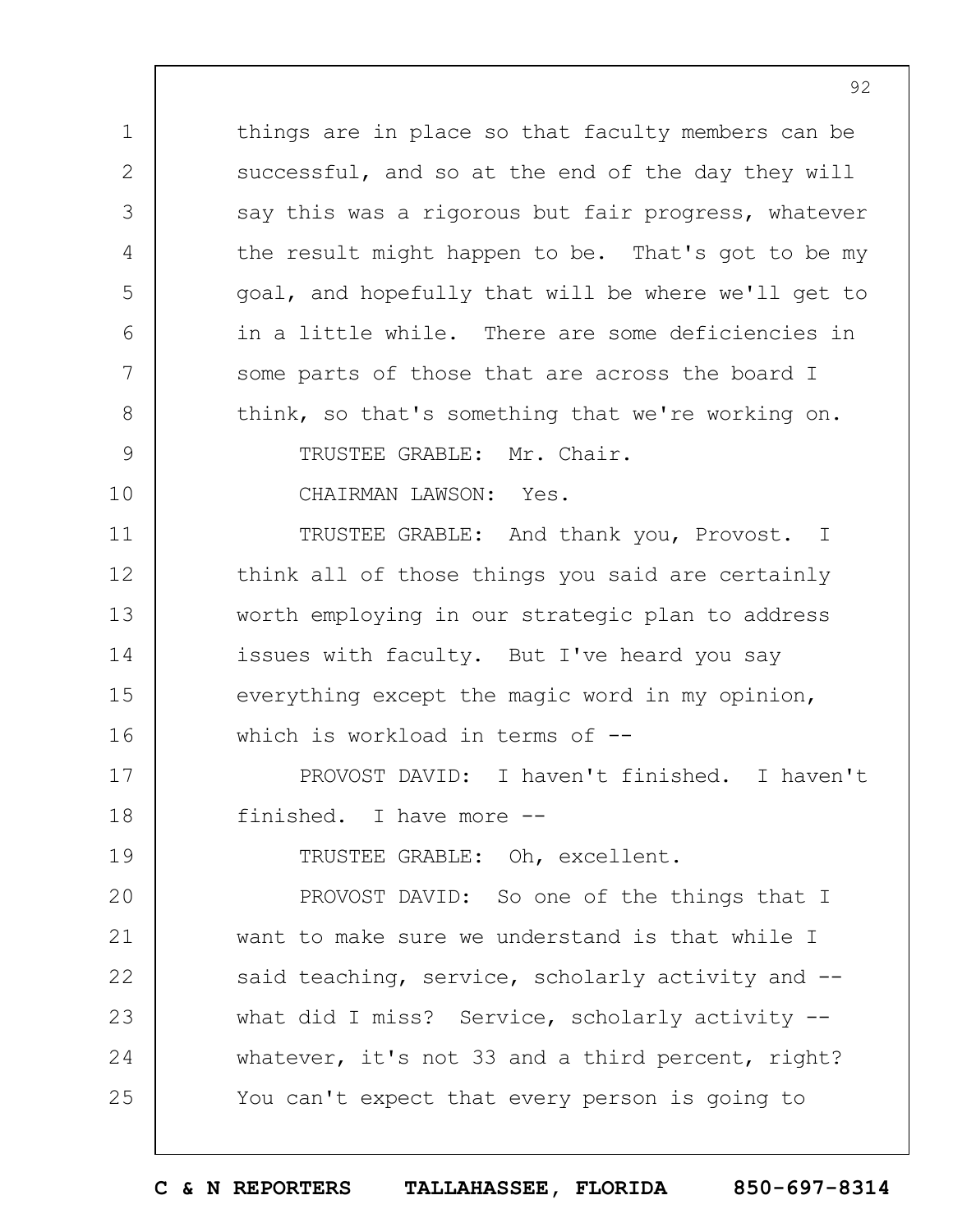exactly be a third of this, a third of this, and a third of that. And so that's something that we have to do, is we have to recognize and have flexibility. That's one of the reasons why we're really thrilled that you approved the idea of having research faculty on our campus, people who can focus solely on research. We're real excited about that as an opportunity to allow people to play to their strong points.

1

2

3

4

5

6

7

8

9

10 11 12 13 14 15 16 17 18 19  $20$ Overall we do recognize that the right size of faculty is one that will enable us -- and the right mix of faculty is one that will enable us to make sure that people have workloads that enable their ability to do research and engage in scholarly activity. You might not know this, but most of our faculty members outside of our professional schools have a four and four teaching load, which is very high for a research-intensive institution. And so that's something that we are trying to work on on a regular basis.

21 22 23 24 25 I think I've slowed down a little bit, so I'm going to move forward. One thing that I do want to talk about is promoting a highly active research environment, and we talk about R2. I'm not sure you understand what R2 means. There's -- It's not

**C & N REPORTERS TALLAHASSEE, FLORIDA 850-697-8314**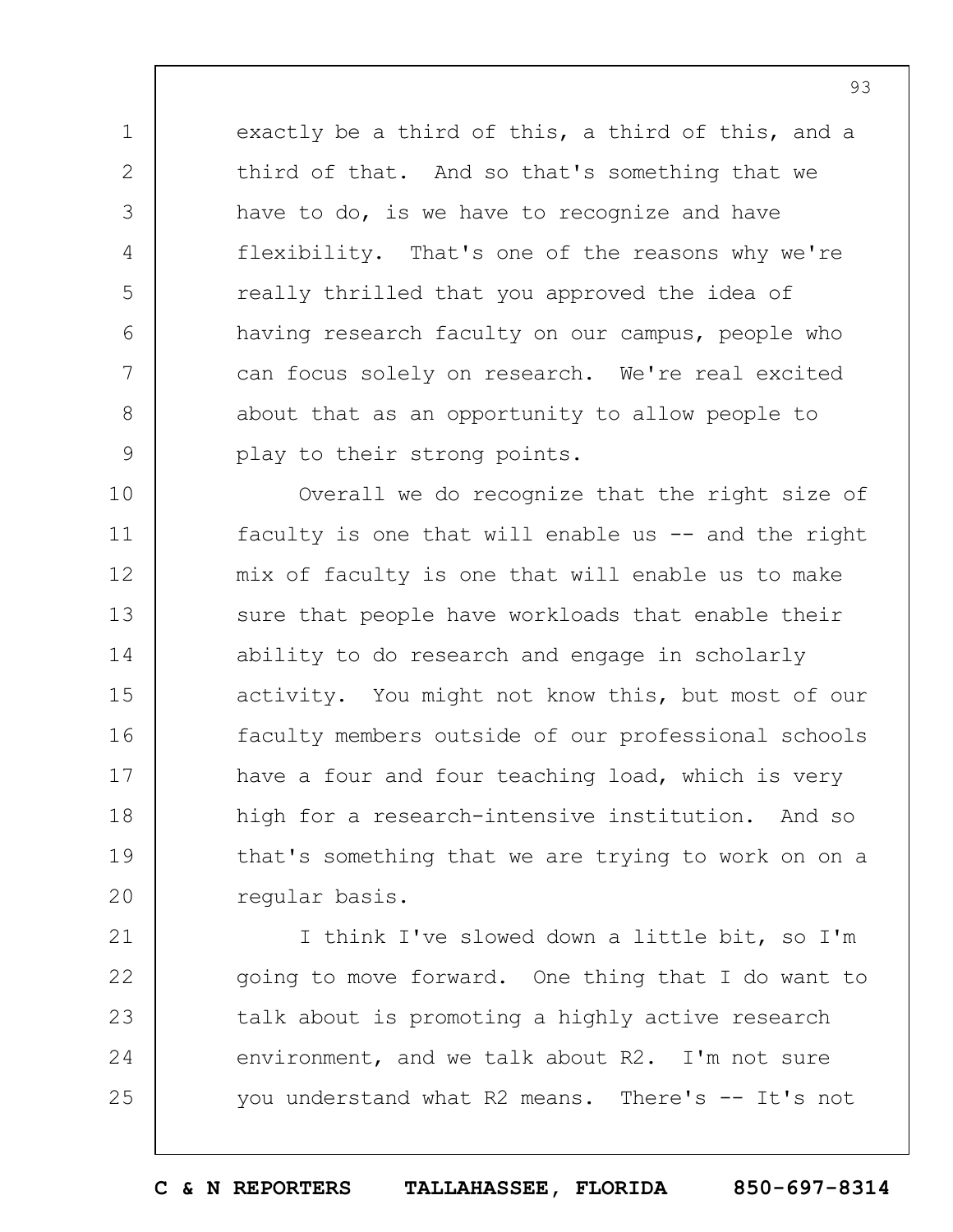R2-D2, sorry, I'm a nerd.

1

2 3 4 5 6 7 8 9 10 11 12 13 14 15 16 17 18 19  $20$ 21 22 23 24 25 There's a Carnegie classification, and it goes from R0, essentially, which is to say you have no research activity. Typically those are institutions that don't award graduate degrees. R1, R2, and the highest designation is R3. R3 is where you find all of the big boys and girls who have huge research-intensive activities. Usually they have healthcare institutions that are driving NIH funding and super grants of that nature. We were R1, we have just been designated R2. That designation is highly active research. The other R2 schools in the SUS are FAU and FIU. The R1 schools are, FSU, UCF, UF and USF. We're firmly committed to holding onto R2 and making our way to R1. That's going to be a combination of how much research grants that we -- TRUSTEE DORTCH: R1? TRUSTEE MOORE: R3? PROVOST DAVID: Sorry, R3, I said that the wrong way. But it's firmly going to be important for us to continue to generate that research by providing opportunities for faculty to do research, right? And it also is going to be very important for us to recruit and support and get graduate

**C & N REPORTERS TALLAHASSEE, FLORIDA 850-697-8314**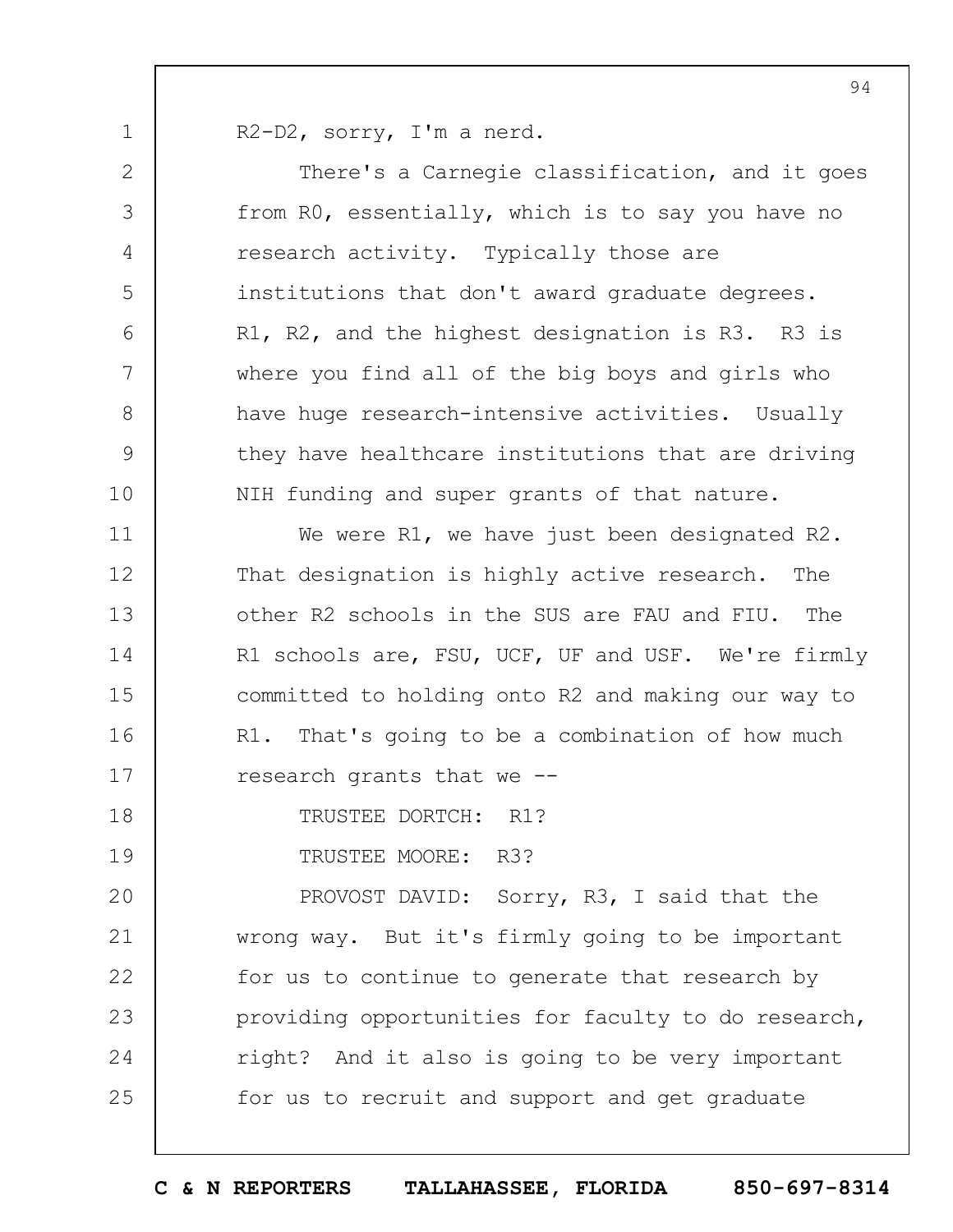students here who can help engage in that research and also help contribute to our scholarly and academic environment.

1

2

3

4

5

6

7

8

9

10

11

12

13

14

So those are things that are important that will get us there. We don't just want to be R2 or R3, just because we want to brag, although bragging is a good thing. By the way I should tell you, that according to my research only NCAT -- A&T and Jackson State are the other HBCUs that have it; so, hey, we can brag a bit. But it's more than bragging, it helps us attract bright, engaged, capable students. It helps us provide opportunities for those students, it helps us to recruit faculty.

15 16 17 18 19  $20$ 21 22 The best place for me to be, I have to say, is in a place where our faculty are coming to us saying they've got offers to be recruited away by every other school because they're doing such wonderful and engaging work that everybody wants the talent that's at FAMU. And we think that maintaining a high research activity is a way that will help us stay there, get to that point.

23 24 25 Best-in-class educational experience also requires providing a positive learning environment. Did we miss one? Positive -- there we go, positive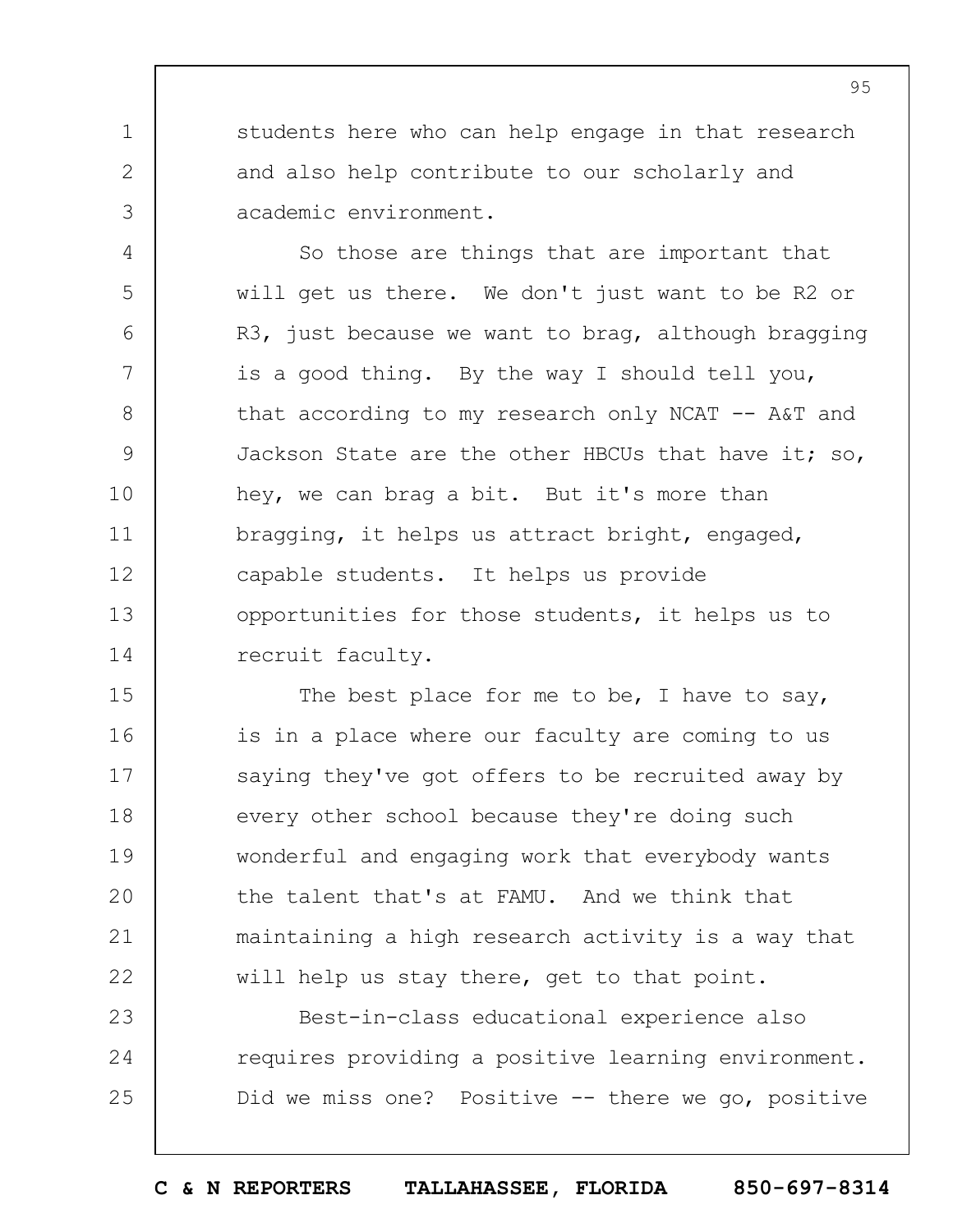1 2 3 4 5 6 7 8 9 10 11 12 13 14 15 16 17 learning environment. I was really hoping to win that \$1.5 billion PowerBall so I could go across and be a fairy godmother and update all of our classrooms and our laboratories. We need to update many of our classrooms and many of our laboratories, our teaching laboratories as well as our research laboratories. This is really important for us because having the technology that is persistent throughout the University so that the experience does not depend on what classroom you're in is extremely important. Having the technology so that whether a fac  $--$  I'm not going to say every faculty has to use all of the technology, but whatever technology they want to use, they should be able to use it in whatever classroom that they have; and that's a point that we really need to get to.

18 19  $20$ 21 22 23 24 25 Another high priority has been study spaces because we do recognize that learning happens outside of the laboratory. You've already heard about living/learning communities so I won't talk any more about that, but the other part that I'll put on there is this idea of an inclusive and comprehensive academic advising component.

We have been investing in having more academic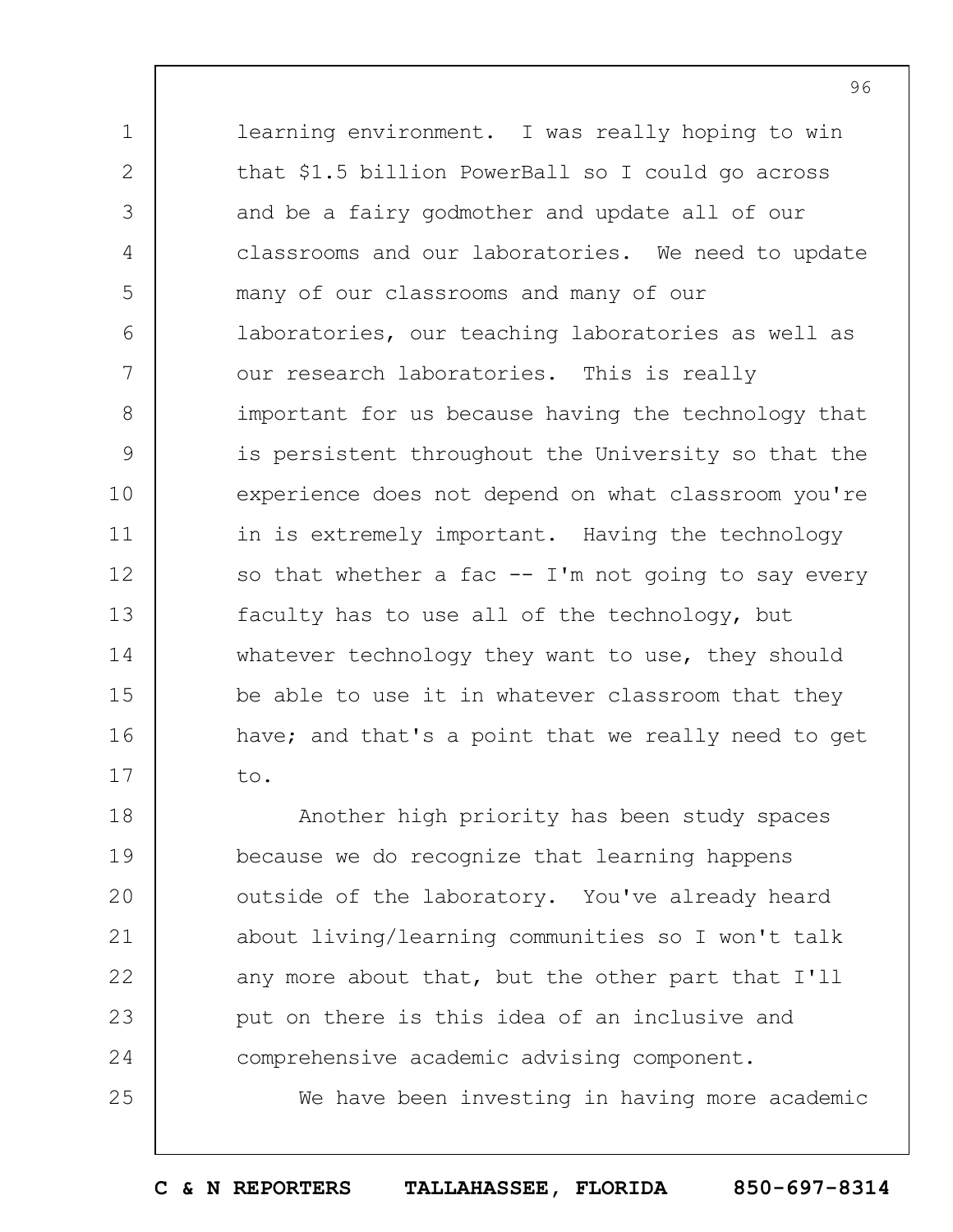advisors for our first year and second year students and our transitioning to having more specialized academic advisors in our major areas. Right now many of our areas  $-$  some of our areas have dedicated academic advisors who work with students after they're in a major; some areas it's faculty members who are still providing the advising.

1

2

3

4

5

6

7

8

9 10 11 12 13 14 15 16 17 18 19  $20$ 21 We believe having more dedicated advisors who have that as their responsibility will help our students in the long run because those advisors will be able to have a broader perspective. And so the best intentioned faculty member, and I used to advise students, is only going to really understand the requirements of their discipline. And we want to have somebody who is going to be able to say to a student who is in pharmacy, okay, I understand these are your options in pharmacy, but have you realized that these are your options in health informatics? Have you realized that theses are your options in nursing?

22 23 24 25 So you want to create specialized areas so that academic advisors will be a little bit more nimble and able to respond to student needs.  $One$   $--$ 

**C & N REPORTERS TALLAHASSEE, FLORIDA 850-697-8314**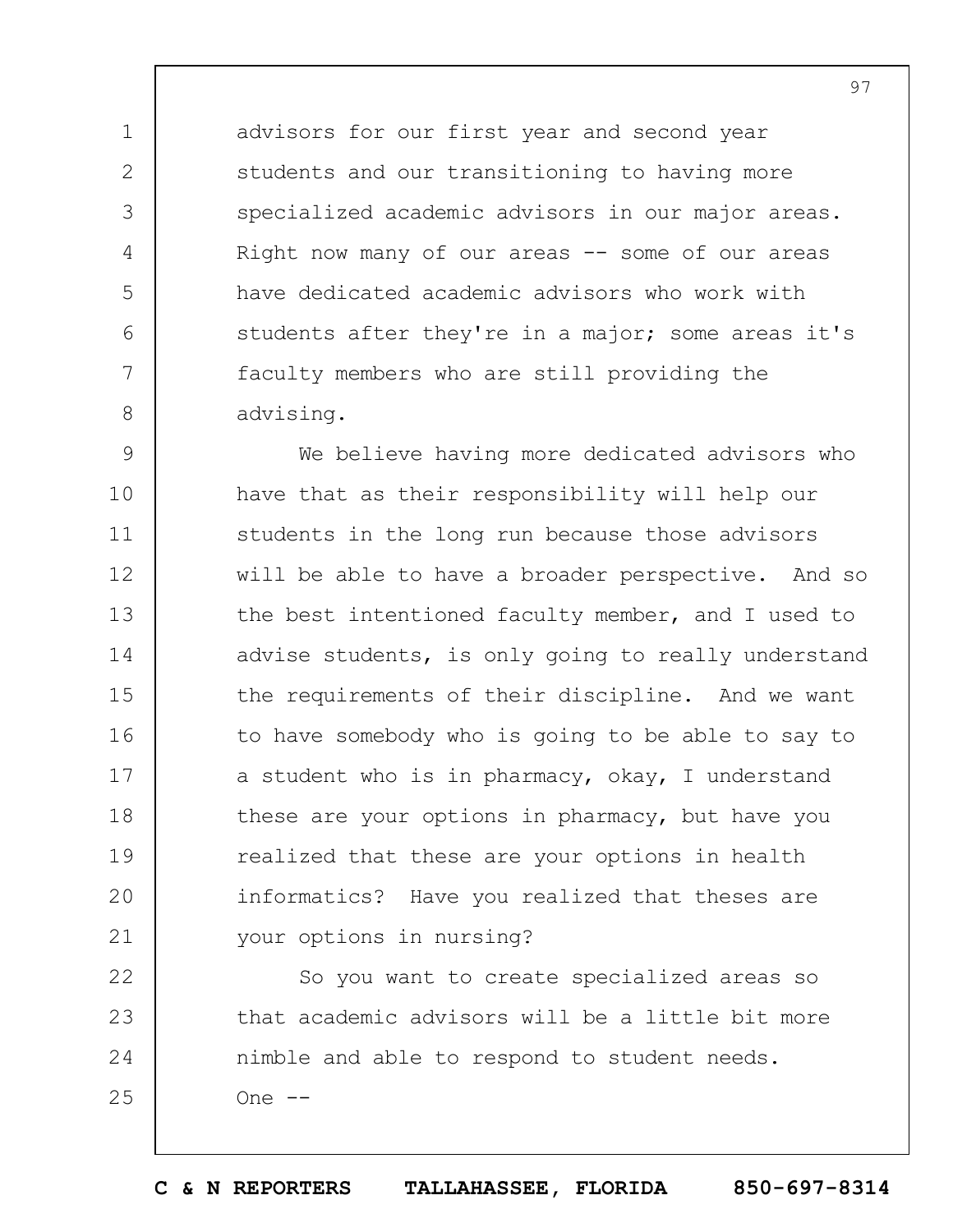1 2 3 4 5 6 7 8 9 10 11 12 13 14 15 16 17 18 19 TRUSTEE GRABLE: And I'll just add to that, and that was very good, and it's important that Board members understand that faculty members are already teaching a large load of classes. If they have to also advise, that even adds to the load. So the Provost discussing how we think more professional advisors would work and that a lot of times faculty members are limited, their knowledge, to just theirs; but here at FAMU, over the years, a lot of professors have a lot of knowledge about a lot of different programs. But this is, again, one way we can try to reduce the load so faculty can do what most people think faculty members do. Professors teach and conduct research in their particular fields, so this is a very important point that we need to keep in mind about what faculty do and not to be using them in ways that takes them away from what they have signed the contract to do.

 $20$ 21 PROVOST DAVID: Okay. So the next bullet - thank you, Trustee Grable.

22 23 24 25 The next bullet: A strong academic processes and policies and support services. So these basically are three items that are designed to respond to all of the anecdotes that you hear about

**C & N REPORTERS TALLAHASSEE, FLORIDA 850-697-8314**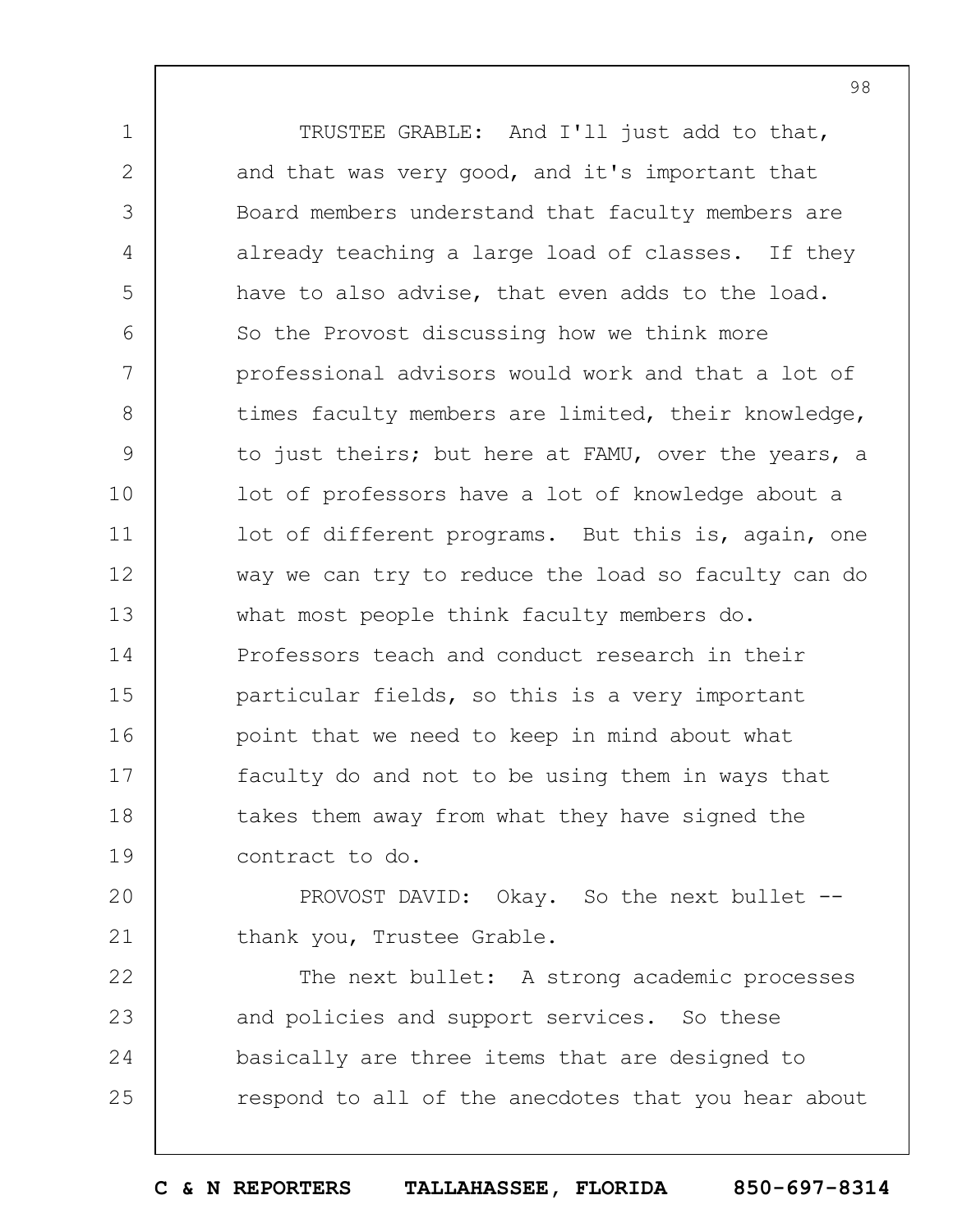students who say they have to walk up the hill, they have to walk down the hill; they have to walk over; they have to go to four offices in order to get something done. Part of that is because we have more of siloed operation than I think we need to have.

1

2

3

4

5

6

7 8 9 10 11 12 13 14 15 16 17 18 19  $20$ 21 We have certain offices that report to Student Affairs, certain offices that report to Academic Affairs, and they might all need to be working together to help a student move forward. And so we want to continue to collaborate and to break down those silos. Having that building that VP Hudson talked about where we can have a one-stop shop for students where they can have academic advisors in with registrars, in with financial aid, in with other folks who can answer student questions is very important. And it's so important that in the short run we do hope to be able to dedicate some space in the Commons to having that kind of one-stop shop until we can get the building up and running, so that's going to be very important.

22 23 24 25 But we also need to make sure that our policies and procedures are very clear to the students because sometimes people are applying procedures and the students don't understand: Why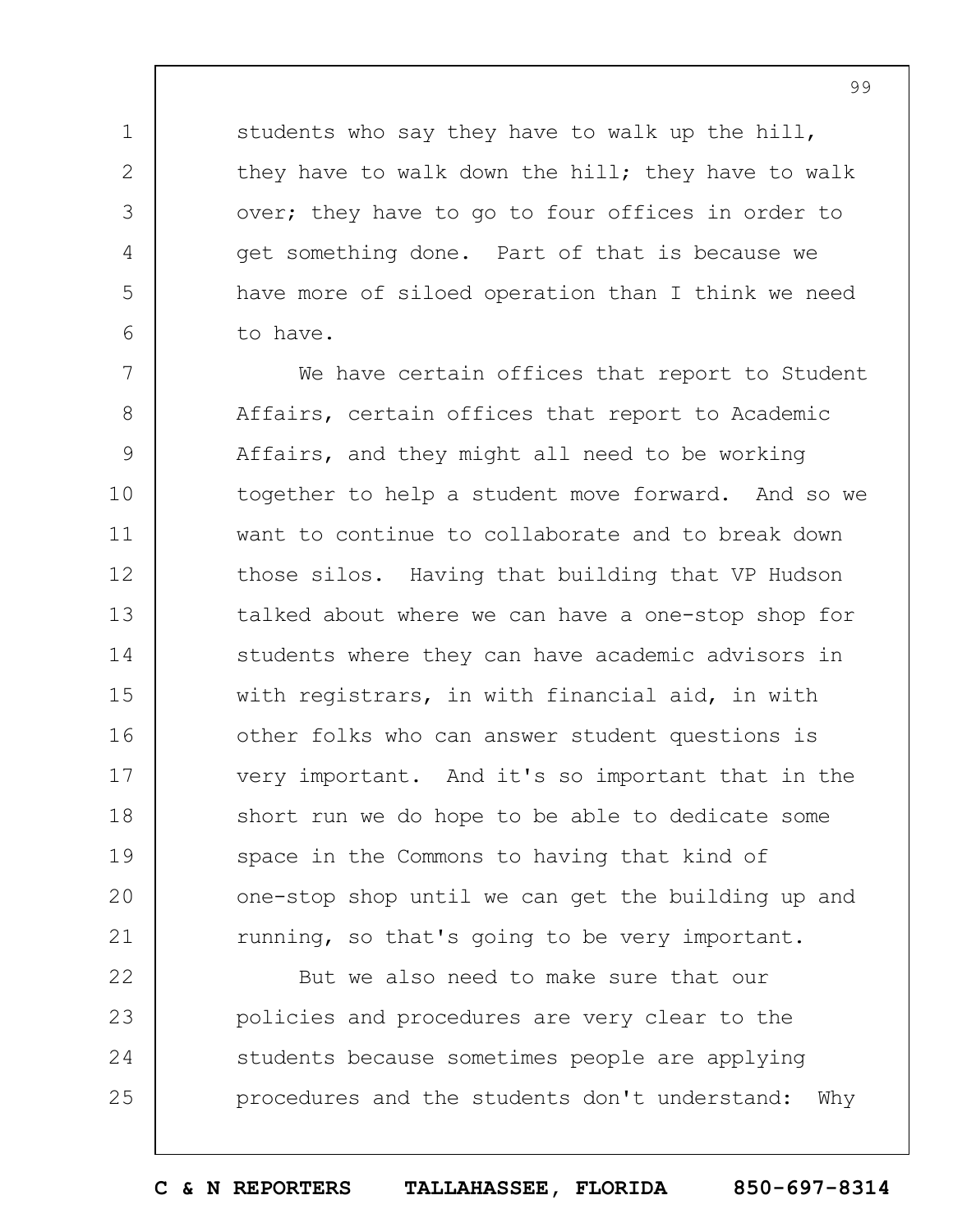is this happening? And there might be a really good reason for it, because of a policy or regulation that nobody knows anything about.

1

2

3

4 5 6 7 8 9 10 11 12 13 14 15 16 17 18 19  $20$ So we need to make those things more apparent. We need to proactively say to students: This is what you do in order to succeed and allow students -- I think this is extraordinarily important -- empower students to manage their own success. Our deans have been doing a great job of talking to students about why the performance funding met  $-$  well, no, let me back that up  $-$  why many of the metrics are of concern, right? They talk about why is it good for you to graduate in as short a period of time as possible. Why is it good for you to have a GPA that's  $--$  why is it good for you to have fewer excess credit hours. And so that information is part of what has fueled our success over the past year because students are beginning to take control of their own destiny and we need to do more of that.

21 22 23 24 25 Last, I think you've probably understood throughout this how technology and data can help us, it can help us drive our decisions, it can help us move the information, put it together, help us communicate more across boundaries that are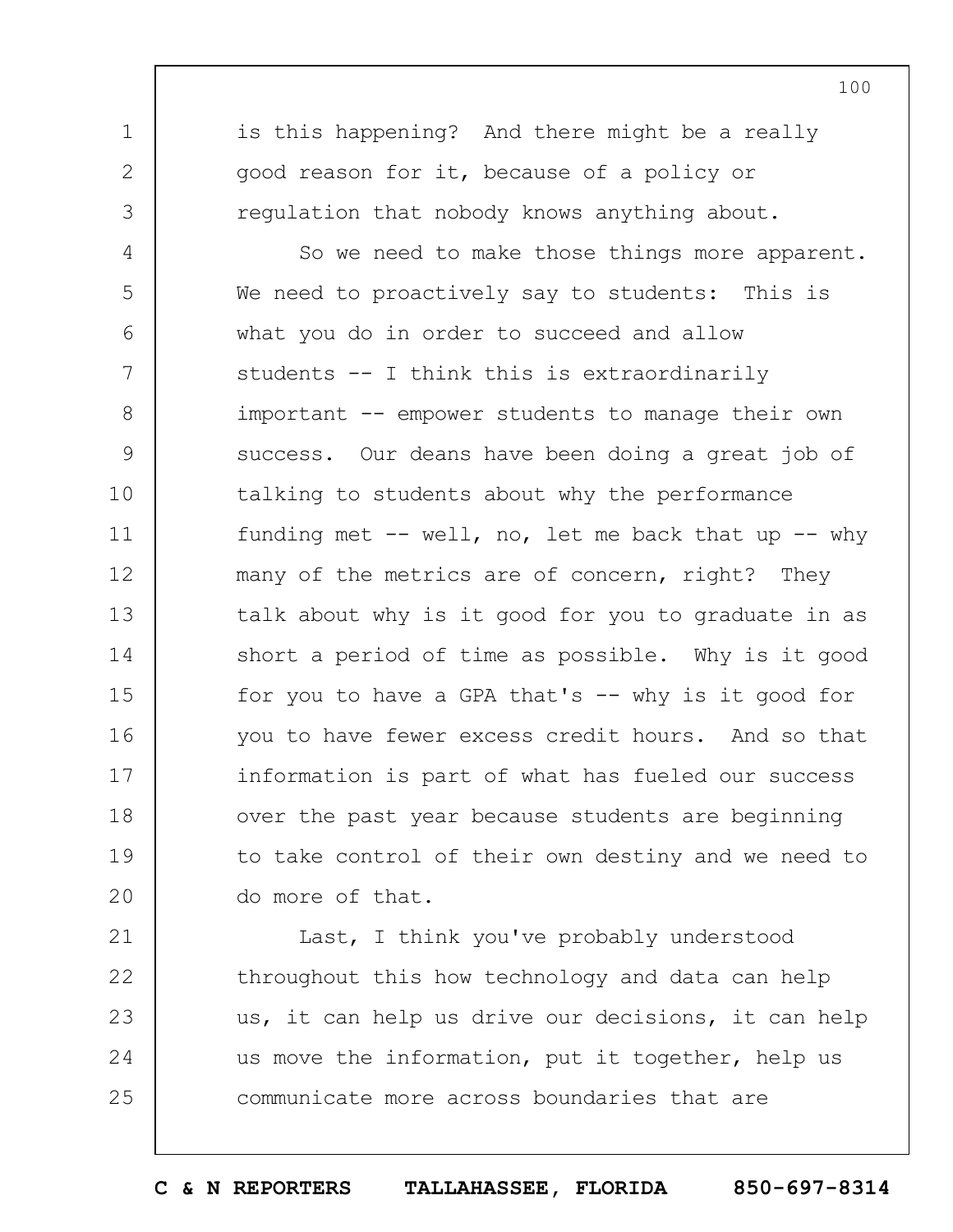boundaries for student services, and it can help us with our recruiting, it can help us better track faculty effort, it can help us do a lot of things. We have what I call a data deficit on our campus, and that's one of the things that we're investing in because we do recognize how it permeates all of our efforts on all of our levels.

1

2

3

4

5

6

7

8

9

10

11

12

13

14

15

16

So that's what I have, and I'm happy to answer any questions that you might have.

TRUSTEE MILLS: Thank you, Mr. Chair. Thank you, Madam Provost. A couple of questions for you: So one is we have -- we were talking earlier about who we want to be, right, as part of the strategic plan; and I think we've identified these five places, you know, five destinations that define who we want to be.

17 18 19  $20$ 21 22 23 Do all of the programs or  $55$  --  $54$ ,  $55$ accredited degrees fit into that vision of who we want to be? And the second part of that is that, you know, when I hear best-in-class - best-in-class isn't a phrase, and you've done an incredible job of outlining, candidly the definition of best-in-class.

24 25 But one of the most difficult decisions businesses have to make is: What is your core

**C & N REPORTERS TALLAHASSEE, FLORIDA 850-697-8314**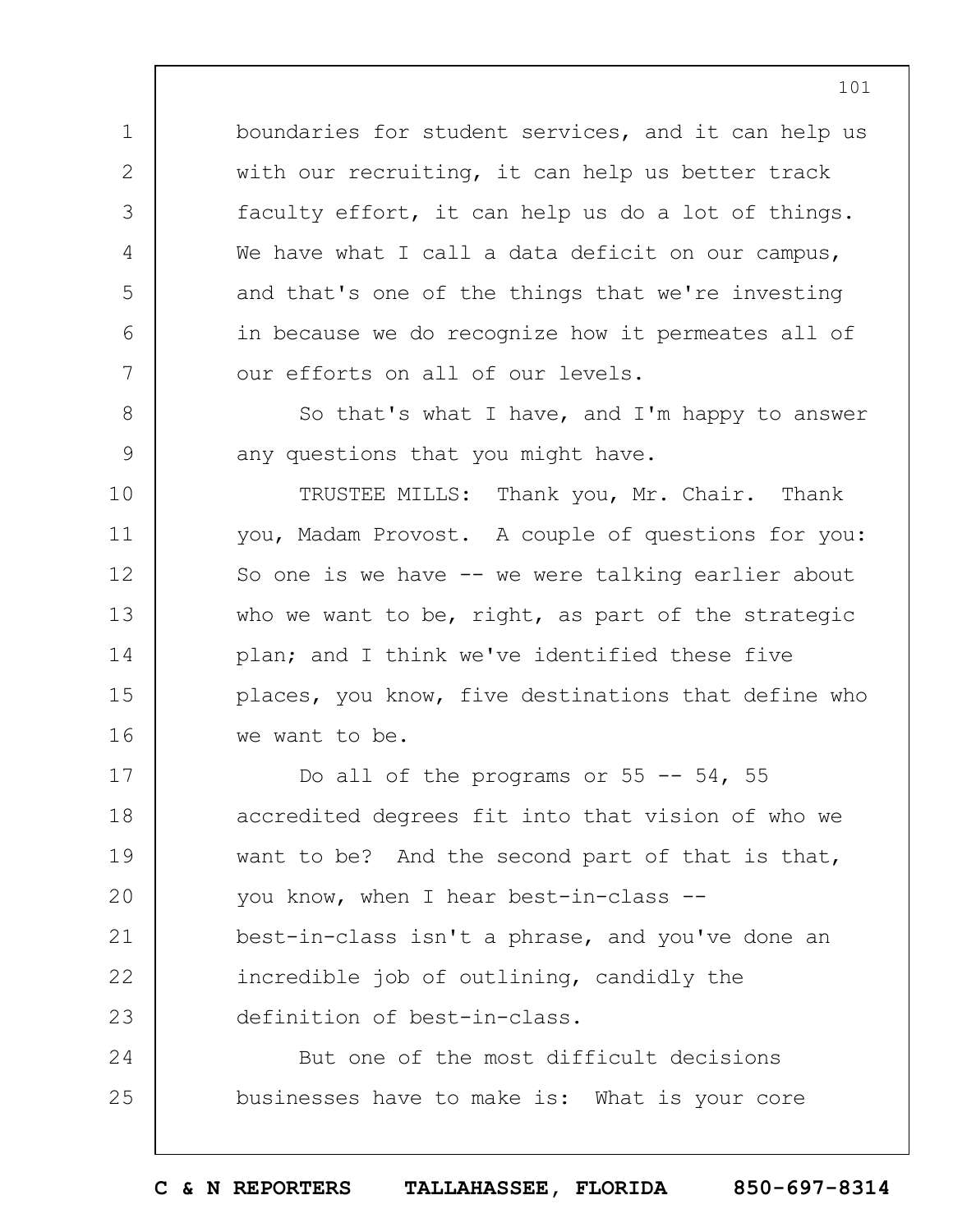competence, right? And we can't be all things to all people, let alone the best in all things to all people.

1

2

3

4

5

6

7

8

9

How do you prioritize creating this environment for the right, you know, right programs, right degrees, and potentially making the tough decisions that there are some these we can't do if we want to  $--$  if we really truly want to be best-in-class and we have limited resources?

10 11 12 13 14 15 PROVOST DAVID: So there's a regular process that happens on our campus and also within the State University System which starts off by answering that very complicated question. With the quickest way of answering it: Where are students not actually enrolling?

16 17 18 19  $20$ 21 And so we have a review of low productivity programs that happens on a regular basis. It was actually done last year most recently, and I think in 2010 we did it on our campus; and that led to some programs that were phased out over time because of low enrollments, low productivity.

22 23 24 25 What we have done in this past year is we looked at some programs that were not as productive in terms of student enrollment, some of them were combined, particularly in the College of Education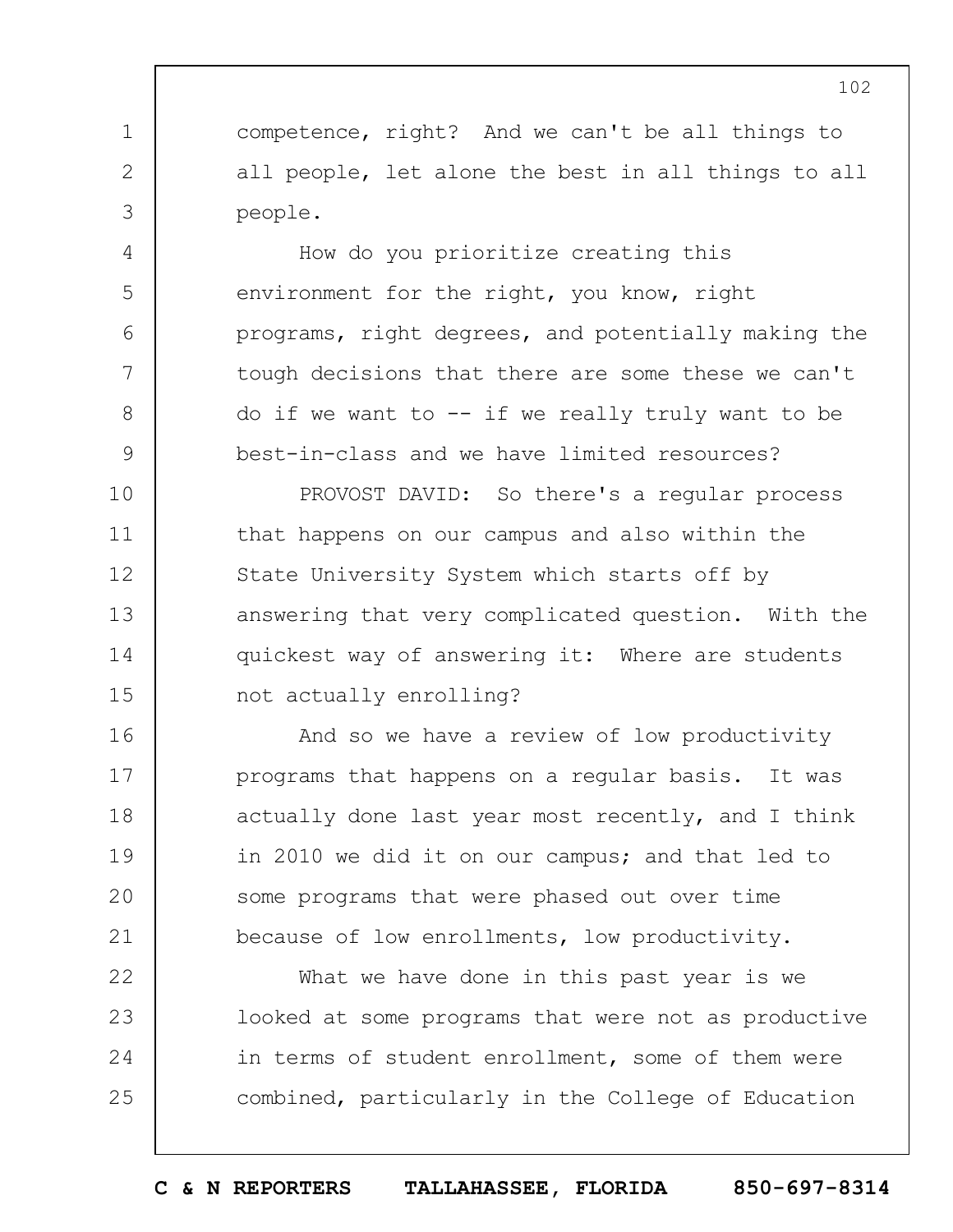where there had been a push to segment out educational specialities. And now what we have done is we have rolled them out so that there are some synergies so that they can still graduate students with a concentration but not necessarily in separate degree programs, and that allows us to utilize our faculty more efficiently in that area. But that's one certain way of starting that conversation is to look at that.

1

2

3

4

5

6

7

8

9

10 11 12 13 14 15 16 17 18 19  $20$ I mean if you ask me, there has been a huge emphasis on STEM or STEAM, depending on whether you include agriculture, or as our Dean of Architecture would say, architecture in the STEAM. And, you know, it's really quite interesting, students don't all vote to be in those areas. We have a lot of students who vote to be in business, we have a lot of students who vote to be in journalism, we have a lot of students that vote to be in criminal justice, we have a lot of students who vote to be in the arts.

21 22 23 24 25 And so, you know, that's another way that people approach it, is they say, what are the areas, the programs that are going to be kind of most productive for the state or most strategic for the state? But that's not necessarily the areas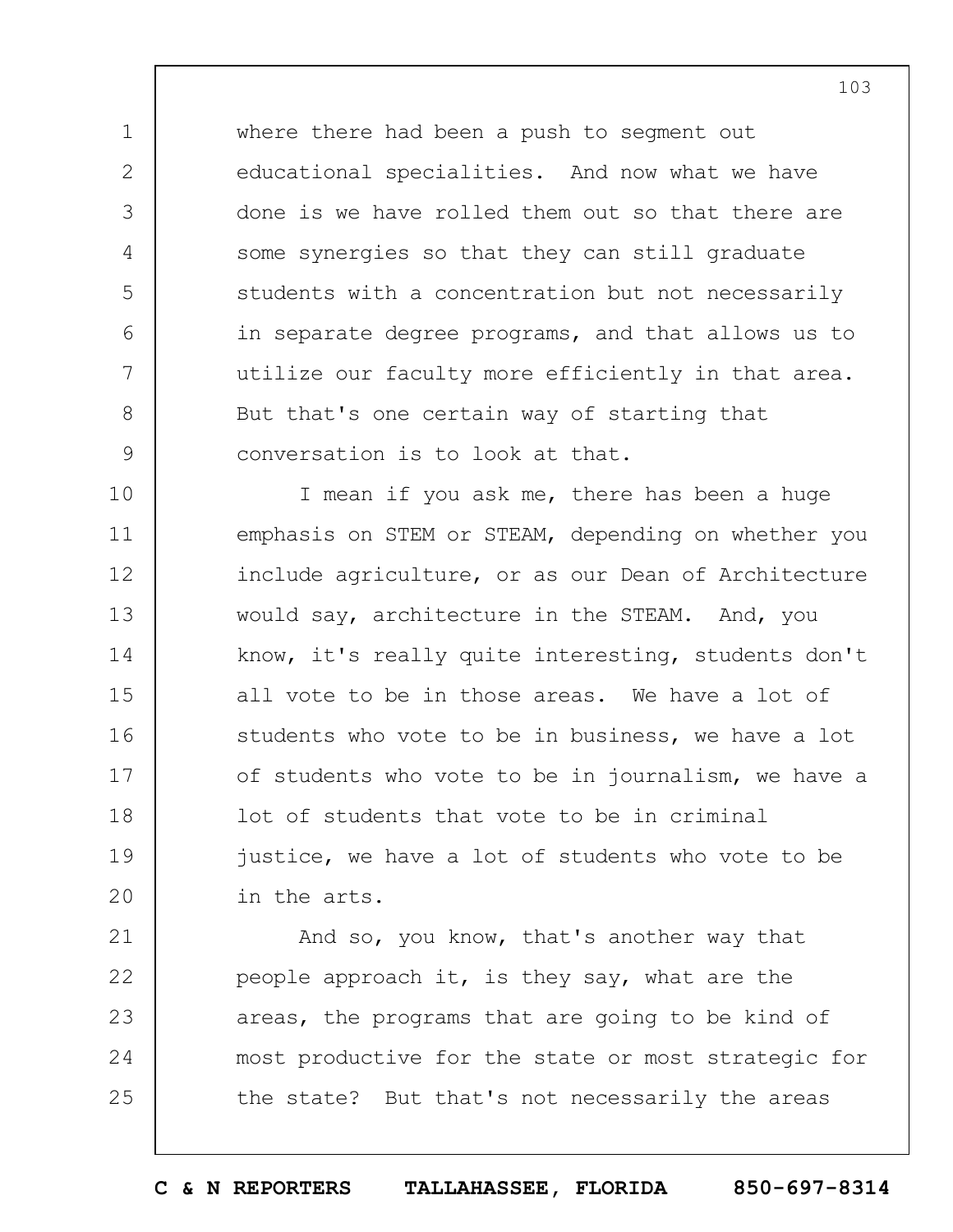that the students are interested in being in. So that's something that you have to think about when you're thinking about those kinds of questions.

1

2

3

4

5

6

7

8

9

10

Employment statistics is another way of thinking about it. As it turns out, our students who complete programs are actually pretty successful in getting in jobs. So, you know, there are lots of different factors that you can put into it. And if you're trying to get me to come up with a list on my feet, I'm not going to do that.

11 12 13 14 15 16 17 18 TRUSTEE MILLS: No, no, no. No, no, I'm more interested in, you know, your feeling about being able to achieve this definition, you know, across all of our -- you know, all of the programs that we're in, or are we prepared to, you know, make some of those difficult calls because I'm not sure that  $--$  I'm not sure, and maybe you are, that it is ultimately --

19  $20$ 21 22 23 24 25 PROVOST DAVID: I'm not sure that the definition of a best-in-class university means that every single program has to be best-in-class. Although the experience in every single program should be best-in-class, I don't know that every single program needs to be best-in-class. CHAIRMAN LAWSON: Trustee Washington.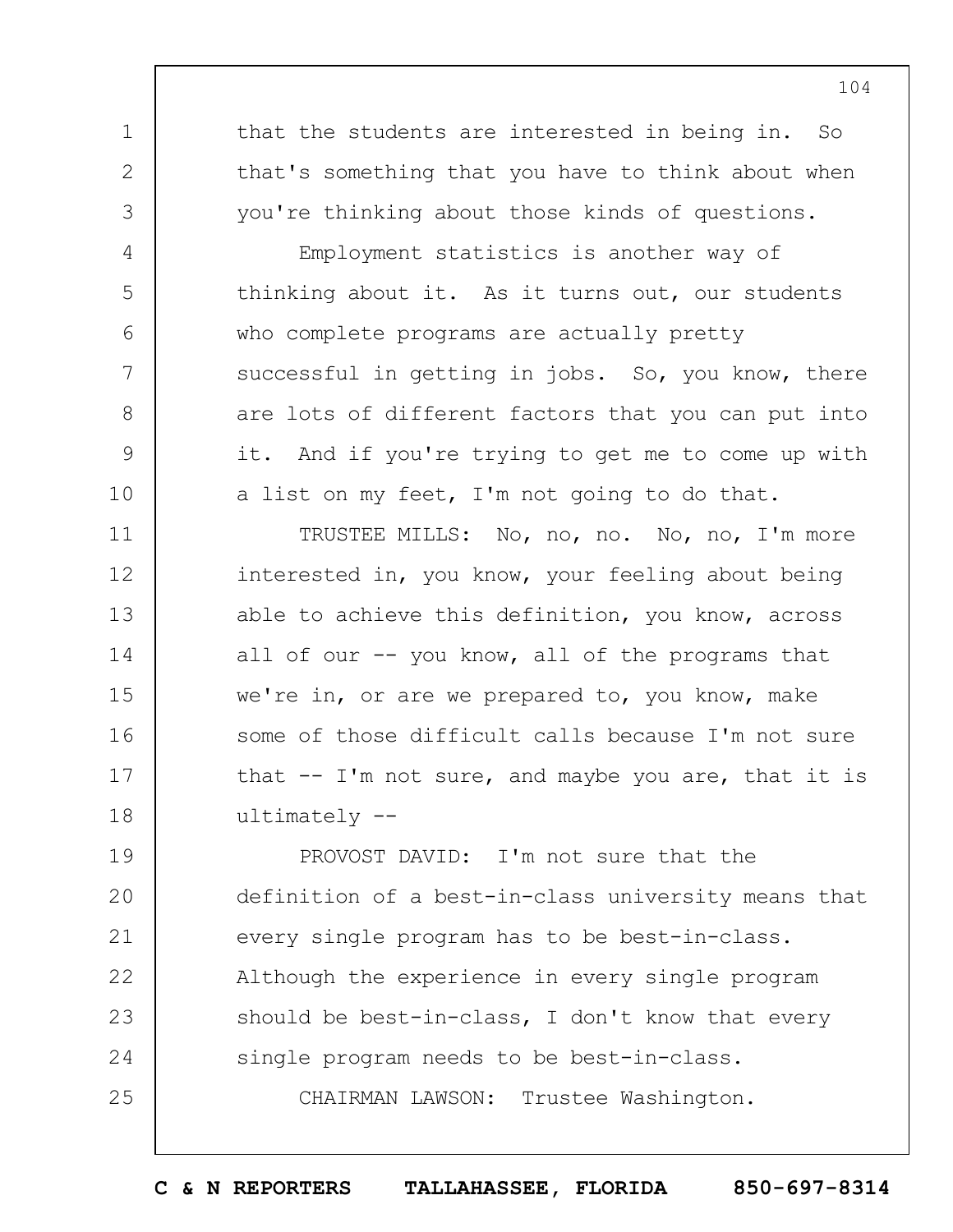TRUSTEE WASHINGTON: Just to piggyback off of Trustee Mills' comment, the process right now seems to be driven by, you know, student enrollment popularity which is fine at a time where we were funded on student enrollment; but the fact that we are now funded largely on performance means that we need to be looking forward strategically about the areas where we are performing and where we want to go. And obviously these are not easy decisions to make by any means; but, you know, at a time when we were funded by enrollment, it made sense to make decisions by enrollment. But at a time when we're funded by performance, we might have to think about how we sort of change our lens to accommodate that.

1

2

3

4

5

6

7

8

9

10

11

12

13

14

15 16 17 18 19  $20$ 21 22 23 24 25 PROVOST DAVID: Right, and we are looking at it from various perspectives. I will -- you know, there are other things that should be put on the table, one is that we are funded partially by performance. We're also funded by research. We are funded for graduate students in a different way than we are from undergraduate students. Performance funding metrics focus primarily on the undergraduate student experience and not on the graduate student experience. So it can't just be lined up against performance funding metrics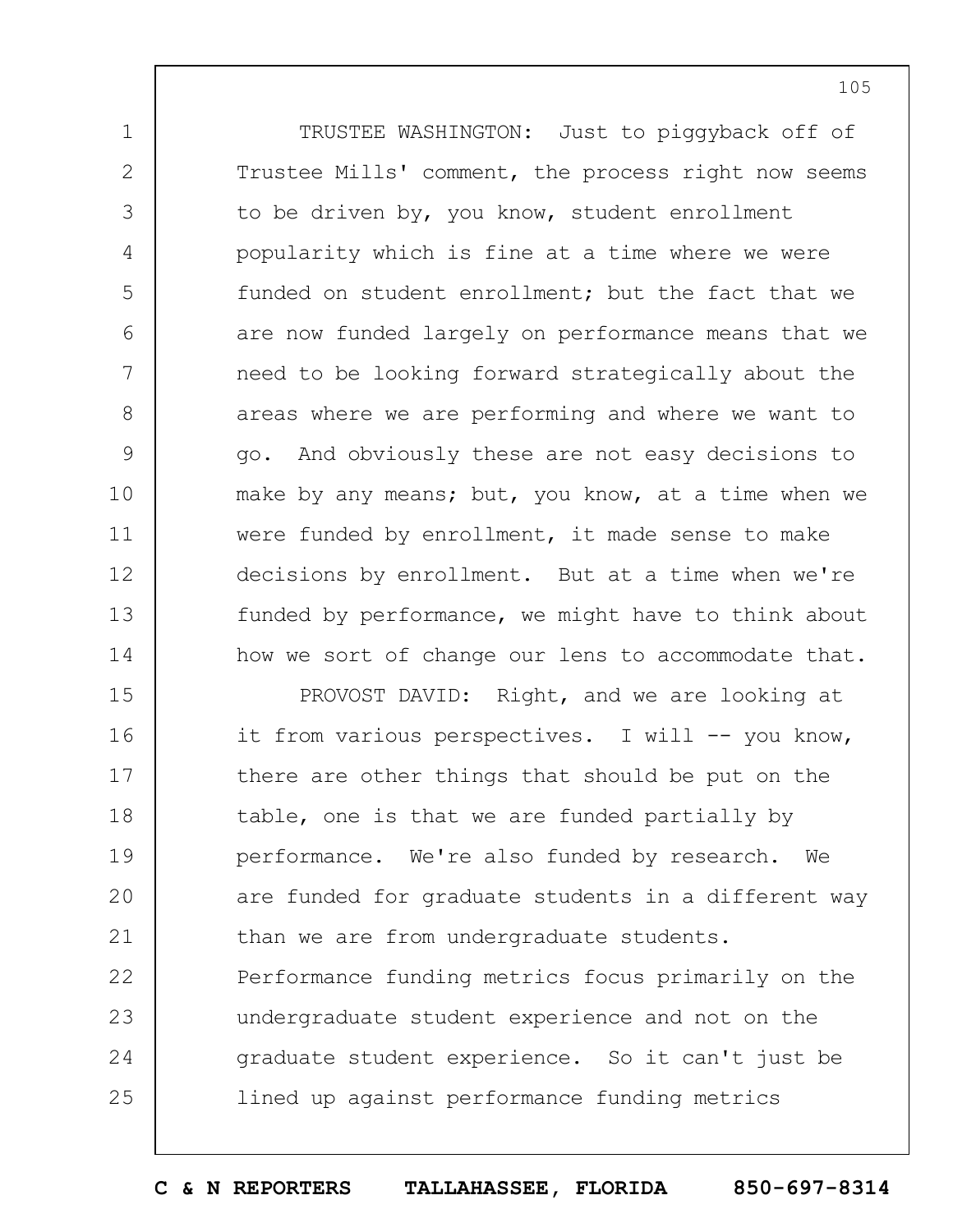1 either, so --

2

3

4

5

6

7

8

9

10

PRESIDENT MANGUM: But I would also like to add the external view is really closely related to your faculty and their research and their reputation and their recognition. So it's very important that that renowned faculty and your industry and collaborative relationships and that investment from the outside of state government, so to speak, is extremely important to the reputation of the institution.

11 12 13 14 15 16 17 18 19  $20$ 21 22 TRUSTEE GRABLE: Mr. Chairman, and I would like to second what the President is saying. Again, we have to look at how we're enhancing our faculty, how we're handling the workload that they have because the Provost just mentioned that research is another way that we fund our University. So we must make sure our faculty has the opportunity to conduct research for those who want to conduct research. So this is very important, and I think the President just made that point very clearly. CHAIRMAN LAWSON: I think, I think --

23 24 25 TRUSTEE REED: Just one other point. CHAIRMAN LAWSON: Yes. TRUSTEE REED: I think, you know, this is a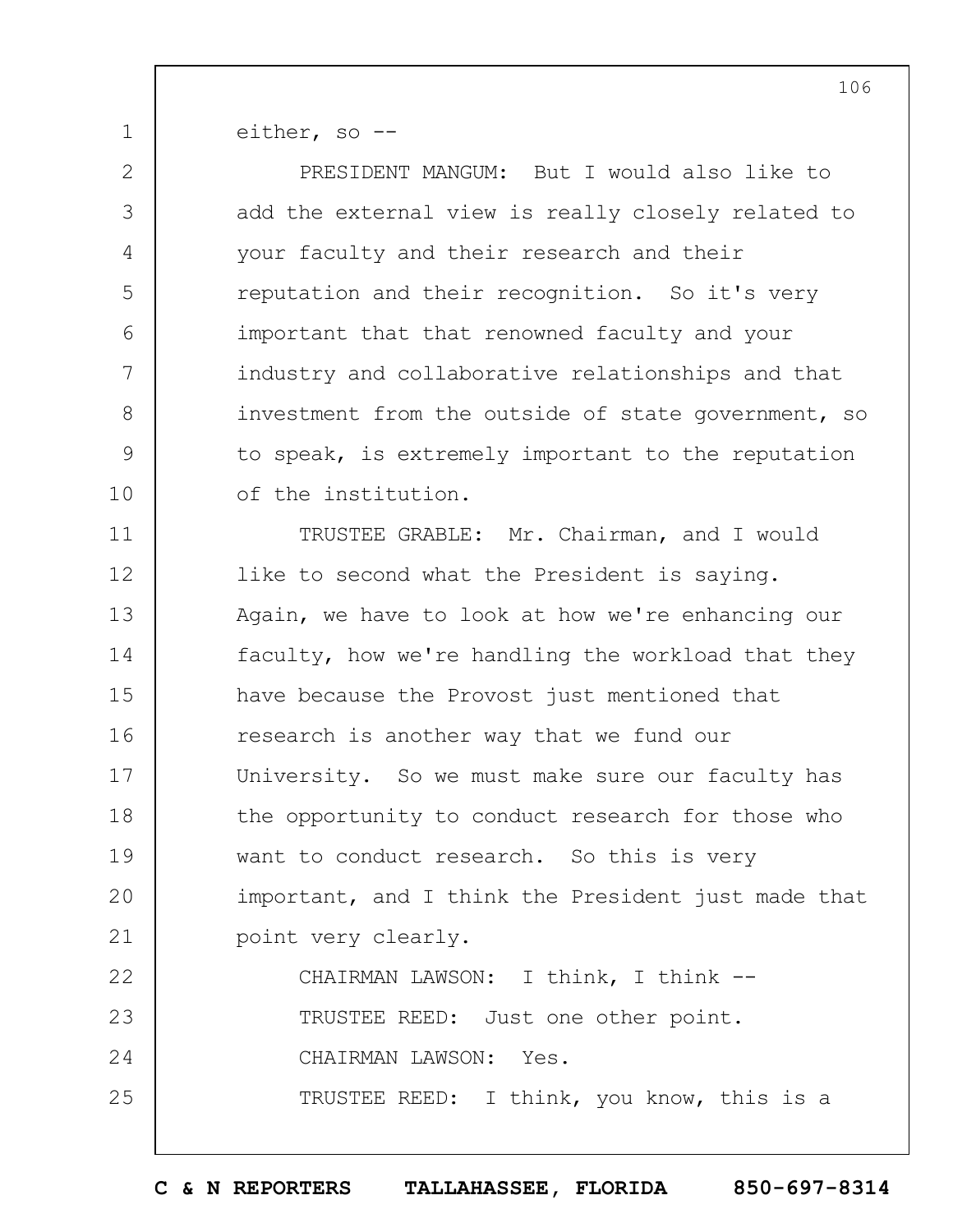great start to a very great strategy and I really love a lot of the points that you have articulated here. One item I didn't hear is: How do you leverage corporations and partnerships with corporations in support of students, in support of co-ops, internships and even the faculty from a research standpoint, and how have we woven that in from a strategic perspective?

1

2

3

4

5

6

7

8

25

9 10 11 12 13 14 15 16 17 18 19  $20$ 21 22 23 24 PROVOST DAVID: Right. So I'm not sure, is --I'm not sure if others are going to speak about this. I can tell you from the research respective, and Doctor Timothy Moore's son is getting married today so he's not here, but he would tell you that that is certainly something that -- those kinds of research partnerships or partnerships that we're looking at from a fundraising perspective, I am thinking about how can we build out the research space on the third floor of the pharmacy building by getting a pharmacy company to partner with us, I'm thinking about how can we get some of our equipment manufacturers to give us equipment for labs that will allow our students to train and then hopefully go out in the world and buy their equipment one day.

So those are things that we are thinking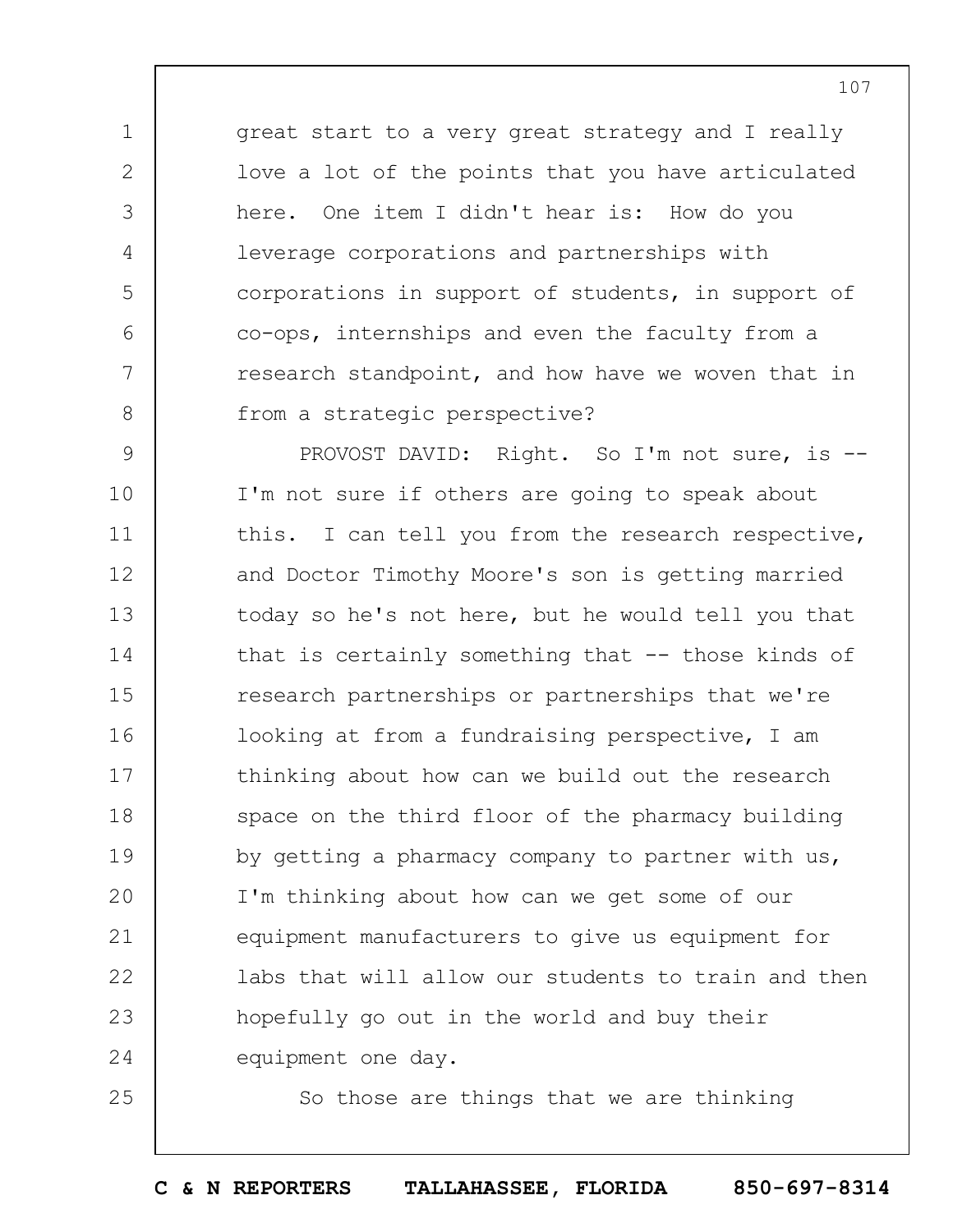about. We certainly through our various partnerships, through our career fairs and other opportunities leverage our corporate partnerships. Certainly SBI is one of the leaders on our campus in doing that. So those are things that we are absolutely thinking about as we move forward because it's part of our strategy.

1

2

3

4

5

6

7

8 9 10 11 12 13 TRUSTEE REED: Yeah, I think there is a key opportunity there, especially when you talk about accelerating some of the needs in the University and promoting the brand as well, is really that corporate partnership that really should be a key focus for us moving forward.

14 15 16 17 18 19  $20$ 21 22 PROVOST DAVID: And I know our new dean of the College of Engineering is very much interested in pursuing that. Hopefully you'll see how, when you're going through with more of that detailed look, the specific metrics that we've identified, you'll see how those fit into this portion of the story and the best-in-class educational experience that I've described; and otherwise, I'll sit down unless there are any more questions.

23 24 25 CHAIRMAN MONTGOMERY: Okay. Thank you, Provost David. I'm sorry, Trustee Lawrence. TRUSTEE LAWRENCE: I'd only give you one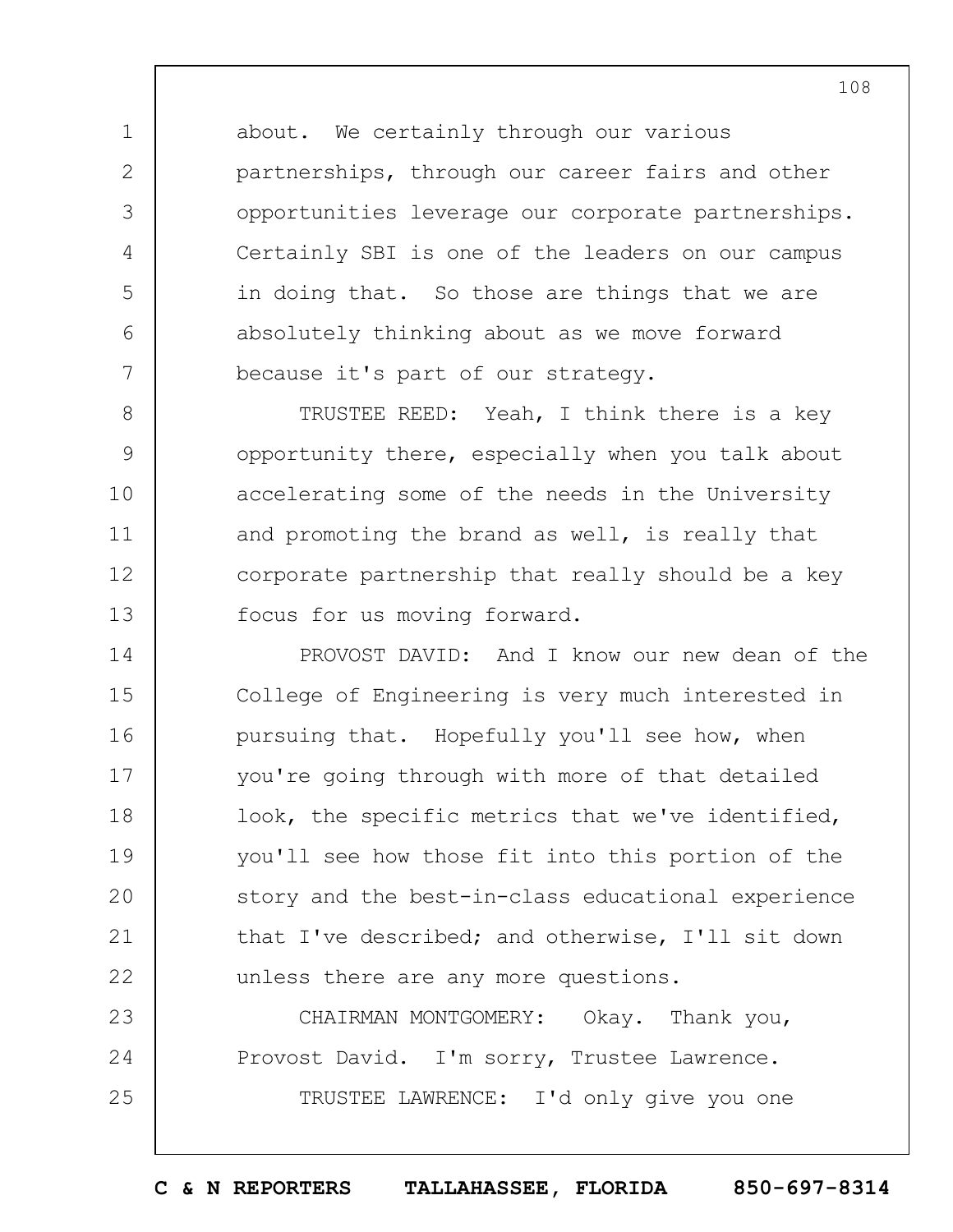1 2 3 4 5 6 7 8 9 10 11 12 13 14 15 16 17 18 19  $20$ 21 22 23 24 25 observation. This is my very first meeting, but hearing the President and hearing the Provost, I would love for every constituent of this University, every alum, the Governor, the Legislature, the Board of Governors, every student here, every teacher hear to have heard this presentation. You would be energized for the future of this place hearing both of these people talk. CHAIRMAN LAWSON: Thank you. TRUSTEE LAWRENCE: It was very exciting. (APPLAUSE). CHAIRMAN LAWSON: Thank you, Provost David. At this point we're going to take -- let's call it 15 minutes for folks to make a few phone calls and kind of check in back at the ranch, and then we'll come back right at, let's say 3:30 or thereabouts, and we'll continue with the discussion and then wrap up with an overview from the President as kind of our next step. PRESIDENT MANGUM: Okay. (BRIEF RECESS). CHAIRMAN LAWSON: Board members, if I could get you to assemble around the table, please. We are -- believe it or not, we've caught up,

109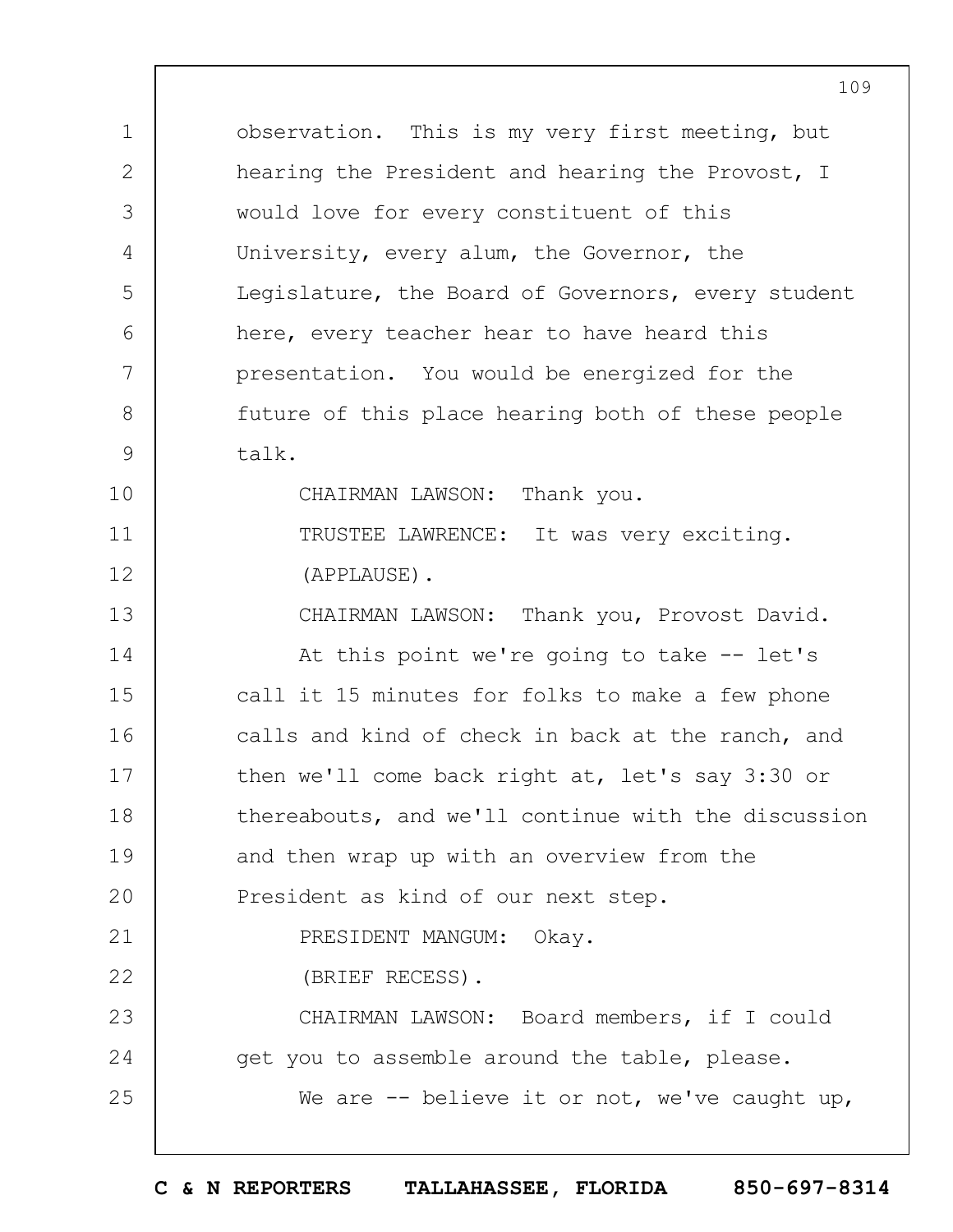we are back on schedule, potentially a little ahead of schedule.

TRUSTEE DORTCH: There you go.

1

2

3

4

5

6

7

TRUSTEE WASHINGTON: Don't say that.

CHAIRMAN LAWSON: Don't say that. Okay, I understand. I'm going to have to watch her facial expressions from here on out.

8 9 10 11 12 13 14 15 Okay. So let's start with Mr. Cotton, and this is, you know, really important to everything because it is backdrop that everything stands on when it comes to the institution; and that is, you know, the dollars and cents. Obviously a lot comes from the State but, you know, private fundraising is a big piece of what we do and will continue to do moving forward as well.

16 17 18 19  $20$ 21 22 23 24 25 So with that, I'd ask Mr. Cotton to give us an overview. And then, Board, at the conclusion of this, in speaking with Doctor Mangum, we're going to talk a little bit about process, kind of where we want to go with this data and the documents from here such that we do a couple of things: One, we can provide intelligent feedback to you guys after really digesting this; and two, getting the President and her Leadership Team in a position to present this to the Board of Governors. But even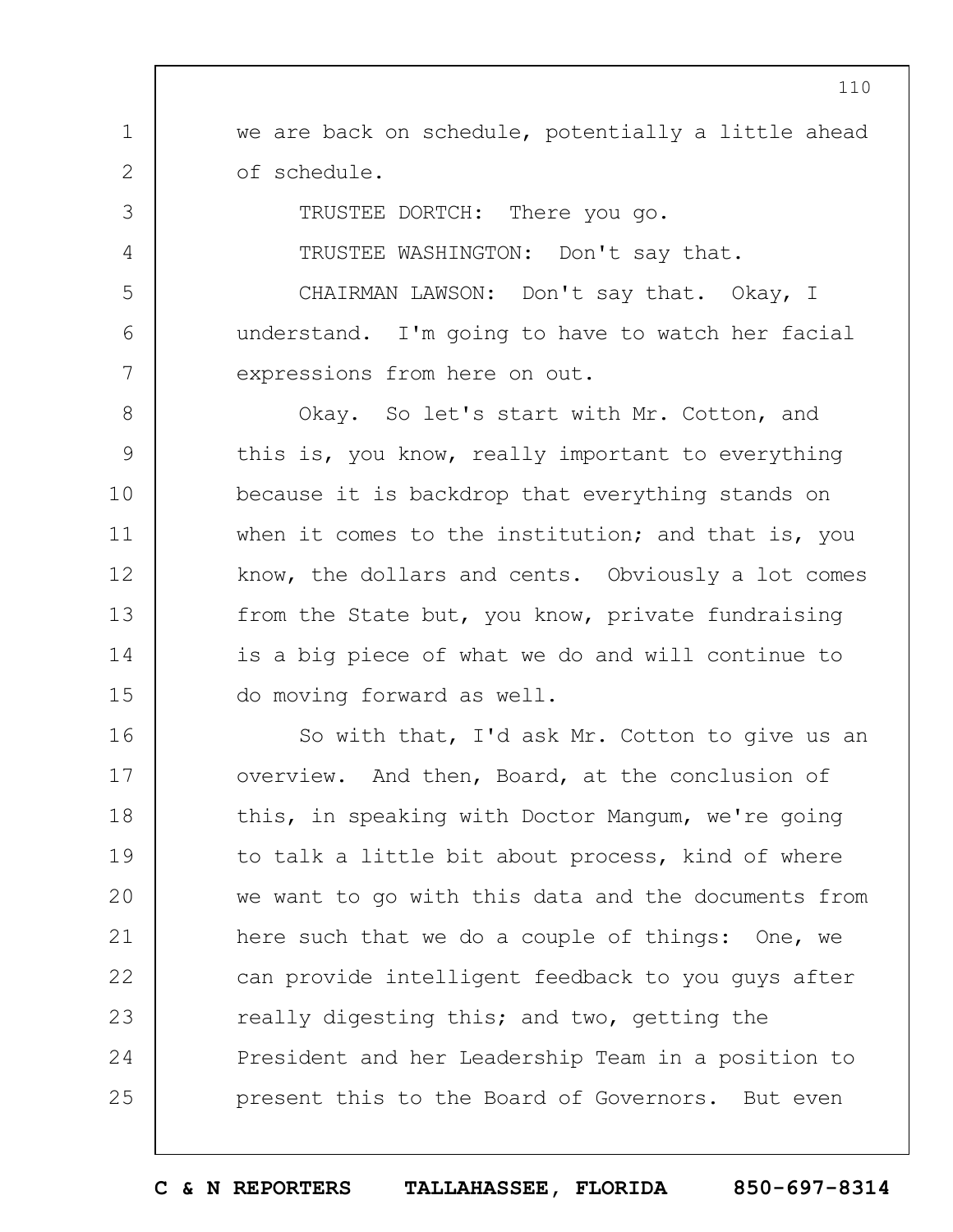before that, Doctor Grable, there are some faculty discussions that have to take place as well. So we just need to, you know, make sure that we're in a position to hit all the milestones once we leave here today.

Okay, Mr. Cotton.

1

2

3

4

5

6

7

8

9

VICE PRESIDENT COTTON: Mr. Chairman, and to the Board and Doctor Mangum, thank you again for the opportunity to speak.

10 11 12 13 14 15 16 17 18 19  $20$ 21 22 And as the Chairman indicated, I'm going to give you kind of an overview of where we are and how I think all of this fits as it relates to the strategic vision and to kind of give you a snapshot of where I think we're headed as it relates to framing a pathway toward fundraising. And let me begin by saying the entire process that we're looking at is a strategic concept that we're putting out, anticipating and expecting that the President and the Board will weigh in and say: We want you to go bigger, or we want you to rethink. And I know Doctor Mangum likes the fact that I said go bigger, because that is what this is about.

23 24 25 My team and I have put together concepts for you expecting you to say: Have you considered or I will be glad to introduce you to, and that is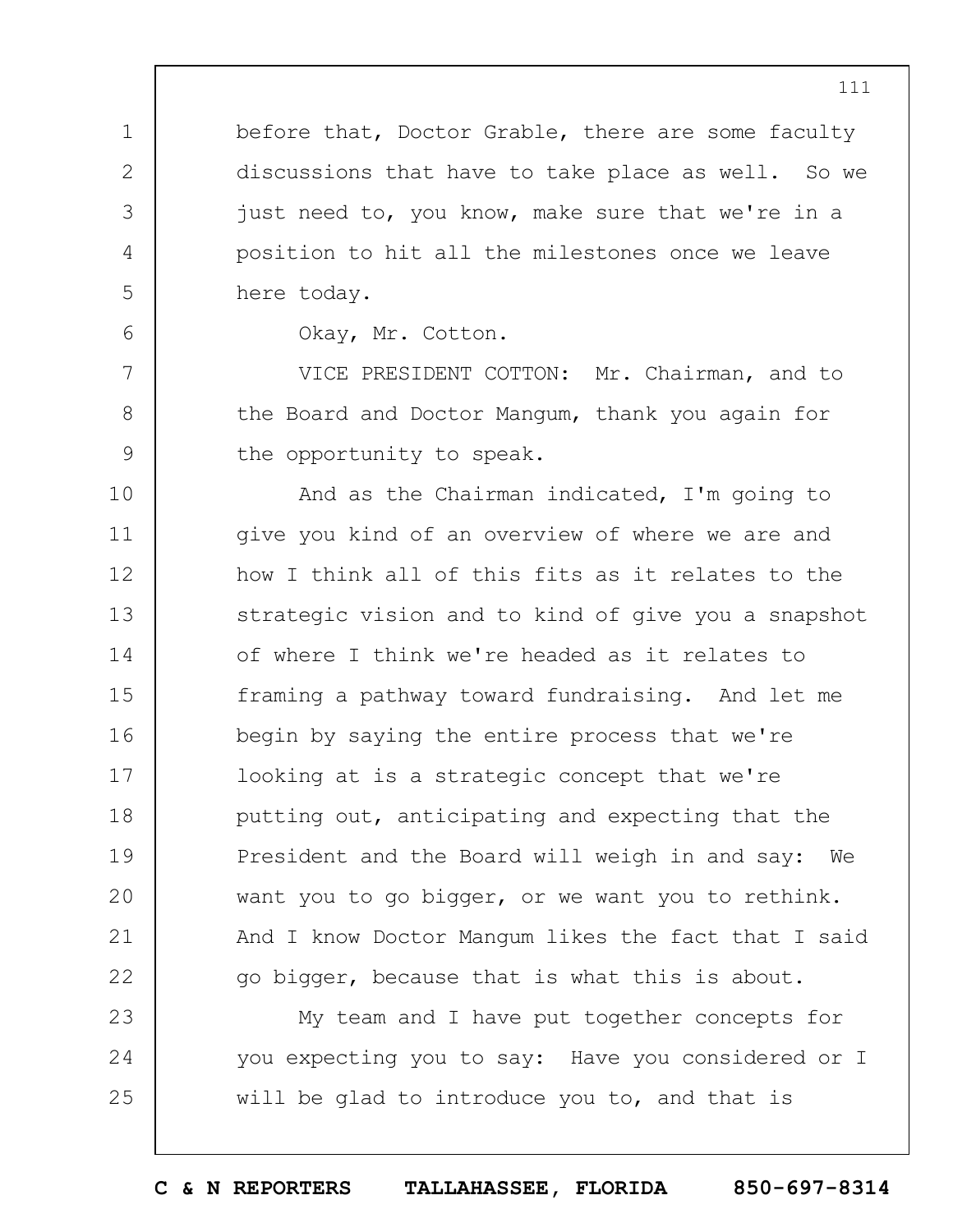something that we want you to keep in mind; that we expect as those who bear the fiduciary governing responsibility, we expect you to weigh in and say: I would love to introduce you to, as Trustee Woody did when I first arrived here last year. He put together what we think was a wonderful reception, he's since introduced us to people who are tremendous prospects, so we anticipate that happening.

1

2

3

4

5

6

7

8

9

10 11 12 13 14 15 16 17 Okay. So let us begin if we can with the first piece. You've heard the Provost talk about the educational piece, and you've heard Doctor Mangum point to kind of the broader vision. You heard me talk about this yesterday in reference to the fact that historically at FAMU we really have only raised roughly \$3 million a year; and we've done this historically for almost a decade.

18 19  $20$ 21 22 23 24 25 So in order for us to get to those broader visions that people have been talking about, that academic support for faculty that Trustee Grable talks about all the time, the endowed chairs that the Provost points to, that Building Champions campaign that A.D. Overton talks about, we've got to literally forget the 2 to \$3 million a year concept and we've got to moving ourselves to where

**C & N REPORTERS TALLAHASSEE, FLORIDA 850-697-8314**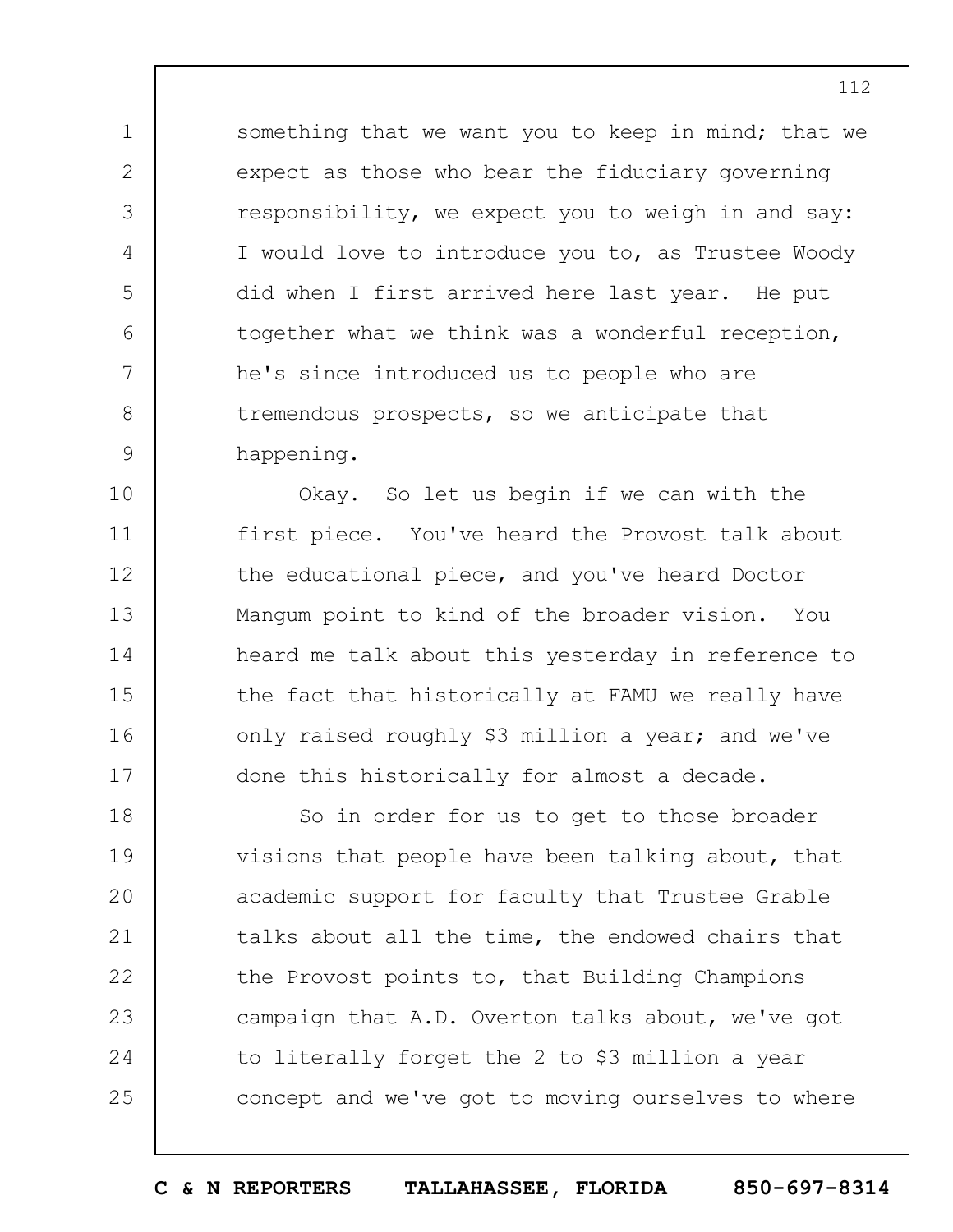1 2

3

4

5

6

7

8

9

10

11

12

a university of our size needs to be, which is the 15 to \$20 million a year piece.

Now I did the basic math, and I asked my Assistant Vice President for Alumni Affairs, Doctor John Michael Lee to give me the numbers, and we have roughly 45,000 alum. Is that right, Doctor Lee? So if we do the basic math, how do we get to the millions we need to do? Well, simply put, if we take 5,000 people and commit them to give us \$5,000, case closed. But you know as well as I know, it's not that simple, it really isn't that simple.

13 14 15 16 17 18 19  $20$ 21 22 So what we've got to do is we've got to realize that although we've raised \$6 million this year and that that's a record high and I'm proud of that as your Vice President, I know that's nowhere close to where a university of this size needs to be. And I don't say this to be derogatory, but it's almost embarrassing, to be frank with you. A university with this history, with this prestige and this capacity should not be raising \$6 million a year.

23 24 25 Okay. Now let's go forward. Now the good part about that is I've been bragging about the fact that as of right now, and I had them to run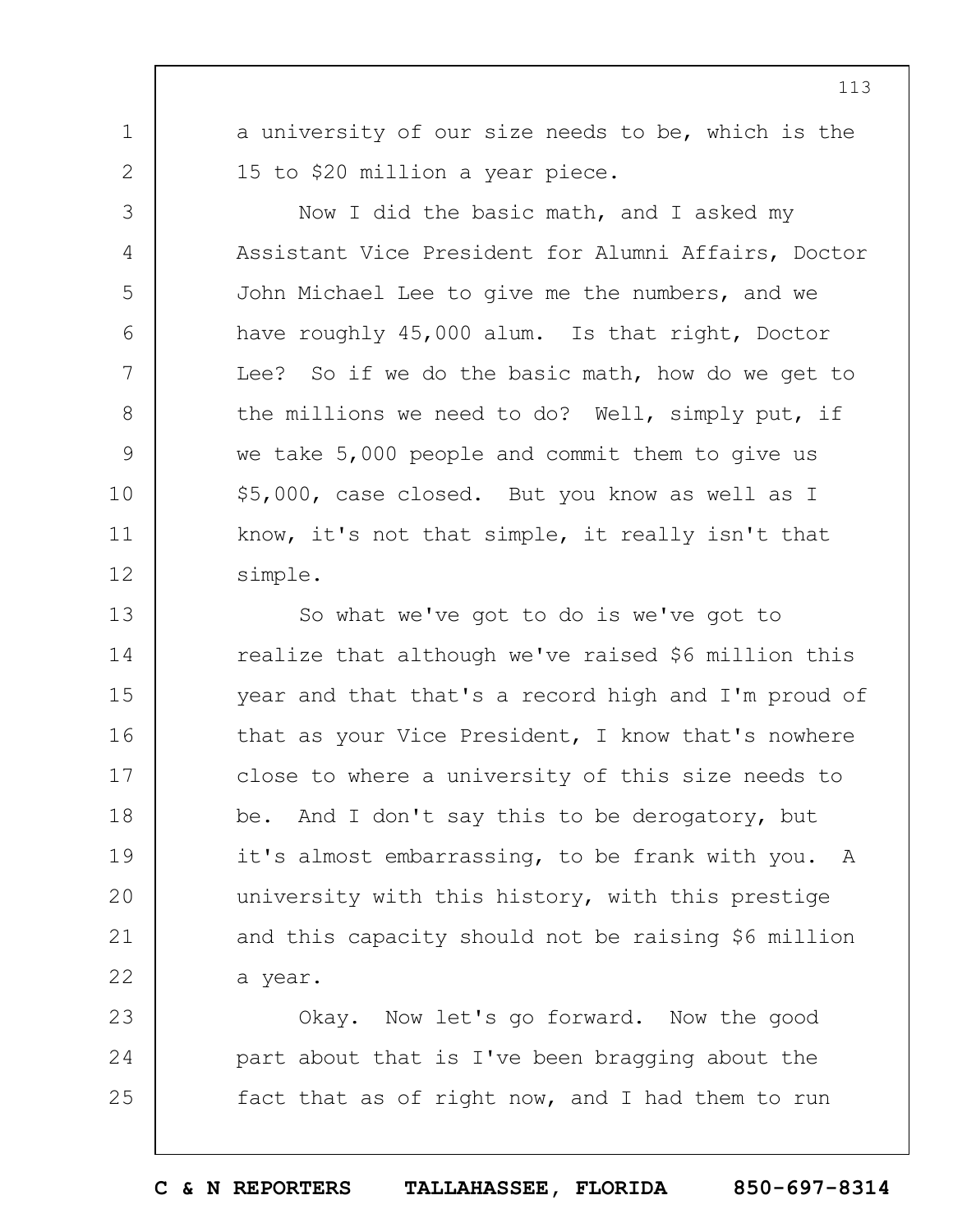the numbers, we're at 61,000, less than \$61,000 away from raising 6 million. But what's the next logical step? How do we put all this together? How do we get to the Building Champions Campaign? How do we do that? How do we get to fulfilling the President's mission of making us best-in-class?

1

2

3

4

5

6

7

8

9

10

11

12

Well, I think one of the first things we've got to do is we've got to create the bright shiny object for FAMU. We've got to ask ourselves: What is the thing that excites about Florida A & M University? How do we get back to those glory days that people talk about?

13 14 15 16 17 18 19  $20$ 21 22 23 Well, the first thing you've got to do is you've got to frame a campaign built around a real vision. We've designed a campaign that we're calling Tomorrow's Promise. Tomorrow's Promise is going to be a \$100 million capital campaign that pulls in all of these things you've heard us talk about: Academic excellence; building champions on and off the field; endowed chairs; fixing and repairing infrastructure. All of that is going to be encapsulated within that hundred million dollars campaign.

24 25 Now how do you do that? Again, you begin with creating what I call that bright shiny object. The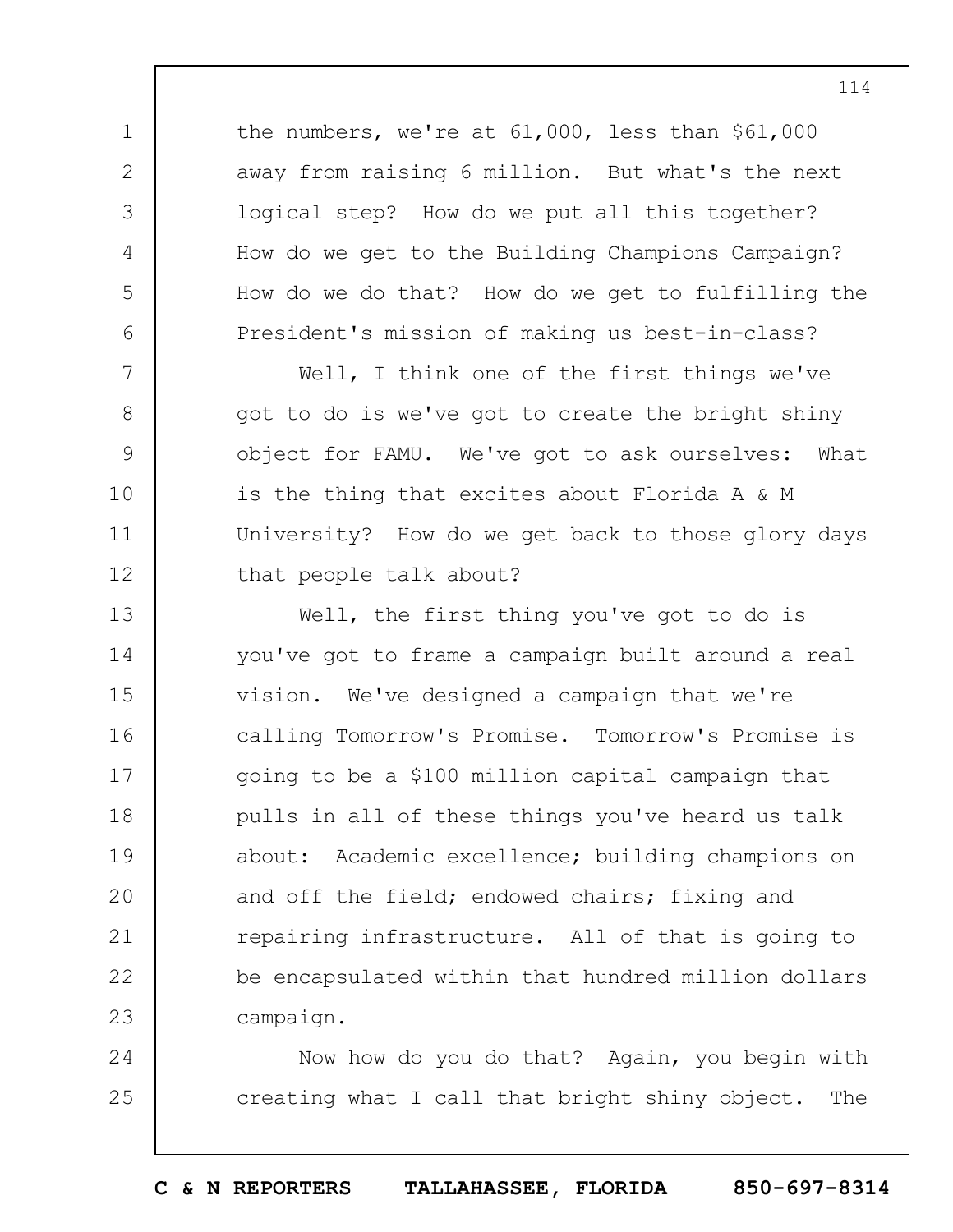bright shiny object is that thing that we all point to and say: This is FAMU.

1

2

3

4

5

6

7

8

9

10

11

12

13

When I travel around the country and I tell people I'm from Florida A & M University, one of the first things they say is, aw, you guys have the best marching band in the country, and we do. But to make sure that we emphasize that we've got one of the greatest marching bands in the country, we've got to have money. They've got to be able to travel; they've got to be able to fund all of those scholarships they need to have; and we've got to make sure that we put the resources on the table.

14 15 16 17 18 19  $20$ 21 22 Now what are the critical components of that? This is where we're going to need your help. I'm sure you realized this when you were appointed, but you are with the President, because although people may think I am, the President is the chief fundraiser for this University, she certainly is. The President is the chief fundraiser of this University. People might like the fundraising guy, but they love to meet the President.

23 24 25 So we've got to get the President and the Board of Trustees on planes with my team traveling all across this country, so we need your help. We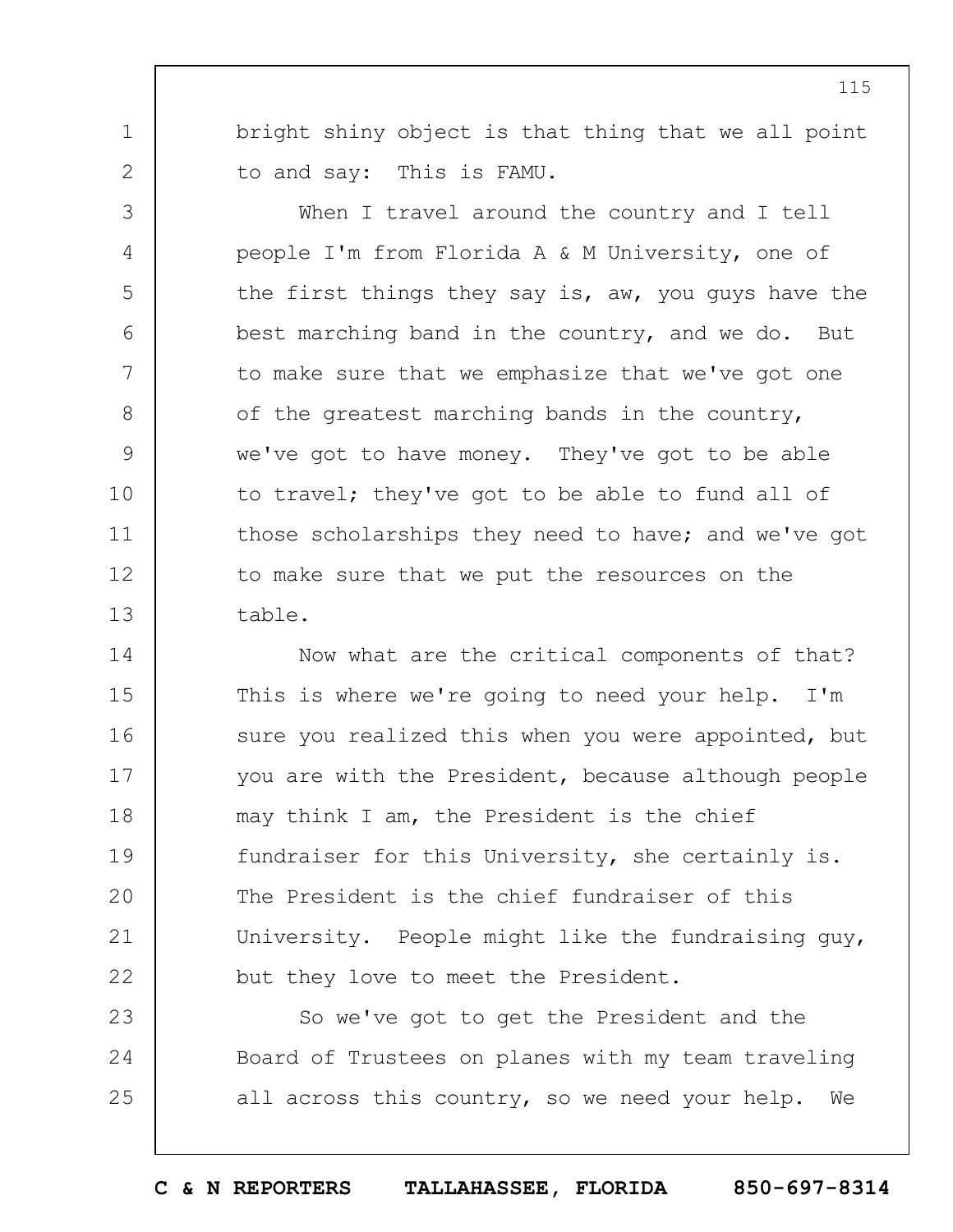need you to set up and utilize your high capacity Rolodexes to introduce to people with money, and then we need to introduce those people to the President. Simply put, that's the way we've got to do it. I've been at five other institutions, and that's the way it's done.

Your Honor, you've got to introduce us to people you know with money. That's the way it works.

1

2

3

4

5

6

7

8

9

10 11 12 13 14 15 16 Now these are the core pieces, and I'm going to rush through this, Mr. Chairman, if I could. The core pieces of this, we've done the numbers, and we believe that we've got to increase our prospect pool to 8,000 people who have the capacity to write us a check between 5 and \$10,000, 8,000 people. Now that's just the base.

17 18 19 20 21 22 23 24 25 Now I don't expect you, Trustee Woody, just to write me a check for 8,000 bucks, but what we do intend to do is we need to make it simple for you to be able to give us that money, at one time, spread out over payments, however you want to do it; but we've got to engage 8,000 people who have the capacity to do that. And for those of you who are the mathematicians, if you go down the list with me, you'll see how the math all adds up.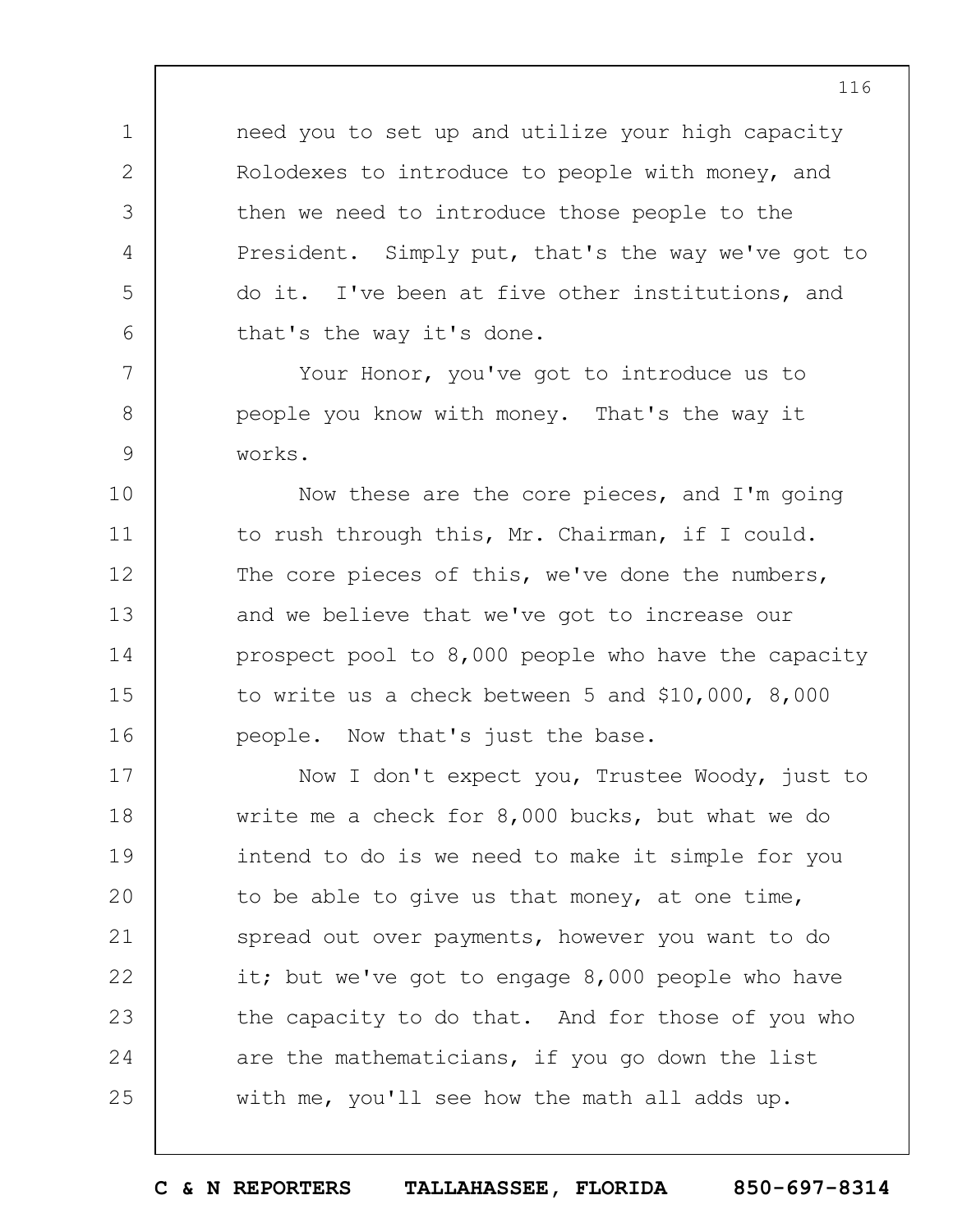We also believe that we've got to increase our corporate engagement to a minimum of \$25 million a year . We're right now hovering around 2 to \$3 million in corporate gifts. Again, for a university of this size, we can't tolerate that. We can't just have corporations coming to campus, creating internships, albeit important and we love those internships, but we've got to stop allowing corporations just to come to campus, having career days and setting up internships, we've got to have them writing checks; and our base has got to be \$25 million. So in other words, our corporate contributions have got to count for one fourth of our campaign.

1

2

3

4

5

6

7

8

9

10

11

12

13

14

25

15 16 17 18 19  $20$ 21 22 23 24 Staff, this is where we come in. We need to increase our faculty staff giving to one million bucks. We've been hovering around the \$200,000 range, we've got to do five times that, okay? Why? Because we say we love FAMU. And if we love the institution that provides us a wonderful living, we've got to give back to the University, Madam Provost, not saying you don't, but we've got to do that. Mr. Miller, that's what we've got do, faculty staff.

We've also got to ramp up this campaign. Now

**C & N REPORTERS TALLAHASSEE, FLORIDA 850-697-8314**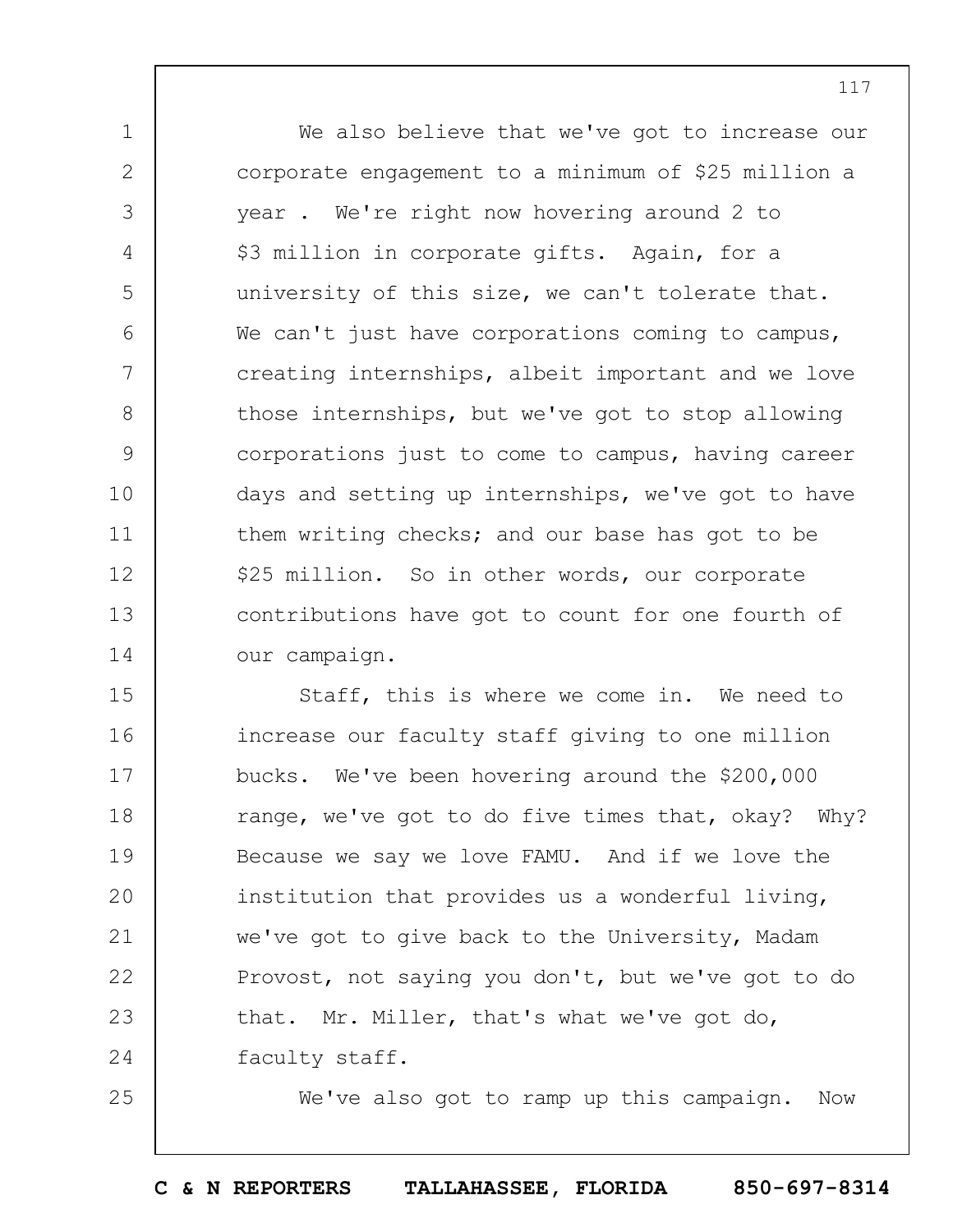this is where it gets a little difficult for the trustees and for administration. Ramp up in the professional development business means we've got to spend money. If we're going to raise a hundred million dollars, it will probably cost us ten, Madam President. Any successful campaign cost between 10 and 12 percent of what you raise.

1

2

3

4

5

6

7

25

8 9 10 11 12 13 14 15 So if you're going to raise a hundred million, we've got to spend 10 to 12 in order to do it. That's just the reality. In other words, we've got to hire more people. Since I've been here, we've hired three fundraisers, three fundraisers with the skill sets that are phenomenal, who are going to help us get to where we need to get; but we probably need about three more.

16 17 18 19  $20$ 21 22 23 24 So just know you'll be hearing me come back saying: We've got to increase our budget. Now that's just the fundraisers, but in order to make the campaign for what the provost has laid out as a strong academic campaign and for what Trustee Grable talks about for faculty and staff, we've got to go beyond that. We've got to put together educational materials, teaching materials, that's going to cost money.

The other thing we've got to think about is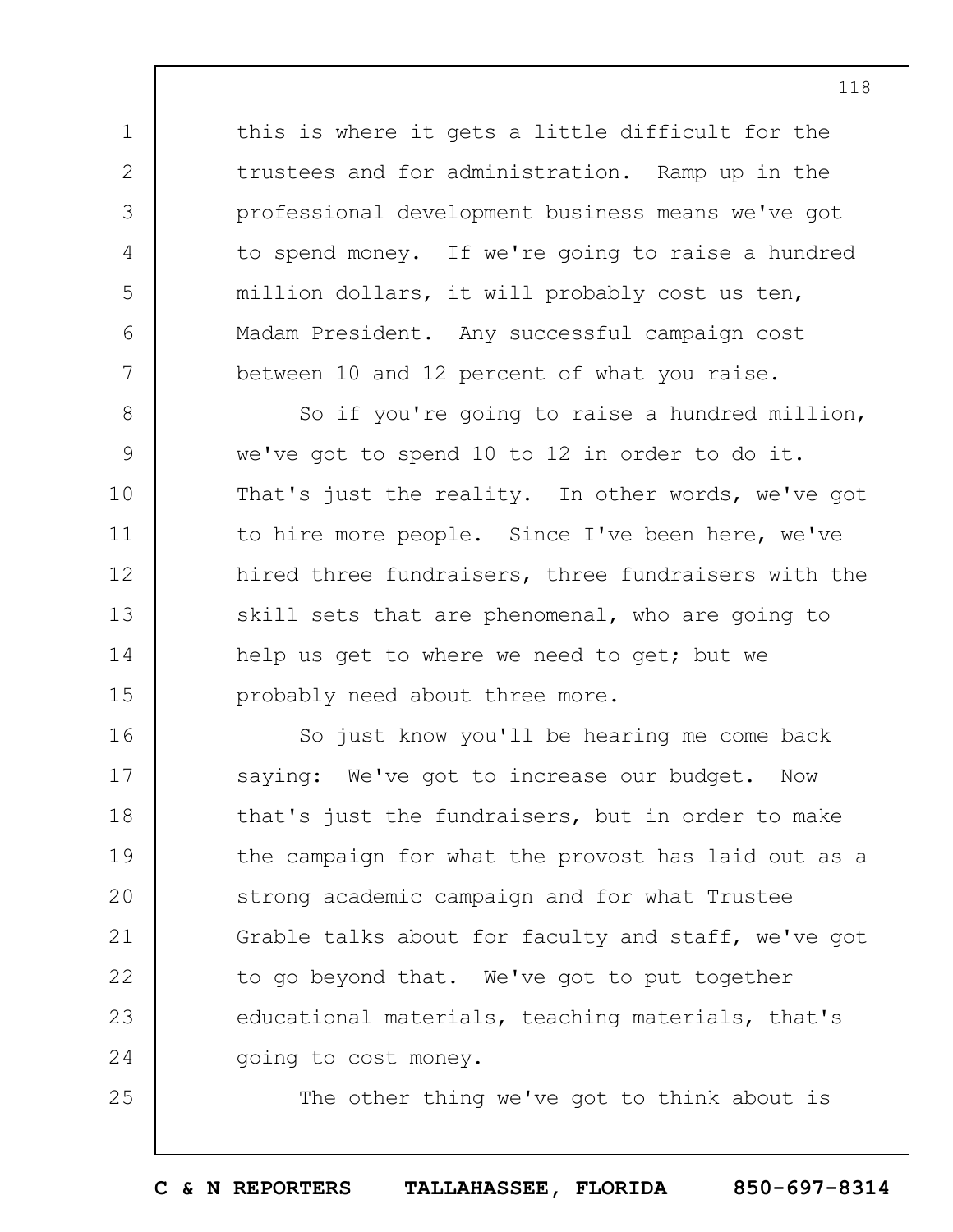Trustee Lawrence asked a very good question yesterday, which was: When is the last time we did a campaign, how much was it, and what was the result? We went back and found out we have not done a comprehensive capital campaign here before. We've done a campaign, but we have not done a hundred-million-dollar comprehensive campaign. The reason we need to do a hundred-million-dollar campaign is because we've got expensive needs.

1

2

3

4

5

6

7

8

9

10 11 12 13 14 15 AD Overton, if he was here, he'd tell you he probably needs a hundred million dollars. I know the Provost would love to have a hundred million dollars. I know the Presidents wants \$250 million as a minimum. But as your fundraiser, I'm telling you: We need to start at a hundred million.

16 17 18 Now if we raise 200, I'll be happy, but we need to start with a hundred million, comprehensive, okay?

19  $20$ 21 22 23 24 25 In order to do that, this is what we've done and this will be made available to all of you, but this is what we call the fundraising pyramid, this is how we get to that hundred million. We've broken it out, we took the numbers that Doctor Lee and Carmen and their team have put together and we broke it out for you, and this is how they have to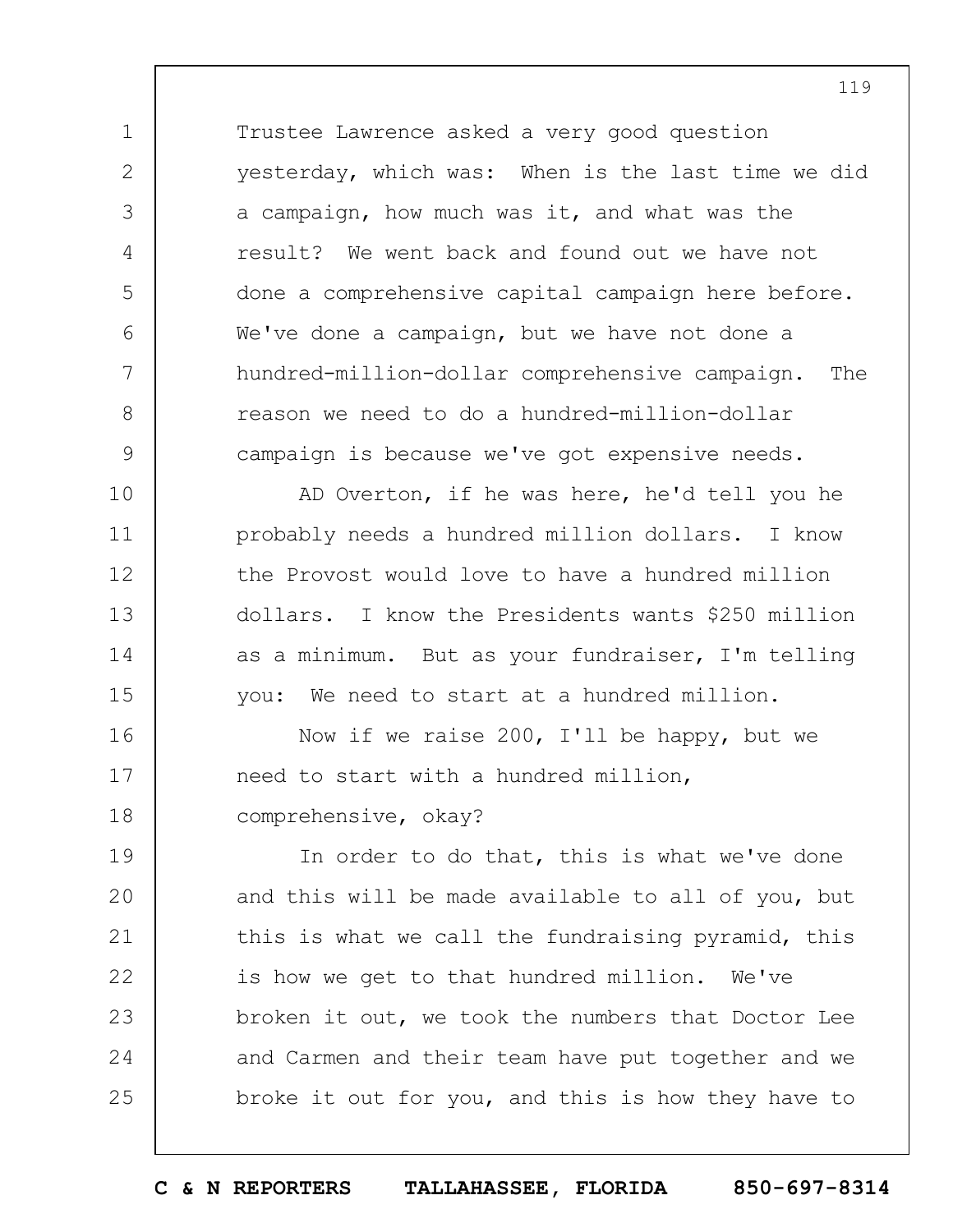break out in order for us to get to that hundred million.

1

2

3

4

5

6

7

8

9

10

11

12

13

14

We've literally taken 22,000 alum and we've segmented those 22,000 out into categories of where we think they have the capacity to give. Mr. Chairman, we've already placed the Board members in categories on that list. So in other words, we have a good feel for where we think you already are. We also have a good feel for where we think many of the people in the audience already are. Doctor Chipman, we've already put you on that list. So we know we have a good feel for where everybody is. That's how we're going to get to a hundred million.

15 16 17 18 19  $20$ 21 22 These are the core areas that we believe the money needs to go. But again, this is what we think, but this is where you weigh in. This is where we're saying the money needs to go. We think we ought to put at least 30 million into athletics; we think we ought to put at least 20 million into agribusiness. But this is your fundraising team putting this together, this isn't the Provost.

23 24 25 The Provost is going to take a look at the list, and my bet is between the Provost and the President and the Board of Trustees, you're going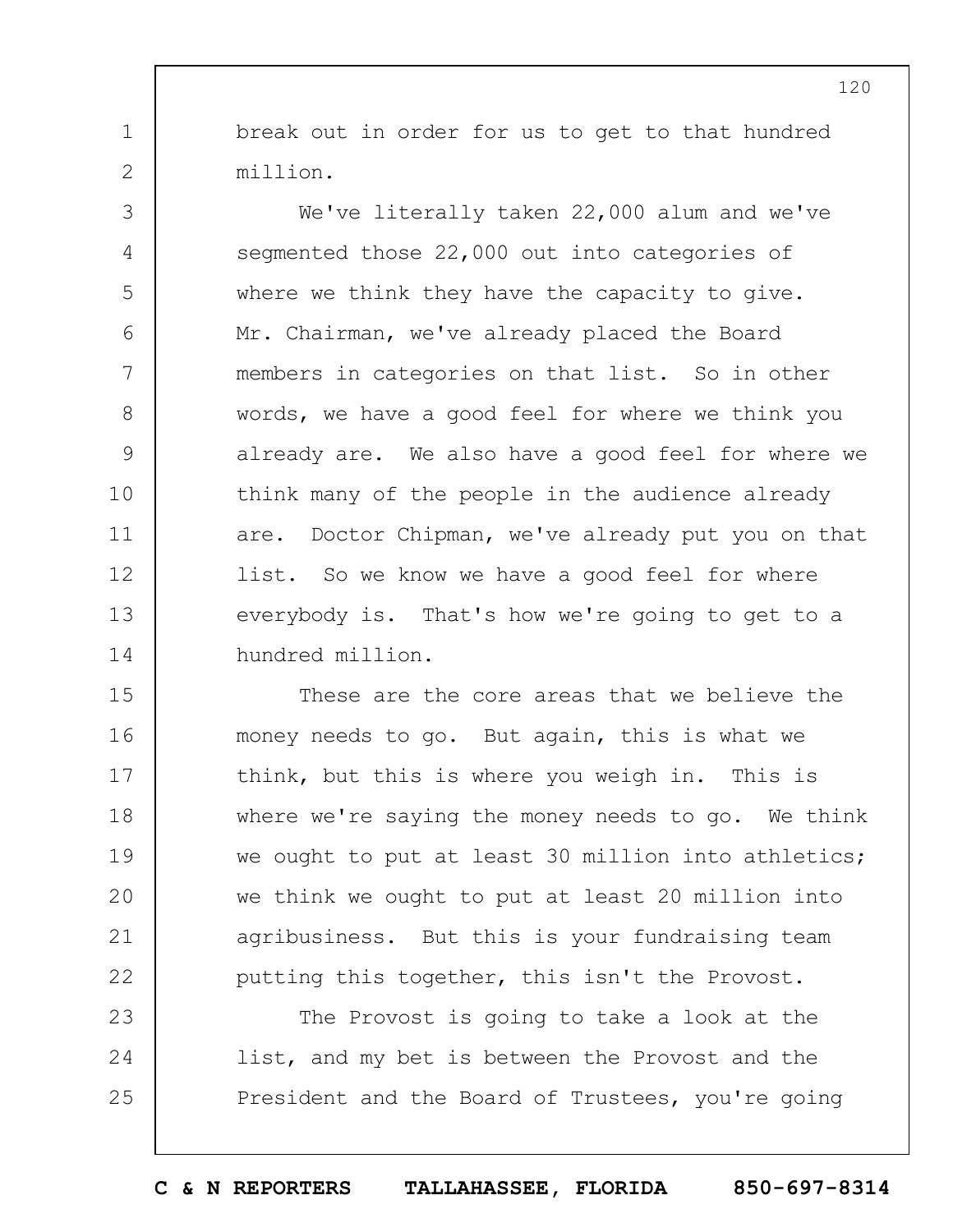to give us a different perspective of where you think the hundred needs to be, but we're starting here.

1

2

3

4

5

6

7

8

9

10

11

12

One of the last things we want to say is this: When we look at the period between 2015 and 2020 or 2021 -- if you're wondering why we're beginning in '15 is because with any campaign you begin when your president technically has their first full year. So your campaign will begin when Doctor Mangum's first year kicked in, which was your best fundraising year up until the time when I showed up.

13 14 15 16 17 18 19  $20$ 21 During the President's year, we raised \$5.8 million. As I told you, as of right now, we're at 5.9 million and counting. We're 61,000 away from 6 million, so we're going to beat last year's numbers. But again, those two numbers account for your first anchor piece of your campaign and then it goes forward. It's what's called claw back campaign, so we're going to go back to when the President started.

22 23 24 25 I told you we're beginning with the 22,000. We think we have 5 to 7,000 people who can write checks for 25,000. Madam Trustee Washington, yes, we put you on that list. But the critical factor

121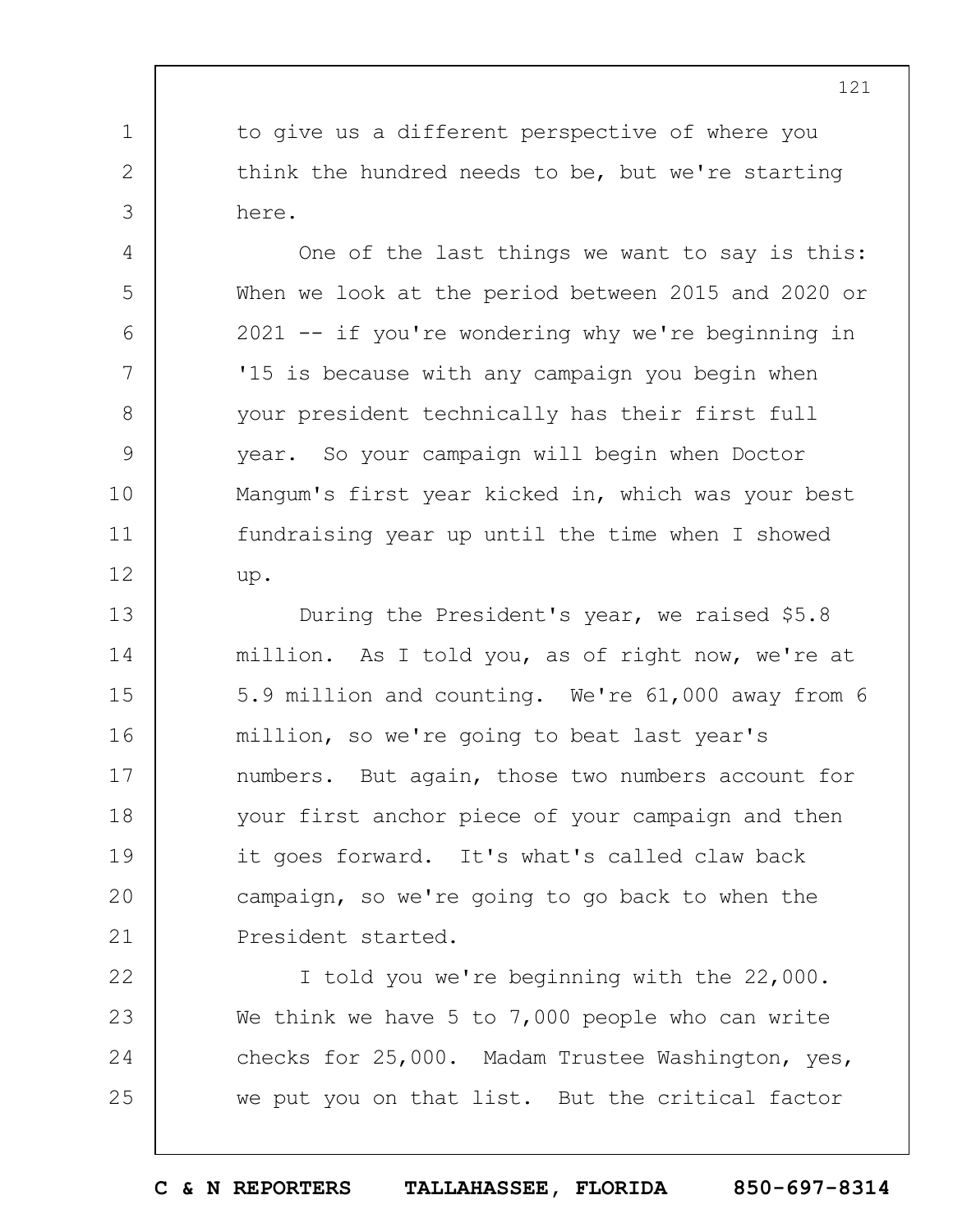is we've got to find us ten anchor gifts. What are anchor gifts? Those are people who can give us between 1 and \$5 million. We've got to find ten people who can do that. Because once you find ten people who can give us a million dollars, we've got a tenth of our campaign already beat.

1

2

3

4

5

6

7

8

9

10

11

12

13

That happens during what's called the silent phase of your campaign. So in other words, we're going to be silently talking to people over the next six to eight months about giving us that first 10 to 20% of the money. Once we get the 10 to 20% of the money, then we start talking about the public phase.

14 15 16 17 18 19 So in other words, people have been saying to me -- I remember when I first came on board, Trustee Lawson -- who was Trustee Lawson at the time; he wasn't Chairman Lawson -- he said: When are we going to start the campaign? And I kept saying, we're on the silent phase right now.

 $20$ 21 22 23 24 25 So in other words, for the next six to nine months, we're going to be the traveling across the country silently talking to people about giving us money. Once we hit that magic number of \$10 million, probably 10 to \$15 million, we will then start talking about a public campaign.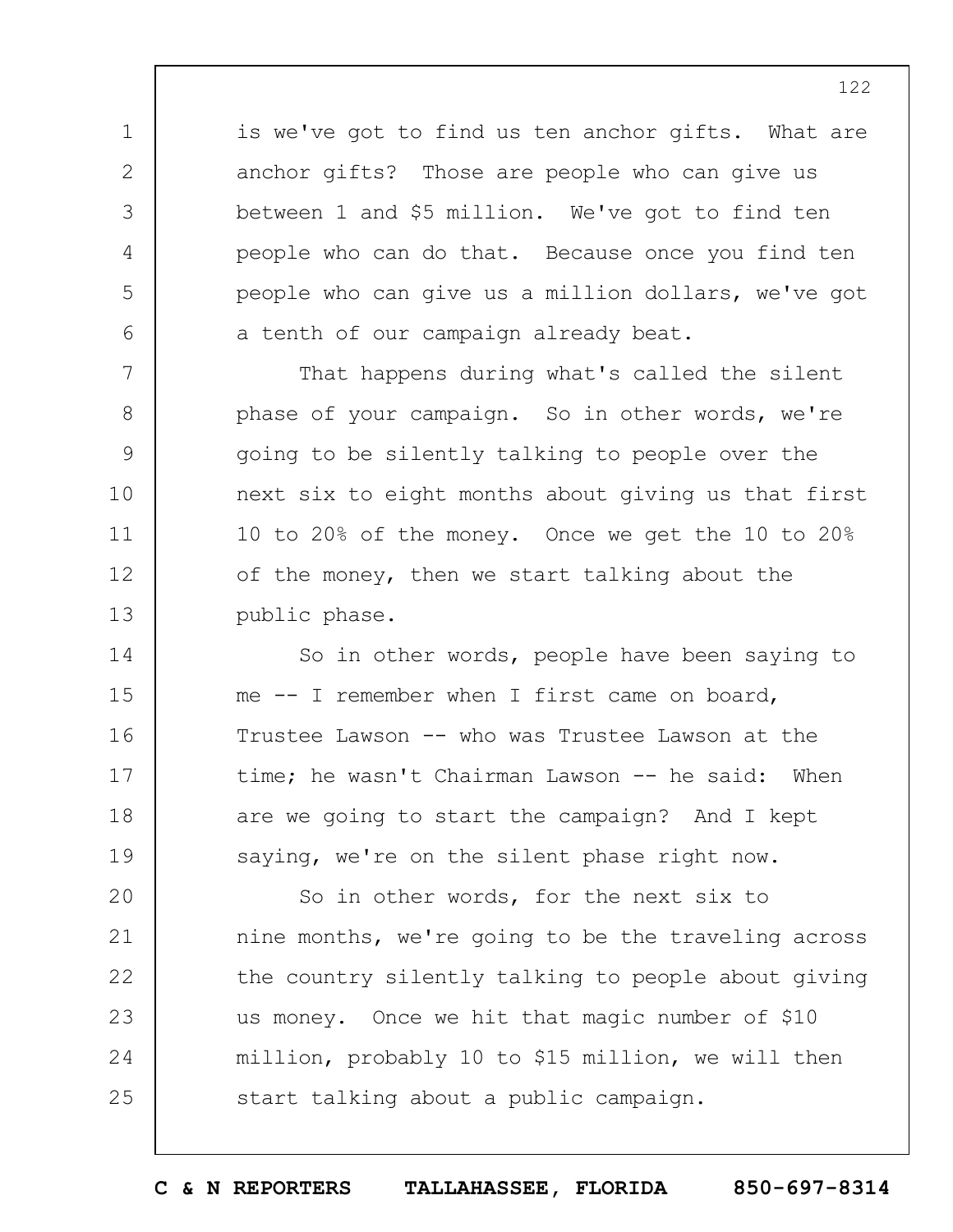Now this part won't happen, Madam President, but let's say that there is a tsunami or the martians invade and we don't get to our 10 to 15 million, we don't launch the campaign. You don't launch a campaign until you know you have your base money in hand. That's why it's called the silent phase.

1

2

3

4

5

6

7

8 9 10 11 12 13 14 15 16 17 18 Okay. I'll finish with this. You've heard the President lay out the wonderful vision for where she wants to take us to make us best-in-class. You've heard the President -- the Provost make an articulate case for academic enhancement. And you've heard about AD Overton talk about making us -- building champions on and off the field. In order for us to raise the kind of money we need, we need to all start thinking \$100 million, which means whatever your giving has been has got to increase.

19  $20$ 21 22 23 24 25 We've got to start thinking about 8 to \$10 million a year as a minimum, not even counting campaigns. The alumni have been our anchor. Greg Clark and his team have been irreplaceable. I don't know what we would have done without the NAA for the past several years. They have held this University together. But the alumni giving, we've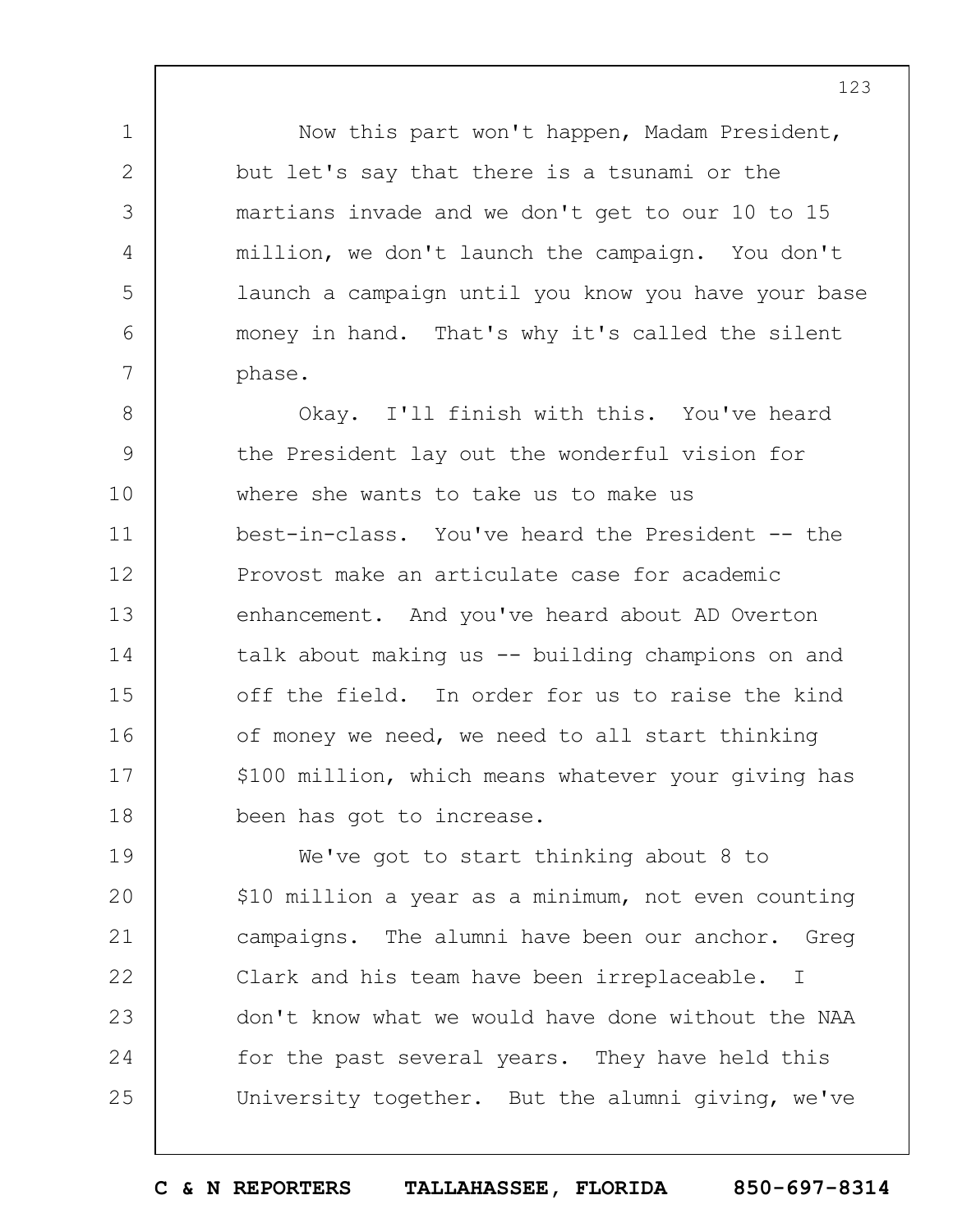got to increase that to engage 8,000 people, and we've got to get alumni giving up to four to five million; and then finally, we've got to get our corporate giving up to that \$20 million base. And we've got to move our cash and pledges up to \$20 million just as a base every year for the next five years.

1

2

3

4

5

6

7

8 9 10 11 12 13 14 15 That's how we get to our hundred million dollars. It's got to be a very aggressive strategy. It's got to engage Board members introducing us to the right people. It's got to include alumni, friends and families of this wonderful University creating opportunities that includes the students, Trustee Smith, and everyone has got to create opportunities.

16 17 18 19  $20$ 21 22 23 24 25 And I would challenge this Board to also create its own endowed scholarship because that's something we need to do. An endowed scholarship here is 25 to 50 grand, so we're saying to you: We need to be thinking about a minimum of 25 or 50,000 as an endowed scholarship; but we also need discretionary money. So of that hundred million, we need to be thinking about 30 to 40% of that, 30 to \$40 million being discretionary dollars. I think I'll stop. I could go on,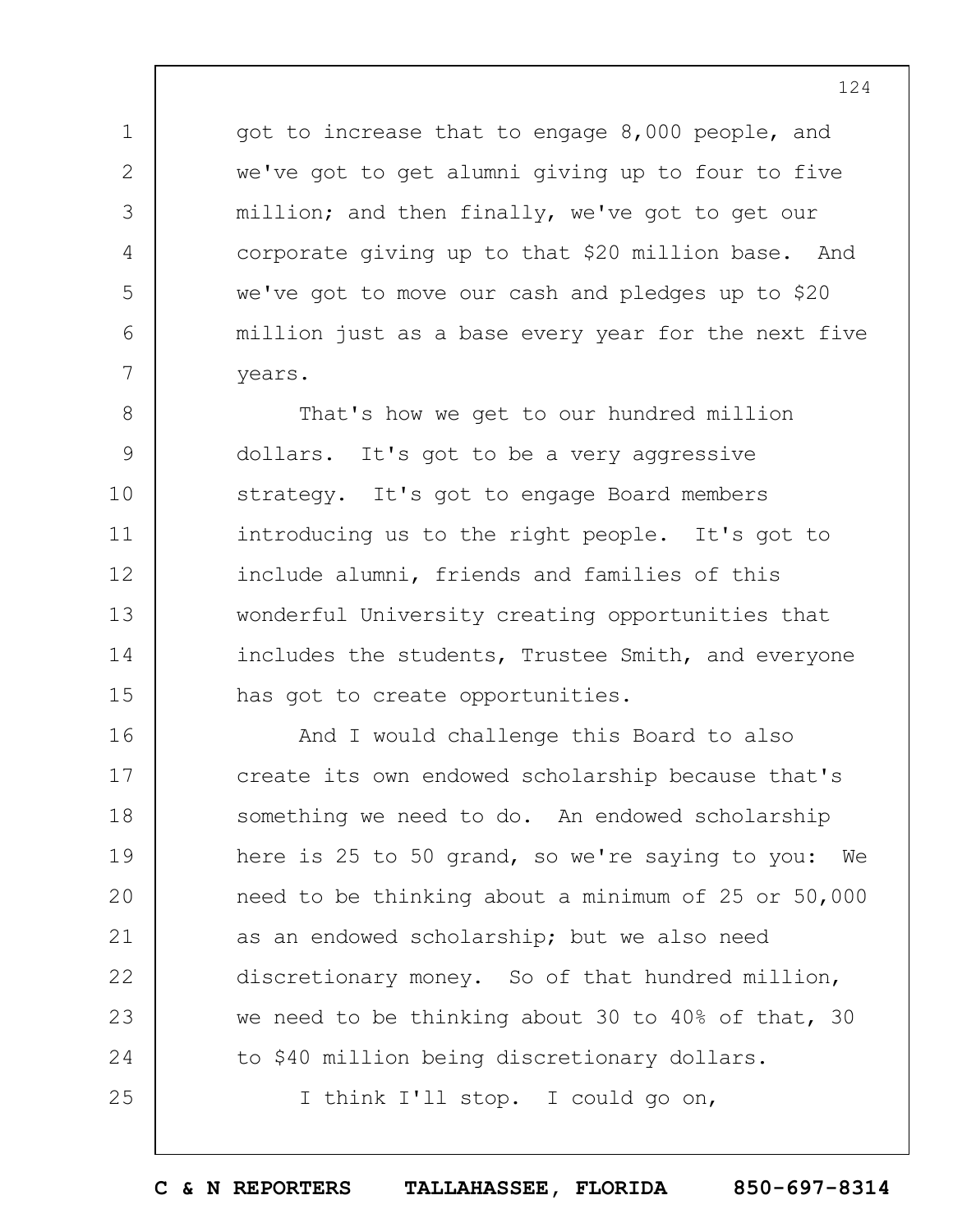|               | 125                                                 |
|---------------|-----------------------------------------------------|
| 1             | Mr. Chairman, but that's kind of a quick overview.  |
| $\mathbf{2}$  | CHAIRMAN LAWSON: Okay. Thank you,                   |
| 3             | Mr. Cotton.                                         |
| 4             | VICE PRESIDENT COTTON: Any questions?               |
| 5             | TRUSTEE DORTCH: Mr. Chairman, I have one            |
| 6             | question.                                           |
| 7             | CHAIRMAN LAWSON: Yes, sir.                          |
| $8\,$         | TRUSTEE DORTCH: We have a number of                 |
| $\mathcal{G}$ | distinguished alumni, and of course we knew about   |
| 10            | the recent 5 million, but people like Will Packer   |
| 11            | and Common $--$ I see Will quite a bit between his  |
| 12            | Atlanta and California travels. But Will, Common,   |
| 13            | and we've got several other celebrities, I mean     |
| 14            | have we even started -- if we haven't cultivated    |
| 15            | the relationship and strengthened that because Will |
| 16            | and Common and several of those could host things   |
| 17            | in LA. If their network and their buddies wrote     |
| 18            | checks, you know, they could bring things, just     |
| 19            | them; and then you look at all of our corporate     |
| 20            | people and you look at how many people we've got in |
| 21            | corporate America who've come through the SBI       |
| 22            | program, if you go all the way back to the early    |
| 23            | days and moving forward. And then we've got people  |
| 24            | like Tom Joyner who's happy that Oscar and all of   |
| 25            | those came through here and all. Have we even       |

 $\Gamma$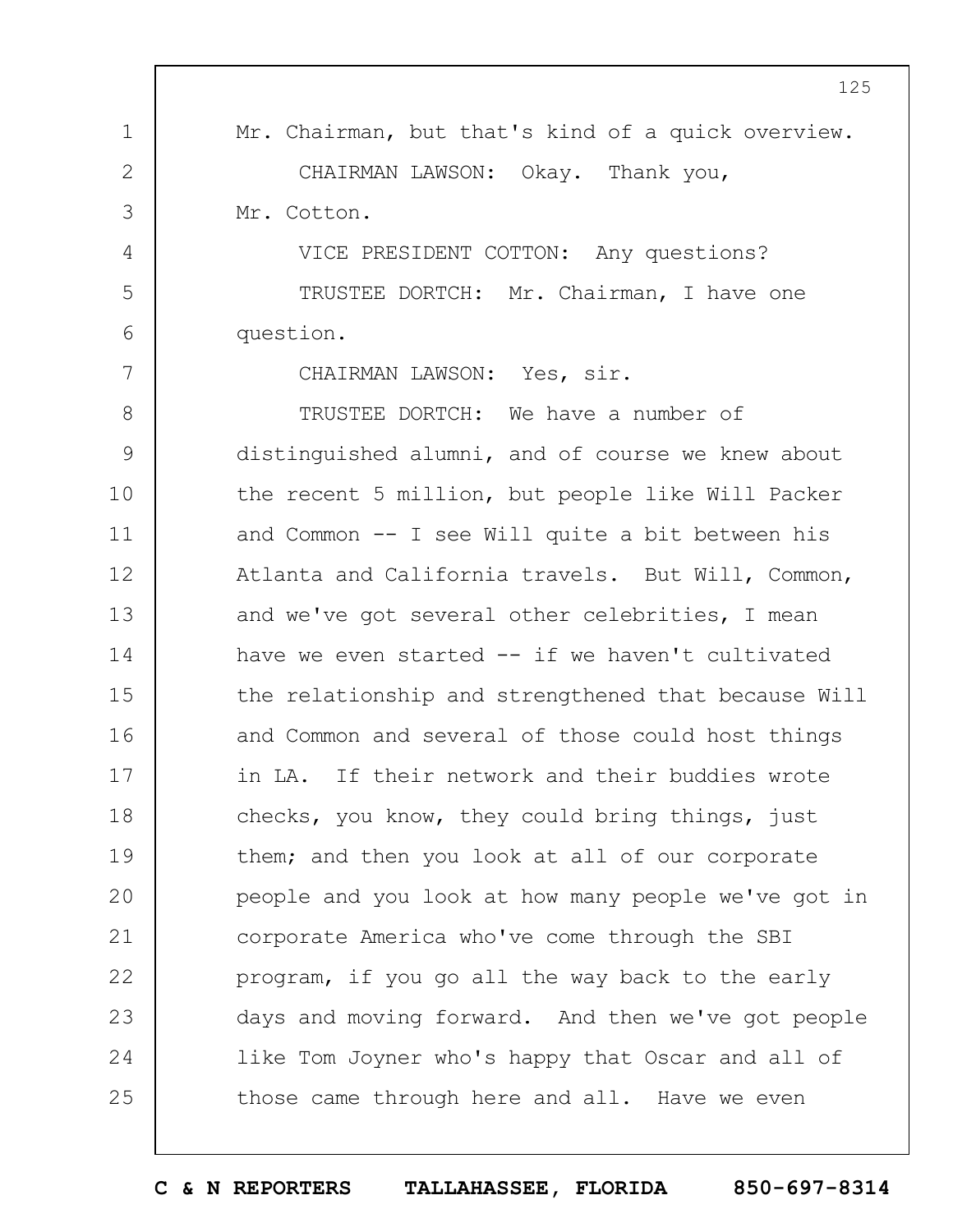started on those strategies and locking into those? And that doesn't even deal with the folks we have in corporate America, and I didn't see on that category anything that tapped our pharmaceutical, our pharmacy program because there are big bucks in the pharmacy industry? Is there any reason why we're not in there? I have a mentee who is with Merck. His budget is 15 billion a year.

1

2

3

4

5

6

7

8

9 10 11 12 13 14 15 16 17 18 VICE PRESIDENT COTTON: The answer to that is, yes, we have. We've begun those conversations. We've already  $-$  as a matter of fact, the President and a team have already engaged several of the people you've already mentioned. A lot of that has already happened behind the scene. The President has taken visits and sat down and presented proposals to some of those folk. Some of the corporations you've talked about we've already begun engaging.

19  $20$ 21 22 23 24 25 A lot of the behind-the-scenes conversations have already happened. But I will say this, and there is no way to underemphasize it, there are people in corporate boardrooms with whom you have relationships that we can't even get phone calls returned from because you have relationships with them. People give to causes and they give to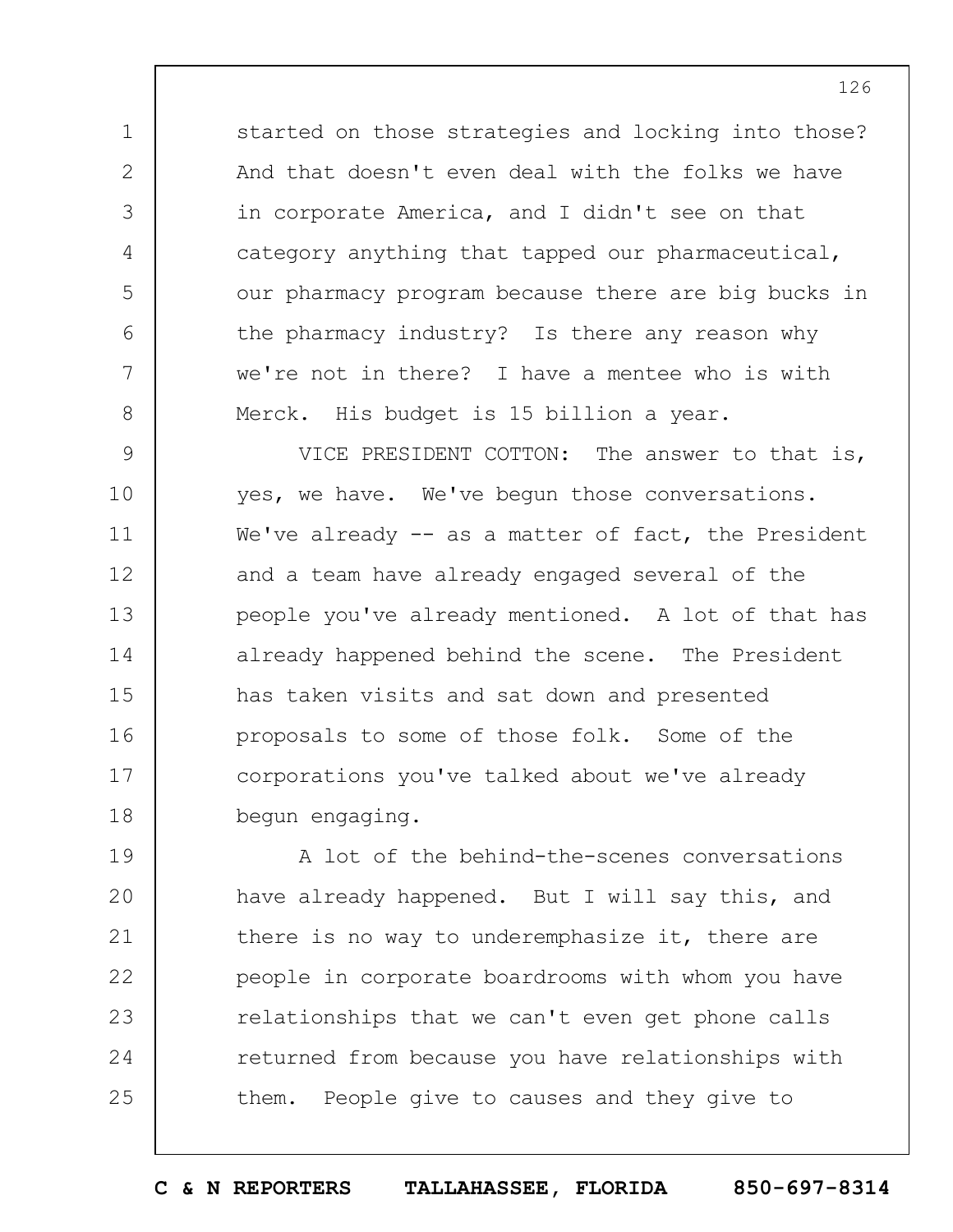people that they know. So what we're saying to you is: We need you to call Common; we need you to call Will and say, Will, I want you to do this. And I'm using him just as an example of course because we -- the President has already had a conversation, I think a really positive conversation with Packer and with other people.

1

2

3

4

5

6

7

8 9 10 11 12 13 But we do, we need you to open some doors for us. We need you to pull out your Rolodex and make some phone calls. We'll be glad to close the deal, and I've put together a team that knows how to do that, but we definitely need you to make some opportunities happen for us.

14 15 16 17 18 19 And I will say this too, a lot of  $-$  we have several pipeline opportunities with some of the high capacity prospects that are probably already on your list, and we probably need to get those in front of you so you will know who we've already begun conversations with.

 $20$ 21 CHAIRMAN LAWSON: Okay. Great. Thank you, Mr. Cotton.

22 23 24 25 TRUSTEE MILLS: A quick question. VICE PRESIDENT COTTON: Yes, sir. CHAIRMAN LAWSON: Trustee Mills. TRUSTEE MILLS: Oftentimes people get tripped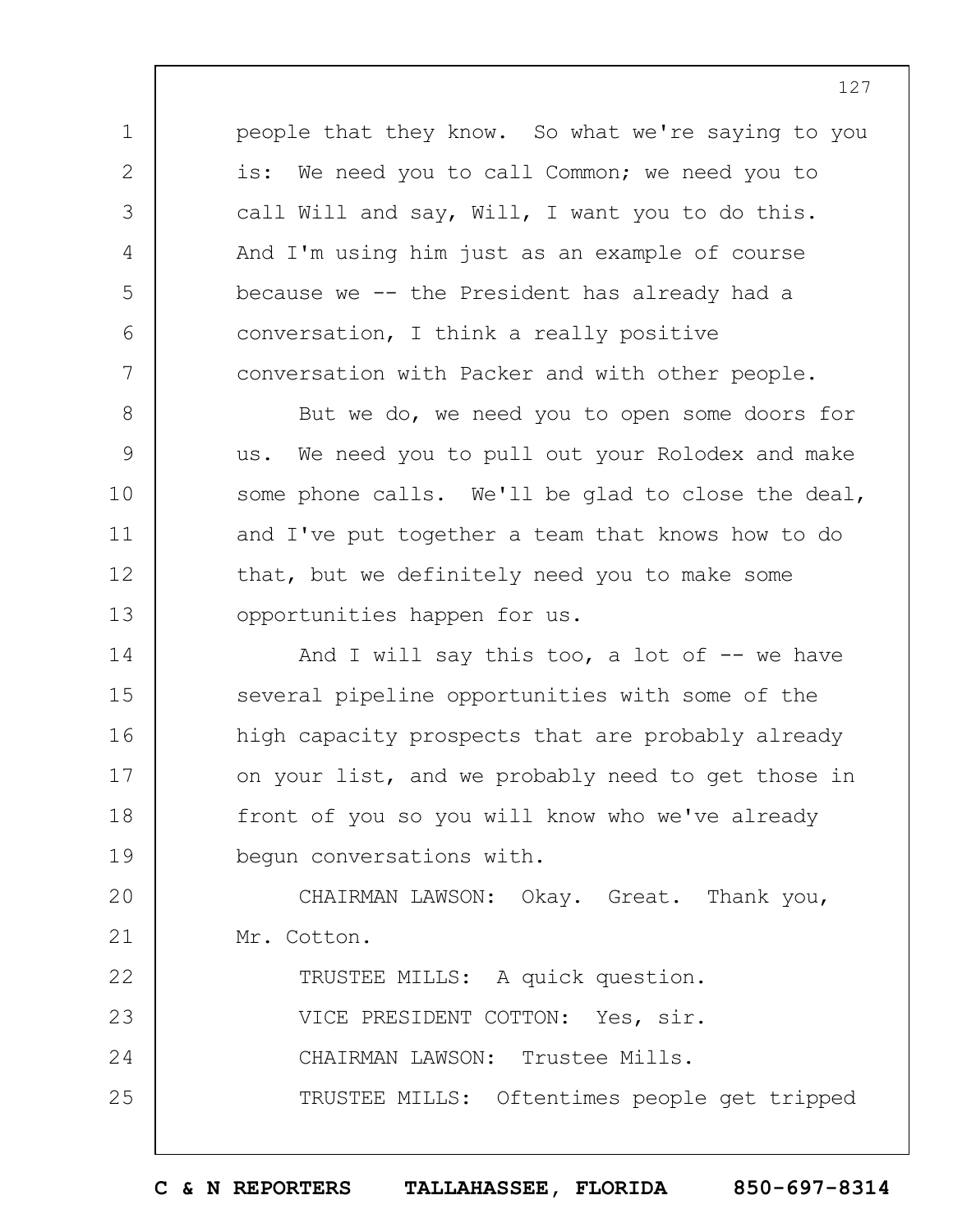up mixing the capital campaign donors which are one-time kind of numbers, one time spread out, with the annual numbers. Does your data still support, you know, those kinds of hundred million dollars for a capital campaign plus the \$10 million annual numbers without duplicating the database?

> VICE PRESIDENT COTTON: It does. TRUSTEE MILLS: Okay.

1

2

3

4

5

6

7

8

9 10 11 12 13 14 15 16 17 18 19  $20$ VICE PRESIDENT COTTON: And that's a very good point, because the vast majority of any university's contributors are going to be annual donors. So we will still have an annual campaign, and we will still have our spring and winter drives. There are going to be people who are going to consistently give us a thousand, 2,500, \$10,000 a year, and we love that; but for the campaign we really will be ramping things up. And the vast majority of our energy during the campaign will be focused on those people who have the capacity to give us \$25,000 or more.

21 22 23 24 25 You know, in sales one of the things I've learned is you spend the most time where the most capacity is. So we're going to be spending the most amount -- once this campaign launches, we're going to spend most of our time with the people who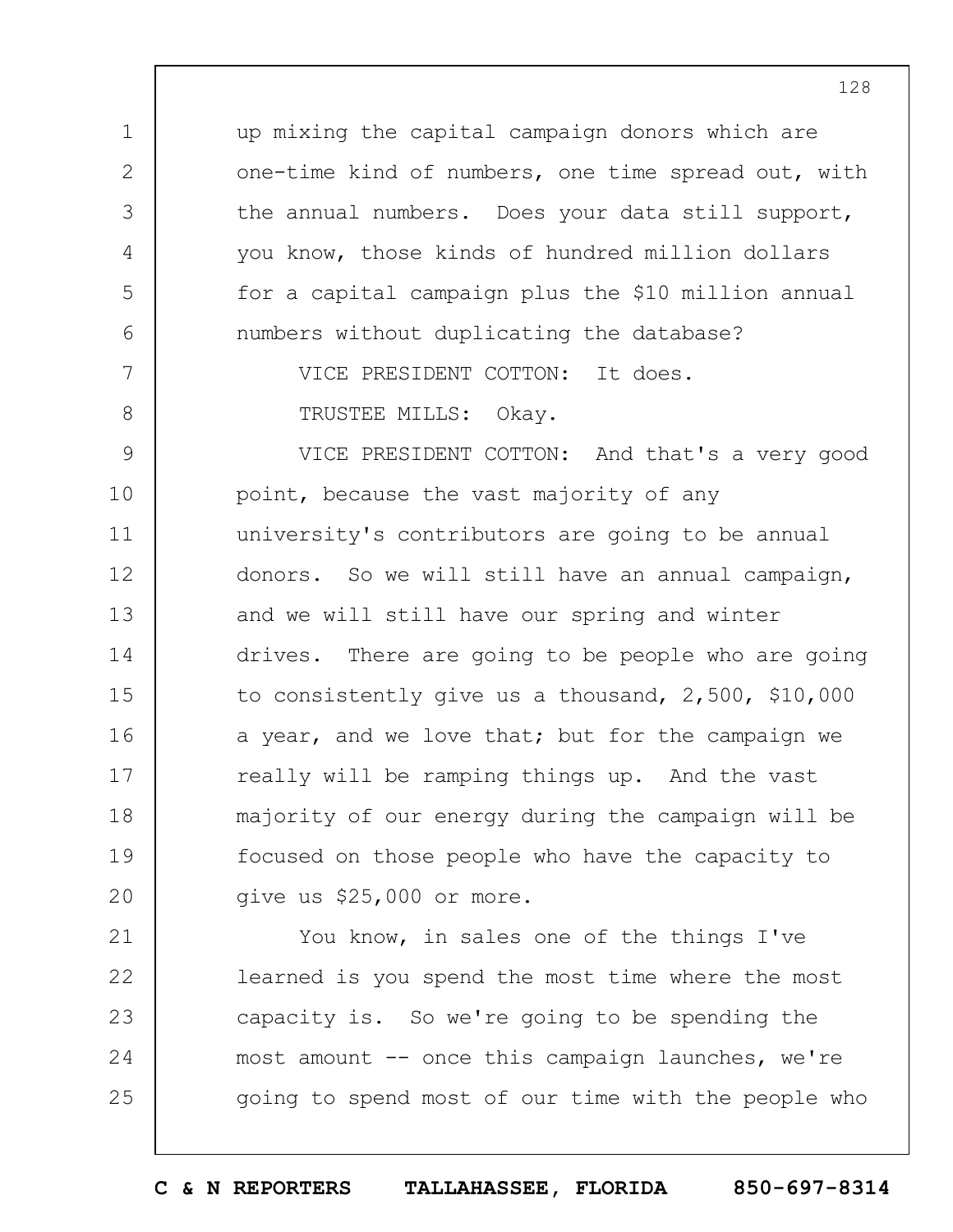1 2 3 4 5 6 7 8 9 10 11 12 13 14 15 16 17 18 19  $20$ 21 22 23 24 25 129 have the capacity for giving us the most money. CHAIRMAN LAWSON: Yes, Trustee Lawrence. TRUSTEE LAWRENCE: So I've got some observations and a question, but maybe if I can give the question first. Clearly, if I'm hearing from the back of the room, there was a campaign before. What was the campaign and when was it? What did it raise? Didn't I hear somebody in the  $back$   $--$ VICE PRESIDENT COTTON: I think Carolyn is weighing in. UNIDENTIFIED SPEAKER: Doctor Walter Smith did a capital campaign -- TRUSTEE LAWRENCE: I can't hear a thing. VICE PRESIDENT COTTON: Carolyn is saying that Doctor Walter Smith -- (INAUDIBLE). TRUSTEE LAWRENCE: So am I hearing 10 million? CHAIRMAN LAWSON: Yes, yes. VICE PRESIDENT COTTON: Ten million. And that was 20 years ago, I think, Carolyn. At least 20 years ago, a \$10 million. TRUSTEE LAWRENCE: Let me give you four observations. You had a list up there, 20 million for this and 25 for something else. I am in many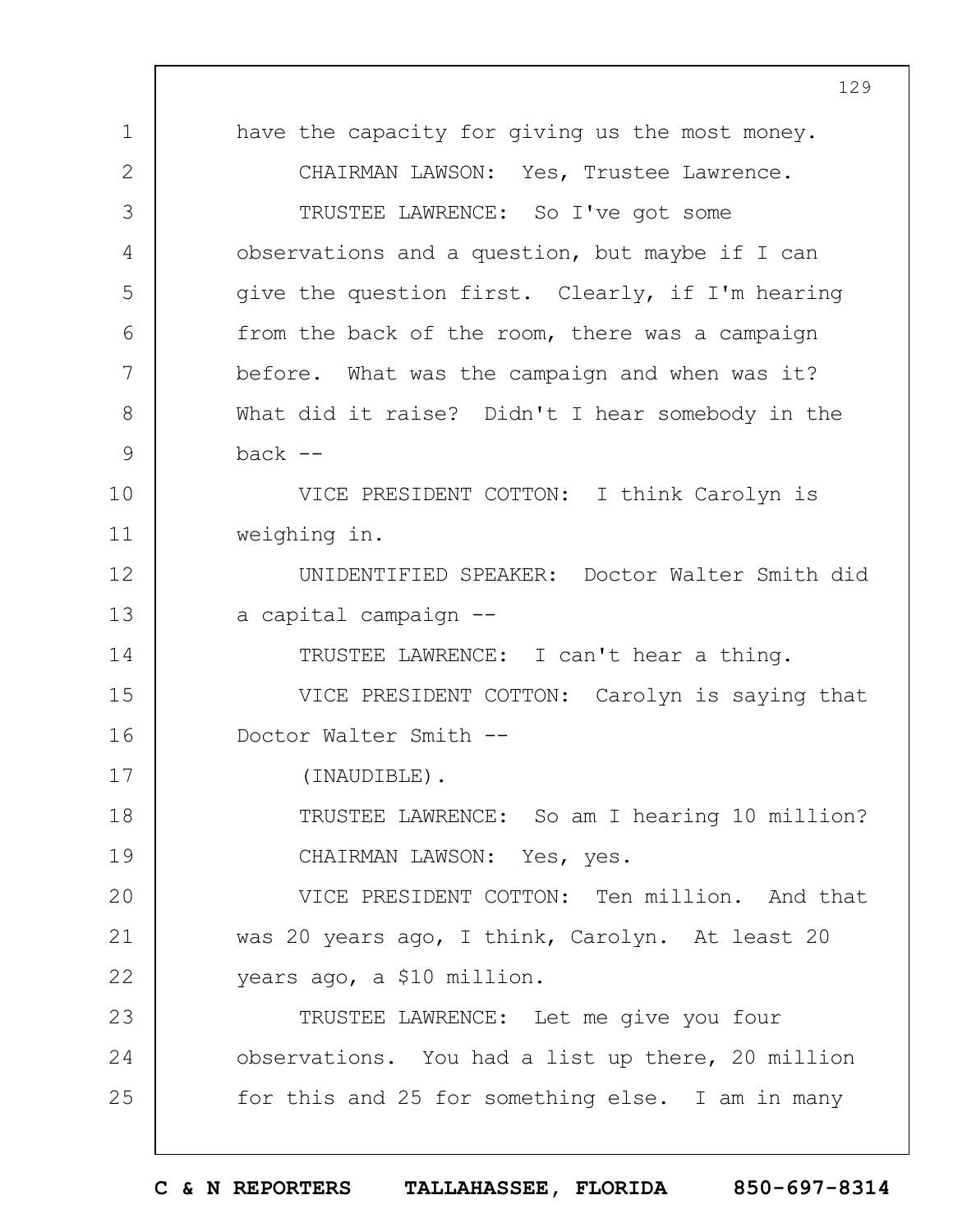1 2 3 4 5 6 7 8 9 10 11 12 13 14 15 16 17 18 19  $20$ 21 22 23 24 25 130 ways more interested in -- VICE PRESIDENT COTTON: Mr. Gamble -- TRUSTEE LAWRENCE: What? VICE PRESIDENT COTTON: I'm trying to get back to the -- is this the sheet you were talking about? TRUSTEE LAWRENCE: No. VICE PRESIDENT COTTON: Okay. CHAIRMAN LAWSON: The next one. No, the - yeah, that one. TRUSTEE LAWRENCE: Okay. I'm more interested, frankly, in what the President thinks about this than I am about what we think about this. Why do I say that? Because it needs to match what we want this University to be. VICE PRESIDENT COTTON: Sure. TRUSTEE LAWRENCE: And so that's part of the point. The second part of the point is that if I'm selling things -- and I've raised a significant amount of money in my time. If I'm selling things, I'm selling not only the University, but I'm selling something very specific to someone that maybe his or her name is attached to it, maybe it's not, maybe this person is a bassoonist who wants something and so forth. That would be point one. Secondly, you talked about a campaign and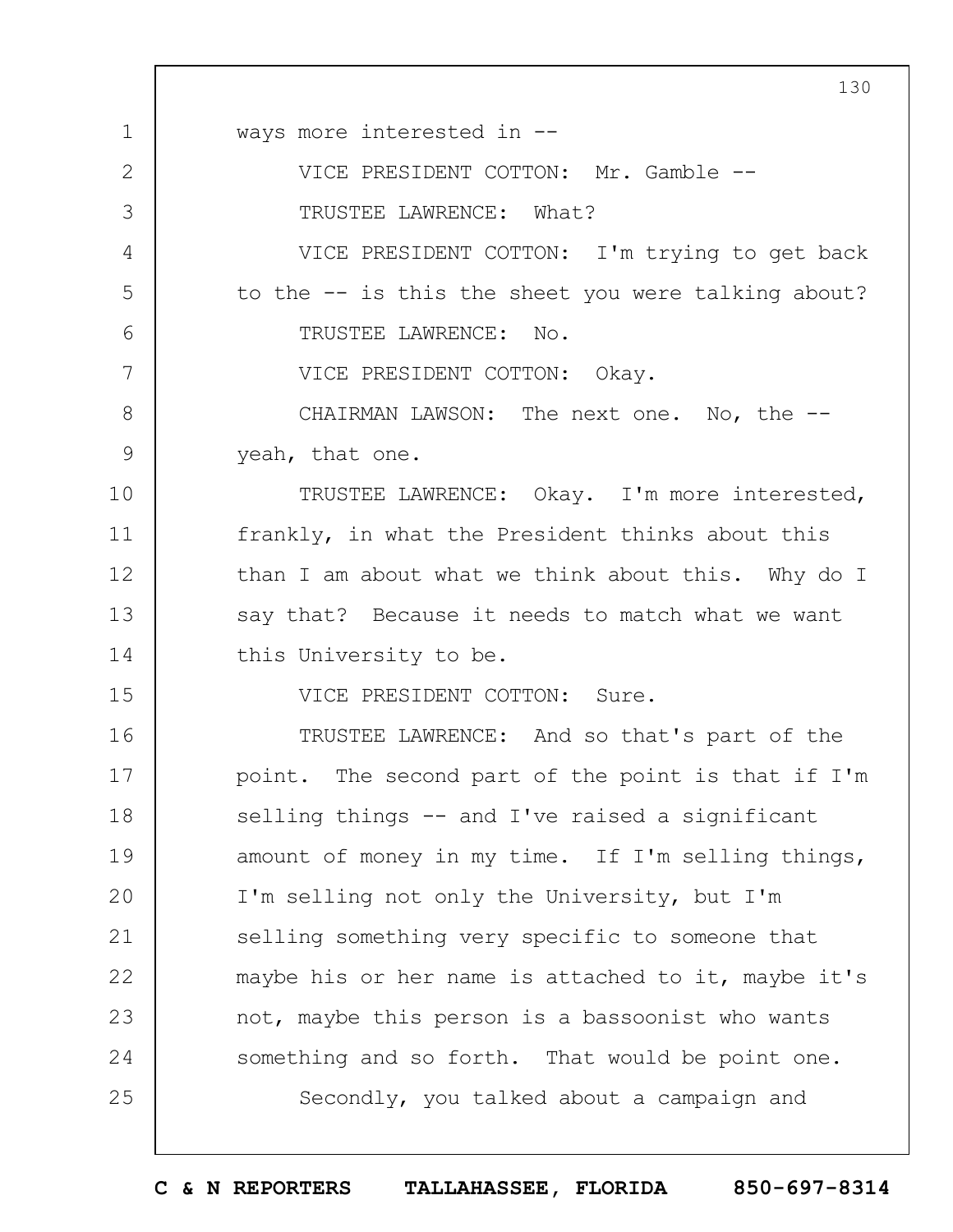about a certain percentage raised in a silent campaign. Every major capital campaign I've ever been involved in has at least half raised before we start.

1

2

3

4

5

6

7

8

9

10

11

12

13

14

The third point, for a Board member, I have an expectation of myself, but I have it of all other Board members that we each are going to give. But I've also run into this tangle before because people, including Board members, don't like to be hit a whole bunch of times. And if I'm making a significant, for me, capital campaign, are you also expecting me to make an annual gift? You better sort this out, better figure out what it is because it will affect our lives, I promise you.

15 16 17 18 19  $20$ 21 22 23 24 25 Finally, I haven't heard a word yet on it, but this ultimately needs to be a civilian-led campaign. I could have the deepest respect in the world for the development officer, but every capital campaign I've been involved in a very prominent citizen is willing to spend an extraordinary part of his or her life on this for a substantial period of time and maybe have some other people helping him, certainly has a committee of folks. But we need some born again, newly born FAMU-related person who just loves this place and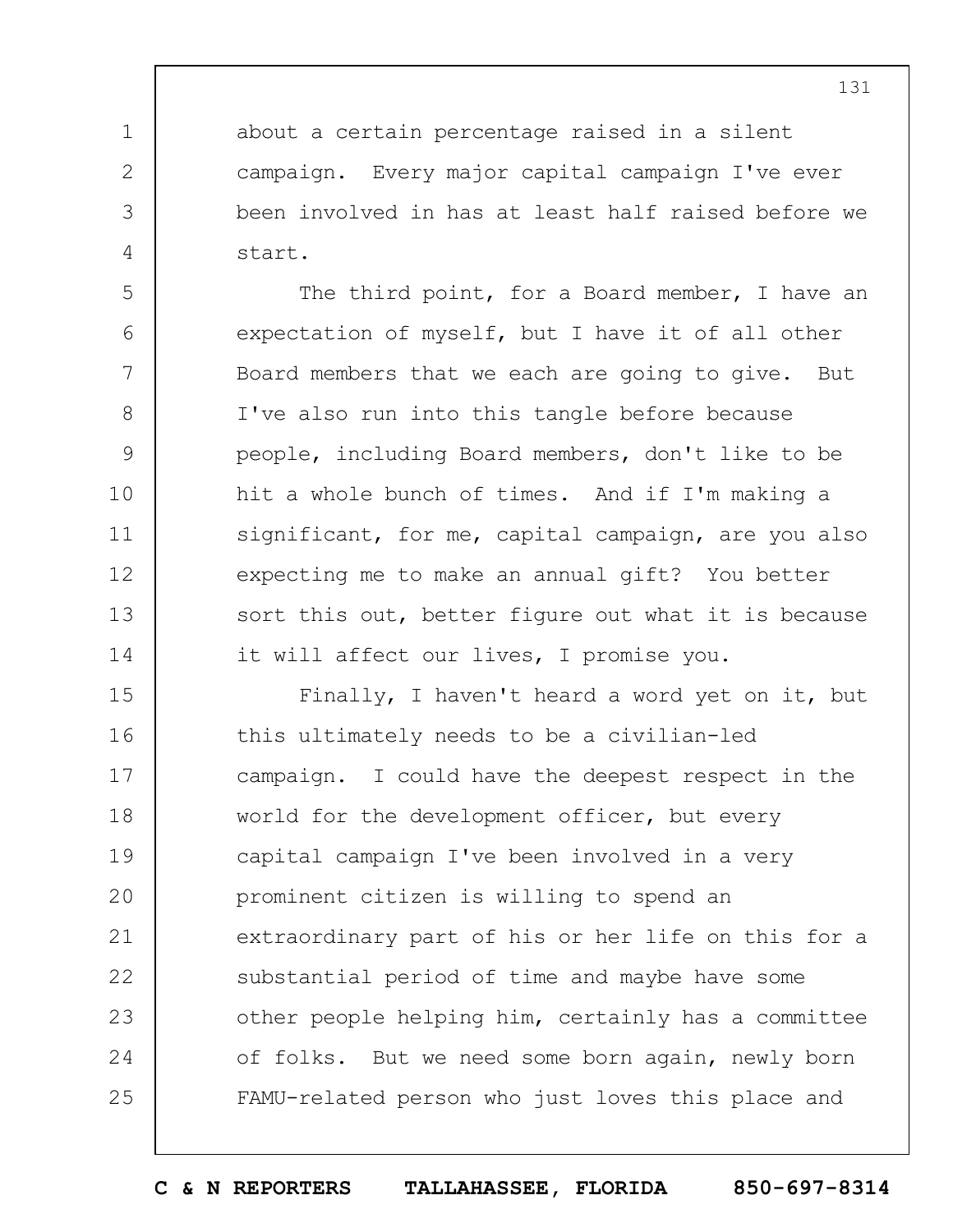1 2 3 4 5 6 7 8 9 10 11 12 13 14 15 16 17 18 19  $20$ 21 22 23 24 25 132 thinks of it as, my God, if I could do this, what a great contribution it would be to my favorite place in the world. TRUSTEE MILLS: Like a chair or an honorary chair. (MULTIPLE CONVERSATIONS). TRUSTEE LAWRENCE: I ain't too much on honoraries. I'm big on somebody -- this school you told me about last night -- TRUSTEE MILLS: Uh-huh, yeah. TRUSTEE LAWRENCE: --- I bet you folks really raise money for that, right? They really deeply care about it. TRUSTEE MILLS: Yes. TRUSTEE LAWRENCE: We need somebody who's actually willing to work, make calls, and I don't mean calls on the phone, I mean calls directly on human beings. CHAIRMAN LAWSON: Sure. TRUSTEE LAWRENCE: That's in my experience how real money is raised. CHAIRMAN LAWSON: That's really good feedback, really good feedback. So, Mr. Cotton -- VICE PRESIDENT COTTON: And I've made note of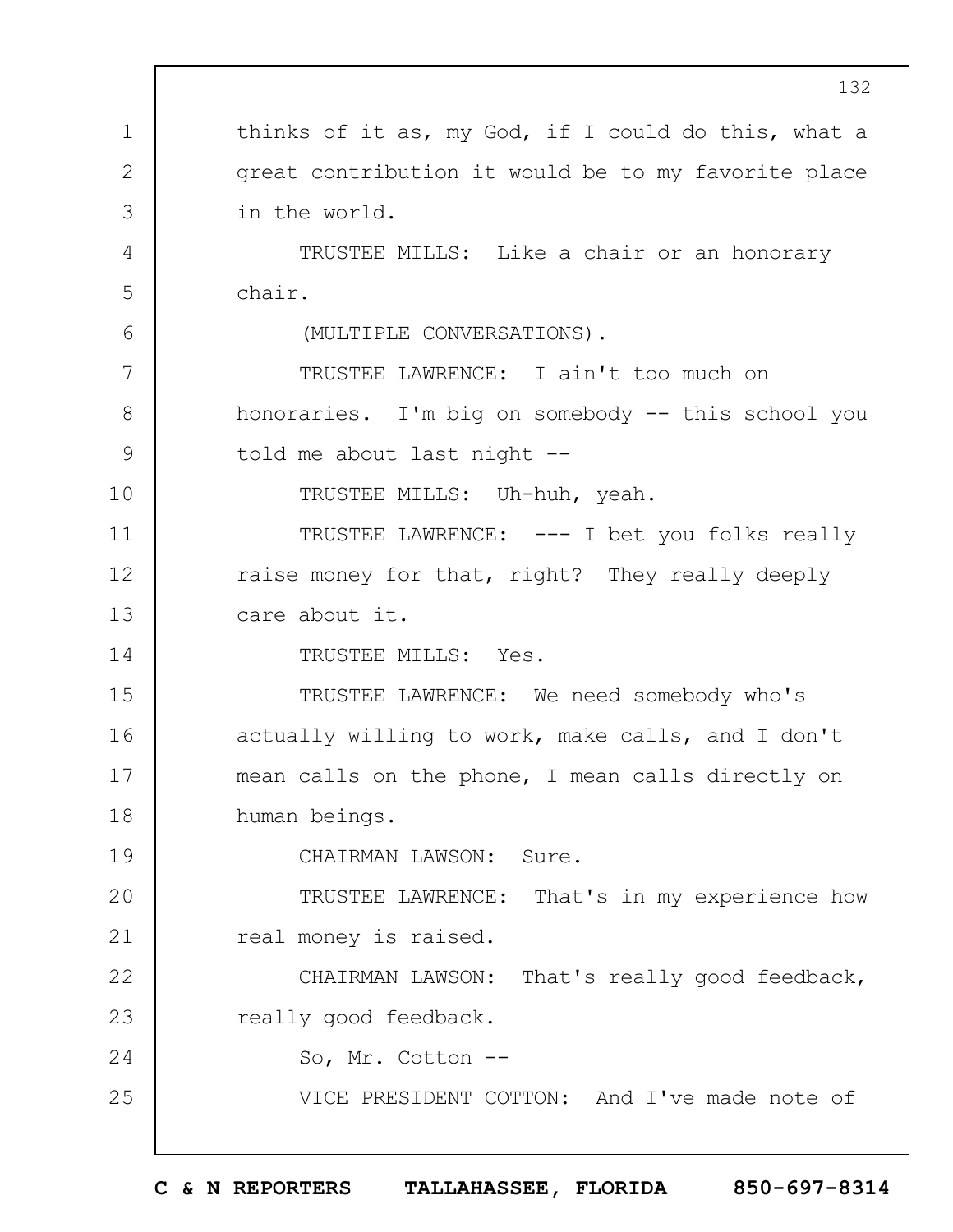1 2 3 4 5 6 7 8 9 10 11 12 13 14 15 16 17 18 19  $20$ 21 22 23 24 25 all that. And some of that, Trustee Lawrence, we actually have in the broader piece. What you have now is a snapshot, but he's right, you know, the campaign committee, the campaign chair, the expected giving, when you roll out the campaign, is all in the campaign design. But we did, in fact, just make note of everything that Trustee Lawrence just pointed out. CHAIRMAN LAWSON: Great. So, Mr. Cotton, thank you for the presentation. VICE PRESIDENT COTTON: Thank you. TRUSTEE MILLS: I just had one more. CHAIRMAN LAWSON: Oh, please. TRUSTEE MILLS: And I'm going to sound like a broken record, and somebody is going to throw something at me at some point. But this particular chart right here is very important. VICE PRESIDENT COTTON: This one? TRUSTEE MILLS: Yes, because, you know, we have to have full alignment in all of our activities. And back to the question of, you know, can we be great at everything? But once we decide, you know, what our priorities are as an organization and how we achieve best-in-class in those priorities, does that align with this chart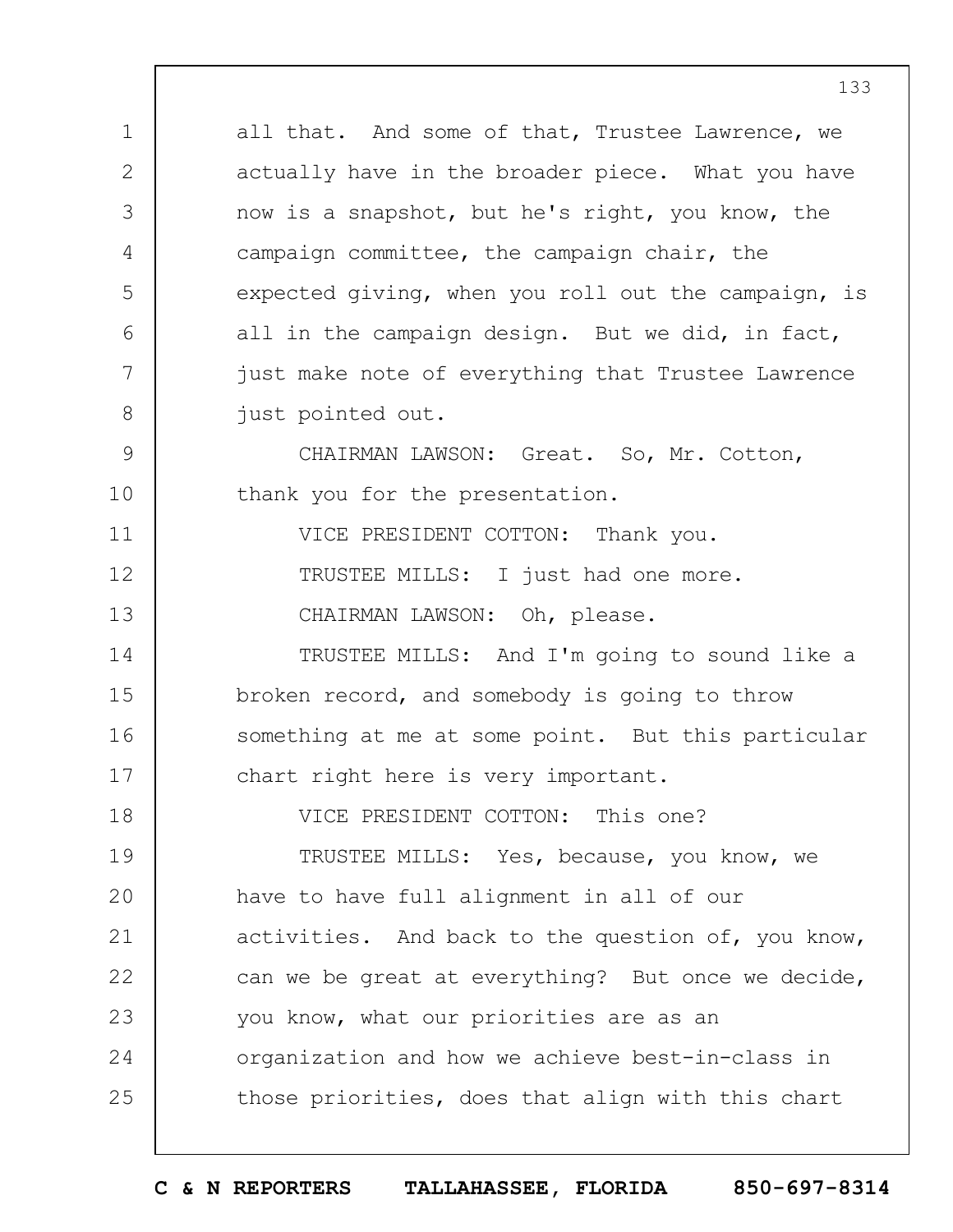and this chart? Because that's ultimately what people, you know, will want to give to, is that vision.

1

2

3

14

15

23

4 5 6 7 8 9 10 11 12 13 VICE PRESIDENT COTTON: And I agree, Trustee Mills, and keep in mind what we said earlier. What we've created for you is a suggested framework for the President and for the trustees. What development can't do is to tell you where they should go. We've created a suggestion for you and requested that you let us know where you think the numbers need to go because we intend to raise a hundred million. Where they go will be the charge of the President.

TRUSTEE MILLS: Fair enough.

PRESIDENT MANGUM: May I add?

16 17 18 19  $20$ CHAIRMAN LAWSON: Yeah, I think it would be a good time for Madam President to either both wrap this session up as well as wrap up all of the presentations that we've seen regarding strategic planning.

21 George, thanks. Nice job.

22 VICE PRESIDENT COTTON: No, thank you.

CHAIRMAN LAWSON: Madam Present.

24 25 PRESIDENT MANGUM: Okay. I will speak to my thoughts about the capital campaign and how we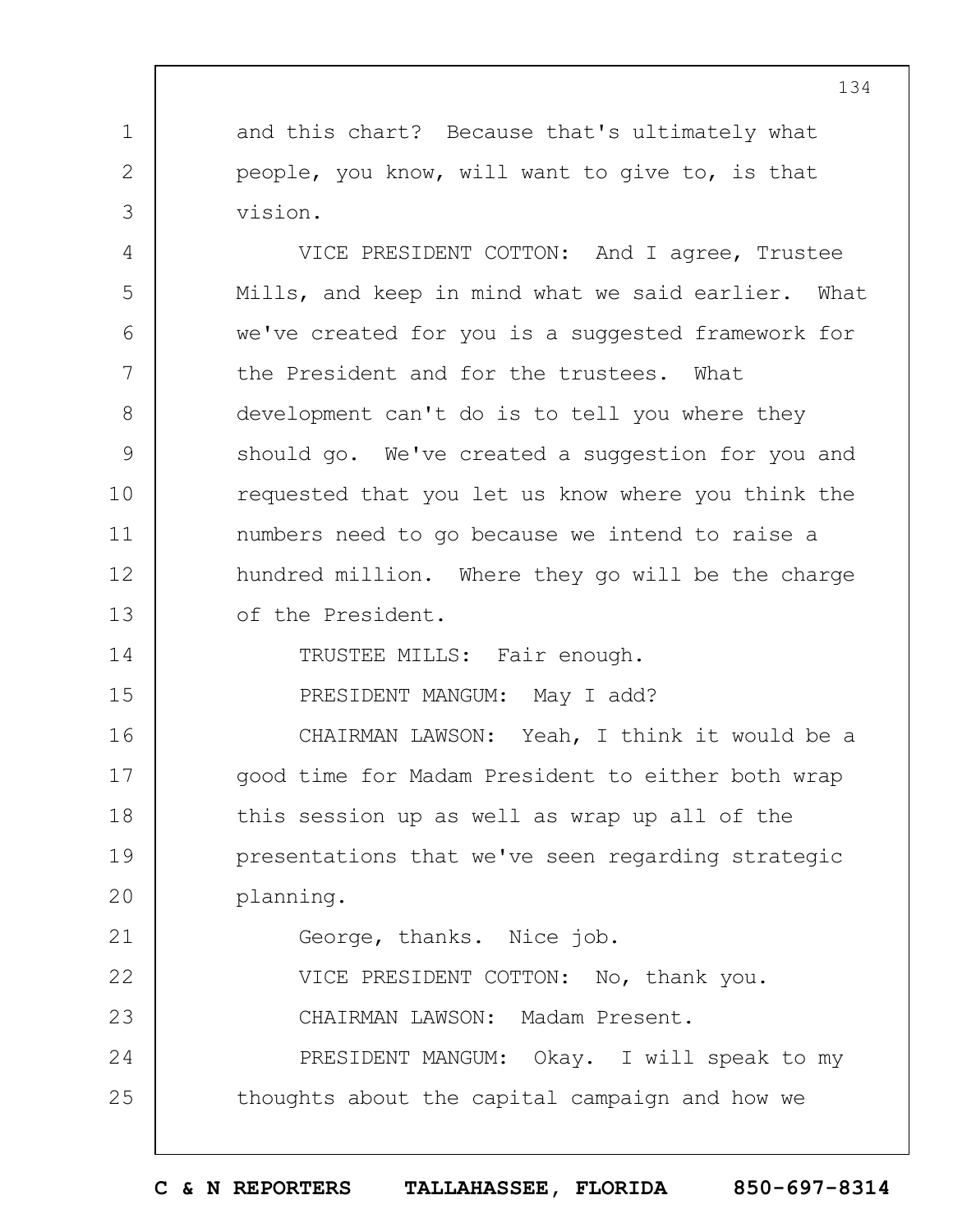pursue it and how we get the entire University involved in it. My vision for this, we do need chairs. And I say "chairs" because my thought about FAMU and the reach of its alumni across the country has us having several chairs on the campaign. And we thought about it and talked about it regionally to be able to achieve this particular goal. But my goal was twice as much as this one because I believe that it's there if we structure in the correct way.

1

2

3

4

5

6

7

8

9

10

11 12 13 14 15 16 17 18 19  $20$ So having a campaign chair or several campaign chairs by region was one of the thoughts. But I do believe that we need to also bring the University community together around our strategic plan and each of the deans to be part of it and having us identify what their needs are going to be and what we want to invest in because I believe that they're going to be the ones that champion the investments from the particular alumni in their particular area around strategic initiatives.

21 22 23 24 25 So we do have to as a team gather around these broad concepts to identify what we need the resources for and how we want to invest in them. The people that I have talked to to vet as champions in different regions so far, we have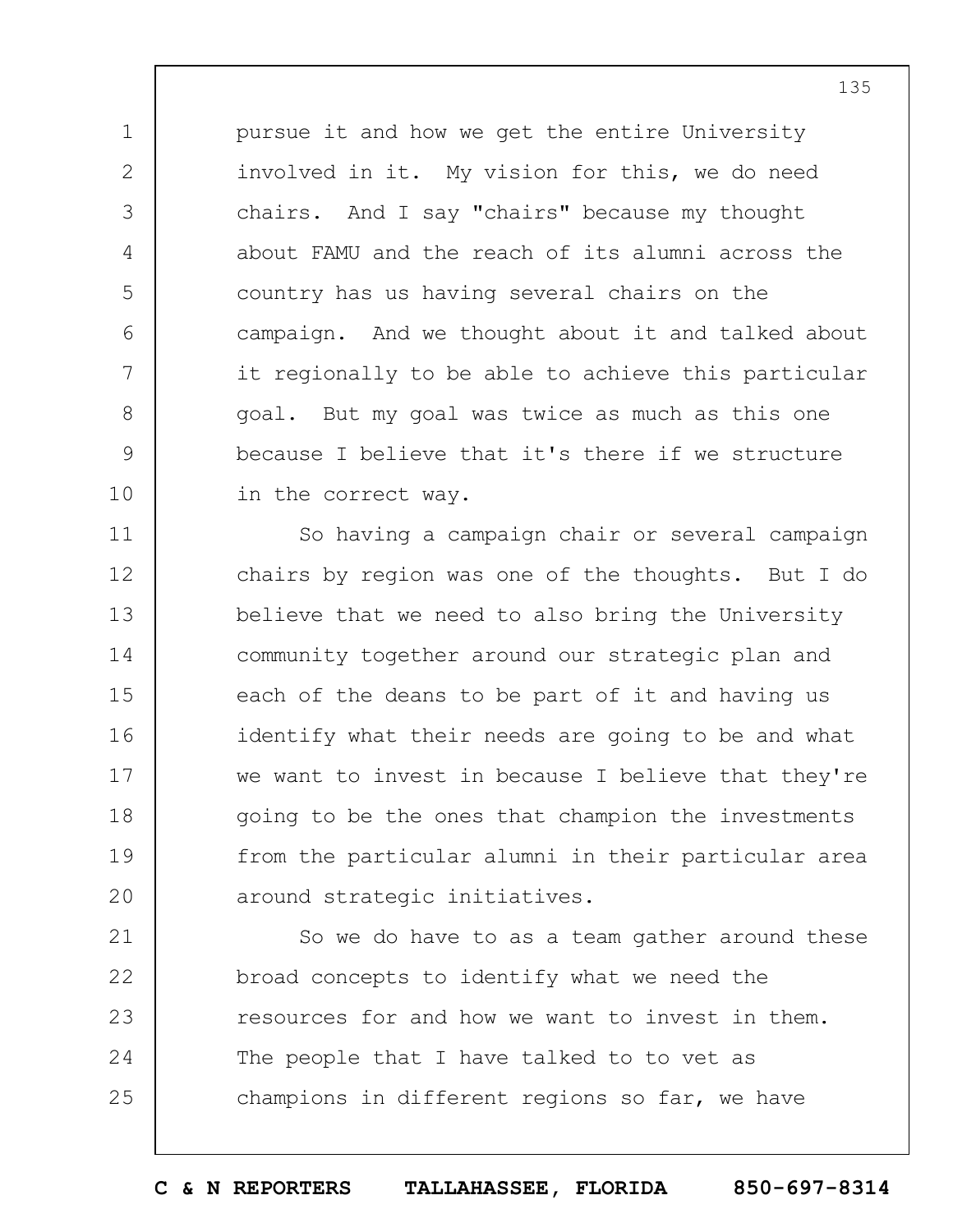talked to them about how they could facilitate. But to bring it all together, we have to agree as a University to embark on a campaign. So we have specific pitches to people and different outcomes that we would expect them to be engaged with and approaching various members of the Board of Trustees who have reached into some of the lives of these people is also part of the strategy that I have. So I will be talking to you individually about people in your areas that could help us formulate a strategy that we know will win, and I think that's the key to it.

1

2

3

4

5

6

7

8

9

10

11

12

13 14 15 16 17 18 19  $20$ 21 22 I do believe that it's probably sized small because I do understand  $-$  we do understand the data around our alumni from the Razor's Edge and the other databases that we have, but we just have to make the institution attractive to them, and that is part of our reason for trying to get us in a stabilized place so that the news that you hear about us is positive and they don't go get into a whole lot of negative conversation but understand what we're trying to do as an institution.

23 24 25 I think before we will be successful, honestly with any campaign is that we stabilize our message. And our message is that we have to be working to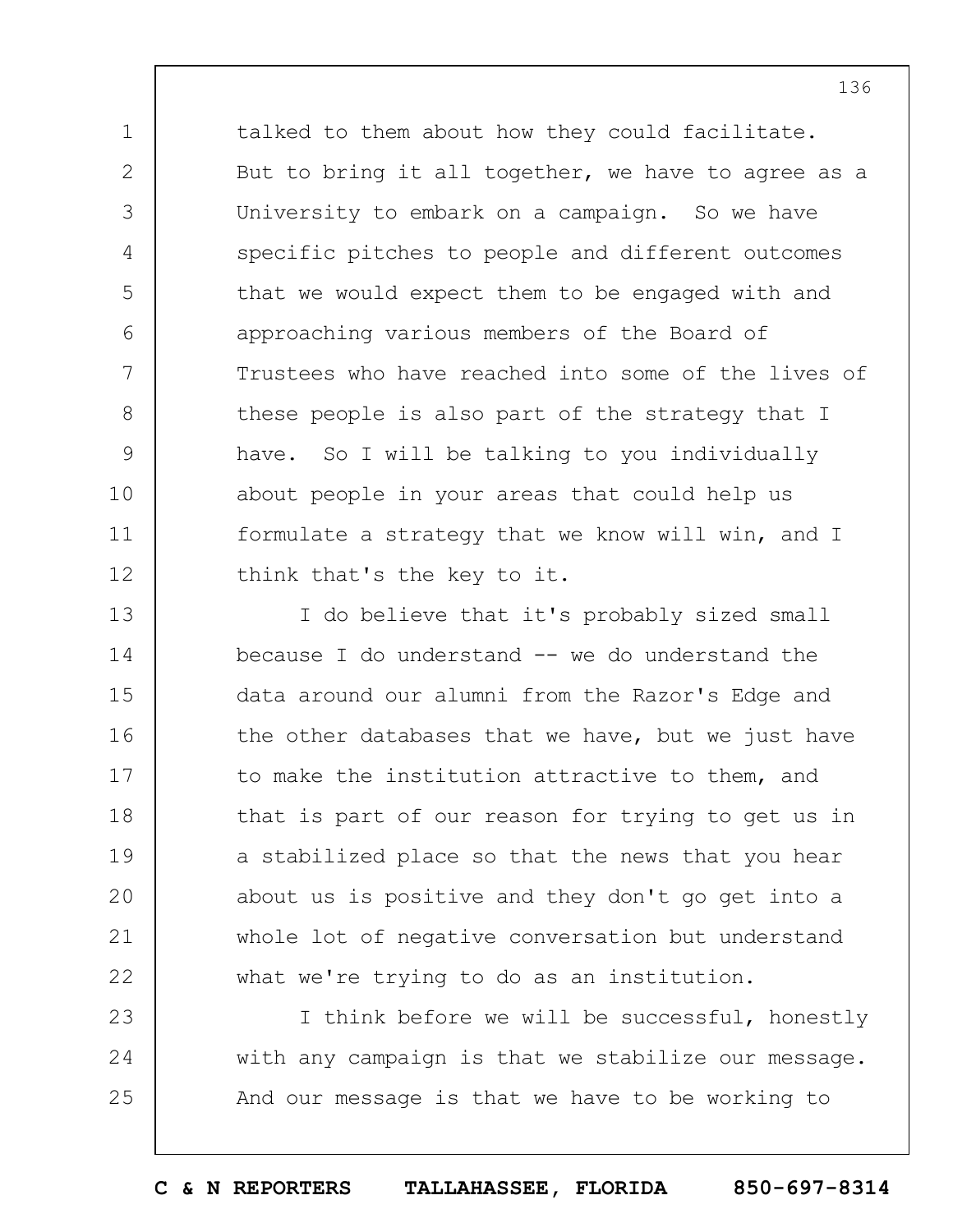move FAMU forward together. And if we do that, I think we have a really good chance of getting the resources that we need to support the institution. We aren't going to do it bickering, honestly.

1

2

3

4

5

6

7

TRUSTEE LAWRENCE: I agree. I also think that a hundred million could be conservative in terms of what's possible for this place.

8 9 10 11 12 13 14 15 16 17 18 19 PRESIDENT MANGUM: Well, one of the ways that I was looking at it in identifying champions or chairs in each area was that each chair would be good for the amount of money that we charge that region with. Looking at the capacity that we have seen in our databases, the champions that we have -- and that's to say that in other campaigns in other institutions, the chair has had the ability to write the check for the entire thing. So the exciting part about it was that they would go get the other people to make that up so that they wouldn't have to.

 $20$ 21 TRUSTEE LAWRENCE: That lets me out as any chair, I promise you.

22 23 24 25 PRESIDENT MANGUM: But I do believe that that's part of us getting into a culture of giving and building the compelling case for us to be able to move the institution forward in a very positive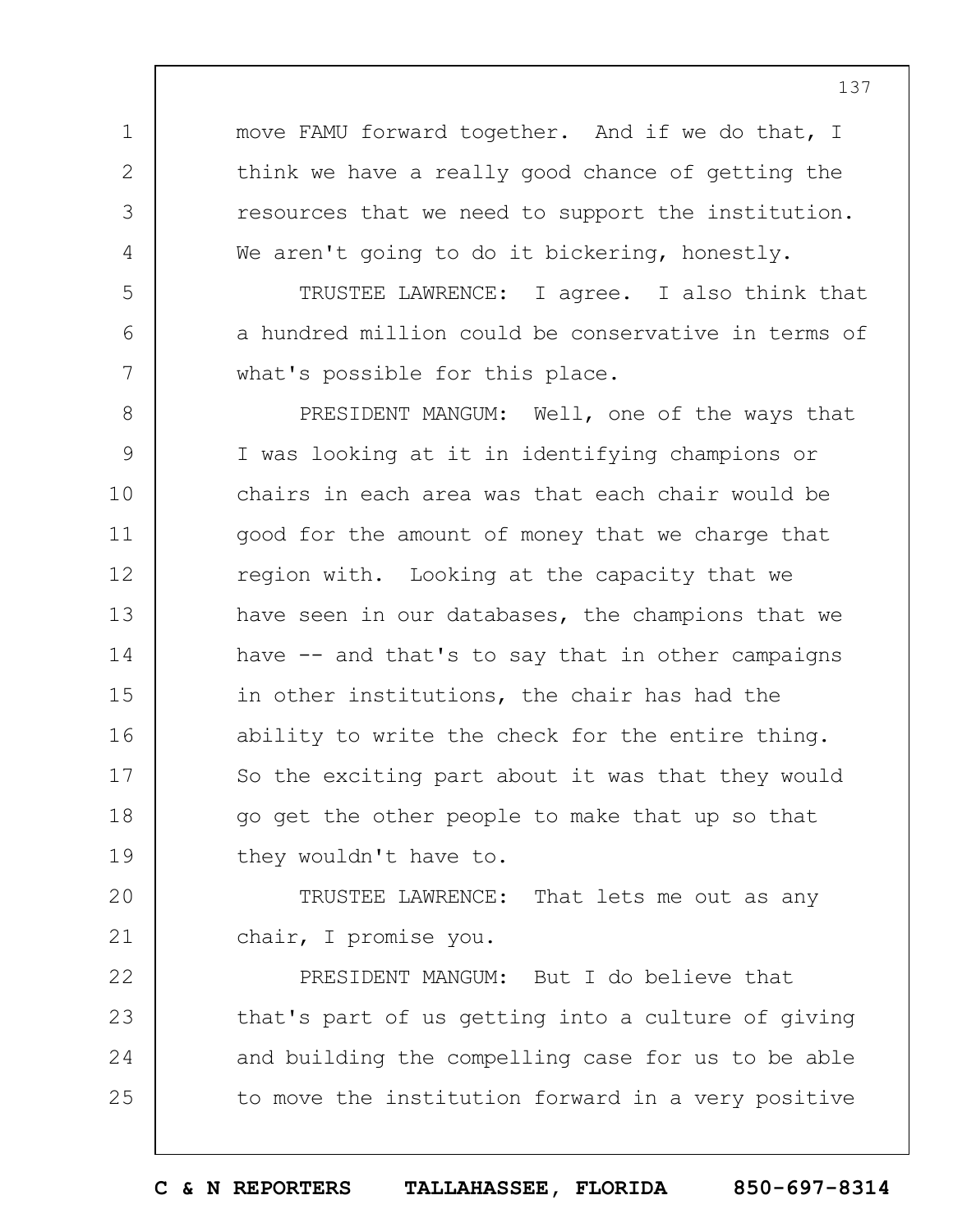way. That's part of what we do by trying to change the way that we think about the resources that we need and how we invest them.

1

2

3

4

5

6

7

8

9

10

11

12

Part of that for us is getting our house in order, making sure people understand that the resources that they give us are going to go to the purposes for which they donate, giving them the reports that they need. So we're doing a lot of work to build up that infrastructure in the back to assure people that the resources that they give us are going to benefit the students and the University.

13 14 15 16 17 So I'll leave it with that. So our team will meet with development -- with our deans to develop a strategy that is more comprehensive and play around a little more with the labeling because we are getting feedback around that as well.

18 19  $20$ 21 22 23 24 25 So looking at where we are with the strategic plan and our efforts, I believe that the campus community and the team for sure has worked very, very well together to come up with the ideas, the strategies to build in our goals and objectives for next year and for the next five years to be able to reach a place where the institution is considered to be best-in-class. We've done that with a focus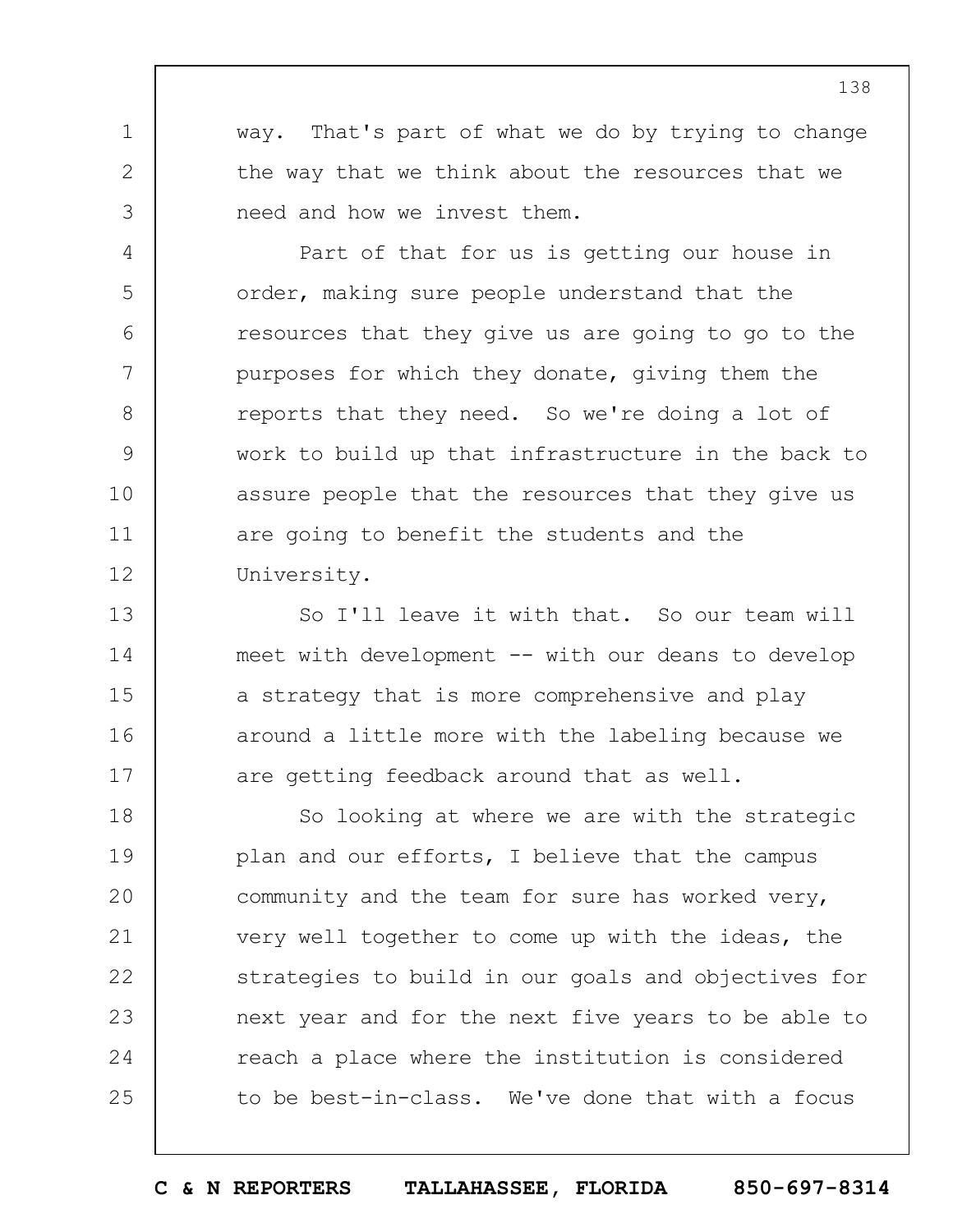on the performance metrics, with a focus on being able to obtain the resources from the State, also with the -- the basic idea though is to get our students -- to make sure our students are successful and that we continue to progress and that they continue to progress and that they get jobs.

1

2

3

4

5

6

7

8 9 10 11 12 13 14 15 16 What we want our students to do more than anything is to leave here with their degree, but also with a good feeling about the institution, because if they leave feeling good about the institution, they are likely to give back. We don't want them to take their degree and run and hide and say they don't want to hear from FAMU again. And some of that certainly takes place at many institutions.

17 18 19  $20$ 21 22 23 24 25 So that's where we are. What we'd like to do is contact you, if you'd like, and get your feedback on different aspects of the strategic plan. We have to take the plan before the faculty also as part of the process, and once we get a document that the faculty accepts after receiving your input, we can bring it back to you as an institutional strategic plan and document that we can take to the Board of Governors for their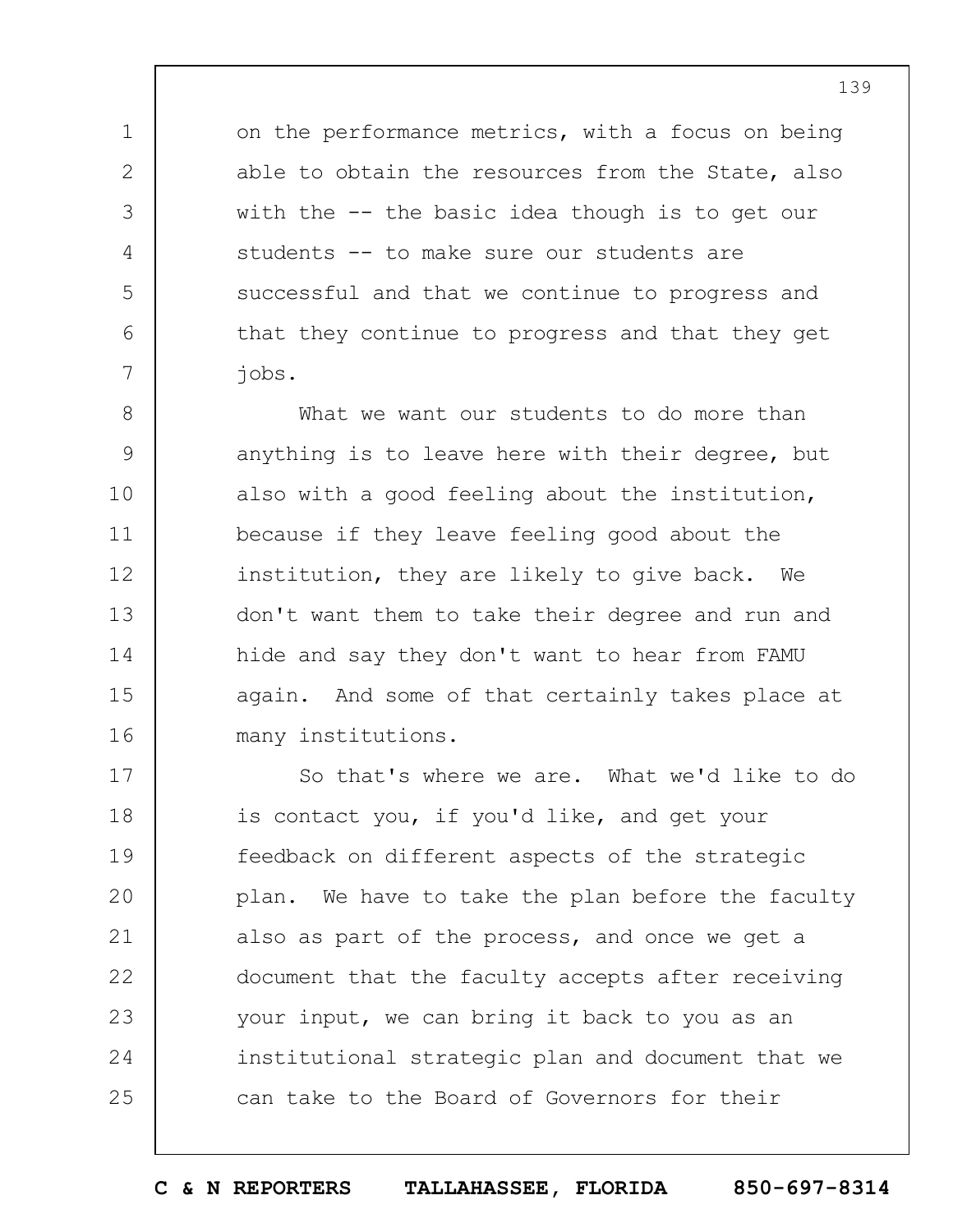endorsement and approval.

1

6

7

8

9

10

2 3 4 5 TRUSTEE WOODY: Is there a timeframe on that? PRESIDENT MANGUM: How long do you guys -- CHAIRMAN LAWSON: Yeah, here's what we're thinking.

PRESIDENT MANGUM: How long do you want?

CHAIRMAN LAWSON: Here's one thought because it's a little bit loosely defined as far as when it has to be done, back to the Board of Governors, right? Am I correct on that?

11 12 13 PRESIDENT MANGUM: Yeah, it's when we want --CHAIRMAN LAWSON: It's somewhat self-directed. PRESIDENT MANGUM: Yeah.

14 15 16 17 18 19  $20$ 21 22 23 24 25 CHAIRMAN LAWSON: So my simple thought process, and I discussed this with the President at break, is that we've seen kind of the high level view, let's get the documentation, let's read through it, let's individually provide feedback in writing, and then  $I'm$  -- and we'll talk about this in a sec. I want to come back together in August, and it will allow us to kind of formalize our feedback against it. It will allow the team to then go away with those additional edits and inputs, also inputs from faculty, having a plan that we may or may not present to the Board of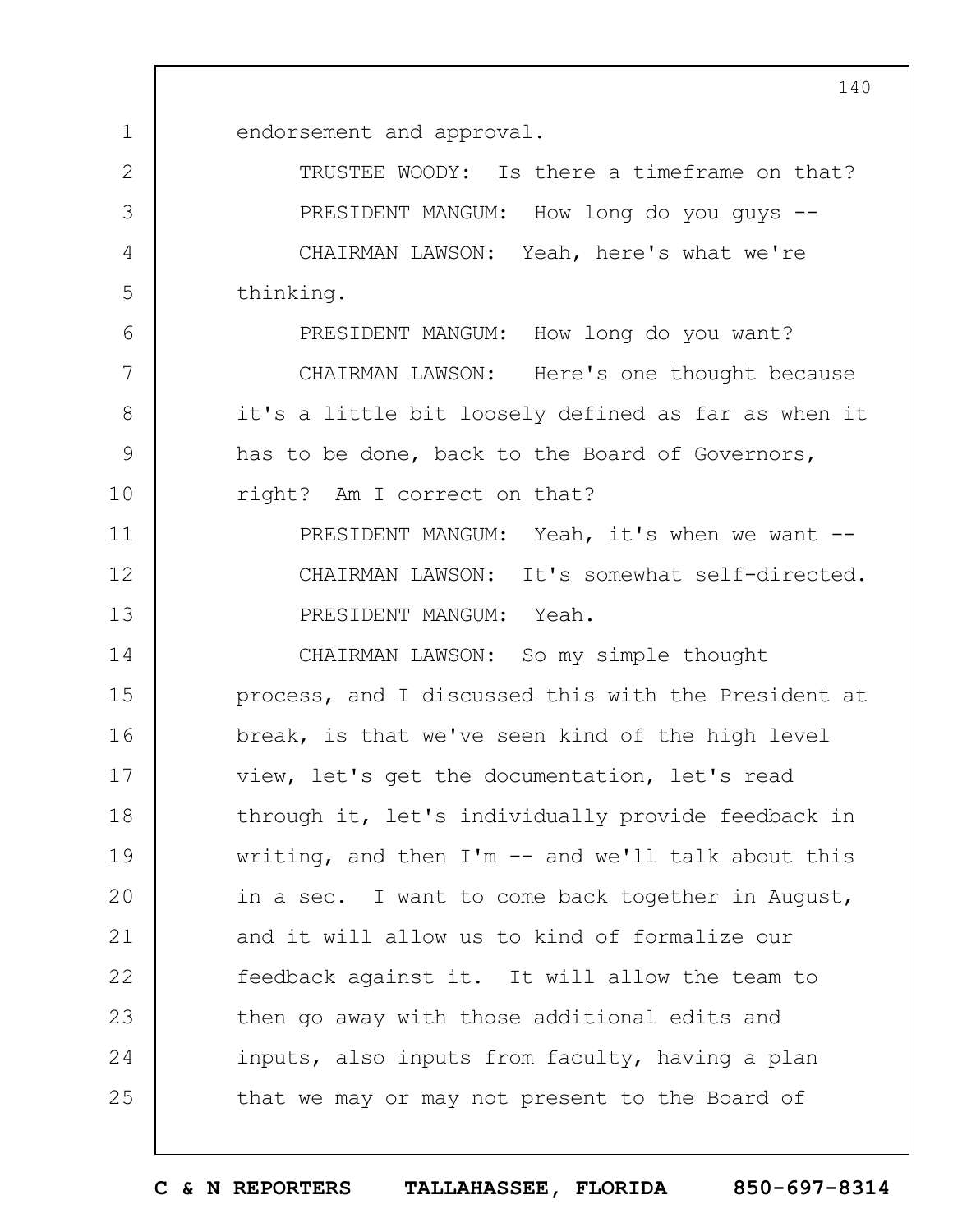1 2 3 4 5 6 7 8 9 10 11 12 13 14 15 16 17 18 19  $20$ 21 22 23 24 25 141 Governors in September, depending upon our readiness. If we're ready, yes; if we're not, we don't have to rush it from what I've been told. And, you know, we'll continue to confirm that with the Board of Governors' leadership to make sure we're in step. So as far as timing, Trustee Woody, that's the next step. In closing, I did want to say just a few things -- TRUSTEE REED: Mr. Chair, just one more question. CHAIRMAN LAWSON: Sure. TRUSTEE REED: The document, there are two pieces of it. There's the front portion and the back portion, so which portion goes to the Board of Governors in the booklet here? PRESIDENT MANGUM: It's the front that will be the plan. What you have -- the appendices in the back are just supporting documentation. TRUSTEE REED: And the performing -- PRESIDENT MANGUM: Right, that's just the task force report from which -- that's the input that we received from the community. TRUSTEE REED: Okay. Thank you. CHAIRMAN LAWSON: Typically what we have done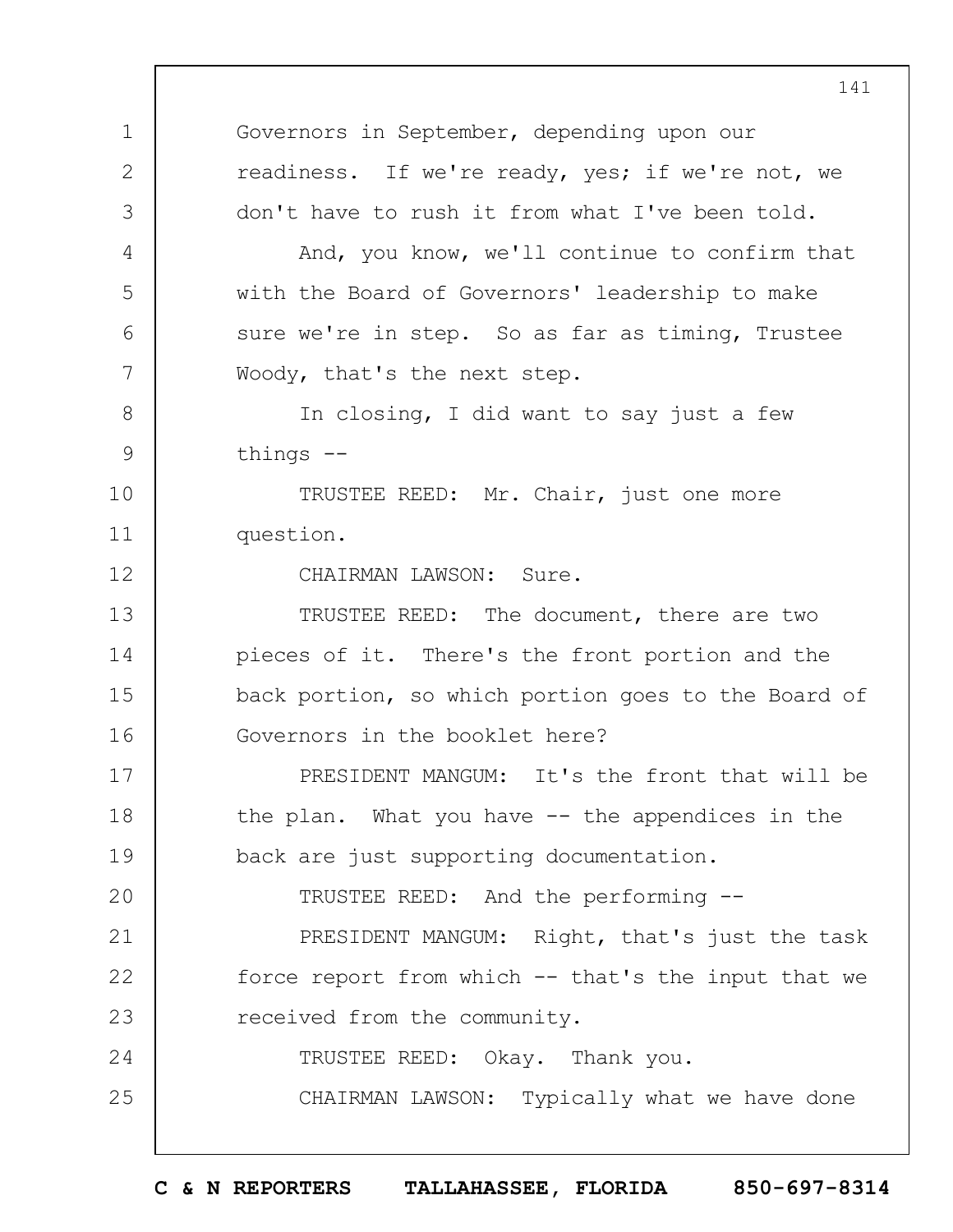or what we did in sometimes past, you know, to get these things through and to make sure that the trustees have a voice, we would appoint a trustee to kind of shepherd this through.

5 6 7 8 9 10 11 12 13 14 I actually worked with Doctor Robinson, and there are a few people left in the room that were on the Strategic Planning Task Force to get kind of get some of the heavy lifting done. So with this kind of the next step, I'm going to ask Trustee Washington to jump on board with the President and her Leadership Team to get us to August, okay, as the shepherd to speak on behalf of the Board, even though we all will provide our own individual input moving forward.

15

1

2

3

4

TRUSTEE WASHINGTON: Great.

16 17 18 19 CHAIRMAN LAWSON: One other thing, it's a little bit of a housekeeping issue, but I just want to make you guys aware. You may have noticed that Trustee Carter is not here.

 $20$ 21 22 23 24 25 Unfortunately Trustee Carter had to be taken to the hospital shortly after lunch. It seems like he's doing okay, but we'll probably know later more this evening. So, you know, keep him in your thoughts and prayers as you move through the evening.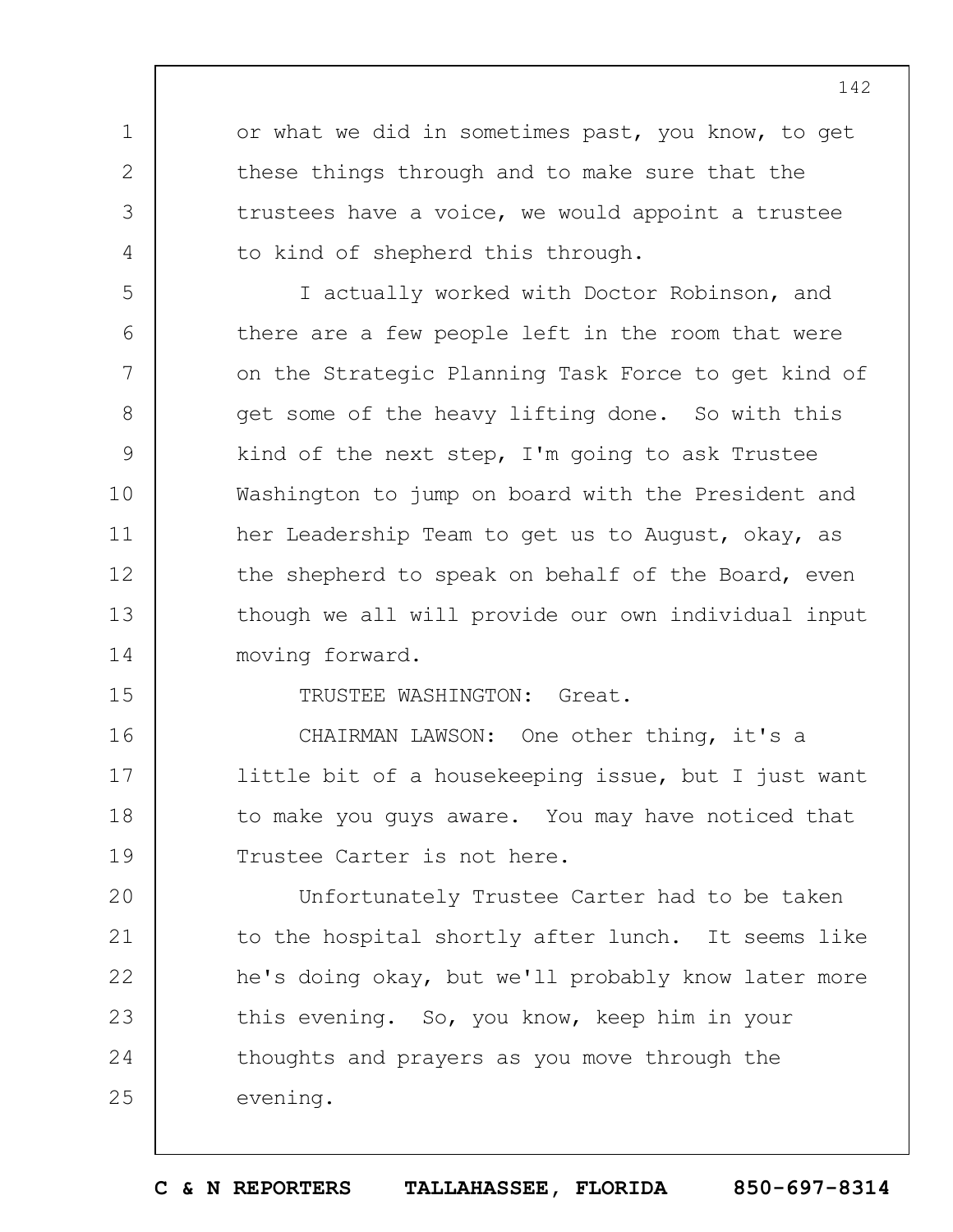So with that being said, Linda and I will connect as well with the Vice Chair, and we will come back tomorrow with a date for August so that everybody has that date. We will move to two-day Board meetings starting with the September meeting -- I'm sorry, one day Board meetings, one day committee meetings.

1

2

3

4

5

6

7

8 9 10 11 12 13 14 15 16 17 I think with the number of new people around the room, with the amount of energy we have around the room telephonically is not working for us. So we will move to a half-day committee meeting in person, followed by a half-day Board meeting the following day. So for those of you traveling, I do understand it becomes a two-day commitment, but I think from an effectiveness standpoint for us to move things forward, we will move back to a two-day agenda flow.

18 19  $20$ 21 22 23 24 25 Now staff, what that will do for you is we are going to require prior materials seven days in advance of the meetings -- of the committee meetings so that we have an opportunity to digest, review. And I'm going to ask each leader, and I'll use Ms. Poole as a great example, get us on the phone, engage us in your content prior to us coming to Tallahassee, so that when we get in here, we're

**C & N REPORTERS TALLAHASSEE, FLORIDA 850-697-8314**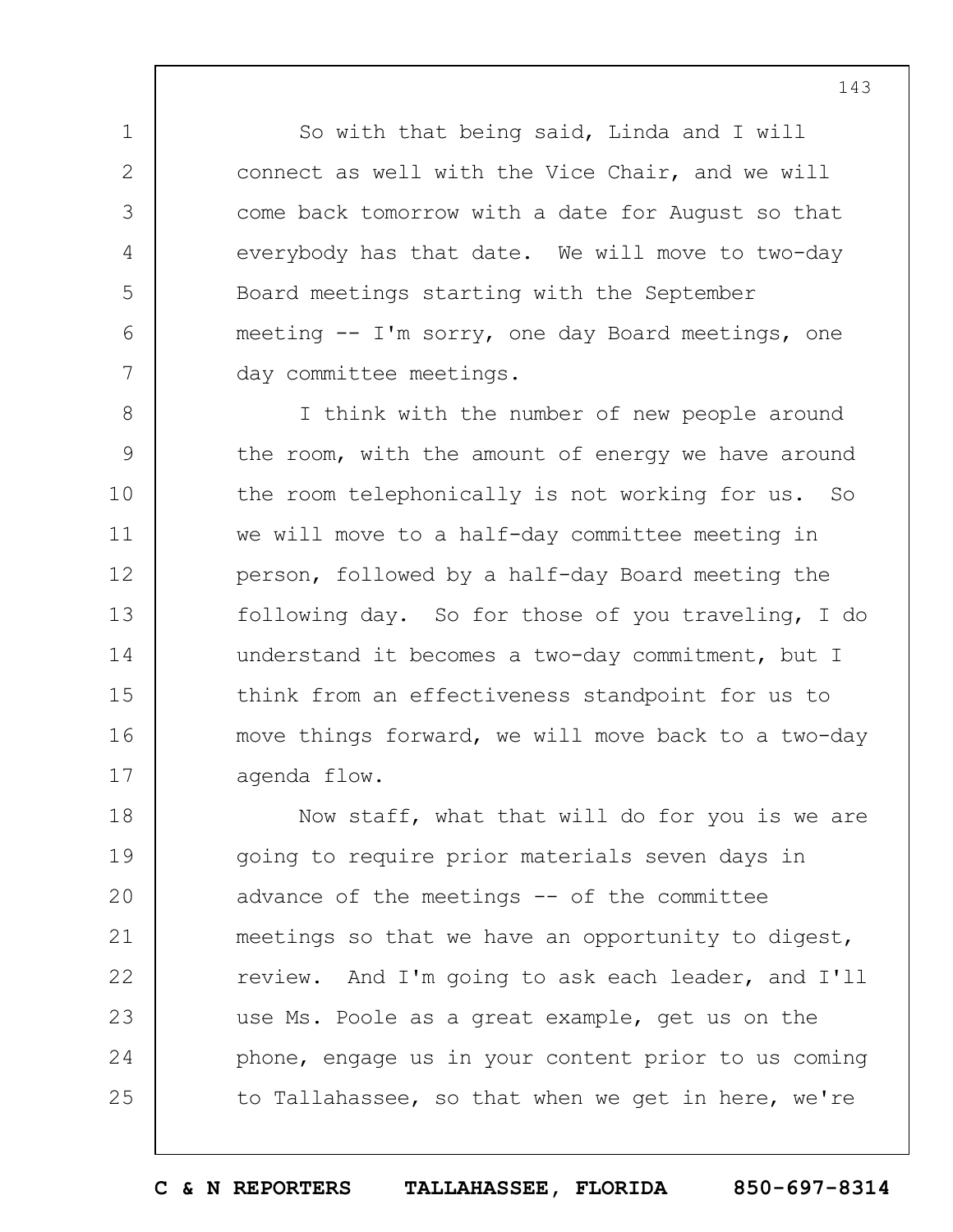1 2 3 4 5 6 7 8 9 10 11 12 13 14 15 16 17 18 19  $20$ 21 22 23 24 well-informed, we know the issues, we know the backdrop, we're ready to engage and we're not asking a lot of setup kind of informational questions, et cetera, et cetera. Ms. Poole did a great job with my committee having a workshop for us that took us through the entire budgeting process, the numbers, the athletic budget, et cetera, et cetera. So Doctor Mangum, I'm asking that all staff adhere to -- PRESIDENT MANGUM: They do. CHAIRMAN LAWSON: -- seven-day advance in addition to reaching out to not just the committee chair, but reaching out to the other committee members because everybody has a full vote on every committee; so we want to make sure that folks are well-informed. I think the work on the strategic plan was really, really good work, but I think, guys, we are going to have to think really differently about how we move forward. What is our enrollment footprint? That is the fuel that drives the engine. How do we get the dollars that we need, corporate dollars, research dollars, philanthropy, et cetera, et

25 cetera? How do we get those dollars?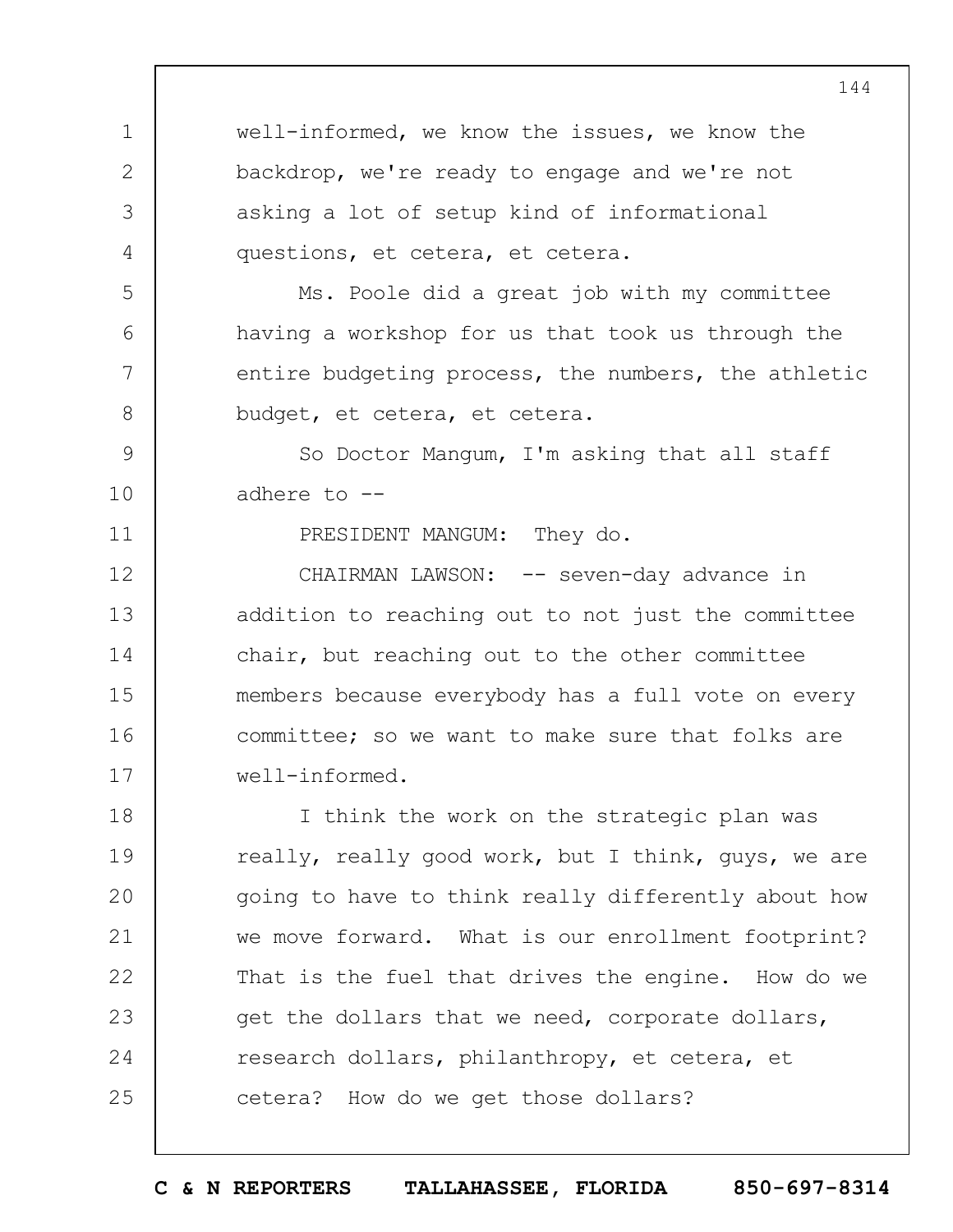And I know we didn't talk about it much, but at some point in time, athletic facilities will have to become a part of our discussion. That can be a money maker, it can be a recruiting magnet, and it can have a lot of positive halo.

1

2

3

4

5

6 7 8 9 10 11 12 13 14 The other thing about the strategic plan that I want us to give some thought to, and I worry about this because we've lost the physician that was on the Board. Are we putting enough focus on STEM? I don't know the answer to that. Strategically are we putting enough focus on STEM? I don't know, but I think we need to be -- we need to feel good about that prior to us approving this strategic plan.

15 16 17 18 19  $20$ 21 22 23 24 25 We had Doctor McWilliams. We had a little bit of a medical or a little bit of a -- more of a scientific voice on the Board. Are we doing that, and are we really thinking differently about student enrollment? I think we have to think differently about student enrollment, and I think we have to think differently about, yeah, costs keep rising, inflation, less money from the State. I get all of those things, but do we have a plan to try and reduce the cost of a four-year degree? It's hard, it's not easy, but some people have

145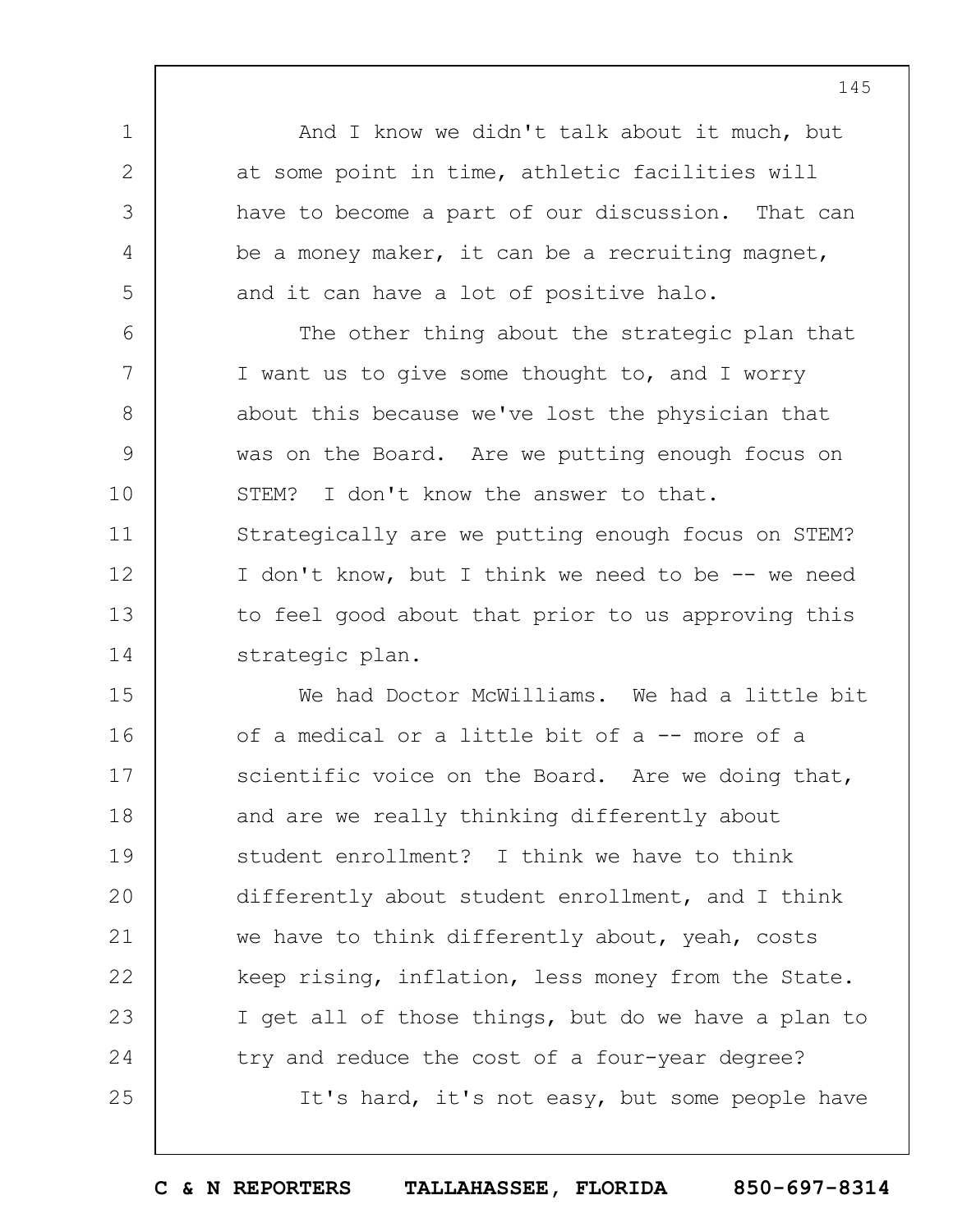done it. Not that we can do it, but I'd love to see us take a try at reducing the cost of a four-year degree.

1

2

3

4

5

6

7

8

9

10

11

12

13

14

And I think that, you know, those are just some kind of early thoughts. And the only other thing about fundraising, Mr. Cotton, and we had this discussion, I know he's on the same page, is kind of consolidating all of the ideas, you know, around the enterprise. There's Tim Moore out raising money, there's athletics out raising money, there are various entities, SBI out raising money, just some degree of coordination across the enterprise so we are all kind of informed about where everything is going.

15 16 17 18 19  $20$ 21 22 23 24 25 I believe that we are clearly in a position to move forward. I believe that we have a tremendous Board. The Board will not agree on every issue, nor should you, that is not our purpose. Our purpose is to get things done with a simple majority vote, which means seven. So we will make progress on issues, and we will move things forward; but at the same time every individual person's point of view will be taken, considered, and factored into the equation as we move forward. With that, we're prepared to adjourn.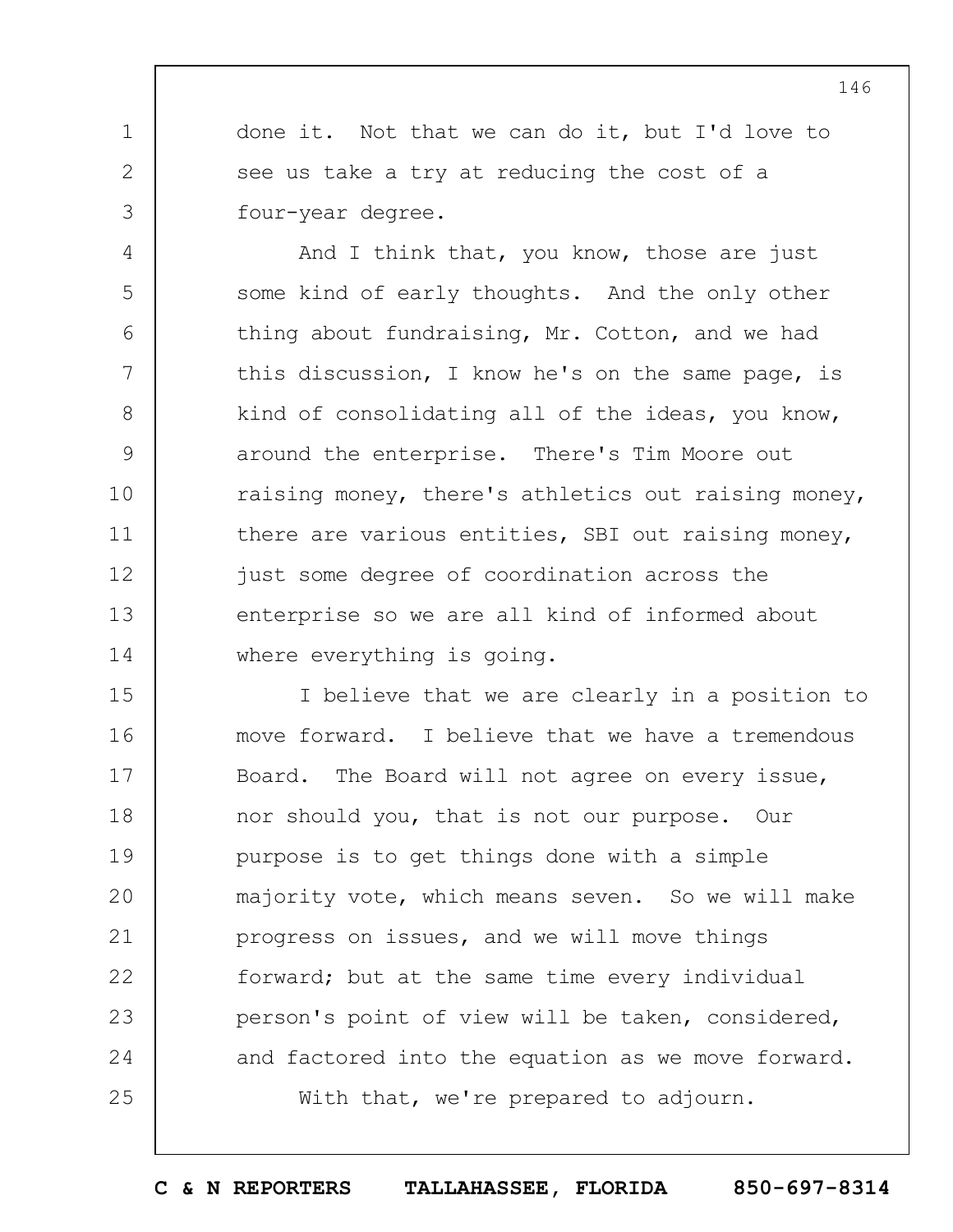Tomorrow --

1

2 3 4 5 6 7 8 9 10 11 12 13 14 15 16 17 18 19 TRUSTEE DORTCH: And I wanted to remind you, Mr. Chair, that if  $-$  however you do it in writing, you have three appointments that really need to be made, and then Doctor Mangum may want to officially put in writing her appointment as well. And I make made sure everybody got this document on DSO. You have appointment to the Board of the Foundation, and the executive committee of the Foundation; you have an appointment to the board of the Boosters and the executive committee; and you have an appointment to the board of the National Alumni Association based on the DSO, internal management memorandum. And so those you have, and then Doctor Mangum has an appointment to the board of the Boosters. And so I think as we get everything in order we ought to go ahead and formalize those, Mr. Chair. CHAIRMAN LAWSON: That's a great point.

 $20$ 21 22 23 24 25 TRUSTEE DORTCH: I wanted to remind you of those. And one other thing and to get out of the way, I think what we see in the strategic plan is a lot of hope and all, but I would hope that we refine and use the smart approach with a strategic, measurable, realistic target and if we can, you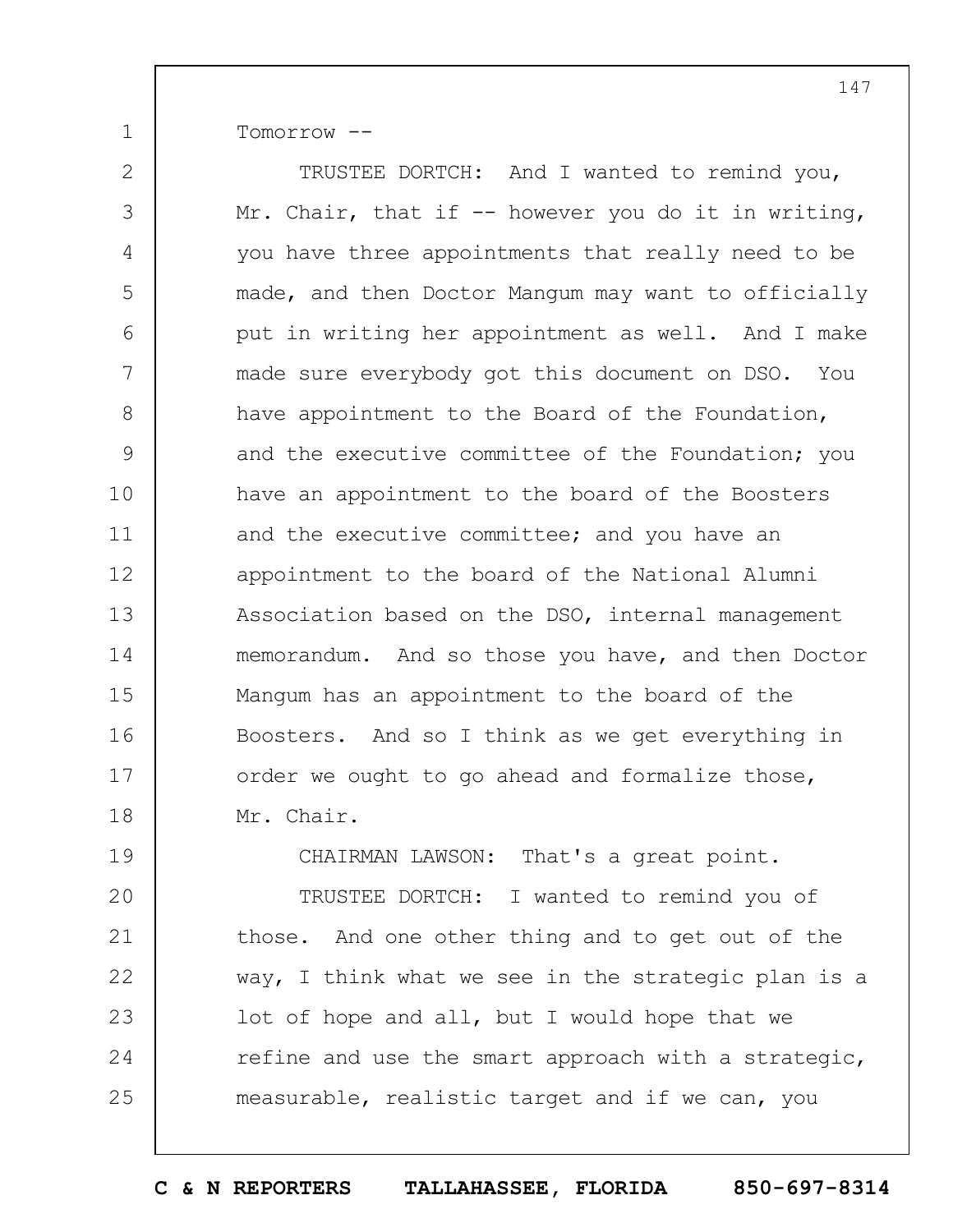know, make sure we can achieve, but this is a five-year plan. I think there's a lot of stuff in there to digest and all, but I think the key for us is being strategic and what really can we get in the first year, second year, so we can bite off each piece as we go and then not expect that miracles are going to be worked by the President and administration and even the trustees.

1

2

3

4

5

6

7

8

9 10 11 12 13 14 15 16 17 So I hope as we look at that and refine that document we really bring it home. There's another area that -- and I know we're going to look at. For example, nursing, I'd share your authority, we own the fifth largest safety net hospital in the nation. I've got 500 vacancies for nurses. Throughout the country, there are over 50,000 plus vacancies for nurses, and we could be  $-$ - I mean throughout this state.

18 19  $20$ 21 22 23 24 25 So I think as we look at what we have in our assets and we expand our presence and value, there's some low hanging fruit. And then the pharmacy and even the other areas as we look at, even in the construction industry, there are things that we can be doing for this institution. As we talk about best-in-class, we also need to look at how do we fill the void just from the conversation

148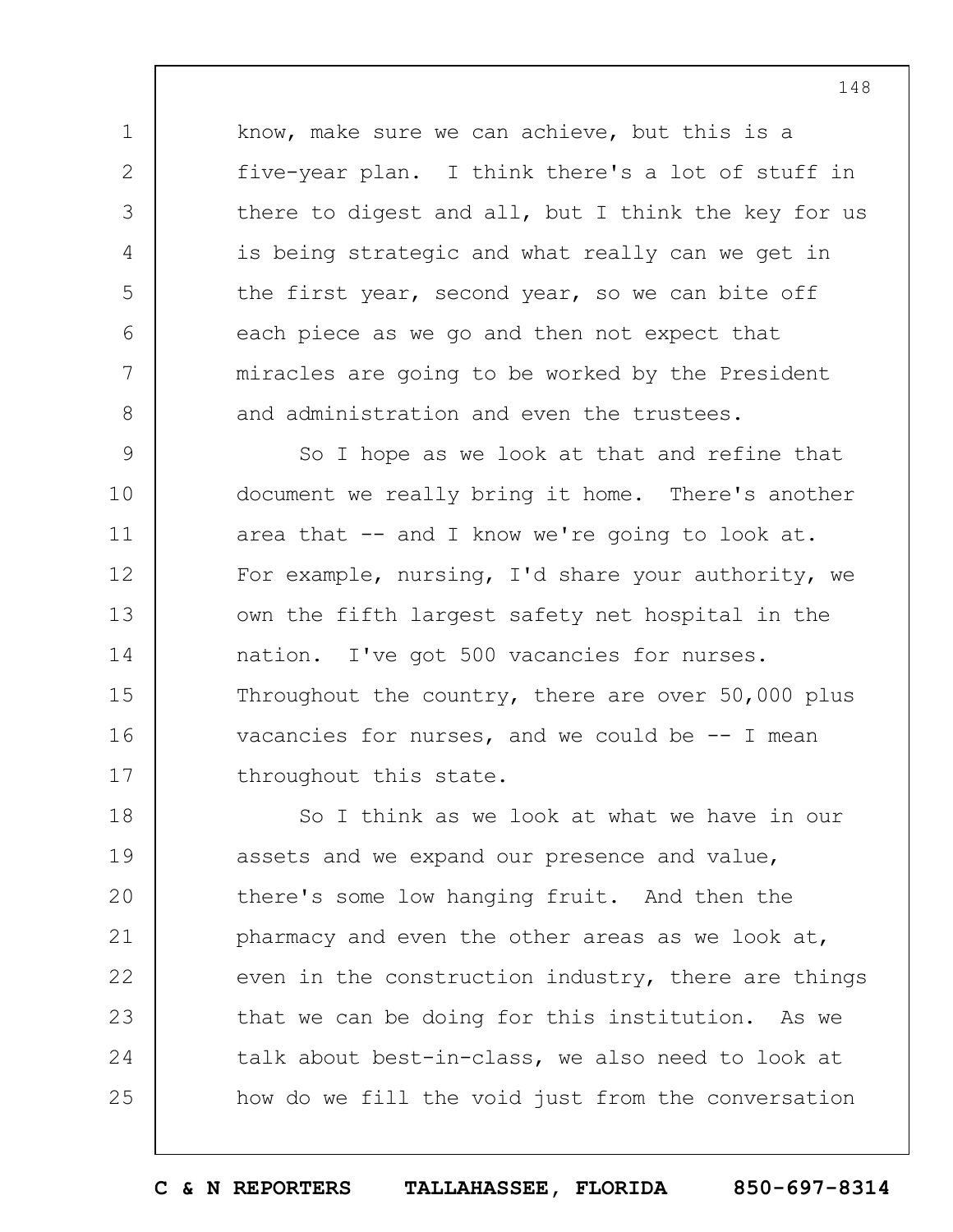|               | 149                                                 |
|---------------|-----------------------------------------------------|
| $\mathbf 1$   | about jobs and all from that conference we will     |
| $\mathbf{2}$  | have, so I just wanted to bring those up.           |
| 3             | CHAIRMAN LAWSON: Great, great                       |
| 4             | recommendations, great suggestions --               |
| 5             | VICE PRESIDENT COTTON: Mr. Chairman, could I        |
| 6             | real quick?                                         |
| 7             | CHAIRMAN LAWSON: Yes, sure.                         |
| 8             | VICE PRESIDENT COTTON: And this may help your       |
| $\mathcal{G}$ | scheduling.                                         |
| 10            | CHAIRMAN LAWSON: Yeah.                              |
| 11            | VICE PRESIDENT COTTON: In times past, Trustee       |
| 12            | Dortch, the DSO chair also served as our rep to the |
| 13            | Foundation, so just kind of keep that in mind.      |
| 14            | CHAIRMAN LAWSON: Yes, thank you. I was just         |
| 15            | going to $-$ -                                      |
| 16            | MR. COTTON: So you wouldn't have to be              |
| 17            | looking for different people.                       |
| 18            | CHAIRMAN LAWSON: Right.                             |
| 19            | VICE PRESIDENT COTTON: And so that one role         |
| 20            | has been served by --                               |
| 21            | CHAIRMAN LAWSON: Yeah, and we --                    |
| 22            | VICE PRESIDENT COTTON: -- in this case              |
| 23            | Trustee Dortch.                                     |
| 24            | CHAIRMAN LAWSON: We will have some individual       |
| 25            | discussions tonight. I will discuss with a couple   |
|               |                                                     |

 $\overline{\phantom{a}}$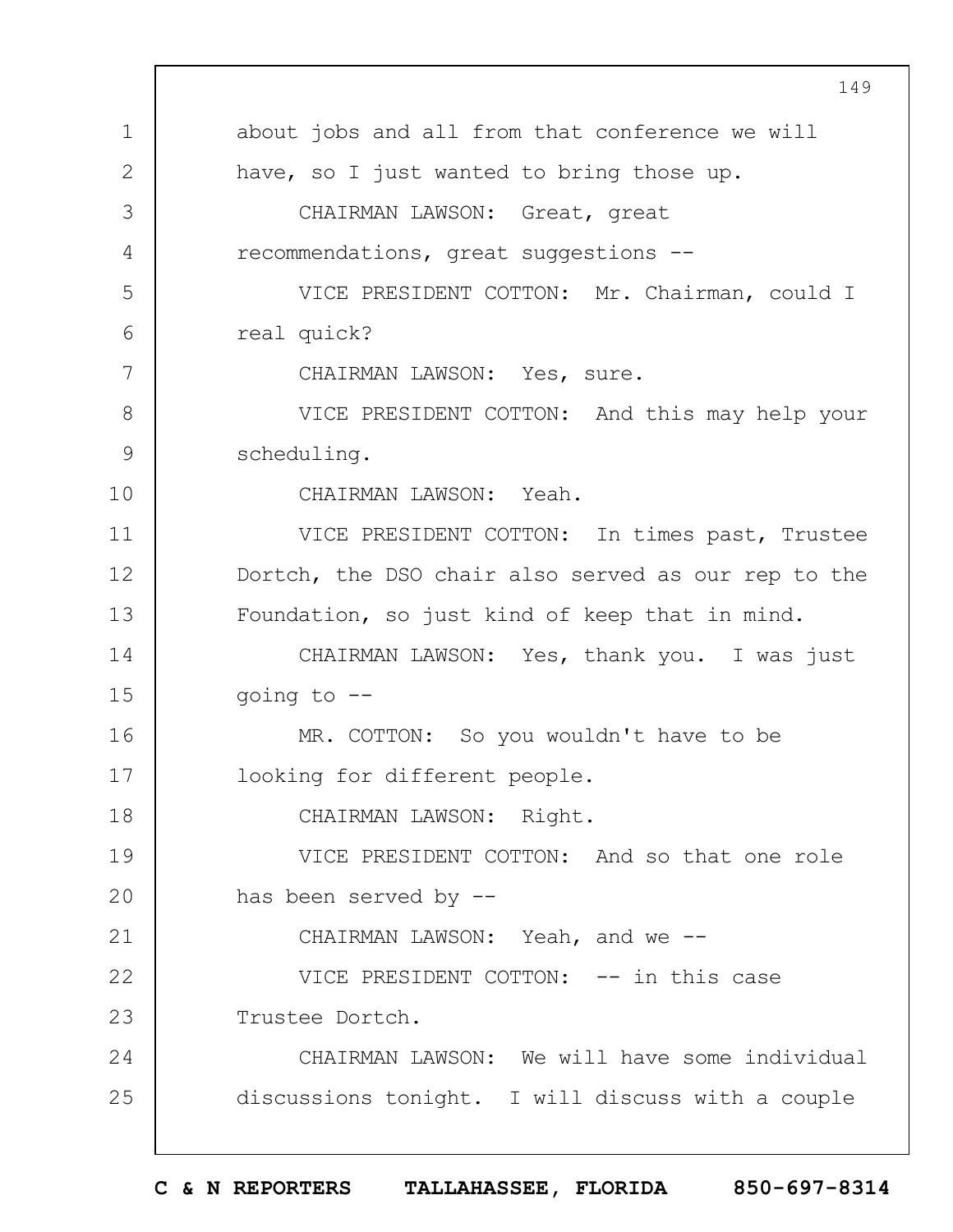of people these appointments because I think that, you know, we have some things -- you know, as we talked yesterday, we want to start out with the Booster Club, that's a priority. So we just need to make the right appointments quickly on each of those DSOs, so thank you for bringing that up.

And thank you for those suggestions, Trustee Dortch.

1

2

3

4

5

6

7

8

25

9 10 11 12 13 You know, I feel like this has been a productive, you know, couple of days. We've had good discussion, we've had good dialogue, good debate; and as I said earlier, we will advance the ball.

14 15 16 17 18 So with that being said, we're going to actually break early. We're going to depart out for a group photo and then dinner is at five? Dinner will be at five straight across the hall in the President's dining hall.

19  $20$ 21 22 23 24 Tomorrow -- guys, stay with me for one second -- tomorrow is truly a retreat format. Dress is business casual. We'll be in here starting at nine, business casual. I know it's going to be hard, Trustee Moore, but try. Business casual, 9 a.m., and we'll be here.

We will start with an update on the Sunshine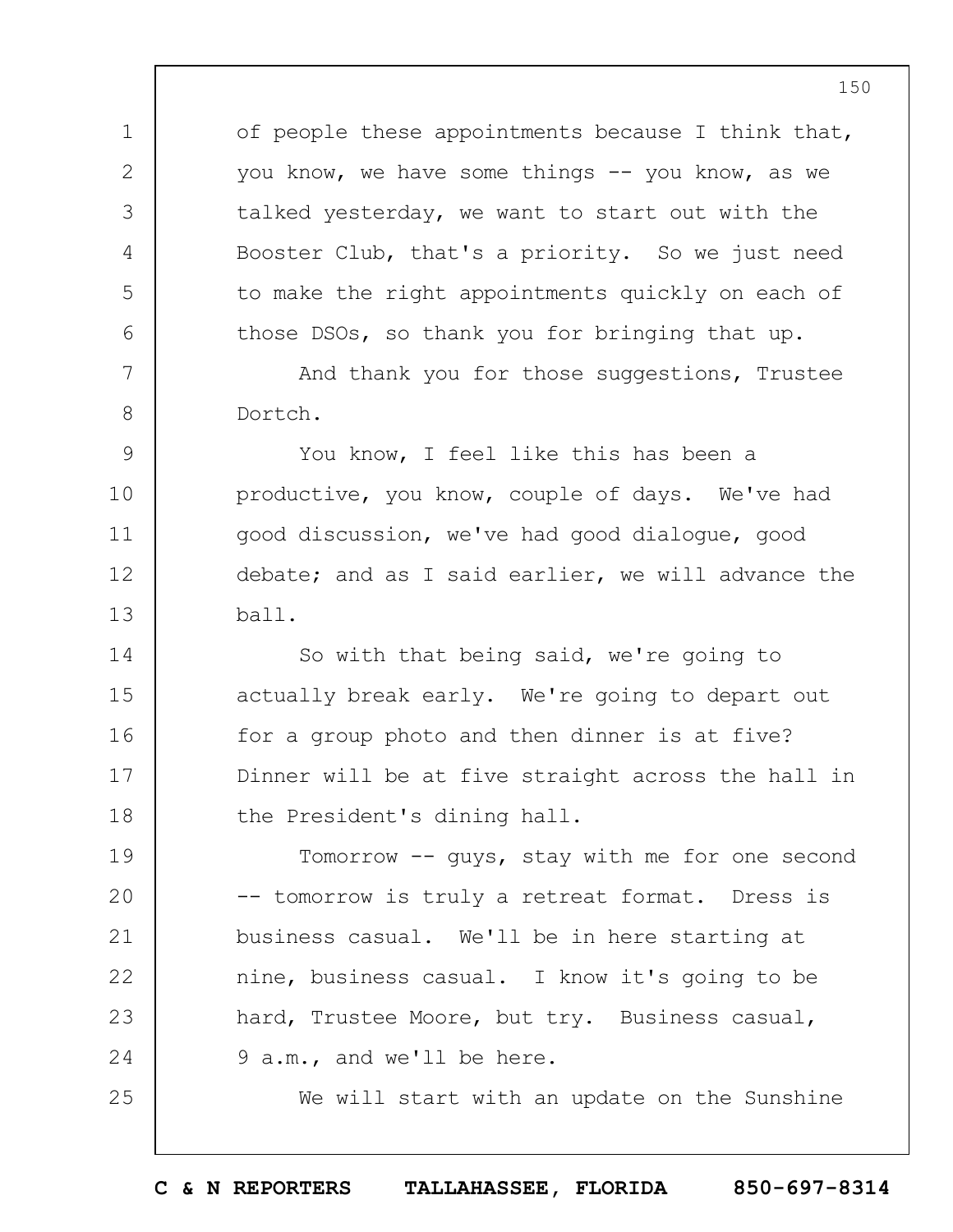laws, and then we'll move into some AGB topics, and the goal is to be done by one. So with that, I'd like to thank everyone, the Board as well as our Leadership Team, Doctor Mangum and team. The meeting is adjourned. (WHEREUPON, THE MEETING WAS ADJOURNED). \* \* \* \*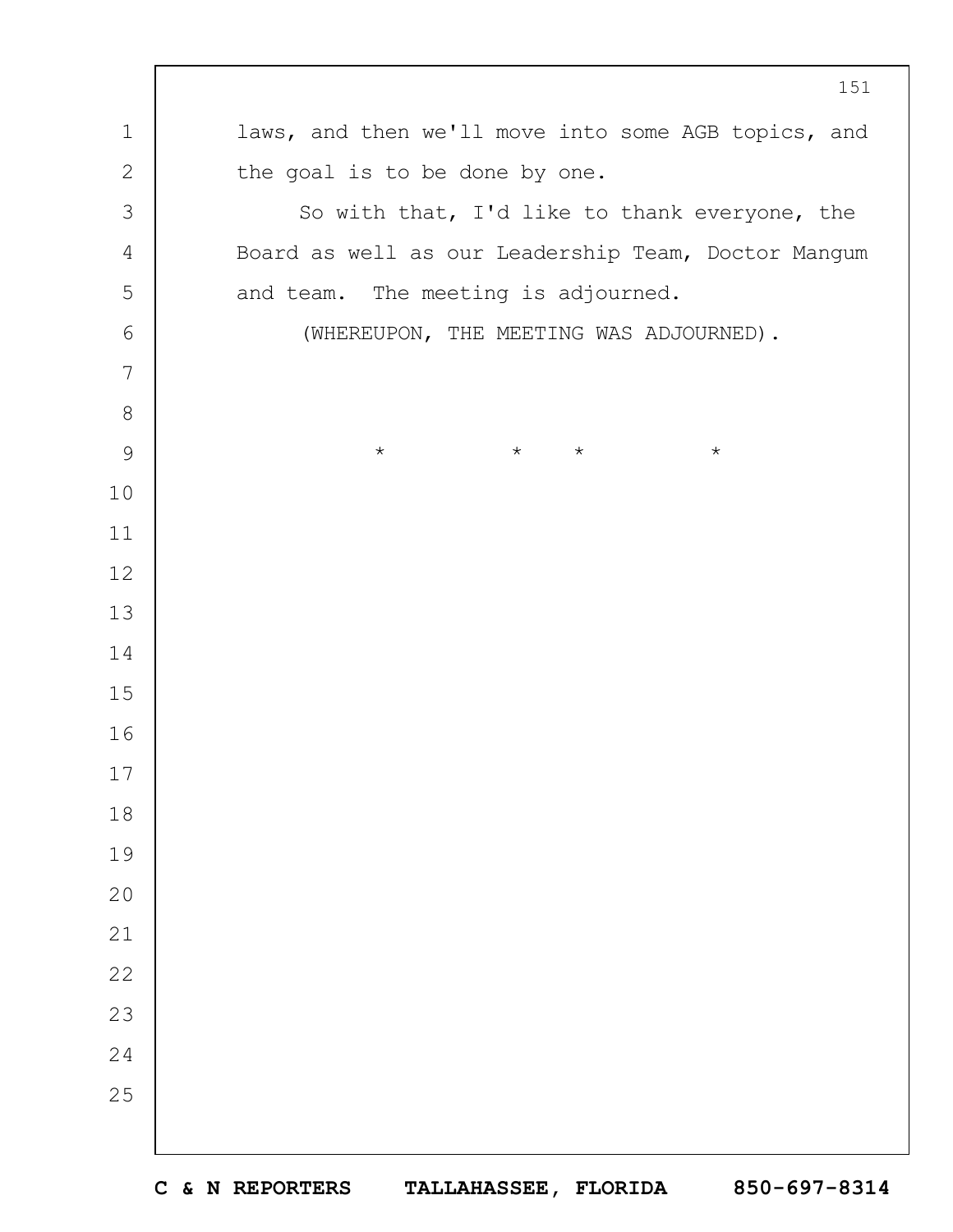|              | 152                                                                                                                                                               |
|--------------|-------------------------------------------------------------------------------------------------------------------------------------------------------------------|
| 1            | CERTIFICATE                                                                                                                                                       |
| $\mathbf{2}$ |                                                                                                                                                                   |
| 3            | STATE OF FLORIDA                                                                                                                                                  |
| 4            | COUNTY OF LEON                                                                                                                                                    |
| 5            | I, NANCY S. METZKE, RPR, FPR, certify that I                                                                                                                      |
| 6            | was authorized to and did stenographically report the<br>foregoing proceedings and that the transcript is a true<br>and complete record of my stenographic notes. |
| 7            | DATED this 4th day of July, 2015.                                                                                                                                 |
| $8\,$        |                                                                                                                                                                   |
| 9            |                                                                                                                                                                   |
| 10           |                                                                                                                                                                   |
| 11           | NANCY S. METZKE, RPR, FPR<br>Court Reporter                                                                                                                       |
| 12           |                                                                                                                                                                   |
| 13           |                                                                                                                                                                   |
| 14           |                                                                                                                                                                   |
| 15           |                                                                                                                                                                   |
| 16           |                                                                                                                                                                   |
| $17$         |                                                                                                                                                                   |
| 18           |                                                                                                                                                                   |
| 19           |                                                                                                                                                                   |
| 20           |                                                                                                                                                                   |
| 21           |                                                                                                                                                                   |
| 22           |                                                                                                                                                                   |
| 23           |                                                                                                                                                                   |
| 24           |                                                                                                                                                                   |
| 25           |                                                                                                                                                                   |
|              |                                                                                                                                                                   |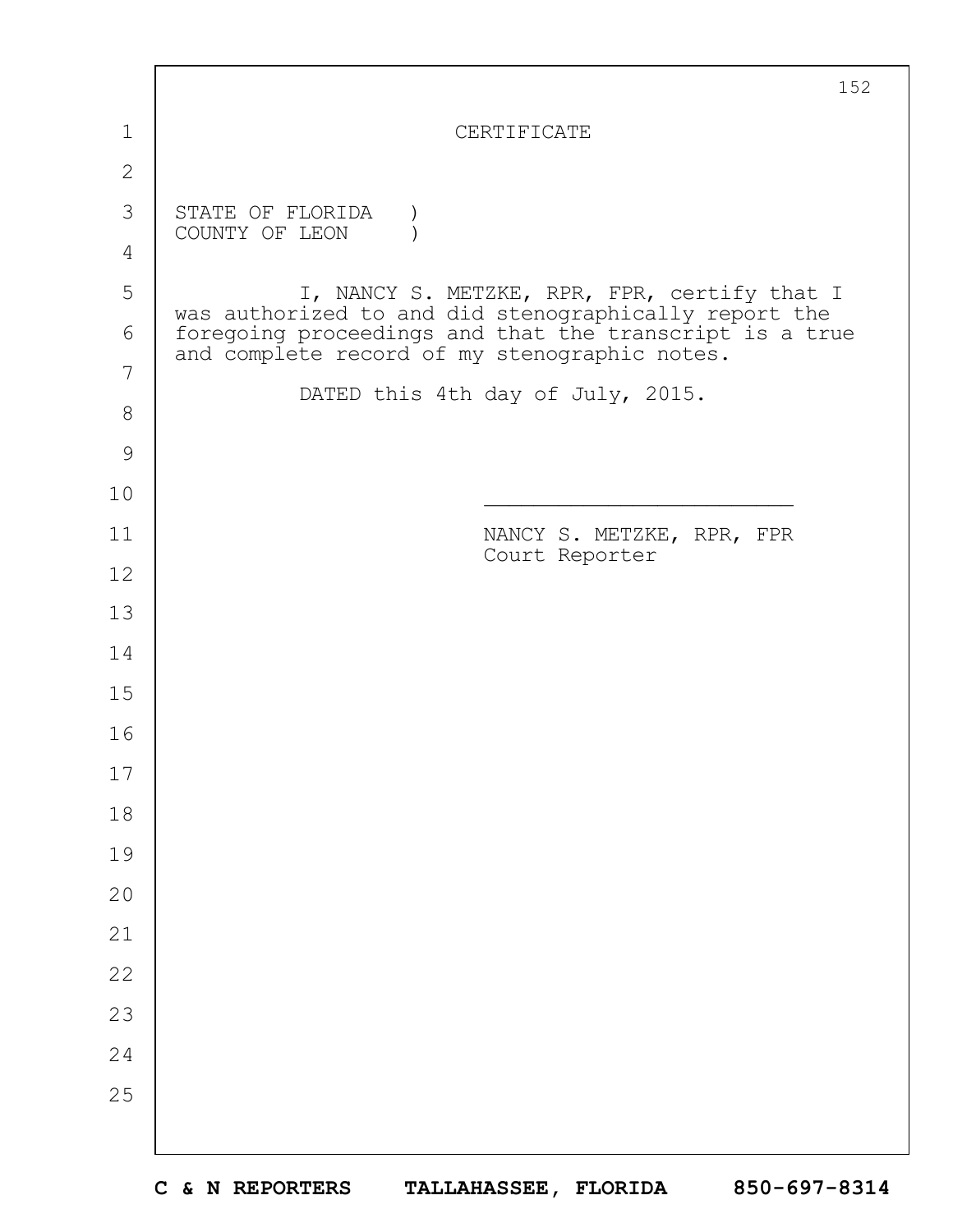|                                                  | 26:19, 31:5                              | 697-8715 [1] - 1:23                                      | accepted [1] - 43:17                                   |
|--------------------------------------------------|------------------------------------------|----------------------------------------------------------|--------------------------------------------------------|
| \$                                               | 2010 [2] - 68:23, 102:18                 |                                                          | accepts [1] - 139:21                                   |
| \$10 [4] - 122:22, 123:19,                       | $2015$ [3] - 3:19, 121:4,                | 7                                                        | $access_{[2]-}20:4,76:2$                               |
| 128:4, 129:21                                    | 152:7                                    |                                                          | accessible $[1]$ - 59:7                                |
| \$10,000 $[2] - 116:14$                          | $2016$ [1] - 1:13                        | 7 [4] - 24:23, 24:24, 36:20,                             | accommodate [1] - 105:13                               |
| 128:14                                           | 2020 [2] - 26:21, 121:4                  | 43:18<br>7,000 [1] - 121:22                              | according [1] - 95:7                                   |
| \$100 [2] - 114:16, 123:16                       | $2021$ [1] - 121:5                       | 70s [1] - 79:1                                           | account [1] - 121:16                                   |
| $$15$ [1] - 122:23<br>\$20 $[3]$ - 113:1, 124:3, | 21st [4] - 21:25, 25:22,<br>26:7, 36:18  | 71 $[1] - 52:9$                                          | accountability [2] - 42:23,<br>54:9                    |
| 124:4                                            | 22,000 [3] - 120:2, 120:3,               |                                                          | accreditation [10] - 22:4,                             |
| \$200,000 [1] - 117:16                           | 121:21                                   | 8                                                        | 22:5, 22:14, 22:19, 47:23,                             |
| $$25$ [2] - 117:1, 117:11                        | 25 [3] - 124:18, 124:19,                 |                                                          | 50:24, 51:5, 71:21, 90:8,                              |
| $$25,000$ [1] - 128:19                           | 129:24                                   | $8$ [1] - 123:18                                         | 90:15                                                  |
| \$250 [1] - 119:12                               | 25,000 [1] - 121:23                      | 8,000 [5] - 116:13, 116:14,<br>116:17, 116:21, 123:25    | accreditations [1] - 51:1                              |
| $$40$ [1] - 124:23                               |                                          | $80\%$ [1] - 78:21                                       | accredited [7] - 22:21,                                |
| \$400,000 $[1] - 4:22$                           | 3                                        | $850$ [2] - 1:23                                         | 51:10, 89:24, 89:25, 90:7,                             |
| $$5,000$ [1] - 113:9<br>$$61,000$ [1] - 113:25   | 3 [3] - 112:15, 112:23,                  |                                                          | 90:12, 101:17<br>accrediting [4] - 22:10,              |
| \$70,000 $[2] - 5:21, 7:19$                      | 117:3                                    | 9                                                        | 22:17, 22:23, 46:7                                     |
|                                                  | 30 [4] - 2:8, 120:18, 124:22             |                                                          | achieve [5] - 30:11, 104:12,                           |
|                                                  | $3093$ [1] - 1:22                        | $9$ [1] - 150:23                                         | 133:23, 135:6, 147:25                                  |
|                                                  | 30th $[1]$ - 16:20                       | 9,000 [1] - 69:2                                         | achievement [1] - 86:9                                 |
| $15$ [1] - 121:6                                 | 32315-3093 [1] - 1:23                    | $9,908$ [1] - 69:1                                       | achieves [1] - 77:1                                    |
| $95$ [1] - 52:3                                  | $33$ [1] - 92:23                         | $90\%$ [1] - 70:19<br>$9:00$ [1] - 1:15                  | act [1] - 13:19                                        |
|                                                  | $35$ [1] - 22:21                         |                                                          | Act [3] - 27:12, 27:15, 27:16                          |
| 1                                                | $39$ [2] - 52:17<br>$3:30$ [1] - 109:16  | A                                                        | action $[12] - 2:16, 2:18, 3:9,$                       |
| 1 [2] - 63:11, 122:2                             |                                          |                                                          | 5:13, 7:6, 16:14, 17:10,<br>17:15, 18:2, 34:10, 50:10, |
| $1.3$ [2] - 4:7, 4:24                            | 4                                        | $A&T_{[1]} - 95:7$                                       | 62:21                                                  |
| $1.5$ [1] - 96:1                                 |                                          | <b>A.D</b> [1] - 112:22                                  | action-oriented [1] - 34:10                            |
| 10 [8] - 1:13, 118:6, 118:8,                     | 40% [1] - 124:22                         | $a.m$ <sub>[1]</sub> - 150:23                            | actionable [1] - 34:10                                 |
| 122:10, 122:23, 123:2,                           | 420 [1] - 19:20                          | $A.M$ [1] - 1:15<br>abilities [2] - 58:7, 58:9           | actions [1] - 53:24                                    |
| 129:17                                           | 45,000 [1] - 113:5                       | ability [4] - 9:19, 78:5,                                | active [4] - 11:12, 63:6,                              |
| 10% [1] - 70:20                                  | 46 [1] - 52:4                            | 93:13, 137:15                                            | 93:22, 94:11                                           |
| 10,000 [1] - 69:21<br>100 [2] - 52:17, 74:9      | 47 $[1] - 52:2$<br>4:30 $[1]$ - 1:15     | able [42] - 4:15, 4:21, 6:10,                            | actively [1] - 72:24                                   |
| 10th $[1] - 82:6$                                | <b>4th</b> [1] - 152:7                   | 14:14, 20:4, 21:23, 29:6,                                | activities [4] - 33:17, 52:11,                         |
| <b>11</b> $[1]$ - 22:22                          |                                          | 41:10, 43:20, 46:10, 54:6,                               | 94:7, 133:20<br>activity [7] - 68:6, 91:1,             |
| 12 [3] - 11:3, 118:6, 118:8                      | 5                                        | 56:18, 57:13, 60:25, 61:6,                               | 92:21, 92:22, 93:14, 94:3,                             |
| 15 [5] - 37:17, 109:14,                          |                                          | 61:7, 61:11, 62:13, 70:22,                               | 95:20                                                  |
| 113:1, 123:2, 126:7                              | 5 [5] - 22:22, 116:14,                   | 71:3, 71:6, 79:13, 81:25,                                | <b>actual</b> $[2] - 6:10, 6:16$                       |
| 1862 $[1] - 27:14$                               | 121:22, 122:2, 125:9                     | 83:4, 83:12, 83:18, 84:3,<br>84:12, 89:4, 96:14, 97:11,  | AD [2] - 119:9, 123:12                                 |
| 1890 [7] - 25:12, 26:3, 27:8,                    | $5,000$ [1] - 113:8                      | 97:15, 97:23, 99:17, 104:12,                             | adaptation $[1]$ - 59:1                                |
| 27:9, 27:16, 28:6, 29:10                         | $5.8$ [1] - 121:12<br>$5.9$ [1] - 121:14 | 115:8, 115:9, 116:19, 135:6,                             | add [8] - 10:18, 11:20, 27:8,                          |
| <b>1890s</b> [1] - 27:21                         | $50$ [1] - 124:18                        | 137:23, 138:22, 139:1                                    | 44:2, 48:4, 97:25, 106:2,                              |
| 1990 [1] - 51:24<br>1992 [1] - 52:1              | $50\%$ [1] - 76:14                       | <b>abroad</b> $[1] - 68:7$                               | 134:14                                                 |
|                                                  | 50,000 [2] - 124:19, 148:14              | <b>absolutely</b> $[2] - 11:10$ ,                        | <b>addition</b> $[3] - 37:23, 48:13,$<br>144:12        |
| $\mathbf{2}$                                     | 500 [1] - 148:13                         | 108:5                                                    | additional [6] - 3:23, 10:15,                          |
|                                                  | 51 $[1] - 22:20$                         | academic [22] - 53:16,                                   | 14:7, 15:16, 84:18, 140:22                             |
| $2$ [7] - 3:20, 4:1, 4:7, 4:9,                   | 54 [1] - 101:16                          | 57:20, 61:16, 61:17, 62:8,<br>63:7, 63:12, 78:22, 89:19, | <b>address</b> $[5] - 6:20, 9:13,$                     |
| 4:25, 112:23, 117:2                              | $55$ [2] - 101:16                        | 89:21, 95:2, 96:23, 96:24,                               | 33:1, 87:18, 92:12                                     |
| $2,500$ [1] - 128:14                             |                                          | 97:2, 97:4, 97:22, 98:21,                                | addressing $[1] - 42:1$                                |
| $2.0$ [1] - 78:25                                | 6                                        | 99:13, 112:19, 114:18,                                   | adds [2] - 98:4, 116:24                                |
| 20 [4] - 120:19, 129:20,<br>129:23               | 6 [4] - 113:13, 113:20,                  | 118:19, 123:11                                           | adequate $[1] - 51:8$                                  |
| $20\%$ [2] - 122:10                              | 114:1, 121:14                            | Academic [3] - 62:5, 62:6,                               | <b>adhere</b> [1] - 144:9                              |
| $200$ [1] - 119:15                               | 61,000 [2] - 113:25, 121:14              | 99:7                                                     | adjourn [1] - 146:24<br>adjourned [1] - 151:4          |
| $2008$ [1] - 51:25                               | 62 $[1] - 49:15$                         | accelerating [1] - 108:9                                 | ADJOURNED) [1] - 151:5                                 |
| 2009 [4] - 26:16, 26:17,                         | 697-8314 [1] - 1:23                      | <b>accentuate</b> $[1] - 31:10$                          | adjustments $[1] - 38:17$                              |
|                                                  |                                          |                                                          |                                                        |

**C & N REPORTERS TALLAHASSEE, FLORIDA 850-697-8314**

1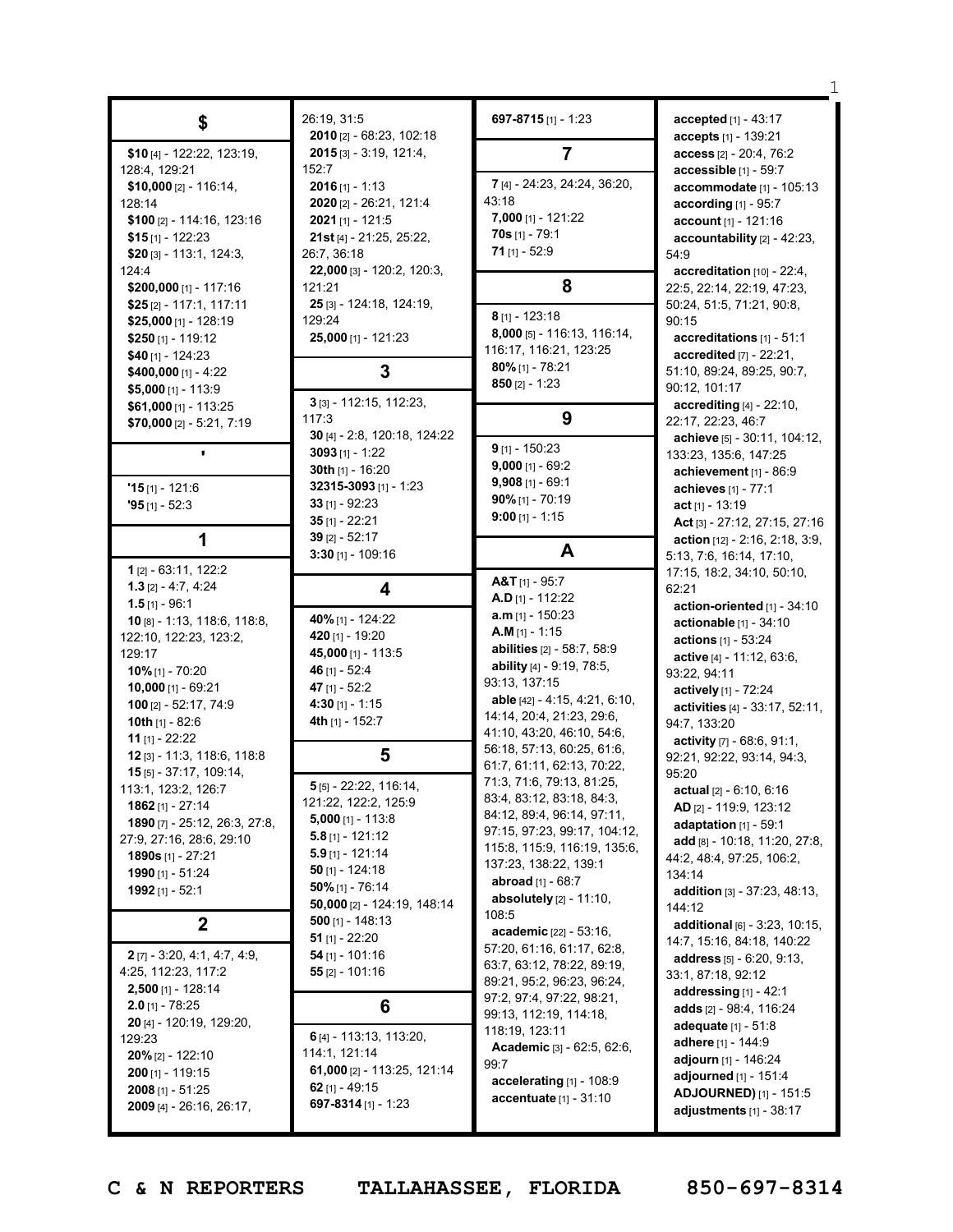**administration** [3] - 39:25, 118:1, 148:7 **administrators** [1] - 44:21 **admissions** [3] - 62:9, 73:5, 81:16 **admit** [1] - 51:20 **adopted** [2] - 26:19, 31:4 **advance** [4] - 43:9, 143:19, 144:11, 150:11 **advancement** [1] - 25:13 **advantage** [1] - 64:25 **advice** [1] - 75:8 **advise** [2] - 97:13, 98:4 **advising** [2] - 96:23, 97:7 **advisors** [8] - 96:25, 97:2, 97:4, 97:8, 97:10, 97:22, 98:6, 99:13 **advocacy** [1] - 19:22 **Affairs** [8] - 62:5, 62:6, 62:7, 62:9, 65:14, 99:7, 99:8, 113:3 **affairs** [1] - 63:13 **affect** [1] - 131:13 **affects** [1] - 52:10 **affirmation** [1] - 42:6 **AFFIRMATIVE** [4] - 3:6, 5:11, 17:25, 47:8 **affordable** [1] - 59:7 **Africa** [1] - 56:24 **African** [3] - 70:10, 76:10, 76:15 **African-American** [3] - 70:10, 76:10, 76:15 **afternoon** [6] - 2:3, 8:13, 20:9, 46:22, 46:23, 88:7 **AGB** [2] - 7:9, 150:25 **age** [1] - 28:24 **agencies** [1] - 50:24 **agency** [1] - 51:5 **agenda** [10] - 2:15, 2:19, 2:22, 3:10, 13:5, 16:14, 18:5, 18:9, 143:16 **aggressive** [2] - 80:19, 124:8 **ago** [6] - 10:20, 43:9, 69:6, 88:2, 129:20, 129:21 **agree** [14] - 6:12, 15:5, 15:6, 32:16, 35:4, 39:11, 41:4, 82:15, 85:1, 88:3, 134:3, 136:1, 137:4, 146:16 **agreement** [1] - 17:3 **agreements** [3] - 74:21, 75:10, 75:15 **agribusiness** [1] - 120:20 **Agricultural** [1] - 25:11 **Agriculture** [1] - 28:10 **agriculture** [3] - 57:12, 57:13, 103:11 **ahead** [2] - 109:25, 147:16 **aid** [1] - 99:14

**ain't** [1] - 132:6 **albeit** [1] - 117:6 **align** [1] - 133:24 **aligned** [1] - 9:2 **alignment** [3] - 47:6, 48:16, 133:19 **allocate** [1] - 6:17 **allow** [6] - 74:19, 93:7, 100:5, 107:21, 140:20, 140:21 **allowing** [1] - 117:7 **allows** [3] - 36:18, 83:24, 103:5 **almost** [4] - 12:20, 28:23, 112:16, 113:18 **alone** [1] - 102:1 **alum** [3] - 109:3, 113:5,  $120.2$ **alumna** [1] - 53:1 **alumni** [13] - 37:19, 53:1, 54:25, 80:7, 80:18, 123:20, 123:24, 124:1, 124:11, 125:8, 135:3, 135:18, 136:14 **Alumni** [3] - 79:10, 113:3, 147:11 **amazed** [1] - 74:10 **amazing** [1] - 24:2 **ambassadors** [3] - 88:11, 88:18, 88:24 **America** [3] - 51:19, 125:20, 126:2 **American** [3] - 70:10, 76:10, 76:15 **amount** [7] - 15:8, 19:12, 30:7, 128:23, 130:18, 137:10, 143:8 **analytical** [1] - 84:2 **analytics** [1] - 83:17 **anchor** [4] - 121:17, 121:25, 122:1, 123:20 **anecdotes** [1] - 98:24 **annual** [5] - 128:2, 128:4, 128:10, 128:11, 131:11 **answer** [8] - 8:12, 8:22, 34:19, 66:18, 99:15, 101:7, 126:8, 145:9 **answering** [2] - 102:12, 102:13 **answers** [1] - 21:23 **antagonism** [1] - 9:5 **antagonistic** [1] - 9:24 **anticipate** [1] - 112:7 **anticipating** [2] - 84:17, 111:17 **anyway** [1] - 9:9 **apart** [1] - 38:16 **aplenty** [1] - 57:15 **apparent** [1] - 100:3 **appendices** [2] - 49:14, 141:17

**appendix** [1] - 49:12 **appetite** [1] - 34:16 **APPLAUSE)** [1] - 109:11 **applying** [1] - 99:23 **appoint** [1] - 142:2 **appointed** [2] - 23:5, 115:15 **appointing** [1] - 49:19 **appointment** [5] - 147:5, 147:7, 147:9, 147:11, 147:14 **appointments** [3] - 147:3, 149:25, 150:4 **appreciate** [3] - 2:6, 33:11, 78:19 **approach** [6] - 8:9, 18:17, 47:7, 73:5, 103:21, 147:23 **approaches** [1] - 74:2 **approaching** [1] - 136:5 **approval** [2] - 4:2, 139:25 **approve** [2] - 2:22, 5:24 **approved** [5] - 3:20, 4:1, 22:15, 46:9, 93:4 **approving** [1] - 145:12 **APR** [1] - 78:23 **AQ** [2] - 65:17, 65:19 **Architecture** [1] - 103:11 **architecture** [1] - 103:12 **area** [16] - 4:20, 33:19, 44:22, 46:25, 47:3, 58:14, 68:6, 74:23, 75:12, 76:1, 76:18, 103:6, 135:18, 137:9, 148:10 **areas** [20] - 33:6, 58:9, 58:10, 58:16, 61:18, 61:19, 62:20, 63:4, 97:2, 97:3, 97:5, 97:21, 103:14, 103:22, 103:24, 105:7, 120:14, 136:9, 148:20 **arise** [1] - 10:23 **arrived** [1] - 112:4 **arrogance** [1] - 31:25 **articulate** [1] - 123:11 **articulated** [1] - 107:1 **articulation** [3] - 74:21, 75:9, 75:15 **arts** [5] - 57:24, 57:25, 58:5, 58:20, 103:19 **aspects** [1] - 139:18 **aspiration** [1] - 35:20 **aspirations** [1] - 36:9 **assemble** [3] - 34:21, 34:24, 109:23 **assessment** [1] - 17:13 **assessments** [1] - 91:6 **assets** [1] - 148:18 **assistance** [2] - 77:22, 91:23 **Assistant** [1] - 113:3 **Associate** [2] - 8:14, 65:14

**ASSOCIATE** [7] - 3:13, 3:16, 8:13, 9:12, 9:15, 12:8,  $12.18$ **associated** [2] - 66:16, 81:17 **associates** [1] - 55:8 **Association** [4] - 22:7, 22:11, 79:10, 147:12 **assume** [2] - 34:19, 45:10 **assuming** [1] - 31:19 **assure** [1] - 138:9 **assured** [1] - 14:13 **AT** [2] - 1:15, 1:15 **athletes** [1] - 81:18 **athletic** [2] - 144:6, 145:1 **athletics** [2] - 120:18, 146:9 **Atlanta** [5] - 80:8, 80:18, 80:21, 81:6, 125:11 **attached** [1] - 130:21 **attempt** [1] - 38:2 **attention** [1] - 83:22 **attract** [5] - 51:11, 73:10, 73:11, 87:14, 95:10 **attractive** [1] - 136:16 **audience** [1] - 120:9 **audit** [1] - 11:23 **August** [3] - 140:19, 142:10, 143:2 **authority** [1] - 148:11 **authorized** [1] - 152:5 **Auxiliary** [1] - 3:21 **available** [2] - 49:25, 119:19 **average** [1] - 52:8 **aw** [1] - 115:4 **award** [1] - 94:4 **awards** [2] - 86:9, 86:10 **aware** [1] - 142:17 **aye** [3] - 3:5, 5:10, 16:10

 $\mathcal{D}$ 

# **B**

**bachelor's** [1] - 22:22 **backdrop** [7] - 18:15, 20:14, 21:15, 48:13, 48:14, 110:9, 144:1 **backfill** [1] - 85:9 **background** [5] - 3:18, 19:9, 37:14, 50:1, 50:23 **balance** [4] - 30:6, 35:3, 86:4, 90:17 **ball** [1] - 150:12 **BALLROOM** [1] - 1:17 **band** [1] - 115:5 **bands** [1] - 115:7 **barrier** [2] - 86:2, 86:3 **base** [7] - 38:12, 72:13, 116:15, 117:10, 123:4, 124:3, 124:5 **based** [4] - 38:3, 55:9,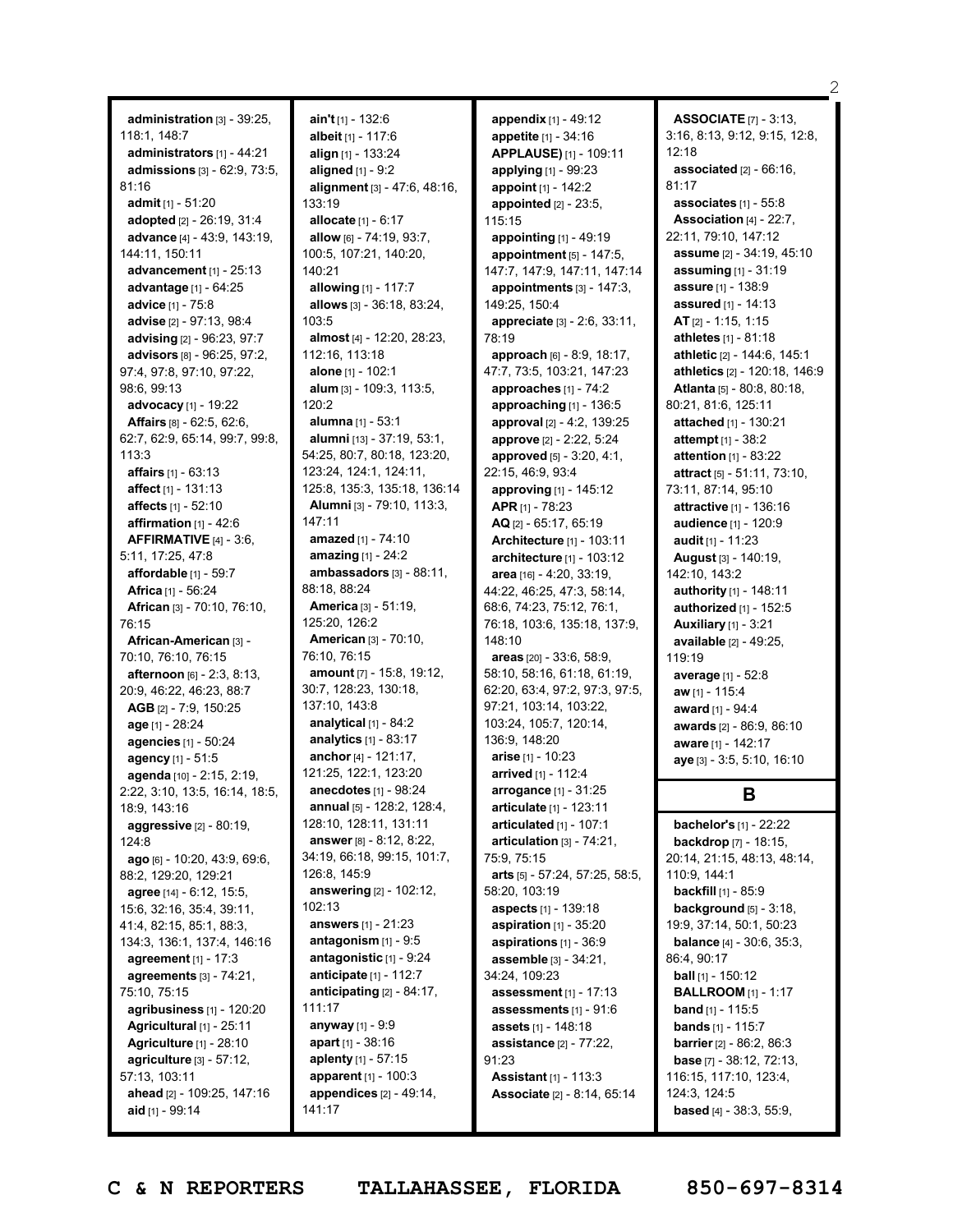68:17, 147:12 **basic** [3] - 113:2, 113:6, 139:2 **basis** [5] - 15:1, 55:18, 65:16, 93:19, 102:16 **basketball** [1] - 58:3 **bassoonist** [1] - 130:22 **bear** [2] - 18:10, 112:1 **beat** [3] - 52:8, 121:15,  $122.5$ **became** [1] - 81:4 **become** [4] - 52:23, 58:19, 67:2, 145:2 **becomes** [2] - 44:7, 143:13 **becoming** [2] - 36:15, 53:11 **beef** [1] - 74:22 **began** [2] - 38:15, 50:8 **begin** [6] - 46:15, 111:15, 112:9, 114:23, 121:6, 121:8 **beginning** [5] - 68:22, 68:23, 100:17, 121:5, 121:21 **begins** [1] - 49:15 **begun** [3] - 126:9, 126:17, 127:18 **behalf** [3] - 19:13, 37:11, 142:11 **behind** [5] - 10:25, 11:6, 29:8, 126:13, 126:18 **behind-the-scenes** [1] - 126:18 **beings** [1] - 132:17 **beliefs** [1] - 42:14 **BELVIN** [1] - 1:10 **benchmarking** [1] - 84:10 **benefit** [2] - 75:12, 138:10 **best** [44] - 2:4, 36:14, 36:16, 41:24, 52:20, 52:22, 53:12, 55:13, 55:20, 55:22, 56:11, 56:14, 57:22, 58:13, 60:10, 60:15, 62:14, 63:23, 64:13, 64:14, 65:10, 65:22, 81:23, 86:10, 95:14, 95:22, 97:12, 101:19, 101:20, 101:22, 102:1, 102:8, 104:19, 104:20, 104:22, 104:23, 108:19, 114:5, 115:5, 121:9, 123:10, 133:23, 138:24, 148:23 **best-in-class** [28] - 36:14, 36:16, 52:22, 53:12, 55:20, 55:22, 56:11, 57:22, 58:13, 60:10, 60:15, 62:14, 63:23, 95:22, 101:19, 101:20, 101:22, 102:8, 104:19, 104:20, 104:22, 104:23, 108:19, 114:5, 123:10, 133:23, 138:24, 148:23 **bet** [2] - 120:23, 132:10 **better** [9] - 17:2, 24:24,

43:24, 73:13, 77:17, 89:3, 101:1, 131:11, 131:12 **BETTYE** [1] - 1:7 **between** [11] - 9:24, 33:24, 79:3, 79:4, 85:13, 116:14, 118:6, 120:23, 121:4, 122:2, 125:10 **Beyond** [1] - 59:17 **beyond** [5] - 8:20, 18:4, 23:7, 50:3, 118:21 **bickering** [1] - 137:3 **bids** [1] - 4:4 **big** [8] - 21:19, 60:21, 60:24, 64:4, 94:6, 110:13, 126:4, 132:7 **bigger** [4] - 12:5, 78:6, 111:19, 111:21 **Bill** [2] - 78:12, 81:14 **bill** [1] - 20:7 **billion** [2] - 96:1, 126:7 **birthday** [2] - 82:5, 82:7 **bit** [25] - 6:18, 20:17, 21:18, 24:13, 29:3, 29:13, 32:7, 33:4, 37:14, 42:16, 67:19, 68:1, 68:2, 70:23, 71:13, 88:16, 93:20, 95:9, 97:22, 110:18, 125:10, 140:7, 142:16, 145:14, 145:15 **bite** [1] - 148:4 **black** [1] - 72:6 **Black** [1] - 74:9 **blindly** [1] - 48:7 **Board** [63] - 2:5, 4:2, 5:15, 5:19, 5:20, 9:13, 9:20, 9:21, 10:12, 10:17, 11:1, 12:17, 13:12, 13:24, 14:13, 17:12, 17:13, 18:4, 19:14, 20:10, 21:19, 22:16, 23:5, 30:2, 35:3, 36:8, 45:25, 46:9, 46:18, 49:21, 70:18, 98:2, 109:4, 109:22, 110:16, 110:24, 111:7, 111:18, 115:23, 120:5, 120:24, 124:9, 124:15, 131:4, 131:6, 131:8, 136:5, 139:24, 140:8, 140:24, 141:4, 141:14, 142:11, 143:4, 143:5, 143:11, 145:8, 145:16, 146:16, 147:7, 151:3 **BOARD** [2] - 1:1, 1:3 **board** [13] - 9:18, 9:23, 18:19, 24:10, 47:23, 65:18, 75:3, 92:6, 122:14, 142:9, 147:9, 147:11, 147:14 **Board's** [1] - 6:10 **boardrooms** [1] - 126:21 **boards** [2] - 50:14, 67:23 **bodies** [3] - 22:17, 22:24, 46:7 **body** [7] - 17:7, 49:24, 69:6,

70:19, 71:20, 73:7, 89:23 **BOG** [1] - 48:14 **bold** [1] - 26:7 **boldly** [3] - 23:7, 25:21, 50:3 **Boldly** [1] - 59:17 **bolster** [1] - 76:11 **book** [6] - 24:23, 26:25, 27:4, 49:11, 59:15, 64:1 **booklet** [1] - 141:15 **Booster** [1] - 150:3 **Boosters** [2] - 147:9, 147:15 **born** [2] - 131:23 **Boston** [1] - 65:15 **bottleneck** [2] - 84:12, 84:13 **bottom** [2] - 46:6, 73:3 **boundaries** [2] - 100:24, 100:25 **BOX** [1] - 1:22 **boys** [1] - 94:6 **brag** [2] - 95:5, 95:9 **bragging** [4] - 78:4, 95:5, 95:10, 113:23 **brain** [1] - 67:5 **brand** [3] - 54:19, 54:20, 108:10 **break** [6] - 25:5, 70:5, 99:10, 119:25, 140:15, 150:14 **brief** [2] - 16:17, 19:10 **BRIEF** [1] - 109:21 **bright** [4] - 95:10, 114:7, 114:24, 114:25 **brightest** [1] - 86:11 **bring** [14] - 15:12, 24:5, 65:16, 68:7, 71:6, 78:14, 80:24, 81:10, 125:17, 135:12, 136:1, 139:22, 148:9, 149:1 **bringing** [4] - 61:4, 75:25, 76:10, 150:5 **brings** [1] - 21:11 **Britt** [1] - 85:22 **broad** [2] - 64:6, 135:21 **broader** [4] - 97:11, 112:12, 112:17, 133:1 **broadly** [1] - 11:21 **Brock** [8] - 5:14, 5:17, 5:23, 11:6, 11:16, 12:24, 14:8, 14:17 **broke** [1] - 119:24 **broken** [2] - 119:22, 133:14 **brought** [8] - 10:20, 65:15, 80:8, 80:9, 87:19, 88:1, 89:16, 89:17 **bucks** [3] - 116:17, 117:16, 126:4 **buddies** [1] - 125:16

**Budget** [1] - 3:19 **budget** [8] - 6:10, 6:16, 6:24, 7:7, 7:10, 118:16, 126:7, 144:7 **budgeted** [1] - 7:9 **budgeting** [1] - 144:6 **build** [5] - 67:1, 67:9, 107:16, 138:8, 138:21 **building** [9] - 4:13, 60:7, 66:22, 99:11, 99:19, 107:17, 114:18, 123:13, 137:23 **Building** [3] - 66:10, 112:21, 114:3 **builds** [1] - 13:20 **built** [3] - 53:22, 53:23, 114:13 **bullet** [3] - 81:22, 98:19, 98:21 **bunch** [2] - 13:15, 131:9 **Business** [1] - 3:20 **business** [9] - 20:24, 59:5, 59:6, 60:7, 103:15, 118:2, 150:20, 150:21, 150:22 **businesses** [1] - 101:24 **busy** [1] - 19:16 **buy** [2] - 39:3, 107:22 **BY** [1] - 1:19

3

# **C**

**cafeteria** [1] - 3:10 **calculate** [1] - 78:21 **California** [1] - 125:11 **campaign** [50] - 112:22, 114:13, 114:14, 114:16, 114:22, 117:13, 117:24, 118:5, 118:18, 118:19, 119:2, 119:4, 119:5, 119:6, 119:8, 121:6, 121:8, 121:17, 121:19, 122:5, 122:7, 122:17, 122:24, 123:3, 123:4, 127:25, 128:4, 128:11, 128:15, 128:17, 128:23, 129:5, 129:6, 129:12, 130:24, 131:1, 131:10, 131:16, 131:18, 133:3, 133:4, 133:5, 134:24, 135:5, 135:10, 136:2, 136:23 **Campaign** [1] - 114:3 **campaigns** [2] - 123:20, 137:13 **campus** [19] - 15:5, 22:24, 62:9, 65:16, 66:11, 68:12, 71:6, 72:19, 72:23, 73:12, 87:15, 93:5, 101:3, 102:10, 102:18, 108:3, 117:5, 117:8, 138:18 **CAMPUS** [1] - 1:17 **candidly** [1] - 101:21 **candnreporters.com** [1] -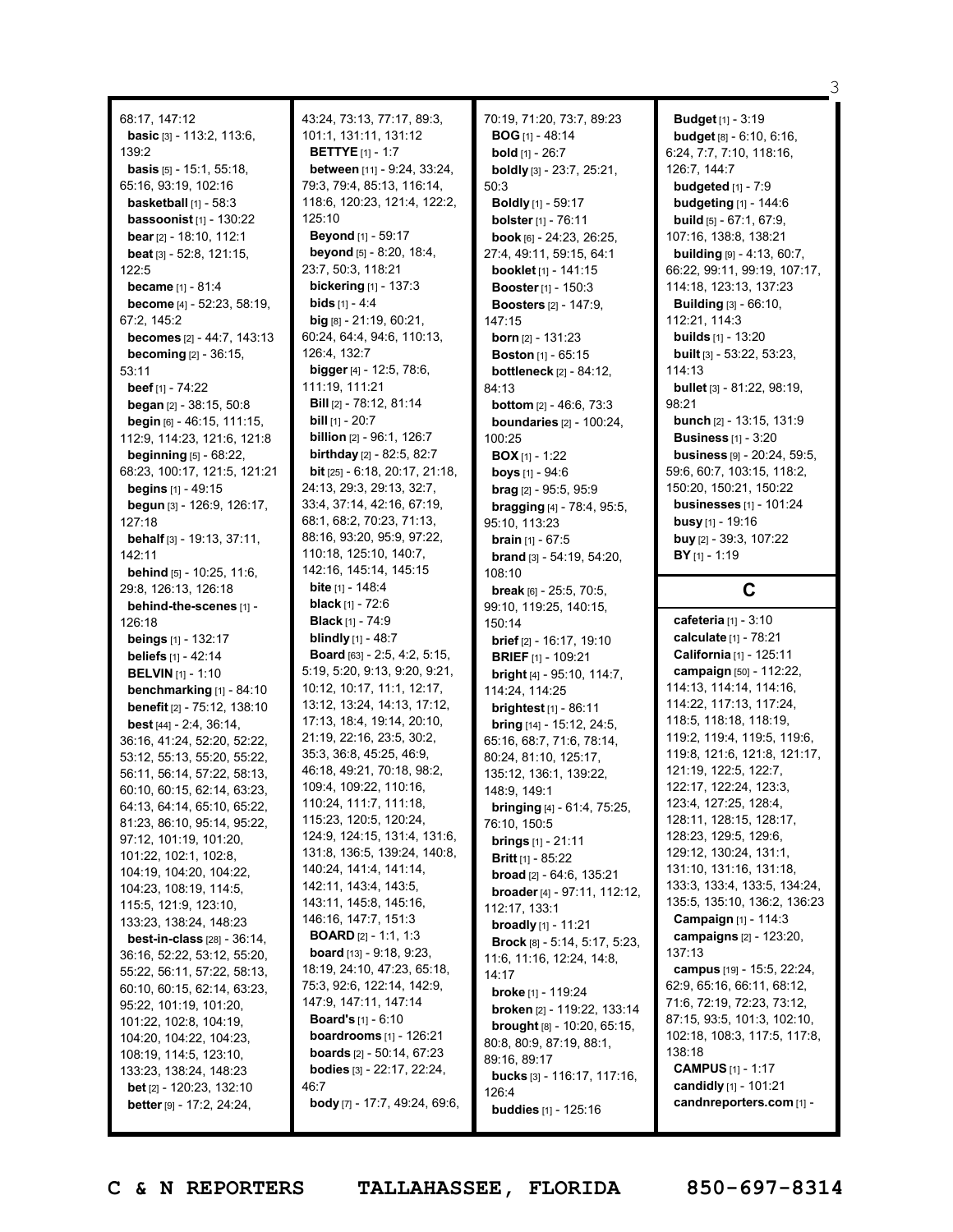1:24 **capability** [1] - 38:17 **capable** [2] - 9:17, 95:11 **capacity** [12] - 71:21, 72:9, 113:20, 115:25, 116:13, 116:22, 120:4, 127:15, 128:18, 128:22, 128:25, 137:11 **capital** [9] - 114:16, 119:4, 127:25, 128:4, 129:12, 131:1, 131:10, 131:18, 134:24 **capitalize** [1] - 19:13 **capped** [1] - 15:8 **care** [4] - 40:18, 80:15, 90:21, 132:12 **career** [2] - 108:1, 117:8 **carefully** [1] - 90:19 **Caribbean** [1] - 56:25 **Carmen** [1] - 119:23 **Carnegie** [1] - 94:1 **Carolina** [2] - 28:7 **Carolyn** [3] - 129:9, 129:14, 129:20 **carries** [4] - 3:8, 5:12, 16:13, 18:1 **Carter** [2] - 142:18, 142:19 **CARTER** [1] - 1:8 **case** [7] - 23:25, 25:4, 54:18, 113:9, 123:11, 137:23, 149:21 **cash** [1] - 124:4 **casual** [3] - 150:20, 150:21, 150:22 **catch** [1] - 70:2 **categories** [2] - 120:3, 120:6 **category** [2] - 72:1, 126:3 **caught** [1] - 109:24 **causes** [1] - 126:24 **celebrities** [1] - 125:12 **cement** [2] - 64:23, 66:6 **center** [2] - 9:4, 91:18 **centered** [4] - 25:16, 31:8, 33:18, 51:15 **Central** [1] - 75:23 **cents** [1] - 110:11 **century** [4] - 25:22, 26:7, 36:18, 51:24 **certain** [9] - 35:22, 45:2, 47:2, 77:2, 90:5, 99:6, 99:7, 103:7, 130:25 **certainly** [12] - 13:1, 13:20, 49:5, 54:17, 59:8, 92:11, 107:13, 107:25, 108:3, 115:18, 131:22, 139:14 **CERTIFICATE** [1] - 152:1 **certify** [1] - 152:5 **cetera** [9] - 37:20, 38:11, 78:7, 144:3, 144:7, 144:23,

### 144:24

**chair** [10] - 11:19, 132:3, 132:4, 133:3, 135:10, 137:9, 137:14, 137:20, 144:13, 149:11 **CHAIR** [1] - 1:6 **Chair** [17] - 6:5, 9:12, 13:2, 41:14, 43:7, 47:19, 47:22, 48:19, 49:5, 49:22, 87:1, 92:8, 101:9, 141:9, 143:1, 147:2, 147:17 **chairman** [1] - 111:6 **Chairman** [15] - 12:19, 17:8, 19:17, 24:25, 39:22, 45:4, 45:22, 106:10, 111:9, 116:10, 120:5, 122:16, 124:25, 125:4, 149:4 **CHAIRMAN** [129] - 2:3, 3:1, 3:4, 3:7, 3:14, 5:4, 5:9, 5:12, 6:2, 6:7, 6:20, 7:5, 7:18, 7:21, 8:3, 8:8, 9:10, 9:14, 10:13, 11:18, 12:15, 13:6, 14:2, 14:7, 15:4, 15:11, 15:16, 15:21, 15:25, 16:6, 16:9, 16:11, 17:16, 17:20, 17:23, 18:1, 18:8, 25:1, 25:8, 26:20, 29:18, 30:14, 30:17, 30:20, 31:15, 31:17, 32:11, 34:3, 34:7, 34:13, 34:24, 35:9, 35:11, 37:13, 39:6, 39:14, 39:19, 40:7, 40:11, 40:20, 40:24, 41:6, 41:16, 42:5, 43:3, 43:5, 44:15, 45:5, 45:9, 45:16, 45:19, 45:23, 46:2, 46:5, 46:11, 46:20, 47:9, 47:13, 47:20, 47:25, 48:6, 48:12, 48:20, 48:23, 75:17, 75:24, 77:10, 77:13, 78:17, 79:7, 88:6, 92:9, 104:24, 106:21, 106:23, 108:22, 109:9, 109:12, 109:22, 110:4, 125:1, 125:6, 127:19, 127:23, 129:1, 129:18, 130:7, 132:18, 132:21, 133:8, 133:12, 134:15, 134:22, 140:3, 140:6, 140:11, 140:13, 141:11, 141:24, 142:15, 144:11, 147:18, 149:2, 149:6, 149:9, 149:13, 149:17, 149:20, 149:23 **chairs** [9] - 49:20, 112:20, 114:19, 135:2, 135:4, 135:11, 137:9 **challenge** [4] - 11:4, 19:4, 55:11, 124:15 **champion** [1] - 135:17 **Champions** [2] - 112:21, 114:3 **champions** [5] - 114:18,

123:13, 135:24, 137:8, 137:12 **chance** [4] - 44:8, 66:10, 80:9, 137:1 **change** [10] - 27:24, 31:21, 34:17, 41:3, 56:9, 56:15, 56:17, 73:19, 105:13, 137:25 **changed** [3] - 4:21, 30:25, 59:16 **changes** [6] - 4:4, 29:24, 31:4, 31:6, 59:3 **changing** [1] - 56:2 **channeling** [1] - 12:4 **channels** [1] - 11:21 **character** [1] - 72:11 **charge** [3] - 45:11, 134:11, 137:10 **chart** [3] - 133:16, 133:24, 133:25 **check** [4] - 109:15, 116:14, 116:17, 137:15 **checks** [3] - 117:10, 121:23, 125:17 **chief** [2] - 115:17, 115:19 **children** [1] - 27:13 **China** [1] - 56:23 **Chipman** [1] - 120:10 **choice** [1] - 33:8 **choose** [3] - 55:7, 55:8 **circle** [1] - 73:2 **circling** [1] - 76:4 **citizen** [1] - 131:19 **citizens** [1] - 25:14 **civilian** [1] - 131:15 **civilian-led** [1] - 131:15 **clarifier** [1] - 28:11 **clarify** [1] - 38:22 **clarity** [1] - 16:17 **Clark** [1] - 123:21 **class** [34] - 36:14, 36:16, 41:24, 52:20, 52:22, 53:12, 55:20, 55:22, 56:11, 57:22, 58:13, 60:10, 60:15, 62:14, 63:23, 64:21, 66:15, 66:17, 79:19, 95:22, 101:19, 101:20, 101:22, 102:8, 104:19, 104:20, 104:22, 104:23, 108:19, 114:5, 123:10, 133:23, 138:24, 148:23 **classes** [6] - 69:5, 69:9, 71:9, 74:25, 75:2, 98:3 **classification** [1] - 94:1 **classmates** [1] - 80:12 **classroom** [5] - 64:12, 65:22, 66:21, 96:9, 96:14 **classrooms** [4] - 64:16, 64:17, 96:3, 96:4 **claw** [1] - 121:18 **clear** [3] - 22:14, 34:18,

99:22 **clearly** [5] - 75:3, 81:10, 106:20, 129:4, 146:14 **clicker** [1] - 62:15 **climate** [1] - 91:9 **clip** [1] - 20:13 **close** [3] - 29:22, 113:16, 127:9 **closed** [1] - 113:9 **closely** [3] - 11:24, 65:1, 106:2 **closing** [1] - 141:7 **clothes** [3] - 57:5, 57:6, 57:7 **Club** [1] - 150:3 **co** [2] - 49:20, 107:5 **co-chairs** [1] - 49:20 **co-ops** [1] - 107:5 **cognizant** [2] - 12:2, 86:5 **coincident** [1] - 15:2 **coincides** [1] - 20:7 **collaborate** [2] - 60:24, 99:10 **collaborating** [1] - 83:1 **collaboration** [1] - 42:24 **collaborations** [1] - 61:7 **collaborative** [1] - 106:6 **colleagues** [1] - 67:25 **collect** [2] - 43:15, 81:23 **College** [2] - 102:24, 108:14 **college** [7] - 19:20, 29:4, 70:9, 72:6, 77:18, 80:3, 86:7 **colleges** [6] - 21:16, 24:3, 62:7, 74:3, 76:1, 86:1 **Colleges** [1] - 22:8 **collegiality** [1] - 42:25 **collegiate** [2] - 91:12, 91:18 **color** [1] - 27:17 **combination** [1] - 94:15 **combined** [1] - 102:24 **combining** [1] - 42:21 **comfortable** [4] - 30:15, 30:17, 30:23, 31:19 **coming** [12] - 3:9, 6:22, 9:18, 9:23, 58:24, 72:22, 80:12, 81:3, 86:3, 95:15, 117:5, 143:23 **COMMENCED** [1] - 1:15 **comment** [13] - 12:16, 14:3, 17:7, 25:18, 26:1, 34:4, 41:15, 43:6, 44:24, 72:15, 75:19, 87:3, 105:1 **commentary** [1] - 44:24 **comments** [4] - 10:15, 14:5, 14:20, 54:21 **commercialization** [1] - 60:17 **commit** [4] - 84:21, 84:25,

4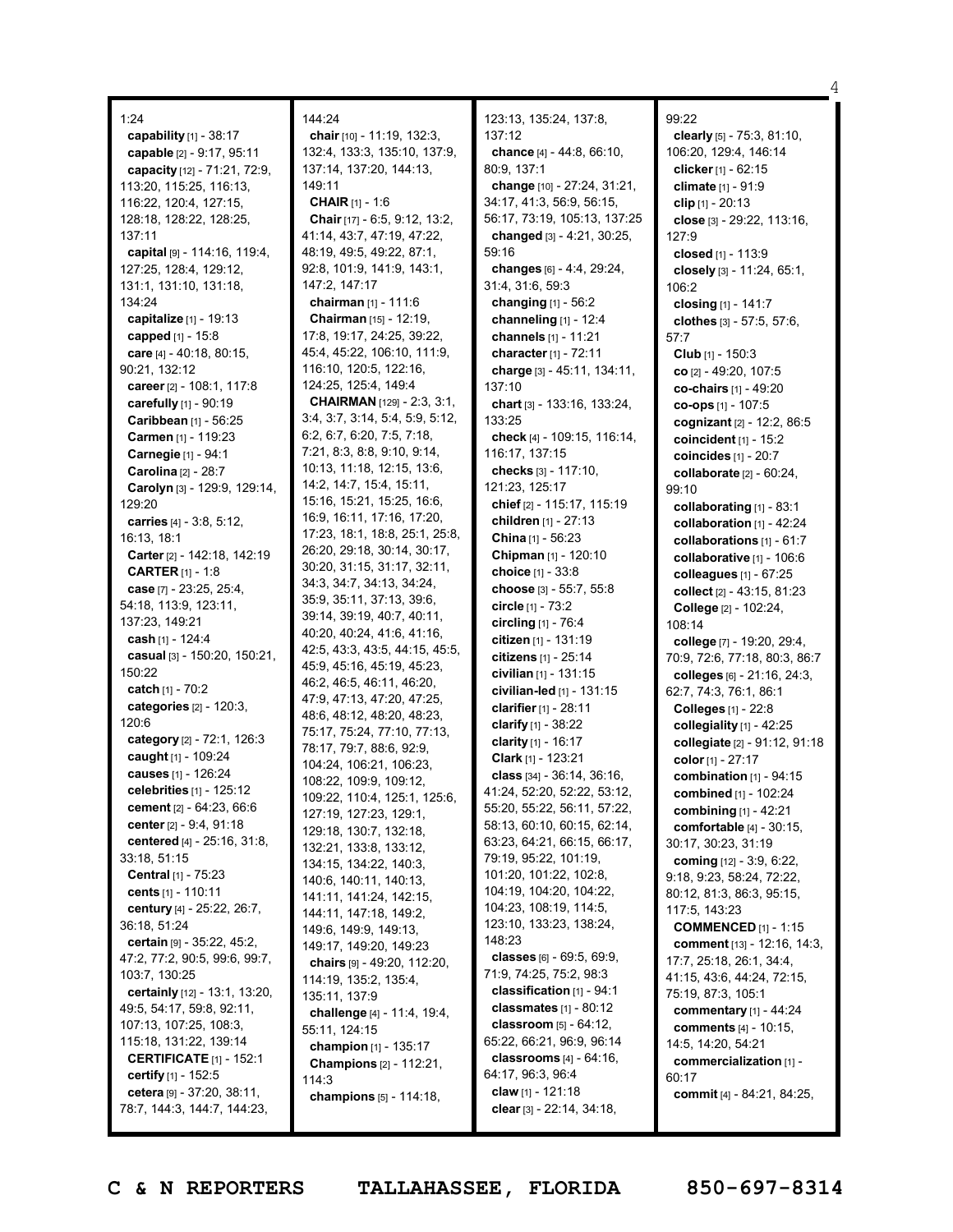113:8 **commitment** [1] - 143:13 **committed** [1] - 94:14 **Committee** [3] - 3:19, 37:15, 38:8 **committee** [16] - 2:13, 2:17, 4:1, 38:4, 49:22, 131:22, 133:3, 143:6, 143:10, 143:19, 144:4, 144:12, 144:13, 144:15, 147:8, 147:10 **Common** [4] - 125:10, 125:11, 125:15, 127:1 **Commons** [1] - 99:18 **communicate** [1] - 100:24 **communicates** [1] - 21:9 **communicating** [1] - 12:14 **communication** [3] - 5:18, 11:9, 11:10 **communications** [14] - 7:25, 8:1, 8:4, 8:15, 8:17, 8:18, 11:20, 11:22, 12:9, 12:12, 14:14, 87:6, 87:11, 87:25 **Communications** [10] - 5:14, 5:17, 5:23, 7:25, 8:5, 9:18, 10:2, 11:16, 12:24, 15:5 **communities** [4] - 25:15, 68:1, 73:9, 96:20 **community** [14] - 37:19, 41:22, 49:23, 60:6, 67:11, 67:13, 70:10, 74:3, 75:16, 76:1, 77:18, 135:13, 138:19, 141:22 **compact** [1] - 4:14 **compaction** [1] - 4:12 **company** [2] - 8:1, 107:18 **compared** [1] - 28:18 **compass** [1] - 21:3 **compelling** [1] - 137:23 **compete** [2] - 36:18, 74:5 **competence** [4] - 66:24, 67:1, 67:9, 101:25 **competitive** [3] - 56:6, 56:7, 56:8 **competitors** [1] - 83:3 **complete** [3] - 51:21, 104:5, 152:6 **completed** [4] - 17:11, 21:14, 23:4, 35:22 **completion** [1] - 82:24 **complex** [3] - 25:13, 32:21, 33:2 **complicated** [1] - 102:12 **component** [3] - 35:18, 91:4, 96:23 **components** [7] - 18:23, 22:9, 23:17, 23:22, 24:2, 25:6, 115:13

**composition** [1] - 28:20 **comprehensive** [5] - 96:23, 119:4, 119:6, 119:17, 138:14 **computer**[1] - 66:18 **concentration** [1] - 103:4 **concept** [4] - 20:10, 24:19, 111:16, 112:24 **concepts** [2] - 111:22, 135:21 **concern** [4] - 9:16, 10:20, 57:23, 100:11 **concerned** [3] - 10:4, 10:8, 63:25 **CONCLUDED** [1] - 1:15 **conclusion** [1] - 110:16 **concrete** [1] - 21:4 **concur** [1] - 13:1 **conduct** [3] - 98:13, 106:17, 106:18 **conference** [5] - 7:10, 38:11, 74:1, 76:20, 148:25 **confidence** [3] - 66:25, 67:3, 67:10 **confirm** [2] - 88:3, 141:3 **confused** [1] - 12:25 **congratulations** [1] - 69:24 **connect** [1] - 143:1 **connected** [1] - 40:5 **connections** [1] - 61:6 **consensus** [1] - 20:10 **consent** [4] - 2:15, 2:19, 2:22, 3:9 **consequently** [4] - 14:17, 17:6, 19:1, 29:12 **conservative** [1] - 137:5 **consider**[3] - 42:21, 77:7, 77:14 **considered** [3] - 111:23, 138:23, 146:22 **consistent** [2] - 25:16, 33:19 **consistently** [1] - 128:14 **consolidating** [1] - 146:7 **constituency** [2] - 37:19, 38:12 **constituent** [1] - 109:2 **constructed** [1] - 4:13 **construction** [1] - 148:21 **constructive** [1] - 10:10 **contact** [2] - 87:21, 139:17 **content** [5] - 64:20, 65:4, 143:23 **continue** [18] - 14:21, 14:23, 32:2, 32:25, 55:2, 55:12, 55:13, 70:6, 79:6, 88:10, 90:15, 94:21, 99:10, 109:17, 110:13, 139:4, 139:5, 141:3 **continued** [1] - 14:18 **continuing** [1] - 87:22

**continuous** [1] - 55:11 **contract** [20] - 5:13, 5:20, 5:21, 5:22, 5:23, 6:9, 6:19, 7:17, 7:18, 15:9, 15:18, 16:15, 16:16, 16:19, 17:5, 17:10, 18:3, 98:18 **contractors** [1] - 4:15 **contribute** [2] - 56:19, 95:1 **contribution** [1] - 132:1 **contributions** [1] - 117:12 **contributors** [1] - 128:10 **control** [2] - 78:8, 100:18 **controls** [2] - 54:16, 71:20 **convening** [1] - 49:19 **conversation** [11] - 10:19, 26:5, 31:15, 43:8, 64:7, 81:13, 103:8, 127:5, 127:6, 136:20, 148:24 **conversations** [3] - 126:9, 126:18, 127:18 **CONVERSATIONS)** [1] - 132:5 **cooperate** [1] - 61:10 **coordinate** [1] - 11:2 **coordinated** [1] - 13:22 **coordination** [2] - 11:7, 146:11 **copy** [1] - 5:21 **core** [14] - 23:23, 25:17, 26:25, 27:3, 42:9, 42:10, 42:13, 42:18, 45:22, 54:1, 101:24, 116:9, 116:11, 120:14 **corporate** [11] - 108:2, 108:11, 117:1, 117:3, 117:11, 124:3, 125:18, 125:20, 126:2, 126:21, 144:22 **corporations** [5] - 107:3, 107:4, 117:5, 117:8, 126:16 **correct** [5] - 38:2, 39:8, 39:14, 135:9, 140:9 **correctly** [1] - 38:5 **correlated** [1] - 13:22 **correlation** [1] - 89:22 **cost** [12] - 4:6, 4:17, 65:6, 76:22, 76:24, 77:23, 78:5, 118:4, 118:5, 118:23, 145:23, 146:1 **costs** [1] - 145:20 **Cotton** [8] - 110:7, 110:15, 111:5, 125:2, 127:20, 132:23, 133:8, 146:5 **COTTON** [24] - 111:6, 125:3, 126:8, 127:22, 128:6, 128:8, 129:9, 129:14, 129:19, 130:1, 130:3, 130:6, 130:14, 132:24, 133:10, 133:17, 134:3, 134:21, 149:4, 149:7, 149:10,

149:15, 149:18, 149:21 **counseling** [1] - 62:10 **count** [2] - 86:15, 117:12 **counted** [1] - 86:21 **counting** [2] - 121:14, 123:19 **country** [12] - 55:5, 71:2, 74:2, 74:7, 80:4, 115:2, 115:5, 115:7, 115:24, 122:21, 135:4, 148:14 **COUNTY** [1] - 152:3 **couple** [9] - 2:20, 46:14, 76:21, 81:13, 82:14, 101:10, 110:20, 149:24, 150:9 **courage** [1] - 43:1 **course** [6] - 24:1, 32:17, 68:5, 70:6, 125:8, 127:3 **courses** [5] - 58:12, 84:12, 84:14, 90:5, 90:6 **COURT** [1] - 1:20 **Court** [2] - 88:10, 152:11 **courting** [1] - 81:17 **CRAIG** [1] - 1:10 **crazy** [1] - 80:23 **create** [10] - 21:2, 21:25, 26:8, 55:24, 56:18, 60:20, 97:21, 114:7, 124:14, 124:16 **created** [4] - 27:16, 60:19, 134:5, 134:8 **creating** [7] - 25:21, 55:22, 66:9, 102:3, 114:24, 117:6, 124:12 **credit** [1] - 100:15 **criminal** [1] - 103:17 **crisis** [3] - 8:19, 12:6, 14:10 **criteria** [1] - 77:2 **critical** [4] - 31:8, 48:2, 115:13, 121:24 **critically** [1] - 73:8 **cubed** [2] - 59:19, 59:23 **culmination** [1] - 38:7 **cultivated** [1] - 125:13 **culture** [2] - 87:8, 137:22 **current** [5] - 24:20, 26:17, 30:24, 37:8, 68:20 **curriculum** [1] - 68:10 **curtain** [1] - 4:18 **customer**[4] - 55:4, 55:6, 55:7, 55:10 **D damnably** [1] - 13:13 **data** [15] - 16:25, 17:1, 63:8, 81:22, 81:24, 82:4,

5

128:2, 136:14 **database** [1] - 128:5 **databases** [2] - 136:15,

83:8, 83:9, 83:15, 84:16, 100:21, 101:3, 110:19,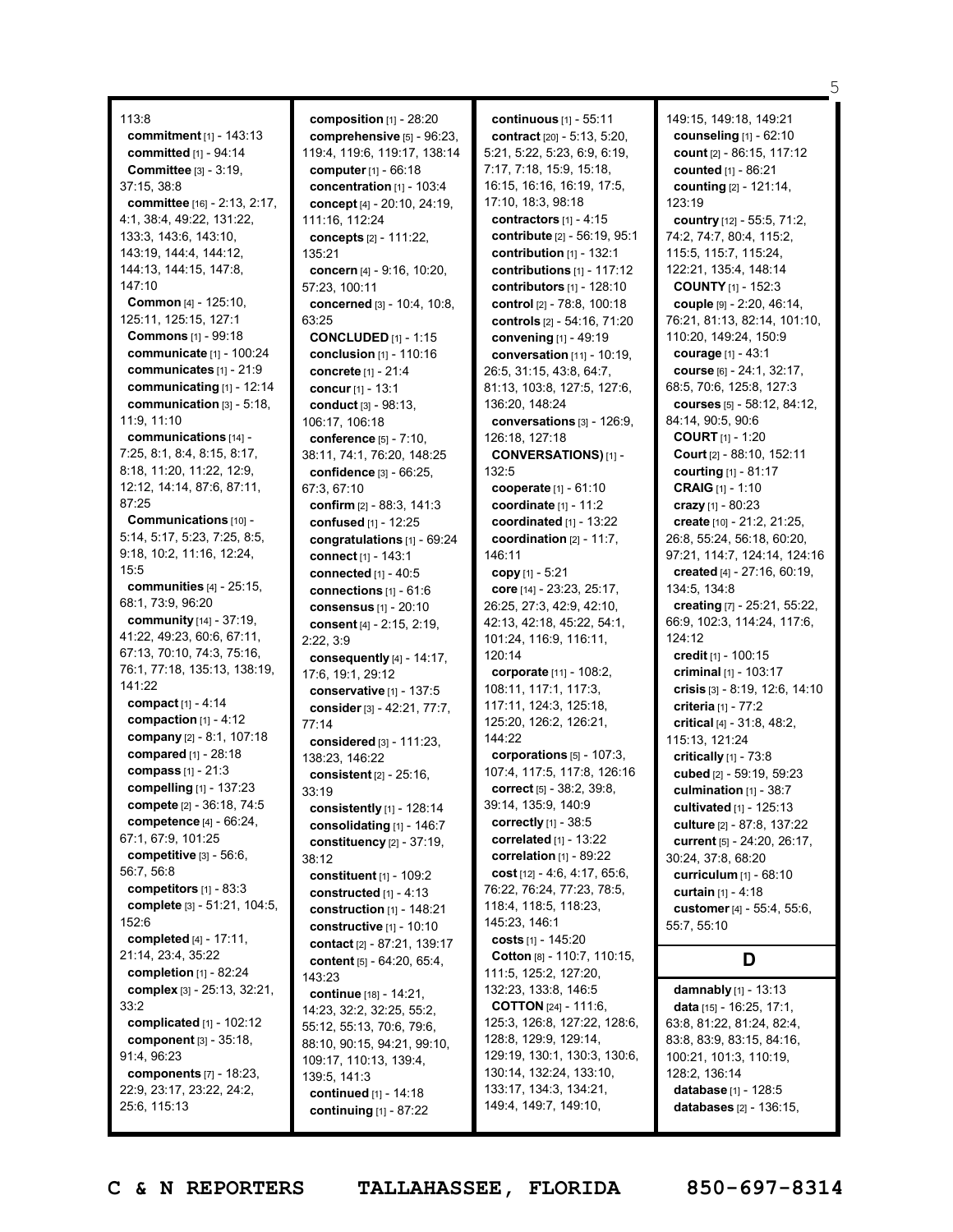137:12 **date** [6] - 44:25, 45:2, 47:2, 51:24, 143:2, 143:3 **DATE** [1] - 1:13 **DATED** [1] - 152:7 **Dave** [1] - 88:20 **DAVE** [1] - 1:7 **DAVID** [37] - 26:19, 61:22, 63:12, 63:15, 63:21, 64:2, 73:19, 73:22, 74:13, 74:18, 77:8, 77:12, 78:11, 78:18, 79:8, 81:12, 82:12, 83:6, 84:23, 85:15, 85:19, 86:23, 86:25, 87:2, 88:5, 88:13, 88:15, 89:6, 92:16, 92:19, 94:19, 98:19, 102:9, 104:18, 105:14, 107:8, 108:13 **David** [3] - 61:21, 108:23, 109:12 **days** [5] - 114:10, 117:9, 125:22, 143:18, 150:9 **DC** [2] - 18:14, 19:25 **deal** [3] - 24:18, 126:1, 127:9 **Dean** [2] - 66:15, 103:11 **dean** [2] - 66:23, 108:13 **deans** [3] - 100:8, 135:14, 138:13 **debate** [1] - 150:11 **debriefed** [1] - 65:24 **decade** [1] - 112:16 **decades** [1] - 24:12 **December** [3] - 3:19, 83:22, 83:24 **decide** [2] - 58:18, 133:21 **decided** [3] - 14:11, 14:17, 80:12 **decision** [3] - 16:21, 40:3, 44:14 **decisionmaking** [1] - 54:12 **decisions** [7] - 6:11, 88:16, 100:22, 101:23, 102:6, 105:8, 105:11 **dedicate** [1] - 99:17 **dedicated** [3] - 25:12, 97:4, 97:8 **deep** [1] - 42:13 **deeper** [1] - 46:19 **deepest** [1] - 131:16 **deeply** [1] - 132:11 **deficiencies** [1] - 92:5 **deficit** [1] - 101:3 **define** [1] - 101:14 **defined** [1] - 140:7 **defines** [1] - 35:23 **definitely** [6] - 7:11, 11:6, 19:15, 41:18, 71:23, 127:11 **definition** [3] - 101:22, 104:12, 104:19 **definitive** [2] - 33:4, 33:8

**degree** [11] - 76:22, 76:24, 77:23, 78:5, 78:22, 103:5, 139:8, 139:12, 145:23, 146:2, 146:11 **degrees** [3] - 94:4, 101:17, 102:5 **deliberate** [1] - 70:3 **deliberate-plannedhoped-for** [1] - 70:3 **delivering** [1] - 67:3 **depart** [1] - 150:14 **Department** [2] - 3:21, 28:9 **department** [3] - 8:4, 21:9, 66:14 **derogatory** [1] - 113:17 **describe** [2] - 50:4, 76:17 **described** [2] - 59:14, 108:20 **describing** [1] - 53:2 **description** [2] - 33:16, 35:21 **design** [2] - 52:6, 133:5 **designated** [2] - 29:10, 94:10 **designation** [4] - 27:9, 28:4, 94:5, 94:11 **designations** [1] - 28:2 **designed** [2] - 98:23, 114:14 **destination** [1] - 62:22 **Destination** [1] - 63:11 **destinations** [13] - 23:8, 23:10, 23:25, 37:24, 50:6, 50:12, 50:13, 50:15, 50:17, 59:13, 62:20, 63:13, 101:14 **destiny** [1] - 100:18 **detail** [3] - 3:10, 7:7, 50:1 **detailed** [4] - 2:13, 6:24, 28:20, 108:16 **detailing** [1] - 7:1 **details** [1] - 4:9 **determine** [2] - 15:9, 58:24 **detrimental** [1] - 48:9 **develop** [2] - 10:10, 138:13 **developed** [2] - 41:2, 41:20 **developer** [1] - 4:12 **developing** [1] - 11:13 **development** [7] - 19:24, 65:12, 91:19, 118:2, 131:17, 134:7, 138:13 **Development** [1] - 65:15 **dial** [1] - 2:11 **dialogue** [1] - 150:10 **dice** [1] - 68:18 **difference** [1] - 87:18 **different** [14] - 9:5, 12:20, 36:6, 51:18, 58:6, 98:10, 104:7, 105:19, 120:25, 135:24, 136:3, 139:18, 149:16

**differentiated** [1] - 55:23 **differently** [4] - 144:19, 145:17, 145:19, 145:20 **difficult** [7] - 12:12, 13:13, 24:4, 44:7, 101:23, 104:15, 117:25 **digest** [10] - 43:19, 43:25, 44:8, 44:23, 45:25, 46:16, 46:18, 47:2, 143:20, 148:2 **digesting** [2] - 45:1, 110:22 **digress** [1] - 87:5 **diminish** [1] - 54:20 **dining** [3] - 3:21, 4:19, 150:17 **dinner** [1] - 150:15 **Dinner** [1] - 150:16 **directed** [2] - 15:20, 140:11 **direction** [3] - 21:3, 24:13, 35:15 **directly** [3] - 10:9, 11:7, 132:16 **discipline** [1] - 97:14 **discretionary** [2] - 124:21, 124:23 **discuss** [4] - 2:20, 13:3, 25:6, 149:24 **discussed** [4] - 35:17, 41:17, 89:14, 140:14 **discussing** [1] - 98:5 **discussion** [18] - 14:23, 16:15, 16:19, 16:24, 17:4, 17:5, 17:8, 18:25, 19:6, 29:25, 44:19, 48:25, 66:5, 80:13, 109:17, 145:2, 146:6, 150:10 **discussions** [2] - 111:1, 149:24 **dismissed** [1] - 27:22 **display** [1] - 50:14 **dispose** [1] - 4:13 **disseminate** [1] - 10:10 **dissemination** [1] - 11:23 **distinction** [3] - 32:24, 39:24, 40:9 **distinguished** [1] - 125:8 **distracted** [1] - 58:1 **distribute** [1] - 43:14 **diversity** [1] - 42:24 **Division** [2] - 62:5, 62:6 **division** [1] - 21:9 **Doctor** [33] - 18:12, 18:13, 37:16, 38:12, 38:13, 39:20, 43:5, 44:17, 45:19, 47:10, 47:14, 50:19, 61:24, 80:20, 88:17, 107:11, 110:17, 110:25, 111:7, 111:20, 112:11, 113:3, 113:5, 119:22, 121:8, 129:15, 142:4, 144:8, 145:14, 147:4, 147:13, 151:3

**DOCTOR** [39] - 19:17, 24:25, 25:7, 25:9, 25:24, 26:11, 26:16, 26:24, 27:2, 27:5, 27:18, 27:22, 28:1, 28:17, 29:3, 30:9, 30:15, 30:19, 32:10, 33:10, 35:12, 37:1, 37:6, 37:10, 39:21, 41:8, 42:8, 43:4, 45:12, 45:18, 45:21, 45:24, 46:3, 46:6, 46:12, 47:12, 48:18, 48:21, 84:22 **doctor**[3] - 43:3, 120:10,  $129.11$ **doctoral** [6] - 22:23, 31:9, 32:25, 36:14, 36:16, 41:25 **document** [15] - 21:5, 21:24, 24:6, 33:25, 38:25, 41:11, 43:13, 43:14, 44:5, 46:8, 139:21, 139:23, 141:12, 147:6, 148:9 **documentation** [2] - 140:16, 141:18 **documented** [1] - 17:1 **documents** [2] - 48:22, 110:19 **dollar** [2] - 119:6, 119:7 **dollars** [14] - 66:8, 110:11, 114:21, 118:4, 119:10, 119:12, 122:4, 124:8, 124:23, 128:3, 144:22, 144:23, 144:24 **Donald** [2] - 84:19, 84:23 **donate** [1] - 138:6 **done** [29] - 11:25, 14:15, 24:1, 38:5, 60:16, 60:18, 78:2, 82:23, 86:2, 99:3, 101:20, 102:17, 102:21, 103:2, 112:16, 116:5, 116:11, 119:4, 119:5, 119:18, 123:22, 138:24, 140:8, 141:24, 142:7, 145:25, 146:18, 151:1 **donors** [2] - 127:25, 128:11 **door** [4] - 69:24, 79:15, 85:10, 85:12 **doors** [1] - 127:7 **dormitories** [4] - 62:11, 73:9, 73:11, 87:16 **dorms** [1] - 73:18 **Dortch** [9] - 32:15, 37:15, 39:23, 76:20, 77:15, 87:19, 149:11, 149:22, 150:7 **DORTCH** [33] - 1:8, 26:13, 26:17, 26:23, 27:25, 28:3, 33:12, 36:21, 37:4, 37:7, 37:12, 38:21, 39:8, 39:15, 40:22, 45:4, 45:6, 45:10, 45:14, 49:13, 73:21, 73:25, 74:17, 75:22, 79:24, 82:11, 86:14, 94:17, 110:2, 125:4,

6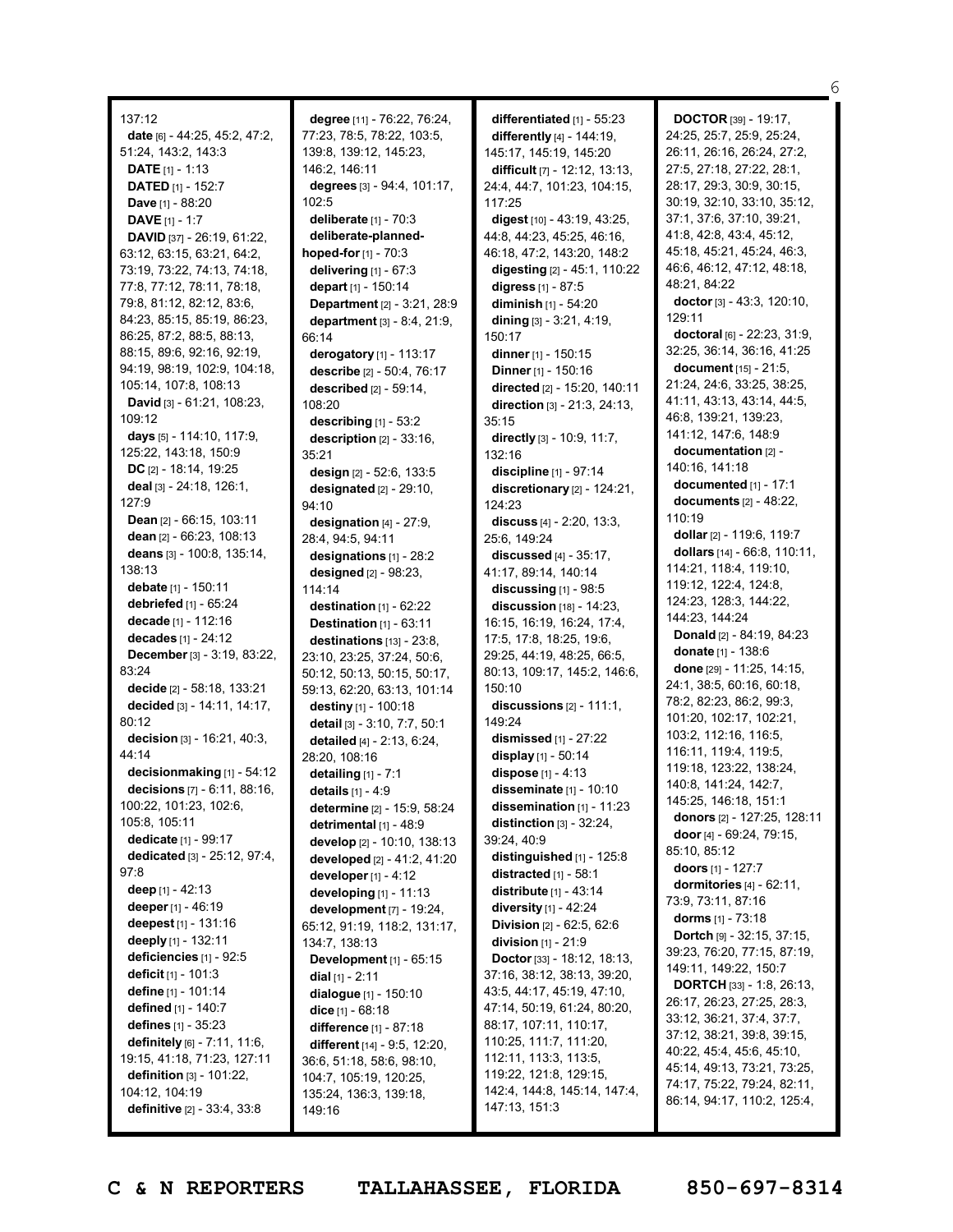125:7, 147:1, 147:19 **Dortch's** [1] - 75:19 **dovetail** [1] - 75:18 **down** [17] - 4:6, 4:14, 25:5, 29:7, 54:3, 65:6, 70:5, 80:10, 80:11, 80:14, 90:11, 93:20, 99:1, 99:10, 108:20, 116:23, 126:14 **draft** [4] - 21:24, 23:4, 23:20, 24:6 **dramatic** [1] - 82:23 **dress** [1] - 150:19 **drive** [3] - 19:2, 65:6, 100:22 **driven** [4] - 12:9, 75:7, 83:8,  $105.2$ **driver** [2] - 63:8, 83:9 **drives** [4] - 12:10, 53:19, 128:13, 144:21 **driving** [3] - 42:15, 53:20, 94:8 **DSO** [3] - 147:6, 147:12, 149:11 **DSOs** [1] - 150:5 **duplicated** [1] - 8:25 **duplicating** [1] - 128:5 **Durham** [4] - 8:14, 10:14, 12:15, 12:21 **DURHAM** [4] - 9:12, 9:15, 12:8, 12:18 **during** [6] - 11:23, 14:8, 19:6, 121:12, 122:6, 128:17 **Dyson** [1] - 66:10 **E**

**early** [3] - 125:21, 146:4, 150:14 **easily** [1] - 14:25 **easy** [2] - 105:8, 145:24 **eat** [1] - 57:14 **ebook** [2] - 64:25, 65:2 **ebooks** [1] - 64:25 **economic** [1] - 56:19 **economy** [1] - 36:19 **Edge** [1] - 136:14 **Edington** [3] - 38:13, 66:15, 83:13 **edit** [1] - 32:1 **edited** [1] - 36:5 **editing** [1] - 36:2 **editorial** [1] - 12:16 **edits** [1] - 140:22 **educated** [1] - 59:10 **education** [14] - 23:23, 27:13, 27:17, 51:19, 54:7, 55:15, 56:12, 56:14, 56:16, 57:25, 58:8, 58:21, 65:19, 70:8 **Education** [1] - 102:24

**educational** [9] - 36:17, 62:14, 63:23, 65:19, 95:22, 103:1, 108:19, 112:11, 118:22 **effect** [1] - 55:25 **effectiveness** [1] - 143:14 **efficiently** [4] - 79:15, 79:17, 84:14, 103:6 **effort** [1] - 101:2 **efforts** [5] - 51:14, 72:17, 88:12, 101:6, 138:18 **eight** [1] - 122:9 **either** [4] - 11:9, 20:24, 105:25, 134:16 **element** [1] - 47:5 **elements** [2] - 30:12, 89:16 **eliminate** [1] - 88:25 **Elise** [2] - 8:14, 11:24 **Elmira** [2] - 82:5, 82:8 **email** [3] - 15:13, 15:14, 87:12 **embark** [1] - 136:2 **embarrassing** [1] - 113:18 **emerging** [2] - 33:1, 33:2 **emphasis** [2] - 74:14, 103:10 **emphasize** [2] - 89:7, 115:6 **employed** [1] - 14:8 **employees** [1] - 55:14 **employing** [1] - 92:12 **employment** [1] - 104:3 **empower**[1] - 100:7 **empowerment** [1] - 25:14 **enable** [3] - 93:10, 93:11, 93:12 **encapsulated** [1] - 114:21 **encompass** [1] - 4:19 **encompasses** [1] - 40:2 **encourage** [1] - 81:20 **encouraging** [1] - 91:18 **end** [3] - 32:12, 55:25, 92:1 **endorsement** [1] - 139:25 **endowed** [5] - 112:20, 114:19, 124:16, 124:17,  $124:20$ **energized** [1] - 109:6 **energy** [4] - 21:12, 59:24, 128:17, 143:8 **engage** [8] - 67:13, 93:13, 94:25, 116:21, 123:25, 124:9, 143:23, 144:1 **engaged** [6] - 63:5, 63:6, 64:8, 95:10, 126:11, 136:4 **engagement** [2] - 80:17, 117:1 **engaging** [3] - 60:6, 95:18, 126:17 **engine** [2] - 19:2, 144:21 **engineered** [1] - 4:5

**engineering** [1] - 58:2 **Engineering** [1] - 108:14 **enhance** [1] - 73:4 **enhancement** [1] - 123:12 **enhancing** [3] - 72:17, 73:1, 106:12 **enjoy** [2] - 58:5, 61:5 **enrich** [1] - 72:9 **enrolled** [3] - 69:10, 69:11, 71:10 **enrolling** [1] - 102:14 **enrollment** [19] - 62:10, 68:25, 69:1, 69:2, 72:3, 72:17, 73:5, 74:7, 78:13, 81:16, 85:5, 102:23, 105:2, 105:4, 105:10, 105:11, 144:20, 145:18, 145:19 **enrollments** [1] - 102:20 **ensure** [1] - 22:18 **entered** [1] - 69:5 **enterprise** [3] - 9:2, 146:8, 146:12 **entertained** [1] - 16:4 **entertainment** [1] - 58:4 **entire** [7] - 12:11, 15:12, 50:4, 111:15, 134:25, 137:15, 144:6 **entirely** [1] - 40:16 **entirety** [3] - 49:11, 49:16, 49:25 **entities** [1] - 146:10 **entrepreneurs** [1] - 52:24 **envelope** [1] - 70:23 **environment** [10] - 25:16, 33:18, 63:7, 68:13, 87:17, 93:23, 95:2, 95:23, 95:25, 102:4 **equation** [1] - 146:23 **equipment** [4] - 3:22, 107:20, 107:23 **especially** [1] - 108:8 **essence** [2] - 13:4, 36:3 **essentially** [1] - 94:2 **et** [9] - 37:20, 38:11, 78:7, 144:3, 144:7, 144:23 **ethics** [1] - 42:25 **evaluation** [2] - 17:11, 18:4 **evening** [2] - 142:22, 142:24 **events** [1] - 61:3 **everywhere** [1] - 33:3 **exacerbated** [1] - 70:10 **exacting** [1] - 42:3 **exactly** [4] - 81:12, 85:15, 85:19, 92:25 **example** [5] - 78:1, 80:5, 127:3, 143:22, 148:11 **examples** [1] - 81:9 **exceed** [2] - 5:21, 7:19

**excel** [1] - 56:18 **excellence** [3] - 42:22, 55:2, 114:18 **excellent** [1] - 92:18 **except** [2] - 68:17, 92:14 **excess** [1] - 100:15 **excited** [6] - 63:16, 65:24, 65:25, 72:22, 83:15, 93:6 **excitement** [1] - 66:2 **excites** [1] - 114:9 **exciting** [2] - 109:10, 137:16 **excuse** [3] - 41:14, 63:10, 87:1 **executive** [2] - 147:8, 147:10 **exercise** [1] - 31:7 **exercises** [1] - 64:22 **existing** [1] - 4:16 **exists** [1] - 36:4 **expand** [2] - 57:12, 148:18 **expanded** [1] - 75:9 **expect** [9] - 46:8, 71:15, 72:7, 92:24, 112:1, 112:2, 116:16, 136:4, 148:5 **expectation** [3] - 46:22, 46:24, 131:5 **expectations** [1] - 44:4 **expected** [2] - 64:18, 133:4 **expecting** [3] - 111:17, 111:23, 131:11 **expense** [2] - 7:2, 7:9 **expensive** [1] - 119:8 **experience** [14] - 28:21, 36:17, 62:14, 63:23, 66:13, 81:21, 89:3, 95:22, 96:9, 104:21, 105:22, 105:23, 108:19, 132:19 **experiences** [3] - 53:12, 54:7, 64:12 **experiential** [1] - 67:10 **expertise** [2] - 54:22, 68:6 **explain** [2] - 89:3, 89:4 **explaining** [1] - 38:23 **explore** [2] - 58:8, 67:16 **exponential** [1] - 59:25 **exposed** [1] - 46:24 **exposure** [1] - 57:2 **exposures** [1] - 57:1 **expresses** [1] - 35:20 **expressions** [1] - 110:6 **extension** [1] - 16:20 **extensive** [2] - 19:10, 37:18 **external** [3] - 8:16, 10:8, 106:2 **extra** [1] - 75:2 **extract** [1] - 77:18 **extraordinarily** [2] - 73:15, 100:6

7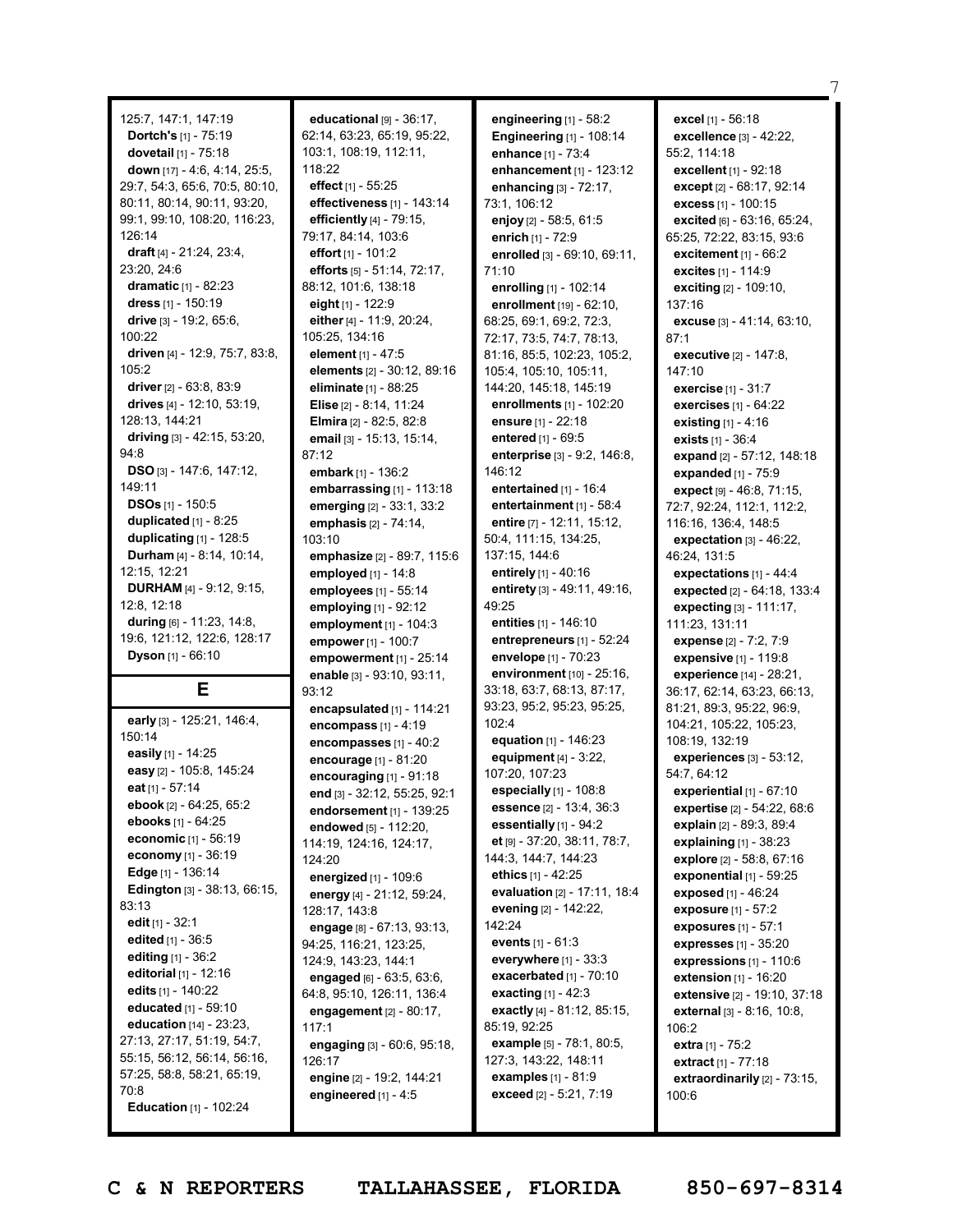**extraordinary** [1] - 131:20 **extreme** [1] - 8:19 **extremely** [6] - 51:16, 54:6, 54:13, 60:19, 96:10, 106:8 **eye** [1] - 11:12

### **F**

**fabulous** [1] - 78:19 **fac** [1] - 96:11 **face** [1] - 85:10 **Facebook** [1] - 14:1 **facial** [1] - 110:5 **facilitate** [1] - 135:25 **facilities** [2] - 53:18, 145:1 **fact** [8] - 26:3, 86:6, 105:4, 111:20, 112:14, 113:24, 126:10, 133:5 **factor** [3] - 59:25, 65:7, 121:24 **factored** [1] - 146:23 **factors** [3] - 31:8, 73:8, 104:7 **faculty** [70] - 37:20, 39:25, 41:22, 49:22, 49:24, 52:10, 53:17, 55:14, 55:18, 60:3, 60:9, 60:12, 60:14, 62:7, 63:6, 65:10, 65:12, 65:21, 87:13, 88:1, 89:7, 89:9, 89:15, 89:18, 89:20, 90:2, 90:9, 90:16, 90:19, 90:20, 90:23, 91:6, 91:10, 91:16, 91:19, 91:25, 92:13, 93:5, 93:10, 93:11, 93:15, 94:22, 95:13, 95:15, 96:12, 97:6, 97:12, 98:2, 98:7, 98:11, 98:12, 98:16, 101:2, 103:6, 106:3, 106:5, 106:13, 106:16, 107:5, 110:25, 112:19, 117:15, 117:23, 118:20, 139:19, 139:21, 140:23 **Faculty** [2] - 65:14 **fair** [2] - 30:7, 92:2 **Fair** [1] - 134:13 **fairness** [2] - 43:1, 44:16 **fairs** [1] - 108:1 **fairy** [1] - 96:2 **fall** [2] - 79:2, 79:4 **familiar** [1] - 20:24 **families** [2] - 56:5, 124:11 **family** [3] - 13:10, 37:9,  $37:11$ **FAMU** [20] - 1:17, 21:25, 24:23, 36:13, 59:18, 61:4, 80:7, 80:10, 80:16, 82:7, 95:19, 98:8, 112:14, 114:8, 115:1, 117:18, 131:24, 135:3, 136:25, 139:13 **FAMU's** [1] - 32:24

**FAMU-related** [1] - 131:24 **Famuan** [1] - 53:4 **far** [6] - 4:14, 19:9, 49:6, 135:24, 140:7, 141:5 **fashion** [2] - 53:3, 63:3 **FAU** [1] - 94:12 **favor** [4] - 3:5, 5:10, 16:7, 17:24 **favorite** [1] - 132:1 **FAX** [1] - 1:23 **fed** [2] - 37:20, 37:23 **federal** [1] - 19:21 **Federal** [2] - 27:11, 27:19 **feedback** [26] - 17:7, 20:17, 24:15, 25:2, 25:4, 26:3, 29:2, 35:14, 36:12, 37:18, 38:11, 41:9, 42:20, 43:15, 44:1, 44:6, 45:3, 47:3, 47:4, 110:21, 132:21, 132:22, 138:16, 139:18, 140:17, 140:21 **feet** [1] - 104:9 **felt** [4] - 16:24, 17:1, 30:1, 30:2 **female/male** [1] - 70:7 **females** [1] - 70:8 **few** [10] - 54:2, 64:10, 67:8, 68:13, 68:18, 69:21, 79:2, 109:14, 141:7, 142:5 **fewer** [1] - 100:15 **fiduciary** [1] - 112:1 **field** [2] - 114:19, 123:14 **fields** [1] - 98:14 **fifth** [1] - 148:12 **figure** [2] - 35:15, 131:12 **figuring** [2] - 24:4, 89:20 **fill** [1] - 148:24 **filmed** [1] - 65:25 **finalize** [1] - 41:10 **finally** [4] - 68:11, 72:3, 124:2, 131:14 **Finance** [1] - 3:19 **finances** [1] - 79:6 **financial** [2] - 21:12, 99:14 **fine** [1] - 105:3 **finish** [1] - 123:7 **finished** [2] - 92:16, 92:17 **finite** [1] - 76:5 **firm** [8] - 8:7, 8:17, 8:18, 8:20, 9:22, 9:25, 10:9, 12:22 **firmly** [3] - 71:25, 94:13, 94:20 **first** [28] - 10:3, 13:8, 25:10, 27:15, 29:21, 32:20, 33:14, 33:21, 52:6, 64:8, 78:20, 80:7, 85:24, 96:25, 108:25, 112:4, 112:10, 114:6, 114:12, 115:4, 121:7, 121:9, 121:17, 122:9, 122:14, 129:4, 148:4

**fiscal** [1] - 42:23 **fit** [3] - 23:1, 101:17, 108:18 **fits** [3] - 65:1, 79:13, 111:11 **FIU** [1] - 94:12 **five** [16] - 23:8, 50:13, 50:16, 63:3, 69:25, 82:23, 101:13, 101:14, 116:4, 117:17, 124:1, 124:5, 138:22, 148:1, 150:15, 150:16 **five-year** [1] - 148:1 **fixed** [1] - 15:8 **fixing** [1] - 114:19 **flag** [1] - 29:7 **flagship** [1] - 81:4 **flat** [1] - 52:1 **flexibility** [1] - 93:3 **flip** [1] - 22:5 **flipped** [2] - 64:16, 64:17 **floor** [4] - 14:19, 16:3, 17:20, 107:17 **Florida** [15] - 8:21, 25:11, 52:8, 52:25, 54:24, 56:4, 56:8, 58:17, 59:11, 70:17, 75:23, 80:2, 87:23, 114:9, 115:3 **FLORIDA** [4] - 1:1, 1:18, 1:23, 152:3 **Floridian** [2] - 70:20, 70:21 **flow** [2] - 11:22, 143:16 **flush** [1] - 77:20 **focus** [16] - 21:8, 37:25, 54:2, 57:23, 63:3, 66:4, 76:17, 76:18, 82:18, 93:6, 105:21, 108:12, 138:24, 138:25, 145:8, 145:10 **focused** [4] - 23:8, 51:15, 58:14, 128:18 **focuses** [1] - 74:4 **focusing** [1] - 57:19 **folk** [2] - 34:22, 126:15 **folks** [8] - 13:23, 83:14, 99:15, 109:14, 126:1, 131:23, 132:10, 144:15 **follow** [2] - 49:5, 82:1 **followed** [1] - 143:11 **following** [1] - 143:12 **food** [2] - 57:14, 57:17 **footprint** [1] - 144:20 **force** [6] - 23:5, 23:6, 34:15, 79:21, 141:21 **Force** [6] - 31:5, 49:10, 49:18, 49:19, 50:9, 142:6 **forces** [1] - 42:15 **foregoing** [1] - 152:6 **forever** [1] - 61:2 **Forever** [3] - 24:23, 59:17, 59:18 **forget** [1] - 112:23 **form** [1] - 50:14

**formalize** [2] - 140:20, 147:16 **formalized** [1] - 21:2 **format** [1] - 150:19 **former** [2] - 27:14, 80:5 **formula** [1] - 87:20 **formulas** [2] - 80:20, 81:9 **formulate** [1] - 136:10 **Fort** [1] - 28:6 **forth** [2] - 23:11, 130:23 **fortunate** [2] - 18:13, 19:11 **forward** [40] - 6:12, 10:1, 11:3, 20:3, 20:18, 20:21, 23:6, 44:14, 48:24, 49:6, 53:8, 59:9, 60:8, 61:8, 64:24, 65:8, 66:2, 66:20, 69:2, 69:15, 70:7, 70:16, 79:11, 93:21, 99:9, 105:6, 108:5, 108:12, 110:14, 113:22, 121:18, 125:22, 136:25, 137:24, 142:13, 143:15, 144:20, 146:15, 146:21, 146:23 **Forward** [4] - 24:23, 59:18 **foster** [1] - 21:7 **Foundation** [3] - 147:7, 147:8, 149:12 **foundational** [2] - 38:9, 79:21 **four** [11] - 69:25, 76:24, 79:16, 82:17, 93:16, 99:2, 124:1, 129:22, 145:23, 146:2 **four-year** [3] - 76:24, 145:23, 146:2 **fourth** [1] - 117:12 **FPR** [3] - 1:19, 152:5, 152:11 **frame** [2] - 50:19, 114:13 **framework** [5] - 18:20, 23:2, 48:25, 50:22, 134:5 **framing** [1] - 111:14 **frank** [1] - 113:18 **frankly** [4] - 7:8, 32:5, 60:13, 130:10 **freedom** [1] - 42:25 **frequently** [1] - 13:16 **freshmen** [1] - 77:24 **Friday** [1] - 38:13 **FRIDAY** [1] - 1:13 **friend** [1] - 80:22 **friends** [1] - 124:11 **front** [5] - 24:14, 26:13, 127:17, 141:13, 141:16 **fruit** [1] - 148:19 **Fs** [1] - 59:22 **FSU** [1] - 94:13 **FTIC** [1] - 69:18 **fuel** [1] - 144:21 **fueled** [1] - 100:16 **Fulbrights** [1] - 80:6

8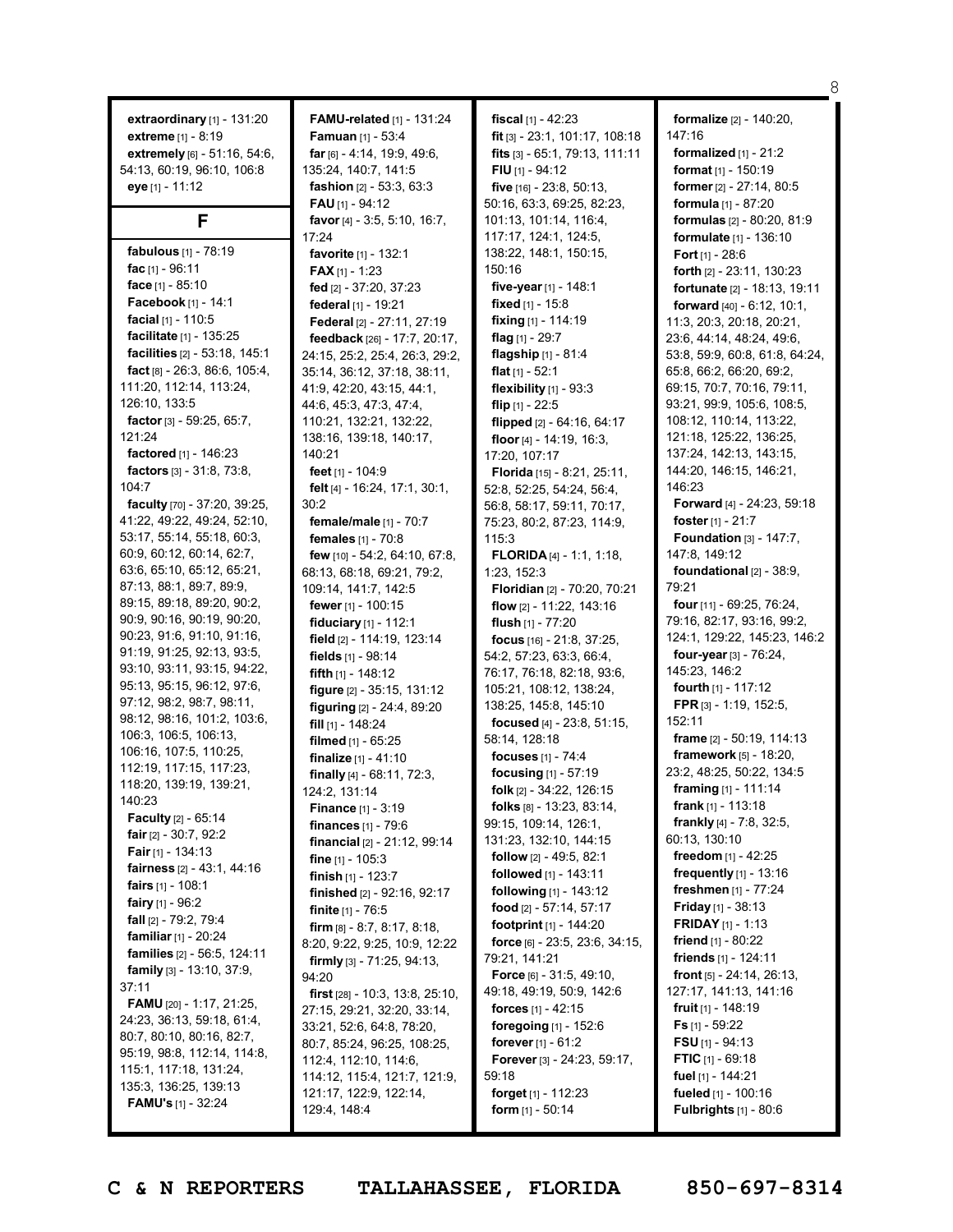**fulfilling** [1] - 114:4 **full** [9] - 4:2, 15:2, 20:5, 70:11, 70:12, 81:1, 121:7, 133:19, 144:14 **full-time/part-time** [1] - 70:11 **fully** [1] - 13:21 **function** [1] - 21:8 **functional** [3] - 44:22, 46:25, 47:3 **fund** [2] - 106:15, 115:9 **fundamental** [1] - 42:15 **funded** [8] - 27:10, 105:4, 105:5, 105:10, 105:12, 105:17, 105:18, 105:19 **funding** [10] - 27:11, 28:9, 49:8, 78:24, 86:16, 89:9, 94:9, 100:10, 105:21, 105:24 **fundraise** [1] - 86:13 **fundraiser**[3] - 115:18, 115:19, 119:13 **fundraisers** [3] - 118:11, 118:17 **fundraising** [8] - 107:15, 110:12, 111:14, 115:20, 119:20, 120:20, 121:10, 146:5 **funds** [3] - 74:12, 77:5, 79:10 **funneled** [1] - 13:17 **future** [9] - 25:21, 26:7, 35:24, 36:9, 40:5, 57:21, 58:25, 109:7 **G gain** [2] - 38:11, 90:15 **Gamble** [2] - 85:22, 130:1 **game** [4] - 58:4, 72:20, 82:9, 88:23 **gap** [1] - 70:3 **garner** [1] - 90:15 **gather** [1] - 135:20 **general** [2] - 11:22, 77:11 **generally** [1] - 28:22 **generate** [1] - 94:21 **Genyne** [1] - 65:15 **George** [1] - 134:20 **Georgia** [5] - 28:5, 82:22, 83:11, 83:14 **Germany** [1] - 56:24 **gift** [1] - 131:11 **gifts** [4] - 58:8, 117:3, 121:25, 122:1 **girls** [1] - 94:6 **glad** [2] - 111:24, 127:9 **global** [7] - 8:18, 12:22, 36:15, 36:19, 56:9, 68:4, 68:5 **globally** [1] - 57:2

**glory** [1] - 114:10 **goal** [7] - 52:6, 72:8, 74:14, 92:4, 135:7, 151:1 **goals** [7] - 23:11, 23:24, 24:8, 53:22, 68:15, 68:16, 138:21 **God** [1] - 131:25 **godmother**[1] - 96:2 **gold** [1] - 68:20 **governance** [2] - 42:24, 74:1 **governing** [1] - 112:1 **Government** [2] - 27:11, 27:19 **government** [1] - 106:7 **Governor**[1] - 109:3 **Governors** [7] - 30:2, 109:4, 110:24, 139:24, 140:8, 140:25, 141:15 **Governors'** [2] - 70:18, 141:4 **GPA** [2] - 78:25, 100:14 **GPAs** [1] - 73:14 **Grable** [9] - 13:6, 32:15, 35:6, 40:13, 42:6, 98:20, 110:25, 112:19, 118:20 **GRABLE** [15] - 1:7, 2:25, 6:1, 12:19, 17:19, 32:16, 41:14, 41:17, 87:1, 87:3, 92:8, 92:10, 92:18, 97:25, 106:10 **graduate** [20] - 51:21, 52:18, 52:25, 69:19, 69:25, 70:14, 71:8, 71:11, 71:14, 71:18, 71:22, 86:22, 89:12, 89:13, 94:4, 94:24, 100:12, 103:3, 105:19, 105:23 **graduated** [3] - 52:4, 53:5, 53:9 **graduating** [4] - 52:5, 82:17, 85:7 **graduation** [8] - 51:23, 69:7, 69:14, 76:8, 76:9, 82:16, 84:19, 85:3 **grammatical** [1] - 41:3 **grand** [1] - 124:18 **GRAND** [1] - 1:17 **grant** [8] - 25:12, 27:8, 27:10, 27:15, 28:3, 29:10, 36:14, 41:25 **Grant** [1] - 27:12 **granted** [3] - 76:2, 77:19, 78:6 **grants** [2] - 94:9, 94:16 **great** [33] - 15:11, 19:7, 38:23, 39:4, 40:11, 41:9, 42:6, 43:11, 47:9, 48:23, 54:25, 55:1, 55:6, 69:24, 75:17, 78:13, 79:1, 83:2, 88:5, 100:8, 106:25, 127:19, 132:1, 133:8, 133:21, 142:14, 143:22, 144:4, 147:18, 149:2, 149:3 **Great** [1] - 5:4 **greatest** [2] - 60:22, 115:7 **greatly** [1] - 33:10 **Greg** [1] - 123:20 **grocery** [1] - 57:16 **group** [13] - 24:1, 42:9, 42:16, 64:22, 65:23, 66:4, 66:5, 67:18, 67:22, 80:10, 150:15 **groups** [1] - 23:19 **grow** [3] - 71:11, 71:14, 71:23 **growth** [1] - 56:19 **guess** [5] - 2:8, 25:18, 29:20, 34:18, 36:21 **guiding** [2] - 53:13, 55:16 **guy** [1] - 115:20 **Guys** [1] - 24:22 **guys** [7] - 18:24, 110:21, 115:4, 140:2, 142:17, 144:18, 150:18

# **H**

**Haiti** [1] - 56:24 **half** [3] - 131:2, 143:10, 143:11 **half-day** [2] - 143:10, 143:11 **hall** [3] - 38:10, 150:16, 150:17 **halls** [4] - 67:20, 73:18, 73:20, 73:24 **halo** [1] - 145:4 **Hampton** [2] - 80:6, 80:16 **hand** [1] - 123:5 **handed** [1] - 38:14 **handle** [1] - 9:19 **handling** [1] - 106:13 **hanging** [2] - 2:6, 148:19 **happy** [6] - 20:2, 79:9, 82:7, 101:7, 119:15, 125:23 **hard** [4] - 28:24, 76:22, 145:24, 150:22 **harder** [1] - 75:7 **HAROLD** [1] - 1:9 **HBCU** [2] - 27:9, 29:11 **HBCUs** [2] - 81:4, 95:8 **head** [1] - 59:1 **headed** [4] - 37:16, 50:15, 61:15, 111:13 **heading** [2] - 40:25, 41:4 **heads** [1] - 19:5 **health** [2] - 62:10, 97:18 **healthcare** [1] - 94:8 **hear** [10] - 12:17, 27:2, 98:24, 101:19, 107:2, 109:5,

129:7, 129:13, 136:18, 139:13 **heard** [16] - 10:6, 34:3, 34:7, 40:4, 64:17, 92:13, 96:19, 109:5, 112:10, 112:11, 112:13, 114:17, 123:7, 123:10, 123:12, 131:14 **hearing** [7] - 12:20, 109:1, 109:7, 118:15, 129:4, 129:17 **heavy** [1] - 142:7 **held** [1] - 123:23 **help** [38] - 8:19, 10:10, 24:10, 37:1, 60:8, 63:22, 64:23, 65:21, 66:6, 66:19, 67:12, 75:6, 77:6, 79:11, 83:18, 84:5, 84:9, 84:10, 84:11, 90:25, 94:25, 95:1, 95:21, 97:9, 99:9, 100:21, 100:22, 100:23, 100:25, 101:1, 101:2, 115:14, 115:24, 118:13, 136:9, 149:7 **helpful** [1] - 41:10 **helping** [3] - 23:19, 72:19, 131:22 **helps** [10] - 21:1, 21:6, 21:7, 35:14, 73:10, 73:11, 86:20, 95:10, 95:11, 95:12 **hence** [1] - 11:5 **hi** [1] - 8:13 **hide** [1] - 139:13 **high** [16] - 47:14, 59:16, 59:21, 60:3, 69:19, 73:6, 78:25, 86:9, 88:22, 93:17, 95:20, 96:17, 113:14, 115:25, 127:15, 140:15 **higher** [5] - 23:23, 51:19, 60:11, 70:8, 73:10 **highest** [3] - 42:14, 52:2, 94:5 **highlight** [1] - 31:7 **highlighted** [1] - 64:10 **highly** [2] - 93:22, 94:11 **hill** [2] - 98:25, 99:1 **Hill** [1] - 19:22 **hire** [1] - 118:10 **hired** [1] - 118:11 **historic** [3] - 31:9, 50:18, 52:15 **historical** [2] - 51:18, 68:21 **historically** [4] - 16:22, 72:6, 112:14, 112:16 **history** [3] - 28:12, 59:20, 113:19 **hit** [4] - 62:8, 111:3, 122:22, 131:9 **hold** [1] - 31:12 **holding** [1] - 94:14 **holistic** [1] - 63:21

9

**C & N REPORTERS TALLAHASSEE, FLORIDA 850-697-8314**

**home** [1] - 148:9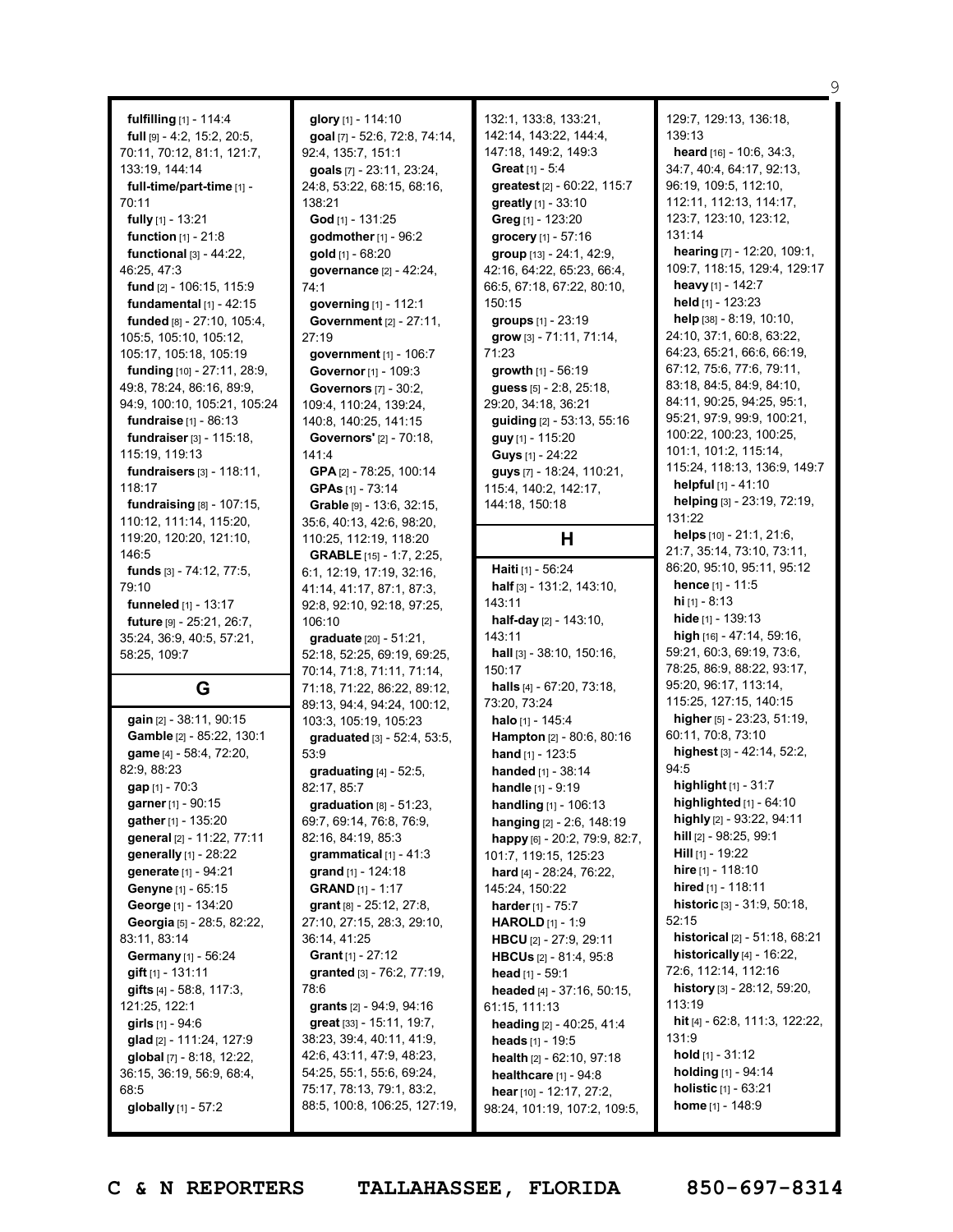**honestly** [4] - 43:18, 43:19, 136:22, 137:3 **Honor** [1] - 116:6 **honoraries** [1] - 132:7 **honorary** [1] - 132:3 **hope** [6] - 20:4, 82:8, 99:17, 147:22, 148:8 **hoped** [1] - 70:3 **hopeful** [1] - 2:19 **hopefully** [6] - 20:16, 69:23, 79:16, 92:4, 107:22, 108:15 **Hopefully** [1] - 2:7 **hoping** [6] - 65:16, 69:8, 69:16, 71:11, 95:25 **hospital** [2] - 142:20, 148:12 **host** [1] - 125:15 **hosted** [2] - 38:10 **hosting** [1] - 80:18 **hours** [2] - 46:14, 100:15 **House** [2] - 19:23, 20:6 **house** [1] - 138:3 **housekeeping** [1] - 142:16 **hovering** [2] - 117:2, 117:16 **HOWARD** [38] - 19:17, 24:25, 25:7, 25:9, 25:24, 26:11, 26:16, 26:24, 27:2, 27:5, 27:18, 27:22, 28:1, 28:17, 29:3, 30:9, 30:15, 30:19, 32:10, 33:10, 35:12, 37:1, 37:6, 37:10, 39:21, 41:8, 42:8, 43:4, 45:12, 45:18, 45:21, 45:24, 46:3, 46:6, 46:12, 47:12, 48:18, 48:21 **Howard** [10] - 18:12, 18:13, 43:3, 43:5, 44:17, 45:19, 47:10, 50:19, 80:6, 80:15 **Howards** [1] - 82:2 **Hudson** [7] - 61:24, 71:1, 73:23, 78:12, 81:14, 88:17, 99:11 **huge** [3] - 87:17, 94:7, 103:9 **human** [2] - 21:12, 132:17 **humongous** [1] - 52:9 **humorous** [1] - 53:7 **Humphries** [1] - 80:21 **hundred** [18] - 114:21, 118:3, 118:7, 119:6, 119:7, 119:10, 119:11, 119:14, 119:16, 119:21, 119:25, 120:13, 121:1, 124:7, 124:21, 128:3, 134:11, 137:5 **hundred-million-dollar** [2] - 119:6, 119:7

**I**

**idea** [5] - 66:14, 77:16, 93:4, 96:22, 139:2 **ideas** [4] - 55:24, 64:4, 138:20, 146:7 **identified** [4] - 4:11, 74:24, 101:13, 108:17 **identify** [5] - 41:21, 54:18, 62:21, 135:15, 135:21 **identifying** [1] - 137:8 **identity** [1] - 55:23 **impact** [6] - 36:15, 59:16, 59:22, 59:24, 60:3, 70:24 **impacted** [1] - 56:5 **implement** [1] - 53:15 **implementation** [1] - 53:21 **importance** [3] - 18:16, 25:20, 64:11 **important** [57] - 11:11, 20:23, 22:1, 28:1, 28:14, 31:8, 33:21, 35:18, 39:23, 40:3, 40:9, 42:11, 49:2, 50:19, 51:1, 51:17, 53:9, 53:10, 54:5, 54:6, 54:13, 57:18, 57:22, 59:6, 60:5, 60:19, 66:22, 67:13, 68:3, 71:12, 72:25, 73:8, 73:15, 78:18, 82:15, 87:7, 87:24, 88:9, 89:10, 90:17, 94:20, 94:23, 95:3, 96:7, 96:10, 98:1, 98:14, 99:16, 99:20, 100:7, 106:5, 106:8, 106:19, 110:8, 117:6, 133:16 **importantly** [2] - 23:10, 60:9 **impression** [1] - 13:24 **improve** [1] - 69:13 **improvements** [1] - 3:11 **improving** [1] - 87:16 **IN** [1] - 1:3 **in-school** [1] - 86:10 **INAUDIBLE)** [1] - 129:16 **inbox** [1] - 5:22 **include** [5] - 7:9, 64:13, 64:16, 103:11, 124:11 **included** [4] - 3:22, 30:13, 37:22, 49:21 **includes** [2] - 70:21, 124:13 **including** [1] - 131:8 **inclusion** [2] - 25:23, 59:6 **inclusive** [1] - 96:22 **incorporate** [1] - 68:9 **incorporated** [1] - 66:1 **increase** [7] - 74:15, 116:12, 116:25, 117:15, 118:16, 123:17, 123:25 **increasing** [4] - 56:2, 74:7, 74:14, 82:24 **incredible** [1] - 101:21

**incremental** [2] - 77:4, 77:5 **inculcates** [1] - 31:22 **inculpate** [1] - 29:11 **independent** [1] - 14:16 **indicated** [1] - 111:9 **INDICATIONS)** [7] - 3:3, 3:6, 5:8, 5:11, 17:25, 35:10, 47:8 **individual** [4] - 18:22, 142:12, 146:21, 149:23 **individualized** [1] - 51:1 **individually** [3] - 19:5, 136:8, 140:17 **industry** [6] - 60:7, 60:21, 60:24, 106:6, 126:5, 148:21 **inefficiency** [1] - 54:21 **inflation** [1] - 145:21 **influences** [1] - 14:16 **informatics** [1] - 97:19 **information** [11] - 11:21, 13:13, 13:25, 46:1, 46:16, 46:18, 50:5, 50:18, 50:23, 100:16, 100:23 **informational** [1] - 144:2 **informed** [3] - 143:25, 144:16, 146:12 **infrastructure** [4] - 74:19, 75:10, 114:20, 138:8 **inhouse** [1] - 8:4 **initiative** [1] - 77:6 **initiatives** [1] - 135:19 **innovation** [1] - 56:20 **innovators** [1] - 52:24 **input** [4] - 44:18, 139:22, 141:21, 142:12 **inputs** [2] - 140:23 **inside** [1] - 26:25 **inspireds** [1] - 80:24 **inspires** [1] - 39:9 **inspiring** [4] - 31:24, 32:6, 34:12, 34:13 **institution** [38] - 10:6, 10:11, 12:11, 13:11, 19:1, 21:3, 22:1, 22:19, 24:7, 24:16, 25:12, 32:25, 42:12, 42:15, 46:8, 51:4, 52:7, 53:12, 58:11, 58:12, 58:20, 60:8, 60:10, 60:13, 61:15, 65:20, 93:17, 106:9, 110:10, 117:19, 136:16, 136:21, 137:2, 137:24, 138:23, 139:9, 139:11, 148:22 **institution's** [5] - 9:20, 22:25, 35:23, 42:10, 42:18 **institution-wide** [1] - 22:19 **institutional** [3] - 21:10, 22:3, 139:23 **institutions** [12] - 27:14, 27:16, 32:4, 58:13, 58:15, 60:15, 86:12, 94:4, 94:8,

116:4, 137:14, 139:15 **instruction** [1] - 64:15 **integrity** [4] - 42:25, 53:25, 54:5, 54:16 **intellectual** [3] - 60:18, 60:23, 61:12 **intelligent** [1] - 110:21 **intend** [2] - 116:18, 134:10 **intended** [1] - 35:21 **intensive** [2] - 93:17, 94:7 **intent** [1] - 72:8 **intention** [1] - 88:25 **intentioned** [1] - 97:12 **interact** [1] - 80:9 **interaction** [1] - 41:9 **interest** [1] - 43:8 **interested** [7] - 57:11, 87:10, 103:25, 104:11, 108:14, 129:25, 130:9 **interesting** [2] - 76:8, 103:13 **internal** [3] - 11:8, 54:16, 147:12 **internalize** [1] - 46:15 **internally** [1] - 11:2 **international** [4] - 68:8, 68:10, 70:21, 71:4 **internet** [1] - 65:4 **internships** [4] - 107:5, 117:6, 117:7, 117:9 **intro** [2] - 19:8, 19:10 **introduce** [6] - 18:12, 111:24, 112:3, 116:1, 116:2, 116:6 **introduced** [1] - 112:6 **introducing** [2] - 19:9, 124:10 **invade** [1] - 123:2 **invest** [7] - 58:23, 60:12, 73:1, 90:9, 135:16, 135:22, 138:2 **invested** [2] - 66:8, 66:9 **investing** [6] - 60:9, 60:14, 72:25, 81:25, 96:24, 101:4 **investment** [4] - 74:24, 90:19, 91:10, 106:7 **investments** [2] - 75:13, 135:17 **invite** [2] - 90:20, 90:22 **inviting** [1] - 72:10 **involved** [5] - 60:2, 60:5, 131:2, 131:18, 135:1 **involvement** [1] - 80:17 **Iowa** [1] - 66:24 **irreplaceable** [1] - 123:21 **issue** [7] - 9:25, 18:3, 40:25, 80:23, 87:18, 142:16, 146:16 **issues** [15] - 4:11, 9:8, 10:22, 13:4, 25:14, 32:21,

10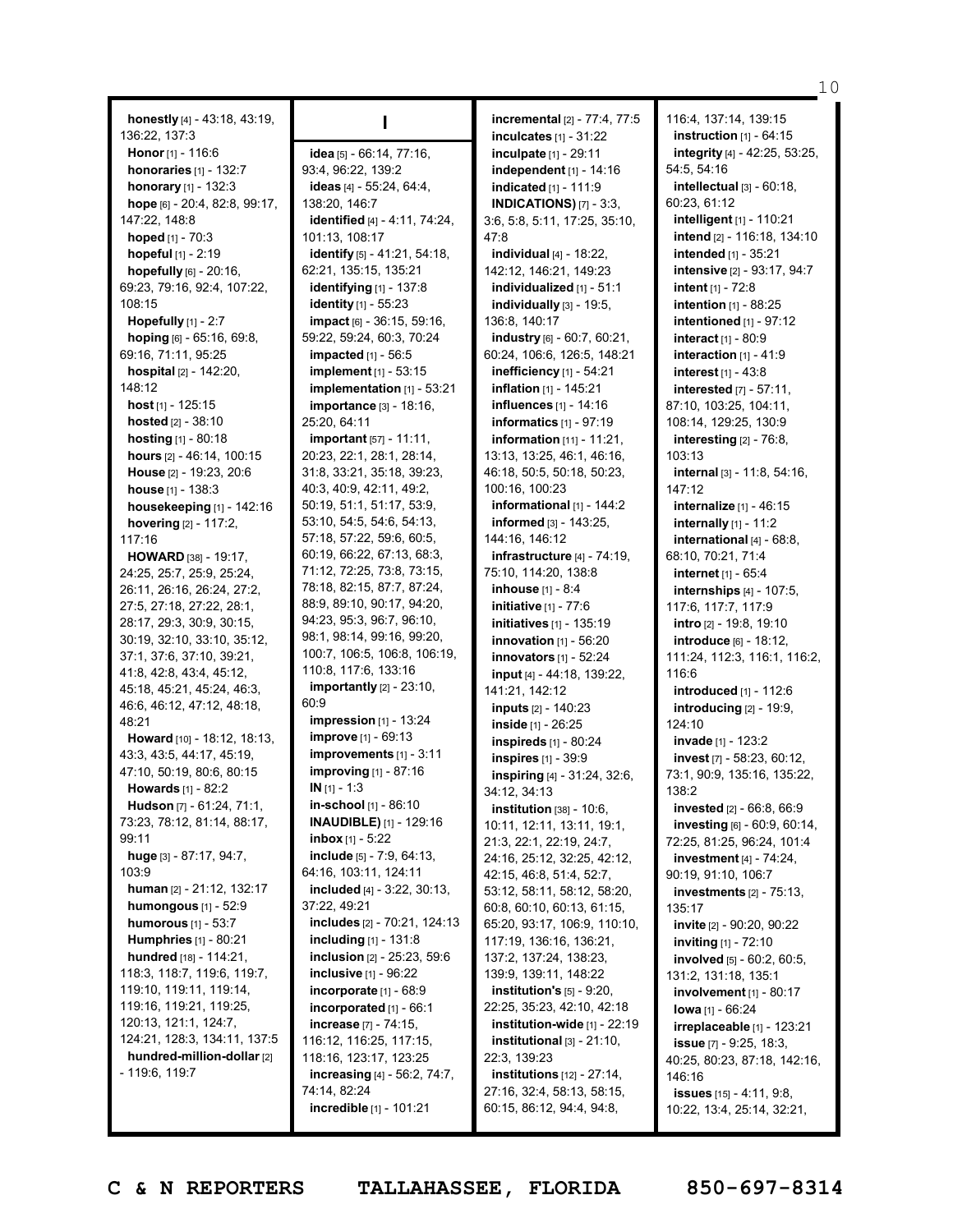|                                                                                                                                                                                                                   |                                                                                                                                                                                                                                                                  |                                                                                                                                                                                                                                                     | 11                                                                                                                                                                                                                  |
|-------------------------------------------------------------------------------------------------------------------------------------------------------------------------------------------------------------------|------------------------------------------------------------------------------------------------------------------------------------------------------------------------------------------------------------------------------------------------------------------|-----------------------------------------------------------------------------------------------------------------------------------------------------------------------------------------------------------------------------------------------------|---------------------------------------------------------------------------------------------------------------------------------------------------------------------------------------------------------------------|
| 33:1, 33:2, 33:3, 42:1, 42:2,<br>88:1, 92:13, 143:25, 146:20<br><b>item</b> $[7] - 3:12, 5:13, 7:6,$<br>16:14, 18:5, 18:8, 107:2<br>items [6] - 2:16, 2:18, 3:9,<br>6:22, 32:19, 98:23<br>itself $[1] - 9:2$<br>J | 103:22, 109:15, 109:19,<br>110:18, 111:10, 111:12,<br>112:12, 123:14, 124:25,<br>128:1, 140:15, 140:20,<br>142:3, 142:6, 142:8, 144:2,<br>146:4, 146:7, 146:12, 149:12<br><b>kinds</b> $[6] - 65:5, 66:6,$<br>81:19, 104:2, 107:13, 128:3<br>knowing [1] - 85:16 | 34:23, 35:5, 40:15, 43:2,<br>108:24, 109:10, 129:2,<br>129:13, 129:17, 129:22,<br>130:2, 130:5, 130:9, 130:15,<br>132:6, 132:10, 132:14,<br>132:19, 137:4, 137:19<br><b>laws</b> [1] - 150:25<br>Lawson [6] - 9:13, 19:17,<br>49:22, 122:15, 122:16 | 66:13, 66:21, 67:10, 67:11,<br>67:18, 68:13, 95:23, 95:25,<br>96:18<br>least $[7] - 16:23, 20:10,$<br>52:8, 120:18, 120:19,<br>129:20, 131:2<br>leave [7] - 47:17, 69:16,<br>86:17, 111:3, 138:12, 139:8,<br>139:10 |
|                                                                                                                                                                                                                   | knowledge $[4] - 25:13$ ,                                                                                                                                                                                                                                        | <b>LAWSON</b> $[128] - 1:6, 2:3,$                                                                                                                                                                                                                   | lecture [2] - 64:20                                                                                                                                                                                                 |
| <b>Jackson</b> [1] - 95:8<br>JAYLEN [1] - 1:12<br>$job$ [9] - 19:8, 24:2, 38:23,<br>76:14, 100:8, 101:21,                                                                                                         | 59:3, 98:7, 98:9<br>knows $[6] - 39:13, 57:6$<br>61:2, 67:7, 100:2, 127:10                                                                                                                                                                                       | 3:1, 3:4, 3:7, 3:14, 5:4, 5:9,<br>5:12, 6:2, 6:7, 6:20, 7:5,<br>7:18, 7:21, 8:3, 8:8, 9:10,<br>9:14, 10:13, 11:18, 12:15,                                                                                                                           | $led$ [2] - 102:18, 131:15<br>Lee $[3] - 113:4, 113:6,$<br>119:22<br><b>left</b> $[1] - 142:5$                                                                                                                      |
| 134:20, 144:4                                                                                                                                                                                                     | L                                                                                                                                                                                                                                                                | 13:6, 14:2, 14:7, 15:4, 15:11,                                                                                                                                                                                                                      | Legislature [1] - 109:4                                                                                                                                                                                             |
| <b>jobs</b> $[3] - 104:6, 139:6,$<br>148:25                                                                                                                                                                       | $LA$ <sub>[1]</sub> - 125:16                                                                                                                                                                                                                                     | 15:16, 15:25, 16:6, 16:9,<br>16:11, 17:16, 17:20, 17:23,                                                                                                                                                                                            | length [1] - 28:20                                                                                                                                                                                                  |
| <b>John</b> [1] - 113:4                                                                                                                                                                                           | lab [4] - 66:9, 66:16, 67:16,                                                                                                                                                                                                                                    | 18:1, 18:8, 25:1, 25:8, 26:20,                                                                                                                                                                                                                      | lengthy $[1] - 42:17$<br>lens $[1] - 105:13$                                                                                                                                                                        |
| join [1] - 82:8                                                                                                                                                                                                   | 91:2                                                                                                                                                                                                                                                             | 29:18, 30:14, 30:17, 30:20,                                                                                                                                                                                                                         | <b>LEON</b> [1] - 152:3                                                                                                                                                                                             |
| jokes [1] - 54:20                                                                                                                                                                                                 | label [1] - 57:4                                                                                                                                                                                                                                                 | 31:15, 31:17, 32:11, 34:3,                                                                                                                                                                                                                          | less [2] - 113:25, 145:21                                                                                                                                                                                           |
| joking [1] - 53:2                                                                                                                                                                                                 | labeling [1] - 138:15                                                                                                                                                                                                                                            | 34:7, 34:13, 34:24, 35:9,                                                                                                                                                                                                                           | <b>lesson</b> $[1] - 66:6$                                                                                                                                                                                          |
| journal [1] - 91:22                                                                                                                                                                                               | laboratories [4] - 96:3,<br>96:5, 96:6                                                                                                                                                                                                                           | 35:11, 37:13, 39:6, 39:14,<br>39:19, 40:7, 40:11, 40:20,                                                                                                                                                                                            | lessons [1] - 66:17                                                                                                                                                                                                 |
| journalism [1] - 103:16<br>journalist [3] - 32:18, 33:7                                                                                                                                                           | <b>laboratory</b> $[2] - 67:14$ ,                                                                                                                                                                                                                                | 40:24, 41:6, 41:16, 42:5,                                                                                                                                                                                                                           | <b>level</b> $[10] - 16:17, 22:14,$<br>22:22, 22:23, 47:14, 69:20,                                                                                                                                                  |
| Joyner [1] - 125:23                                                                                                                                                                                               | 96:19                                                                                                                                                                                                                                                            | 43:3, 43:5, 44:15, 45:5, 45:9,                                                                                                                                                                                                                      | 74:5, 77:25, 91:18, 140:15                                                                                                                                                                                          |
| <b>JR</b> [1] - 1:10                                                                                                                                                                                              | labs $[2] - 66:7, 107:21$                                                                                                                                                                                                                                        | 45:16, 45:19, 45:23, 46:2,                                                                                                                                                                                                                          | levels $[1]$ - 101:6                                                                                                                                                                                                |
| Judge [1] - 67:7                                                                                                                                                                                                  | lack [1] - 15:12                                                                                                                                                                                                                                                 | 46:5, 46:11, 46:20, 47:9,                                                                                                                                                                                                                           | <b>leverage</b> [2] - 107:3, 108:2                                                                                                                                                                                  |
| July [1] - 152:7                                                                                                                                                                                                  | lady $[1] - 20:2$<br>laid $[1]$ - 118:18                                                                                                                                                                                                                         | 47:13, 47:20, 47:25, 48:6,<br>48:12, 48:20, 48:23, 75:17,                                                                                                                                                                                           | <b>liaison</b> $[1] - 49:21$                                                                                                                                                                                        |
| <b>jump</b> $[1] - 142:9$<br><b>JUNE</b> $[1] - 1:13$                                                                                                                                                             | land $[7] - 25:12, 27:8$ ,                                                                                                                                                                                                                                       | 75:24, 77:10, 77:13, 78:17,                                                                                                                                                                                                                         | <b>liaisons</b> [1] - 49:20                                                                                                                                                                                         |
| June [2] - 16:20, 82:6                                                                                                                                                                                            | 27:10, 27:15, 29:10, 36:14,                                                                                                                                                                                                                                      | 79:7, 88:6, 92:9, 104:24,                                                                                                                                                                                                                           | liberal [3] - 57:24, 58:20<br><b>library</b> $[1] - 67:21$                                                                                                                                                          |
| justice [1] - 103:18                                                                                                                                                                                              | 41:24                                                                                                                                                                                                                                                            | 106:21, 106:23, 109:9,                                                                                                                                                                                                                              | <b>life</b> $[5]$ - 28:25, 56:3, 62:8,                                                                                                                                                                              |
|                                                                                                                                                                                                                   | <b>Land</b> $[1]$ - 27:12                                                                                                                                                                                                                                        | 109:12, 109:22, 110:4,<br>125:1, 125:6, 127:19,                                                                                                                                                                                                     | 62:12, 131:20                                                                                                                                                                                                       |
| K                                                                                                                                                                                                                 | $land-grant$ [2] - 25:12,                                                                                                                                                                                                                                        | 127:23, 129:1, 129:18,                                                                                                                                                                                                                              | <b>lifting</b> $[1] - 142:7$                                                                                                                                                                                        |
| <b>keep</b> $[19] - 4:16$ , $11:11$ ,                                                                                                                                                                             | 36:14<br><b>lane</b> $[1]$ - 88:15                                                                                                                                                                                                                               | 130:7, 132:18, 132:21,                                                                                                                                                                                                                              | <b>lightly</b> $[1]$ - 10:19                                                                                                                                                                                        |
| 14:12, 14:17, 51:11, 72:4,                                                                                                                                                                                        | language [1] - 33:24                                                                                                                                                                                                                                             | 133:8, 133:12, 134:15,                                                                                                                                                                                                                              | likely [2] - 71:20, 139:11<br>limited [3] - 19:12, 98:7,                                                                                                                                                            |
| 78:15, 79:14, 81:25, 82:12,                                                                                                                                                                                       | <b>large</b> $[1] - 98:3$                                                                                                                                                                                                                                        | 134:22, 140:3, 140:6,                                                                                                                                                                                                                               | 102:8                                                                                                                                                                                                               |
| 84:20, 85:20, 86:10, 98:15,                                                                                                                                                                                       | largely [1] - 105:5                                                                                                                                                                                                                                              | 140:11, 140:13, 141:11,<br>141:24, 142:15, 144:11,                                                                                                                                                                                                  | <b>Linda</b> [1] - $142:25$                                                                                                                                                                                         |
| 111:25, 134:4, 142:22,                                                                                                                                                                                            | largest [2] - 69:5, 148:12                                                                                                                                                                                                                                       | 147:18, 149:2, 149:6, 149:9,                                                                                                                                                                                                                        | line [8] - 7:2, 7:7, 7:10,                                                                                                                                                                                          |
| 145:21, 149:12<br>keeping [2] - 29:15, 85:17                                                                                                                                                                      | <b>Larry</b> [1] - 37:16<br>last [21] - 5:17, 11:17,                                                                                                                                                                                                             | 149:13, 149:17, 149:20,                                                                                                                                                                                                                             | 28:21, 32:20, 46:6, 51:25,                                                                                                                                                                                          |
| <b>KELVIN</b> [1] - 1:6                                                                                                                                                                                           | 25:25, 29:25, 33:14, 33:21,                                                                                                                                                                                                                                      | 149:23                                                                                                                                                                                                                                              | 71:24<br>lined [1] - 105:24                                                                                                                                                                                         |
| <b>kept</b> [1] - 122:17                                                                                                                                                                                          | 36:1, 45:12, 45:21, 51:24,                                                                                                                                                                                                                                       | $\log$ [1] - 123:8<br>lead $[1]$ - 39:11                                                                                                                                                                                                            | <b>link</b> [1] - 23:16                                                                                                                                                                                             |
| key [10] - 10:11, 12:10,                                                                                                                                                                                          | 66:7, 80:20, 82:23, 89:8,                                                                                                                                                                                                                                        | leader [1] - $143:21$                                                                                                                                                                                                                               | <b>linked</b> $[1] - 65:3$                                                                                                                                                                                          |
| 22:8, 23:8, 23:17, 23:22,<br>108:7, 108:11, 136:11, 148:2                                                                                                                                                         | 100:20, 102:17, 112:4,<br>119:1, 121:3, 121:15, 132:8                                                                                                                                                                                                            | leader's [1] - 37:8                                                                                                                                                                                                                                 | <b>list</b> $[12] - 27:3, 42:17, 50:6,$                                                                                                                                                                             |
| kicked [1] - 121:9                                                                                                                                                                                                | latest [2] - 46:25, 60:22                                                                                                                                                                                                                                        | leaders $[1] - 108:3$                                                                                                                                                                                                                               | 53:25, 104:9, 116:23, 120:6,                                                                                                                                                                                        |
| <b>kids</b> $[2] - 76:14, 82:17$                                                                                                                                                                                  | launch [2] - 123:3, 123:4                                                                                                                                                                                                                                        | Leadership [14] - 18:22,                                                                                                                                                                                                                            | 120:11, 120:23, 121:24,<br>127:16, 129:23                                                                                                                                                                           |
| <b>KIMBERLY</b> $[1] - 1:9$                                                                                                                                                                                       | launches [1] - 128:23                                                                                                                                                                                                                                            | 19:14, 20:11, 24:16, 29:23,<br>35:4, 37:21, 38:1, 38:15,                                                                                                                                                                                            | <b>listed</b> $[1] - 59:15$                                                                                                                                                                                         |
| <b>kind</b> $[61] - 9:3, 9:6, 14:4,$                                                                                                                                                                              | law $[4] - 51:5, 66:23, 67:4,$                                                                                                                                                                                                                                   | 41:20, 50:8, 110:23, 142:10,                                                                                                                                                                                                                        | <b>listening</b> [1] - 79:25                                                                                                                                                                                        |
| 18:15, 19:4, 20:22, 21:2,<br>25:3, 27:9, 29:19, 29:20,                                                                                                                                                            | 71:19<br>Lawrence [17] - 3:11, 6:22,                                                                                                                                                                                                                             | 151:3                                                                                                                                                                                                                                               | <b>literally</b> [2] - 112:23, 120:2                                                                                                                                                                                |
| 34:8, 44:6, 44:8, 45:7, 46:13,                                                                                                                                                                                    | 7:14, 13:7, 14:24, 31:17,                                                                                                                                                                                                                                        | leadership $[5]$ - 37:3,                                                                                                                                                                                                                            | live [1] - 87:8                                                                                                                                                                                                     |
| 46:21, 47:14, 51:22, 52:1,                                                                                                                                                                                        | 32:17, 32:20, 34:11, 34:20,                                                                                                                                                                                                                                      | 39:10, 65:18, 88:12, 141:4                                                                                                                                                                                                                          | <b>lives</b> $[2] - 131:13, 136:6$<br><b>living</b> $[3] - 21:5, 56:3,$                                                                                                                                             |
| 61:14, 64:7, 64:18, 64:19,                                                                                                                                                                                        | 40:13, 88:21, 108:23,                                                                                                                                                                                                                                            | league [1] - 88:14<br><b>learn</b> $[2] - 65:10, 67:25$                                                                                                                                                                                             | 117:19                                                                                                                                                                                                              |
| 66:2, 66:12, 67:23, 68:12,                                                                                                                                                                                        | 118:25, 129:1, 132:25, 133:6                                                                                                                                                                                                                                     | <b>learned</b> $[1]$ - 128:21                                                                                                                                                                                                                       | living/learning [3] - 67:25,                                                                                                                                                                                        |
| 68:18, 75:8, 75:18, 76:4,                                                                                                                                                                                         | <b>LAWRENCE</b> $[30] - 1:7$ ,                                                                                                                                                                                                                                   |                                                                                                                                                                                                                                                     | 73:9, 96:20                                                                                                                                                                                                         |
|                                                                                                                                                                                                                   |                                                                                                                                                                                                                                                                  | learning [16] - 63:6, 64:18,                                                                                                                                                                                                                        |                                                                                                                                                                                                                     |
| 78:7, 81:16, 81:18, 83:3,<br>90:14, 91:6, 91:7, 99:18,                                                                                                                                                            | 2:23, 5:2, 7:15, 7:20, 13:8,<br>14:25, 31:18, 34:2, 34:12,                                                                                                                                                                                                       | 64:23, 66:4, 66:5, 66:7,                                                                                                                                                                                                                            | <b>load</b> [4] - 93:16, 98:3, 98:4,<br>98:11                                                                                                                                                                       |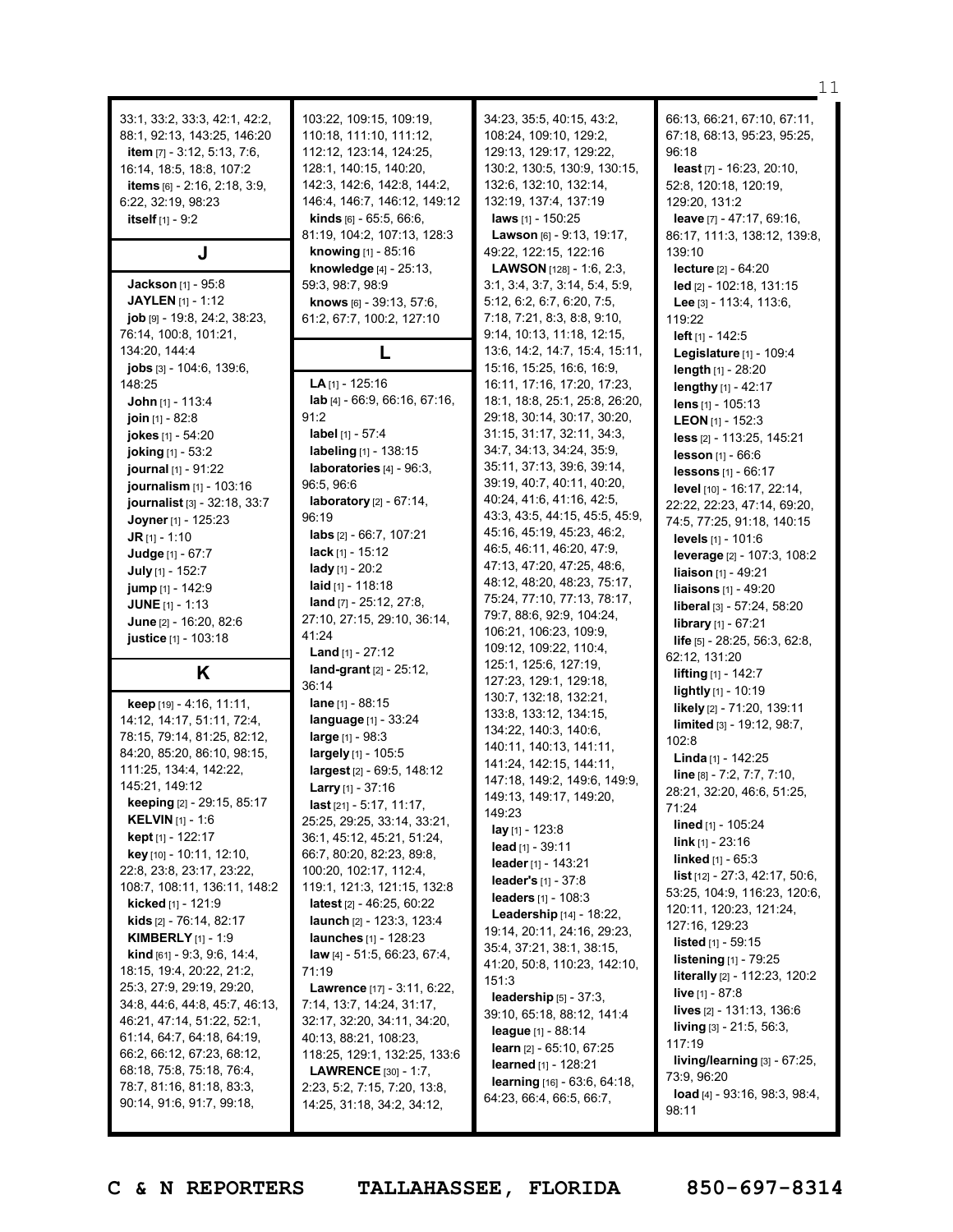**LOCATION** [1] - 1:17 **location** [1] - 76:2 **locking** [1] - 125:25 **logical** [1] - 114:2 **long-time** [1] - 80:22 **look** [38] - 6:24, 10:23, 22:25, 24:11, 24:21, 25:9, 25:23, 30:6, 31:1, 35:1, 36:10, 37:22, 42:8, 42:19, 42:22, 48:7, 50:9, 51:25, 57:4, 59:14, 64:4, 76:22, 80:24, 81:16, 82:16, 87:10, 103:8, 106:12, 108:17, 120:22, 121:4, 125:18, 125:19, 148:8, 148:10, 148:17, 148:20, 148:23 **looked** [5] - 11:1, 23:13, 31:5, 82:21, 102:22 **looking** [13] - 20:15, 26:8, 47:23, 69:9, 89:17, 105:6, 105:14, 107:15, 111:16, 137:8, 137:11, 138:17, 149:16 **looks** [1] - 33:3 **loosely** [1] - 140:7 **lose** [2] - 57:23, 72:5 **losing** [2] - 85:13, 85:14 **lost** [1] - 145:7 **Louisiana** [1] - 28:8 **love** [14] - 32:11, 69:24, 76:15, 78:8, 107:1, 109:2, 112:3, 115:21, 117:6, 117:18, 119:11, 128:15, 145:25 **loves** [1] - 131:24 **low** [4] - 102:15, 102:20, 148:19 **lowest** [1] - 22:14 **luckily** [1] - 83:7 **lunch** [2] - 2:8, 142:20 **luxury** [1] - 44:16 **lyricism** [1] - 32:7 **M madam** [1] - 134:22 **Madam** [9] - 35:13, 63:10,

**males** [1] - 70:9 **manage** [1] - 100:7 **management** [7] - 9:8, 12:6, 14:10, 62:10, 78:14, 147:12 **Mandela** [1] - 56:14 **MANGUM** [29] - 26:21, 27:1, 27:7, 27:21, 31:3, 31:16, 41:5, 47:17, 48:24, 49:14, 73:17, 75:14, 86:5, 86:17, 86:19, 88:14, 106:1, 109:20, 134:14, 134:23, 137:7, 137:21, 140:2, 140:5, 140:10, 140:12, 141:16, 141:20, 144:10 **Mangum** [9] - 47:14, 110:17, 111:7, 111:20, 112:12, 144:8, 147:4, 147:14, 151:3 **Mangum's** [2] - 65:18, 121:9 **manner** [1] - 43:22 **manufacturers** [1] - 107:20 **map** [2] - 21:2, 21:25 **march** [2] - 29:7, 62:19 **marching** [3] - 62:18, 115:5, 115:7 **market** [8] - 56:1, 60:21, 60:23, 60:25, 61:13, 82:2, 82:3, 82:4 **marketplace** [1] - 51:3 **married** [1] - 107:11 **martians** [1] - 123:2 **master** [1] - 67:3 **master's** [1] - 22:22 **match** [1] - 130:12 **matching** [1] - 74:11 **material** [4] - 43:25, 65:3, 66:20, 67:2 **materials** [5] - 43:9, 64:19, 118:22, 143:18 **math** [7] - 58:2, 66:9, 66:14, 66:16, 113:2, 113:6, 116:24 **mathematicians** [1] - 116:23 **matrix** [3] - 48:3, 48:11, 48:18 **matter** [1] - 126:10 **MATTHEW** [1] - 1:8 **Maurice** [1] - 83:13 **maximize** [1] - 55:23 **MCCOY** [4] - 28:15, 28:18, 39:22, 40:8 **McCoy** [2] - 30:5, 32:15 **McWilliams** [1] - 145:14 **mean** [22] - 10:18, 11:9, 11:10, 28:4, 29:24, 41:2, 43:17, 45:20, 48:15, 50:15, 52:20, 72:4, 72:5, 80:2, 82:25, 83:2, 85:19, 103:9,

125:12, 132:16, 148:15 **means** [16] - 36:16, 52:17, 55:20, 56:11, 56:20, 69:17, 71:8, 79:16, 90:9, 93:24, 104:19, 105:5, 105:9, 118:2, 123:16, 146:19 **measurable** [1] - 147:24 **measure** [1] - 50:3 **Measure** [1] - 59:17 **measured** [1] - 55:19 **measures** [1] - 23:8 **mechanical** [1] - 58:21 **Mechanical** [1] - 25:11 **mechanisms** [3] - 32:3, 33:1, 33:3 **media** [2] - 9:8, 87:9 **medical** [1] - 145:15 **meet** [3] - 52:7, 115:21, 138:13 **meeting** [12] - 2:17, 3:25, 4:3, 7:12, 18:4, 32:8, 53:2, 108:25, 143:5, 143:10, 143:11, 151:4 **MEETING** [2] - 1:3, 151:5 **meetings** [6] - 38:10, 143:4, 143:5, 143:6, 143:19, 143:20 **member** [8] - 13:24, 22:7, 87:13, 88:1, 90:21, 90:23, 97:12, 131:4 **MEMBERS** [1] - 1:6 **members** [26] - 2:5, 10:18, 17:12, 41:22, 42:12, 49:18, 49:23, 49:24, 65:21, 89:20, 91:25, 93:15, 97:6, 98:2, 98:7, 98:12, 109:22, 120:6, 124:9, 131:6, 131:8, 136:5, 144:14 **memorandum** [1] - 147:13 **Men** [1] - 74:9 **mentee** [1] - 126:6 **mention** [1] - 65:13 **mentioned** [6] - 32:20, 87:4, 88:20, 88:21, 106:14, 126:12 **Merck** [1] - 126:7 **merit** [3] - 80:3, 80:25, 81:6 **Merit** [1] - 71:2 **message** [5] - 20:2, 72:21, 136:23, 136:24 **messages** [2] - 9:7, 12:20 **messaging** [7] - 9:3, 10:5, 10:11, 10:22, 11:5, 12:11 **met** [1] - 100:10 **method** [1] - 27:11 **methodologies** [1] - 64:15 **methods** [2] - 64:13, 64:14 **metric** [1] - 86:16 **metrics** [8] - 24:1, 24:5, 24:7, 100:11, 105:21, 105:24, 108:17, 138:25

**METZKE** [3] - 1:19, 152:5, 152:11 **Miami** [2] - 88:20, 88:21 **Michael** [1] - 113:4 **might** [19] - 9:13, 26:9, 39:20, 43:13, 43:24, 44:2, 62:4, 67:5, 83:4, 84:24, 91:22, 91:23, 92:3, 93:14, 99:8, 99:25, 101:8, 105:12, 115:20 **milestones** [1] - 111:3 **millennials** [1] - 87:9 **Miller** [1] - 117:22 **million** [58] - 3:20, 4:1, 4:7, 4:9, 4:24, 4:25, 112:15, 112:23, 113:1, 113:13, 113:20, 114:1, 114:16, 114:21, 117:1, 117:3, 117:11, 117:15, 118:4, 118:7, 119:6, 119:7, 119:10, 119:11, 119:12, 119:14, 119:16, 119:21, 120:1, 120:13, 120:18, 120:19, 121:13, 121:14, 121:15, 122:2, 122:4, 122:23, 123:3, 123:16, 123:19, 124:2, 124:3, 124:5, 124:7, 124:21, 124:23, 125:9, 128:3, 128:4, 129:17, 129:19, 129:21, 129:23, 134:11, 137:5 **millions** [1] - 113:7 **MILLS** [22] - 1:9, 7:24, 8:6, 8:23, 16:5, 16:8, 16:10, 25:25, 26:25, 27:3, 101:9, 104:10, 127:21, 127:24, 128:7, 132:3, 132:9, 132:13, 133:11, 133:13, 133:18, 134:13 **Mills** [4] - 9:16, 13:9, 127:23, 134:4 **Mills'** [1] - 105:1 **mind** [5] - 90:20, 98:15, 111:25, 134:4, 149:12 **mine** [1] - 77:17 **minimum** [4] - 117:1, 119:13, 123:19, 124:19 **minority** [1] - 76:12 **minute** [1] - 49:1 **minutes** [3] - 2:8, 2:20, 109:14 **miracles** [1] - 148:6 **miss** [4] - 16:2, 40:20, 92:22, 95:24 **mission** [43] - 23:23, 24:9, 24:11, 24:14, 24:17, 24:20, 25:23, 26:14, 26:18, 28:18, 28:19, 28:22, 29:4, 29:5, 29:8, 29:12, 30:3, 30:10, 30:13, 30:16, 30:24, 31:4, 31:9, 31:11, 31:14, 31:20,

75:18, 101:10, 117:20, 118:5, 121:23, 122:25,

**magic** [2] - 92:14, 122:22 **magnet** [1] - 145:3 **maintain** [2] - 22:2, 69:19 **maintaining** [2] - 72:11,

**major** [7] - 21:8, 60:15, 84:2, 84:5, 97:2, 97:5, 131:1 **majority** [3] - 128:9, 128:17,

**maker** [1] - 145:3

134:16

95:20

146:19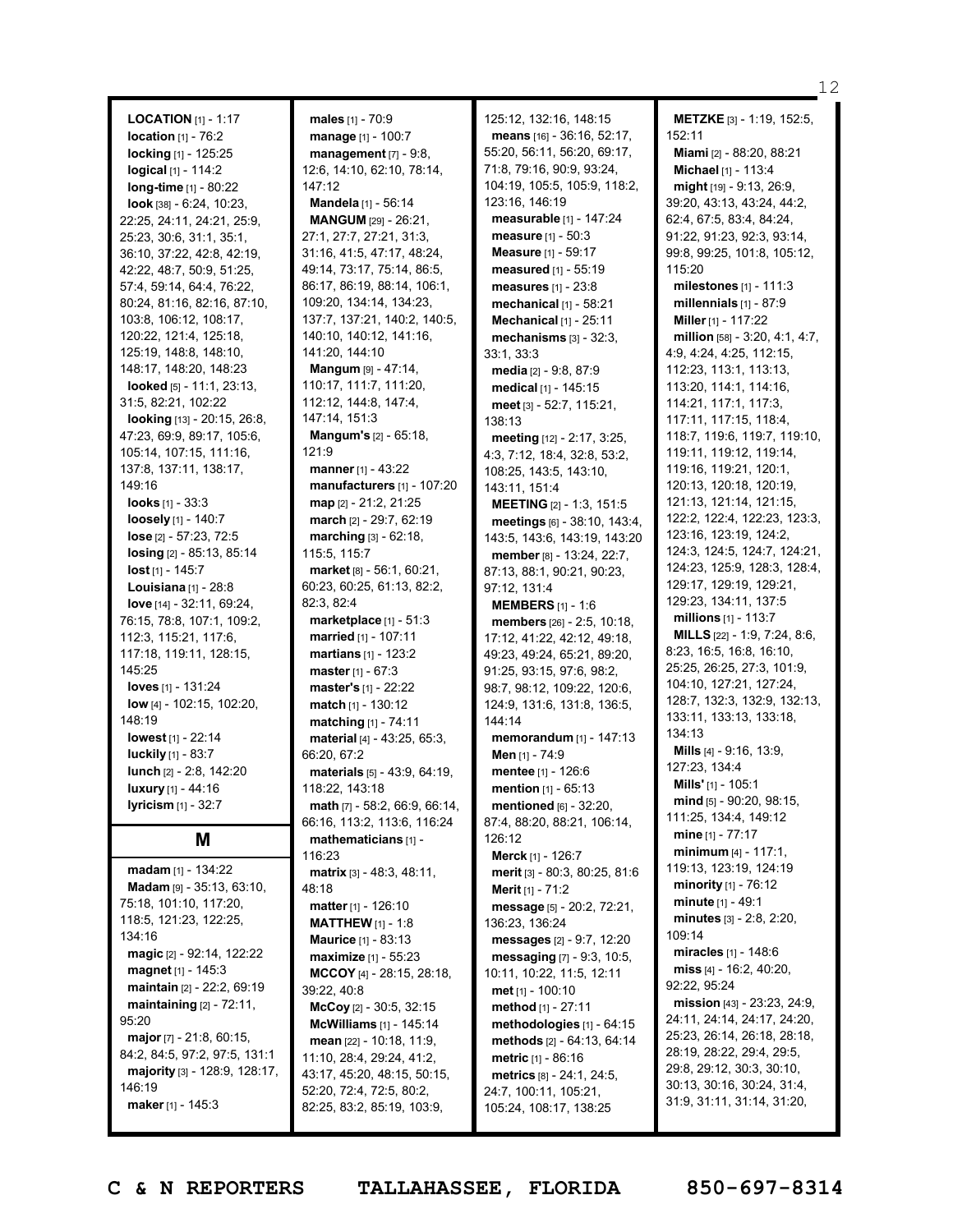33:13, 33:17, 33:20, 33:23, 34:1, 34:9, 35:17, 35:25, 37:22, 40:17, 41:13, 50:10, 51:16, 59:9, 72:6, 114:5 **missions** [1] - 52:12 **mistaken** [2] - 38:6, 77:3 **mix** [3] - 89:18, 90:16, 93:11 **mixing** [1] - 127:25 **models** [3] - 70:5, 82:21, 83:1 **modifier**[1] - 42:1 **modules** [2] - 65:21, 66:1 **moment** [2] - 87:5, 90:13 **monetize** [1] - 61:6 **monetizing** [1] - 60:20 **money** [30] - 6:11, 6:13, 6:16, 67:21, 76:5, 86:13, 115:8, 116:1, 116:7, 116:19, 118:3, 118:23, 120:15, 120:17, 122:10, 122:11, 122:22, 123:5, 123:15, 124:21, 128:25, 130:18, 132:11, 132:20, 137:10, 145:3, 145:21, 146:9, 146:10 **monitor**[1] - 51:22 **MONTGOMERY** [2] - 15:21, 108:22 **month** [1] - 88:2 **months** [3] - 11:3, 122:9, 122:20 **Moore** [6] - 10:15, 13:2, 26:1, 146:8, 150:22 **MOORE** [11] - 1:9, 2:24, 5:24, 10:17, 24:22, 25:18, 26:2, 27:23, 28:11, 63:25, 94:18 **Moore's** [1] - 107:11 **Moral** [3] - 27:12, 27:15, 27:16 **morning** [3] - 6:23, 10:7,  $40.4$ **most** [23] - 2:16, 6:14, 22:1, 23:10, 24:3, 29:4, 51:19, 53:19, 59:6, 60:9, 69:8, 70:11, 93:14, 98:12, 101:23, 102:17, 103:23, 128:21, 128:23, 128:24, 128:25 **mostly** [1] - 68:17 **Motion** [1] - 18:1 **motion** [12] - 2:21, 3:7, 5:12, 5:23, 5:24, 6:2, 14:19, 16:3, 16:12, 17:16, 17:18, 17:20 **move** [37] - 2:18, 2:23, 10:1, 18:20, 20:20, 35:15, 35:16, 44:14, 48:24, 50:11, 59:9, 60:8, 60:13, 61:7, 61:11, 61:12, 64:23, 66:20, 70:7, 79:11, 93:21, 99:9, 100:23,

108:5, 124:4, 136:25, 137:24, 142:23, 143:3, 143:10, 143:15, 144:20, 146:15, 146:20, 146:23, 150:25 **moved** [7] - 3:1, 5:2, 5:6, 6:2, 11:3, 14:4, 20:3 **moving** [11] - 18:10, 49:6, 65:8, 70:16, 84:4, 84:14, 108:12, 110:14, 112:24, 125:22, 142:13 **MR** [1] - 149:15 **multiple** [1] - 79:19 **MULTIPLE** [1] - 132:5 **multiples** [1] - 76:4 **must** [3] - 22:15, 106:16 **N**

**NAA** [1] - 123:22 **name** [2] - 59:16, 130:21 **NANCY** [3] - 1:19, 152:5, 152:11 **nancy@metzke.com** [1] - 1:24 **nation** [1] - 148:13 **national** [2] - 53:2, 65:19 **National** [3] - 71:2, 79:10, 147:11 **nationally** [1] - 56:6 **natively** [1] - 91:23 **nature** [1] - 94:9 **NCAT** [1] - 95:7 **nearly** [1] - 10:20 **necessarily** [6] - 44:24, 64:4, 71:10, 91:2, 103:4, 103:24 **necessity** [1] - 49:7 **need** [96] - 2:10, 2:18, 4:24, 10:7, 11:20, 12:21, 12:24, 13:18, 13:19, 13:25, 17:4, 19:2, 23:17, 24:10, 32:2, 48:10, 48:16, 50:21, 54:10, 57:8, 57:9, 57:12, 57:13, 58:1, 59:10, 61:6, 72:1, 72:19, 74:18, 74:22, 75:5, 79:12, 81:15, 82:8, 82:12, 82:18, 89:13, 89:20, 90:6, 90:9, 90:24, 91:6, 91:23, 96:3, 96:15, 98:15, 99:4, 99:8, 99:21, 100:3, 100:4, 100:18, 105:6, 111:2, 113:7, 115:10, 115:14, 115:24, 115:25, 116:2, 116:18, 117:14, 118:13, 118:14, 119:7, 119:14, 119:16, 123:15, 124:17, 124:19, 124:20, 124:22, 127:1, 127:7, 127:8, 127:11, 127:16, 131:23, 132:14,

134:10, 135:1, 135:12, 135:21, 137:2, 138:2, 138:7, 144:22, 145:11, 147:3, 148:23, 150:3 **needed** [3] - 4:22, 16:18, 16:24 **needing** [1] - 14:9 **needs** [17] - 9:20, 32:5, 32:7, 57:21, 97:23, 104:23, 108:9, 112:25, 113:16, 119:8, 119:10, 120:15, 120:17, 121:1, 130:12, 131:15, 135:15 **NEGATIVE** [3] - 3:3, 5:8, 35:10 **negative** [1] - 136:20 **Negron** [1] - 66:11 **neighborhood** [2] - 56:7, 56:22 **Nelson** [1] - 56:14 **nerd** [1] - 93:25 **net** [1] - 148:12 **network** [1] - 125:16 **never** [1] - 27:25 **new** [11] - 5:16, 10:17, 17:12, 49:8, 62:4, 67:16, 80:1, 81:9, 91:6, 108:13, 143:7 **newly** [1] - 131:23 **news** [1] - 136:18 **next** [37] - 4:8, 5:13, 7:12, 16:14, 18:4, 18:5, 18:8, 20:4, 20:21, 21:17, 22:18, 23:21, 32:8, 34:18, 36:12, 41:13, 52:2, 59:2, 63:1, 65:17, 68:13, 68:18, 71:12, 84:18, 98:19, 98:21, 109:19, 114:1, 122:9, 122:19, 124:5, 130:7, 138:22, 141:6, 142:8 **Nice** [1] - 134:20 **NICOLE** [1] - 1:11 **night** [1] - 132:8 **NIH** [1] - 94:9 **nimble** [1] - 97:23 **nine** [2] - 122:20, 150:21 **NO** [4] - 14:6, 17:22, 18:7, 34:6 **nobody** [2] - 61:2, 100:2 **non** [1] - 70:21 **non-Floridian** [1] - 70:21 **nonconsistency** [1] - 10:5 **none** [1] - 3:4 **normally** [4] - 35:19, 35:25, 36:6, 36:24 **North** [2] - 28:6, 28:7 **note** [3] - 16:11, 132:24, 133:6 **notes** [1] - 152:6 **noticed** [1] - 142:17 **nowhere** [1] - 113:15

**number** [15] - 11:25, 50:24, 54:4, 69:11, 73:7, 75:9, 84:21, 84:25, 85:1, 85:9, 86:3, 90:2, 122:22, 125:7, 143:7 **numbers** [12] - 85:5, 113:4, 113:25, 116:11, 119:22, 121:16, 128:1, 128:2, 128:5, 134:10, 144:6 **nurses** [2] - 148:13, 148:15 **nursing** [2] - 97:20, 148:11 **nurture** [1] - 90:19 **nurtures** [1] - 91:9 **nutrition** [1] - 57:17 **O**

**object** [3] - 114:8, 114:24, 114:25 **objection** [1] - 35:9 **objections** [1] - 2:14 **objective** [1] - 77:16 **objectives** [6] - 23:11, 23:24, 50:6, 53:22, 55:17, 138:21 **observation** [1] - 108:25 **observations** [2] - 129:3, 129:23 **obtain** [1] - 139:1 **obvious** [1] - 30:8 **obviously** [2] - 105:8, 110:11 **OF** [3] - 1:1, 152:3, 152:3 **offer** [8] - 25:19, 31:6, 32:13, 51:8, 52:13, 54:6, 58:12, 60:1 **offering** [1] - 57:20 **offers** [1] - 95:16 **office** [5] - 3:23, 9:17, 9:24, 10:9, 13:22 **Office** [5] - 7:24, 8:4, 9:17, 10:2, 15:4 **OFFICE** [1] - 1:22 **officer** [1] - 131:17 **offices** [3] - 99:2, 99:6, 99:7 **official** [1] - 8:11 **officially** [1] - 147:4 **offline** [1] - 15:17 **often** [7] - 42:13, 55:3, 67:4, 90:1, 90:3, 90:5, 90:8 **oftentimes** [1] - 127:24 **old** [1] - 73:19 **once** [12] - 24:17, 30:22, 35:25, 80:2, 86:7, 111:3, 122:3, 122:10, 122:22, 128:23, 133:21, 139:20 **One** [2] - 45:6, 97:24 **one** [103] - 3:10, 6:22, 6:24, 9:3, 10:6, 10:8, 11:11, 13:10, 13:24, 15:7, 16:11, 16:12,

13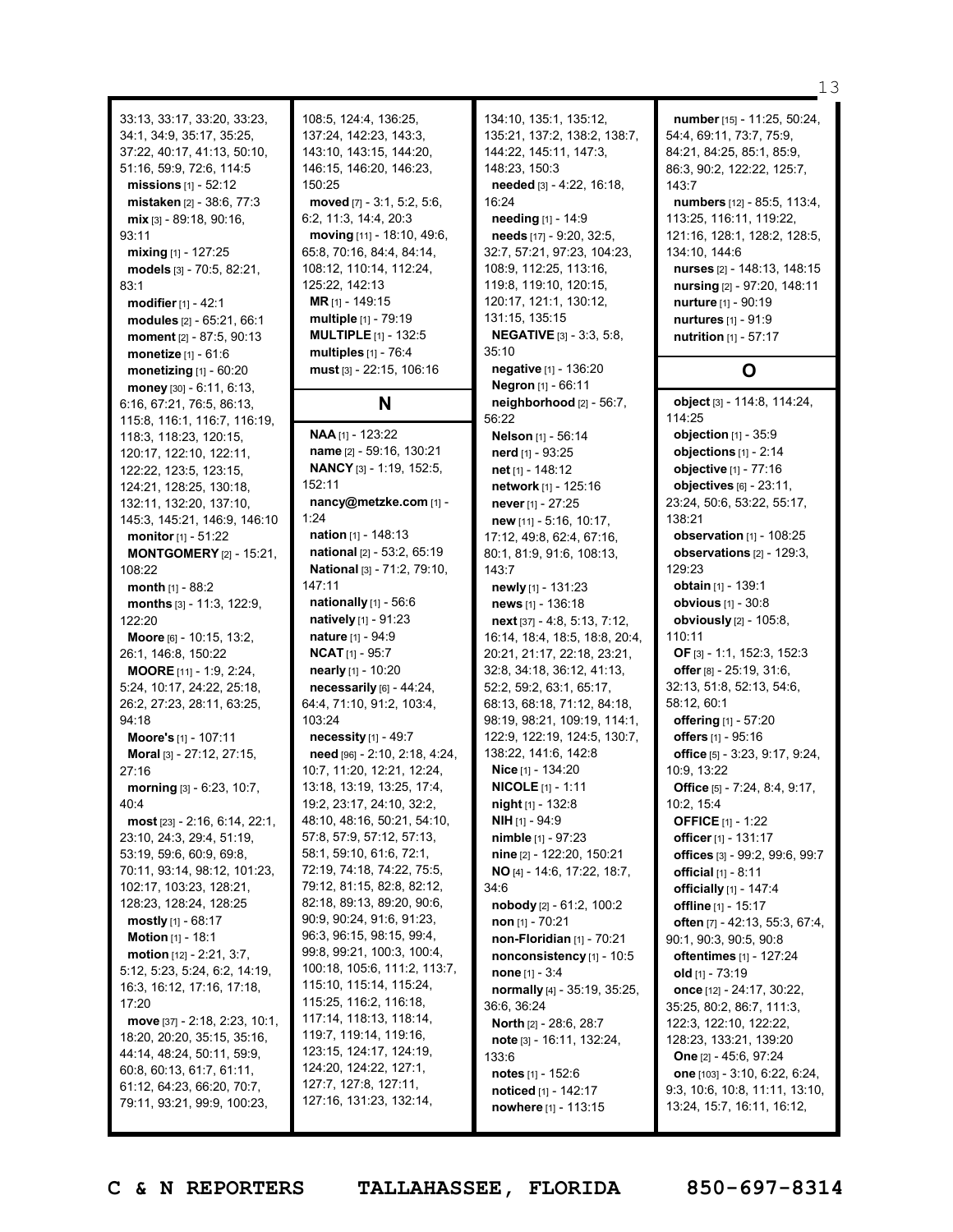23:14, 23:21, 26:14, 26:16, 26:19, 27:7, 30:4, 32:19, 34:8, 37:17, 44:6, 51:13, 53:1, 58:14, 59:13, 61:18, 62:25, 68:20, 69:4, 70:25, 71:3, 72:2, 76:3, 78:2, 79:8, 80:11, 80:20, 81:4, 81:24, 83:3, 83:13, 85:21, 85:23, 86:3, 87:21, 87:25, 88:8, 89:22, 92:19, 93:3, 93:10, 93:11, 93:21, 95:24, 98:10, 99:12, 99:19, 101:4, 101:11, 101:23, 103:7, 105:17, 106:22, 107:2, 107:23, 108:3, 108:24, 110:20, 114:6, 115:3, 115:6, 116:19, 117:12, 117:15, 121:3, 125:4, 128:1, 128:20, 130:7, 130:8, 130:23, 133:11, 133:17, 135:7, 135:11, 137:7, 140:6, 141:9, 142:15, 143:5, 147:20, 149:18, 150:18, 151:1 **one-on-one** [2] - 87:21, 88:8 **one-stop** [2] - 99:12, 99:19 **one-time** [1] - 128:1 **one-to-one** [1] - 89:22 **ones** [2] - 55:1, 135:17 **online** [1] - 65:20 **open** [2] - 34:19, 127:7 **openness** [1] - 42:23 **operation** [1] - 99:4 **operationalize** [2] - 38:3, 38:16 **operations** [2] - 54:12, 54:17 **opinion** [1] - 92:14 **opportunities** [18] - 29:24, 30:8, 30:9, 31:2, 51:8, 56:19, 65:10, 65:12, 67:12, 67:15, 91:19, 94:22, 95:12, 108:2, 124:12, 124:14, 127:12, 127:14 **opportunity** [16] - 19:18, 20:16, 23:16, 24:21, 36:7, 43:10, 56:16, 64:3, 71:22, 72:9, 90:11, 93:7, 106:17, 108:8, 111:8, 143:20 **opposed** [2] - 16:9, 37:5 **opposition** [1] - 16:12 **ops** [1] - 107:5 **options** [3] - 97:17, 97:18, 97:20 **order** [22] - 22:13, 32:14, 53:14, 60:22, 60:24, 69:19, 70:2, 71:5, 83:12, 89:21, 90:6, 91:9, 99:2, 100:5, 112:17, 118:8, 118:17, 119:18, 119:25, 123:14,

138:4, 147:16 **organization** [1] - 133:23 **organization's** [1] - 21:8 **organizations** [2] - 20:25, 74:9 **oriented** [1] - 34:10 **original** [4] - 4:10, 4:20, 4:24, 26:14 **Orlando** [1] - 78:2 **Oscar** [1] - 125:23 **otherwise** [1] - 108:20 **ought** [4] - 13:21, 120:18, 120:19, 147:16 **ourselves** [2] - 112:24, 114:8 **outcomes** [2] - 50:7, 136:3 **outlining** [1] - 101:21 **outreach** [1] - 8:20 **outside** [7] - 8:7, 61:2, 64:21, 66:21, 93:15, 96:19, 106:7 **outside-of-the-classroom**  $[1] - 66:21$ **outstanding** [3] - 14:11, 55:4, 55:10 **overall** [4] - 12:8, 23:1, 48:25, 93:9 **overarching** [2] - 19:4, 66:12 **overcome** [1] - 55:11 **overhaul** [1] - 31:2 **overlap** [1] - 54:4 **overlay** [1] - 45:8 **overlook** [1] - 40:10 **overriding** [1] - 34:8 **Overton** [3] - 112:22, 119:9, 123:12 **overview** [7] - 20:22, 61:14, 63:3, 109:18, 110:16, 111:10, 124:25 **own** [8] - 7:25, 13:23, 14:13, 100:7, 100:18, 124:16, 142:12, 148:12 **P P.M** [1] - 1:15 **Packer** [2] - 125:9, 127:6 **Page** [5] - 24:23, 24:24, 36:20, 43:18, 49:15 **page** [2] - 49:13, 146:6 **Palm** [2] - 84:19, 84:23 **PALM** [1] - 84:22 **paper** [1] - 75:7 **paper-driven** [1] - 75:7 **paragraph** [3] - 25:10, 33:14, 33:22

**paragraphs** [1] - 33:22 **paramount** [1] - 53:25 **pare** [1] - 29:16

**part** [38] - 23:5, 25:25, 40:3, 40:5, 49:7, 51:7, 57:22, 59:7, 59:8, 60:5, 64:8, 64:19, 66:12, 70:12, 70:13, 74:20, 81:22, 83:17, 96:21, 99:3, 100:16, 101:12, 101:18, 108:6, 113:23, 122:25, 130:15, 130:16, 131:20, 135:14, 136:7, 136:17, 137:16, 137:22, 137:25, 138:3, 139:20, 145:2 **part-time** [1] - 70:13 **partially** [1] - 105:17 **participate** [1] - 19:19 **participated** [2] - 23:19, 49:18 **particular**[18] - 6:9, 7:16, 17:3, 17:9, 17:15, 31:7, 47:5, 58:16, 64:11, 84:2, 90:22, 91:10, 91:15, 98:14, 133:15, 135:6, 135:18 **particularly** [5] - 9:7, 57:11, 63:4, 71:17, 102:24 **parties** [1] - 14:22 **partner** [3] - 62:13, 84:9, 107:18 **partnered** [1] - 86:1 **partnership** [3] - 62:1, 79:9, 108:11 **partnerships** [9] - 60:7, 61:7, 74:8, 74:21, 107:3, 107:14, 108:1, 108:2 **parts** [1] - 92:6 **passed** [1] - 83:24 **past** [9] - 25:19, 26:4, 79:2, 81:13, 100:17, 102:21, 123:23, 141:25, 149:10 **patents** [2] - 61:8, 61:10 **pathway** [1] - 111:14 **paying** [2] - 7:16, 83:21 **payments** [1] - 116:20 **Pell** [3] - 20:2, 20:3, 20:5 **people** [96] - 12:3, 12:5, 14:9, 27:17, 31:11, 34:25, 37:17, 54:15, 56:16, 56:23, 56:24, 57:3, 57:8, 58:6, 59:10, 61:5, 64:18, 66:18, 66:25, 68:8, 69:20, 69:23, 70:1, 72:3, 72:10, 72:18, 76:6, 78:15, 83:15, 85:22, 85:23, 87:10, 90:4, 91:21, 93:5, 93:7, 93:12, 98:12, 99:23, 102:1, 102:2, 103:21, 109:7, 112:6, 112:18, 113:8, 114:11, 115:3, 115:16, 115:20, 116:1, 116:2, 116:7, 116:13, 116:15, 116:21, 118:10, 120:9, 121:22, 122:1, 122:3, 122:4, 122:8, 122:13, 122:21, 123:25,

124:10, 125:9, 125:19, 125:22, 126:12, 126:21, 126:24, 126:25, 127:6, 127:24, 128:13, 128:18, 128:24, 131:8, 131:22, 134:1, 135:23, 136:3, 136:7, 136:9, 137:17, 138:4, 138:9, 142:5, 143:7, 145:24, 149:16, 149:25 **perceive** [1] - 55:15 **percent** [6] - 52:2, 52:4, 52:9, 52:17, 92:23, 118:6 **percentage** [1] - 130:25 **perfect** [1] - 35:9 **performance** [14] - 16:25, 17:14, 77:2, 77:25, 78:24, 86:16, 89:9, 100:9, 105:5, 105:12, 105:18, 105:21, 105:24, 138:25 **Performing** [1] - 59:17 **performing** [4] - 23:7, 50:3, 105:7, 141:19 **period** [6] - 14:9, 21:13, 85:18, 100:13, 121:4, 131:21 **permeates** [1] - 101:5 **PERRY** [6] - 1:10, 5:3, 47:19, 47:22, 48:1, 48:7 **Perry** [2] - 47:21, 67:7 **persistent** [1] - 96:8 **person** [6] - 53:3, 67:5, 92:24, 130:22, 131:24, 143:11 **person's** [1] - 146:22 **personal** [2] - 80:5, 88:8 **perspective** [9] - 10:18, 14:8, 68:21, 84:3, 84:10, 97:11, 107:7, 107:15, 120:25 **perspectives** [4] - 68:4, 68:5, 68:10, 105:15 **pharm** [1] - 71:18 **pharmaceutical** [1] - 126:3 **pharmacy** [9] - 51:5, 61:9, 97:16, 97:17, 107:17, 107:18, 126:4, 126:5, 148:20 **phase** [4] - 122:7, 122:12, 122:18, 123:6 **phased** [1] - 102:19 **phenomenal** [1] - 118:12 **philanthropy** [1] - 144:23 **phone** [8] - 2:10, 85:22, 85:24, 109:14, 126:22, 127:9, 132:16, 143:23 **photo** [1] - 150:15 **phrase** [1] - 101:20 **phrases** [1] - 41:24 **physician** [1] - 145:7 **pick** [1] - 2:4 **picks** [1] - 59:21 **pictorial** [1] - 50:14 **piece** [12] - 31:24, 42:4,

14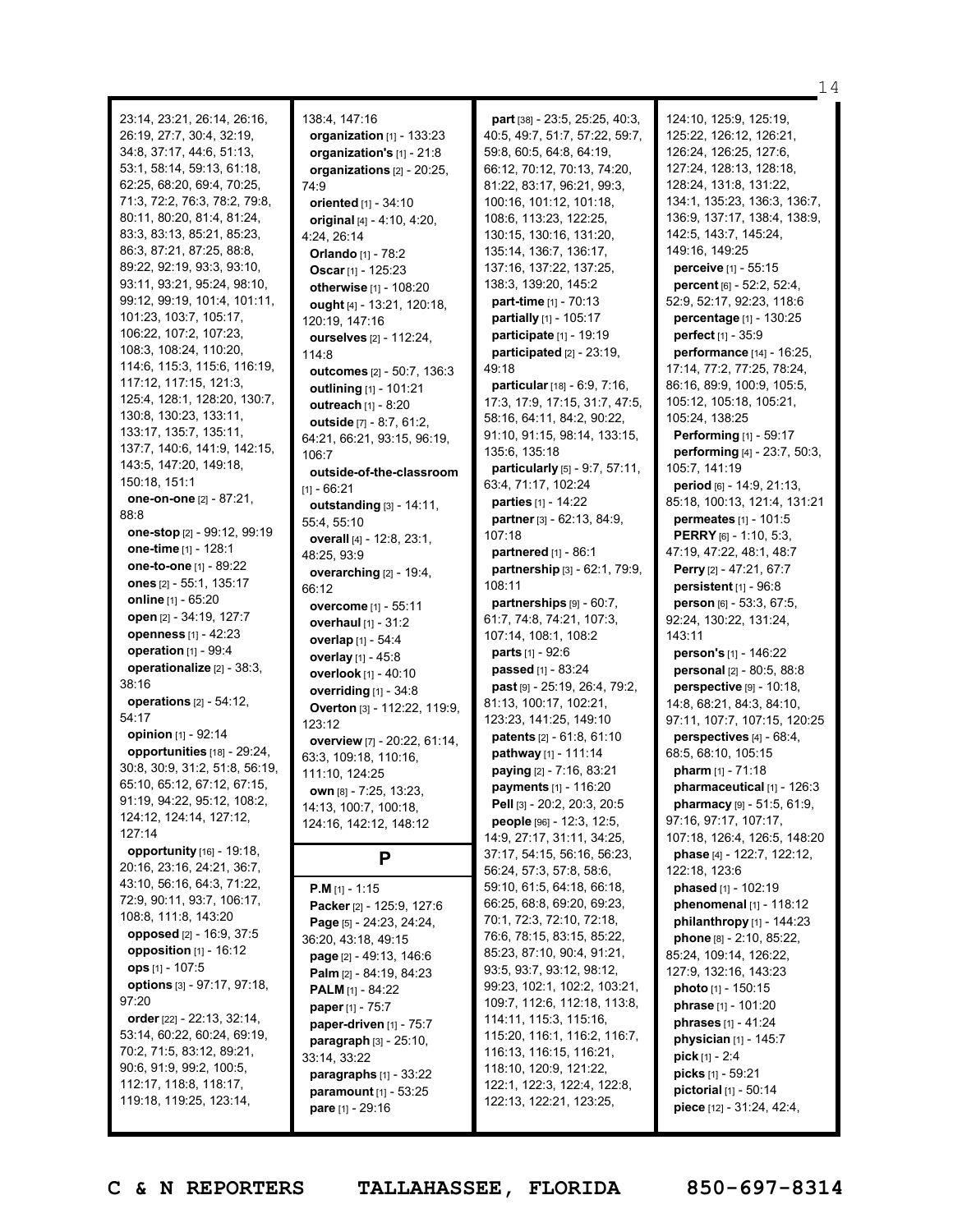45:13, 45:22, 52:15, 110:13, 112:10, 112:11, 113:1, 121:17, 133:1, 148:5 **pieces** [5] - 38:7, 44:21, 116:9, 116:11, 141:13 **piggyback** [1] - 104:25 **pilot** [2] - 65:16, 65:23 **pinpointing** [1] - 82:4 **pipeline** [1] - 127:14 **pitches** [1] - 136:3 **place** [25] - 4:16, 11:15, 17:2, 22:12, 22:15, 22:20, 24:3, 24:5, 24:12, 33:24, 36:1, 56:12, 74:19, 76:23, 91:25, 95:14, 95:15, 109:7, 111:1, 131:24, 132:1, 136:18, 137:6, 138:23, 139:14 **placed** [1] - 120:5 **places** [6] - 13:15, 13:17, 51:20, 55:8, 82:3, 101:14 **plan** [68] - 11:13, 11:20, 12:6, 12:9, 12:10, 12:12, 13:21, 18:17, 18:18, 18:23, 20:8, 20:12, 20:15, 20:19, 21:1, 21:14, 21:16, 22:2, 22:12, 22:14, 22:19, 22:25, 23:3, 23:18, 23:20, 23:22, 26:22, 30:22, 35:18, 37:22, 37:25, 44:20, 47:5, 47:16, 47:22, 47:24, 48:15, 49:1, 49:8, 49:16, 50:11, 53:14, 53:15, 53:22, 61:17, 68:17, 68:24, 74:14, 89:17, 92:12, 101:13, 135:13, 138:18, 139:19, 139:23, 140:23, 141:17, 144:17, 145:5, 145:13, 145:22, 147:21, 148:1 **planes** [1] - 115:23 **planned** [1] - 70:3 **planning** [8] - 18:6, 18:9, 19:19, 20:23, 34:14, 63:17, 88:22, 134:19 **Planning** [4] - 37:15, 38:8, 49:10, 142:6 **plans** [5] - 20:24, 20:25, 23:14, 23:15, 87:15 **platforms** [1] - 81:24 **play** [5] - 12:3, 78:8, 89:1, 93:8, 138:14 **pleased** [1] - 35:13 **pledges** [1] - 124:4 **plus** [3] - 78:24, 128:4, 148:14 **podium** [1] - 8:9 **point** [40] - 2:12, 13:10, 14:18, 17:2, 17:4, 17:9, 17:15, 25:20, 39:19, 40:11, 40:15, 41:19, 41:21, 41:23, 44:15, 47:11, 47:13, 78:13, 81:22, 83:7, 83:25, 87:25, 90:18, 95:21, 96:15, 98:15, 106:20, 106:22, 109:13, 112:12, 114:25, 128:9, 130:16, 130:23, 131:4, 133:15, 145:1, 146:22, 147:18 **pointed** [1] - 133:7 **pointing** [1] - 39:23 **points** [5] - 31:13, 82:15, 93:8, 107:1, 112:21 **policies** [3] - 63:8, 98:22, 99:22 **policy** [1] - 100:1 **pool** [2] - 78:6, 116:13 **POOLE** [2] - 3:13, 3:16 **Poole** [5] - 3:15, 5:5, 7:5, 143:22, 144:4 **popularity** [1] - 105:3 **population** [8] - 71:11, 71:14, 71:15, 72:12, 76:12, 77:1, 77:25, 82:22 **portion** [8] - 51:16, 76:25, 77:1, 77:24, 108:18, 141:13, 141:14 **position** [7] - 10:24, 16:22, 16:23, 35:23, 110:23, 111:3, 146:14 **positive** [8] - 42:6, 63:6, 95:23, 95:24, 127:5, 136:19, 137:24, 145:4 **Positive** [1] - 95:24 **possible** [3] - 79:18, 100:13, 137:6 **possibly** [1] - 90:24 **POST** [1] - 1:22 **postcard** [2] - 82:7, 87:6 **posted** [1] - 2:16 **potential** [1] - 55:24 **potentially** [3] - 77:22, 102:5, 109:25 **PowerBall** [1] - 96:1 **practice** [2] - 51:18, 66:25 **prayers** [1] - 142:23 **pre** [1] - 91:16 **pre-tenure** [1] - 91:16 **precise** [1] - 42:3 **predict** [1] - 83:18 **predominate** [1] - 70:17 **prep** [2] - 3:23, 46:13 **preparation** [1] - 52:13 **prepared** [9] - 14:15, 16:23, 20:12, 37:10, 63:5, 64:9, 79:21, 104:14, 146:24 **presence** [1] - 148:18 **Present** [1] - 134:22 **present** [2] - 110:24, 140:24 **presentation** [4] - 15:13, 75:20, 109:6, 133:9 **presentations** [2] - 18:21, 134:18 **presented** [2] - 3:12, 126:14 **President** [48] - 8:14, 18:21, 23:9, 29:22, 30:21, 31:19, 35:7, 35:13, 36:23, 38:23, 39:9, 41:1, 45:7, 62:18, 65:18, 68:4, 71:1, 87:15, 106:11, 106:19, 109:1, 109:19, 110:23, 111:18, 113:3, 113:15, 115:16, 115:17, 115:19, 115:21, 115:22, 116:3, 118:5, 120:24, 121:20, 122:25, 123:8, 123:10, 126:10, 126:13, 127:4, 130:10, 134:6, 134:12, 134:16, 140:14, 142:9, 148:6 **president** [5] - 36:7, 36:8, 39:9, 76:6, 121:7 **PRESIDENT** [59] - 3:13, 3:16, 8:13, 9:12, 9:15, 12:8, 12:18, 26:21, 27:1, 27:7, 27:21, 31:3, 31:16, 41:5, 47:17, 48:24, 49:14, 73:17, 75:14, 86:5, 86:17, 86:19, 88:14, 106:1, 109:20, 111:6, 125:3, 126:8, 127:22, 128:6, 128:8, 129:9, 129:14, 129:19, 130:1, 130:3, 130:6, 130:14, 132:24, 133:10, 133:17, 134:3, 134:14, 134:21, 134:23, 137:7, 137:21, 140:2, 140:5, 140:10, 140:12, 141:16, 141:20, 144:10, 149:4, 149:7, 149:10, 149:18, 149:21 **President's** [21] - 16:15, 16:19, 17:5, 17:10, 17:11, 17:14, 18:3, 19:14, 26:6, 29:14, 35:3, 38:1, 38:14, 39:1, 39:7, 39:17, 41:20, 65:13, 114:5, 121:12, 150:17 **presidential** [2] - 61:19, 88:11 **Presidents** [1] - 119:12 **presidents** [1] - 19:21 **press** [1] - 9:8 **prestige** [1] - 113:19 **pretty** [5] - 13:23, 30:10, 78:25, 88:20, 104:5 **previous** [1] - 4:12 **primarily** [1] - 105:21 **principal** [1] - 13:10 **principles** [2] - 53:13, 55:16 **print** [1] - 29:7

**priorities** [3] - 42:14, 133:22, 133:24 **prioritize** [2] - 62:23, 102:3 **prioritizes** [1] - 23:11 **priority** [3] - 61:18, 96:17, 150:3 **private** [1] - 110:12 **proactively** [1] - 100:4 **proactiveness** [1] - 10:23 **problem** [2] - 31:14, 66:17 **problems** [6] - 56:21, 56:22, 56:23, 57:3, 57:9, 67:17 **procedures** [2] - 99:22, 99:24 **proceedings** [1] - 152:6 **process** [22] - 2:15, 20:15, 21:17, 25:3, 44:12, 44:13, 46:18, 49:3, 49:4, 50:4, 75:25, 76:6, 77:14, 77:16, 81:16, 102:9, 105:1, 110:18, 111:15, 139:20, 140:14, 144:6 **processes** [5] - 55:24, 63:7, 75:6, 76:23, 98:21 **producing** [1] - 61:1 **productive** [3] - 102:22, 103:23, 150:9 **productivity** [2] - 102:15, 102:20 **products** [2] - 56:1, 61:12 **professional** [7] - 19:24, 71:15, 71:16, 71:18, 93:15, 98:6, 118:2 **professors** [1] - 98:9 **Professors** [1] - 98:13 **program** [18] - 51:12, 71:10, 71:18, 71:19, 71:23, 74:10, 76:5, 89:21, 90:7, 90:11, 90:12, 90:14, 104:20, 104:21, 104:23, 125:21, 126:4 **programs** [27] - 22:20, 23:1, 50:25, 51:8, 51:10, 52:12, 53:16, 54:23, 57:19, 57:20, 60:1, 70:13, 71:17, 71:18, 89:19, 89:24, 90:1, 98:10, 101:16, 102:5, 102:16, 102:19, 102:22, 103:5, 103:22, 104:5, 104:13 **progress** [11] - 75:4, 78:15, 78:22, 78:23, 79:1, 84:18, 85:2, 92:2, 139:4, 139:5, 146:20 **prohibiting** [1] - 65:7 **project** [1] - 4:5 **projected** [1] - 68:16 **projecting** [1] - 69:1 **projects** [1] - 64:22 **prominent** [1] - 131:19

15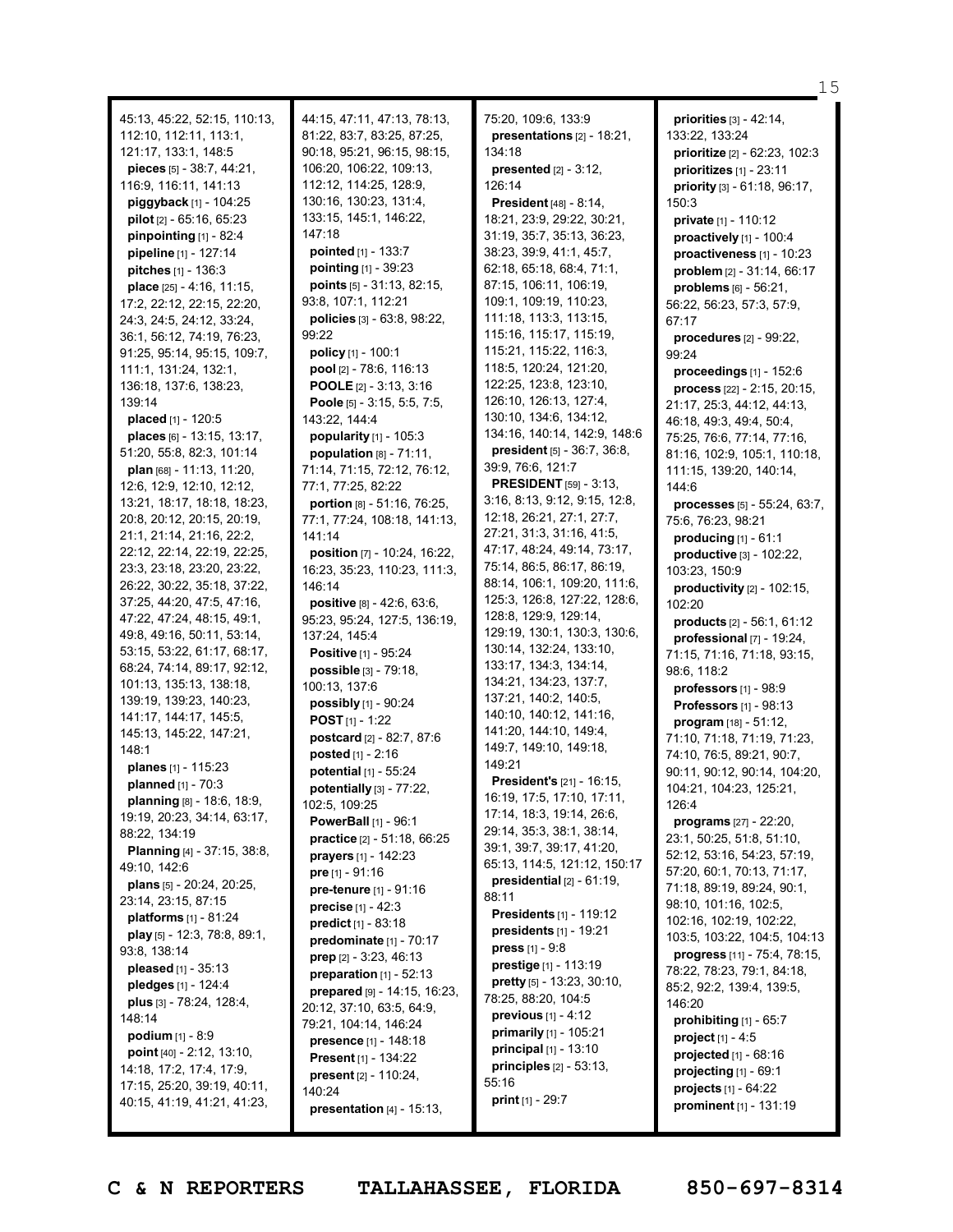**Promise** [2] - 114:15 **promise** [3] - 31:24, 131:13, 137:20 **promoting** [2] - 93:22, 108:10 **promotion** [1] - 91:12 **properly** [6] - 3:1, 4:14, 5:6, 6:3, 16:3, 17:21 **property** [3] - 60:18, 60:23, 61:12 **proposals** [2] - 20:18, 126:15 **proposed** [2] - 36:3, 36:11 **prospect** [1] - 116:13 **prospective** [1] - 89:2 **prospects** [2] - 112:7, 127:15 **proud** [1] - 113:14 **prove** [2] - 86:7, 86:11 **provide** [18] - 15:10, 16:17, 24:15, 31:12, 32:3, 33:1, 37:2, 37:13, 45:3, 50:5, 58:20, 62:14, 65:3, 86:8, 95:11, 110:21, 140:17, 142:12 **provided** [5] - 12:16, 14:10, 15:14, 27:12, 68:22 **provides** [3] - 25:15, 33:18, 117:19 **providing** [5] - 36:17, 55:14, 94:22, 95:23, 97:6 **Provost** [21] - 61:16, 61:21, 63:10, 65:14, 75:18, 87:4, 92:10, 98:5, 101:10, 106:14, 108:23, 109:1, 109:12, 112:10, 112:21, 117:21, 119:11, 120:21, 120:22, 120:23, 123:11 **provost** [1] - 118:18 **PROVOST** [37] - 26:19, 61:22, 63:12, 63:15, 63:21, 64:2, 73:19, 73:22, 74:13, 74:18, 77:8, 77:12, 78:11, 78:18, 79:8, 81:12, 82:12, 83:6, 84:23, 85:15, 85:19, 86:23, 86:25, 87:2, 88:5, 88:13, 88:15, 89:6, 92:16, 92:19, 94:19, 98:19, 102:9, 104:18, 105:14, 107:8, 108:13 **prudent** [1] - 6:15 **public** [6] - 19:20, 19:22, 39:2, 59:4, 122:12, 122:24 **pull** [4] - 31:11, 38:15, 54:3,  $127.8$ **pulled** [2] - 44:21, 54:2 **pulling** [2] - 70:1, 82:19 **pulls** [1] - 114:17 **purpose** [3] - 36:3, 146:17, 146:18

**purposes** [1] - 138:6 **pursue** [2] - 51:9, 134:25 **pursuing** [1] - 108:15 **push** [4] - 17:7, 70:22, 85:9, 102:25 **pushing** [2] - 69:23, 85:12 **put** [27] - 12:12, 17:1, 20:6, 20:18, 36:1, 38:14, 67:21, 76:16, 76:23, 96:22, 100:23, 104:7, 105:16, 111:22, 112:4, 113:7, 114:2, 115:11, 116:3, 118:21, 119:23, 120:10, 120:18, 120:19, 121:24, 127:10, 147:5 **puts** [1] - 42:1 **putting** [4] - 111:17, 120:21, 145:8, 145:10 **pyramid** [1] - 119:20

## **Q**

**qualifications** [1] - 90:4 **qualified** [1] - 82:19 **quality** [16] - 51:11, 53:15, 53:16, 53:17, 53:18, 54:7, 54:17, 54:23, 55:15, 56:2, 57:17, 58:7, 73:11, 90:14 **questions** [21] - 3:2, 5:7, 5:10, 6:3, 6:7, 7:22, 14:20, 15:17, 16:4, 17:21, 17:24, 21:19, 21:23, 28:16, 99:15, 101:8, 101:10, 104:2, 108:21, 125:3, 144:3 **quick** [7] - 6:5, 43:22, 46:13, 82:14, 124:25, 127:21, 149:5 **quickest** [1] - 102:13 **quickly** [7] - 3:17, 4:9, 18:10, 20:13, 22:5, 79:15, 150:4 **quite** [5] - 7:8, 9:19, 82:9, 103:13, 125:10 **quote** [2] - 38:25, 39:16

## **R**

**R0** [1] - 94:2 **R1** [5] - 94:5, 94:10, 94:13, 94:15, 94:17 **R2** [7] - 93:23, 93:24, 94:5, 94:10, 94:12, 94:14, 95:4 **R2-D2** [1] - 93:25 **R3** [5] - 94:5, 94:18, 94:19, 95:5 **race** [1] - 72:3 **raise** [9] - 79:10, 118:3, 118:6, 118:7, 119:15, 123:14, 129:7, 132:11, 134:10 **raised** [7] - 112:15, 113:13,

121:12, 130:17, 130:25, 131:2, 132:20 **raising** [5] - 113:20, 114:1, 146:9, 146:10 **ramp** [2] - 117:24, 118:1 **ramping** [1] - 128:16 **ranch** [1] - 109:15 **range** [1] - 117:17 **rate** [11] - 52:3, 69:7, 69:14, 76:9, 78:20, 78:21, 78:23, 84:19, 85:3, 86:20 **rates** [3] - 51:23, 82:16, 82:24 **rather** [3] - 6:18, 19:8, 43:21 **ratio** [1] - 90:3 **Razor's** [1] - 136:14 **re** [1] - 2:11 **RE** [1] - 1:3 **re-dial** [1] - 2:11 **reach** [5] - 57:20, 57:21, 60:11, 135:3, 138:23 **reached** [2] - 17:3, 136:6 **reaching** [2] - 144:12, 144:13 **reactiveness** [1] - 10:24 **read** [7] - 16:16, 26:15, 29:1, 41:23, 63:2, 64:19, 140:16 **readiness** [1] - 141:1 **reading** [1] - 45:1 **reads** [1] - 36:13 **ready** [4] - 3:12, 48:18, 141:1, 144:1 **real** [8] - 53:3, 76:5, 76:22, 77:16, 93:6, 114:13, 132:20, 149:5 **realign** [1] - 46:21 **realistic** [1] - 147:24 **reality** [2] - 61:20, 118:9 **realize** [1] - 113:13 **realized** [3] - 97:18, 97:19, 115:15 **really** [45] - 6:5, 10:1, 29:22, 32:22, 33:13, 44:8, 50:14, 67:13, 74:7, 76:8, 76:13, 77:21, 78:18, 89:7, 93:4, 95:25, 96:6, 96:15, 97:13, 99:25, 102:7, 103:13, 106:2, 106:25, 108:10, 108:11, 110:8, 110:22, 112:14, 113:10, 127:5, 128:16, 132:10, 132:11, 132:21, 132:22, 137:1, 144:18, 144:19, 145:17, 147:3, 148:3, 148:9 **realtime** [1] - 44:7 **reason** [10] - 11:5, 11:13, 27:10, 69:20, 79:4, 85:4, 100:1, 119:7, 126:5, 136:17

**reasons** [5] - 69:4, 70:25, 71:3, 79:8, 93:3 **receive** [2] - 56:12, 58:7 **received** [4] - 50:2, 50:9, 87:12, 141:22 **receiving** [1] - 139:21 **recent** [1] - 125:9 **recently** [2] - 87:12, 102:17 **reception** [1] - 112:5 **RECESS)** [1] - 109:21 **reciting** [1] - 28:25 **recognition** [1] - 106:4 **recognize** [8] - 25:19, 26:4, 53:4, 73:6, 93:2, 93:9, 96:18, 101:5 **recognizing** [1] - 28:13 **recommend** [1] - 17:9 **recommendation** [4] - 7:8, 14:19, 33:11, 33:12 **recommendations** [5] - 35:14, 43:16, 43:21, 44:9, 149:3 **recommending** [1] - 46:17 **reconnoitering** [1] - 15:2 **record** [4] - 16:12, 113:14, 133:14, 152:6 **recruit** [7] - 68:11, 69:17, 81:21, 85:8, 88:12, 94:24, 95:13 **recruited** [3] - 86:6, 86:12, 95:16 **recruiters** [1] - 81:5 **recruiting** [6] - 74:3, 74:15, 80:18, 81:3, 101:1, 145:3 **recruitment** [4] - 68:14, 68:16, 80:8, 82:15 **reduce** [5] - 76:24, 77:23, 78:5, 98:11, 145:23 **reduced** [1] - 4:6 **reducing** [1] - 146:1 **REED** [18] - 1:10, 15:7, 15:15, 15:19, 15:23, 44:2, 44:12, 63:10, 63:14, 63:20, 63:24, 106:22, 106:24, 108:7, 141:9, 141:12, 141:19, 141:23 **refer** [2] - 54:25, 57:4 **reference** [1] - 112:13 **referencing** [1] - 33:5 **referred** [1] - 14:9 **refers** [2] - 32:21, 32:22 **refine** [3] - 70:6, 147:23, 148:8 **regard** [2] - 77:9, 88:4 **regarding** [2] - 16:20, 134:18 **region** [2] - 135:11, 137:11 **regionally** [1] - 135:6 **regions** [1] - 135:24 **registrars** [1] - 99:14

16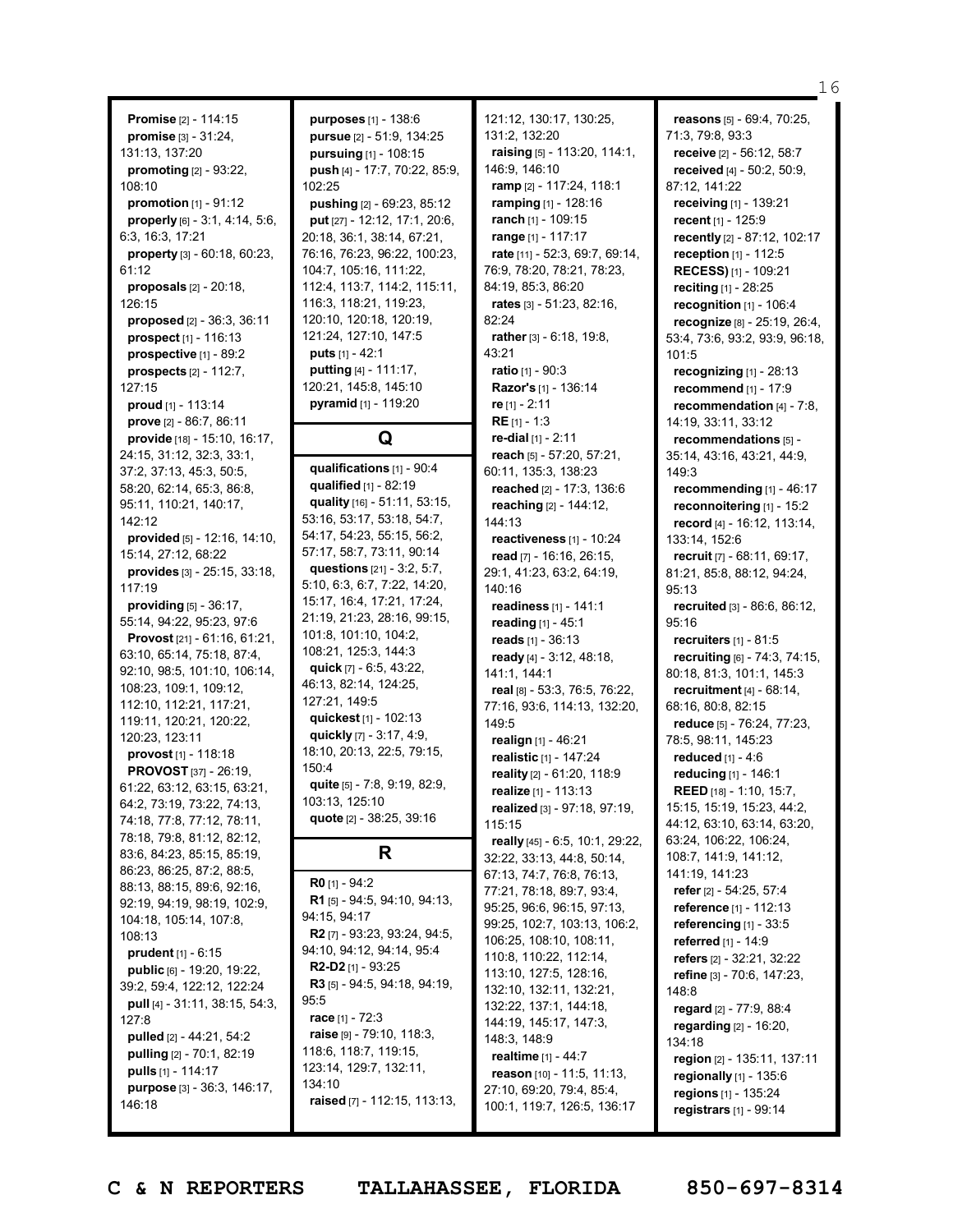**regular** [3] - 93:19, 102:9, 102:16 **regularity** [1] - 91:14 **regulation** [4] - 70:18, 83:22, 83:23, 100:2 **reinvent** [1] - 82:25 **relate** [2] - 89:1, 89:2 **related** [3] - 50:24, 106:2, 131:24 **relates** [4] - 38:24, 47:15, 111:11, 111:13 **relationship** [2] - 9:24, 125:14 **relationships** [3] - 106:6, 126:22, 126:23 **relative** [2] - 11:5, 44:4 **relatively** [1] - 71:16 **relevant** [1] - 48:5 **remain** [1] - 71:15 **remarks** [2] - 26:6, 65:13 **remember** [6] - 29:16, 41:24, 75:21, 76:21, 78:3, 122:14 **remembering** [1] - 28:25 **remind** [2] - 147:1, 147:19 **remove** [1] - 28:12 **renewable** [1] - 59:4 **renewal** [3] - 5:13, 5:20, 16:20 **renovations** [2] - 3:22, 67:22 **renowned** [1] - 106:5 **rep** [1] - 149:11 **repairing** [1] - 114:20 **repeat** [3] - 28:23, 29:9, 29:16 **replace** [1] - 4:21 **replaced** [1] - 4:22 **report** [14] - 2:13, 7:12, 23:12, 24:5, 37:10, 49:10, 49:24, 50:2, 50:9, 78:23, 99:6, 99:7, 141:21, 152:5 **REPORTED** [1] - 1:19 **Reporter** [1] - 152:11 **REPORTER** [1] - 1:20 **REPORTERS** [1] - 1:22 **reports** [1] - 138:7 **represent** [1] - 42:13 **reputation** [3] - 54:14, 106:4, 106:8 **request** [5] - 3:20, 4:1, 4:6, 4:10, 4:25 **requested** [3] - 77:4, 77:5, 134:9 **require** [3] - 22:11, 55:13, 143:18 **required** [2] - 4:20, 90:4 **requirements** [3] - 90:1, 90:3, 97:14

**requires** [3] - 5:20, 91:5, 95:23 **research** [43] - 31:9, 32:25, 36:14, 36:16, 41:25, 55:25, 60:3, 60:4, 60:5, 60:11, 60:15, 67:15, 71:25, 72:2, 90:25, 91:1, 91:2, 93:5, 93:6, 93:13, 93:17, 93:22, 94:3, 94:7, 94:11, 94:16, 94:21, 94:22, 94:25, 95:7, 95:20, 96:6, 98:13, 105:18, 106:3, 106:15, 106:17, 106:18, 107:6, 107:10, 107:14, 107:16, 144:23 **research-intensive** [2] - 93:17, 94:7 **residence** [3] - 73:17, 73:20, 73:24 **residences** [1] - 73:17 **residency** [1] - 70:17 **residents** [1] - 70:17 **resolution** [2] - 25:13, 32:21 **resonate** [1] - 63:4 **resonates** [1] - 59:20 **resource** [2] - 59:4, 78:6 **resources** [17] - 6:17, 19:2, 19:3, 21:12, 58:23, 61:11, 77:20, 84:11, 90:13, 102:8, 115:11, 135:22, 137:2, 138:1, 138:5, 138:9, 139:1 **respect** [2] - 42:25, 131:16 **respective** [1] - 107:10 **respond** [3] - 22:9, 97:23, 98:24 **responding** [2] - 43:22, 84:13 **RESPONSE)** [4] - 14:6, 17:22, 18:7, 34:6 **responsibilities** [1] - 18:19 **responsibility** [3] - 42:23, 97:9, 112:2 **responsible** [2] - 12:5, 19:23 **responsive** [1] - 11:25 **rest** [3] - 46:22, 46:23, 48:22 **restructuring** [1] - 73:4 **result** [2] - 92:3, 119:3 **retained** [1] - 9:22 **retainer** [1] - 12:22 **retention** [5] - 78:19, 78:21, 78:24, 82:24, 86:20 **rethink** [1] - 111:19 **retreat** [1] - 150:19 **returned** [1] - 126:23 **revenue** [2] - 85:14, 85:17 **reverse** [1] - 85:20 **review** [6] - 16:25, 22:10, 48:2, 48:10, 102:15, 143:21

**reviews** [3] - 91:14, 91:15 **revisit** [1] - 49:7 **revisited** [1] - 18:3 **ride** [1] - 81:1 **rigorous** [1] - 92:2 **rising** [1] - 145:21 **road** [2] - 21:2, 21:25 **roadblocks** [2] - 83:19, 83:20 **roadmap** [1] - 61:18 **ROBERT** [1] - 1:11 **Robinson** [3] - 37:16, 38:12, 142:4 **robust** [2] - 18:25, 75:25 **rocket** [1] - 81:8 **role** [2] - 88:25, 149:18 **roles** [1] - 18:18 **roll** [1] - 133:4 **rolled** [1] - 103:2 **rolling** [1] - 65:11 **Rolodex** [1] - 127:8 **Rolodexes** [1] - 116:1 **room** [7] - 3:21, 32:12, 64:20, 129:5, 142:5, 143:8, 143:9 **roughly** [2] - 112:15, 113:5 **round** [1] - 20:3 **rounded** [2] - 58:10, 58:11 **Royal** [1] - 88:10 **RPR** [3] - 1:19, 152:5, 152:11 **rules** [1] - 21:15 **run** [6] - 89:21, 97:10, 99:17, 113:24, 131:7, 139:12 **running** [1] - 99:20 **rush** [2] - 116:10, 141:2 **S SACS** [1] - 51:3 **safety** [1] - 148:12 **sales** [1] - 128:20 **sample** [1] - 32:9 **sat** [3] - 2:16, 75:20, 126:14 **satisfactory** [1] - 46:12 **satisfied** [1] - 14:22 **satisfy** [1] - 22:13

**saved** [2] - 4:22, 66:8 **savings** [2] - 4:10, 4:17 **savvy** [1] - 87:10

85:22, 89:24

146:10

**saw** [5] - 54:1, 70:25, 76:19,

**SBI** [3] - 108:3, 125:20,

**scared** [1] - 67:8 **scattered** [1] - 63:19 **scenarios** [1] - 9:7 **scene** [1] - 126:13 **scenes** [1] - 126:18

**schedule** [3] - 19:16, 109:25, 110:1 **scheduling** [1] - 149:8 **scholar** [2] - 26:8, 80:25 **scholarly** [6] - 68:6, 91:1, 92:21, 92:22, 93:13, 95:1 **scholars** [3] - 25:22, 80:3, 81:6 **scholarship** [4] - 42:22, 124:16, 124:17, 124:20 **scholarships** [2] - 86:8, 115:10 **school** [9] - 66:23, 67:4, 70:22, 76:3, 77:3, 77:20, 86:10, 95:17, 132:7 **schools** [6] - 51:6, 76:21, 88:23, 93:15, 94:12, 94:13 **science** [3] - 58:1, 58:9, 81:8 **scientific** [1] - 145:16 **scope** [7] - 4:5, 4:20, 15:13, 15:18, 15:20, 15:21, 15:23 **seamless** [1] - 75:11 **seated** [1] - 2:6 **seating** [1] - 3:23 **sec** [1] - 140:19 **secede** [1] - 27:21 **second** [25] - 2:24, 5:3, 5:25, 16:25, 17:19, 26:12, 27:6, 27:12, 27:16, 62:3, 72:14, 78:20, 79:3, 79:5, 85:13, 85:20, 85:24, 85:25, 96:25, 101:18, 106:11, 130:16, 148:4, 150:18 **Second** [2] - 2:25, 6:1 **second-year** [1] - 85:20 **seconded** [5] - 3:1, 5:7, 6:3, 16:3, 17:21 **secondly** [2] - 10:4, 130:24 **see** [42] - 6:10, 7:2, 20:9, 20:20, 22:8, 23:1, 24:24, 29:23, 30:8, 30:9, 31:1, 31:13, 32:14, 35:4, 46:8, 49:16, 49:17, 50:1, 50:13, 50:17, 51:22, 55:17, 57:2, 57:3, 59:12, 63:15, 63:16, 63:18, 64:2, 68:19, 73:22, 76:16, 78:1, 78:8, 86:2, 108:15, 108:18, 116:24, 125:10, 126:2, 146:1, 147:21 **seeing** [4] - 6:16, 17:23, 74:1, 87:10 **Seeing** [1] - 5:9 **seek** [2] - 37:18, 90:8 **segment** [1] - 102:25 **segmentation** [1] - 82:4 **seamented** [1] - 120:3 **segments** [1] - 68:19 **self** [1] - 140:11 **self-directed** [1] - 140:11

17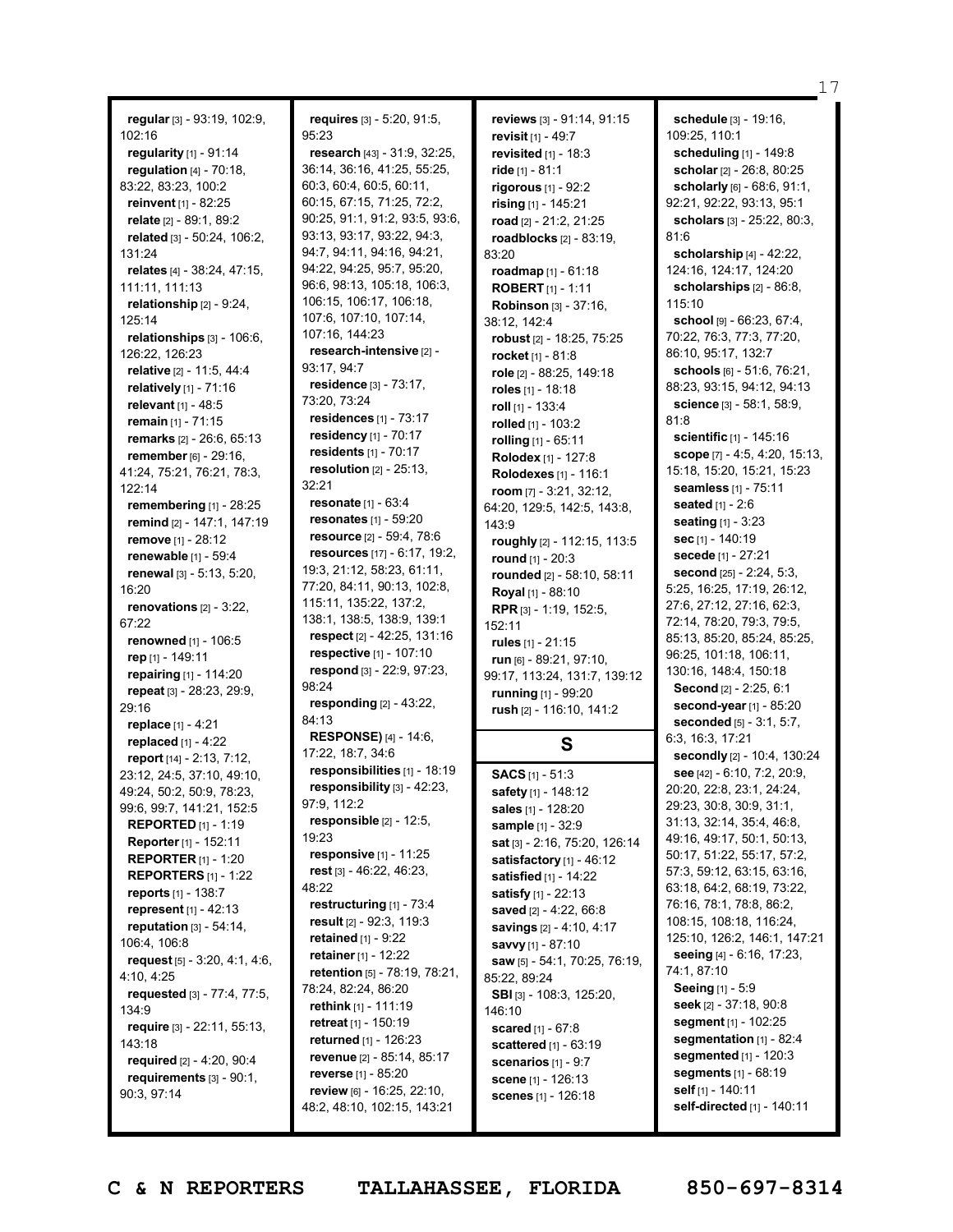**selling** [5] - 32:3, 130:17, 130:18, 130:19, 130:20 **semantics** [1] - 24:18 **Senate** [2] - 20:3, 20:6 **Senator** [1] - 66:11 **send** [3] - 82:6, 87:11, 87:24 **senior** [1] - 50:8 **sense** [3] - 7:15, 20:9, 105:10 **sent** [2] - 83:10, 83:11 **separate** [3] - 8:2, 9:6, 103:5 **September** [2] - 140:25, 143:4 **sequence** [1] - 79:20 **served** [3] - 11:16, 149:11, 149:19 **Service** [1] - 92:22 **service** [8] - 55:4, 55:6, 55:7, 55:10, 67:11, 67:12, 91:3, 92:21 **Services** [1] - 3:21 **services** [9] - 15:9, 15:14, 15:18, 15:20, 15:22, 15:24, 55:9, 98:22, 100:25 **serving** [1] - 72:11 **session** [3] - 6:23, 19:19, 134:17 **set** [9] - 9:4, 21:4, 21:16, 23:11, 31:10, 37:1, 45:2, 80:15, 115:25 **sets** [3] - 21:3, 66:17, 118:12 **setting** [3] - 9:1, 75:1, 117:9 **setup** [1] - 144:2 **seven** [3] - 143:18, 144:11, 146:19 **seven-day** [1] - 144:11 **several** [8] - 28:4, 123:23, 125:12, 125:15, 126:11, 127:14, 135:4, 135:10 **share** [2] - 56:1, 148:11 **shared** [1] - 42:24 **sheet** [1] - 130:4 **shepherd** [2] - 142:3, 142:11 **shiny** [3] - 114:7, 114:24, 114:25 **shop** [2] - 99:12, 99:19 **short** [3] - 6:15, 99:17,  $100.13$ **shortage** [1] - 57:14 **shorter** [2] - 28:22, 32:1 **shortly** [2] - 23:9, 142:20 **shout** [1] - 66:24 **shout-out** [1] - 66:24 **show** [4] - 36:4, 46:7, 54:10, 73:12 **showed** [1] - 121:10

**shows** [4] - 24:6, 71:13, 78:13, 89:25 **side** [4] - 34:5, 40:17, 40:21, 61:16 **signed** [1] - 98:17 **significant** [3] - 31:2, 130:17, 131:10 **silent** [4] - 122:6, 122:18, 123:5, 130:25 **silently** [2] - 122:8, 122:21 **siloed** [1] - 99:4 **silos** [1] - 99:11 **similar** [2] - 30:5, 82:22 **simple** [5] - 113:10, 113:11, 116:18, 140:13, 146:18 **simply** [6] - 38:24, 39:4, 40:16, 46:24, 113:7, 116:3 **single** [5] - 36:24, 38:25, 104:20, 104:21, 104:23 **singularly** [1] - 58:14 **sit** [1] - 108:20 **six** [15] - 51:23, 52:5, 52:18, 69:6, 69:7, 69:13, 69:25, 75:15, 82:17, 82:19, 84:19, 85:3, 86:22, 122:9, 122:19 **six-year** [5] - 51:23, 69:7, 69:13, 84:19, 85:3 **size** [12] - 18:25, 69:5, 71:20, 89:18, 89:22, 90:2, 90:10, 90:16, 93:9, 112:25, 113:16, 117:4 **sized** [1] - 136:12 **skill** [2] - 91:21, 118:12 **slaves** [1] - 27:14 **slice** [1] - 68:18 **slide** [9] - 4:8, 20:21, 21:17, 22:18, 36:12, 59:2, 71:12, 89:25 **slides** [5] - 20:13, 22:4, 27:8, 68:13, 68:18 **slowed** [1] - 93:20 **slowest** [1] - 22:13 **slump** [1] - 85:20 **small** [2] - 70:22, 136:12 **smaller** [2] - 54:3, 69:11 **smart** [1] - 147:23 **smile** [1] - 85:10 **Smith** [4] - 88:6, 124:13, 129:11, 129:15 **SMITH** [3] - 1:12, 88:7, 89:5 **snapshot** [2] - 111:12, 133:2 **social** [1] - 42:1 **socialize** [1] - 35:2 **society** [2] - 56:13, 59:9 **soil** [1] - 4:11 **solely** [1] - 93:6 **solve** [4] - 56:20, 56:21, 56:23, 57:9 **solving** [1] - 67:17

**someone** [2] - 37:1, 130:20 **sometimes** [6] - 11:4, 21:13, 90:10, 91:1, 99:23, 141:25 **somewhat** [1] - 140:11 **somewhere** [1] - 33:25 **son** [3] - 80:5, 80:15, 107:11 **sooner** [1] - 85:7 **sorry** [19] - 5:6, 15:11, 34:4, 39:22, 40:20, 41:7, 43:5, 47:20, 63:16, 73:20, 77:8, 78:22, 82:13, 87:2, 93:25, 94:19, 108:23, 143:5 **sort** [4] - 19:6, 31:23, 105:13, 131:12 **sorts** [1] - 71:5 **sound** [1] - 133:13 **sounds** [1] - 11:20 **South** [1] - 56:24 **Southern** [5] - 22:7, 22:11, 28:8, 80:6, 80:16 **space** [4] - 3:23, 99:18, 107:17 **spaces** [3] - 67:21, 67:22, 96:17 **SPEAKER** [1] - 129:11 **speaking** [2] - 38:5, 110:17 **special** [3] - 28:1, 28:9, 81:21 **specialities** [1] - 103:1 **specialized** [5] - 22:3, 22:17, 58:16, 97:2, 97:21 **specially** [1] - 23:4 **specific** [8] - 41:24, 62:21, 62:23, 71:10, 84:8, 108:17, 130:20, 136:3 **specifically** [1] - 91:19 **specifics** [1] - 78:4 **spend** [7] - 6:11, 6:16, 118:3, 118:8, 128:21, 128:24, 131:19 **spending** [3] - 6:14, 128:22 **spent** [1] - 89:8 **spoken** [1] - 89:11 **spread** [2] - 116:20, 128:1 **spring** [1] - 128:12 **stab** [1] - 34:25 **stabilize** [1] - 136:23 **stabilized** [1] - 136:18 **stable** [1] - 71:16 **staff** [8] - 41:22, 55:18, 117:14, 117:15, 117:23, 118:20, 143:17, 144:8 **stage** [2] - 56:9, 84:24 **stand** [3] - 42:12, 61:23, 67:7 **standard** [2] - 37:7, 56:3 **standards** [2] - 91:7, 91:12 **standby** [1] - 8:19

**standing** [2] - 61:24, 78:12 **standpoint** [4] - 6:21, 44:12, 107:6, 143:14 **stands** [1] - 110:9 **start** [14] - 61:22, 70:1, 106:25, 110:7, 119:14, 119:16, 122:11, 122:17, 122:24, 123:15, 123:18, 131:3, 150:2, 150:24 **started** [4] - 50:22, 121:20, 125:13, 125:25 **starting** [4] - 103:7, 121:1, 143:4, 150:20 **starts** [1] - 102:11 **State** [15] - 8:21, 28:6, 49:9, 76:14, 77:5, 77:22, 82:22, 83:10, 83:11, 83:14, 95:8, 102:11, 110:12, 139:1, 145:21 **state** [5] - 83:4, 103:23, 103:24, 106:7, 148:16 **STATE** [1] - 152:3 **statement** [38] - 24:11, 24:12, 24:14, 24:17, 24:20, 25:23, 28:20, 29:5, 29:8, 29:12, 29:14, 30:4, 30:10, 30:13, 30:16, 30:24, 31:4, 31:11, 31:14, 32:23, 33:13, 35:16, 35:17, 35:19, 36:11, 36:13, 36:20, 36:22, 36:24, 41:19, 50:16, 51:16, 51:23, 52:21, 52:22, 53:11, 54:18, 87:5 **statements** [4] - 28:19, 28:22, 29:5, 35:25 **statistics** [1] - 104:3 **status** [4] - 52:16, 60:11, 60:13, 90:21 **stay** [4] - 32:14, 73:12, 95:21, 150:18 **STEAM** [2] - 103:10, 103:12 **STEM** [3] - 103:10, 145:9, 145:10 **stenographic** [1] - 152:6 **stenographically** [1] - 152:5 **step** [7] - 34:19, 72:20, 109:19, 114:2, 141:5, 141:6, 142:8 **steps** [3] - 62:21, 77:19, 77:21 **still** [14] - 11:4, 13:4, 15:17, 20:5, 25:3, 36:4, 72:11, 78:25, 85:1, 97:6, 103:3, 128:2, 128:11, 128:12 **stole** [1] - 66:23 **stone** [1] - 21:4 **stood** [1] - 67:6 **stop** [6] - 72:14, 73:16, 99:12, 99:19, 117:7, 124:24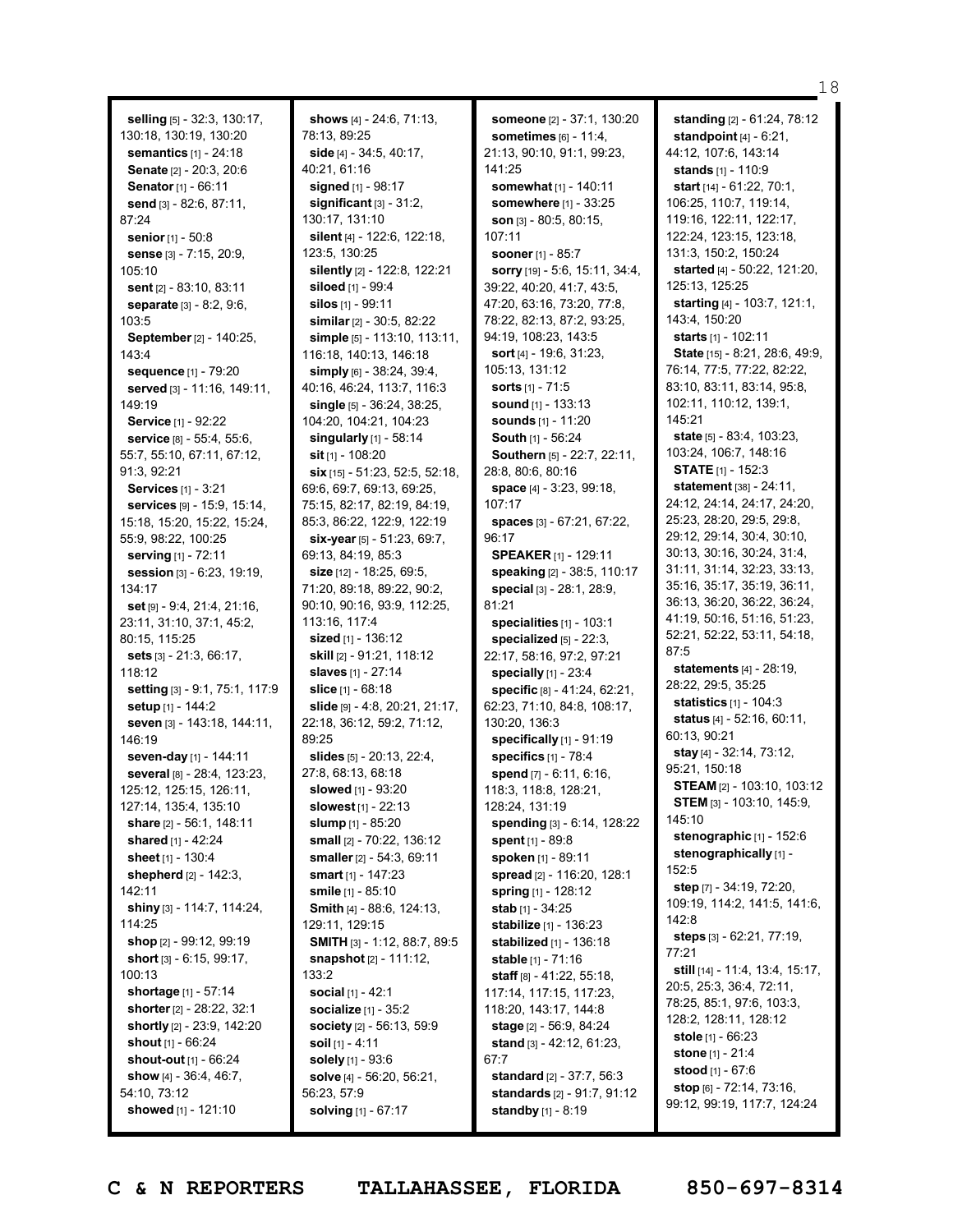**stores** [1] - 57:16 **story** [2] - 52:19, 108:19 **straight** [1] - 150:16 **strategic** [62] - 6:11, 12:9, 12:10, 13:21, 18:5, 18:9, 18:16, 18:18, 18:23, 19:19, 20:8, 20:12, 20:15, 20:23, 20:25, 21:1, 21:14, 21:16, 22:2, 22:12, 22:19, 22:25, 23:3, 23:14, 23:15, 23:18, 23:20, 23:22, 34:14, 35:18, 35:23, 37:21, 37:25, 44:20, 47:5, 47:16, 47:22, 49:1, 49:7, 53:21, 61:17, 63:16, 68:23, 74:2, 92:12, 101:12, 103:23, 107:7, 111:12, 111:16, 134:18, 135:13, 135:19, 138:17, 139:18, 139:23, 144:17, 145:5, 145:13, 147:21, 147:23, 148:3 **Strategic** [4] - 37:15, 38:8, 49:10, 142:6 **strategically** [5] - 6:18, 50:11, 53:14, 105:6, 145:10 **strategies** [2] - 125:25, 138:21 **strategy** [16] - 5:18, 14:15, 15:3, 21:10, 49:8, 51:7, 53:21, 59:7, 63:22, 74:4, 106:25, 108:6, 124:9, 136:7, 136:10, 138:14 **street** [1] - 29:8 **strength** [1] - 59:24 **strengthened** [1] - 125:14 **strong** [4] - 63:7, 93:8, 98:21, 118:19 **strongest** [1] - 23:15 **strongly** [1] - 40:4 **Stroud** [1] - 38:13 **structural** [1] - 9:4 **structure** [2] - 9:1, 135:8 **Student** [3] - 62:6, 62:9, 99:6 **student** [42] - 25:16, 26:8, 31:8, 33:18, 41:25, 49:24, 51:15, 62:11, 69:6, 70:19, 73:7, 77:24, 79:17, 79:19, 80:17, 80:25, 81:18, 81:19, 82:5, 83:19, 83:25, 84:3, 88:11, 88:18, 88:23, 89:12, 89:13, 89:23, 90:2, 97:16, 97:23, 99:9, 99:15, 100:25, 102:23, 105:2, 105:4, 105:22, 105:23, 109:4, 145:18, 145:19 **student-centered** [4] - 25:16, 31:8, 33:18, 51:15 **student-faculty** [1] - 90:2 **students** [124] - 20:1, 20:4,

23:2, 27:13, 36:17, 41:22, 51:9, 51:12, 51:15, 51:17, 51:20, 52:2, 52:4, 52:7, 52:14, 52:23, 53:17, 54:8, 54:24, 55:5, 55:13, 56:3, 56:8, 56:18, 57:8, 58:8, 58:22, 60:2, 60:5, 62:7, 62:8, 63:5, 64:9, 65:6, 65:7, 66:13, 66:15, 67:14, 67:24, 68:8, 68:12, 69:11, 69:15, 69:18, 69:19, 70:11, 70:12, 70:14, 70:15, 71:2, 71:4, 71:6, 72:10, 72:22, 73:10, 73:11, 73:12, 74:5, 74:16, 74:25, 75:8, 75:25, 76:10, 77:9, 77:10, 77:18, 79:5, 79:14, 80:8, 80:10, 81:2, 81:10, 81:20, 82:20, 84:14, 85:7, 85:8, 85:25, 86:1, 86:6, 86:8, 87:6, 87:17, 88:25, 89:1, 89:2, 94:25, 95:11, 95:12, 97:1, 97:5, 97:10, 97:13, 98:25, 99:13, 99:23, 99:24, 100:4, 100:6, 100:7, 100:9, 100:17, 102:13, 103:4, 103:13, 103:15, 103:16, 103:17, 103:18, 103:25, 104:4, 105:19, 105:20, 107:4, 107:21, 124:13, 138:10, 139:3, 139:7 **studies** [1] - 73:12 **study** [7] - 57:7, 57:8, 67:20, 67:22, 68:7, 96:17 **stuff** [2] - 89:12, 148:1 **stupid** [1] - 80:23 **style** [1] - 91:22 **subcommittee** [1] - 43:14 **submitted** [1] - 49:17 **subpoints** [1] - 83:7 **subsequent** [2] - 3:25, 4:3 **subsequently** [2] - 14:11, 15:2 **substantial** [1] - 131:21 **substantive** [2] - 43:20, 44:1 **substituting** [1] - 73:23 **succeed** [1] - 100:5 **success** [6] - 63:9, 74:15, 83:9, 90:19, 100:8, 100:16 **successful** [10] - 23:18, 73:13, 83:13, 84:1, 90:25, 92:1, 104:6, 118:5, 136:22, 139:4 **successfully** [2] - 69:23, 74:20 **succinct** [1] - 28:23 **suggested** [2] - 49:6, 134:5 **suggesting** [2] - 12:21, 12:23 **suggestion** [2] - 46:4,

134:8 **suggestions** [3] - 48:2, 149:3, 150:6 **summer** [1] - 20:4 **Sunshine** [1] - 150:24 **super** [1] - 94:9 **support** [17] - 5:18, 9:21, 11:6, 14:10, 14:11, 24:19, 74:12, 74:23, 77:6, 89:18, 94:24, 98:22, 107:4, 112:19, 128:2, 137:2 **supported** [3] - 63:5, 64:9, 74:22 **supporting** [2] - 23:2, 141:18 **supposed** [1] - 70:20 **surprises** [1] - 75:2 **surrounding** [1] - 76:1 **SUS** [1] - 94:12 **sweetheart** [1] - 32:4 **synergies** [2] - 83:5, 103:3 **syntax** [1] - 24:18 **Syracuse** [1] - 81:2 **Syracuses** [1] - 82:2 **system** [5] - 48:17, 70:19, 70:24, 74:12, 77:19 **System** [3] - 49:9, 76:15, 102:11 **system-wide** [2] - 70:19, 70:24

## **T**

**table** [4] - 14:4, 105:17, 109:23, 115:12 **tackled** [1] - 34:15 **talent** [1] - 95:19 **talents** [1] - 58:6 **talks** [4] - 12:4, 112:20, 112:22, 118:20 **TALLAHASSEE** [2] - 1:18, 1:23 **Tallahassee** [2] - 61:3, 143:24 **tangle** [1] - 131:7 **tapped** [1] - 126:3 **target** [10] - 13:9, 40:16, 64:5, 64:6, 71:1, 71:4, 85:2, 87:7, 147:24 **targets** [3] - 62:24, 63:19, 64:2 **task** [6] - 23:5, 23:6, 34:14, 52:9, 141:20 **Task** [6] - 31:5, 49:10, 49:18, 49:19, 50:9, 142:6 **tastes** [1] - 61:1 **taught** [2] - 32:18, 90:6 **taunted** [4] - 76:7, 76:8, 76:9 **teach** [2] - 90:5, 98:13

**teacher** [1] - 109:5 **teaching** [9] - 64:13, 64:14, 66:3, 91:3, 92:21, 93:16, 96:5, 98:3, 118:22 **team** [23] - 3:24, 4:3, 11:2, 11:8, 31:1, 34:21, 34:24, 53:10, 83:10, 83:11, 85:23, 111:22, 115:23, 119:23, 120:20, 123:21, 126:11, 127:10, 135:20, 138:12, 138:19, 140:21, 151:4 **Team** [14] - 18:22, 19:14, 20:11, 24:16, 29:23, 35:4, 37:21, 38:1, 38:15, 41:20, 50:8, 110:23, 142:10, 151:3 **teasing** [1] - 73:18 **technical** [1] - 58:21 **technically** [2] - 83:3, 121:7 **technological** [2] - 58:19, 75:5 **technology** [14] - 58:1, 58:10, 58:16, 63:8, 65:2, 73:2, 73:3, 83:8, 83:9, 96:7, 96:10, 96:12, 96:13, 100:21 **telephonically** [1] - 143:9 **ten** [7] - 80:11, 82:17, 118:4, 121:25, 122:2, 122:3,  $129.19$ **tend** [2] - 35:25, 36:1 **tends** [1] - 79:2 **Tennessee** [1] - 83:10 **tenth** [1] - 122:5 **tenure** [4] - 90:23, 91:11, 91:12, 91:16 **terms** [17] - 15:7, 19:21, 28:20, 41:18, 50:10, 52:12, 59:21, 60:1, 62:24, 64:5, 71:24, 72:17, 73:1, 92:15, 102:23, 137:5 **terrific** [1] - 45:24 **tested** [1] - 65:23 **text** [1] - 20:1 **THE** [1] - 151:5 **theirs** [1] - 98:8 **theme** [1] - 34:8 **themes** [1] - 50:7 **themselves** [2] - 86:7, 86:11 **theory** [1] - 6:12 **thereabouts** [1] - 109:17 **therefore** [1] - 17:4 **theses** [1] - 97:19 **they've** [7] - 20:12, 60:16, 65:20, 69:10, 95:16, 115:8, 115:9 **thinking** [28] - 6:8, 31:9, 44:19, 46:25, 47:15, 67:17, 68:9, 71:17, 72:16, 77:17, 79:23, 84:6, 85:5, 85:6,

19

**C & N REPORTERS TALLAHASSEE, FLORIDA 850-697-8314**

90:17, 91:5, 104:2, 104:4,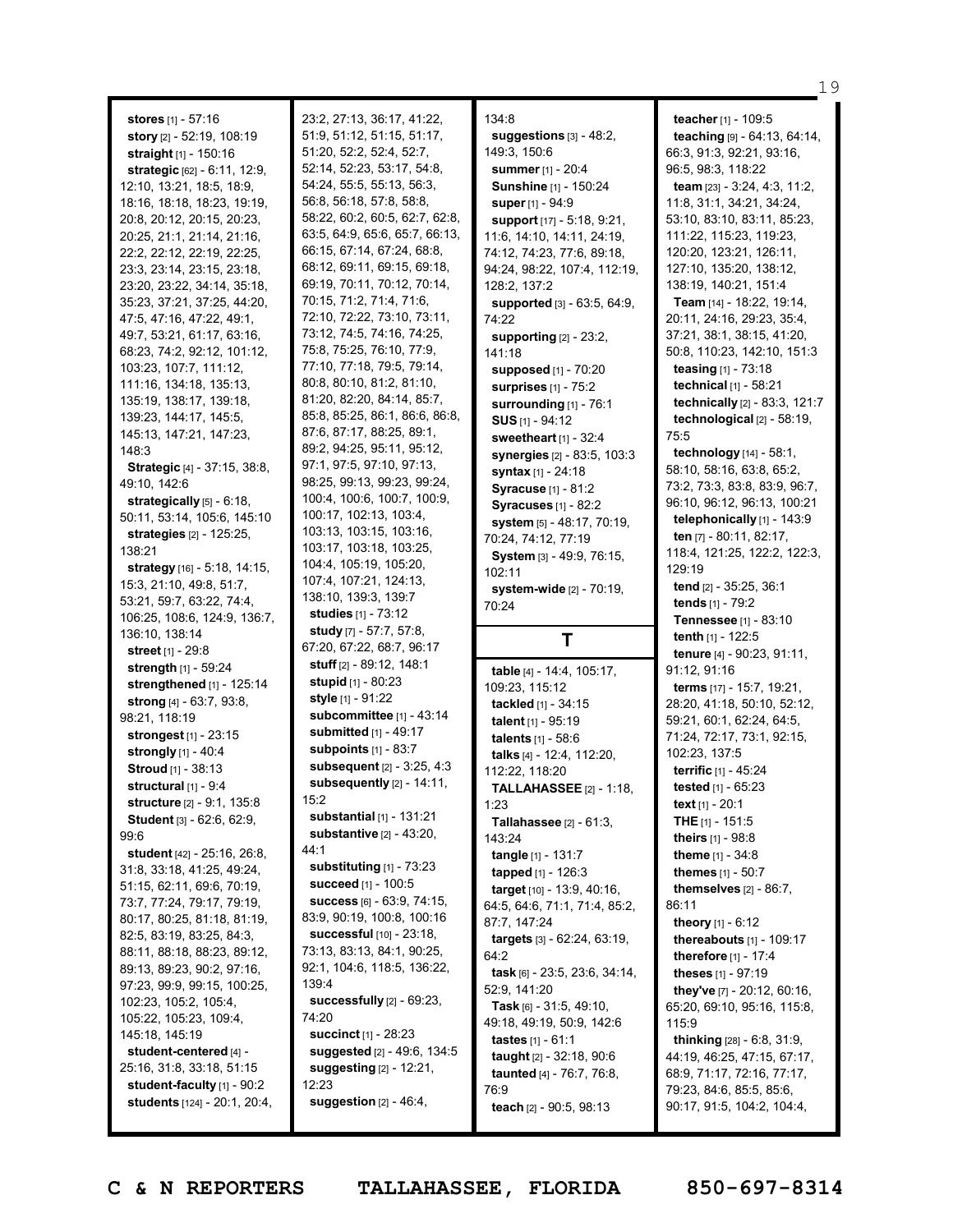107:16, 107:19, 107:24, 108:5, 123:15, 123:18, 124:19, 124:22, 140:4, 145:17 **thinks** [2] - 130:10, 131:25 **third** [11] - 79:3, 79:5, 85:13, 85:25, 91:15, 92:23, 92:25, 93:1, 107:17, 131:4 **THOMAS** [1] - 1:8 **thoughts** [4] - 134:24, 135:11, 142:23, 146:4 **thousand** [1] - 128:14 **three** [6] - 59:22, 98:23, 118:11, 118:14, 147:3 **thrilled** [1] - 93:4 **thrive** [2] - 68:12, 71:7 **throughout** [12] - 11:17, 52:11, 53:13, 53:21, 59:13, 62:2, 63:19, 74:2, 96:8, 100:21, 148:14, 148:16 **throw** [1] - 133:14 **tidbits** [1] - 43:21 **tie** [2] - 24:8, 79:22 **tied** [1] - 77:25 **tight** [2] - 32:18, 77:16 **tighter**[2] - 32:5, 34:9 **Tim** [1] - 146:8 **TIME** [1] - 1:15 **time/part** [1] - 70:11 **timeframe** [3] - 35:22, 43:17, 140:1 **timely** [7] - 10:22, 11:5, 11:9, 11:10, 13:14, 13:16, 13:25 **timing** [1] - 141:5 **Timothy** [1] - 107:11 **title** [1] - 39:20 **titled** [1] - 39:5 **today** [9] - 5:1, 13:5, 18:2, 19:16, 44:4, 45:1, 79:25, 107:12, 111:4 **today's** [1] - 41:25 **together**[27] - 12:12, 13:19, 20:6, 21:11, 35:6, 38:14, 44:21, 62:13, 65:2, 65:5, 79:13, 79:22, 99:9, 100:23, 111:22, 112:5, 114:2, 118:21, 119:23, 120:21, 123:24, 127:10, 135:13, 136:1, 136:25, 138:20, 140:19 **tolerate** [1] - 117:4 **Tom** [1] - 125:23 **tomorrow** [4] - 143:2, 146:25, 150:18, 150:19 **Tomorrow's** [2] - 114:15 **tonight** [1] - 149:24 **took** [5] - 30:1, 38:1, 80:7, 119:22, 144:5 **top** [4] - 40:17, 41:4, 74:6,

80:25 **topics** [1] - 150:25 **total** [1] - 72:3 **totally** [3] - 13:9, 57:25, 83:15 **touch** [3] - 63:18, 72:5, 88:8 **touches** [1] - 63:13 **tough** [1] - 102:6 **toward** [1] - 111:14 **towards** [2] - 50:12, 57:21 **town** [1] - 38:10 **track** [7] - 29:19, 79:14, 81:25, 83:18, 90:24, 91:11, 101:1 **tradition** [1] - 87:22 **traditional** [1] - 72:12 **train** [3] - 62:25, 63:1, 107:21 **trained** [1] - 33:7 **training** [1] - 65:21 **transcript** [1] - 152:6 **transfer** [4] - 69:18, 74:15, 75:1, 77:9 **transform** [1] - 56:13 **transformation** [1] - 59:1 **transition** [2] - 75:11, 79:11 **transitioning** [1] - 97:1 **transparency** [2] - 54:5, 54:16 **transparent** [1] - 54:11 **travel** [2] - 115:2, 115:9 **traveling** [3] - 115:23, 122:20, 143:12 **travels** [1] - 125:11 **treated** [1] - 55:9 **tremendous** [2] - 112:7, 146:15 **trend** [2] - 70:7, 70:9 **tried** [2] - 84:20, 84:24 **trip** [2] - 80:10, 80:11 **tripped** [1] - 127:24 **true** [2] - 7:4, 152:6 **truly** [2] - 102:7, 150:19 **TRUSTEE** [158] - 1:6, 2:23, 2:24, 2:25, 5:2, 5:3, 5:24, 5:25, 6:1, 6:4, 6:5, 6:8, 7:4, 7:15, 7:20, 7:24, 8:6, 8:23, 9:11, 10:17, 11:19, 12:19, 13:8, 14:25, 15:7, 15:15, 15:19, 15:23, 16:5, 16:8, 16:10, 17:8, 17:18, 17:19, 24:22, 25:18, 25:25, 26:2, 26:13, 26:17, 26:23, 26:25, 27:3, 27:23, 27:25, 28:3, 28:11, 28:15, 28:18, 31:18, 32:16, 33:12, 34:2, 34:12, 34:23, 35:5, 36:21, 37:4, 37:7, 37:12, 38:19, 38:21, 39:8, 39:15, 39:22, 40:8, 40:15, 40:22, 41:14, 41:17,

43:2, 43:7, 44:2, 44:11, 44:12, 45:4, 45:6, 45:10, 45:14, 47:19, 47:22, 48:1, 48:7, 49:13, 63:10, 63:14, 63:20, 63:24, 63:25, 73:21, 73:25, 74:17, 75:22, 79:24, 82:11, 82:14, 85:11, 85:16, 86:14, 86:15, 86:18, 86:21, 86:24, 87:1, 87:3, 88:7, 89:5, 92:8, 92:10, 92:18, 94:17, 94:18, 97:25, 101:9, 104:10, 104:25, 106:10, 106:22, 106:24, 108:7, 108:24, 109:10, 110:2, 110:3, 125:4, 125:7, 127:21, 127:24, 128:7, 129:2, 129:13, 129:17, 129:22, 130:2, 130:5, 130:9, 130:15, 132:3, 132:6, 132:9, 132:10, 132:13, 132:14, 132:19, 133:11, 133:13, 133:18, 134:13, 137:4, 137:19, 140:1, 141:9, 141:12, 141:19, 141:23, 142:14, 147:1, 147:19 **trustee** [6] - 7:1, 7:7, 7:10, 46:17, 142:2 **Trustee** [63] - 3:11, 6:22, 7:13, 7:14, 9:16, 10:15, 10:16, 13:1, 13:6, 13:7, 13:9, 14:24, 17:16, 26:1, 30:5, 31:17, 32:15, 32:17, 32:19, 34:11, 34:20, 35:6, 37:14, 39:23, 40:13, 42:5, 47:21, 49:21, 49:22, 62:17, 75:19, 76:20, 77:14, 77:15, 87:19, 88:6, 98:20, 104:24, 105:1, 108:23, 112:3, 112:19, 116:16, 118:19, 118:25, 121:23, 122:15, 124:13, 127:23, 129:1, 132:25, 133:6, 134:3, 141:5, 142:8, 142:18, 142:19, 149:10, 149:22, 150:6, 150:22 **trustees** [9] - 18:19, 36:2, 36:23, 39:3, 39:25, 118:1, 134:6, 142:2, 148:7 **TRUSTEES** [1] - 1:1 **Trustees** [4] - 24:22, 115:23, 120:24, 136:6 **try** [13] - 2:4, 32:14, 62:20, 67:8, 67:16, 69:13, 77:23, 79:10, 87:14, 98:11, 145:23, 146:1, 150:22 **trying** [20] - 9:25, 18:11, 21:25, 50:19, 64:6, 67:2, 67:20, 67:24, 71:14, 72:1, 74:5, 86:9, 91:24, 93:18, 104:8, 130:3, 136:17, 136:21, 137:25

**tsunami** [1] - 123:1 **turn** [2] - 43:23, 90:11 **turns** [1] - 104:4 **tweaking** [2] - 33:15, 33:22 **twice** [2] - 13:18, 135:7 **two** [24] - 2:18, 3:9, 12:20, 13:17, 17:1, 28:16, 30:5, 30:12, 32:19, 34:7, 34:21, 34:24, 36:2, 47:1, 71:25, 76:7, 77:7, 77:13, 110:22, 121:16, 141:12, 143:3, 143:13, 143:15 **two-day** [3] - 143:3, 143:13, 143:15 **type** [1] - 6:13 **types** [1] - 44:18 **typically** [6] - 2:12, 18:17, 29:5, 81:17, 94:3, 141:24 **U U.S** [1] - 28:9 **UC** [1] - 75:22 **UCF** [2] - 83:2, 94:13 **UF** [1] - 94:13 **ultimately** [3] - 104:17, 131:15, 133:25 **unclassified** [1] - 71:8 **uncomfortable** [1] - 46:3 **under** [2] - 62:6, 62:9 **underemphasize** [1] - 126:20 **undergraduate** [5] - 60:4, 71:8, 105:20, 105:22

20

**undergraduates** [1] - 89:11 **underpinnings** [1] - 18:16 **understood** [1] - 100:20 **unfortunately** [1] - 142:19 **UNIDENTIFIED** [3] - 9:11, 38:19, 129:11 **unified** [1] - 39:13 **uniqueness** [1] - 55:21 **unit** [1] - 47:5 **Universities** [1] - 22:8 **universities** [7] - 18:17, 21:16, 24:3, 28:21, 49:9, 74:6, 74:11 **universities'** [1] - 23:13 **UNIVERSITY** [1] - 1:1 **University** [47] - 8:1, 8:3, 13:17, 22:12, 22:21, 25:11, 25:15, 28:5, 28:6, 28:8, 33:18, 36:4, 37:2, 40:6, 47:6, 48:9, 49:9, 50:12, 53:1, 54:25, 56:4, 58:17, 59:12, 75:1, 75:22, 76:15, 80:2, 80:7, 81:5, 96:8, 102:11, 106:16, 108:9, 109:3, 114:10, 115:3, 115:18,

**C & N REPORTERS TALLAHASSEE, FLORIDA 850-697-8314**

115:20, 117:20, 123:24,